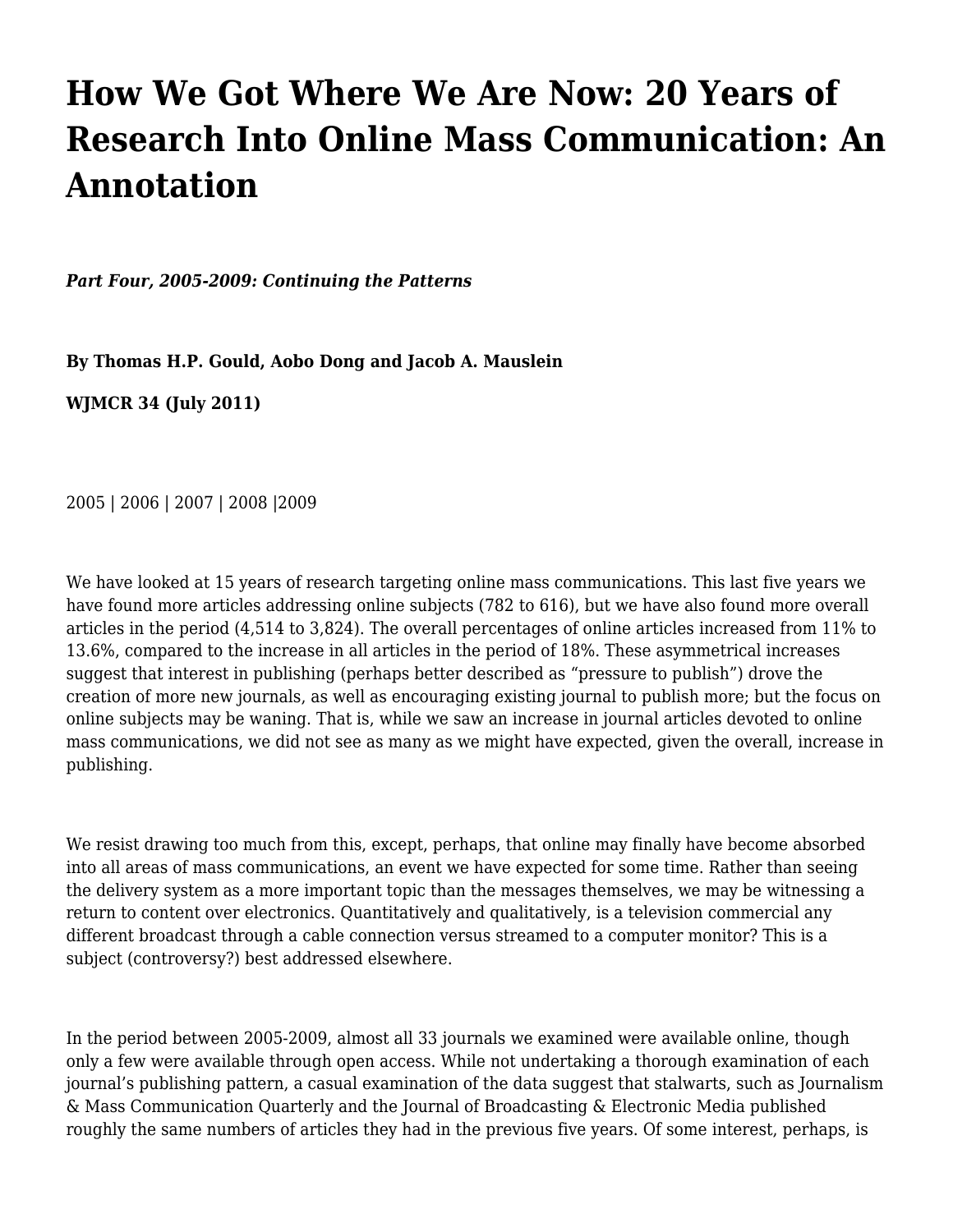that the percentage devoted to online research by both journals fell from 16.1% to 13.7% for the Journal of Broadcasting & Electronic Media and from 18.2% to 13.7% for Journalism & Mass Communication Quarterly.

# **Table 1***: Journal Articles by Journal, by Year, 2005-2009*

|                                                                     | 2005             | 2005<br>-All |                  | 2006 2006<br>-All |                  | 2007 2007<br>- All |                  | 2008 2008<br>- All | 2009             | 2009<br>- All | <b>Total All</b> |     | $\%$  |
|---------------------------------------------------------------------|------------------|--------------|------------------|-------------------|------------------|--------------------|------------------|--------------------|------------------|---------------|------------------|-----|-------|
| Communication Law<br>and Policy                                     | 3                | 15           | $\overline{0}$   | 17                | 2                | 18                 | $\overline{2}$   | 19                 | $\overline{0}$   | 19            | 7                | 88  | 8.0%  |
| Communication<br>Quarterly                                          | $\mathbf{1}$     | 24           | $\boldsymbol{0}$ | 23                | 3                | 24                 | 3                | 26                 | $\boldsymbol{0}$ | 24            | 7                | 121 | 5.8%  |
| Communication<br>Research                                           | 2                | 28           | 6                | 26                | 2                | 29                 | 9                | 36                 | $\overline{2}$   | 36            | 21               | 155 | 13.5% |
| Communication Theory 2                                              |                  | 24           | 3                | 21                | 2                | 24                 | 1                | 23                 | $\theta$         | 21            | 8                | 113 | 7.1%  |
| Critical Studies in<br>Media Communication                          | 1                | 30           | 3                | 33                | 2                | 40                 | 5                | 25                 | 3                | 26            | 14               | 154 | 9.1%  |
| Global Media and<br>Communication                                   | $\overline{4}$   | 28           | 3                | 19                | $\mathbf{1}$     | 34                 | $\boldsymbol{0}$ | 15                 | 3                | 18            | 11               | 114 | 9.6%  |
| Human Communication $_3$<br>Research                                |                  | 21           | $\mathbf 1$      | 21                | 7                | 24                 | $\overline{2}$   | 26                 | 3                | 28            | 16               | 120 | 13.3% |
| International Journal of<br>Advertising                             | $\overline{1}$   | 22           | $\boldsymbol{0}$ | 20                | 7                | 21                 | $\mathbf{1}$     | 31                 | $6\phantom{1}6$  | 25            | 15               | 119 | 12.6% |
| International Journal of<br><b>Communications Law</b><br>and Policy | 9                | 9            | 8                | 9                 | $\boldsymbol{0}$ | $\boldsymbol{0}$   | 8                | 15                 | 5                | 10            | 30               | 43  | 69.8% |
| Internet Research                                                   | 21               | 30           | 17               | 31                | 17               | 34                 | 21               | 30                 | 21               | 30            | 97               | 155 | 62.6% |
| Journal of Advertising                                              | 4                | 31           | 6                | 38                | 4                | 42                 | $\overline{2}$   | 38                 | 5                | 33            | 21               | 182 | 11.5% |
| Journal of Advertising<br>Research                                  | $\overline{2}$   | 36           | 5                | 39                | 19               | 46                 | 8                | 37                 | 13               | 45            | 47               | 203 | 23.2% |
| Journal of Broadcasting<br>& Electronic Media                       | 6                | 28           | $\overline{4}$   | 40                | $\mathbf{1}$     | 36                 | 5                | 36                 | 8                | 35            | 24               | 175 | 13.7% |
| Journal of<br>Communication                                         | 6                | 43           | 8                | 55                | 7                | 41                 | 3                | 39                 | 7                | 35            | 31               | 213 | 14.6% |
| Journal of<br>Communication Inquiry                                 | $\overline{2}$   | 15           | 1                | 12                | 3                | 16                 | 1                | 18                 | $\overline{4}$   | 22            | 11               | 83  | 13.3% |
| Journal of Consumer<br>Affairs                                      | $\overline{2}$   | 20           | $\mathbf{1}$     | $19\,$            | $\overline{2}$   | 17                 | $\overline{2}$   | 19                 | $\overline{4}$   | 24            | 11               | 99  | 11.1% |
| Journal of Consumer<br>Marketing                                    | $\overline{4}$   | 46           | $\overline{2}$   | 48                | $\overline{4}$   | 44                 | $\mathbf{1}$     | 44                 | $\overline{4}$   | 41            | 15               | 223 | 6.7%  |
| Journal of Consumer<br>Psychology                                   | $\boldsymbol{0}$ | 34           | $\boldsymbol{0}$ | 41                | $\boldsymbol{0}$ | 33                 | $\boldsymbol{0}$ | 36                 | 5                | 48            | 5                | 192 | 2.6%  |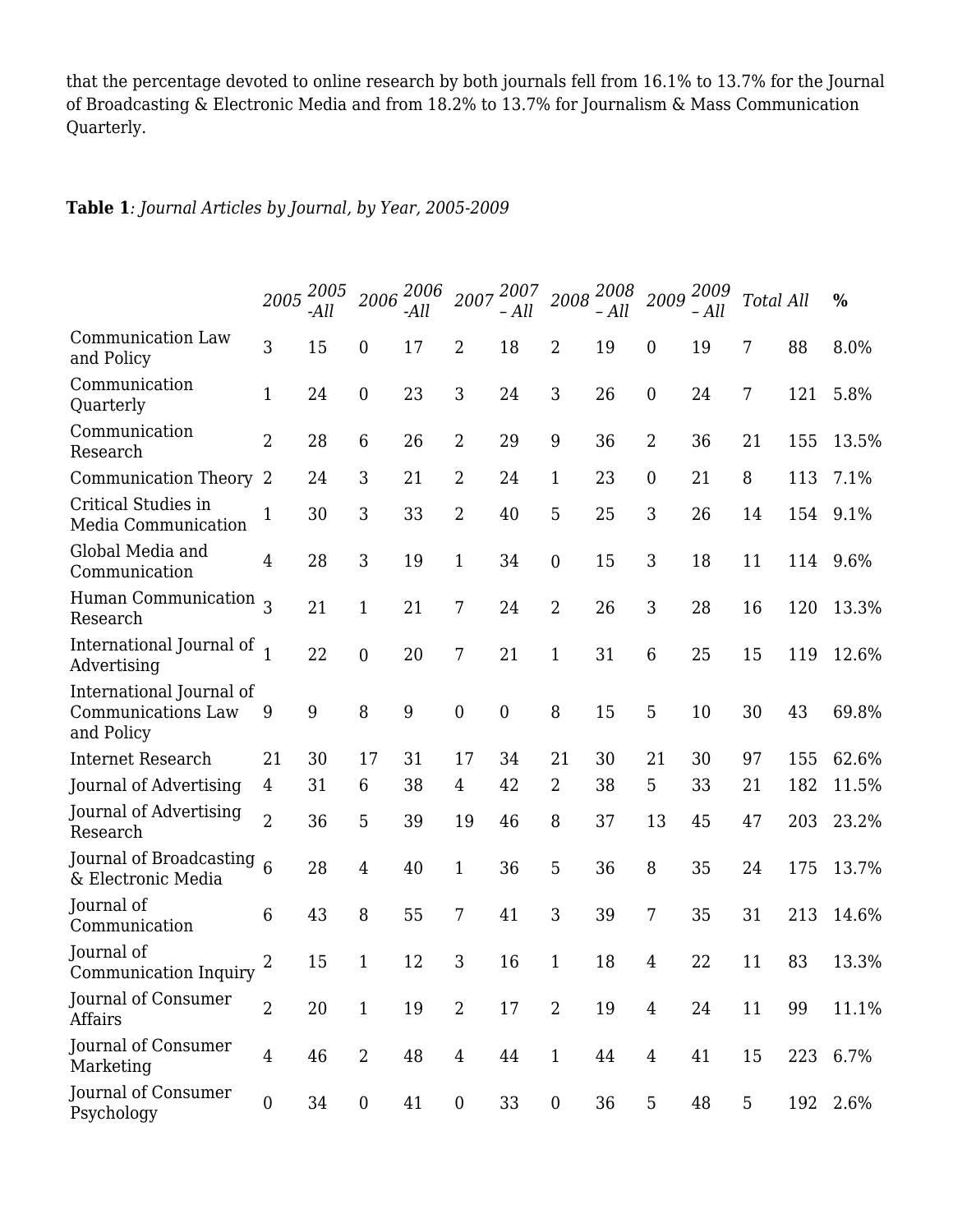| <b>Totals</b>                                             | 112              | 850            | 106              | 863            | 121              | 924            | 111              | 908            | 157            | 969 | 616          |     | 4514 13.6% |
|-----------------------------------------------------------|------------------|----------------|------------------|----------------|------------------|----------------|------------------|----------------|----------------|-----|--------------|-----|------------|
| Web Journal of Mass<br>Comm Research                      | $\mathbf{1}$     | $\overline{4}$ | $\overline{0}$   | $\overline{0}$ | $\overline{2}$   | $\overline{2}$ | $\overline{2}$   | $\overline{2}$ | 6              | 6   | 11           | 14  | 78.6%      |
| Visual Communication<br>Quarterly                         | $\mathbf{1}$     | 17             | $\boldsymbol{0}$ | 15             | $\overline{0}$   | 26             | $\boldsymbol{0}$ | 24             | $\mathbf{0}$   | 25  | $\mathbf{1}$ | 107 | 0.9%       |
| <b>Public Relations</b><br>Review                         | 3                | 52             | 3                | 47             | $\overline{2}$   | 44             | 5                | 42             | 14             | 83  | 27           | 268 | 10.1%      |
| Public Opinion<br>Quarterly                               | 3                | 36             | $\overline{0}$   | 30             | $\overline{0}$   | 35             | $\boldsymbol{0}$ | 37             | $\overline{4}$ | 41  | 7            | 179 | 3.9%       |
| Newspaper Research<br>Journal                             | 3                | 20             | $\mathbf{1}$     | 24             | 6                | 27             | 3                | 28             | 6              | 25  | 19           | 124 | 15.3%      |
| Media, Culture and<br>Society                             | $\overline{4}$   | 39             | 3                | 38             | 5                | 42             | 3                | 47             | 6              | 54  | 21           | 220 | 9.5%       |
| Media Psychology                                          | $\boldsymbol{0}$ | 20             | $\mathbf{1}$     | 21             | $\overline{4}$   | 56             | 3                | 26             | $\overline{4}$ | 18  | 12           | 141 | 8.5%       |
| <b>Mass Communication</b><br>& Society                    | $\mathbf{1}$     | 18             | 3                | 22             | $\overline{0}$   | 22             | 5                | 20             | $\overline{2}$ | 19  | 11           | 101 | 10.9%      |
| Journalism and Mass<br>Comm Quarterly                     | 3                | 44             | 7                | 44             | 9                | 40             | 3                | 40             | 6              | 37  | 28           | 205 | 13.7%      |
| Journalism &<br>Communication<br>Monographs               | $\mathbf{1}$     | $\overline{4}$ | $\mathbf{1}$     | 5              | $\mathbf{1}$     | $\overline{4}$ | $\mathbf{0}$     | 7              | $\mathbf{0}$   | 7   | 3            | 27  | 11.1%      |
| Journal of Public<br><b>Relations Research</b>            | $\boldsymbol{0}$ | 17             | $\overline{2}$   | 18             | $\mathbf{0}$     | 16             | $\mathbf{0}$     | 19             | 3              | 24  | 5            | 94  | 5.3%       |
| Journal of Interactive<br>Advertising                     | 14               | 15             | 12               | 12             | 8                | 10             | 11               | 11             | 10             | 16  | 64           | 64  | 85.9%      |
| Journal of Current<br>Issues & Research in<br>Advertising | $\overline{4}$   | 15             | $\overline{4}$   | 14             | $\boldsymbol{0}$ | 14             | $\mathbf{1}$     | 14             | $\overline{2}$ | 16  | 11           | 73  | 15.1%      |
| Journal of Consumer<br>Research                           | $\mathbf{1}$     | 65             | $\mathbf 1$      | 61             | $\mathbf{1}$     | 63             | $\mathbf{1}$     | 78             | $\mathbf 1$    | 78  | 5            | 345 | 1.4%       |

In the area of research methods, the trend we noted in the 2000-2004 annotation toward quantitative increased, from 45.6% to 71.3%. While the percentage of research employing essays as a method fell roughly 10%, those using qualitative methods fell even further, from 26% to just over one in ten (10.2%). We might offer any number of reasons why the interest in using qualitative methods would fall so precipitously. However, that might be best addresses, again, elsewhere. We would only add that the quantitative percentage for 2007 reached its zenith for the overall 20-year period, with almost 8 out of 10 favoring a numeric analysis method. The fall from 79.3% in 2007 to 73% in the last year of the study might suggest that the shift toward quantitative methodology is experiencing a push back. Again, further research and analysis—such as an examination of the syllabi of university mass communication courses in research methods—is necessary.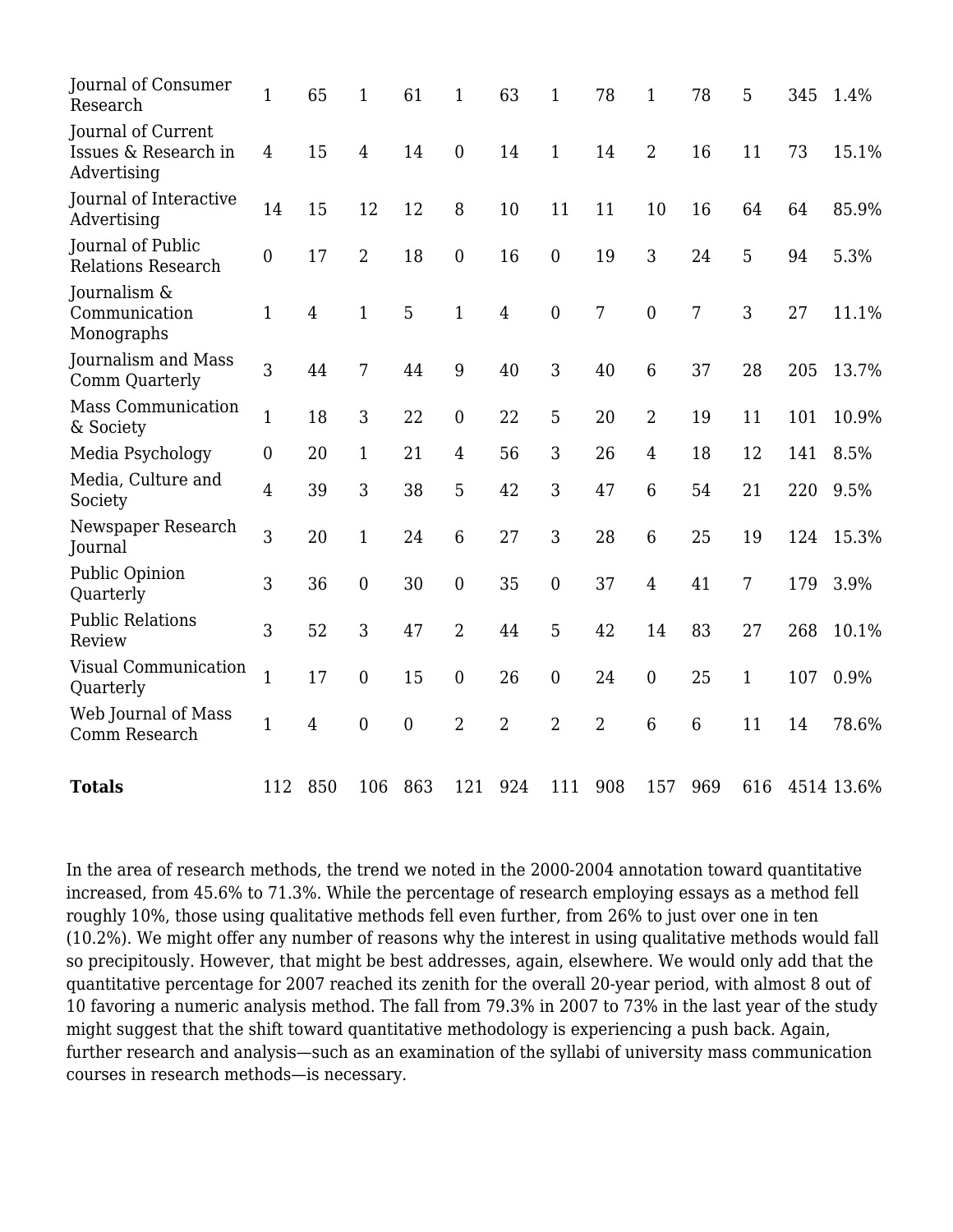| Method Year                               |    |     |     |          |     | 2005 2006 2007 2008 2009 Total |
|-------------------------------------------|----|-----|-----|----------|-----|--------------------------------|
| Interpretive-Policy Analysis              | 9  | 2   | 4   | 11       | 10  | 36                             |
| Interpretive-Essay (including History) 20 |    | 21  | 10  | 15       | 10  | 76                             |
| <b>Survey-Content Analysis</b>            | 52 | 56  | 66  | 46       | 63  | 283                            |
| Survey-Interview/Case Study               | 6  | 6   | 11  | 17       | 22  | 62                             |
| Meta-Analysis                             | 2  | 2   | 2   | $\Omega$ | 10  | 16                             |
| Model Building                            | 4  |     | 2   | 1        |     | 15                             |
| Experiment                                | 19 | 18  | 26  | 21       | 35  | 119                            |
| <b>Total</b>                              |    | 106 | 121 |          | 157 | 607                            |

Finally, we acknowledge our approach to coding theories is open to criticism. We ask the gentle reader to forgive us if we neglected to notate every variation on a given theory as separate and/or new. We used broad categories (such as Information Processing/Uses and Gratification and Social Interaction) to capture theories and models that were part of families versus species. We also acknowledge the increase in model building that employed new concepts and the increase in the number of sub-theories that resisted inclusion in our general categories. Again, our intent here was only to suggest broad trends, not specific interest in one new model over another.

#### **Table 3:** *Theories by Year, 2005-2009*

| Theory Year                                      |    |     |                |          |     | 2005 2006 2007 2008 2009 Total |
|--------------------------------------------------|----|-----|----------------|----------|-----|--------------------------------|
| Access                                           | 3  |     | 2              | $\Omega$ |     |                                |
| Adoption/Diffusion                               | 11 | 11  | 22             | 11       | 10  | 65                             |
| Agenda Building/Setting                          |    | 2   | $\overline{0}$ | 2        |     | 6                              |
| <b>Policy Analysis</b>                           | 28 | 24  | 12             | 18       | 31  | 113                            |
| Information Processing/Uses and Gratification 41 |    | 42  | 41             | 46       | 70  | 240                            |
| Social Interaction                               | 18 | 16  | 17             | 29       | 41  | 121                            |
| Other                                            | 10 | 10  | 27             | 5.       | 3   | 55                             |
| <b>Total</b>                                     |    | 106 | 121            |          | 157 | 607                            |

Note: "Other" includes a variety of models that do not fit into the overall set.

We would like to thank those who offered advice and suggestions, as well as those who patiently waited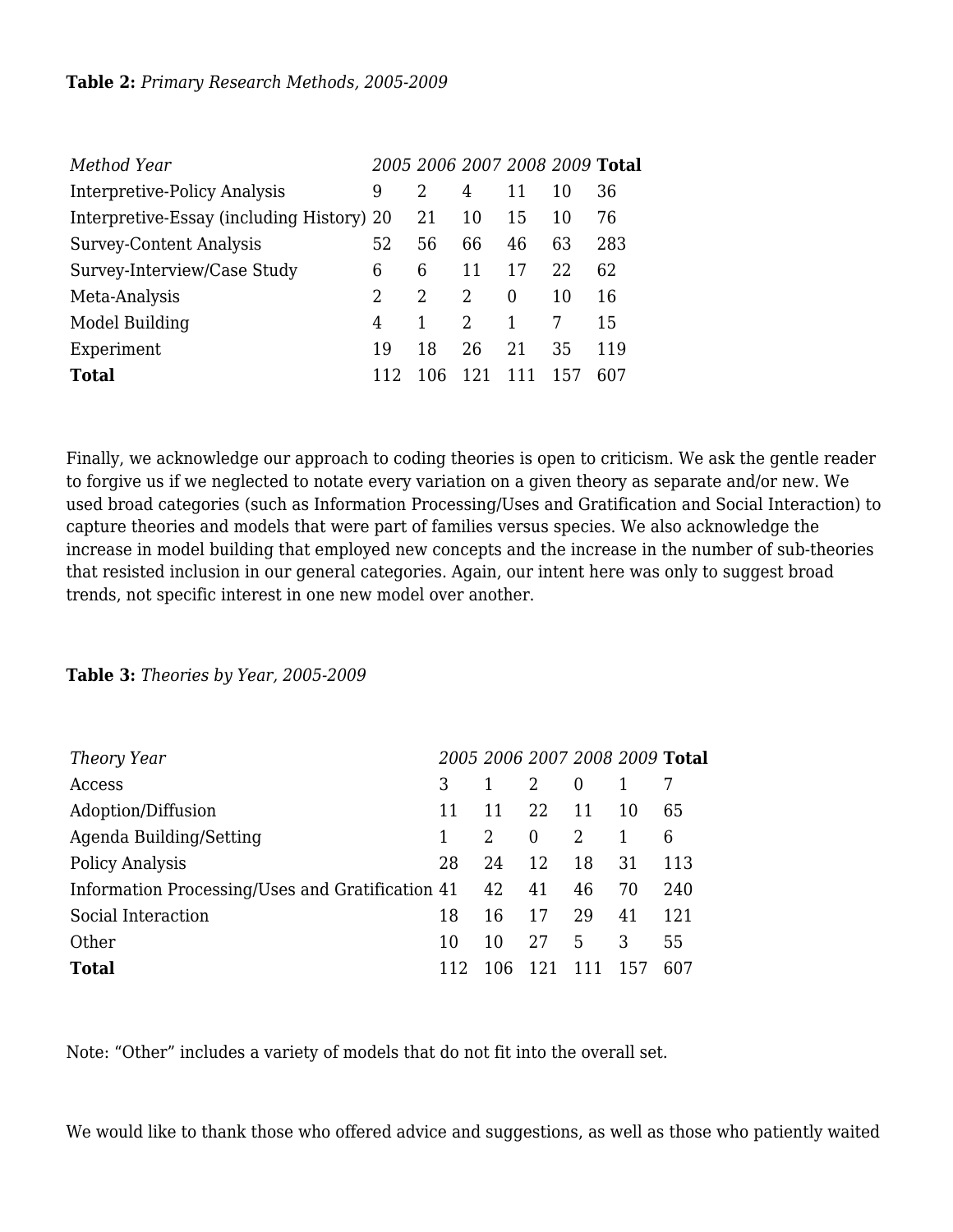for the product to take shape. Overall, we looked at almost 16,000 journal articles, initially almost all in print and, eventually, almost all online.

# **2005**

**JoAnne Holman and Michael A. McGregor**, "The Internet As Commons: The Issue of Access," *Communication Law and Policy*, 10.1 (Summer 2005): 267-289. Keywords: Internet, mass media, law and legislation, digital media, World Wide Web, data processing. Abstract: Existing and developing regulatory frameworks for the traditional mass media are ill-suited to the new information environment in part because they emphasize the control of media content and distribution by private media owners. An analysis of the Internet as a commons has the potential to shift the basis of analysis from existing frameworks to one that examines the roles and behaviors of participants and the effects of their collective actions. This framework can help policymakers understand the complexity of multifaceted information exchange, and thereby draft policy that promotes or protects the diversity of communications activities that occur in this new environment, with specific attention to the importance of access and deliberative democracy. Method: Interpretive – Policy Analysis Theory: Policy

**Cassandra Imfeld and Victoria Smith Ekstrand,** "The Music Industry and the Legislative Development of the Digital Millennium Copyright Act's Online Service Provider Provision," *Communication Law and Policy*, 10.3 (Summer 2005): 291-312. Keywords: Music trade, copyright, infringement, intellectual property rights, cultural industries Abstract: The online service provider provision of the Digital Millennium Copyright Act—Section 512 of the Copyright Act—limits the liability of online or Internet service providers whose users infringe the copyrights of others. While the provision limits liability, it also offers significant powers to a copyright holder seeking to prosecute online copyright infringers. This article traces the legislative development of the provision, examining initial opposition by copyright holders in the music industry. That opposition changed to support after considerable expansion of the original proposal. The article concludes that the music industry successfully lobbied within a three-month window before the first version of the Digital Millennium Copyright Act was presented to Congress in May 1998. The expanded version of the provision included substantial new subpoena powers and takedown requirements. Method: Interpretive – Policy Analysis Theory: Policy

**Joshua Azriel**, "The Internet and Hate Speech: An Examination of the Nuremberg Files Case," *Communication Law and Policy*, 10.4 (Autumn 2005): 477-497.

Keywords: web sites, hate speech, communication policy, Internet Publishing and Broadcasting and Web Search Portals.

Abstract: The Internet is a resource for many types of personal information including telephone numbers and addresses. Because the Internet is a communications medium that does not always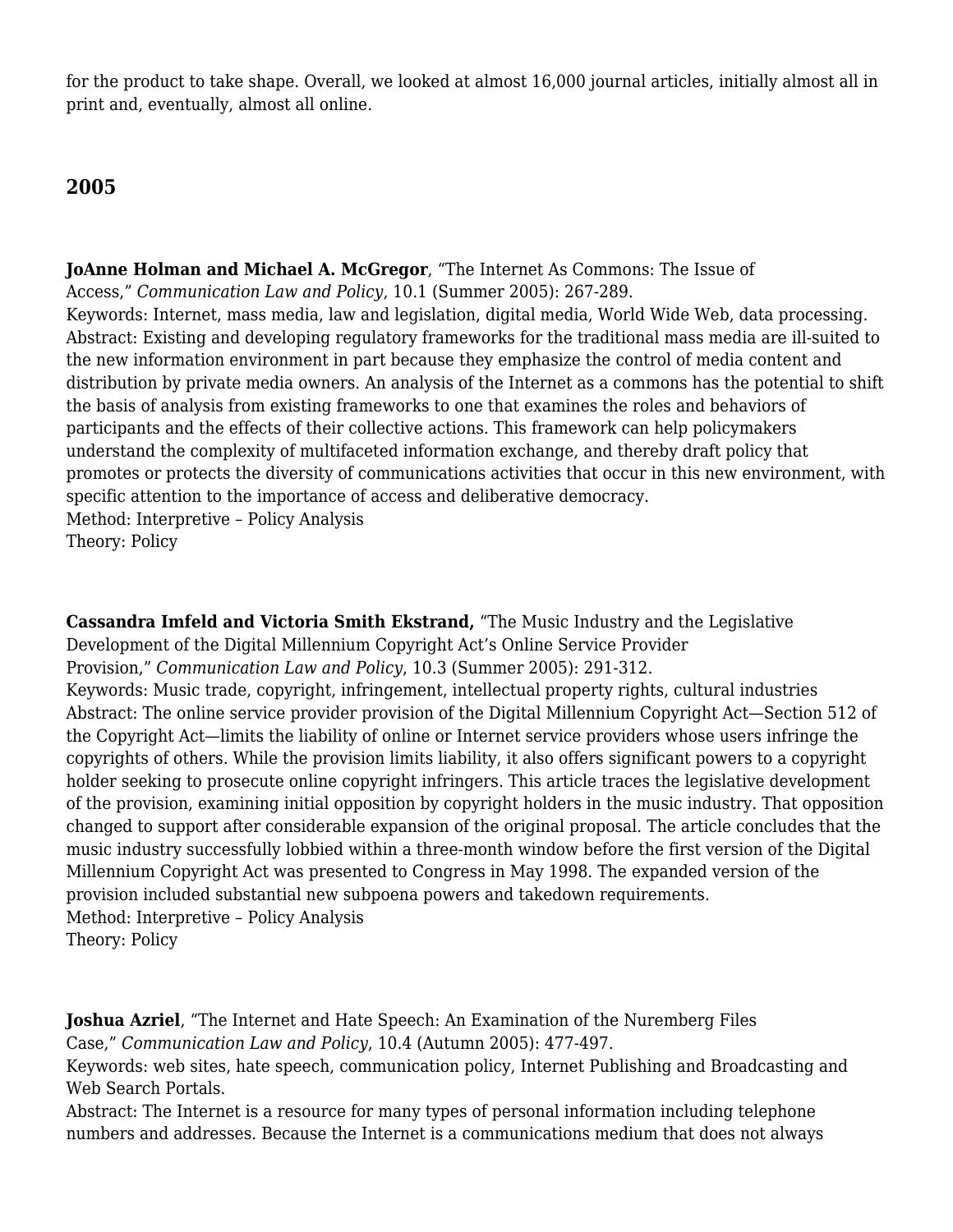identify its users, it is difficult to know who is making use of the information posted there, or whether there are Web sites that list such information within specific contexts. This article examines the ruling of the United States Court of Appeals for the Ninth Circuit in the 2002 Planned Parenthood case involving a Web site, the Nuremburg Files, that listed names, addresses and telephone numbers of abortion providers across the country. Using the 1969 Brandenburg test for incitement, the court ruled that the Web site threatened the doctors' safety and ordered it shut down. The article concludes that the spirit of the Brandenburg test can be applied to Internet-based speech. Anyone who uses the Internet to threaten an individual or group should not be protected by the First Amendment. Method: Interpretive – Essay (including History) Theory: Policy

**Robert Duran, Lynne Kelly and James Keaten**, "College Faculty Use and Perceptions of Electronic Mail to Communicate with Students," *Communication Quarterly*, 53.2 (2005): 159-176. Keywords: Faculty use of e-mail, Faculty-student communication.

Abstract: In spite of the potential of e-mail to enhance faculty–student interaction, there is a limited amount of actual research on instructional uses of e-mail, and even less research on e-mail exchange between faculty and students. The purpose of the present study was to examine faculty-initiated e-mail with students, their perceptions of students' motives for using e-mail, and their views of the consequences of faculty–student e-mail. A survey was distributed to faculty at two institutions, a small private university and a mid-sized public university. Results revealed that faculty in general are receiving more than twice as many e-mail messages as they initiate and that female faculty report receiving more student e-mail than male faculty. Faculty motives for initiating e-mail appear to be utilitarian in nature such as to make course announcements. Faculty reported that students used e-mail to make appointments and to clarify and ask questions about course material but that a primary motive was to offer excuses such as for late work. In general, faculty perceive the use of e-mail as both beneficial and as a liability in the educational context. Finally, institutional differences were found for faculty perceptions of students' motives for using e-mail and for the consequences of e-mail. Method: Survey – Content Analysis Theory: Adoption/Diffusion

**Dhavan V. Shah, Jaeho Cho, William P. Eveland, Jr. and Nojin Kwak**, "Information and Expression in a Digital Age: Modeling Internet Effects on Civic Participation," *Communication Research*, 32 (2005): 531-565.

This article examines the role of the Internet as a source of political information and a sphere for public expression. Informational media use, whether traditional news sources or online public affairs content, is expected to foster interpersonal political discussion and online civic messaging, contributing to increased civic participation. Using two-wave national panel survey data, three types of synchronous structural equation models are tested: cross sectional (relating individual differences), fixed effects (relating intraindividual change), and auto regressive (relating aggregate change). All models reveal that online media complement traditional media to foster political discussion and civic messaging. These two forms of political expression, in turn, influence civic participation. Other variable orderings are tested to compare the theorized model to alternative causal specifications. Results reveal that the model produces the best fit, empirically and theoretically, with the influence of the Internet, rivaling the mobilizing power of traditional modes of information and expression.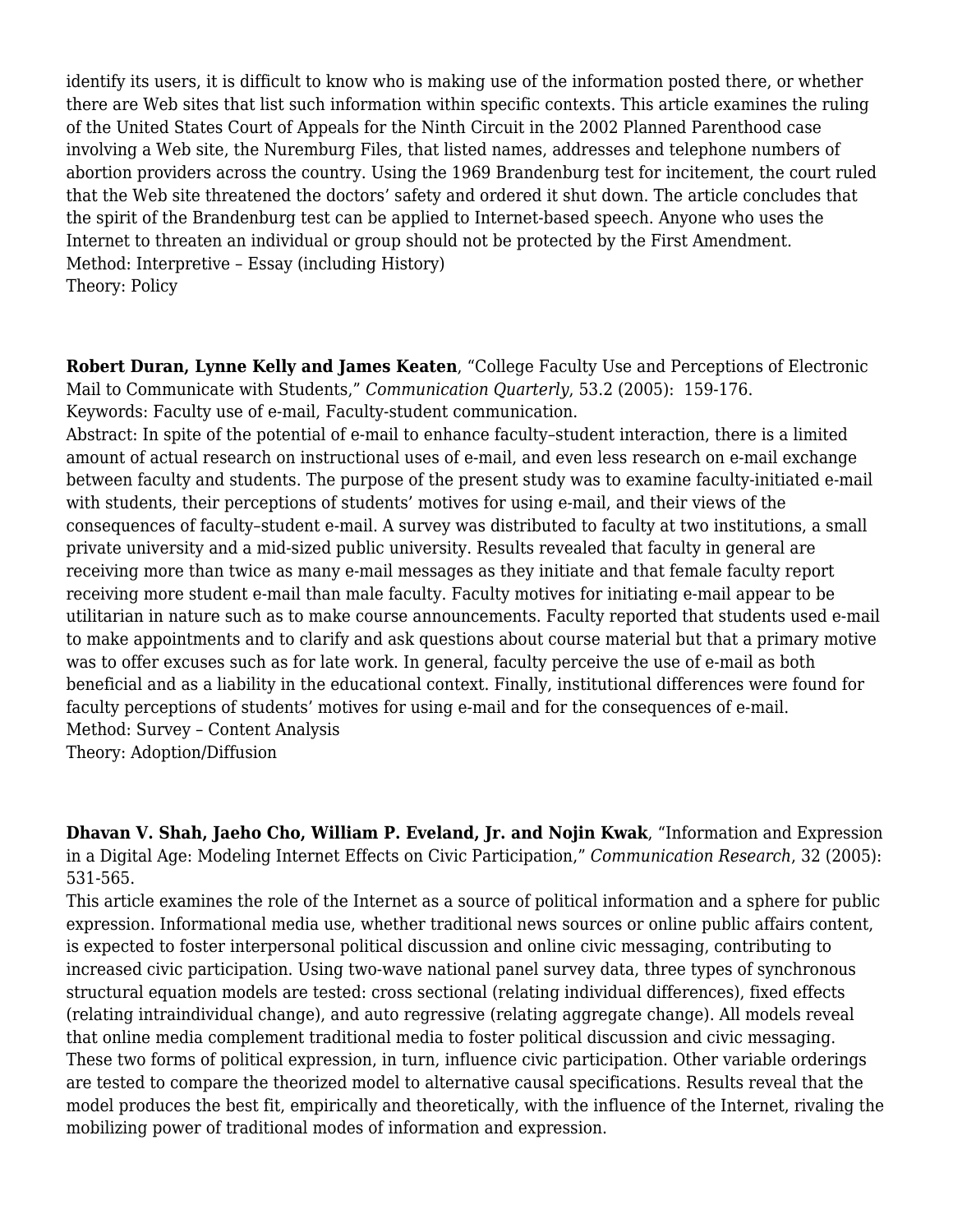Keywords: civic engagement; computer-mediated communication; interpersonal discussion; media effects; political participation; social capital Method: Survey – Content Analysis Theory: Information Processing/Uses and Gratification

**Craig R. Scott and C. Erik Timmerman**, "Relating Computer, Communication, and Computer-Mediated Communication Apprehensions to New Communication Technology Use in the Workplace," *Communication Research*, 32 (2005): 683-725.

Keywords: computer anxiety; communication apprehension; computer-mediated communication; communication technology; organizational communication; new media; techno-stress; technology use. Abstract: This study explores three issues regarding the use of multiple workplace communication technologies: the relationships between distinct forms of apprehension (computer, communication and writing) and use, the relative contribution of computer-mediated communication (CMC) apprehension for predicting use, and changes in these relationships over time. A trend study, which consisted of the collection of data from two samples  $(N= 205)$  separated by a 5-year interval, suggests full or partial support for the hypotheses involving computer and communication apprehension. Although apprehension levels remain stable, usage frequency changed for several of the technologies examined—resulting in stronger relationships between apprehensions and those technologies for which use has changed the most in the past 5 years. Most notably, a new measure of CMC apprehension generally predicts communication technology use—especially text-based and conferencing tools—more strongly than do more traditional apprehension types.

Method: Meta-Analysis

Theory: Information Processing/Uses and Gratification

**Jeroen Janz**, "The Emotional Appeal of Violent Video Games for Adolescent Males," *Communication Theory*, 15.3 (August 2005): 219–241.

## Keywords: N/A

Abstract: This article proposes a theoretical explanation for the popularity of violent video games among adolescent male gamers. The author uses theories about media and emotion as well as theories about emotion as a process to develop a model for the unfolding of emotion in violent video games. It is argued that violent video games provide a gratifying context for the experience of emotions. The fact that gamers are largely in control of the game implies that they can voluntarily select the emotional situations they confront. This freedom is attractive for adolescents who are in the midst of constructing an identity. For them, the violent game is a safe, private laboratory where they can experience different emotions, including those that are controversial in ordinary life. Gamers may deliberately select emotions that sustain dominant masculine identity (e.g., anger), as well as emotions that are at odds with dominant masculinity (e.g., fear).

Method: Interpretive – Essay (including History)

Theory: Information Processing/Uses and Gratification

**Bruce Bimber, Andrew Flanagin and Cynthia Stohl**, "Reconceptualizing Collective Action in the Contemporary Media Environment," *Communication Theory*, 15.4 (2005): 365–388. Keywords: N/A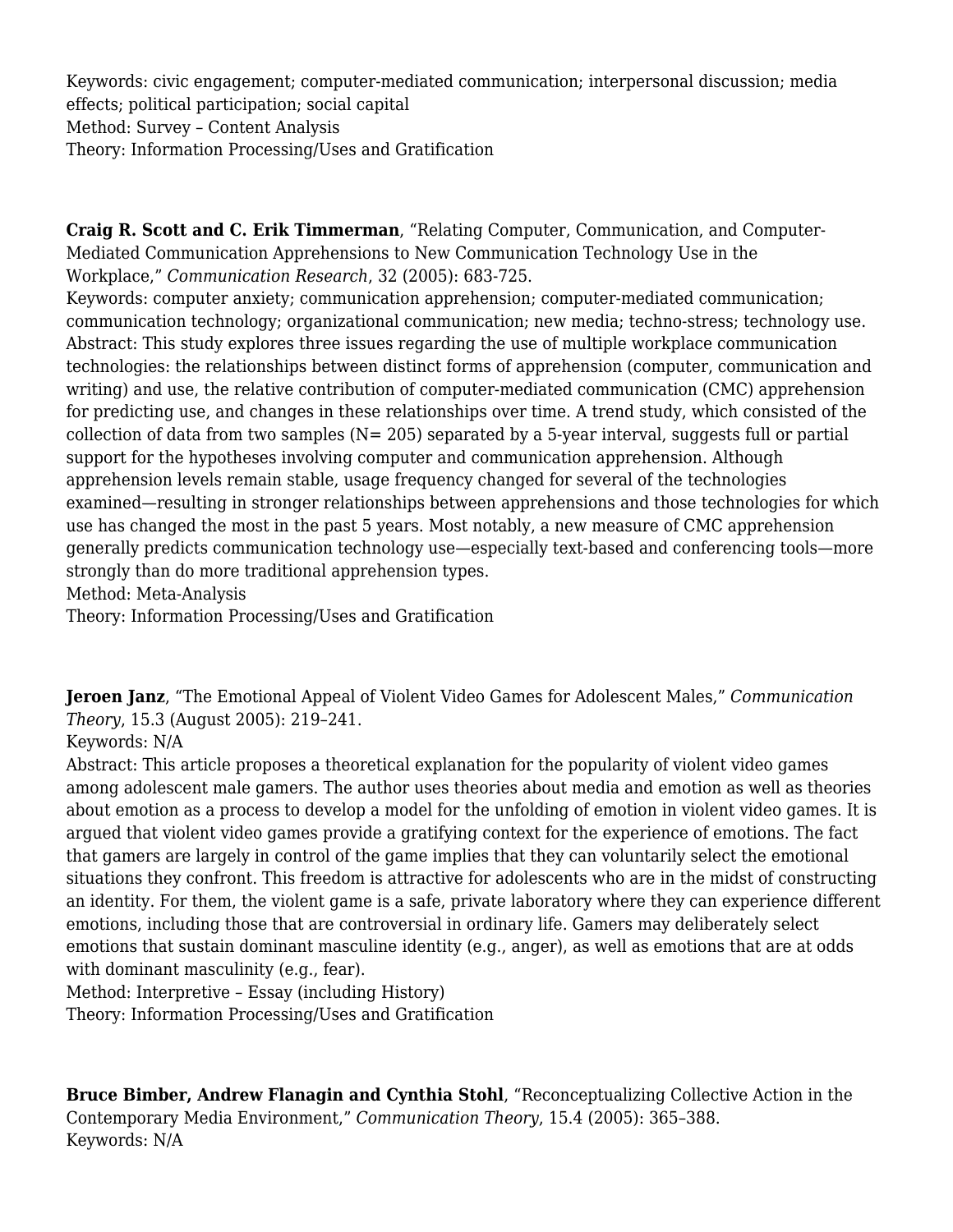Abstract: Collective action theory, which is widely applied to explain human phenomena in which public goods are at stake, traditionally rests on at least two main tenets: that individuals confront discrete decisions about free riding and that formal organization is central to locating and contacting potential participants in collective action, motivating them, and coordinating their actions. Recent uses of technologies of information and communication for collective action appear in some instances to violate these two tenets. In order to explain these, we reconceptualize collective action as a phenomenon of boundary crossing between private and public domains. We show how a reconceptualized theory of collective action can better account for certain contemporary phenomena, and we situate traditional collective action theory as a special case of our expanded theory. Method: Interpretive – Essay (including History)

Theory: Social Interaction

**Lynn Schofield Clark, Christof Demont-Heinrich and Scott Webber**, "Parents, ICTs, and Children's Prospects for Success: Interviews along the Digital 'Access Rainbow'," *Critical Studies in Media Communication*, 22.5 (December 2005): 409-426.

Keywords: ICTs; Cyberspace; Digital Divide; Parents; Children; Internet.

Abstract: Interviews with 52 parents of varying income levels and positions on the digital ''access rainbow'' are used to explore how parents discuss the widespread belief that ICT (information and communication technologies) access affects their children's prospects for success. While all parents agreed that ICT competence is important, differences emerged along socioeconomic lines regarding how parents conceptualized the computer/success relationship. While upper-income parents demonstrated greater ICT proficiency and access and assumed that their children needed ICT proficiency for success, parents in the lower-income groups saw the need for ICT proficiency as more context-dependent and adopted broader definitions of success. All parents expressed concerns about the negative attributes of ICTs as entertainment rather than educational media; for lower- and middleincome families; however, this objection justified limits on use or access among children. Method: Interpretive – Essay (including History)

Theory: Information Processing/Uses and Gratification

**Rasha A. Abdulla**, "Taking the e-train: The Development of the Internet in Egypt," *Global Media and Communication*, 1.2 (2005): 148-165.

Keywords: Arab world, democratization, development, Egypt, internet, internet effects, internet use.

 Abstract: Like many other countries in the Arab world, Egypt is trying to harness the internet as a powerful new medium to bridge the digital divide. This article starts by tracing the development of broadcast media technologies in Egypt, arguing that Egypt has historically made use of its position as a leader of media content in the Arab world to enhance development and culture as well as to advance the government's political agenda. The article pays special attention to the development of the internet in Egypt, examining such issues as online connectivity, content and its Arabization. It argues that as a major provider of media content in the Arab world, and particularly with a new technocrat government, Egypt has the potential to lead the way towards greater democratization of communication and strengthening of civil society in the region.

Method: Interpretive – Essay (including History) Theory: Policy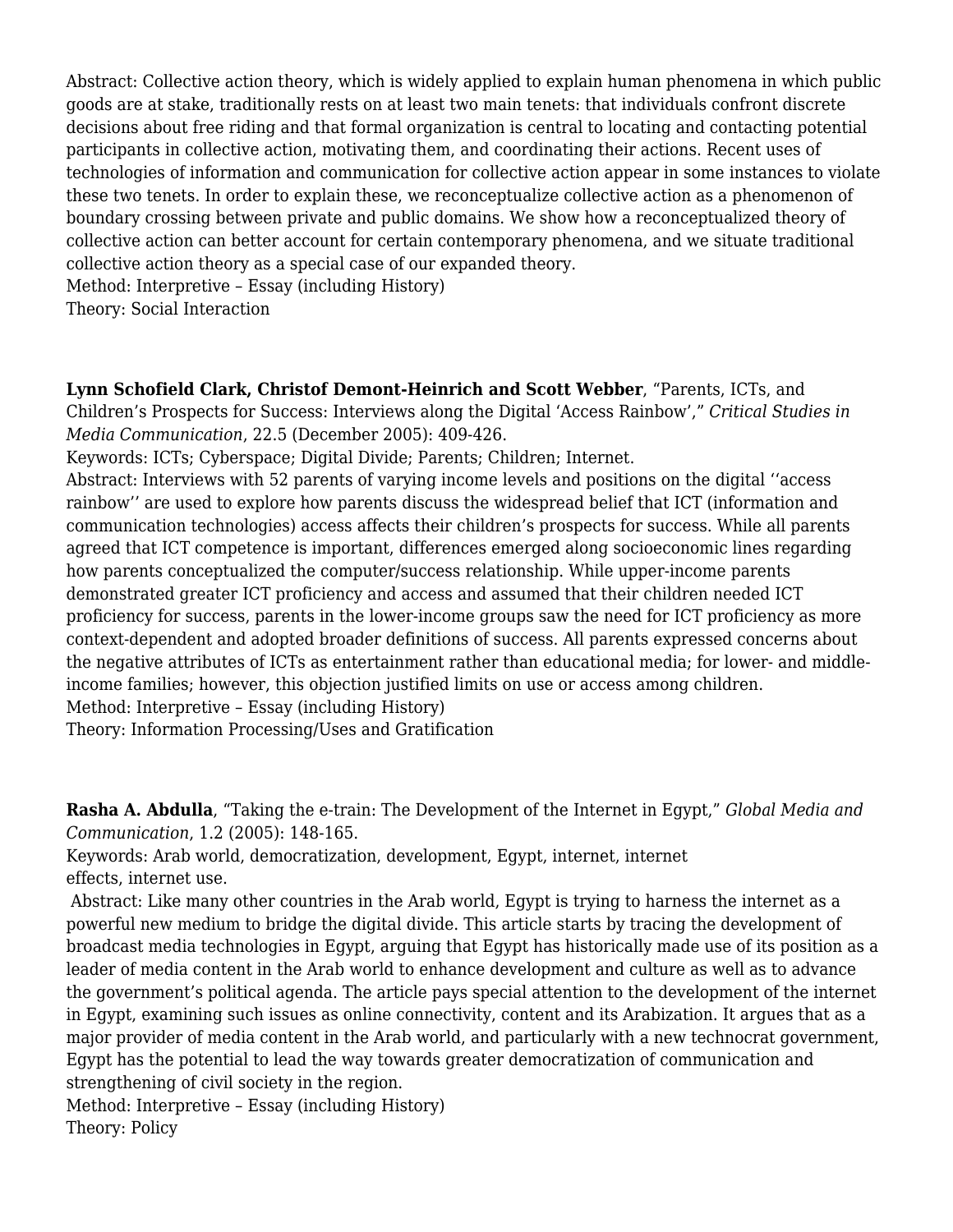# **Margarita Maass and Jorge A. González**, "Technology, Global Flows and Local

Memories: Media Generations in 'Global' Mexico," *Global Media and Communication*, 1.2 ( 2005): 167-184.

Keywords: Globalization, media generations, media memory, Mexico, symbolic Ecologies, technology as social vector.

Abstract: This article presents part of the findings of a wider empirical study focusing on memories of three generations in Mexico. The study investigated the relationships between the three generational groups, their access to, and reception of, different media technologies, and how these affected the construction of their media memories. The authors show how social class, gender and age, and different media technologies (such as radio, television and the internet) interact to form media memories of 'global' events. Access to, and familiarity with, these material support systems combined with the social distribution of specific kinds of cognitive dispositions are the key conditions for making sense of media messages. Contesting some assumptions about the "globality" of media messages and experiences, this article's conclusions and findings provide empirical evidence of a more complex situation. The study found only a limited global effect on the lower social classes, who form the majority of the population; in contrast, it was the privileged social classes of peripheral countries who 'behaved' in a global way and expressed their memories as global.

Method: Interpretive – Essay (including History) Theory: Policy

**Gado Alzouma**, "Myths of Digital Technology in Africa: Leapfrogging Development?" *Global Media and Communication*, 1.3 (2005): 339–356.

Keywords: Access, Africa, democracy, ICTs, internet, WSIS.

Abstract: Many multi- and bilateral agencies have integrated the promotion of information and communication technologies in Africa into their programmes. Along with African NGOs, they strongly advocate the use of ICTs by government offices, private enterprises, schools and the public. In general, groups and actors involved in such efforts share a set of dispositions and worldviews which are highly "modernist" and technocentrist and characterized by a propensity to view and act in favor of exogenous 'technological' solutions to development problems. One of the main characteristics of this rhetoric is that it accords no importance to existing social conditions, assuming that equipping people with computers will suffice to leapfrog them into the technological world of economic opportunities. This article critically reviews the main ideas presented by the proponents of this position in Africa and shows why there is a need for a more cautious approach to the question, without rejecting the promises of ICTs.

Method: Interpretive – Essay (including History) Theory: Policy

**Lisa McLaughlin and Victor Pickard,** "What is Bottom-up about Global Internet Governance?" *Global Media and Communication*, 1.3 (2005): 357–373.

Keywords: Gender, global policy, Internet Corporation for Assigned Names and Numbers (ICANN), internet governance, neo-corporatism, neo-liberalism, Working Group on Internet Governance (WGIG), World Summit on the Information Society (WSIS).

Abstract: This article maintains that the price for inclusion in the World Summit on the Information Society – which finally has been achieved through the Working Group on Internet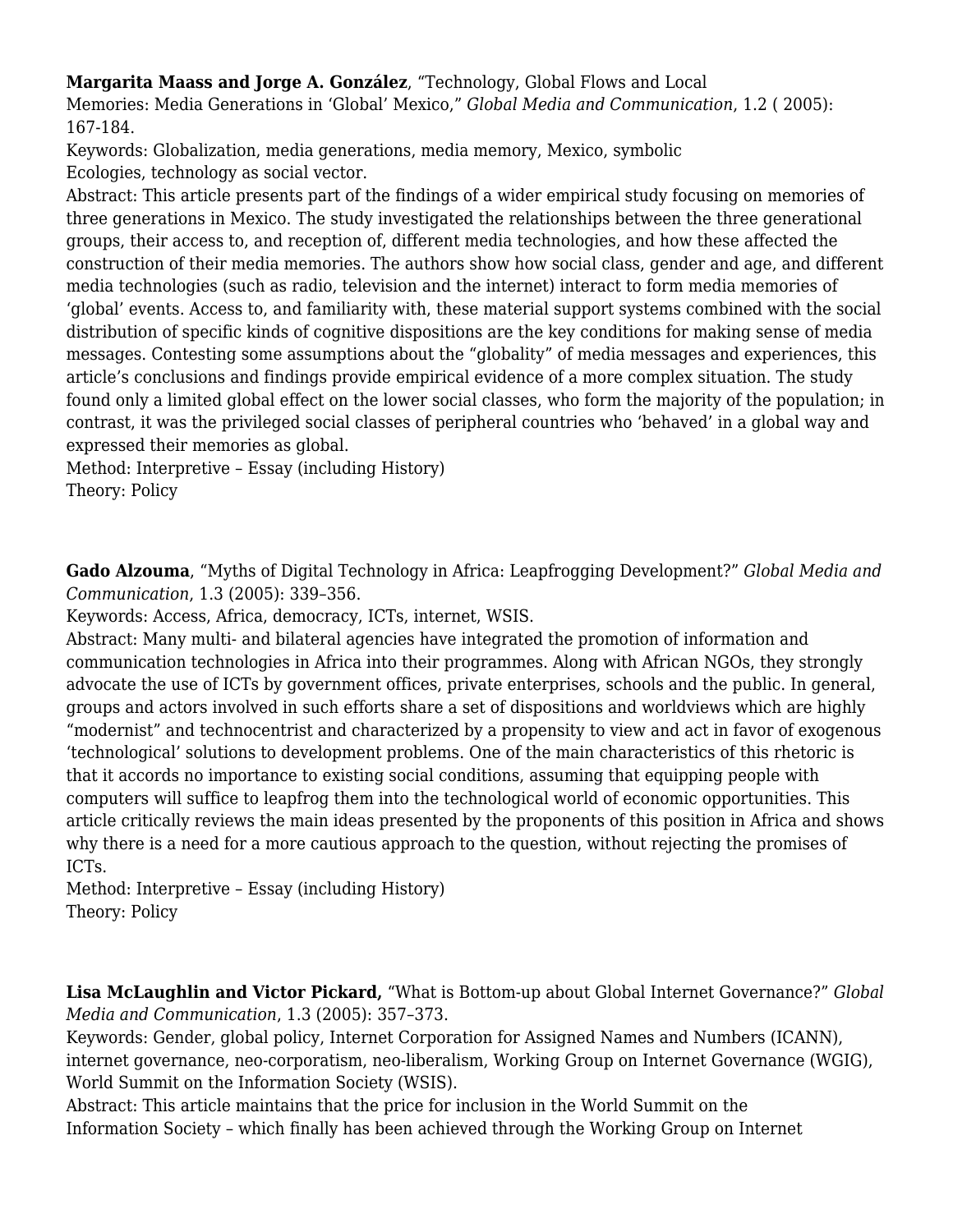Governance (WGIG) – has been the erosion of an oppositional civil society within the summit itself. Specifically, it evaluates the development of the WGIG as a manifestation of global neo-corporatism. In doing so, the article addresses recurrent patterns within neo-corporatist policy concentration that is oriented toward satisfying neo-liberal economic imperatives. The objective of this article is to provide an analysis of processes by which the diversity of interest representation that was characteristic of the first phase of the WSIS has become condensed into one agenda item focused on internet governance. Method: Interpretive – Essay (including History) Theory: Policy

**Yu Yuan1, Janet Fulk, Michelle Shumate, Peter R. Monge, J. Alison Bryant and Matthew Matsaganis,** "Individual Participation in Organizational Information Commons: The Impact of Team Level Social Influence and Technology-Specific Competence, *Human Communication Research*, 31.2 (April 2005): 212-240.

Abstract: This research extended earlier public goods research on individual incentives to use an organizational information commons that was based in Marwell and Oliver's (1993) collective action model. A revised theoretical model that incorporated team-level social influence and technology-specific competence was proposed. The model was tested using online survey data from 150 individuals in 13 work groups across 5 organizations. The research demonstrated that perceived team member behavior and technology-specific competence were positively related to individual use of intranets, over and above the collective level influences modeled in earlier research. These findings supported a more "socialized" model of individuals' motivations to participate in organizational information sharing via collective repositories and suggested that management could boost levels of intranet usage through group level social influence and technology-specific training.

Method: Survey – Content Analysis Theory: Social Interaction

**Hee Sun Park, Hye Eun Lee and Jeong An Song**, "'I Am Sorry to Send You SPAM': Cross-Cultural Differences in Use of Apologies in Email Advertising in Korea and the U.S.," *Human Communication Research*, 31.3 (July 2005): 365-398.

Keywords: N/A

Abstract: A brief narrative description of the journal article, document, or resource. A series of studies investigating cultural differences in apology usage in unsolicited email advertising messages (i.e., SPAM) are reported. Study 1 documented that in comparison to American SPAM, a greater percentage of Korean SPAM included apologies. The next five studies ("Ns" = 516, 3132, 662, 524, 536) tested various explanations for cross-cultural differences in uses of, and responses to, apologies. Findings indicated that advertising messages containing apologies were not necessarily more effective than advertising messages without apologies. Koreans, however, considered advertising messages with apologies as more credible and normal and exhibited a greater tendency to model other people's apology use than did Americans. Thus, the frequent presence of apologies in Korean unsolicited email advertising is likely to be based on Koreans' modeling behavior (i.e., a greater tendency to follow social norms).

Method: Survey – Content Analysis Theory: Social Interaction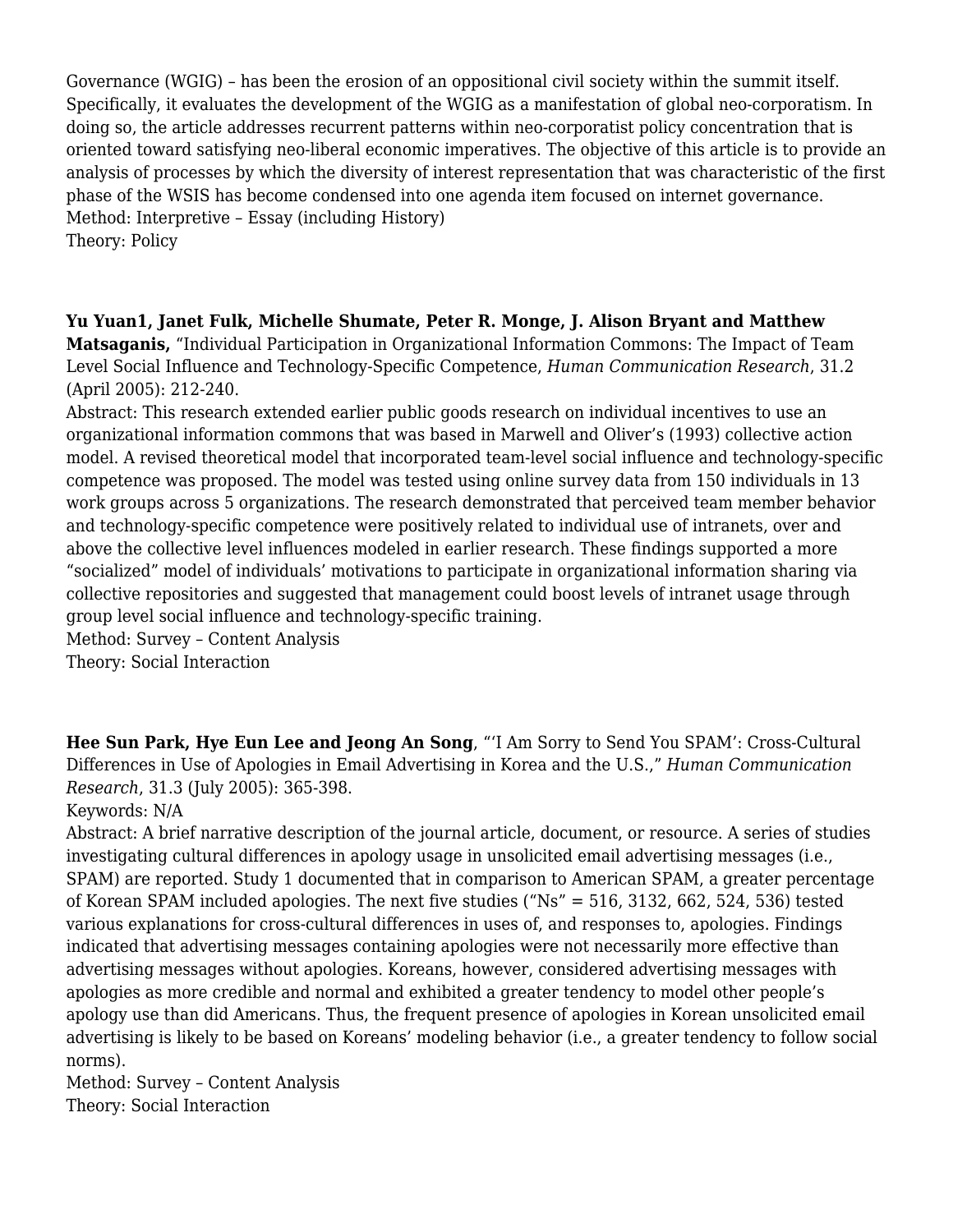### **Jeremy N. Bailenson, Andrew C. Beall, Jack Loomis, Jim Blascovich and Matthew Turk**,

"Transformed Social Interaction, Augmented Gaze, and Social Influence in Immersive Virtual Environments," *Human Communication Research*, 31.4 (October 2005): 511–537. Keywords: N/A

Abstract: Immersive collaborative virtual environments (CVEs) are simulations in which geographically separated individuals interact in a shared, three-dimensional, digital space using immersive virtual environment technology. Unlike videoconference technology, which transmits direct video streams, immersive CVEs accurately track movements of interactants and render them nearly simultaneously (i.e., in real time) onto avatars, three-dimensional digital representations of the interactants. Nonverbal behaviors of interactants can be rendered veridically or transformed strategically (i.e., rendered nonveridically). This research examined augmented gaze, a transformation in which a given interactant's actual head movements are transformed by an algorithm that renders his or her gaze directly at multiple interactants simultaneously, such that each of the others perceives that the transformed interactant is gazing only at him or her. In the current study, a presenter read a persuasive passage to two listeners under various transformed gaze conditions, including augmented gaze. Results showed that women agreed with a persuasive message more during augmented gaze than other gaze conditions. Men recalled more verbal information from the passage than women. Implications for theories of social interaction and computer-mediated communication are discussed. Method: Experience

Theory: Social Interaction

**Dongyoung Sohn and Joonhyung Jee,** "Network structures of commercial portal sites: Implications for web advertising planning," *International Journal of Advertising*, 24.4 (2005): 425-440. Keywords: N/A

Abstract: Existing standards for the audience measurement and vehicle valuation of a website depend heavily on the traffic information of separate web pages. As a result, the hyperlink structure of a website has not been properly examined. This study attempts to extend the scope of existing web advertising planning perspectives by redirecting attention to the relational characteristics of websites as advertising vehicles. With two measures developed from network analysis methods (network density and network centrality), the hyperlink structures of five popular portal/search engine sites are analyzed and compared. Based on the analysis, this study develops a typology for classifying web pages and discusses how the typology can be used to design effective web advertisements.

Method: Survey – Content Analysis

Theory: Other (Hyperlink Theory)

**Zack Kertcher1 and Ainat N. Margalit**, "Challenges to Authority, Burden of Legitimisation: The Printing Press and the Internet," *International Journal of Communication Law and Policy*, 10.3 (Autumn, 2005).

## Keywords: N/A

Abstract: The Internet is often regarded as a challenge to the nation-state's ability to regulate flows of finance, information and symbols. Rather than examining whether it is possible to enforce regulation on such a media, this paper addresses two additional fundamental questions: (1) what do regulatory discourses and attempts to regulate reveal about the nation-state's political authority under globalization, and (2) how does this authority vary across social, political and cultural contexts? In order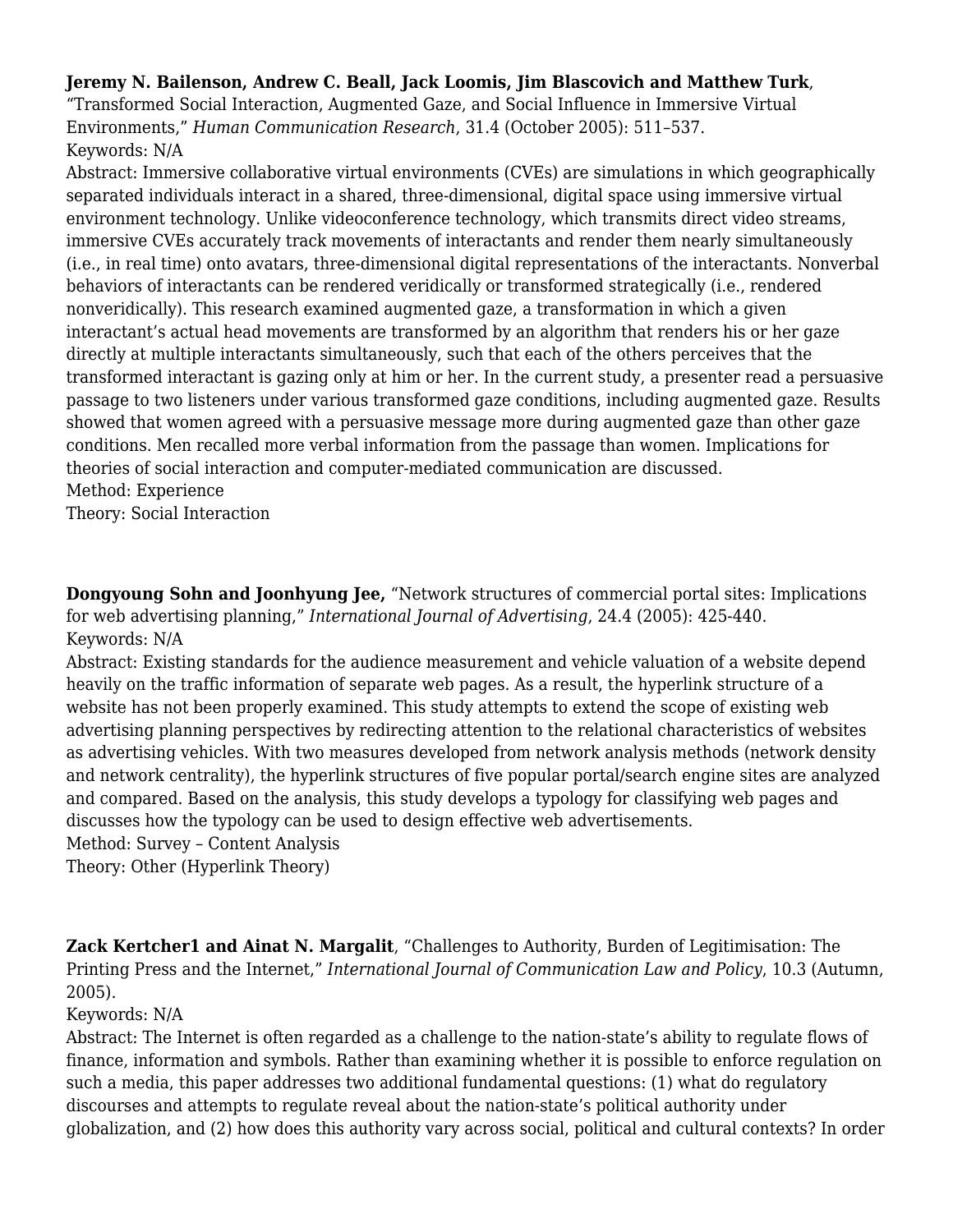to address these challenging queries we follow a unique path, both empirically and theoretically. Theoretically, we argue that political authority is a pivotal common denominator that undergirds diverse understandings of globalization. We then critically examine different conceptions of political authority and construct a typology that orients our study. Empirically, we follow our typology by comparing two historical phenomena: attempts by the Catholic Church to regulate the printing press during the 15th and 16th centuries, and attempts by China, Malaysia and the United States to regulate the Internet. Despite certain important commonalities, we posit that each of these cases illustrates a different model of the legitimization processes and transformations in political authority that occur under globalization.

Method: Interpretive – Essay (including History) Theory: Policy

**Kenneth Katkin**, "Communication Breakdown?: The Future of Global Connectivity after the Privatization of Intelsat," *International Journal of Communication Law and Policy*, 10.3 (Autumn, 2005). Keywords: N/A

Abstract: In 1971, 85 nations (including the United States) formed the International Telecommunications Satellite Organization "INTELSAT," a public intergovernmental treaty organization. INTELSAT was charged with operating the world's first global telecommunications satellite system, in order to guarantee the interconnectedness of the world's communications systems and the availability of international telecommunications service to every nation on Earth. By the late 1980s, however, INTELSAT's operations began to experience substantial competition from the private sector. In 2000, the proliferation of privately-owned telecommunications satellites and transoceanic fiber optic cables led the U.S. Congress to mandate the privatization of INTELSAT. That privatization process began in 2001, and was substantially completed on January 28, 2005, when INTELSAT's former satellite system was sold to private investors for \$5 billion dollars. The privatization of INTELSAT has been said to threaten universal global connectivity and/or the continuation of international telecommunications service to developing countries. Are the legal safeguards instituted during the privatization (which include the maintenance of a residual treaty organization) sufficient to dispel such economic and political threats? Economically, the privatized satellite system is now legally obligated to serve developing countries at rates no higher than those charged prior to privatization. It likely will remain capable of honoring this legal commitment. Even if its business operations fail, however, this commitment would survive a bankruptcy. Politically, the privatized satellite system has been rendered subject to U.S. law, including U.S. international trade policies. Current U.S. law, however, strongly protects the satellite system's ability to serve every country on Earth. Congress, of course, retains power to amend U.S. law. But certain political safeguards, including U.S. participation in the World Trade Organization, would interpose significant obstacles to any Congressional attempt to implement telecommunications sanctions as a means of advancing U.S. foreign policy. Accordingly, the privatization of INTELSAT is unlikely to undermine the universal global connectivity of the world's communications systems.

Method: Interpretive – Essay (including History) Theory: Access

**Robert Danay**, "Copyright vs. Free Expression: The Case of Peer-to-Peer File-Sharing of Music in the United Kingdom," *International Journal of Communication Law and Policy*, 10.3 (Autumn, 2005).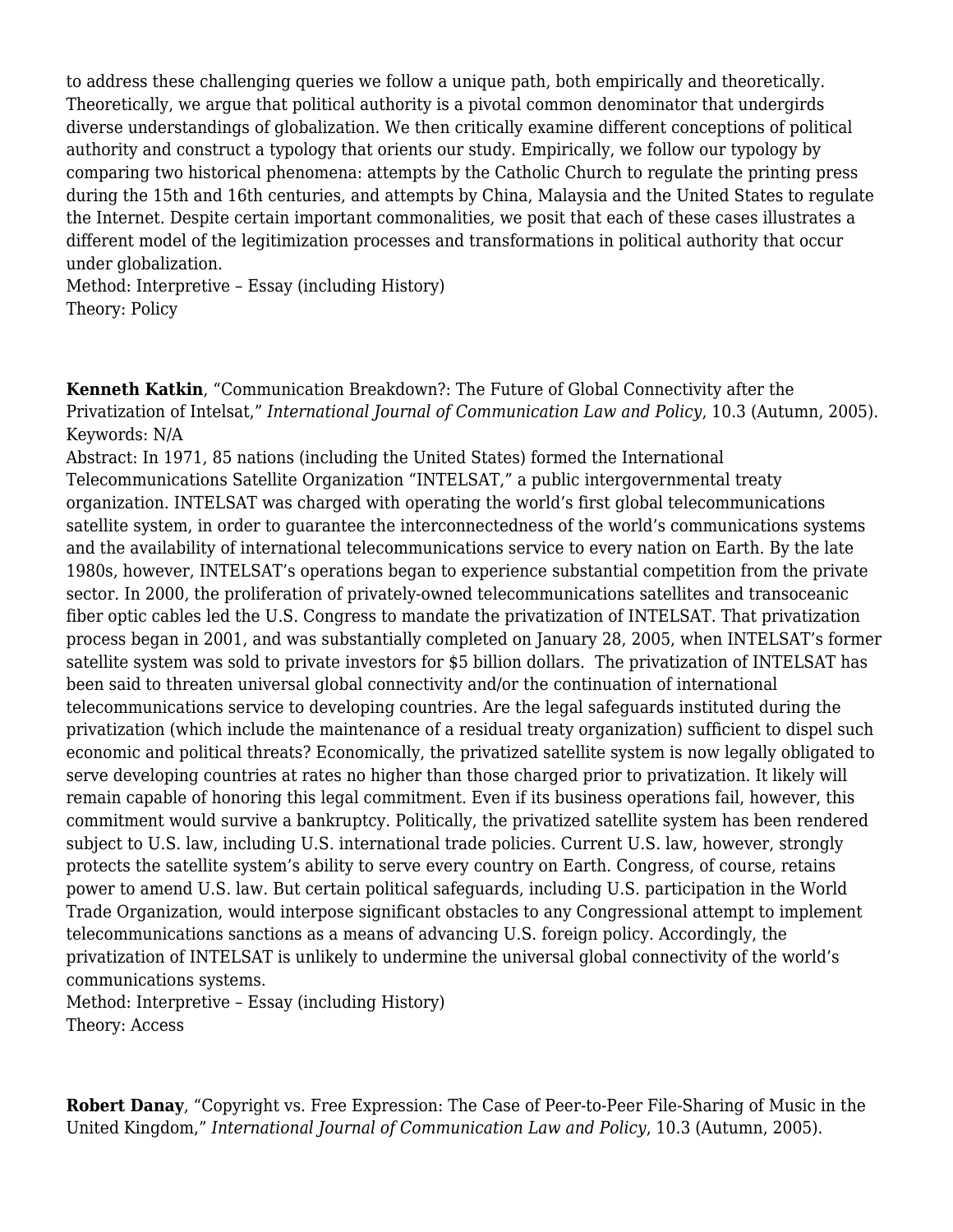Keywords: N/A

Abstract: This paper explores the extent to which the peer-to-peer (p2p) file-sharing of music is a form of communication protected from the restrictions of the Copyright, Designs and Patents Act 1988 (U.K.) (CDPA) by the guarantee of free expression enshrined in Article 10 of the European Convention on Human Rights (ECHR) and incorporated into domestic law through the Human Rights Act 1998 (U.K.) (HRA). The paper first examines the protection offered to freedom of expression through the existing copyright scheme. It is asserted that due to a lack of context-sensitivity, mechanisms such as the ideaexpression dichotomy must not be relied upon to deny the existence of prima facie breaches of Article 10(1) of the ECHR. Rather, such breaches must be acknowledged and justified (if possible) as being "necessary in a democratic society" under Article 10(2) of the ECHR. Next, the extent to which p2p music file-sharing represents an infringement under the terms of the CDPA (exclusive of any effect of the ECHR) is examined. It is concluded that such sharing does amount to an infringement under the Act and is not subject to any of the enumerated defenses. The final part of the paper explores the extent to which the statutory restriction on file-sharing of music may be permitted under Article 10 of the ECHR. It is suggested that, for a number of reasons, the CDPA's restriction on free expression may not be "necessary in a democratic society" under Article 10(2) of the ECHR. As a result, should this statutory restriction be impugned in a U.K. courtroom in the context of p2p music file-sharing, such a court may be under an obligation to exculpate infringing parties under the "public interest" defense or to make a declaration of incompatibility under the HRA. Method: Interpretive – Essay (including History)

Theory: Policy

**Simone Francesco Bonetti,"** European Union Legislation and Free Contracts for Internet Access in the United States and Italy: Towards a Consumer Rights Framework," *International Journal of Communication Law and Policy*, 10.3 (Autumn, 2005).

Keywords: N/A

Abstract: This paper seeks to add to the debate regarding the high level of privacy and consumer protection provided by European Union legislation, as compared to the United States. The first part of the paper provides an overview of the highly complex system of consumer protections by linking several regulatory initiatives in the wake of the European Parliament and Council Directive 00/31/EC. The result is a new legal framework for e-consumer protection that includes privacy protection. In the second part of the paper, the different free Internet access contract models in the U.S. and Italy are examined in order to test the implementation of the above-mentioned legislation from a European Community point of view. The analysis highlights the importance of a legal framework that seems capable of establishing the correct balance between the rights and duties of the e-consumer. At present, however, such a balance is not achieved by common U.S. and Italian free Internet access contracts. Method: Interpretive – Essay (including History) Theory: Access

**Christoph Engel**, "Governing the Egalitarian Core of the Internet," *International*

*Journal of Communication Law and Policy*, 10.3 (Autumn, 2005).

Keywords: N/A

Abstract: Few would claim that regulators, or academics working on regulatory policy, have neglected the Internet. However, most of their work is attracted by the global character of the Internet.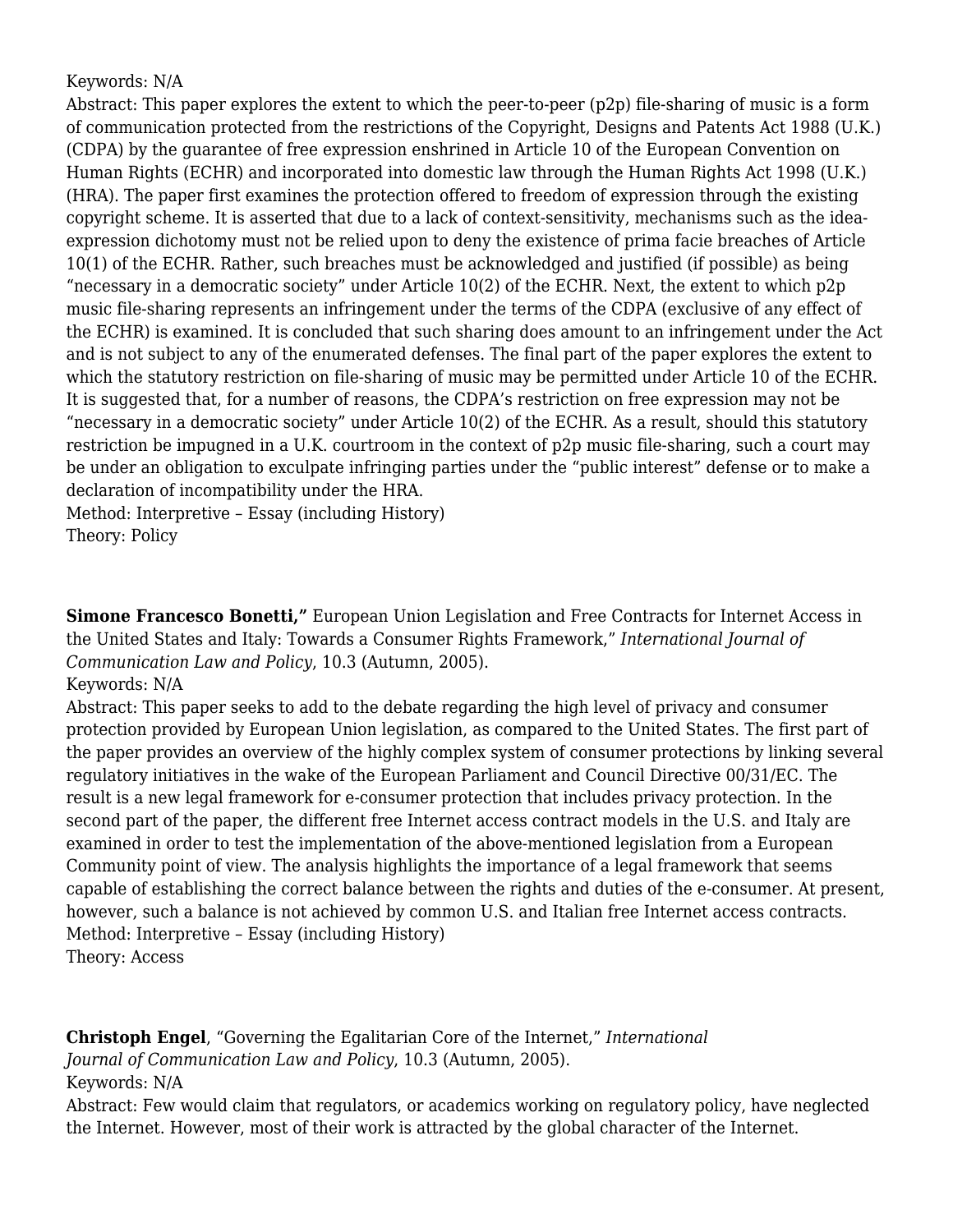Admittedly, this is a serious challenge to regulation, but it is not the only, and probably not even the most disquieting one. In the regulatory discourse, short shrift is given to the fact that the Internet originated in the egalitarian culture of American university computer labs. Its architecture was shaped during that period. Up to the present day, many key functions for Internet management are held by people coming from that culture. This paper argues that the egalitarian challenge to Internet governance has been largely overlooked. The challenge is serious, but not unmanageable. Nevertheless, regulators must use appropriate concepts to understand the challenge. A subfield of sociology, cultural theory, is particularly instrumental for that purpose. In order to address the challenge, regulators must use a set of governance tools that deviates considerably from standard regulatory responses. Method: Interpretive – Policy Analysis Theory: Policy

**Dan L. Burk**, "Law as a Network Standard," *International Journal of Communication Law and Policy*, 10.3 (Autumn, 2005).

Keywords: N/A

Abstract

The problem of global information flows via computer networks can be conceived and understood as raising issues of competition, interoperability and standard-setting parallel to those in analysis of technical standards. Uniform standards, whether technical or legal, give rise to a constellation of positive and negative network effects. As a global network based upon the "end to end" principle of interoperability, the Internet mediates between different, otherwise incompatible computing platforms. To the extent that law and technological "code" may act as substitutes in shaping human behavior, the Internet similarly mediates between different, otherwise incompatible legal platforms. Much of the legal and social controversy surrounding the Internet stems from the interconnection of such incompatible legal systems. As with technical systems, problems of incompatibility may be addressed by the adoption of uniform legal standards. This, however, raises legal standard-setting problems similar to those seen in technical standard setting, where the standard may be "tipped" in favor of dominant producers. In particular, if law is considered a social product, the benefits of interjurisdictional competition and diversity may be lost as a single uniform legal standard dominates the market for law. Method: Interpretive – Policy Analysis Theory: Policy

**Nicos L. Tsilas**, "The Threat to Innovation, Interoperability, and Government Procurement Options From Recently Proposed Definitions of 'Open Standards'," *International Journal of Communication Law and Policy*, 10.3 (Autumn, 2005).

#### Keywords: N/A

Abstract: As the information technology (IT) marketplace becomes more competitive and heterogeneous in nature, the need for interoperability among diverse systems and components increases dramatically.2 Whereas 20 years ago, individuals and corporations customarily bought all of their IT equipment and services from one of the major vendors such as Digital, HP, IBM, or NCR, today they purchase and deploy multi-vendor networks of interoperable hardware and software. Today IT vendors accomplish interoperability in several often complementary and overlapping ways, including specifically designing interoperable products, publication of technology and licensing of related intellectual property (IP), and implementation of industry standards, including open standards such as TCP/IP, GSM, HTML, 802.11,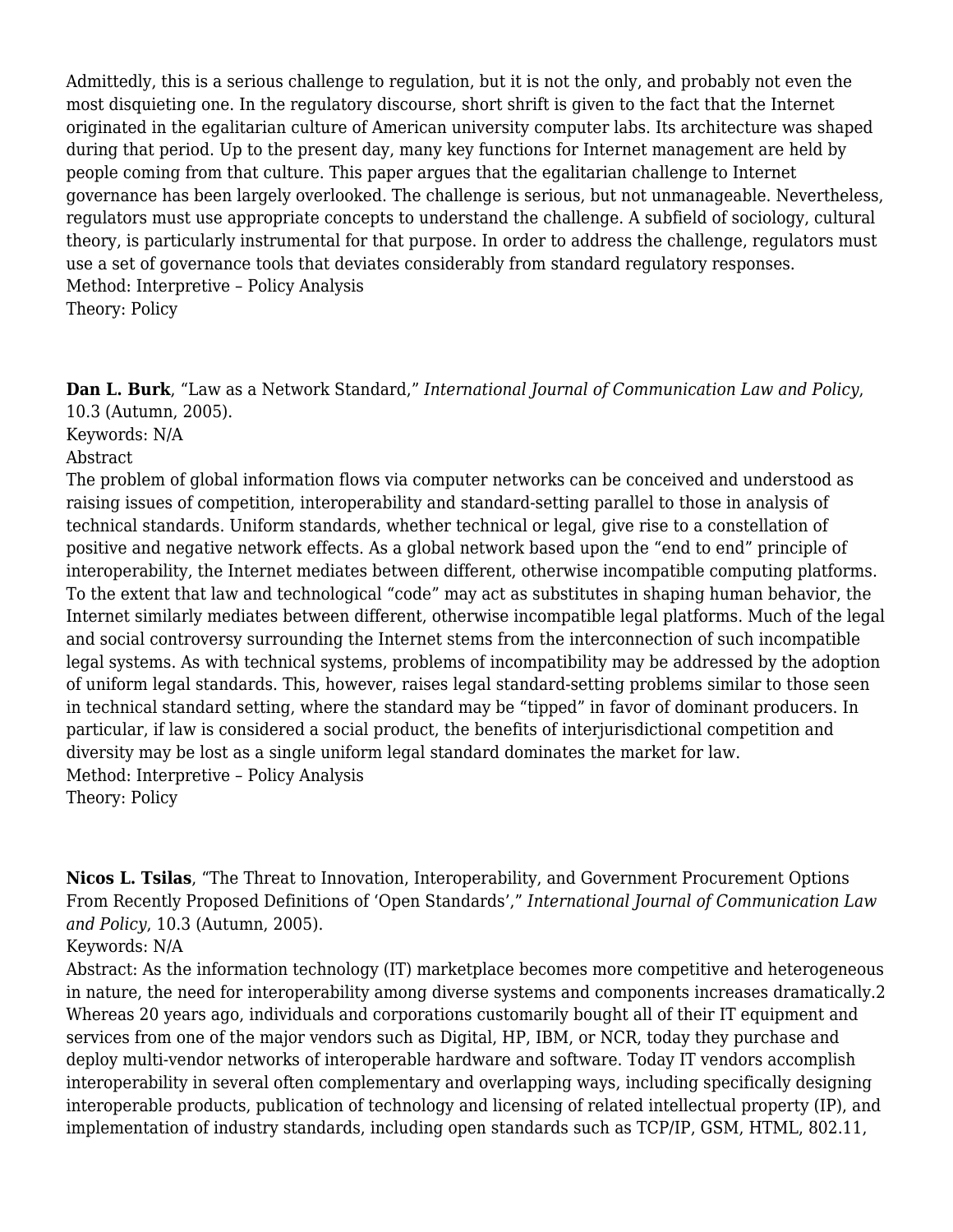and XML.3 Method: Interpretive – Policy Analysis Theory: Policy

**Lyombe Eko and Natasha Tolstikova**, " To Sign or not to Sign on the Dotted Line: The United States, the Russian Federation, and International Electronic Signature Policy," *International Journal of Communication Law and Policy*, 10.3 (Autumn, 2005).

Keywords: N/A

Abstract: This article compares the regulation of electronic signatures (e-signatures) in the United States and the Russian Federation as unique forms of communication that are the subject of international policy transfer through the framework of the United Nations Commission on International Trade Law (UNCITRAL). The aim was to determine the extent to which American and Russian legislation on e-signatures adhere to, or incorporates e-signature principles set forth in, the UNCITRAL Model Law on Electronic Signatures. It was found that the U.S. has embraced UNCITRAL e-signature principles and actively promotes their globalization. In contrast, the Russian Federation adopted a posture that is at variance with UNCITRAL's globalist principles, opting for a closed, home–grown esignature system. The e-signature policies of the U.S. and the Russian Federation are consistent with each country's historical, political, and economic realities. Thus, even in an age of globalization, nation states succeed in putting their national imprint on the Internet in general, and on e-commerce in particular.

Method: Interpretive – Policy Analysis Theory: Policy

**Luiz Antonio Joia and Paulo Sergio Sanz**, "The Hidden Value of Sporadic Customers in e-Retailing: An Empirical Investigation," *Internet Research*, 15.1 (2005): 7-20.

Keywords: Electronic commerce, Internet, Shopping, Customer retention, Buying behaviour, Profit maximization.

Abstract: Purpose – To analyze empirically the transaction profitability derived from sporadic and frequent customers in the e-retailing sector of minor home appliances in Brazil.

Design/methodology/approach – A company's database was analyzed quantitatively to assess the transaction profitability derived from sporadic and frequent customers purchasing via the firm's digital channel, namely its web site. Besides, qualitative evidence was also collected from interviews with the main professionals involved in marketing and e-commerce in the firm and through analysis of the company's web site and e-mail communications with customers.

Findings – The commercial transaction profitability associated with sporadic customers can be higher than that derived from frequent purchasers.

Research limitations/implications – The study concentrated on a single company within a specific industry (minor home appliance e-retailing) based in a specific country, namely Brazil.

Practical implications – The benefits of web consumer retention would only seem to be advantageous for digital companies that are client-centric, which can interact with these consumers. Furthermore, the mere fact of using transactional practices, low differentiation between products and the emphasis on promotion of price on the web would seem to increase sensitivity to price on the part of the consumers, particularly those who make purchases more frequently.

Originality/value – To enable practitioners and academics to grasp fully the real value of frequent and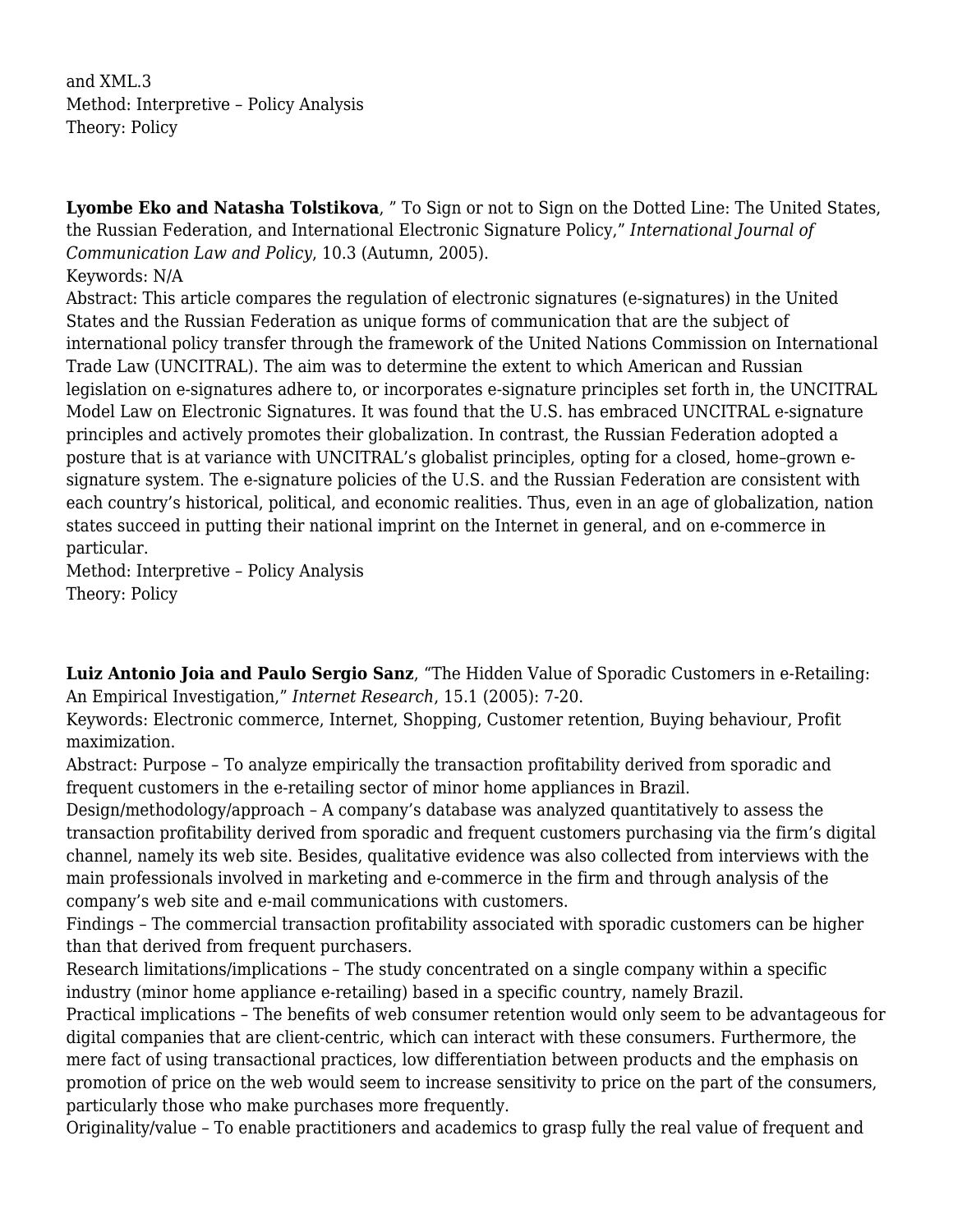sporadic clients, in order to allow digital companies to develop coherent strategies for them. Method: Survey – Interview/Case Study Theory: Social Interaction

**Manuel J. Sanchez-Franco and Jose´ L. Roldan**, "Web Acceptance and Usage Model: A Comparison Between Goal-directed and Experiential Web Users," *Internet Research*, 15.1 (2005): 21-48. Keywords: World Wide Web, Online operations, Consumer behaviour, Individual behaviour, User studies, User interfaces.

Abstract: Purpose – To analyze the web acceptance and usage between goal-directed users and experiential users, incorporating intrinsic motives to improve the particular and explanatory TAM (technology acceptance model) value – traditionally related to extrinsic motives.

Design/methodology/approach – A survey instrument was used to gather data to test the relationships shown in the research model. Data were collected from a sample of online questionnaires filled out by subscribers located in three discussion-mailing lists – administered by RedIris – about different topics (e.g. experimental sciences, social sciences and humanities). A structural equation modeling (SEM), specifically partial least squares (PLS), is proposed to assess the relationships between the constructs together with the predictive power of the research model.

Findings – The empirical development suggests that there is scope for further extension of TAM to adapt to the web-based usage and its profitable consequences. The article may help to further the empirical research and to clarify and examine a web acceptance and usage model. In general, experiential and goal-directed behaviors moderate the key relationships in the model. Experiential and goal-directed users do not weigh extrinsic and intrinsic motives in the same way when on the web. Goaldirected users are more driven by instrumental factors and focused on their decision-making process while experiential users are more motivated by process..

Research limitations/implications – First, constructs of enjoyment and concentration are used to define flow. However, because of the flow definition's conceptual-vagueness, operationalizing the flow construct has been questioned in the previous empirical works. Second, the cross-sectional study is also an important limitation. Since the users' perception and intention can change over time, it is important to measure these quantities at several points of time. Third, the sample sizes are relatively small. Fourth, the model needs to be tested with more objective measures to compare possible divergences. Finally, the model clearly does not include all the relevant variables. Practical implications – The results could be used to explain and to improve the experiential and goal-directed users' experience of being and to return to the web.

Originality/value – The value of this study is to reveal the moderating influences of browsing-modes on relationship between flow and TAM-beliefs on the web, and, also, how the flow impacts the attitude and intention to use web between experiential and goal-directed users.

Method: Survey – Content Analysis Theory: Adoption/Diffusion

**Bernard J. Jansen, Karen J. Jansen and Amanda Spink**, "Using the Web to Look for Work: Implications for Online Job Seeking and Recruiting," *Internet Research*, 15.1 (2005): 49-66 Keywords: Jobs, Internet, Search engines, Recruitment advertising.

Abstract: Purpose – The web is now a significant component of the recruitment and job search process. However, very little is known about how companies and job seekers use the web, and the ultimate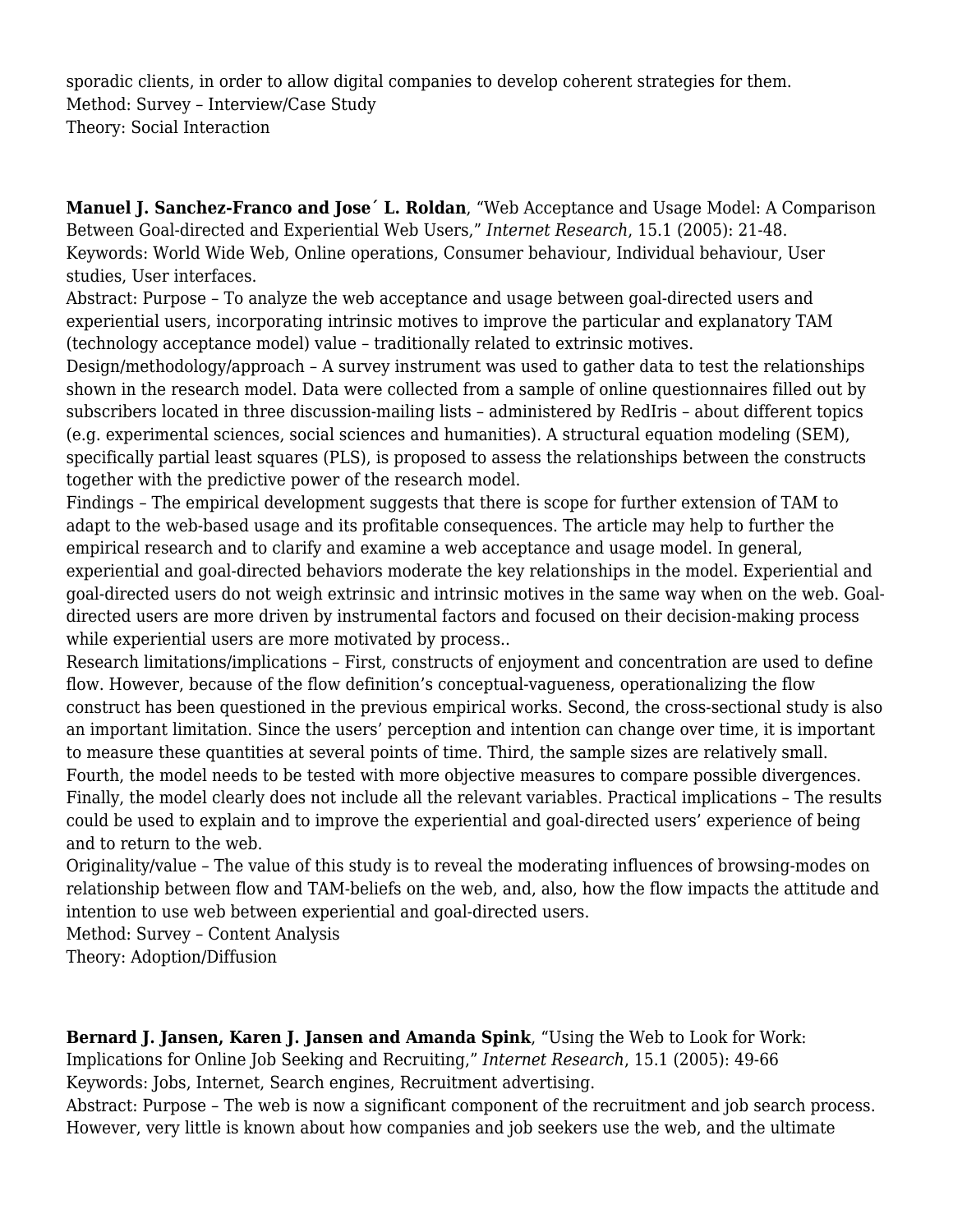effectiveness of this process. The specific research questions guiding this study are: how do people search for job-related information on the web? How effective are these searches? And how likely are job seekers to find an appropriate job posting or application?

Design/methodology/approach – The data used to examine these questions come from job seekers submitting job-related queries to a major web search engine at three points in time over a five-year period.

Findings – Results indicate that individuals seeking job information generally submit only one query with several terms and over 45 percent of job-seeking queries contain a specific location reference. Of the documents retrieved, findings suggest that only 52 percent are relevant and only 40 percent of jobspecific searches retrieve job postings.

Research limitations/implications – This study provides an important contribution to web research and online recruiting literature. The data come from actual web searches, providing a realistic glimpse into how job seekers are actually using the web.

Practical implications – The results of this research can assist organizations in seeking to use the web as part of their recruiting efforts, in designing corporate recruiting web sites, and in developing web systems to support job seeking and recruiting.

Originality/value – This research is one of the first studies to investigate job searching on the web using longitudinal real world data.

Method: Survey – Content Analysis

Theory: Information Processing/Uses and Gratification

**Jürgen Kai-Uwe Brock and Yu (Josephine) Zhou**, "Scale Development and Validation," *Internet Research*, 15.1 (2005): 67-87

Keywords: Internet, Organizational analysis, Organizational processes, International business. Abstract: Purpose – To contribute to the development of a theoretically grounded measure of organizational internet use (OIU) by conceptualizing and operationalizing it as a theoretical construct, and by empirically assessing its reliability and validity.

Design/methodology/approach – The focal construct OIU was conceptualized as an abstract collective object with three components, forming an index with formative, causal indicators. A multi-method research design – including a cross-sectional drop-and-collect survey among small technology-based firms (STBFs) in Germany and an observational study of web sites – was applied to assess empirically the theoretically developed construct OIU. This was achieved by using the component-based partial least squares (PLS) structural modeling technique using PLS-Graph.

Findings – The empirical assessment of the scale, applied to the international business domain, proved to be reliable and valid in the structural model and across assessment methods.

Research limitations/implications – The focal construct was assessed among a very specific population. This limits the claims that can be made with regard to applying it in other industries, countries, and firms. Future research should address this by applying OIU in maximally different research contexts. Practical implications – The developed construct has important implications for both managers and researchers. It should help in assessing levels of organizational internet use in a consistent fashion across populations and studies. It can be used for benchmarking purposes – of specific interest to managers – and it can be used to explore antecedents and consequences of organizational internet use – of specific interest to researchers.

Originality/value – Internet research is moving from anecdotal and exuberant internet euphoria to internet pessimism to internet realism. Only theoretically grounded, reliable and valid measures can support such a required transition. With this paper we have made an initial contribution for such a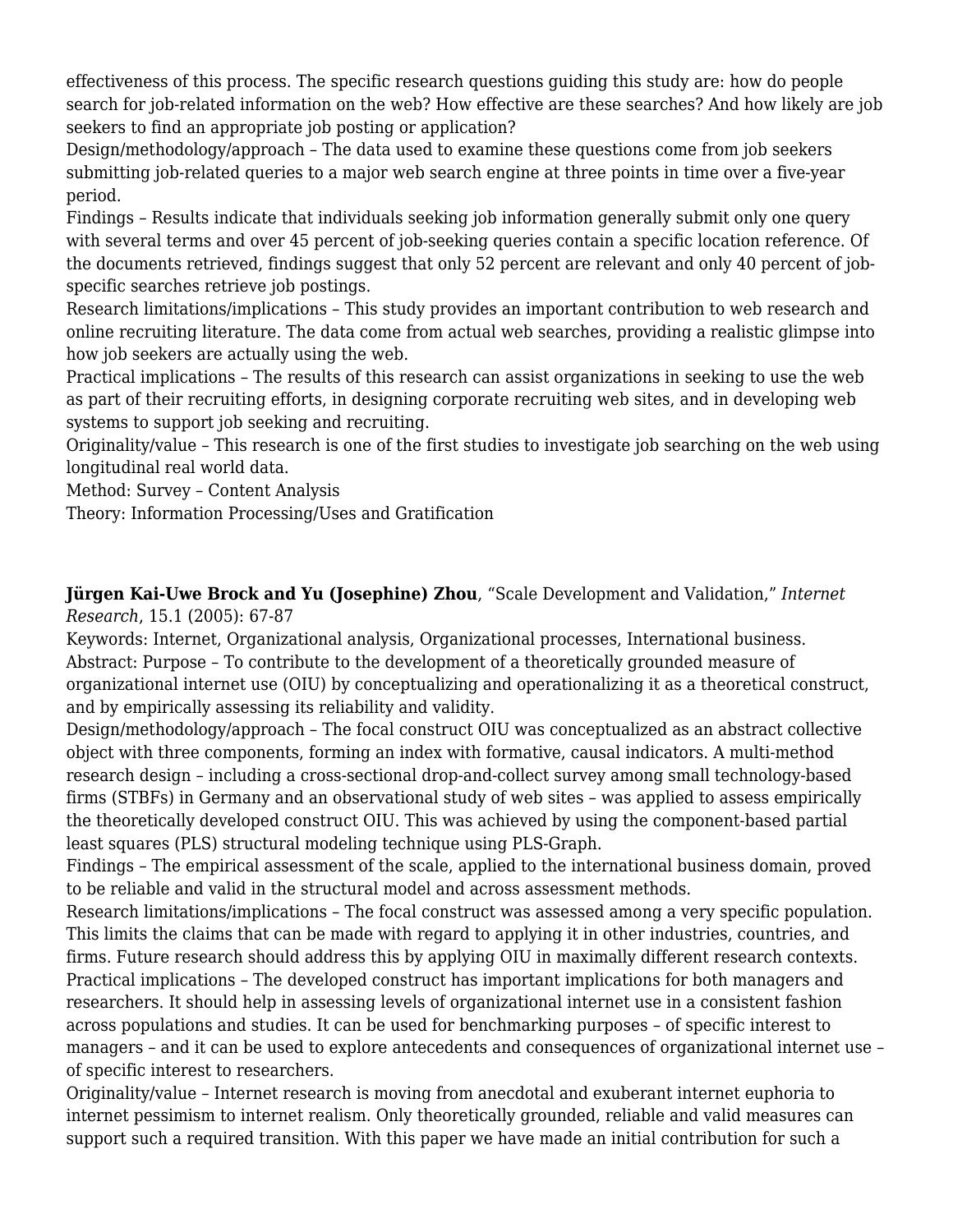development to occur. Method: Survey – Content Analysis Theory: Information Processing/Uses and Gratification

## **Sangkyun Kim and Choon Seong Leem**, "Security of the Internet-based

Instant Messenger: Risks and Safeguards," *Internet Research*, 15.1 (2005): 88-98.

Keywords: Internet, Computer software, Safety.

Abstract: Purpose – To identify controls that can harness the power and capabilities of instant messengers (IM) while minimizing potential security risks.

Design/methodology/approach – A risk analysis method and (CIS) model are used. Findings – IMis a great tool for enterprise productivity. However, it has so many risks, but one could identify and control these risks with technical and managerial countermeasures.

Research limitations/implications – This paper fails to provide detailed and specific risks of commercial IMs, and the case study provided in this paper focuses on the technical rather than managerial issues. Practical implications – A very helpful case study that provides general risks and controls of recent IMs for the security officers of various organizations.

Originality/value – This paper outlined the risks of IM and potential controls for securing public IM in the workplace.

Method: Survey – Interview/Case Study Theory: Policy

**Je Ho Cheong and Myeong-Cheol Park**, "Mobile Internet Acceptance in Korea," *Internet Research*, 15.2 (2005): 125-140.

Keywords: Internet, Mobile communication systems, Individual behavior, South Korea. Abstract: Purpose – The increasing number of M-internet subscribers and the fast growing revenue proves the great potential of M-internet as well as the enormous business opportunity in Korea. The success in this business is dependent on understanding the concerns of customers and identifying the factors that promote the use of M-internet. Thus, this paper aims to examine the human motivations underlying individual behavioral intention to use M-internet in Korea.

Design/methodology/approach – Employs TAM (technology acceptance model) as the base model and develops a more comprehensive version of TAM to better reflect M-internet context. The model employs perceived playfulness, contents quality, system quality, internet experience and perceived price level, in addition to perceived usefulness and ease of use. Investigates the causal relationships among the constructs used in this revised TAM and identifies the direct and indirect causal role of the constructs in developing the intention to use M-internet.

Findings – Finds that attitude toward M-internet is the most significant factor in predicting the behavioral intention to use M-internet. Also identifies the positive role of the perceived playfulness and the negative role of perceived price level in developing the attitude as well as the intention. The positive causal relationships of "perceived contents quality – perceived usefulness", "perceived system quality– perceived usefulness" and "internet experience–perceived ease of use" were also witnessed. Practical implications – Considering the explosive growth of the M-internet market, well-established business strategy in M-internet will deliver great success to the mobile operators. Thus, understanding comprehensive causal relationship among the constructs used in this revised TAM would help managers to better implement the strategic ramifications in promoting M-internet.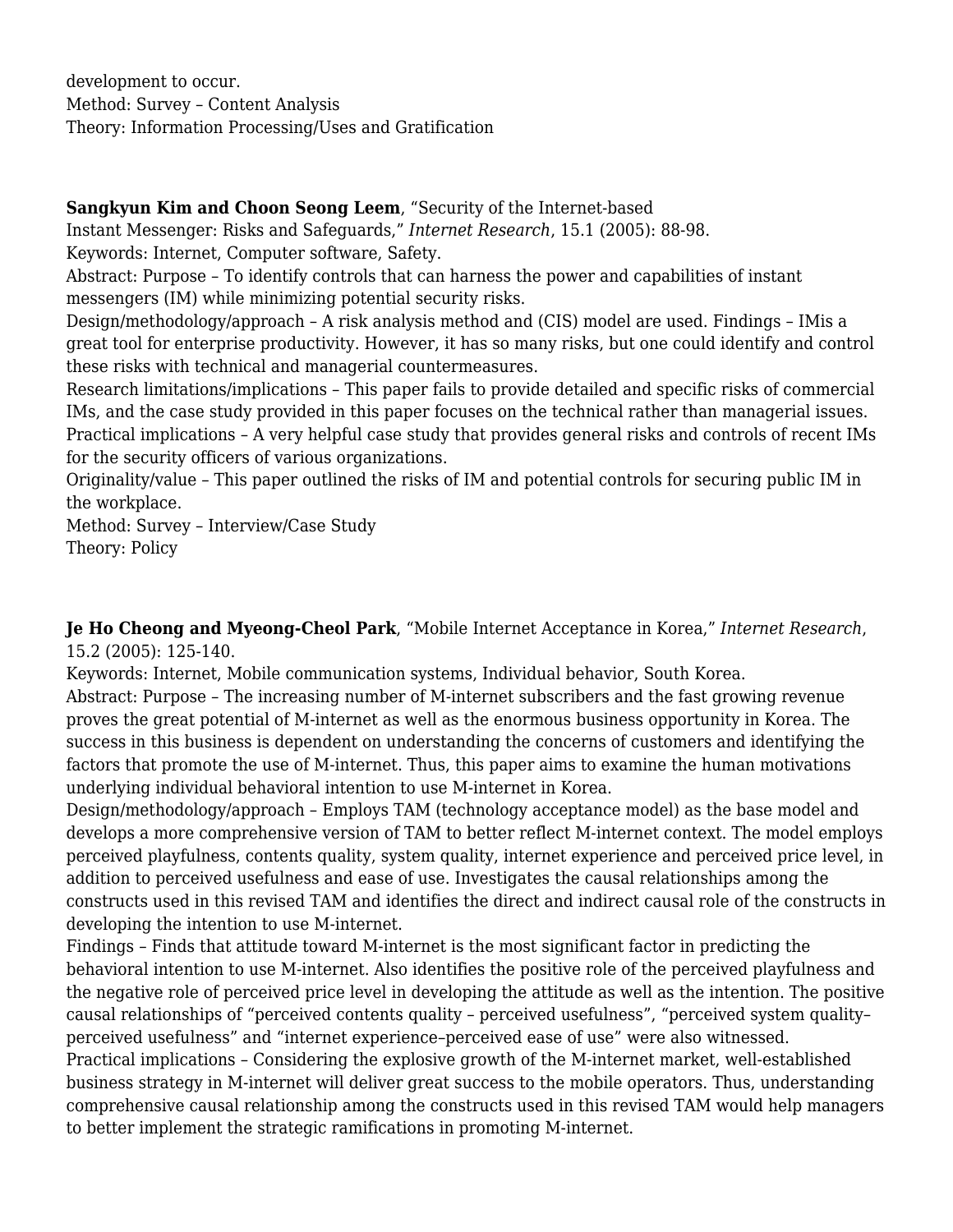Originality/value – Develops a more comprehensive version of TAM to better reflect M-internet context in Korea, adding five new constructs and identifies the role of the construct in promoting the use of Minternet.

Method: Survey – Content Analysis Theory: Adoption/Diffusion

**A. Gunasekaran and E.W.T. Ngai**, "E-commerce in Hong Kong: an Empirical Perspective and Analysis," *Internet Research*, 15.2 (2005): 141-159.

Keywords: Electronic commerce, Hong Kong.

Abstract

Purpose – The main objective of this study is to develop a framework for: identifying the reasons for using e-commerce; understanding the implications of e-commerce in companies; and implementing and applying e-commerce successfully for improved organizational competitiveness and success. Design/methodology/approach – A structured questionnaire was designed, pre-tested, modified, and used to capture data on e-commerce in Hong Kong. Based on the feedback from the pilot-test, the questionnaire was modified and a final questionnaire was developed and mailed to companies in Hong Kong. In the survey, conducted with Hong Kong companies, the perceived benefits and perceived barriers of e-commerce implementation are discussed.

Findings – The conceptual model based on the analysis of literature and some reported case experiences is developed using the current issues that have been highlighted as important e-commerce success factors of implementation. The major factors that influence the application and implementation of e-commerce are: perceived usefulness of web; perceived barriers of the internet for e-commerce; usage of the internet; and perceived benefits of the internet for e-commerce. In addition to this, country-specific factors such as culture, technology competency, government policy, educational level, influence the level of application of e-commerce.

Practical implications – The framework is the result of the validation of the theoretical model, together with the conclusions of the empirical analysis conducted in Hong Kong. The empirical analysis supported some of the assumptions of the theoretical model, but not others. Based on the feedback received from respondents, the model has been revised to reflect these practical considerations. Originality/value – Little research has been done to address the perceived benefits and potential barriers to e-commerce implementation in Hong Kong. This study is a timely and important one in that examines the current status of e-commerce implementation in Hong Kong. A generic framework is presented with the objective of supporting the application and implementation of the internet for ecommerce.

Method: Survey – Content Analysis

Theory: Information Processing/Uses and Gratification

**Shintaro Okazaki**, "Mobile Advertising Adoption by Multinationals: Senior Executives' Initial Responses," *Internet Research*, 15.2 (2005): 160-180.

Keywords: Advertising, Internet, Mobile communication systems, Telephony, Multinational-companies, Spain.

Abstract: Purpose – Although the wireless internet attracts more and more interest from marketers and researchers, there is little empirical evidence of multinational corporations' (MNCs) adoption of pushtype mobile advertising in global markets. The aim of this study is to fill this research gap, by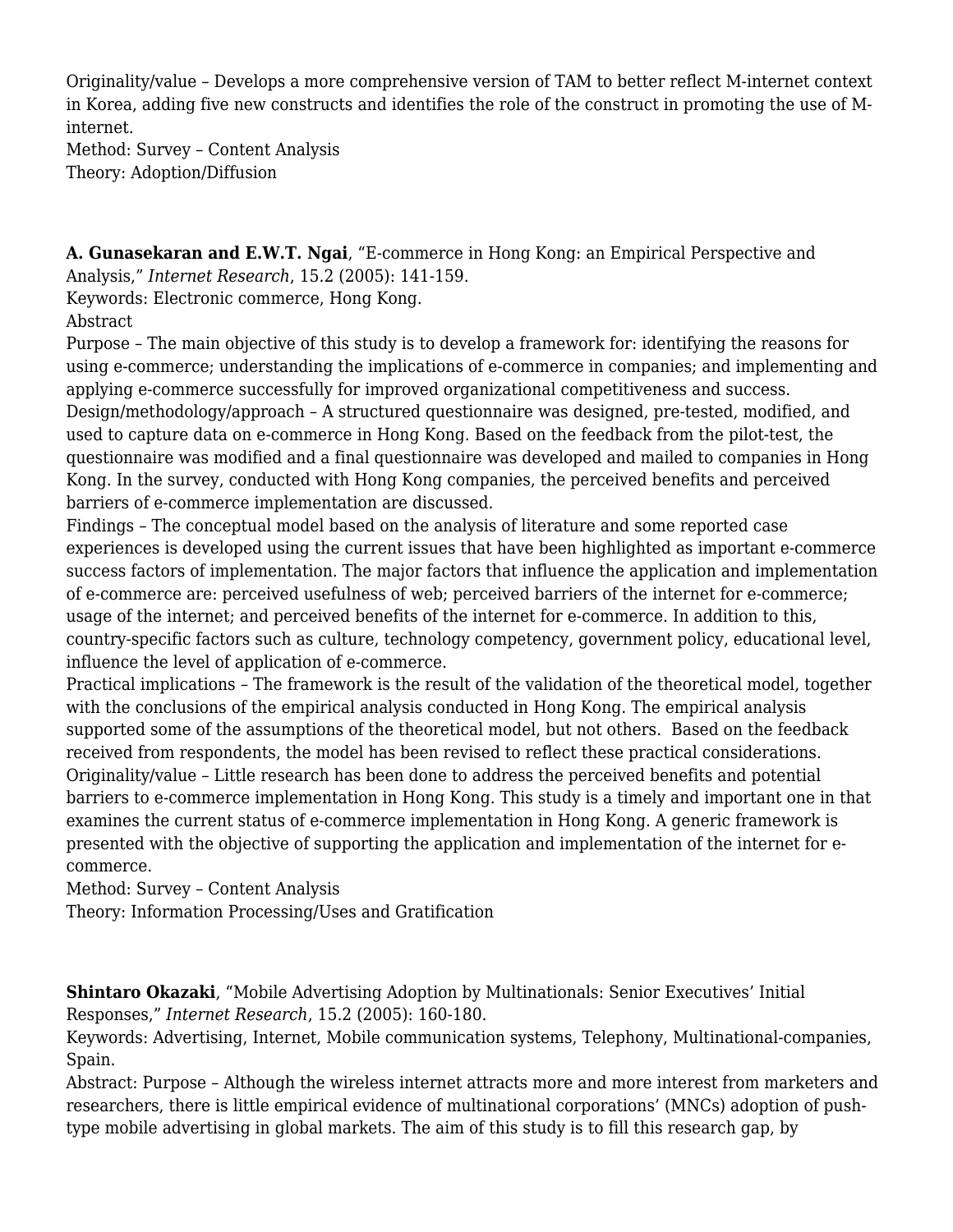conducting an empirical survey of the perceptions of MNCs operating in Europe regarding SMS-based mobile advertising adoption.

Design/methodology/approach – The study proposes six basic constructs which are thought to influence MNCs' decision-making process on mobile advertising adoption. On this base, a structured questionnaire is developed. The data are obtained by telephone interviews from 53 senior executives of MNCs' subsidiaries in Spain.

Findings – Hierarchical regression analysis reveals that branding strategy, facilitating conditions, and security and costs are the strongest determinants of MNCs' mobile advertising adoption. Furthermore, discriminant analysis indicates that Japanese, American and European firms are statistically classifiable according to their cultural affiliation in terms of their perceptions of mobile advertising adoption. Japanese firms are the least willing to use mobile advertising, while their American counterparts are the most motivated in this regard.

Originality/value – While SMS-based mobile marketing has been receiving an increasing attention from both academics and practitioners, there exists little empirical research on this area. In this vein, this study contributes to the literature in two ways. First, the study proposes a conceptual research model based on six basic constructs, which incorporate both theoretical and practical perspectives. Second, the model is tested by empirical data obtained from top managers of MNCs' subsidiaries operating in a European market. The findings of this study thus offer useful insights based on their "hands-on" experience.

Method: Survey – Content Analysis Theory: Adoption/Diffusion

**Teemu Ylikoski**, "A Sequence Analysis of Consumers' Online Searches," *Internet Research*, 15.2 (2005): 181-194.

Keywords: Internet shopping, Internet, Consumer behavior.

Abstract: Purpose – To describe consumers' heuristic and analytical searches for a pre-purchase information acquisition, and to assess the correspondence of flexibility of information task and the information found with a search.

Design/methodology/approach – Propositions based on current research in web use and consumer studies. Tracked records of searches are used for descriptive analysis of transitional patterns in the data. Regression is used for statistical verification of the information provided by searches.

Findings – Consumer searches center on chaining events, indicating heavy reliance on hyperlink navigation between web sites. Formal searches are seldom used, although when employed, tend to have a high level of diagnosticity. The emphasis on heuristic behavior is logical, because the way consumer information is currently presented on the Internet rewards for this type of behavior. Use of heuristic search increases the likelihood of access to flexibly presented information.

Research limitations/implications – Consumers favor heuristic trial-and-error searches even in focused fact-finding search tasks, which are typically considered the domain of analytical seeking.

Consumers seem to benefit most from apparently inefficient, reactive and heuristic searches, because these are more likely to provide information in a format that the consumer can adapt. Convenience sample limits generalizability of findings.

Originality/value – While there is an increasing body of knowledge concerning Internet use for finding information, fewer studies have focused on consumer uses of the web in search. This paper provides new information of online consumers, an increasingly important topic.

Method: Meta-Analysis

Theory: Other (Search Theory)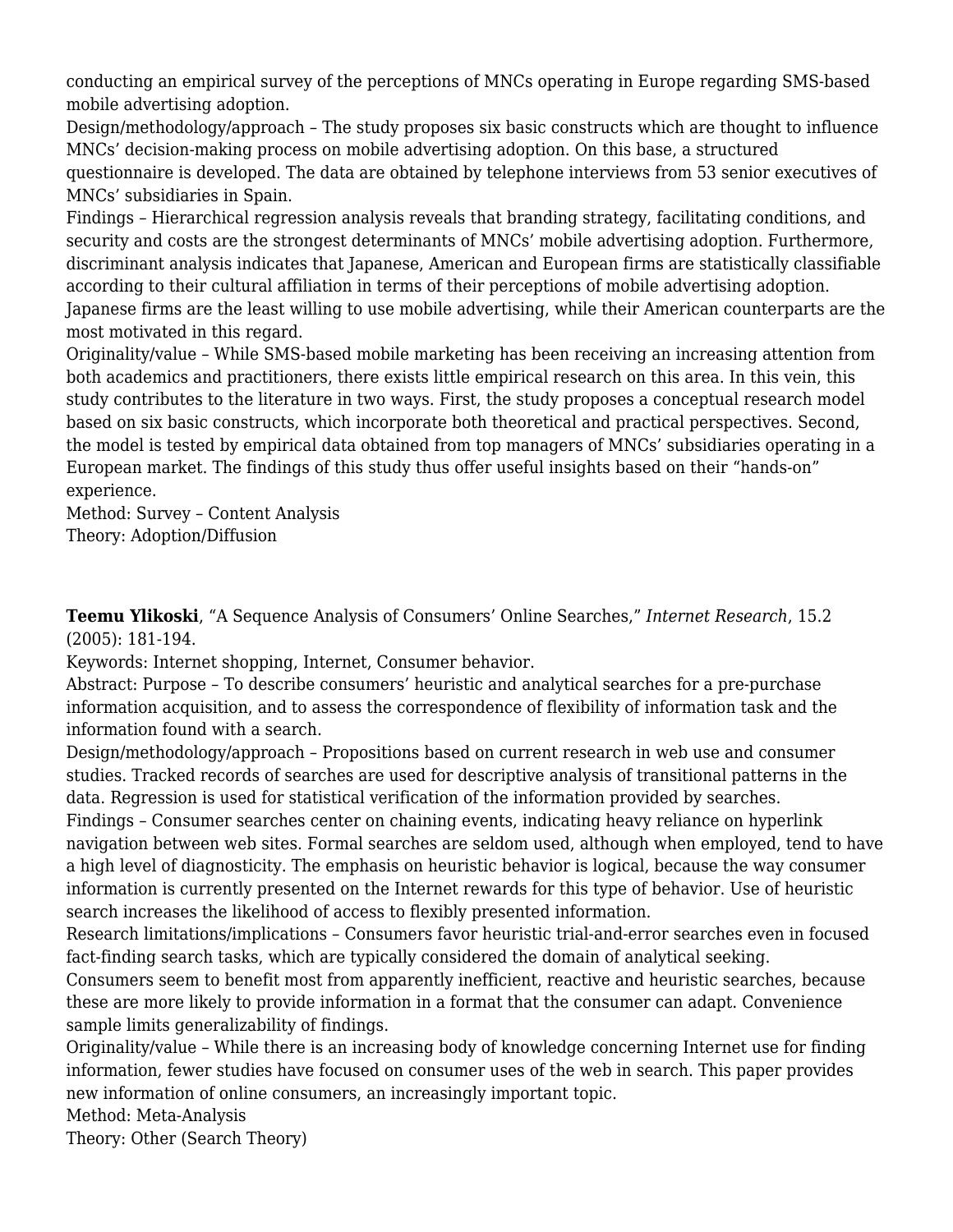**Gerard Ryan and Mireia Valverde**, "Waiting for Service on the Internet: Defining the Phenomenon and Identifying the Situations," *Internet Research*, 15.2 (2005): 220-240.

Keywords: Consumer behavior, Internet, Qualitative research.

Abstract: Purpose – E-consumers consistently complain that the Internet is frustratingly slow. Most existing research on this phenomenon is based on the concept of "download delay", that is, the time required for a web page to fully download to the e-consumer's computer screen. This paper reports on an exploratory study of the phenomenon of waiting for service on the internet with the intention of extending the narrow conceptualisation of the phenomenon of "download delay" to a more user-based perspective of waiting on the internet.

Design/methodology/approach – The study is based on a qualitative research methodology. The research methods are seven asynchronous virtual focus groups involving 126 intensive internet users over 17 days and 92 participants who maintained personal diaries of waiting on the internet over a nine-week period.

Findings – A new definition of waiting on the internet is proposed based on extensive virtual focus group research. Subsequently, 14 distinct types of Internet waiting situations are identified based on the analysis of a total of 1,041 waiting situations as reported by the participants in the study. Practical implications – A number of practical implications for various functional areas of the business are outlined. Conceptual and methodological contributions are also made.

Originality/value – The study is the first to present a broader conceptualization of waiting on the Internet from an e-consumer perspective and based on empirical research. All previous research has been based on just one type of online waiting, i.e. waiting for web pages to download to the user's screen. This paper presents 13 "new" types of waiting situations on the Internet.

Method: Survey – Interview/Case Study

Theory: Information Processing/Uses and Gratification

**Ying-Chieh Chen, Patrick S. Chen, Jing-Jang Hwang, Larry Korba, Ronggong Song and George**

**Yee**, "An Analysis of Online Gaming Crime Characteristics," *Internet Research*, 15.3 (2005): 246-261. Keywords: Video games, Internet, Crimes, Online operations, Taiwan

Abstract: Purpose – To arouse the public awareness of online gaming-related crimes and other societal influences so that these problems can be solved through education, laws and appropriate technologies. Design/methodology/approach – A total of 613 criminal cases of online gaming crimes that happened in Taiwan during 2002 was gathered and analyzed. They were analyzed for special features then focusing on the tendency for online gaming crime. Related prosecutions, offenders, victims, criminal methods and so on, were analyzed.

Findings – According to our analysis of online gaming characteristics in Taiwan, the majority of online gaming crime is theft (73.7 percent) and fraud (20.2 percent). The crime scene is mainly in internet cafe´s (54.8 percent). Most crimes are committed within the 12:00 to 14:00 time period (11.9 percent). Identity theft (43.4 percent) and social engineering (43.9 percent) are the major criminal means. The offenders (95.8 percent) and victims (87.8 percent) are mainly male and offenders always proceed alone (88.3 percent). The age of offenders is quite low (63.3 percent in the age range of 15-20), and 8.3 percent of offenders are under 15 years old. The offenders are mostly students (46.7 percent) and the unemployed (24 percent), most of them (81.9 percent) not having criminal records. The type of game giving rise to most of the criminal cases is Lineage Online (93.3 percent). The average value of the online gaming loss is about US\$459 and 34.3 percent of criminal loss is between \$100 and \$300. Research limitations/implications – These criminal cases were retrieved from Taiwan in 2002. Some criminal behavior may have been limited to a certain area or a certain period.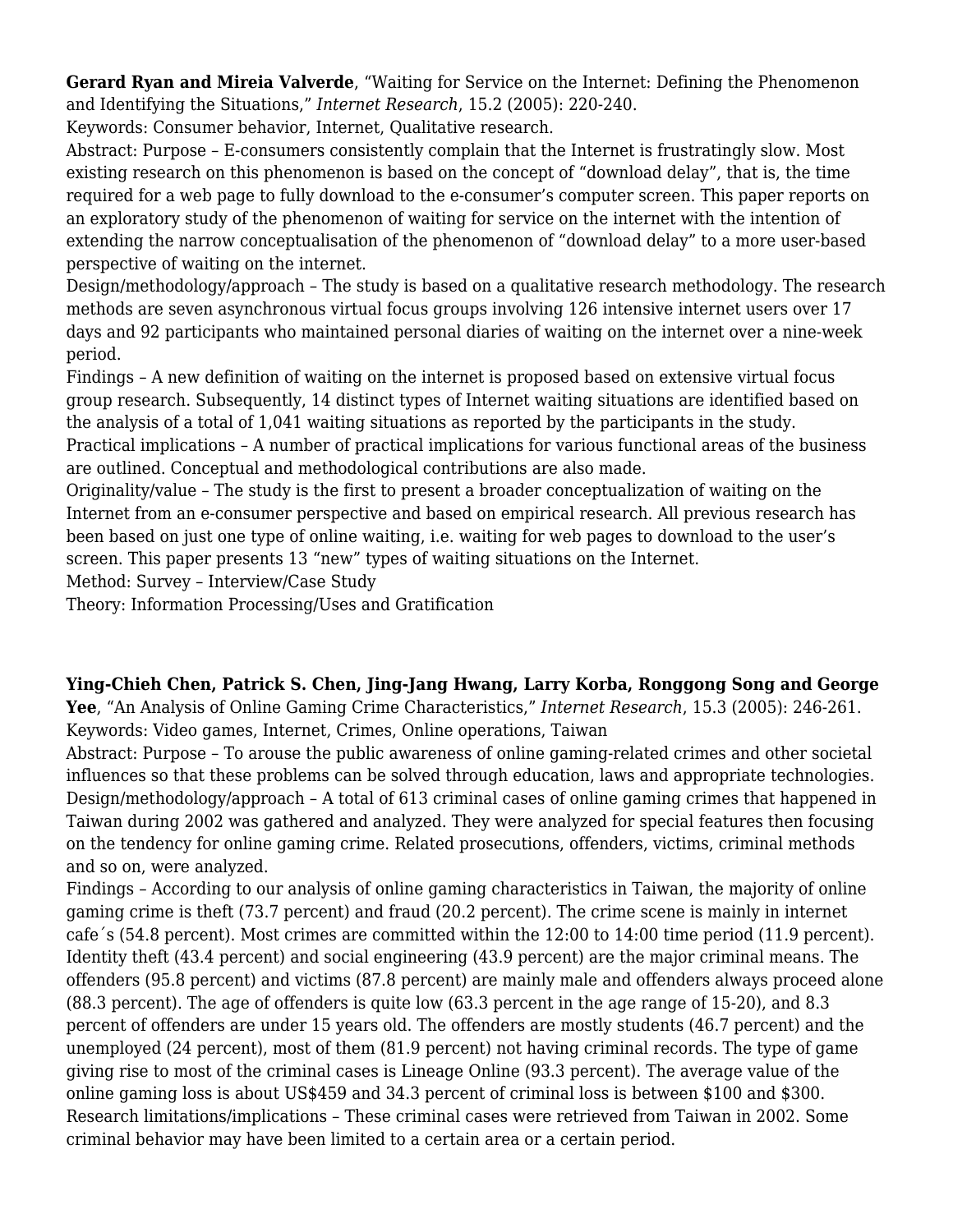Practical implications – Provides a useful source of information and constructive advice for the public who will sense the seriousness and influence of online gaming crimes. Further, this topic may have implications on e-commence, e-services, or web-based activities beyond gaming.

Originality/value – Since there is little published research in this area, this paper provides the public with a good and original introduction to a topic of growing importance.

Method: Survey – Content Analysis

Theory: Information Processing/Uses and Gratification

**C.M. Chewar, D. Scott McCrickard, and John M. Carroll**, "Analyzing the Social Capital Value Chain in Community Network Interfaces," *Internet Research*, 15.3 (2005): 262-280.

Keywords: Man machine interface, Design, Interface management.

Abstract: Purpose – This work aims to probe how interface designers concerned with human-computer interaction of community networks might use the theoretical constructs of social capital and activity awareness.

Design/methodology/approach – A design model for community network interfaces is introduced that reconciles various computer-mediated communication research contributions with support for typical community network scenarios of use. Using this model, an inspection is performed on existing community network implementations (available December 2002) and then the adequacy of the model for informing the design process is examined.

Findings – Based on the insight gained through this analysis, a generic prototype and new user evaluation method are introduced that allow survey of user reaction to community network design elements under differing conditions. It is shown how results obtained through this method frame a value-chain understanding of conceptual tradeoffs.

Research limitations/implications – To demonstrate the new user evaluation method in an analysis of critical design tradeoffs, the issues of persistent virtual identity implementation and usage motivation are probed. However, the evaluation method must be validated with other issues and tested by researchers that were not part of its creation process.

Practical implications – Contributions from this paper include tools (a design model, a generic prototype, and an evaluation method) linking theory with community design artifacts, building on previous work. Evaluators now have indicators for assessing community informatics.

Originality/value – Interface designers of community networks and those interested in social capital theory will appreciate the link between practice and theory provided by this approach.

Method: Model Building

Theory: Other (Social Capital)

**Stephanie Hackett and Bambang Parmanto**, "A Longitudinal Evaluation of Accessibility: Higher Education Web Sites," *Internet Research*, 15.3 (2005): 281-294.

Keywords: Higher education, Educational policy, Internet, Disabled people.

Abstract: Purpose – Using Internet Archive's Wayback Machine, higher education web sites were retrospectively analyzed to study the effects that technological advances in web design have had on accessibility for persons with disabilities.

Design/methodology/approach – A convenience sample of higher education web sites was studied for years 1997-2002. The homepage and pages 1-level down were evaluated. Web accessibility barrier (WAB) and complexity scores were calculated. Repeated measures analysis of variance (ANOVA) was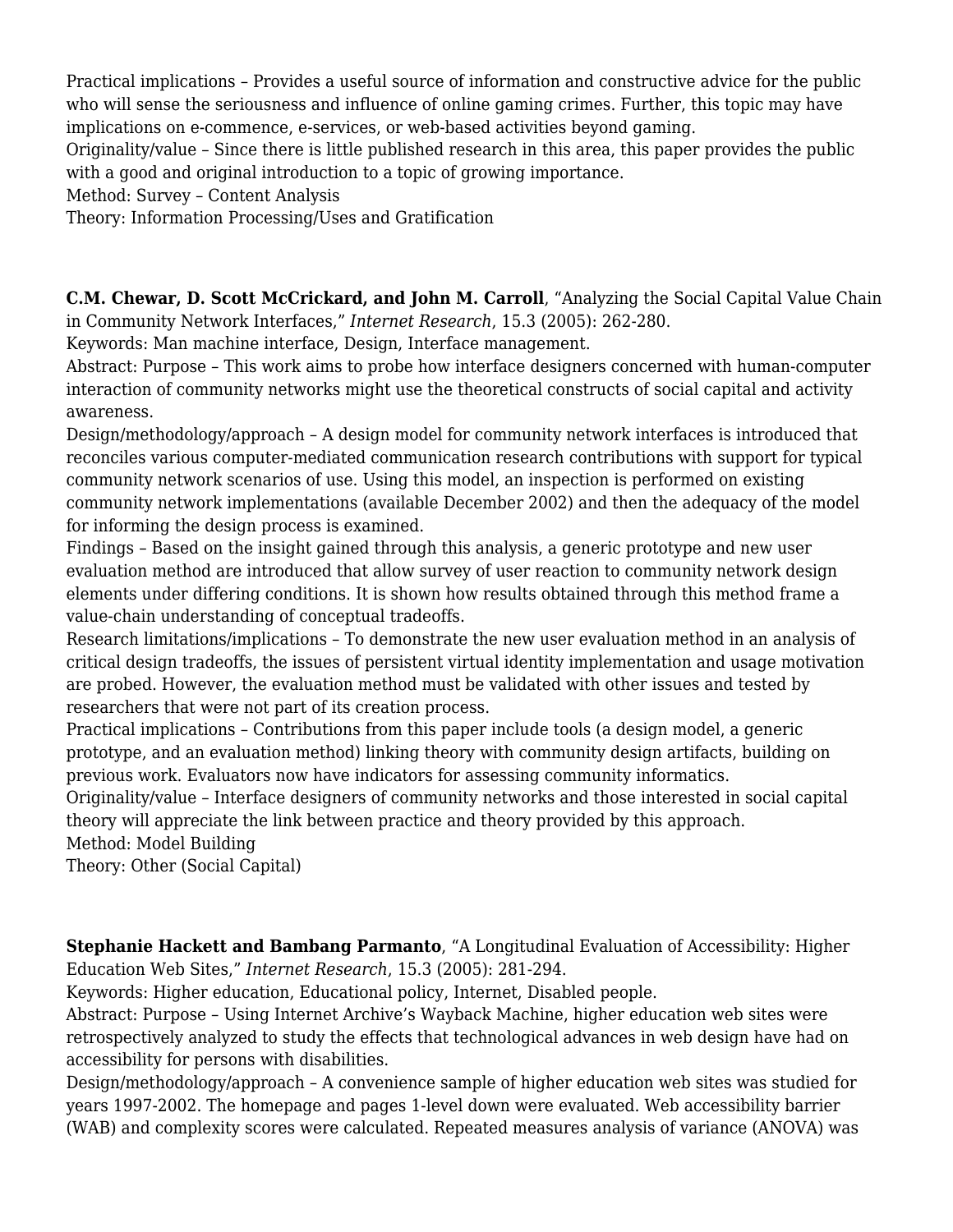used to determine trends in the data and Pearson's correlation (r) was computed to evaluate the relationship between accessibility and complexity.

Findings – Higher education web sites become progressively inaccessible as complexity increases. Research limitations/implications – The WAB score is a proxy of web accessibility. While the WAB score can give an indication of the accessibility of a web site, it cannot differentiate between barriers posing minimal limitations and those posing absolute inaccessibility. A future study is planned to have users with disabilities examine web sites with differing WAB scores to correlate how well the WAB score is gauging accessibility of web sites from the perspective of the user.

Practical implications – Findings from studies such as this can lead to improved guidelines, policies, and overall awareness of web accessibility for persons with disabilities.

Originality/value – There are limited studies that have taken a longitudinal look at the accessibility of web sites and explored the reasons for the trend of decreasing accessibility.

Method: Survey – Content Analysis

Theory: Access

**Bussakorn Jaruwachirathanakul and Dieter Fink**, "Internet Banking Adoption Strategies for a Developing Country: the Case of Thailand," *Internet Research*, 15.3 (2005): 296-311.

Keywords: Banking, Thailand, Internet, Developing countries, Consumer behavior.

Abstract: Purpose – The objective of the paper is to identify the factors that encourage consumers to adopt internet banking services in Thailand and to use the study's findings to develop strategies for banks on how to maximize the rate of adoption.

Design/methodology/approach – Quantitative research with a sample size of 600 achieved by sending questionnaires to 15 people in each of 40 large companies in Bangkok. The study is based on the Decomposed Planned Behavior.

Findings – The attitudinal factors that appear to encourage the adoption of Internet banking in Thailand most are "Features of the web site" and "Perceived usefulness", while the most significant impediment to adoption is a perceived behavioural control, namely "External environment". The significant moderating factors are gender, educational level, income, internet experience and internet banking experience, but not age.

Research limitations/implications – In this study, encouragement factors are those that are able to be controlled by banks, while impediment factors are those that are not able to be controlled.

Practical implications – It is essential for banks to facilitate encouragement and restrict impediment factors. In addition to the direct "push" from internet banks (in respect of the encouragement factors), indirect persuasion should be carried out as a "pull" mechanism (in respect of the impediment factors). Originality/value – The study identified a number of specific strategies that Thai banks could follow to maximize the adoption of Internet banking.

Method: Survey – Content Analysis Theory: Adoption/Diffusion

**Kim Ramus and Niels Asger Nielsen**, "Online Grocery Retailing: What Do Consumers

Think?" *Internet Research,* 15.3 (2005): 335-362.

Keywords: Consumer behavior, Electronic commerce, Marketing theory.

Abstract: Purpose – To use the theory of planned behavior (TPB) as a theoretical framework to explore in depth the range of beliefs held by consumers about internet shopping in general and internet grocery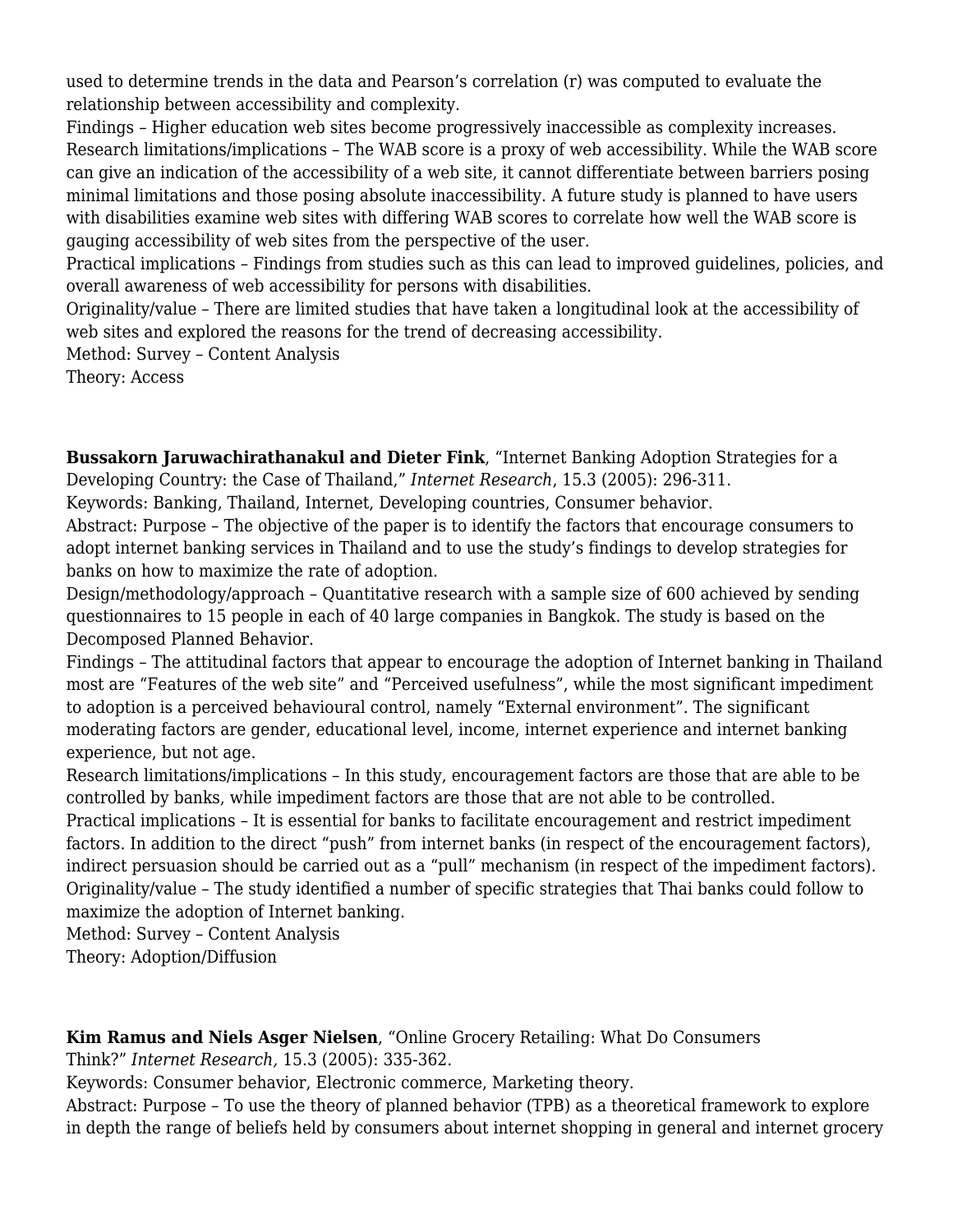shopping in particular.

Design/methodology/approach – Seven focus group interviews, four in the United Kingdom and three in Denmark, were conducted among consumers with different degrees of experience with internet grocery shopping. This diversification of respondents was chosen to capture a broad range of the consumer beliefs that predict intentions to buy groceries online or not. The TPB framework was used to construct the interview guide that was followed in all focus groups.

Findings – An unexpected result of the explorative study was that the seven groups consisting of more or less experienced Internet shoppers differed only little in their pool of beliefs (outcome and control beliefs). Beliefs about Internet grocery shopping, positive as well as negative, were remarkably congruent across groups. In the minds of consumers, internet grocery shopping is an advantage compared with conventional grocery shopping in terms of convenience, product range and price. Disadvantages, which could act as mental barriers, are, for instance, the risk of receiving inferior quality groceries and the loss of the recreational aspect of grocery shopping.

Research limitations/implications – An important potential limitation of this research is the choice of focus groups as research methodology, which can prevent the elicitation of certain types of beliefs. If important beliefs concern issues of a more sensitive, personal character they are not likely to be mentioned in a focus group. Another limitation is the explorative nature of the research, which makes it impossible to attach weights to the importance of the elicited beliefs in predicting internet shopping behavior.

Practical implications – The findings could be used to direct attention to consumer beliefs about internet grocery shopping which have the potential of acting as barriers to this line of e-commerce. Originality/value – To shed some light on the role of consumers in an underperforming and understudied branch of internet retailing. Barriers in the consumers' minds to shop for groceries online

are identified using an established theoretical framework.

Method: Survey – Interview/Case Study

Theory: Other (Planned Behavior Theory)

**Kenneth C.C. Yang**, "Consumers' Attitudes Toward Regulation of Internet Auction Sites: A Thirdperson Effect Perspective," *Internet Research*, 15.4 (2005): 359-377. Keywords: Internet, Auctions, Regulation, Surveys Abstract

Purpose – The purposes of this study are to examine Internet users' perception of potential harm among a list of products available on internet auction sites, to discuss the influence of the third-person effect on internet users' pro-regulatory attitudes, and to investigate the effects of users' characteristics and perceived harm on their attitudes toward regulation of online auction industry.

Design/methodology/approach – An online questionnaire survey was designed and employed to collect information about internet users' third-person effect perception, pro-regulatory attitudes toward internet auction sites, and control variables such as demographics, internet usage, and innovative characteristics. A convenience sample of 592 internet users was recruited to take part in this study. Findings – Internet users' perceptual differences are statistically significant between the estimated influence on self, teenagers, and other adults for each product. Perceived harm to self consistently predicts Internet users' pro-regulatory attitudes, but not for teenagers and other adults. Perceived harm to self also predicts pro-regulatory attitudes toward these web sites, even after controlling for potential confounding variables.

Research limitations/implications – The study is limited by its convenient sampling method and measurement of internet users' actual and intended behavior. Nevertheless, because internet users play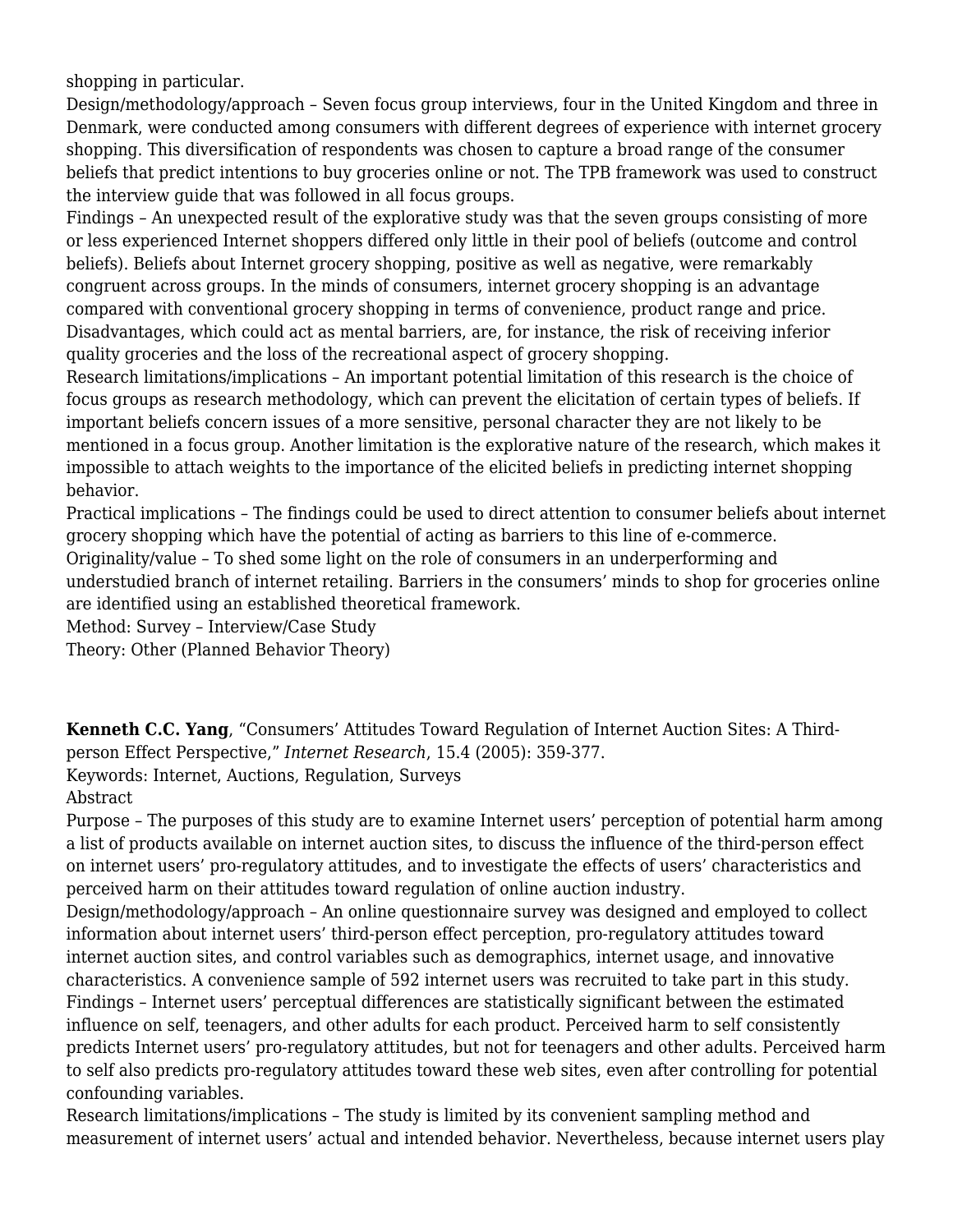a complex role of buyers, sellers, and possible victims on auction sites, it is important to examine perceptions and motivations underlying their support for regulating online auction industry. Originality/value – The integrated approach of mass communication, electronic commerce activities, and public policy-making perspectives ensures that future regulatory proposal of online auction industry will be comprehensive.

Method: Survey – Content Analysis Theory: Policy

**Yuval Elovici, Chanan Glezer, and Bracha Shapira**, "Enhancing Customer Privacy While Searching for Products and Services on the World Wide Web," *Internet Research*, 15.4 (2005): 378-399. Keywords: Internet, Privacy, Electronic commerce, Customer profiling.

Abstract: Purpose – To propose a model of a privacy-enhanced catalogue search system (PECSS) in an attempt to address privacy threats to consumers, who search for products and services on the world wide web.

Design/methodology/approach – The model extends an agent-based architecture for electronic catalogue mediation by supplementing it with a privacy enhancement mechanism. This mechanism introduces fake queries into the original stream of user queries, in an attempt to reduce the similarity between the actual interests of users ("internal user profile") and the interests as observed by potential eavesdroppers on the web ("external user profile"). A prototype was constructed to demonstrate the feasibility and effectiveness of the model.

Findings – The evaluation of the model indicates that, by generating five fake queries per each original user query, the user's profile is hidden most effectively from any potential eavesdropper. Future research is needed to identify the optimal glossary of fake queries for various clients. The model also should be tested against various attacks perpetrated against the mixed stream of original and fake queries (i.e. statistical clustering).

Research limitations/implications – The model's feasibility was evaluated through a prototype. It was not empirically tested against various statistical methods used by intruders to reveal the original queries.

Practical implications – A useful architecture for electronic commerce providers, internet service providers (ISP) and individual clients who are concerned with their privacy and wish to minimize their dependencies on third-party security providers.

Originality/value – The contribution of the PECSS model stems from the fact that, as the internet gradually transforms into a non-free service, anonymous browsing cannot be employed any more to protect consumers' privacy, and therefore other approaches should be explored. Moreover, unlike other approaches, our model does not rely on the honesty of any third mediators and proxies that are also exposed to the interests of the client. In addition, the proposed model is scalable as it is installed on the user's computer.

Method: Model Building Theory: Policy

**Dimitrios Lekkas, Stefanos Gritzalis, and Lilian Mitrou**, "Withdrawing a Declaration of Will: Towards a Framework for Digital Signature Revocation," *Internet Research*, 15.1 (2005): 400-420. Keywords: Data security, Digital signatures, Extensible Markup Language. Abstract: Purpose – The objective of this paper is to investigate the legal and technical reasons why a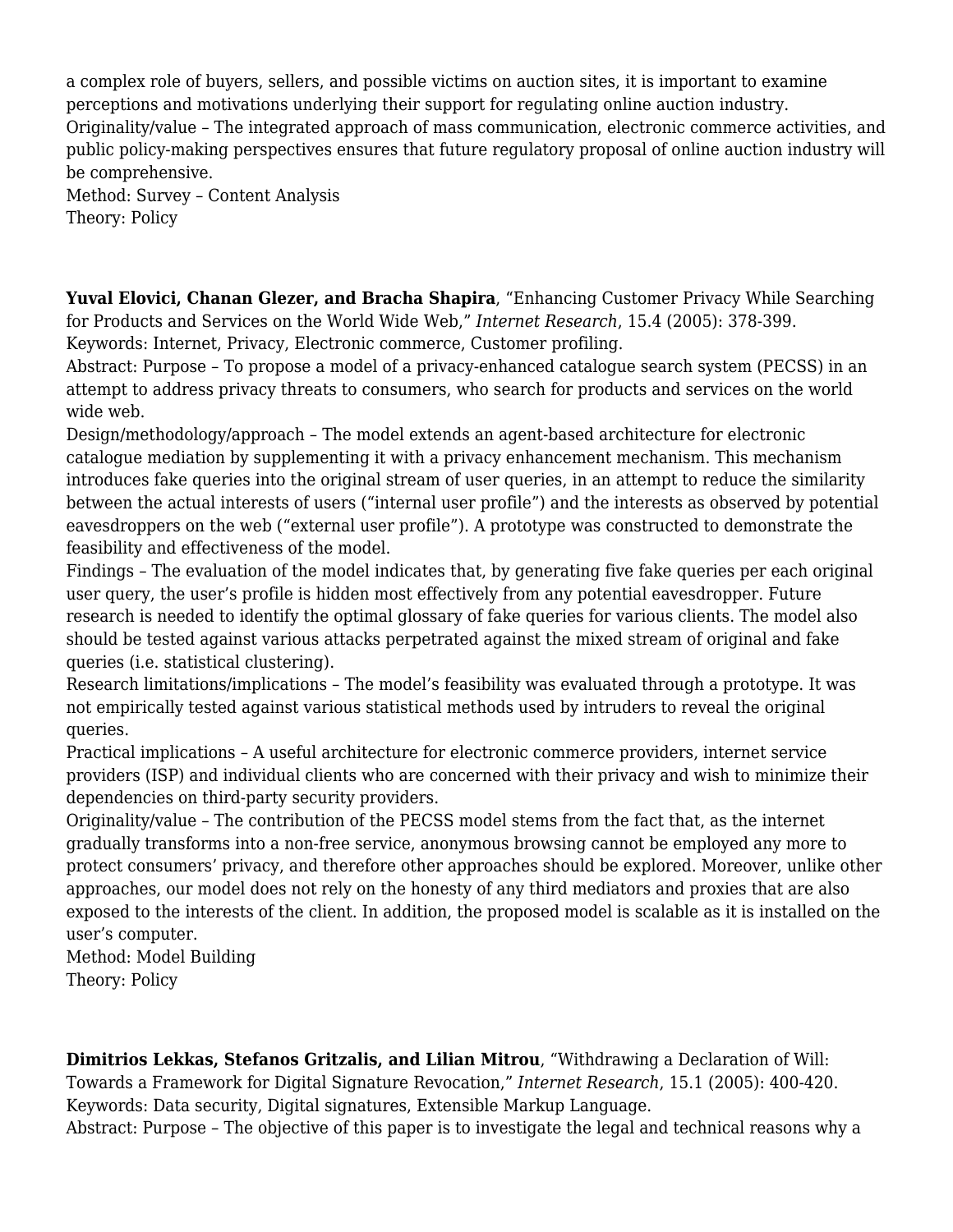declaration of will, denoted by a digital signature, can be cancelled and how this cancellation can be technically achieved.

Design/methodology/approach – Proposes a technical framework for establishing a signature revocation mechanism based on special data structures, the signature revocation tokens (SRT), and investigates the alternatives for disseminating the signature status information (SSI) to the relying parties. Findings – A relying party has to take into consideration the possible existence of a signature revocation, in order to decide on the validity of a digital signature. A scheme based on a central public repository for the archival and distribution of signature revocation tokens exhibits significant advantages against other alternatives.

Originality/value – Identifies various intrinsic problems of the digital signature creation process that raise several questions on whether the signer performs a conscious and willful act, although he/she is held liable for this action. The law faces the eventual right of the signer to claim a revocation of a previously made declaration of will, especially in cases of an error, fraud or duress.

Method: Interpretive – Essay (including History)

Theory: Policy

**Lin-Chih Chen and Cheng-Jye Luh**, "Web page prediction from meta-search results," *Internet Research*, 15.4 (2005): 421-446.

Keywords: Search engines, Individual behaviour, Worldwide web, Information retrieval. Abstract: Purpose – This study aims to present a new web page recommendation system that can help users to reduce navigational time on the internet.

Design/methodology/approach – The proposed design is based on the primacy effect of browsing behavior, that users prefer top ranking items in search results. This approach is intuitive and requires no training data at all.

Findings – A user study showed that users are more satisfied with the proposed search methods than with general search engines using hot Keywords. Moreover, two performance measures confirmed that the proposed search methods out-perform other meta-search and search engines.

Research limitations/implications – The research has limitations and future work is planned along several directions. First, the search methods implemented are primarily based on the keyword match between the contents of web pages and the user query items. Using the semantic web to recommend concepts and items relevant to the user query might be very helpful in finding the exact contents that users want, particularly when the users do not have enough knowledge about the domains in which they are searching. Second, offering a mechanism that groups search results to improve the way search results are segmented and displayed also assists users to locate the contents they need. Finally, more user feedback is needed to fine-tune the search parameters including a and b to improve the performance.

Practical implications – The proposed model can be used to improve the search performance of any search engine.

Originality/value – First, compared with the democratic voting procedure used by meta-search engines, search engine vector voting (SVV) enables a specific combination of search parameters, denoted as a and b, to be applied to a voted search engine, so that users can either narrow or expand their search results to meet their search preferences. Second, unlike page quality analysis, the hyperlink prediction (HLP) determines qualified pages by simply measuring their user behavior function (UBF) values, and thus takes less computing power. Finally, the advantages of HLP over statistical analysis are that it does not need training data, and it can target both multi-site and site-specific analysis. Method: Model Building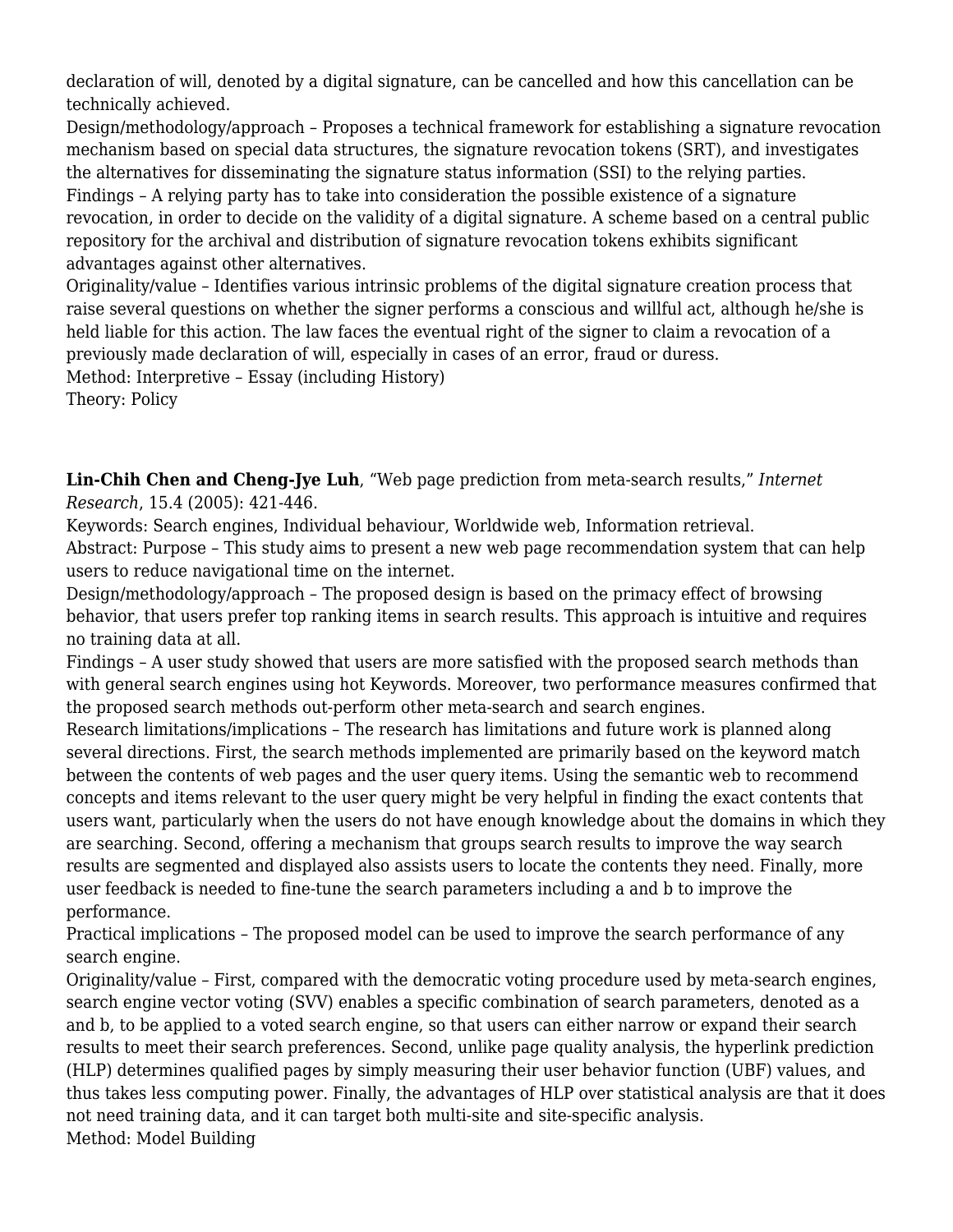**Carlos Flavián, Miguel Guinalíu and Eduardo Torres**, "The Influence of Corporate Image on Consumer Trust: A Comparative Analysis in Traditional Versus Internet Banking," *Internet Research*, 15.4 (2005): 447-470.

Keywords: Corporate image, Trust, Financial services, Internet banking.

Abstract: Purpose – To analyze the relationship between corporate image and consumer trust in the context of financial services distribution.

Design/methodology/approach – This paper analyzes the causal relationship that exists between corporate image and consumer trust in the financial services distribution through traditional channels, as well as over the Internet. This paper also analyzes the moderating effect of relationship duration on the influence of the corporate image on trust.

Findings – The results obtained show that in distribution through traditional channels no significant differences exist in the intensity of the effect of the image on trust in terms of the relationship duration. Nevertheless, significant differences in the financial services distribution over the internet have been observed.

Practical implications – The significant influence that image exerts on consumer trust shows us that corporate image becomes a key tool for the management of trust in financial services distribution. Originality/value – Despite the importance that researchers have assigned to the variables of corporate image and trust, much of the work so far is in the initial phase of development. Thus, the majority of the works have been approached from a fundamentally theoretical perspective, or else the empirical testing has been carried out in an indirect way, based on factors that form part of the image or are related to it. Because of this, today there is no research that has empirically evaluated the role played by corporate image in the levels of trust of the consumer of financial services.

Method: Experiment

Theory: Adoption/Diffusion

**M. Coetzee and J.H.P. Eloff,** "Autonomous Trust for Web Services," *Internet Research,* 15.5 (2005): 498-507.

Keywords: Internet, Services, Trust.

Abstract: Purpose – This paper aims to show that information and evidence found in the XML-based environment of web services can allow web services providers to gain a sense of the trustworthiness of web services requestors over time.

Design/methodology/approach – A literature review on trust in web services environment is provided. Trust management models, and an existing trust specification for web services are discussed. Next, a conceptual framework for web services trust formation is presented.

Findings – The paper makes explicit types of information that can be used for trust formation. Web services providers are given the ability to trust requestors autonomously by making use of information that is published through web services standards, defined over and above a web services interface. The approach incorporates elements of social trust as it is concerned with more than cryptographic controls. It has mechanisms that allow a web services provider to manage trust autonomously, enabling different types of trust for different situations.

Research limitations/implications – A conceptual framework for trust formation has been defined that identifies a proposal for trust calculation. The paper does not address the implementation of the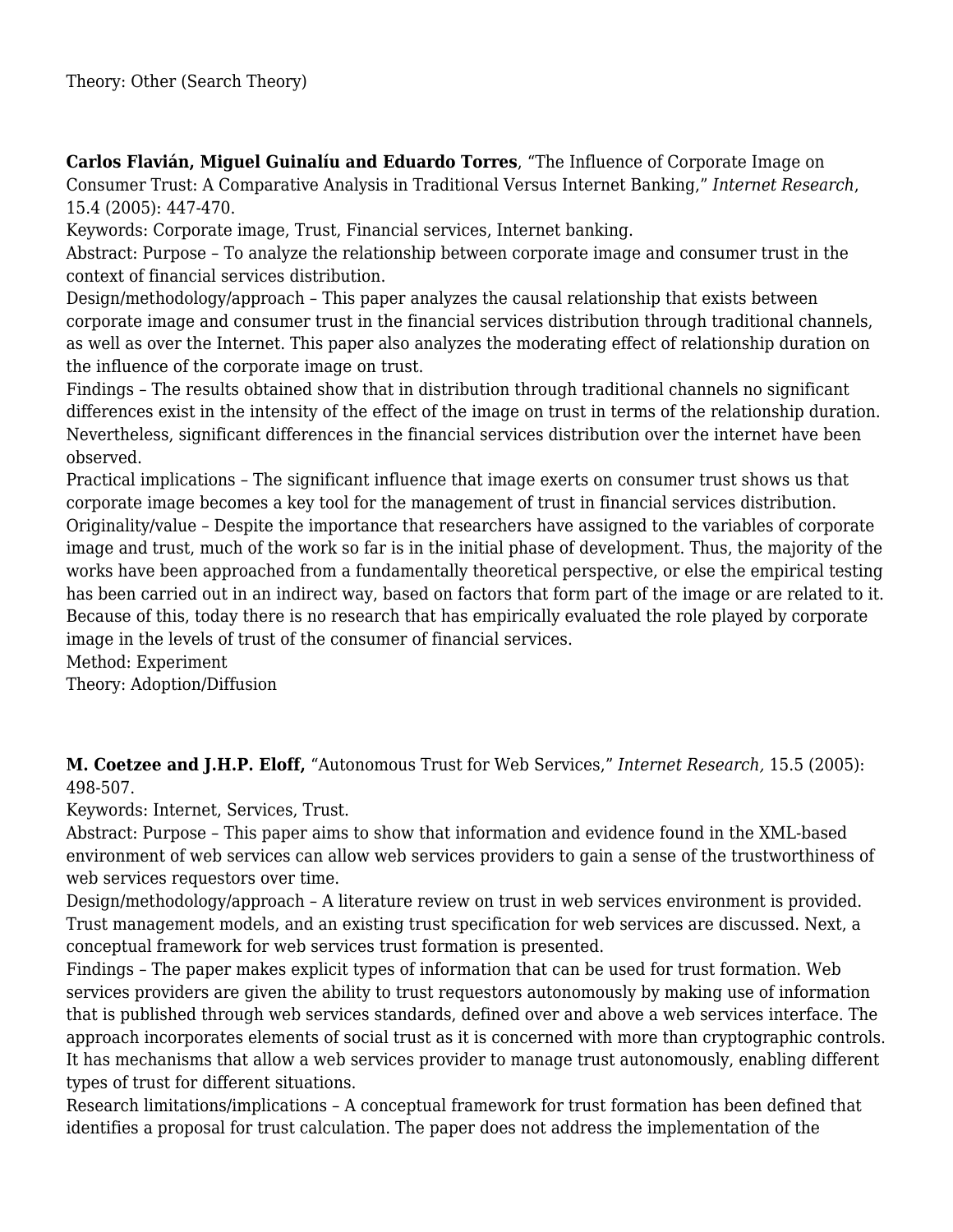framework, and calculation of trust over information categories. Practical implications – The paper identifies a practical approach to autonomous web services trust by making use of web services standards such as WS-Policy and WS Metadata Exchange. Originality/value – This paper identifies a taxonomy of trust information that can be used to make explicit the requirements for web services trust. Method: Interpretive – Essay (including History) Theory: Policy

**Hanjun Ko, Chang-Hoan Cho and Marilyn S Roberts**, "Internet Uses and Gratifications: A Structural Equation Model of Global Interactive Advertising," *Journal of Advertising*, 34.2 (Summer 2005): 57-70.

Keywords: N/A

Abstract: This study investigates the interactivity construct in terms of its antecedents i.e., motivations for using the Internet and consequences i.e., attitude toward the site, attitude toward the brand, and purchase intention. A structural equation model was developed for an empirical test, based on uses and gratification theory applied to the interactivity context. A sample of 385 college students in the United States and Korea participated in the experiment. The findings suggest that consumers who have high information motivations are more likely to engage in human-message interaction on a Web site, whereas social interaction motivations are more strongly related to human-human interaction. Both human-message and human-human interactions had a positive effect on attitude toward the site, which leads to positive attitude toward the brand and purchase intention

Method: Experiment

Theory: Information Processing/Uses and Gratification

**Robert S Moore, Claire Allison Stammerjohan and Robin A Coulter**, "Banner advertiser-web site context congruity and color effects on attention and attitudes," *Journal of Advertising*, 34.2 (2005): 71-84.

#### Keywords: N/A

Abstract: These experiments were conducted in an online environment, considering "the effects of the congruity between the product foci of the advertiser and the web site, as well as banner color and banner color-text contrast on measures of attention (i.e., recall and recognition) and attitudes toward the ad and the Web site." The first experiment found incongruity to have a "more favorable effect on recall and recognition," and congruity to have a "more favorable effect on attitudes." There were some inconclusive findings about color schemes as well, and overall attitude toward the website was found to be "more positive for those who did not recall or recognize the ad." Color was found to have a limited effect on the behaviors of the web users, and while some extreme manipulations of colors (such as red background and white letters) drew greater attention, the "color-contrast combinations did not differentially affect Web browsers' attention levels."

 Some important implications to take away from these experiments have to do with the locale of banner advertisements–specific sites they are located on and pertain to. Regarding my thesis, the authors stress the idea that sometime incongruence is needed to attract consumers' initial attention, although the incongruence operates on a fine line. The environment in which these advertisements are placed are extremely relevant to its success. Another avenue is the effect that the banner advertisement can have on the host site. Can there be a symbiotic relationship that exists between the two? And in that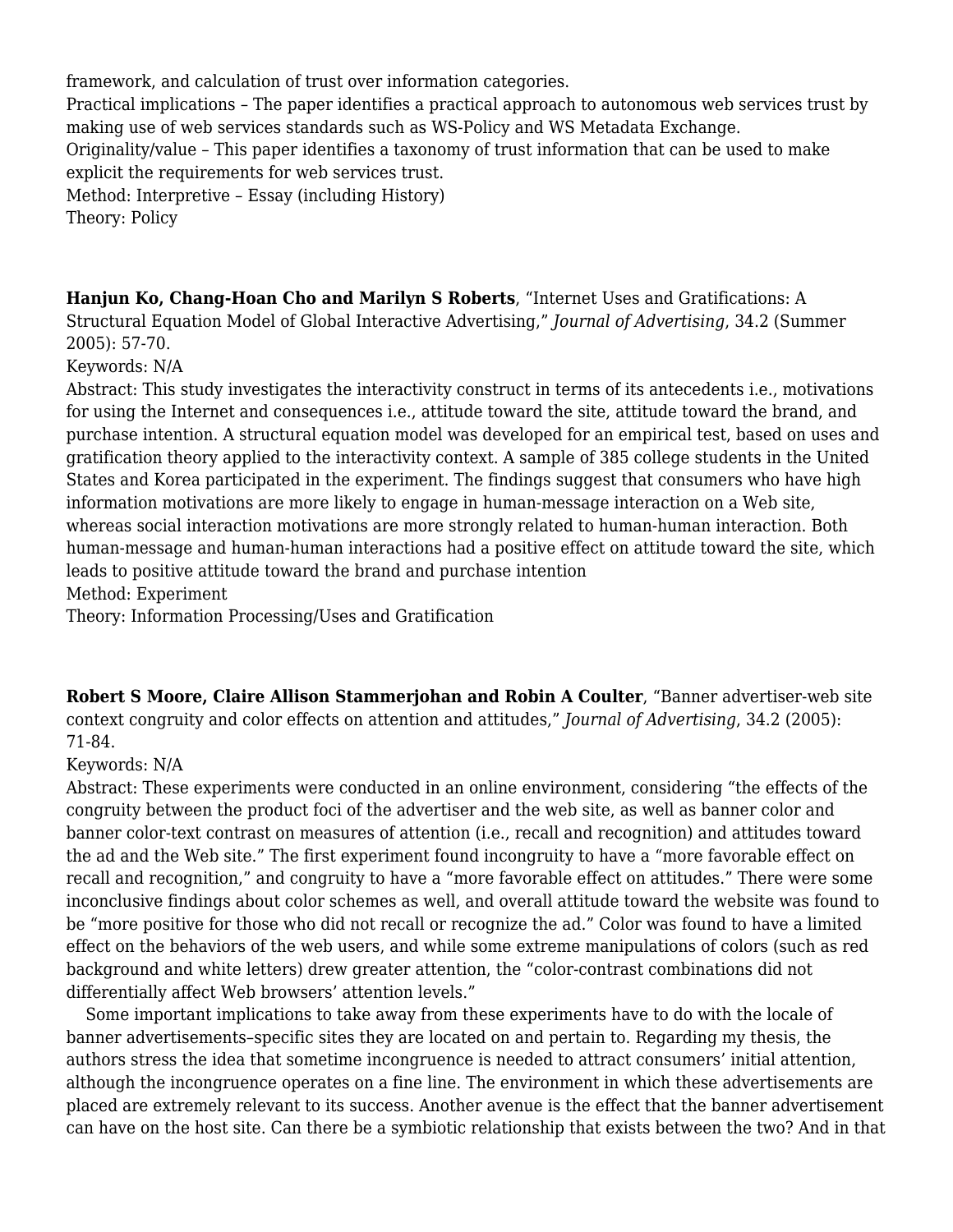case, can that maybe be a revenue source that the banner advertisement company can take advantage of? In these results, there is a hint that banner advertisement color may play a role, and the authors suggest that further research should take place in this area. Specifically, eye tracking devices would be useful to see how different color schemes are attended to and viewed. Method: Experiment

Theory: Information Processing/Uses and Gratification

**Chang-Hoan Cho and Hongsik John Choon**, "Cross-cultural Comparisons of Interactivity on Corporate Web Sites: U.S., U.K., Japan and Korea," *Journal of Advertising*, 34.2 (Summer 2005): 99-115. Keywords: N/A

Abstract: In order to understand the role of corporate website in marketing communication mix, this study investigates information content and advertising communication appeals reflected in top U.S. and Chinese companies relative to their different stages of e-commerce development and socio-cultural environments. The results suggest that most U.S. corporate websites were based on the e-commerce model and featured significantly more detailed product information. In contrast, most Chinese corporate websites followed the image building model, emphasizing general company information, including history, missions, and company's engagement with society. Additionally, U.S. websites emphasized more individualistic appeals whereas Chinese corporate websites presented more collectivistic appeals. Based on the results, the future development of e-commerce in China is also discussed.

Method: Survey – Content Analysis Theory: Social Interaction

**Maria Sicilia, Salvador Ruiz and Jose L Munuera**, "Effects of Interactivity in a Web Site: The Moderating Effect of Need for Cognition," *Journal of Advertising*, 34.3 (Fall 2005): 31-45. Keywords: N/A

Abstract: This paper examines how consumers process the information available, and what their experiences are, when exposed to an interactive Web site as compared with a non-interactive Web site. The experiment developed analyzes two versions of a Web site in which the capacity to interact with the message has been manipulated. The results show that the interactive Web site leads to more information processing, higher favorability toward the product and the Web site, and greater flow state intensity. In addition, the findings confirm the hypothesized moderating effect of need for cognition on information processing. Implications for new media researchers and practitioners are discussed. Method: Experiment

Theory: Information Processing/Uses and Gratification

**Henry Assael**, "A Demographic and Psychographic Profile of Heavy Internet Users and Users by Type of Internet Usage," *Journal of Advertising Research*, 34.1 (March 2005): 93-123. Keywords: N/A

Abstract: With the penetration rate of the web approaching 70 percent, profiles of general web usage are less important. Web marketers must begin to focus on the profile of heavy web users and users by type of web usage. This article develops a demographic and lifestyle profile of heavy web users (those using the web for 20 hours a week or more) based on a survey of over 5,000 respondents. It also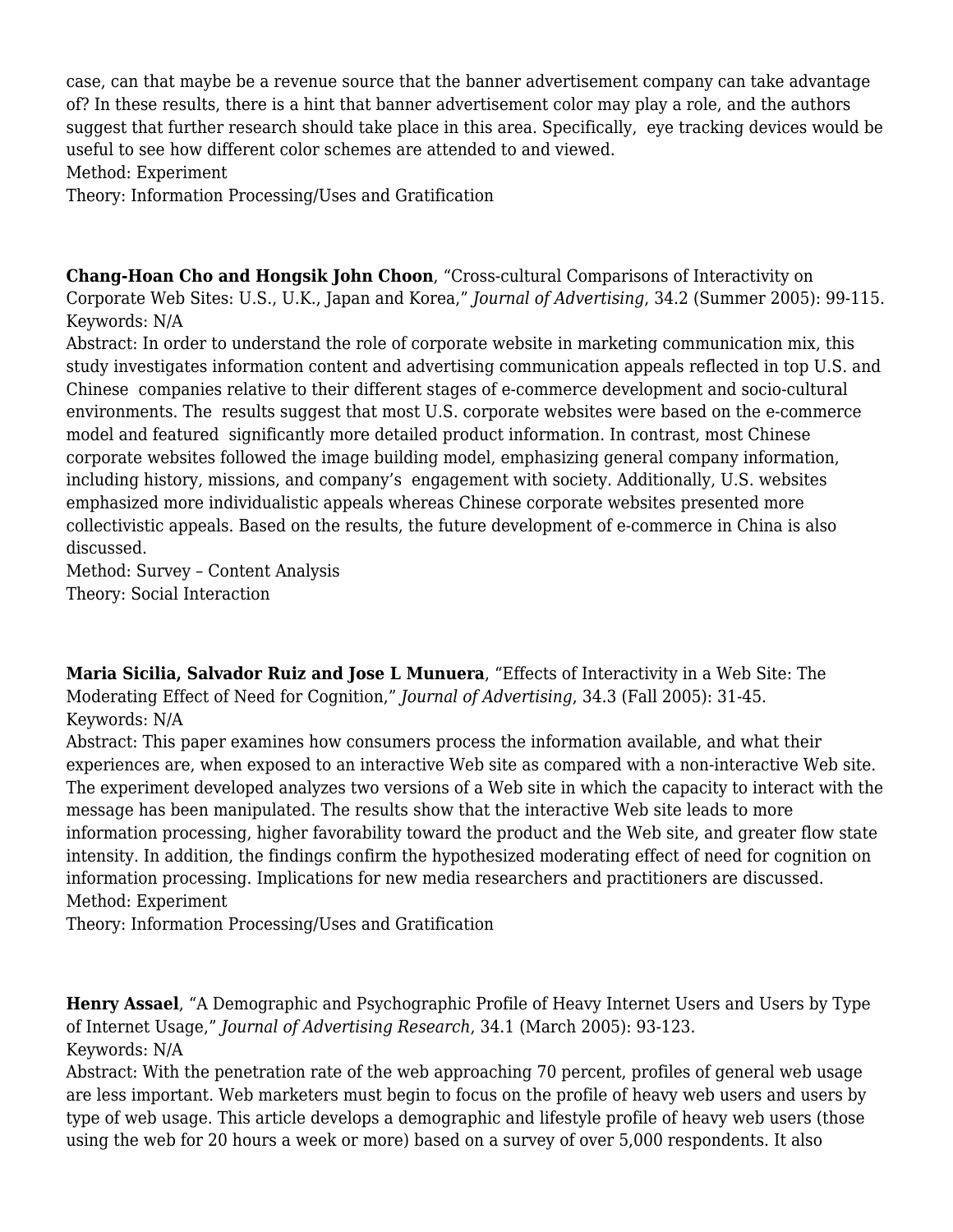identifies six key web usage categories—Web Generalists, Downloaders, Self-Improvers, Entertainment Seekers, Stock Traders, and Socializers—and develops a profile of each. This may be the first study providing a detailed demographic and lifestyle description of both heavy users and web usage types. The profiles should be useful to web marketers for selecting media and setting the tone of their marketing effort in targeting these groups. Method: Survey – Content Analysis

Theory: Information Processing/Uses and Gratification

**Nigel Hollis**, "Ten Years of Learning on How Online Advertising Builds Brands," *Journal of Advertising Research*, 34.2 (June 2005): 255-268.

Keywords: N/A

Abstract: Online advertising has been with us for over 10 years. During that time two different paradigms have characterized the way the effectiveness of online advertising has been assessed: brand building or direct response. In general the direct response paradigm has become the yardstick of online advertising success due to the universal measurement of click-through. This article proposes that the two paradigms are not contradictory but are in fact complementary and that the applicability of either model depends on the mindset of the audience as much as the intent of the advertisement. The article outlines a conceptual framework that integrates an established brand equity model with different stages of the purchase process and then uses existing learning, new research data, and case studies to illustrate the various ways in which online advertising can help build brands and increase the probability of purchase. The article concludes that click-through is primarily a consequence of the brand building effect combined with a willingness to learn more about the specific brand as a result of an immediate need for a product or service of that type.

Method: Survey – Content Analysis

Theory: Information Processing/Uses and Gratification

**Seounmi Youn**, "Teenagers' Perceptions of Online Privacy and Coping Behaviors: A Risk/Benefit Appraisal Approach," *Journal of Broadcasting & Electronic Media*, 49.1 (2005): 86-110. Keywords: N/A

Abstract: Applying Rogers's (1975, 1983) protection motivation theory to the online privacy context, this study determined that risk and benefit appraisals explain teenagers' willingness to provide information to a Web site, which, in turn, affected their risk-lowering behaviors. Survey data from 326 high school students revealed that a higher level of risk perception of information disclosure led to less willingness to provide information. In contrast, as teenagers perceived more benefits from information disclosure, they were more willing to provide information. Subsequently, as teenagers were less likely to give out their information, they tended to engage in several risk-reducing strategies such as falsifying information, providing incomplete information, or going to alternative Web sites that do not ask for personal information. Implications for public policies and self-regulations to protect teenagers' online privacy were discussed.

Method: Survey – Content Analysis

Theory: Information Processing/Uses and Gratification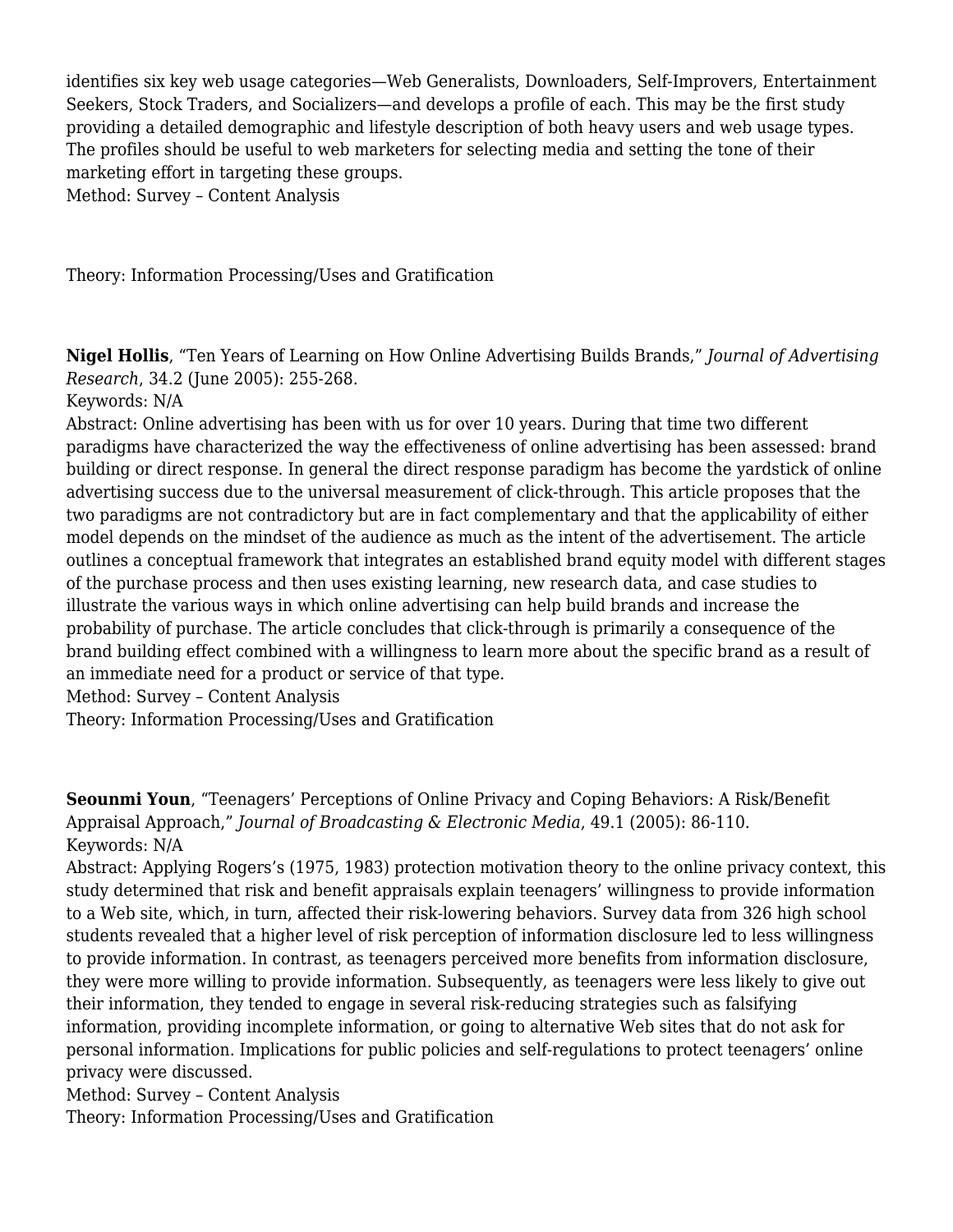**Ven-hwei Lo and Ran Wei**, "Exposure to Internet Pornography and Taiwanese Adolescents' Sexual Attitudes and Behavior," *Journal of Broadcasting & Electronic Media*, Vol. 49.2 (June, 2005): 221-238. Keywords: N/A

Abstract: Soon after its commercialization in 1993, the Internet and the World Wide Web gained prominence in producing, disseminating, storing, and presenting pornographic materials known as cyberporn or cybersex. Content analyses (Heider and Harp, 2000; Mehta and Plaza, 1997; Rimm, 1985) have shown that pornographic materials posted and distributed on the Internet have been presented in an unprecedented and interactive dimension. Concerns over the excessive growth of Internet pornography have given rise to a moral panic (McMurdo, 1997). Evidence in the literature has established an association of exposure to pornographic materials with sexual arousal and cognitive effects, especially changes in attitudes (such as disinhibition) and values (such as sexual callousness). The conclusions of the impact on behavioral effect, however, are inconsistent. A large number of studies reported effects of use of pornography on aggression, but other studies (e.g., Donnerstein, Linz, and Penrod, 1987; Linz, Donnerstein, and Adams, 1989) have suggested that aggression accompanied materials containing sexual violence. Several meta-analytic analyses provided the most compelling evidence (Allen, D'Alessio, and Brezgel, 1995; Allen, Emmers, Gebhardt, and Giery, 1995) to support the proposition that consumption of either nonviolent or violent pornography may lead to some serious attitudinal and behavioral effects. Not surprisingly, policymakers, parents, and educators fear cyberporn will cause greater social harm than traditional pornography.

Method: Experiment

Theory: Information Processing/Uses and Gratification

**Silvia Knobloch-Westerwick, Nikhil Sharma, Derek L Hansen and Scott Alter**, "Impact of Popularity Indications on Readers' Selective Exposure to Online News," *Journal of Broadcasting & Electronic Media*, 49.3 (2005): 296-313.

Keywords: N/A

Abstract: Selecting news online may differ from traditional news choices, as most formal importance indicators in traditional media do not convert directly to online news. However, online portals feature news recommendations based on collaborative filtering. To investigate how recommendations affect information choices, 93 participants browsed online news that featured explicit (average rating) or implicit (times viewed) recommendations or no recommendations (control group) while news exposure was logged. Participants picked more articles if the portal featured explicit recommendations, and stronger explicit recommendations instigated longer exposure to associated articles. Implicit recommendations produced a curvilinear effect with longer exposure for low and high numbers. Method: Experiment

Theory: Information Processing/Uses and Gratification

**Zizi Papacharissi and Jan Fernback,** "Online Privacy and Consumer Protection: An Analysis of Portal Privacy Statements," Journal of Broadcasting & Electronic Media, 49.3 (2005): 259-281. Keywords: N/A

Abstract: The advent of information technologies has raised public concern regarding privacy, as documented by the results of several surveys. Although extensive, online privacy statements seldom provide explicit reassurance that consumer information will be kept confidential and will not be exploited. This research examines these privacy statements to determine their overall utility. We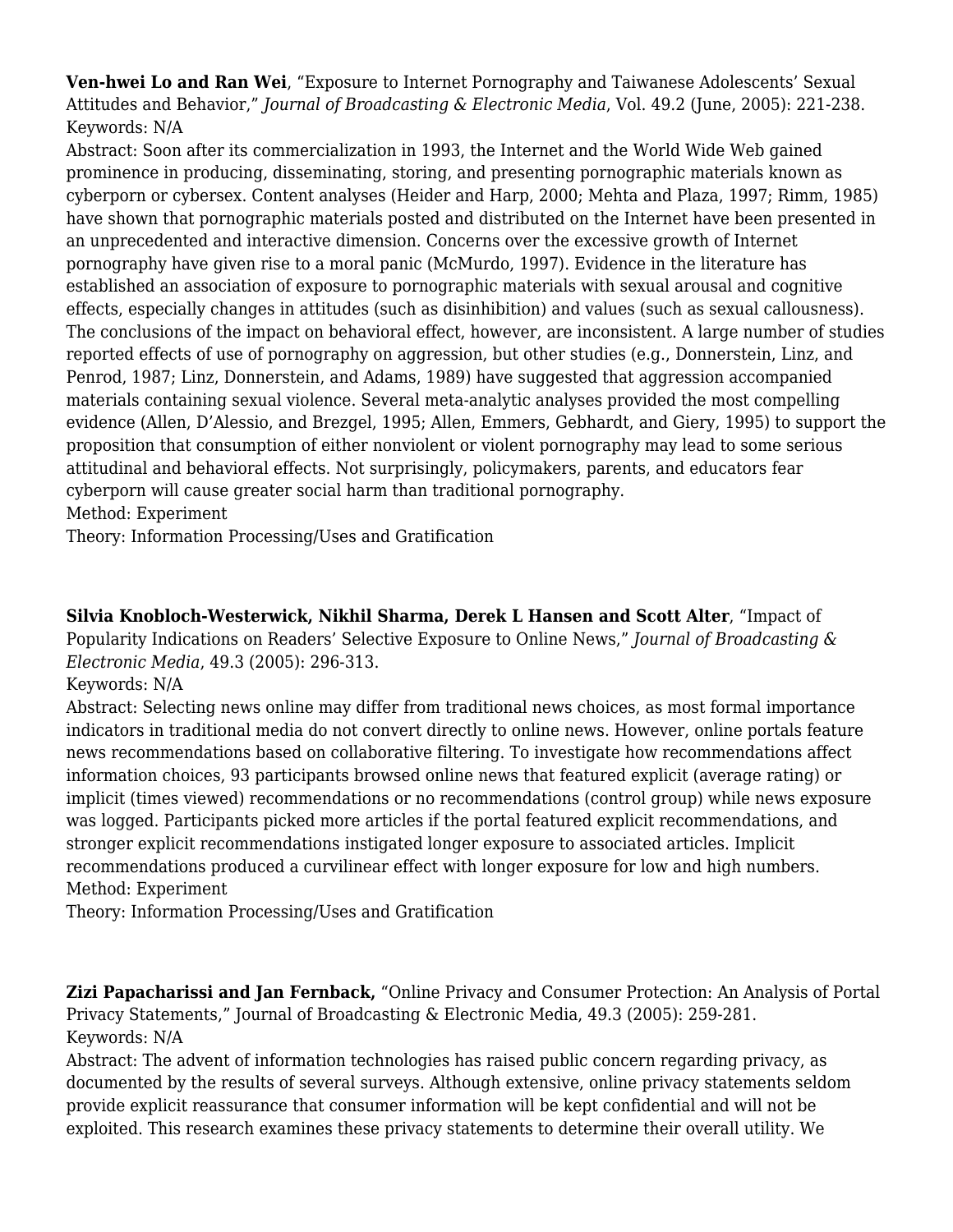evaluate the overall efficacy of privacy statements and focus on the language, format, privacy reassurances, complexity of legal and technical terms and perceived statement credibility. A content analysis of privacy statements reveals that privacy statements do not always protect customer interests as much as they serve as legal safeguards for the companies involved. Method: Survey – Content Analysis Theory: Policy

**David Tewksbury**, "The seeds of audience fragmentation: specialization in the use of online news sites," *Journal of Broadcasting & Electronic Media*, 49.3 (2005): 332-348. Keywords: N/A

Abstract: Abstract: A number of recent appraisals of developing media technologies have emphasized the potential for the new media to fragment audiences (e.g., Chaffee and Metzger, 2001; Havick, 2000). This fragmentation is presumed to result from technologies that allow and even encourage people to narrow the focus of their media consumption to pursue their individualized interests and needs (Sunstein, 2001; Webster and Phalen, 1997; cf. Webster and Lin, 2002). As a result of a narrowed focus on specific content, people appear likely to ignore other messages. Katz (1996) has argued that such a process is problematic for the functioning of modern democracies. Fragmented audiences are unlikely to consume a common diet of news, potentially leaving them under-informed about central issues facing a nation. Individually tailored media use "seems to be fast displacing national comings-together, and pleasure seems to be pushing public affairs ever more out of sight" (Katz, 1996, p. 25). Such an environment threatens the very foundation of political systems based on assumptions of citizen awareness and involvement (Berelson, 1952; cf. Schudson, 1998).

Method: Survey – Content Analysis

Theory: Information Processing/Uses and Gratification

**Chang-Hoan Cho and Hongsik John Cheon**, "Children's exposure to negative Internet content: effects of family context," *Journal of Broadcasting & Electronic Media*, 49.3 (2005): 488-509. Keywords: N/A

Abstract: The Internet has become an indispensable element of life for most people in the contemporary world, and children are not excluded. Because of the ubiquitous availability of Internet access, in schools and libraries, children are increasingly becoming involved in this new technology (Steyer and Clinton, 2003). As of December 2003, 23 million children in the United States ages 6 to 17 have Internet access at home, which is a threefold increase since 2000 (MediaPost, 2003). According to a survey conducted by the Corporation for Public Broadcasting in July 2002, 78% of family households with children have Internet access at home. A survey by Yahoo and Carat showed that children ages 12 to 17 used the Internet an average of 16.7 hours per week in 2003 (Indian television, 2003). Given this extensive usage, the Internet has the potential to be a very powerful socialization agent (Huston, Watkins, and Kunkel, 1989).

Method: Survey – Content Analysis

Theory: Social Interaction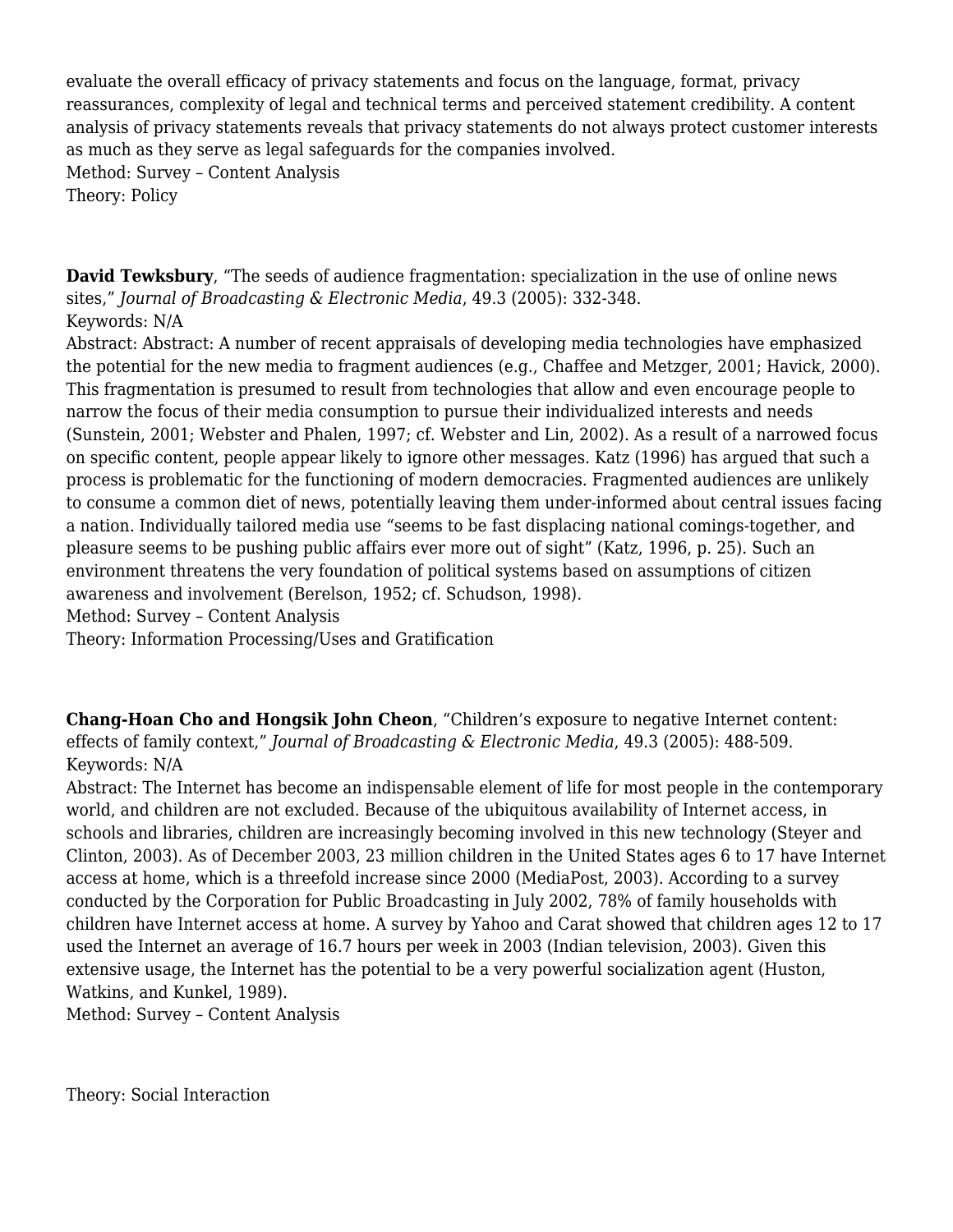**Melissa Wood Alemán**, "Embracing and Resisting Romantic Fantasies as the Rhetorical Vision on a SeniorNet Discussion Board," *Journal of Communication*, 55.1 (2005): 5-21. Keywords: N/A

Abstract: A fantasy theme analysis of a SeniorNet discussion board found participants simultaneously embracing and resisting the relationships constructed in traditional romance narratives. The rhetorical vision that emerged illustrates how life-span conditions facilitate talk about romantic relationships. Three fantasies coalesced to construct the rhetorical vision "good men are hard to find": the knight in shining armor, searching for a bargain, and fishing for men. Through these fantasies, the rhetorical community resisted female subordination found in traditional romance narratives while embracing the need for love, partnership, and physical intimacy. As the heroines in these fantasies, women were constructed as independent, vital and fulfilled, yet wanting to find heterosexual partnerships. The heroes upheld this construction of "woman," while the villains infringed upon females' valued independence. In this way, narratives that evidenced the struggle over the meaning of romance were tools for the participants' empowerment.

Method: Survey – Content Analysis

Theory: Social Interaction

**Bruce W. Hardy and Dietram A. Scheufele**, "Examining Differential Gains From Internet Use: Comparing the Moderating Role of Talk and Online Interactions," *Journal of Communication*, 55.1 (2005): 71-84.

#### Keywords: N/A

Abstract: The idea that interpersonal discussion moderates the effect of public affairs mass media on participatory behavior has been empirically supported by recent research. However, these studies focus on face-to-face conversations as the only means by which citizens discuss political issues with others. This study takes the idea one step further and not only examines the effects of face-to-face interactions, but examines the effects of computer-mediated interactions and internet hard-news use on participatory behavior. We found that not only did internet hard-news use have a positive main effect on participatory behavior, but that this effect was moderated by both face-to-face interpersonal discussion and computer-mediated interactions such as chat. This study explores explanations for this phenomenon and implications for future research.

Method: Survey – Content Analysis Theory: Policy

**Byoungkwan Lee and Ron Tamborini**, "Third-Person Effect and Internet Pornography: The Influence of Collectivism and Internet Self-Efficacy," *Journal of Communication,* 55.2 (2005): 292-310. Keywords: N/A

Abstract: Within the context of Internet pornography, a survey of both U.S. and South Korean college students  $(N = 232)$  examined the influence of individualism-collectivism and media self-efficacy on the third-person effect. Two findings emerged: First, this study demonstrates the third-person effect of the Internet for the first time within Western culture. Participants perceived that Internet pornography's negative effect was greater on others than themselves, and this third-person perception predicted support for Internet censorship. Second, although prior research failed to support conjecture that culture shapes third-person perception, these data show culture as an important antecedent; collectivism diminished third-person perception and subsequent support for Internet pornography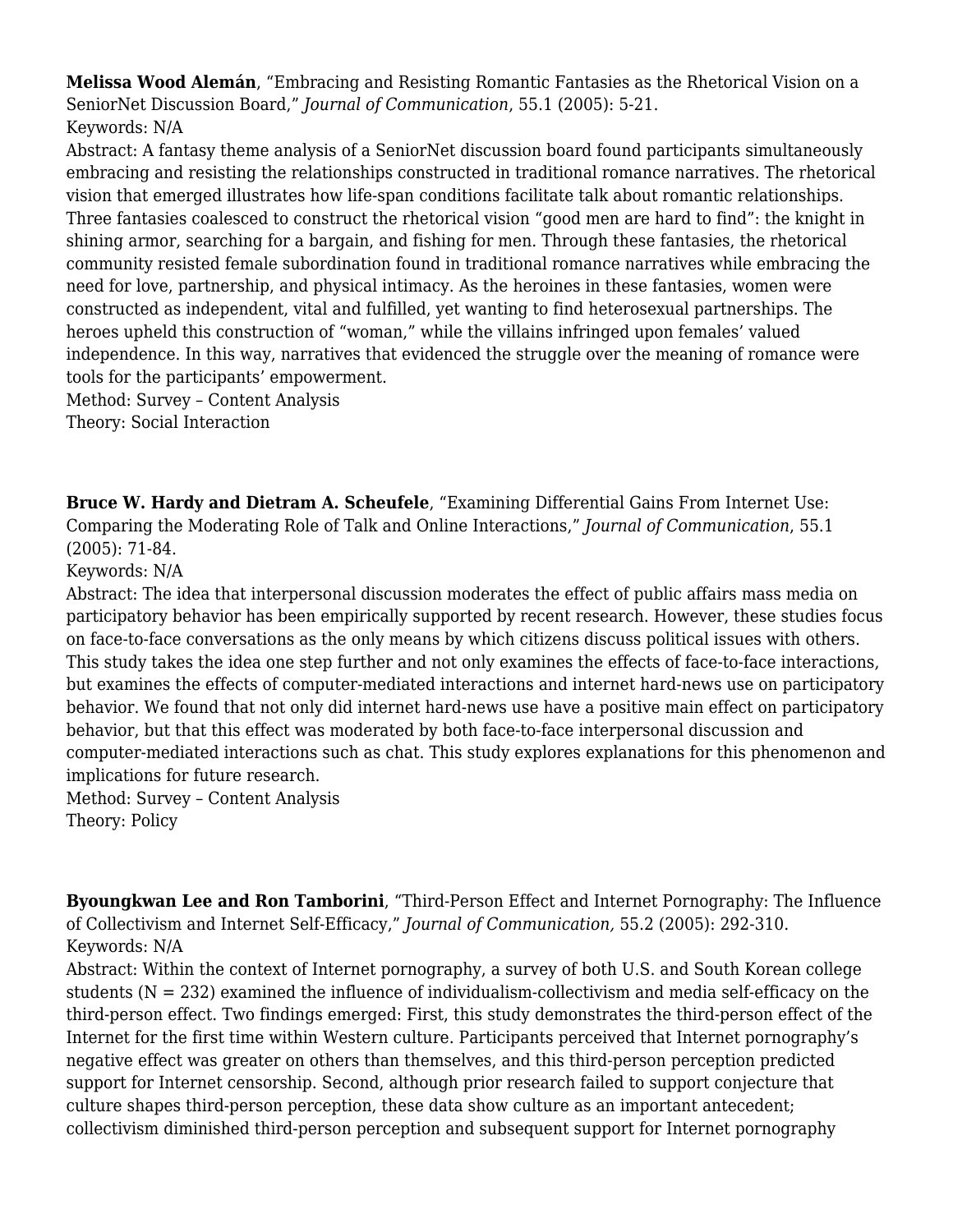censorship. The impact of Internet self-efficacy was not substantial. The influence of collectivism on the third-person effect generally and public perceptions of Internet pornography in particular signals its import to scholars interested in social policy and social influence.

Method: Survey – Content Analysis

Theory: Information Processing/Uses and Gratification

J**.B. Walther, G. Gay and J.T. Hancock**, "How Do Communication and Technology Researchers Study the Internet?" *Journal of Communication*, 55:3 (2005): 632–657. Keywords: N/A

Abstract: As a partial review of the field of communication and technology, this essay revisits Newhagen and Rafaeli's (1996) *Journal of Communication* article that asked why communication researchers should study the Internet. Research directions, findings and theories are discussed under the organization of the 5 important qualities of the Internet that Newhagen and Rafaeli identified: multimedia, hypertextuality, packet switching, synchronicity, and interactivity. The article concludes with an assessment of theory development in communication and technology research, issues facing theoretical growth, and an answer to the question of what this research might teach us. Method: Interpretive – Essay (including History)

Theory: Other (Hypertextuality Theory)

**S.E. Caplan**, "A Social Skill Account of Problematic Internet Use," *Journal of Communication*, 55:4 (2005): 721–736.

Keywords: N/A

Abstract:

This study integrates research on social skill and self-presentation into the recently introduced cognitive-behavioral theory of generalized problematic Internet use. The model proposed and tested here predicted that individuals who lack self-presentational skill are especially likely to prefer online social interaction over face-to-face communication. Further, the model predicted that a preference for online social interaction fosters compulsive Internet use, which results in negative outcomes. Participants in this study completed measures of social skill, preference for online social interaction, compulsive Internet use and negative outcomes associated with Internet use. Structural equation modeling analysis techniques tested the proposed model. The analysis indicated a good fit between the hypothesized model and the current data.

Method: Experiment

Theory: Other (Identity Theory)

**Joseph B. Waither and Ulla Bunz**, " The Rules of Virtual Groups: Trust, Liking, and Performance in Computer-Mediated Communication," *Journal of Communication,* 55.4 (2005): 828-846. Keywords: N/A

Abstract: Research on virtual groups reflects concerns about the development of trust and liking and about the performance of partners who do not see each other or work proximally. Previous studies have explored behaviors leading to subjectively experienced trust and/or liking, or trusting behaviors associated with group output, but have not linked behaviors, subjective affect, and output quality. Deriving principles from the social information processing theory of Computer-mediated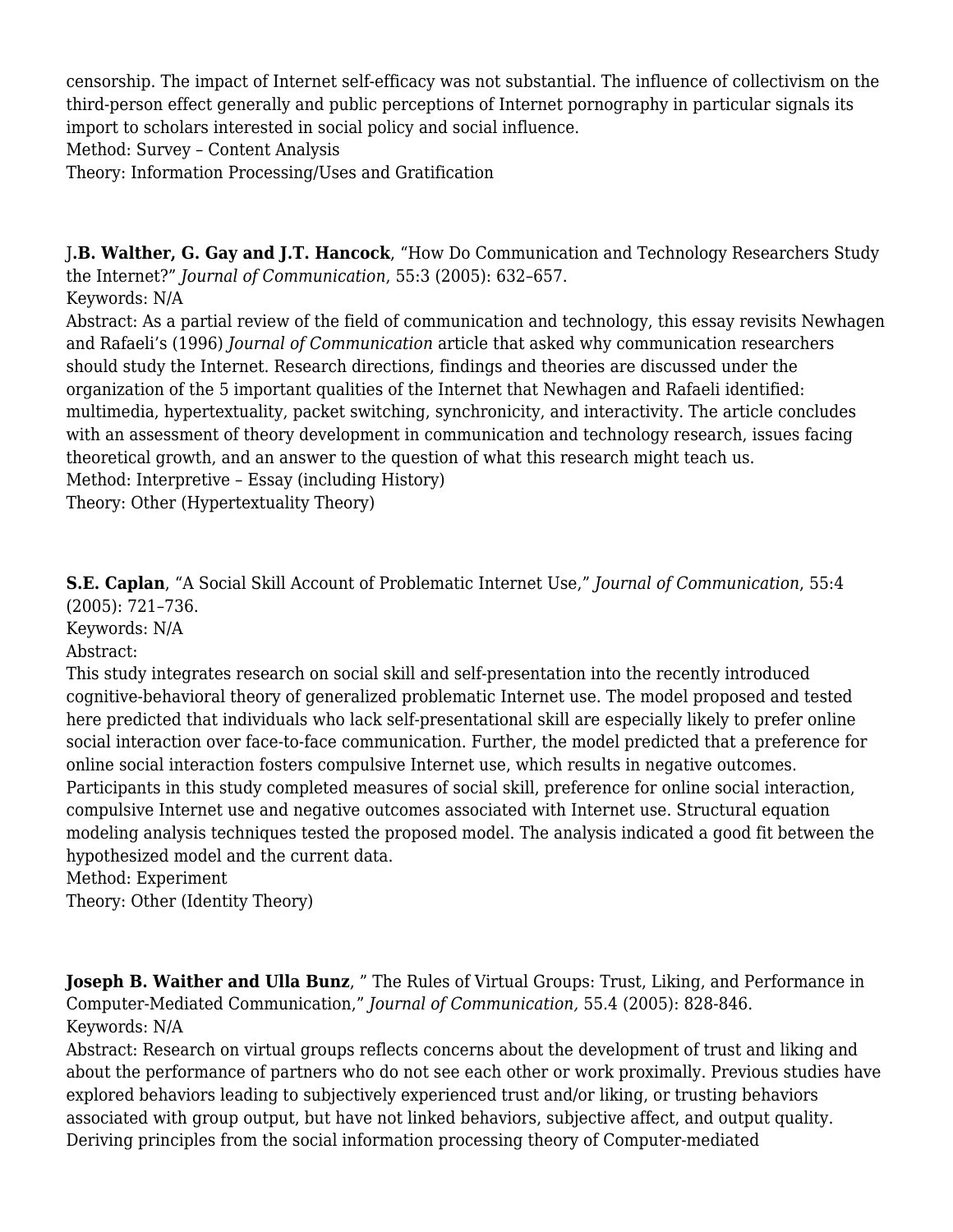communication, this research identified and tested six communication rules for virtual groups. Employing a quasi-experimental procedure to maximize the variance in rule-following behavior, some distributed groups in a cross-university course were assigned to follow rules as part of their grades on group assignments conducted using computer-mediated communication from which messages were collected and later coded. Through self-reported measures of rule following and affect, results reveal correlations between each rule with trust and liking. Less consistent are the relationships between rule following, specific observed behaviors, and actual performance quality. Interpretations suggest that a powerful set of collaboration rules has been identified or that the mere following of any rules and norms reduces uncertainty and enhances trust in distributed work teams. Method: Experiment

Theory: Information Processing/Uses and Gratification

**Lincoln Dahlberg**, "The Corporate Colonization of Online Attention and the Marginalization of Critical Communication?" *Journal of Communication Inquiry* 29:2 (April 2005): 160-180.

Keywords: corporate colonization; critical communication; democracy; Internet; online attention; portal Abstract: This article provides a general exploration of the argument that the Internet's potential for extending strong democratic culture through critical communication is being undermined by a corporate colonization of cyberspace. The article investigates which sites are attracting the attention of participants seeking public content and interaction. The investigation finds that large corporate portals and commercial media sites are dominating online attention for news, information, and interaction, privileging consumer content and practices while marginalizing many voices and critical forms of participation. This situation threatens to limit the Internet's contribution to the expansion of democratic culture. More research is needed to identify exactly what is being represented on which sites and how different groups are participating. However, the general colonization trend seems clear, and this article concludes by considering public policy options and civil society initiatives that may increase the visibility of marginalized voices and critical communication online.

Method: Interpretive – Essay (including History)

Theory: Social Interaction

**Brenda Chan**, "Imagining the Homeland: The Internet and Diasporic Discourse of Nationalism," *Journal of Communication Inquiry*, 29:4 (October 2005): 336-368. Keywords: Internet; liminal spaces; Chinese migrants; national identity; nationalism Abstract: This article examines the identity discourses of Chinese migrants in cyberspace in the light of contemporary theorizing of Chinese national identities and Chinese nationalism. The study adopts a qualitative methodology, based on the textual analysis of postings on Internet forums frequented by migrants from the People's Republic of China (PRC) who are currently studying and working in Singapore, and in-depth interviews with the forum participants. Findings show that the Internet opens up liminal spaces from which migrants can resist, challenge and speak against regimes of truth imposed on them by their homeland and the host society. Furthermore, the combination of text and image on the forums enable the migrants from the PRC to produce an online imaginary of China as a superpower and an empire, thus articulating a form of resistance against the perceived hegemony of the United States in the international system and the disciplining of the host state. Method: Survey – Content Analysis Theory: Policy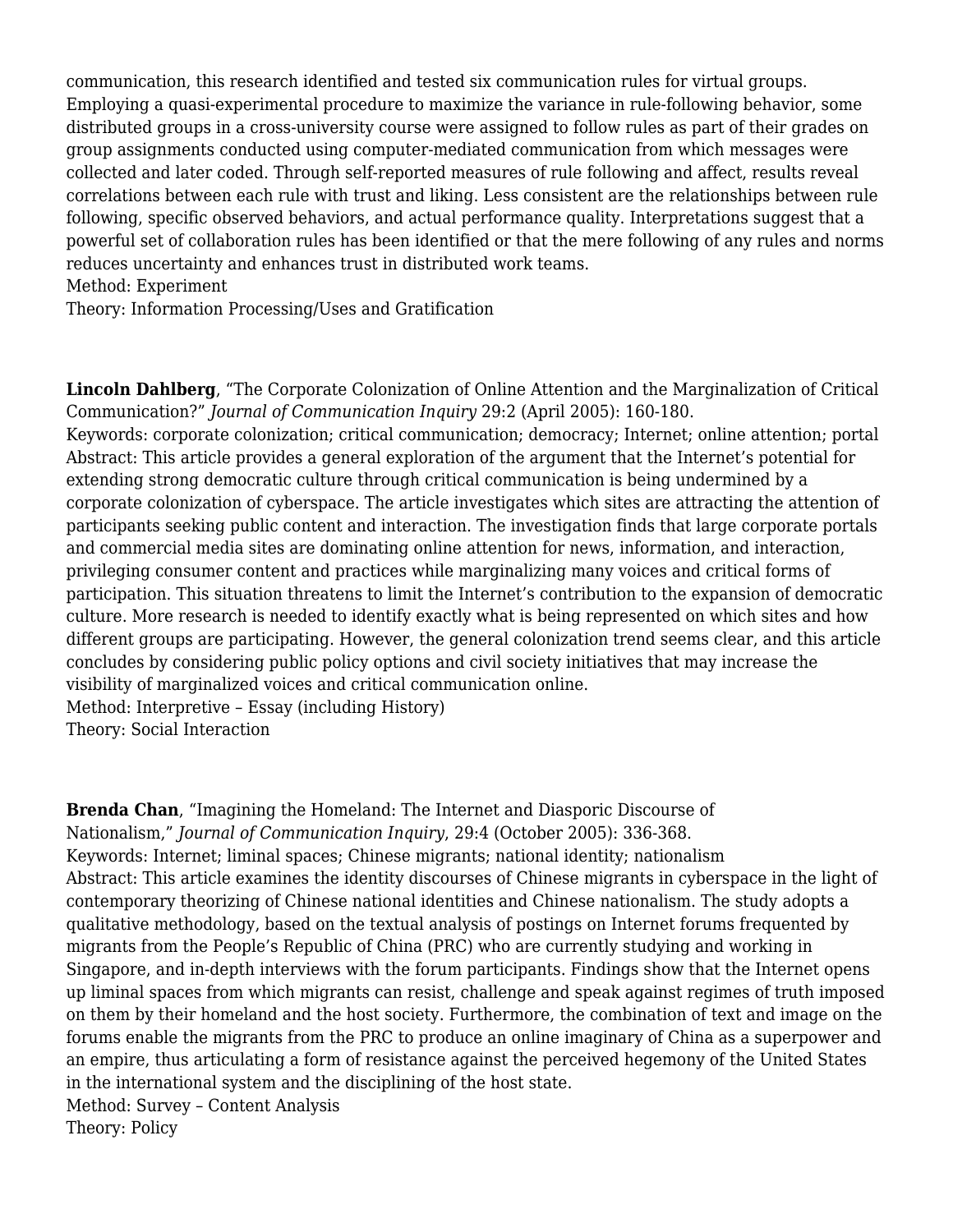**Robert N. Mayer, Jisu Huh and Brenda J. Cude**, "Cues of Credibility and Price Performance of Life Insurance Comparison Web Sites," *Journal of Consumer Affairs,* 39.1 (Summer 2005): 71-94. Keywords: N/A

Abstract: An array of Web sites is available to help consumers find the best deals on products and services. While these sites have the potential to save time and money by directly comparing alternatives, consumers still have the task of assessing the credibility of these comparison sites. Experts recommend that consumers look for certain key disclosures or ''cues'' to assess a site's credibility (e.g., a site's identity, the currency and authoritativeness of its information, its sponsors and business relationships, and its privacy practices). Focusing on 32 life insurance comparison Web sites, this research found that these recommended cues are often not present on Web sites and, when they are, do not seem to predict a site's ability to deliver the lowest-priced quotes for term life insurance policies. Method: Survey – Content Analysis

Theory: Information Processing/Uses and Gratification

**Nora J. Rifon, Robert Larose and Sejung Marina Choi**, "Your Privacy Is Sealed: Effects of Web Privacy Seals on Trust and Personal Disclosures," *Journal of Consumer Affairs*, 39.2 (Winter 2005): 339-362.

Keywords: N/A

Abstract: Online privacy is an issue of increasing national importance, and voluntary privacy seals provided by third-party organizations such as TRUSTe and BBBOnline have been proposed as a means of assuring consumer privacy. Few studies have examined privacy seal effects. This study presents results of an online experiment that evaluated consumer response to privacy seals in a naturalistic exposure setting. Findings suggest that privacy seals enhance trust in the Web site and expectations that the site would inform the user of its information practices. While concern for privacy-threatening information practices had no influence, privacy self-efficacy, confidence in ability to protect one's privacy, moderated seal effects. Implications for the continued role of privacy seals are discussed. Method: Experiment

Theory: Policy

**Dennis L. Duff,** "Affiliate marketing and its impact on e-commerce," *Journal of Consumer Marketing*, 22.2/3 (2005): 161-163.

Keywords: Internet marketing; Marketing strategy.

Abstract: Affiliate marketing has become a major strategic consideration for all companies participating in e-commerce. The concept has certain technological complexities that have been made simpler through the development of several network companies that facilitate the tracking and settlement of payments between various companies on the internet. The strategy represents the ultimate in genuine pay for performance marketing and, as a result, represents one of the most promising long-term marketing strategies for e-commerce. In this article we will explore the inner workings of affiliate marketing, we will define the affiliate marketing marketplace including some of the participants and we will explore the characteristics of a successful long-term relationship.

Method: Survey – Interview/Case Study

Theory: Social Interaction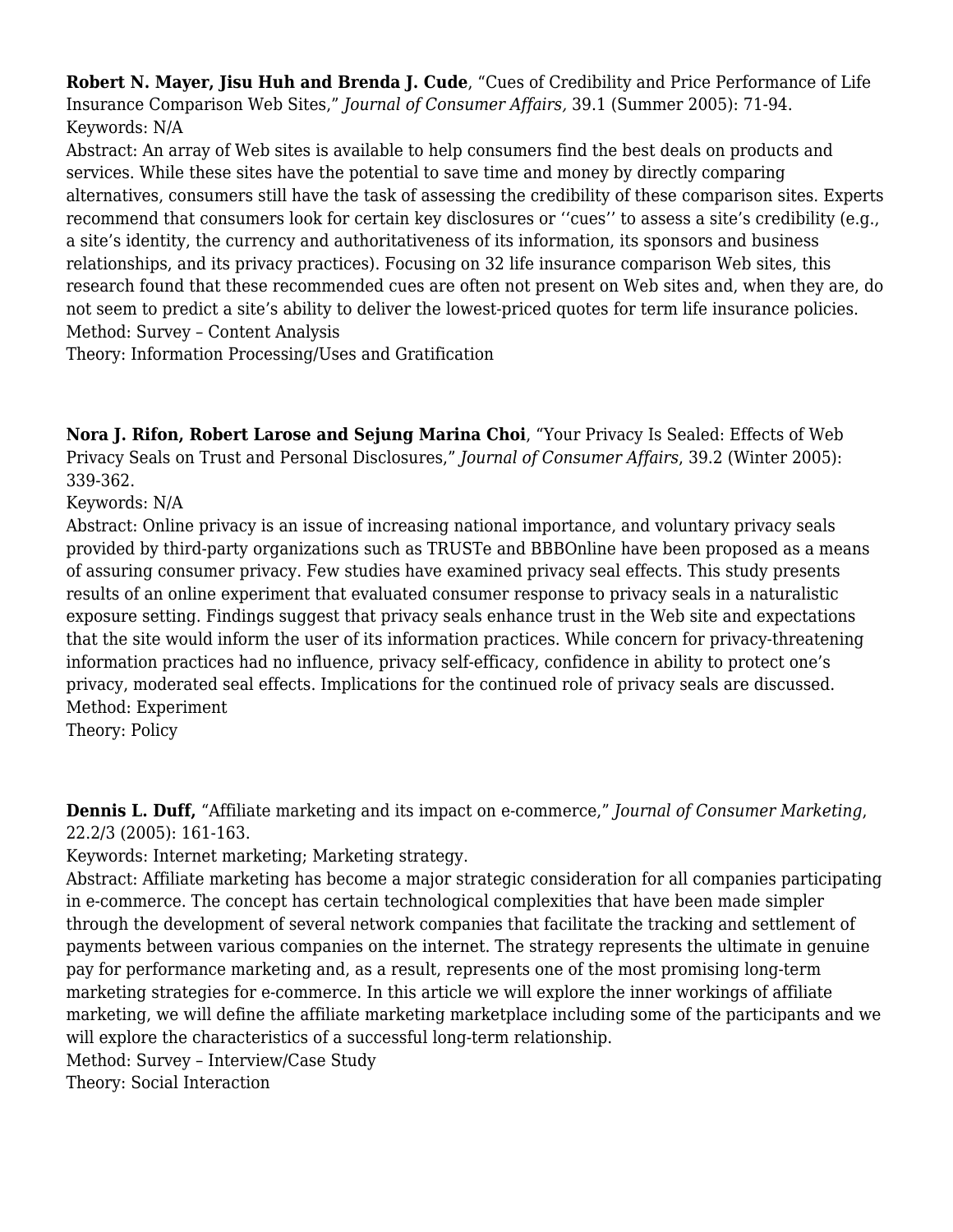**Herbjørn Nysveen, Per E Pedersen and Helge Thorbjørnsen**, "Explaining intention to use mobile chat services: moderating effects of gender," *Journal of Consumer Marketing,* 22.4/5 (2005): 247-256. Keywords: Mobile communication systems; User studies; Gender; Market segmentation.

Abstract: Purpose – In this article the authors aim to investigate the moderating effects of gender in explaining intention to use mobile chat services.

Design/methodology/approach – An extended adoption model based on the technology acceptance model and theory of reasoned action is applied for pin-pointing the antecedents of intention to use mobile chat services and for revealing cross-gender differences. The hypotheses are tested on data from a survey of 684 users of mobile chat services.

Findings – The study results suggest that social norms and intrinsic motives such as enjoyment are important determinants of intention to use among female users, whereas extrinsic motives such as usefulness and – somewhat surprisingly – expressiveness are key drivers among men.

Research limitations/implications – The findings put renewed focus on non-utilitarian motives and illuminate the role of gender in technology adoption.

Practical implications – The cross-gender differences observed give several guidelines for mobile service developers and marketers in how to accommodate female versus male users.

Originality/value – The paper provides important and new insights both into mobile services adoption and into gender as an important segmentation variable in marketing.

Method: Survey – Content Analysis

Theory: Adoption/Diffusion

**Dennis A Pitta and Danielle Fowler**, "Internet community forums: an untapped resource for consumer marketers," *Journal of Consumer Marketing*, 22.4/5 (2005): 265-274.

Keywords: Communications, Consumer marketing, Internet

Abstract: Purpose – To explore an emerging area in internet practice that has implication for consumer marketers.

Design/methodology/approach – The paper integrates concepts including a range of recently published (1993-2004) theoretical works and ongoing case developments in internet practice.

Findings – Provides information and action approaches to consumer marketers that may increase the success, providing want-satisfying market offerings. Outlines the market research benefits of monitoring and participating in internet community forums and offers practical suggestions for maximizing their value in the marketing and marketing research. It also provides a series of tactics that consumer marketers may use to maximize the value of internet community forums for their firms. Research limitations/implications – The theoretical concepts that form the foundation of the paper appear to have a significant application to consumer marketing, but have not been tested empirically. Practical implications – Uncovers a previously unrecognized source of direct consumer input and cooperation in the design and valuation of new products and the identification of emerging consumer wants.

Originality/value – This paper describes the nature and application of internet community forums to an important marketing process. It offers the potential of increasing marketing success by clearly and accurately identifying the wants of specific market segments.

Method: Survey – Content Analysis

Theory: Social Interaction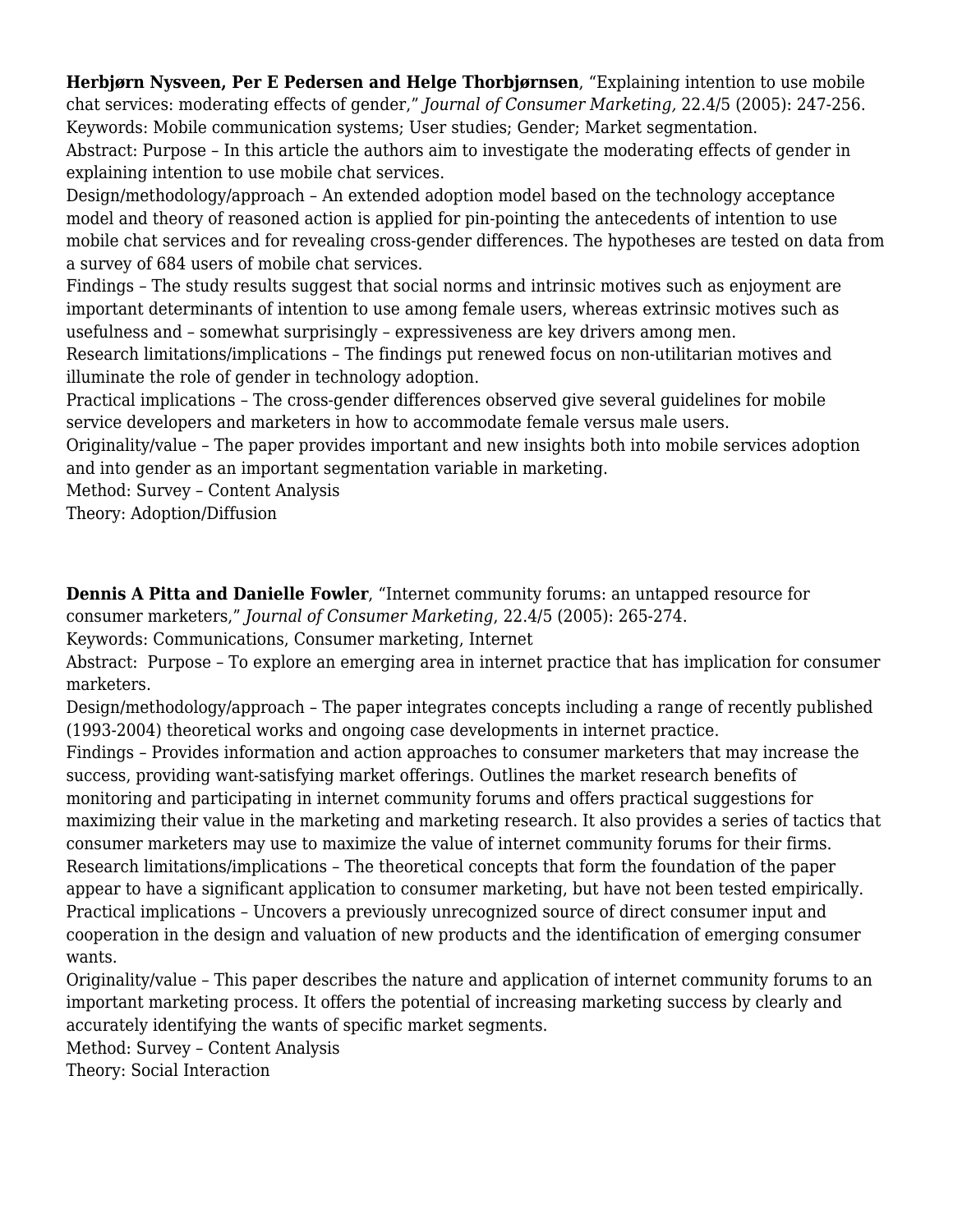**Calin Gurau**, "Pharmaceutical marketing on the internet: marketing techniques and customer profile," *Journal of Consumer Marketing*, 22.7 (2005): 421-439.

Keywords: Pharmaceuticals industry; Consumer psychology; Marketing strategy; Internet. Abstract: Purpose – Attempts to investigate the perceived advantages and risks associated with online pharmaceutical transactions, and on this basis, to propose a specific segmentation of consumers. Design/methodology/approach – Analyses the marketing procedures applied by pharmaceutical sites to emphasize the specific advantages and to minimize the perception of transactional risks, as well as the segmentation techniques applied online.

Findings – The results of the study indicate the existence of four main consumer categories. This schematic categorization needs further development, in order to define more precisely the decision taking process and the online shopping behaviour for each customer segment, as well as the level of post-purchase satisfaction. On the other hand, the paper demonstrated that the marketing approach of various online pharmacies is determined by the transactional model applied.

Originality/value – The empirical analysis presented in this paper should be complemented by future qualitative study, in order to facilitate a deeper understanding of the factors determining the growing success of online pharmacies.

Method: Survey – Content Analysis

Theory: Information Processing/Uses and Gratification

**Ann E. Schlosser**, "Posting versus Lurking: Communicating in a Multiple Audience Context*," Journal of Consumer Research*, 32 (September 2005): 260-265.

Keywords: N/A

Abstract: Two experiments examined public and private responding in a multiple-audience context—a context in which members have varying opinions. Study find that posters (those communicating their experience to others) are influenced only by another's negative opinion because it triggers such social concerns as appearing indiscriminate. Consequently, they adjust their public attitudes downward. Selfpresentational concerns appear to cause this negativity bias: lurkers (those not posting their opinion) were less affected by another's negative opinion. Furthermore, posters presented more than one side when publicly explaining their attitudes. These effects persisted despite posters' favorable product experiences and commitment to these attitudes.

Method: Experiment

Theory: Social Interaction

**Barbara Phillips and Wei-Na Lee**, "Interactive Animation: Exploring Spokes-Characters on the Internet," *Journal of Current Issues and Research in Advertising*, 27.1 (Spring 2005): 1-17. Keywords: N/A

Abstract: Study examines one type of animation that has strong positive effects in traditional media—the spokes-character—by asking: how are advertisers using spokes-characters on their Web sites and how should they be using them? A content analysis of corporate Web sites containing spokescharacters shows limited animation and opportunity for interactivity. An experiment that examines the impact of adding animation and sound to character Web sites suggests that animation can increase character liking, perceived entertainment, and Web site liking. A second experiment that examines the impact of adding opportunities for interactivity suggests that higher levels of interactivity increase perceived entertainment, social presence, and Web site liking.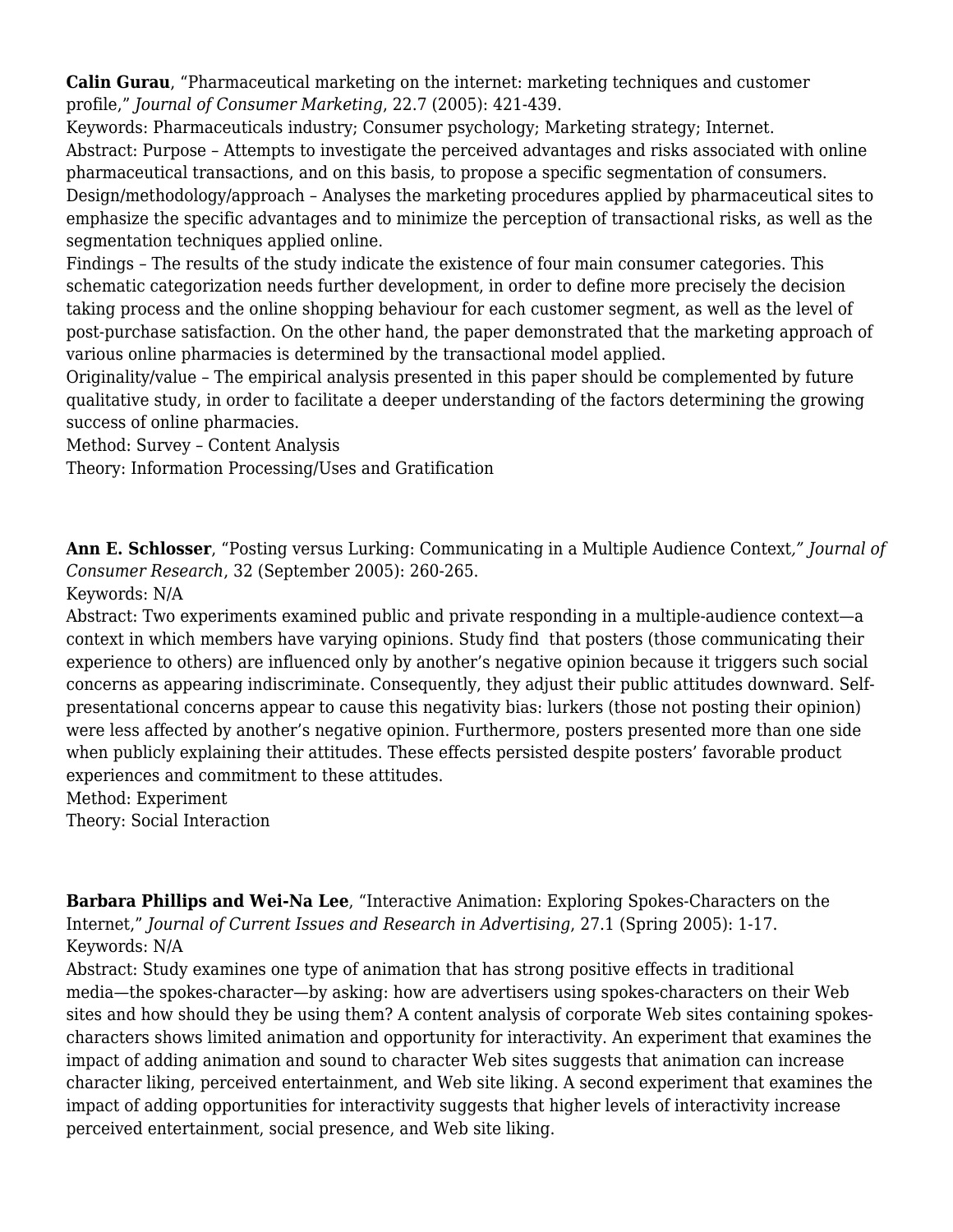**Surendra N. Singh, Nikunj Dalal, Sanjay Mishra and Vivek H. Patil**, "A Communications View of Web Page Perception," *Journal of Current Issues and Research* in Advertising, 27.1 (Spring 2005): 30-52.

### Keywords: N/A

Abstract: This paper develops a model to measure people's perception of web pages based on the premise that the World Wide Web is a persuasive technology intentionally designed to change a person's attitudes and behaviors. The model, derived from the persuasion literature, particularly appraisal theory and the affect-as-information model, assumes that feelings induced by a web page directly influence its evaluations and the behavioral intentions (BI) of users. The model also postulates that the attitude toward the web page (Awp) will mediate the effects of feelings and evaluations on BI. In two studies, it is demonstrated that this model and measures based on it provide a psychometrically valid system of eliciting user reactions to web pages. The implications of this model and a number of future research issues are discussed.

Method: Experiment

Theory: Other (Appraisal Theory)

# **Debbie D. DuFrene, Brian T. Engelland, Carol M. Lehman and Rodney A. Pearson,**

"Changes in Consumer Attitudes Resulting from Participation in a Permission E-mail Campaign," *Journal of Current Issues and Research in Advertising,* 27.1 (Spring 2005): 65-77. Keywords: N.A.

Abstract: As permission (opt-in) e-mail is used increasingly for marketing products and services, traditional ideas about persuasive communication should be reexamined in light of the interactivity offered by e-mail marketing campaigns. This exploratory study utilized a longitudinal analysis to assess changes in prospects' attitudes as a result of participation in a company's permission e-mail marketing campaign. The sample of college students at two universities experienced statistically significant improvement in their attitude toward the brand and company, in their feelings of trust, and in their intention to purchase after receiving only three e-mail communications. Implications are drawn for development of permission marketing communications that build trust and ongoing relationships with customers.

Method: Survey – Content Analysis

Theory: Information Processing/Uses and Gratification

**Hong-Youl Ha,** "The Relationships between 3-D Advertisings and Risk

Perceptions on the Web: The Role of Brand and Emotion," *Journal of Current Issues and Research in Advertising*, 27.2 (Fall 2005) 55-66.

### Keywords: N/A

Abstract: 3-D advertising has emerged as a new form of rich advertising enabling consumers to inspect products on the Web much as they can in the retail store. In contrast to developing Internet technologies, many researchers found that consumers are still aware of considerable risks associated with online purchase, regardless of Web advertisements. It is crucial to understand the relationships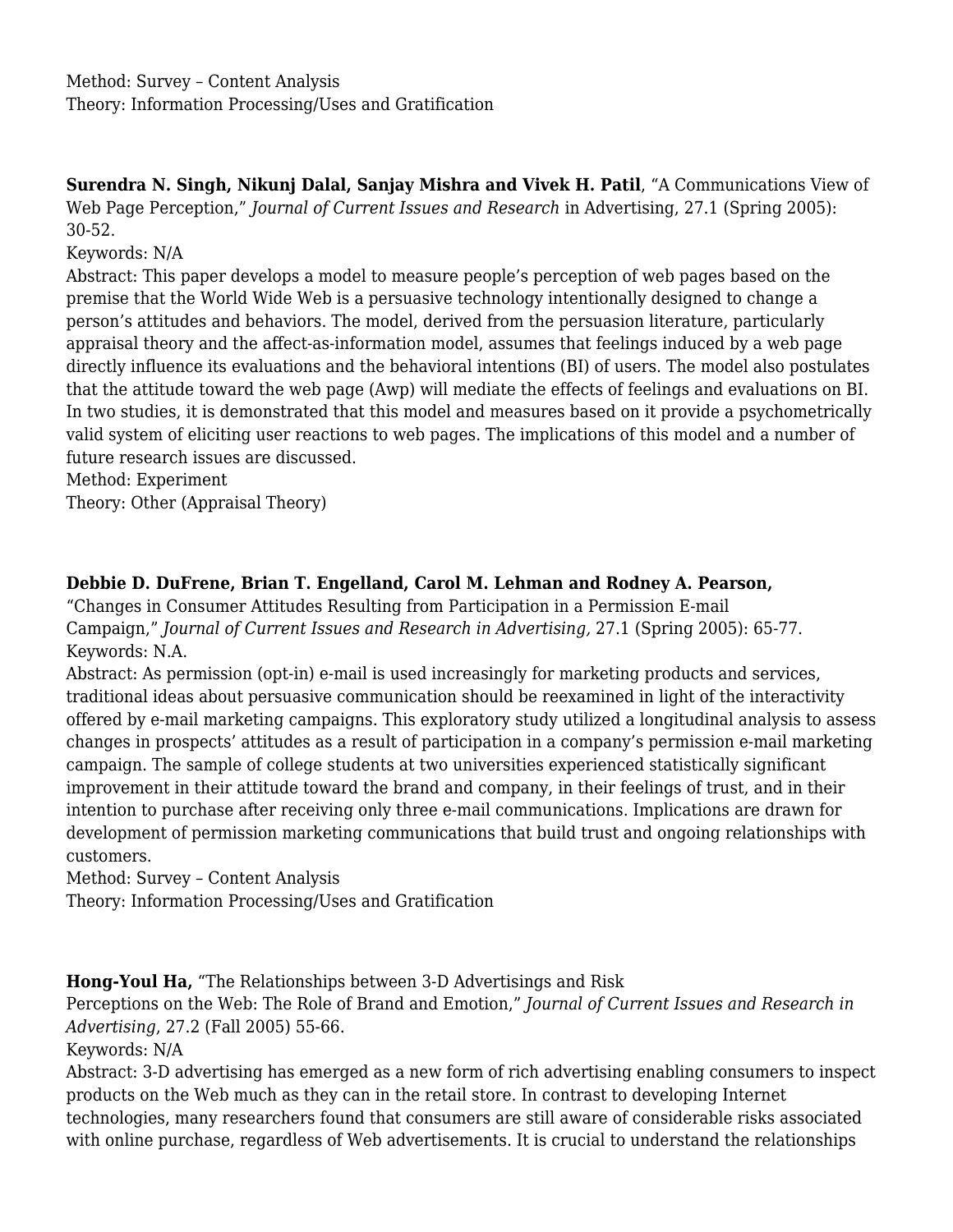between risk perceptions, brand and emotion. This study fills a gap of relationships between 3-D advertising and consumers' perceived risk, and investigates roles of brand and emotion on perceived risk. The findings showed that 3- D advertising has a significant effect upon reducing consumer's perception of risk, whereas brand works as an antecedent that directly reduces that risk. Additionally, while a positive emotional state in 3-D advertising plays a positive role in reducing consumers' performance risk, it does not reduce financial risk. We discuss the implications of these findings. Method: Survey – Content Analysis

Theory: Information Processing/Uses and Gratification

**S. Shyam Sundar and Jinhee Kim**, "Interactivity and Persuasion: Influencing Attitudes with Information and Involvement," *Journal of Interactive Advertising*, 5.2 (Spring 2005). Keywords: N/A

Abstract: The recent arrival of interactive messaging/marketing units (IMUs) begs the question: Does interacting with an advertisement enhance its persuasive appeal? How does interactivity compare with other structural features of online ads such as animation

and ad shape? A 3 (Interactivity: Low, Medium, High) x 2 (Animation: Animated, Static) x 2 (Ad Shape: Banner, Square) fully-crossed factorial within-participants experiment was conducted to explore these questions. All participants ( $N = 48$ ) were exposed to 12 news-article Web pages, with one ad in each of them. Results show not only that the level of interactivity is positively associated with ad and product attitudes, but also that it interacts with animation and ad shape in complex ways to influence the persuasion process.

Method: Experiment

Theory: Information Processing/Uses and Gratification

**Qimei Chen, David A. Griffith and Fuyuan Shen,** "The Effects of Interactivity on Cross-Channel Communication Effectiveness," *Journal of Interactive Advertising*, 5.2 (Spring 2005). Keywords: N/A

Abstract: This study investigated the effects of web site interactivity on consumers' trust in brands and product evaluations, and their subsequent purchase intentions in a multi-channel context. Results from the experiment indicated that through greater interactivity, individuals developed greater trust in the vendor and better understanding of its products. Further, it was demonstrated that trust and product evaluation carried interactivity's influence onto not only online purchase intention, but also offline purchase intention at a brand-specific business level. These findings indicate that online interactivity can have broad implications for multi-channel marketing.

Method: Experiment

Theory: Information Processing/Uses and Gratification

**Guohua Wu**, "The Mediating Role of Perceived Interactivity in the Effect of Actual Interactivity on Attitude toward the Website," *Journal of Interactive Advertising,* 5.2 (Spring 2005). Keywords: N/A

Abstract: The purpose of this research is to reconcile seemingly inconsistent findings regarding the effects of interactivity on communication outcomes such as attitude toward the website in two different interactivity research streams (i.e., actual interactivity vs. perceived interactivity) by proposing that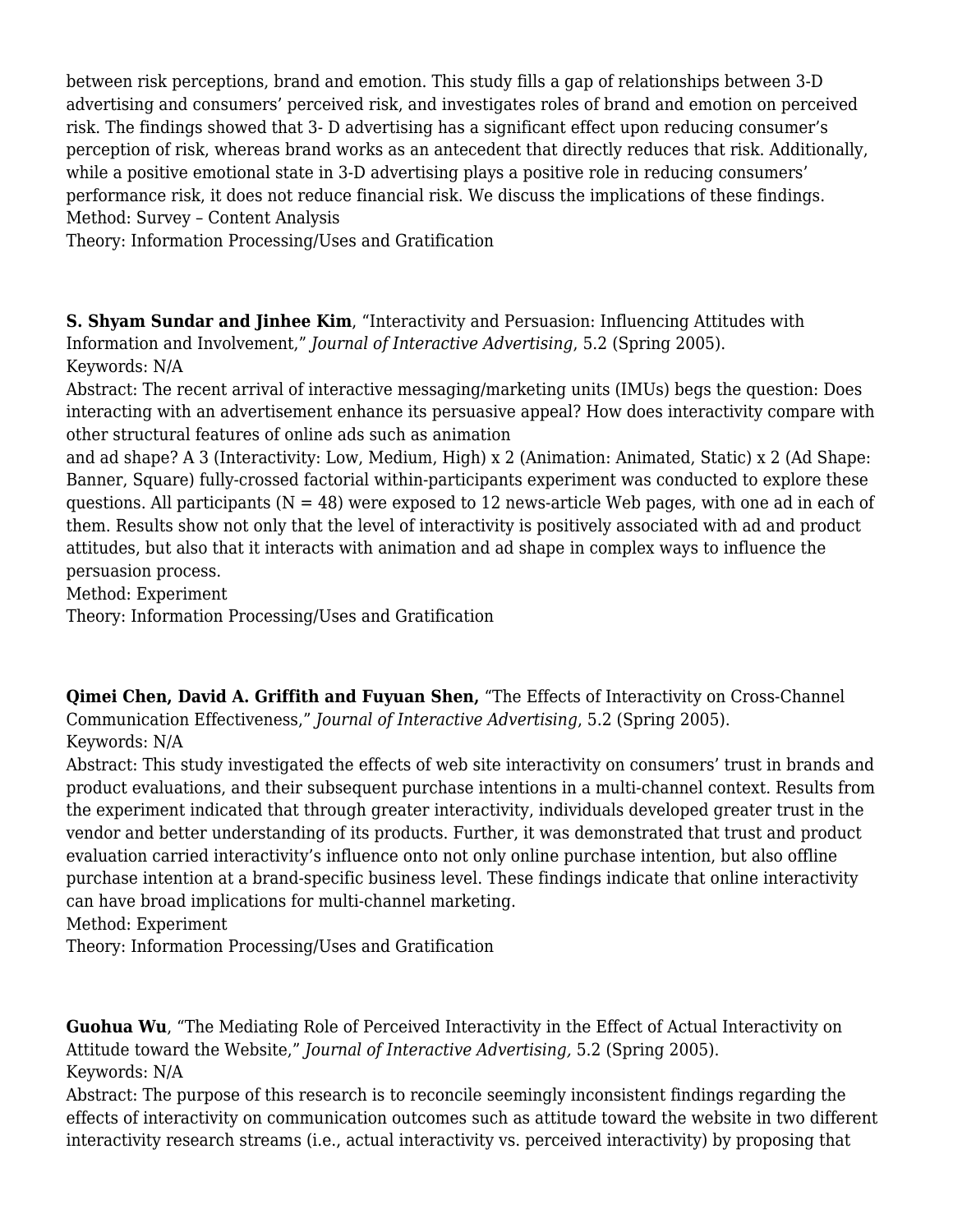perceived interactivity mediates the effect of actual interactivity on attitude toward the website. Empirical evidence supports the mediating role of perceived interactivity. Implications of the findings are discussed in terms of building a theory of interactivity and providing practical insights into interactive advertising and marketing communications. Method: Model Building

Theory: Information Processing/Uses and Gratification

**Mark Tremayne**, "Lessons Learned from Experiments with Interactivity on the Web," *Journal of Interactive Advertising,* 5.2 (Spring 2005).

Keywords: N/A

Abstract: This article reviews the empirical literature on interactivity, primarily studies based on experimental designs, and concludes that two conceptualizations of interactivity are beginning to dominate: the functional and the perceptual. Suggestions concerning future experiments with interactivity are offered.

Method: Interpretive Essay (including History)

Theory: Information Processing/Uses and Gratification

**Christina Spurgeon**, "Losers and Lovers: Mobile Phone Services Advertising and the New Media Consumer/Producer," *Journal of Interactive Advertising*, 5.2 (Spring 2005). Keywords: N/A

Abstract: How do advertising practices need to adapt and change in order to effectively engage new media consumers? Integration has been an important, overarching industry response in recent decades (Cappo 2003; Turow 1997). More recently, branded content has attracted a lot of attention as an integrated technique that is potentially well-suited to nationally and internationally recognized brands (Donaton 2004). This paper considers 'conversational' interaction with consumers as another technique that has been successfully used to market new media usage, most notably to drive consumer adoption of mobile phone data services. It also highlights the international significance of the mobile phone as an immensely popular new media platform, but one which has generally developed "under the radar" (Bond 1998) of much academic and trade literature.

Recent developments in new media and communication studies provide the theoretical basis for the typology of interactivity developed here. This typology outlines a continuum of interactivity. It provides a foundation for considering the way in which new media consumer input is being used in new media services advertising. This development is facilitated by the "conversational'"' interactivity of new media such as the Internet and the mobile phone. Enabled by the flexibility of new media and communications networks, consumers can also now actively participate as producers of campaign materials. They can now be thought of as producers (Hartley 2004). Two case studies of recent successful advertising campaigns for mobile services are used as exemplars of the ways in which advertisers and agencies can actively seek out and make use of consumer creative input within an active campaign. Virgin Mobile Australia's 2003 campaign for SMS services, which featured lovable loser 'Warren', is compared and contrasted with Hong Kong carrier CSL's 'Lovers' campaigns of 2002 and 2003 for mobile data services.

Method: Interpretive Essay (including History) Theory: Information Processing/Uses and Gratification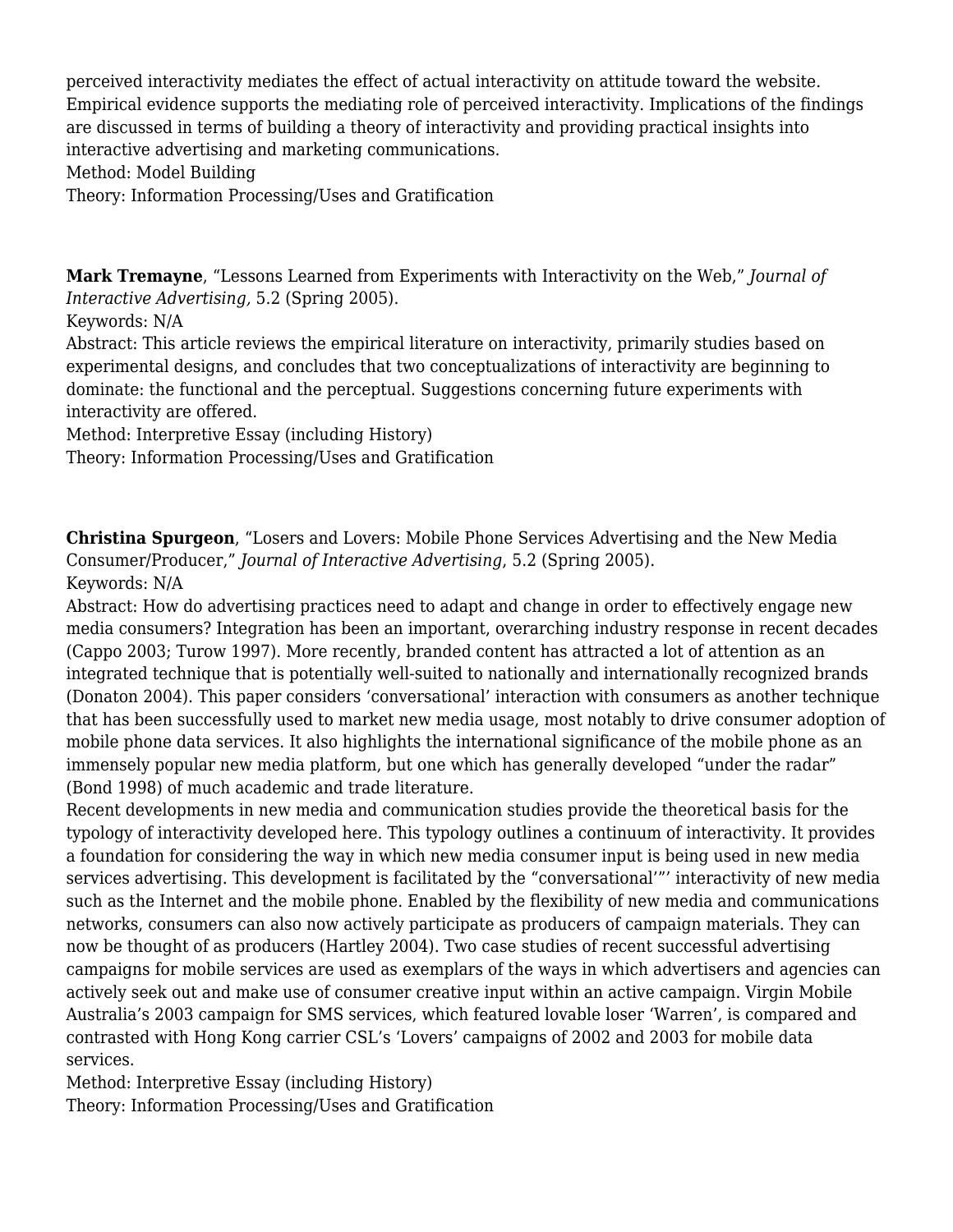**Padmini Patwardhanand Jyotika Ramaprasad,** "Rational Integrative Model of Online Consumer Decision Making," *Journal of Interactive Advertising*, 6.1 (Fall 2005). Keywords: N/A

Abstract: Based on traditional rational consumer theories about beliefs preceding intent to act and knowledge preceding behavior, this study proposed, and empirically tested, a hierarchical path model of decision making in the online environment, focusing on the Internet's role in two decision stages: prepurchase search and evaluation, and actual purchase. Both direct and indirect effects were posited in the sequential model using four Internet related variables: pre-purchase search beliefs, purchase beliefs, actual pre-purchase search, and actual purchase.

The empirical test was conducted among consumers in the United States and India with 291 respondents taking the online survey (186 for the United States, 105 for India). For both U.S. and Indian respondents, each conceptualized stage of online decision-making was significantly impacted by the stages preceding it, either directly or indirectly. In terms of direct effects, an antecedent Internet belief variable (pre-purchase search beliefs) impacted a consequent belief variable (purchase beliefs), and an antecedent action variable (pre-purchase search) impacted a consequent action variable (purchase). Further, the consequent belief variable (purchase beliefs) impacted the immediately following antecedent action variable (pre-purchase search). In terms of indirect effects, all antecedent variables impacted consequent variables at each stage of the model.

Method: Survey – Content Analysis

Theory: Information Processing/Uses and Gratification

**Ginger Rosenkrans**, "Online Auctions as Advertising Revenue in the Media Mix," *Journal of Interactive Advertising*, 6.1 (Fall 2005).

#### Keywords: N/A

Abstract: Online auctions hosted by newspapers to enhance the media mix are relatively new compared to other models of online advertising. This study examined the Ventura County Star newspaper's opencry, "going-going-gone" deadline, 12-day local online auctions for seven months. During these same months, the *Ventura County Star* deployed online banner ads. This research study investigated the effectiveness of the newspaper's local online auction format by the advertising revenue generated from local auctions for seven months compared to concurrent revenue generated from online banner ads during the same time frame. In addition, it examined local online auctions' page impressions to investigate how much traffic was increased to the site. Based on the metrics provided by Netgravity software, findings demonstrated that local online auctions' revenue surpassed banner ad revenue and traffic was increased to the site.

Method: Survey – Content Analysis

Theory: Information Processing/Uses and Gratification

**Stefan G. Nicovich**, "The Effect of Involvement on Ad Judgment in a Video Game Environment: The Mediating Role of Presence," *Journal of Interactive Advertising*, 6.1 (Fall 2005). Keywords: N/A

Abstract: In this study the relationship between involvement, presence and ad judgment in a computermediated communications environment was investigated. A popular computer game was modified to incorporate advertisements within the actual game play. Results indicated that involvement affects ad judgment and that the degree of experienced presence within the environment mediated this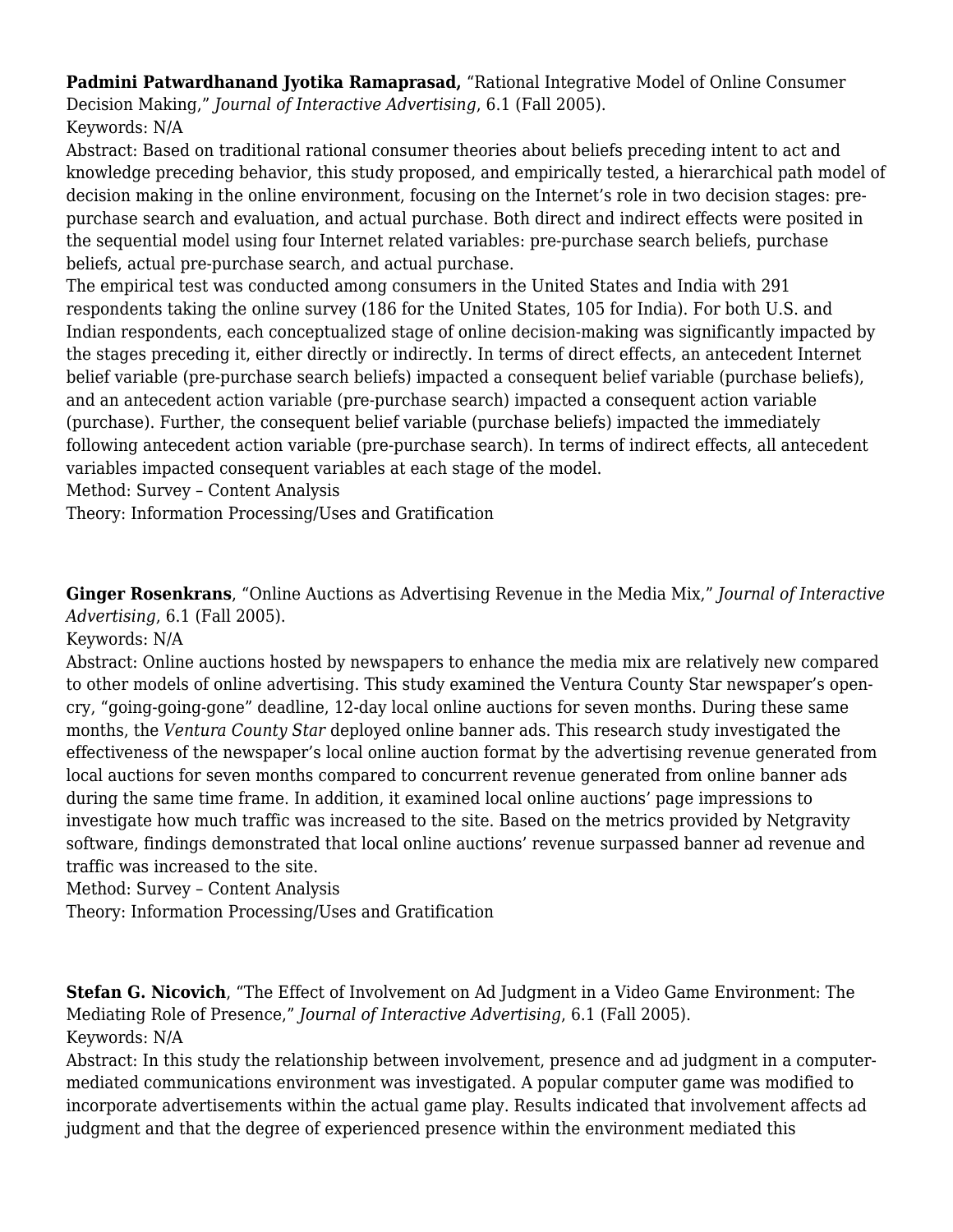relationship. Method: Experiment Theory: Information Processing/Uses and Gratification

**Leslie Townsend**, "The Status of Wireless Survey Solutions: The Emerging 'Power of the Thumb'*," Journal of Interactive Advertising*, 6.1 (Fall 2005).

#### Keywords: N/A

Abstract: Due to the increasing penetration of cell phone-only households, survey administration via wireless devices is gaining attention. Regulations currently prohibit autodialing of cell phones, making administration by telephone cumbersome at best. This article focuses primarily upon use of the wireless web for survey administration in conjunction with SMS (Short Message Service). Survey functionality can mimic the experience of a traditional web survey although screen size severely limits information display. Significant issues including higher costs, lack of available panels, unknown incentive structures, and uncertain user acceptance need to be addressed, but applications exist today for survey administration on wireless devices. One of the most promising involves the use of camera phones for ethnography studies and longitudinal diaries. Future enhancements will enable new and unique applications that are not currently addressable by today's survey technology solutions. Method: Survey – Content Analysis

Theory: Adoption/Diffusion

**Juran Kim, Sally J. McMillan and Jang-Sun Hwang**, "Strategies for the Super Bowl of Advertising: An Analysis of How the Web is Integrated into Campaigns," *Journal of Interactive Advertising*, 6.1 (Fall 2005).

Keywords: N/A

Abstract: Advertisers spend millions of dollars on Super Bowl advertising. Are those ads part of larger campaigns? Specifically is the Web integrated with Super Bowl advertising? This study examined overall strategy (transformational vs. informational), message strategy (what to say), and creative strategy (how to say it) of the 2003 Super Bowl ads and related Web sites. Television commercials used transformational strategies more than did Web sites. Message strategies were more consistent across media than were creative strategies. Thus, campaigns may be integrated in "what to say" even when the "how to say it" seems different. Some unexpected relationships were found between message and creative strategies but these findings highlight the need to tailor messages to technological capabilities of media.

Method: Survey – Content Analysis

Theory: Information Processing/Uses and Gratification

**Shelly Rodgers, Yan Jin. Ruth Rettie, Frank Alpert and Doyle Yoon,** "Internet Motives of Users in the United States, United Kingdom, Australia, and Korea: A Cross-Cultural Replication of the WMI," *Journal of Interactive Advertising*, 6.1 (Fall 2005). Keywords: N/A

Abstract: The Web Motivation Inventory (WMI) is used in academic research and is cited in the academic Internet advertising literature. To date, the scale has only been tested on U.S. consumers. This research replicates the WMI using consumers from the United States, United Kingdom, Australia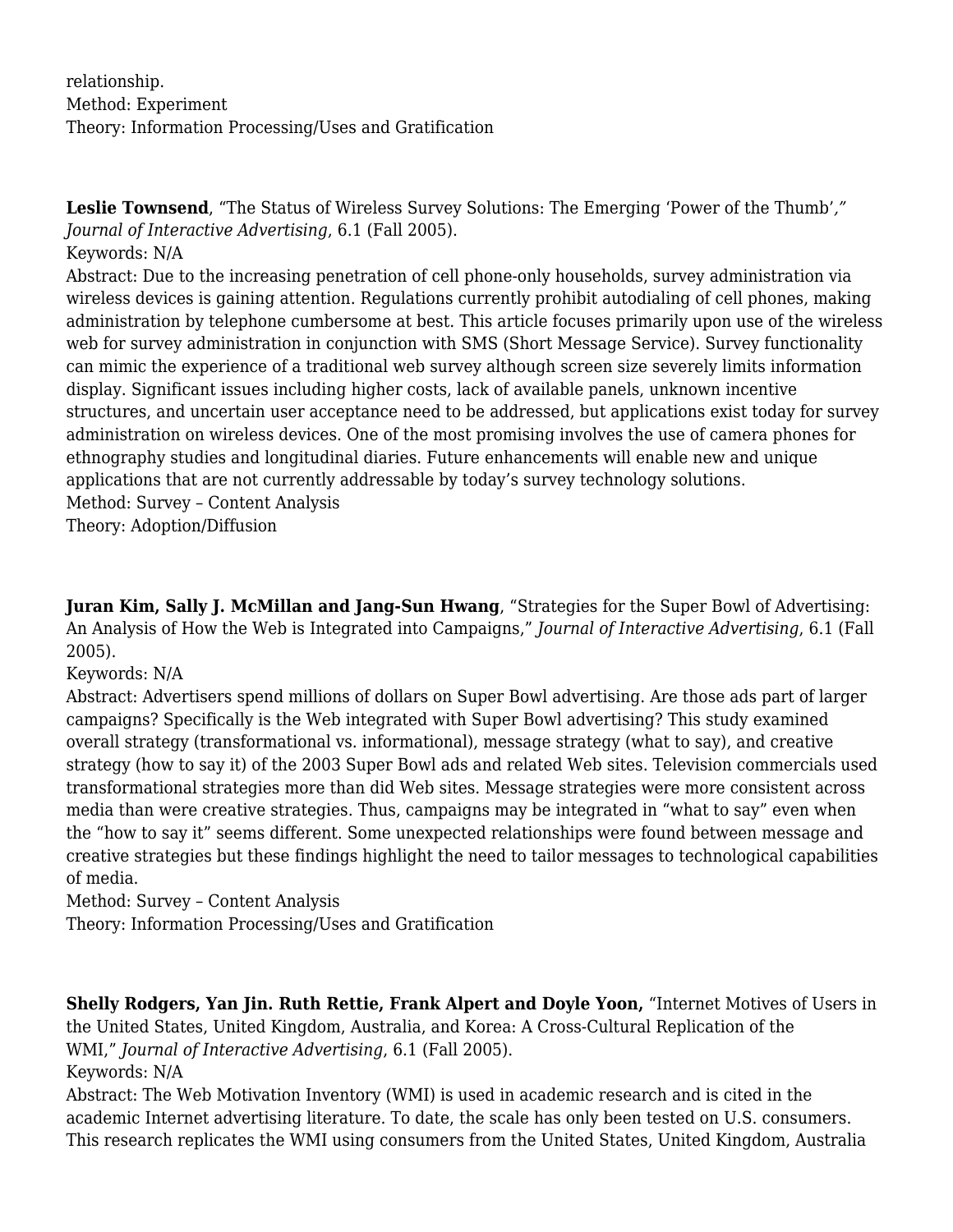and South Korea. Our findings revealed the same four-factor structure for three of the four countries, providing evidence of the scale's global stability. However, the four motives–research, communicate, surf and shop-differed significantly among the countries.

Method: Survey – Content Analysis Theory: Social Interaction

**Ainsworth Anthony Bailey**, "Consumer Awareness and Use of Product Review Websites," *Journal of Interactive Advertising*, 6.1 (Fall 2005).

Keywords: N/A

Abstract: This paper reports on a study that was undertaken to assess consumer awareness, and use, of product review websites. Factors included the impact of e-opinion leadership, consumer susceptibility to informational influence, and gender on awareness and use of these websites. Participants completed a survey that solicited information on awareness of product review websites, extent of usage, the aforementioned individual difference factors, as well as demographic information. Results indicated that consumers, generally, are aware of the existence of product review websites and there is moderate usage of, and varied uses for, these types of websites. Gender and certain individual difference factors, in particular e-opinion leadership, have an impact on usage and perceptions of these types of websites. Limitations of the study and future research issues are presented.

Method: Survey – Content Analysis

Theory: Information Processing/Uses and Gratification

**William N. Swain**, "Perceptions of Interactivity and Consumer Control in Marketing Communication: An Exploratory Survey of Marketing Communication Professionals," *Journal of Interactive Advertising*, 6.1 (Fall 2005).

Keywords: N/A

Abstract: The literature of marketing communication in the latter half of the 1990s offers evidence that interactive marketing is a significant presence in the field of marketing communication, and that control of interactive communication in many cases is passing into the hands of consumers. Perceptions of the development of communication interactivity, and measurement of the outcomes of interactive marketing communication–both as a basis for measuring marketing success and as a basis for determining marketing communication investment and agency compensation–are therefore legitimate subjects for research inquiry. A survey was conducted among marketing communication executives and educators to investigate perceptions of the present and future status of interactive and consumer-controlled interactive marketing communication, the degree of preparation for them, preferences for their measurement, and preferences for methods of compensating agencies for interactive marketing communication services.

Method: Survey – Content Analysis

Theory: Information Processing/Uses and Gratification

**Maureen E. Hupfer and Alex Grey**, "Getting Something for Nothing: The Impact of a Sample Offer and User Mode on Banner Ad Response," *Journal of Interactive Advertising*, 6.1 (Fall 2005). Keywords: N/A

Abstract: An Internet banner that advertised a free sample generated higher click-through than a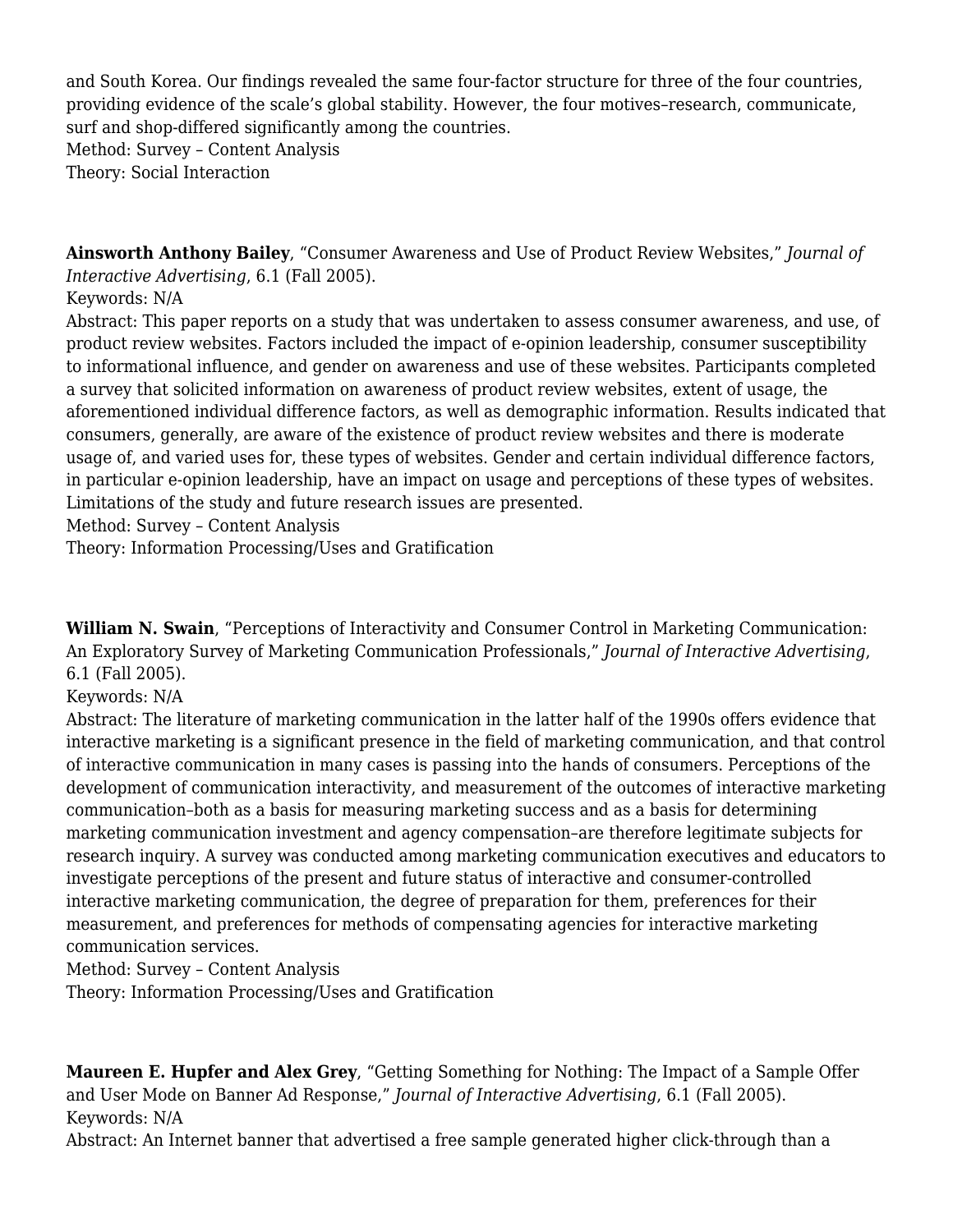banner ad with information only. The ad attitude and site focus of experiential users were positively affected by the sample offer, but this incentive had a negative effect on goal-directed searchers, who appeared to regard the sample-offer banner as a distraction that interfered with search goals and reduced satisfaction experienced at the host site. Beliefs about bias in the site information were unaffected and goal-directed searchers expressed more favorable return visit intentions than experiential users. Further research is needed to clarify the effects of incentive-offer banners on experiential versus goal-directed users. In particular, the Interactive Advertising Model theorizing concerning goal-directed searchers should be examined more closely.

Method: Experiment

Theory: Information Processing/Uses and Gratification

**Steven Schild and Kim Oren**, "The Party Line Online: An Oligarchy of Opinion on a Public Affairs Listserve," *Journalism and Communication Monographs*, 7 (2005): 5-47. Keywords: N/A

Abstract: During a 6-month period analyzed in this study, a small number of ideologically like-minded participants dominated a listserve created in a small Midwestern city for discussion of public-policy issues. That dominant group exerted an oligarchy of opinion that led to online discussions about, and raises larger questions about, whether the listserve was achieving its goal of "creating a communitywide discussion." This study examines two controversial issues about which the preponderance of opinion expressed online did not reflect the preponderance of opinion expressed in letters to the editor in two newspapers in the same city and, in one case, at the ballot box. Also examined are online conversations about bow the dominant opinion on the listserve may have caused some subscribers to participate as "lurkers" rather than as writers who expressed their opinions online. Note: The best way to show the flavor of the listserve was to quote extensively from messages posted there. Many of those messages contained mechanical and/or grammatical errors. Because the errors were so common, using the traditional "sic" to cite them would have disrupted the narrative flow of this study and may have been construed as an implicit—and unfairly negative—criticism of the quality of the postings. As such, the messages were quoted verbatim, and "sic" was not used to identify errors. Method: Survey – Content Analysis

Theory: Social Interaction

**William P. Cassidy**, "Variations on a Theme: the Professional Role Conceptions of Print and Online Newspaper Journalists," *Journalism & Mass Communication Quarterly,* 82.2 (Summer 2005): 264-280. Keywords: N/A

Abstract: A national survey  $(N=655)$  examining the professional role conceptions of print and online newspaper journalists revealed the print group perceived the Interpretive/Investigative role as significantly more important than the online group. No significant differences were found between the groups in their perceptions of the Adversarial and Populist Mobilizer roles. Results were mixed for the Disseminator role. The online group rated getting information to the public as quickly as possible as significantly more important than the print group.

Method: Survey – Content Analysis

Theory: Agenda Setting/Building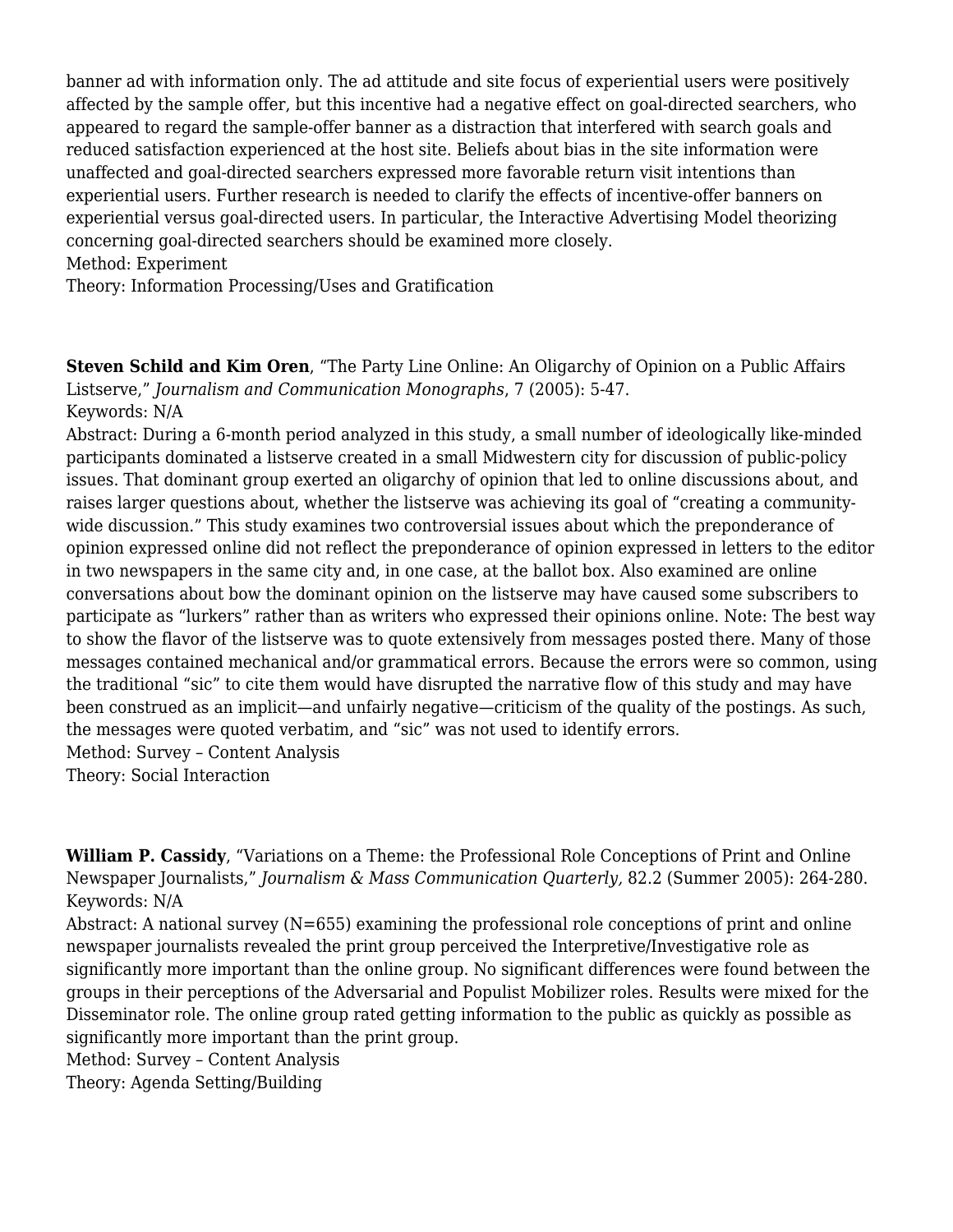**Patricia Moy, Edith Manosevitch, Keith Stamm and Kate Dunsmore**, "Linking Dimensions of Internet Use and Civic Engagement," *Journalism & Mass Communication* Quarterly, 82.3 (Autumn 2005): 571-586.

Abstract: Given scholars' concerns with media influences on civic life, it is not surprising that researchers have begun to focus on how the Internet may enhance or erode levels of civic engagement. Collectively, however, these studies are rife with inconsistencies in the explication and operationalization of the predictor variable, Internet use. This study investigates the role of Internet use in shaping civic engagement, looking specifically at multiple conceptualizations and measurements. Results from a community study  $(N = 301)$  indicate nuanced relationships between dimensions of Internet use and forms of civic engagement. These relationships are discussed in light of citizens' use of more traditional media. ABSTRACT FROM AUTHOR Copyright of Journalism and Mass Communication Quarterly is the property of Association for Education in Journalism and Mass Communication and its content may not be copied or emailed to multiple sites or posted to a listserv without the copyright holder's express written permission. However, users may print, download, or email articles for individual use. This abstract may be abridged. No warranty is given about the accuracy of the copy. Users should refer to the original published version of the material for the full abstract. Method: Survey – Content Analysis Theory: Policy

**Kaye D Trammell and Ana Keshelashvili**, "Examining the New Influencers: A Self-Presentation Study of A-List Blogs," *Journalism & Mass Communication Quarterly*, 82.4 (Winter 2005): 968-982. Keywords: N/A

Abstract: This study investigated impression management tactics and self-presentation on popular A-list blogs. Building on Goffman's constructs of self-presentation and operationalizing impression management strategies, this study content analyzed the most-linked-to blogs. A-list bloggers reveal more information about themselves than other bloggers and actively engage in impression management. Differences in blogs based on gender confirm traditional gendered online behavior. Findings indicate the diversity of blogs and encourage researchers to understand the pieces of blogs before purporting to understand the medium as a whole.

Method: Survey – Content Analysis

Theory: Social Interaction

**Carol J. Pardun, Kelly Ladin L'Engle and Jane D. Brown**, "Linking Exposure to Outcomes: Early Adolescents' Consumption of Sexual Content in Six Media, *Mass Communication and Society*, 8.2 (2005): 75-91.

### Keywords: N/A

Abstract: A media-use questionnaire was completed by 3,261 7th and 8th graders and a sub-sample of 1,074 respondents was interviewed about their sexual attitudes and behaviors. Based on results from the media survey, respondents' top television shows, movies, music, Internet sites, and newspapers were content analyzed for portrayals or references to pubertal development, romantic relationships, body exposure or nudity, sexual innuendo, touching and kissing, and sexual intercourse. Overall, 11% of the media used by respondents contained sexual content. A measure called the Sexual Media Diet (SMD) was developed to assess each individual's exposure to sexual content in the media, based on the combination of media consumption and content. The SMD measure showed a statistically significant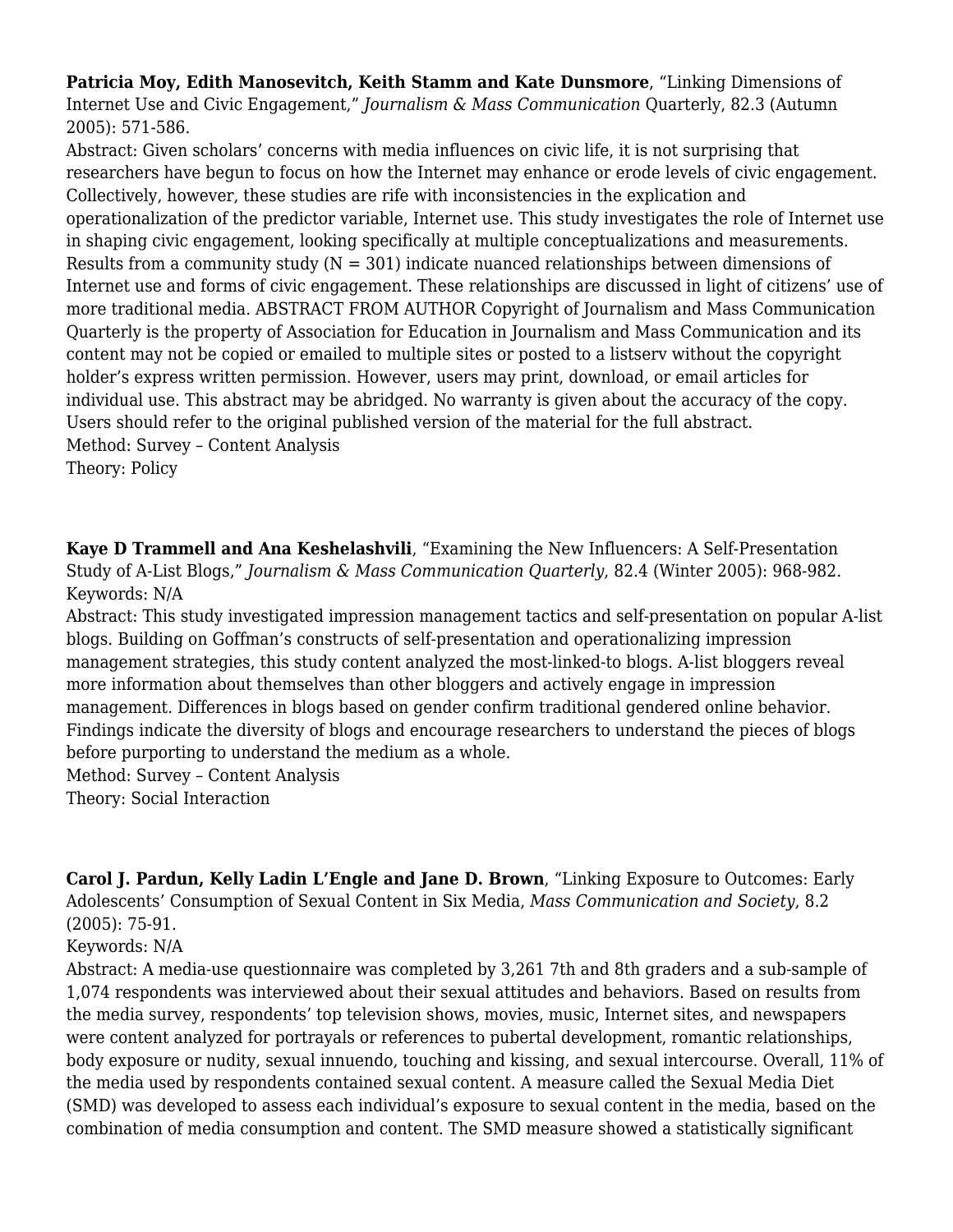association with adolescents' sexual activity and future intentions to be sexually active, with measures of movie and music exposure showing the strongest associations. Method: Survey – Content Analysis

Theory: Information Processing/Uses and Gratification

# **Andrew Leyshon, Peter Webb, Shaun French, Nigel Thrift and Louise Crewe**, "On the

Reproduction of the Musical Economy after the Internet," *Media, Culture and Society*, 27.2 (2005): 177–209.

# Keywords: N/A

Abstract: This article examines a crisis of reproduction that began to afflict the music industry in the late 20th century. It considers the causes of the crisis and explores some of the ways in which the industry is being reformed in the face of the emergence of a new regime of socio-technical organization. The musical economy, at the time of writing, was dominated by four large corporations – AOL-Time Warner, Sony/BMG, Universal and EMI – that were responsible for 80 percent of global music sales and had significant interests across the media, entertainment and technology sectors. In the early 21st century, the music divisions of all these companies experienced a reversal of fortune, linked to falling sales and numerous misplaced investments. This marked a significant break with what, in retrospect, may subsequently be interpreted as a 'golden era' in the history of the music industry, during which it enjoyed about 15 years of steady growth in recorded music sales following the introduction of the compact disc (CDs) as the predominant format for the playback of recorded music (Figure 1). In 2001, global music industry sales fell by 5 percent, and then by over 9 percent in the first half of 2002 (Sanghera, 2002) (Figure 2). For an industry used to year-on-year sales growth, this reversal had serious consequences, with the leading firms in the sector posting disastrous financial results. Vivendi-Universal, for example, recorded a staggering \$12 billion loss for the first nine months of 2002 (Economist, 2003a), although part of this loss was due to activities in other areas, such as motion pictures. EMI, which is the least diversified of the major companies, and the most reliant upon sales of recorded music, recorded a financial loss of £54.4 million in the six months to September 2001 (Economist, 2003b).1 The other companies experienced similar losses and, as a result, the major record companies have resorted to dramatic acts and gestures. Rosters of artists and repertoire have been reduced, and have been turned over more rapidly. In extreme cases under-performing acts have been bought out of their contracts altogether, so that the companies can avoid future outlays on production and marketing for material that, in their estimation, would not be recouped. The rapid circulation of artists through record companies has been accompanied by a similar high turnover of staff, within what was already a precarious industry in which to work. Method: Survey – Interview/Case Study

Theory: Policy

**Ananda Mitra**, "Creating Immigrant Identities in Cybernetic Space: Examples from a Non-resident Indian Website," *Media, Culture and Society*, 27.3 (2005): 371–390. Keywords: N/A

Abstract: A significant development in the 20th century has been the ease with which people can travel from one place to another, thus transporting their physical bodies to distant places. In the realm of the 'analog' this has meant that the fixity of space has been disrupted since transportation technologies have made it possible to travel conveniently and efficiently. One of the consequences of this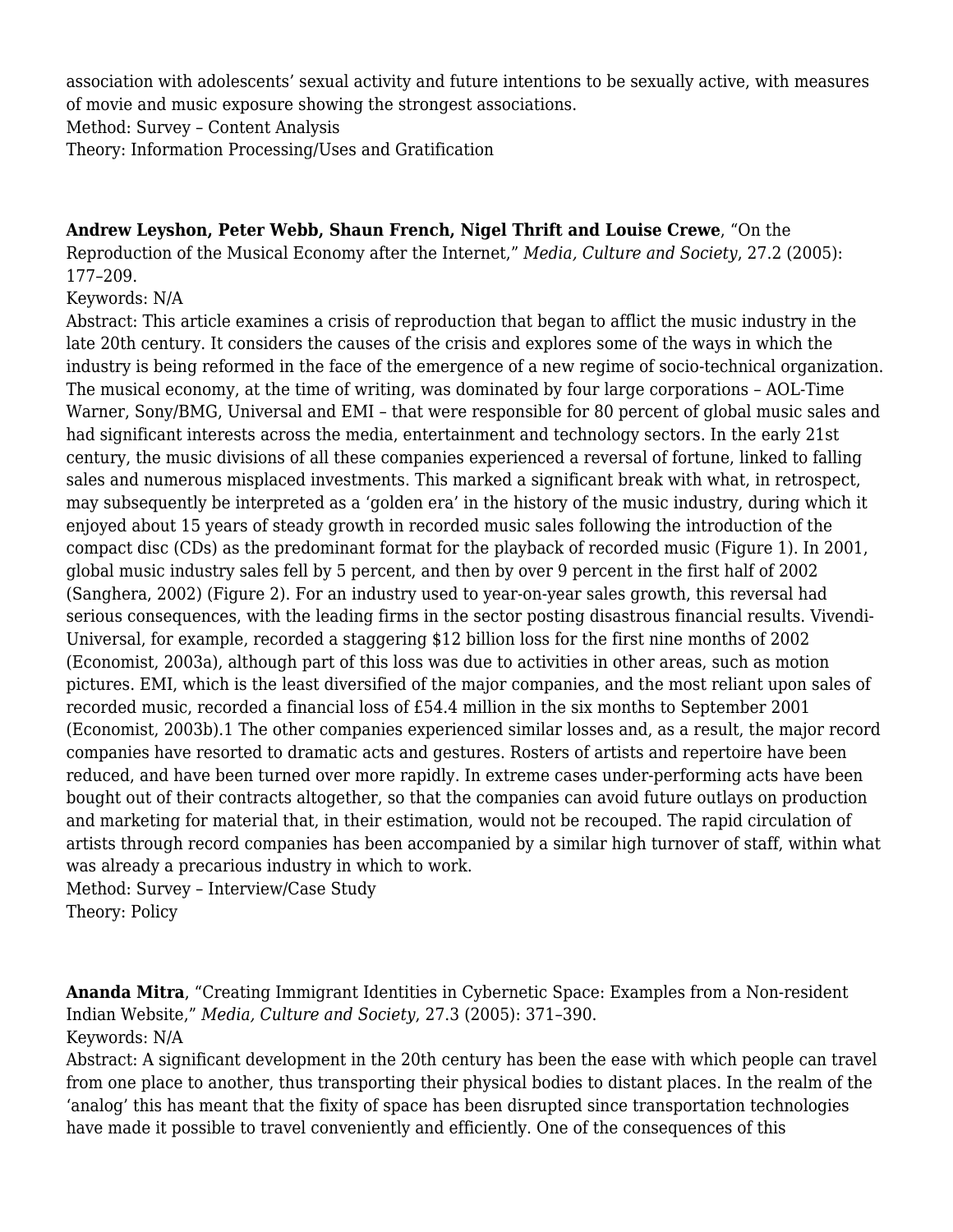convenience has been the increasing movement of people as they have easily migrated from a place of origin and immigrated to a place of adoption. Certainly changes in economic, political and technological relations between nations have facilitated this movement, but the sheer ease with which these movements can take place has added the necessary incentive to this process. For example, Britain has seen a significant increase in political asylum seekers after the opening of the tunnel under the English Channel as people have literally clung on to the trains that now ply between France and England (Travis, 2001).

Method: Interpretive – Policy Analysis Theory: Policy

**Harmeet Sawhney and Seungwhan Lee**, "Arenas of innovation: understanding new configurational potentialities of communication technologies," *Media, Culture and Society*, 27.3 (2005): 391–414. Keywords: N/A

Abstract: 'No idea ever emerges full-blown from the head of Jove, or a secondary muse' (Bell, 1973: 33). It arises as a little speck of insight that evolves as it bounces from one mind to another within an epistemic setting. The epistemic settings vary greatly in nature, as do the minds that populate them. The 18th-century French salons, with their leading ladies and eclectic mix of writers and thinkers, were an 'informal academy for stimulating ideas by stimulating their authors' (Coser, 1970: 14). The Bell Laboratories also stoked creativity by gathering a diverse array of creative talent. It, however, adopted a systems approach for facilitating communication among them. As Jack Morton, a long-time veteran of Bell Laboratories emphatically explained, "specialized people can become a system only through coupling with each other – and effective interaction in the tough creative process of innovation can come only through facile two-way communications between people" (Morton, 1971: 60). In effect, Bell Laboratories sought to create channels of communication between creative minds via organizational mechanisms or "couplings", what French salons had opened up through dinner and wine. Lest we dismiss the contrast as simply a problem of scaling up, let us consider one more case – Silicon Valley. Rogers and Larsen tell us that we "ought to think of Silicon Valley not just as a geographical place, nor simply as the main center of the microelectronics industry not even as several thousand high-tech firms, but as a network" (1984: 79–80, italics in original). It is the informal information exchange mechanisms of Silicon Valley – extensive collegial networks spun by chronic job-hopping and the bars and other watering holes that constantly revitalize them – that give it its dynamism. Method: Interpretive – Policy Analysis Theory: Social Interaction

**Maxim Waldstein**, "The Politics of the Web: The Case of One Newsgroup." *Media, Culture and Society,* 27.5 (2005): 739–763.

#### Keywords: N/A

Abstract: What does it mean that the Internet is political? Of course, as in the case of other communication media, the Internet can be used for propaganda and publicity by various political forces. However, this is only the politics on the web, not of the web. In fact, the enthusiasts of this relatively new medium argue that, as a field of equal opportunities for participation and contribution, the net is profoundly liberal and, thus, nonpolitical. There can be no politics of the web, they argue, because this medium does not involve monopoly and exclusion of any kind. This logic is often justified by referring to J¨urgen Habermas's theory of 'uncoerced communication' as a basic precondition for liberal democracy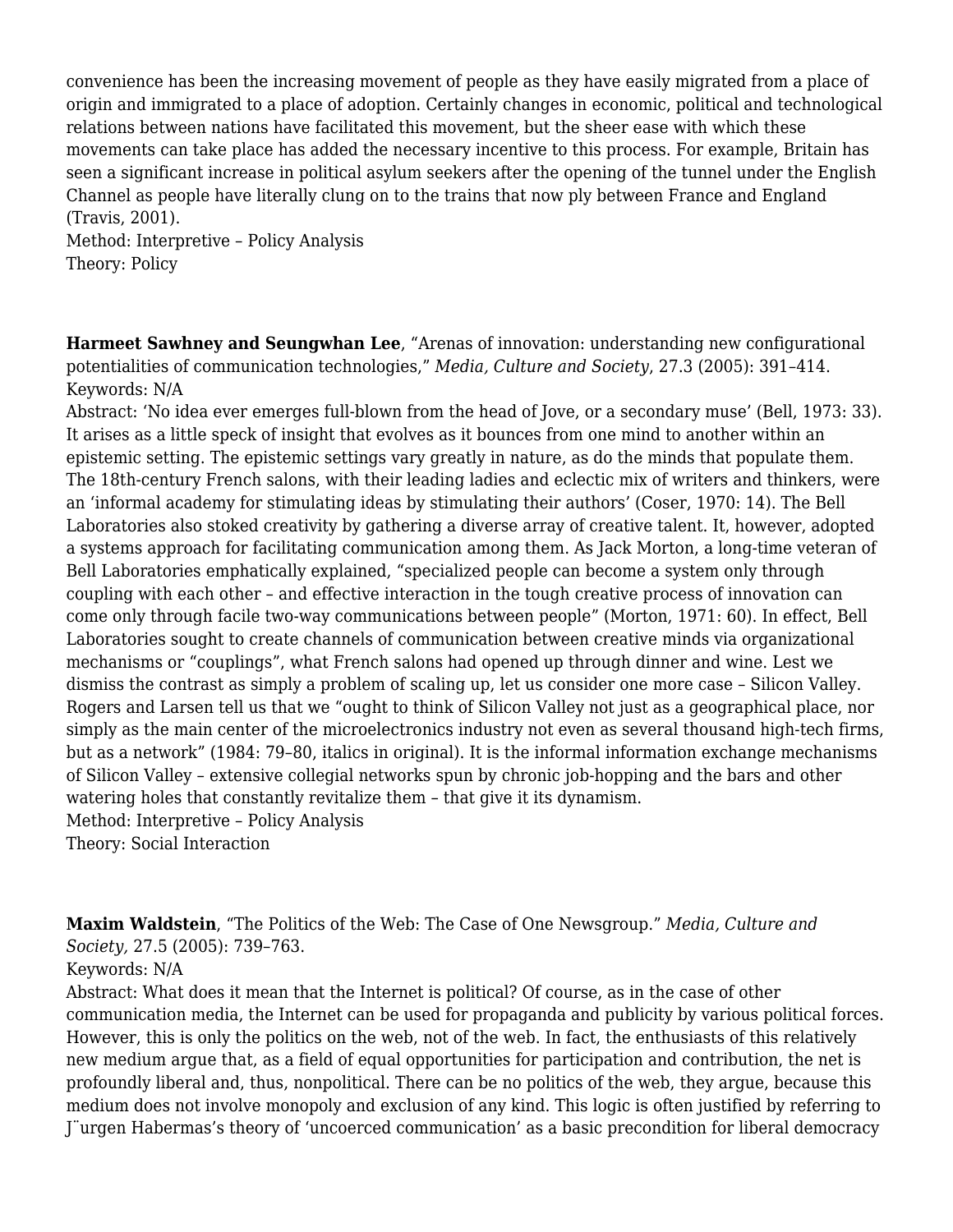(e.g. Gimmler, 2001). For enthusiasts, the web is an embodiment of the normative 'ideal speech situation'. As an ultimate medium of rational and deliberative democracy, it can only be optimized in its liberal predispositions. This is a key direction in the mainstream studies of the internet. Method: Interpretive – Policy Analysis Theory: Policy

**Shelly Rodgers, Glen T Cameron and Ann M Brill**, "Ad Placement in E-Newspapers Affects Memory, Attitude," *Newspaper Research Journal*, 26.1 (Winter 2005): 16-27. Keywords: N/A Abstract: Findings reveal that sponsors may benefit more from advertisements at the beginning or middle of news content, depending on their marketing goals. Method: Experiment Theory: Information Processing/Uses and Gratification

**Scott R Maier**, "Comparing Internet vs. Paper in Newspaper Source Surveys," *Newspaper Research Journal*, 26.2/3 (Spring 2005): 57-71.

Keywords: N/A

Abstract: Despite the Charnley method's longevity, establishing an accuracy benchmark for newspapers has remained elusive. Most accuracy studies have involved a single local news market and commonly the cooperation of the newspaper being examined, thus potentially limiting the validity and reliability if this line of research. Seeking to address these limitations, Maier explores the feasibility of using Internet technology to facilitate a cross-market, independent accuracy survey of news sources. Method: Survey – Content Analysis

Theory: Information Processing/Uses and Gratification

**Jack Rosenberry**, "Few Papers Use Online Techniques to Improve Public Communication," *Newspaper Research Journal,* 26.4 (Fall 2005): 61-73. Keywords: N/A Abstract: A content analysis of 47 online newspapers sites finds that few newspapers are using Internet's interactive technologies to improve coverage of public affairs. Method: Survey – Content Analysis Theory: Policy

**Scott Fricker, Mirta Galesic, Roger Tourangeau and Ting Yan**, "An Experimental Comparison of Web and Telephone Surveys," *Public Opinion Quarterly*, 69.3 (Fall 2005): 370-392. Keywords: N/A

Abstract: We carried out an experiment that compared telephone and Web versions of a questionnaire that assessed attitudes toward science and knowledge of basic scientific facts. Members of a random digit dial sample were initially contacted by telephone and answered a few screening questions, including one that asked whether they had Internet access. Those with Internet access were randomly assigned to complete either a Web version of the questionnaire or a computer-assisted telephone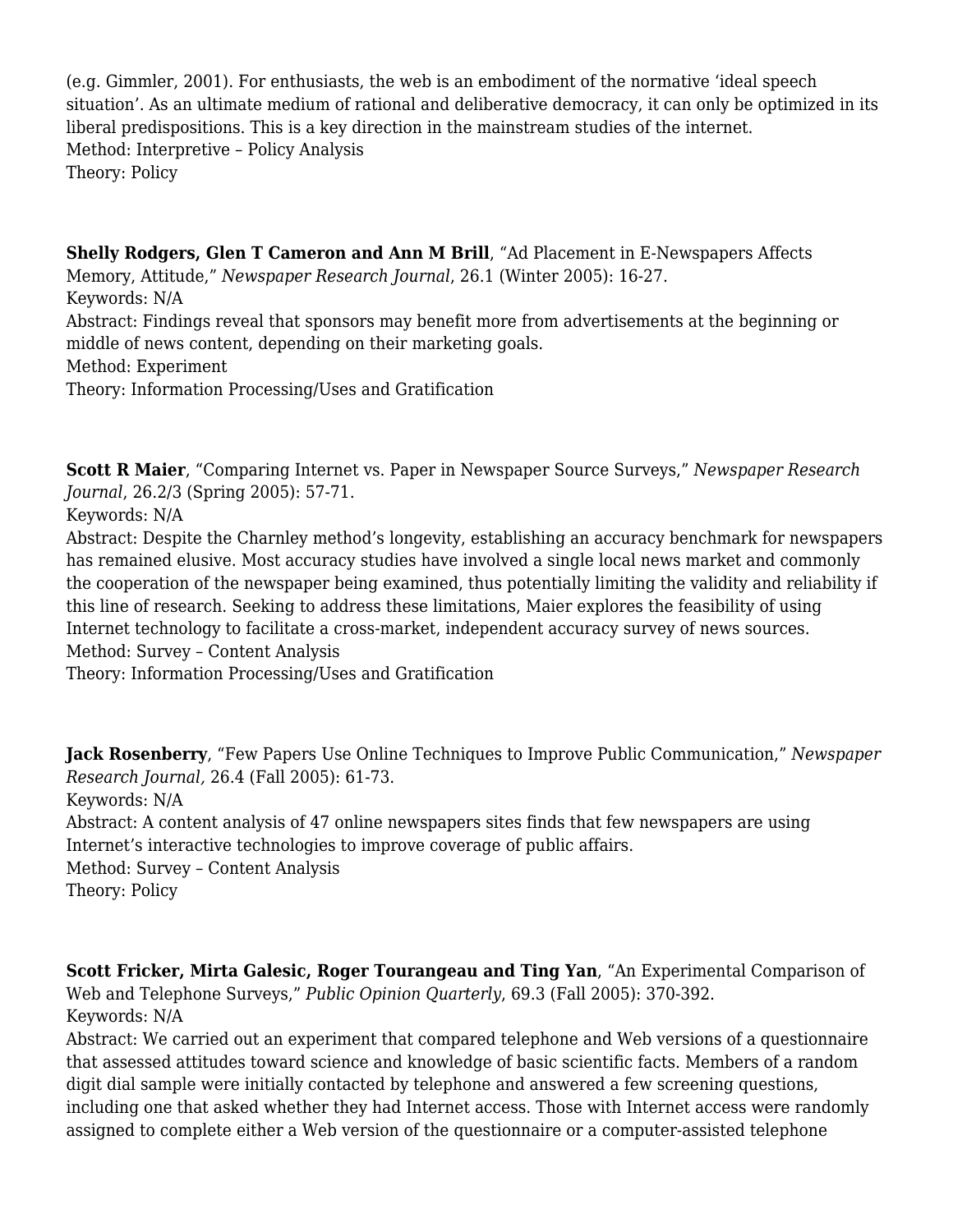interview. There were four main findings. First, although we offered cases assigned to the Web survey a larger incentive, fewer of them completed the online questionnaire; almost all those who were assigned to the telephone condition completed the interview. The two samples of Web users nonetheless had similar demographic characteristics. Second, the Web survey produced less item nonresponse than the telephone survey. The Web questionnaire prompted respondents when they left an item blank, whereas the telephone interviewers accepted "no opinion" answers without probing them. Third, Web respondents gave less differentiated answers to batteries of attitude items than their telephone counterparts. The Web questionnaire presented these items in a grid that may have made their similarity more salient. Finally, Web respondents took longer to complete the knowledge items, particularly those requiring open-ended answers, than the telephone respondents, and Web respondents answered a higher percentage of them correctly. These differences between Web and telephone surveys probably reflect both inherent differences between the two modes and incidental features of our implementation of the survey. The mode differences also vary by item type and by respondent age.

Method: Experiment Theory: Adoption/Diffusion

**Diana C. Mutz**, "Social Trust and E-Commerce: Experimental Evidence for The Effects of Social Trust on Individuals' Economic Behavior," *Public Opinion Quarterly*, 69.3 (Fall 2005): 393-416. Keywords: N/A

Abstract: In this study, an experimental design embedded in a national survey is used to examine the impact of social trust on participation in e-commerce. To what extent does generalized trust in people influence economic behavior, particularly in newly established realms such as the Internet? Although some previous work has posited a role for social trust in encouraging both e-commerce and economic development more generally, evidence has been based on cross-sectional associations and, primarily, at the aggregate level of entire countries. While these relationships have been suggestive, studies have yet to confirm a causal role for social trust in influencing e-commerce. Would increasing levels of social trust actually encourage greater e-commerce participation? This study combines the representativeness of a national survey with the internal validity of an experimental design to answer this question. Method: Experiment

Theory: Social Interaction

**Mark M. Blumenthal,** "Toward an Open-Source Methodology: What We Can Learn from the Blogosphere," *Public Opinion Quarterly*, 69.5 (2005): 655-669. Keywords: N/A

Abstract: During the 2004 election campaign, millions of political enthusiasts downloaded poll data on the Internet, while "Weblogs" provided a new forum for commentary on survey methodology. At the same time, traditional public opinion surveys came under pressure from declining cooperation, contact and coverage rates, and many automated and Internet surveys began to proliferate. This article provides some examples of "blog" commentary on automated and Internet polls and then explores the lessons to be learned from the spirit of innovation and openness of the Internet in evaluating new survey methods such as automated polls and those conducted over the Internet.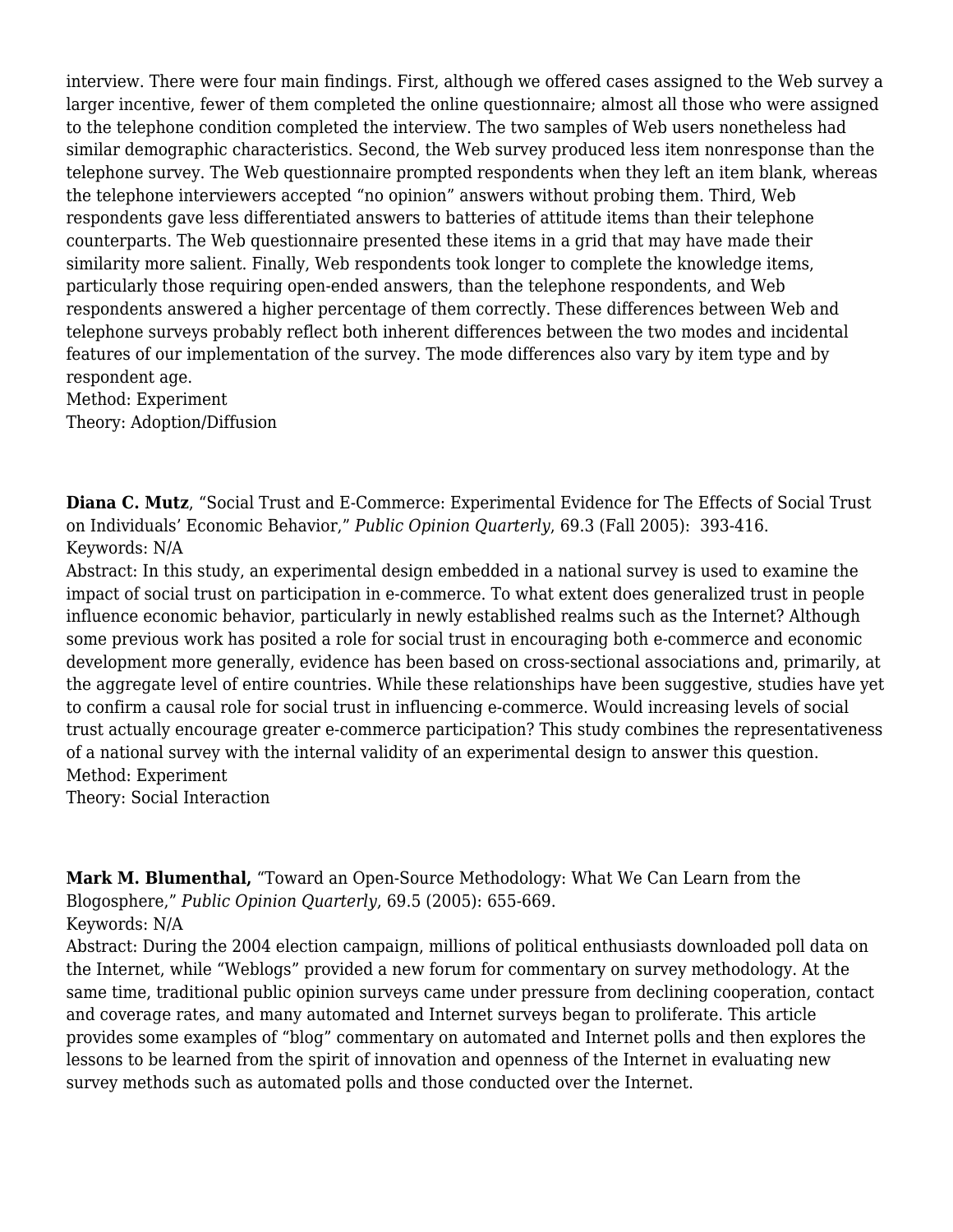"Andy Warhol (updated): '. . . In the future, everyone will be a polling expert for 15 minutes.'" A user comment posted on the Weblog on DailyKos.com (2004b):

For many in the survey research profession, the future as described by the DailyKos commenter seems to have already arrived. During the 2004 election campaign, millions of political enthusiasts downloaded poll data on the Internet, while the emergence of "Weblogs" fostered an unusual amount of commentary and discussion on polls, much of it partisan and combative. The birth of this medium occurs in an environment where technological and social change put continuing pressure on the conduct of surveys. Yet for all the partisan rancor directed at pollsters in 2004, the spirit of innovation and openness of the Internet may have lessons to teach us about how to evaluate emerging new survey methods such as automated polls and those conducted over the Internet. This essay has three sections. The first reviews some of the discussion of polling and survey methodology on the Internet during the 2004 campaign, with special emphasis on developments in automated and Internet-based surveys. The second will consider the challenge to the survey research profession posed by these new methodologies and suggest a response. The final section will offer advice to survey consumers.

Method: Interpretive – Essay (including History)

Theory: Adoption/Diffusion

**Lance V. Portera and Lynne M. Sallot**, "Web Power: a Survey of Practitioners' World Wide Web Use and Their Perceptions of its Effects on Their Decision-making Power," *Public Relations Review*, 31.1 (2005): 111–119.

Keywords: Power in public relations; Practitioners' web use; Upper echelons theory; Finkelstein's taxonomy of power

Abstract:

A national e-mail survey investigated how 432 public relations practitioners perceive their World Wide Web use impacts their decision-making power in their organizations. Practitioners' web use appears to be positively related to three of Finkelstein's [Finkelstein, S. (1992). Power in top management teams: Dimensions, measurement and validation. Academy of Management Journal, 35(3), 505–538] conceptualizations of power derived from "upper echelons" theory from the strategic management literature—structural, expert and prestige power. "Super users" who use the web more frequently for productivity and efficiency, for research and evaluation, and for issues communication are most likely to perceive the web empowered them to be promoted (structural power). Practitioners who use the web more frequently for productivity and efficiency as well as for issues communication are more likely to perceive the web empowers them as experts in their organizations (expert power) and enhances how others see them (prestige power). Practitioner-owners perceive that greater web use leads to greater expert power than did non-owners.

Method: Survey – Content Analysis

Theory: Other (Upper Echelons Theory)

**Muhammad I. Ayish**, " Virtual Public Relations in the United Arab Emirates: A Case Study of 20 UAE Organizations' Use of the Internet," *Public Relations Review*, 31.3 (2005): 381–388 Keywords: Virtual; United Arab Emirates; Dubai; Elisalat; Public relations; EPRA; MEPRA . Abstract: This paper analyzes the use of the Internet as a public relations tool by 20 government and private organizations in the United Arab Emirates. It concludes that, among other findings, UAE public relations staff members continue to play their traditional role in real world situations but when it comes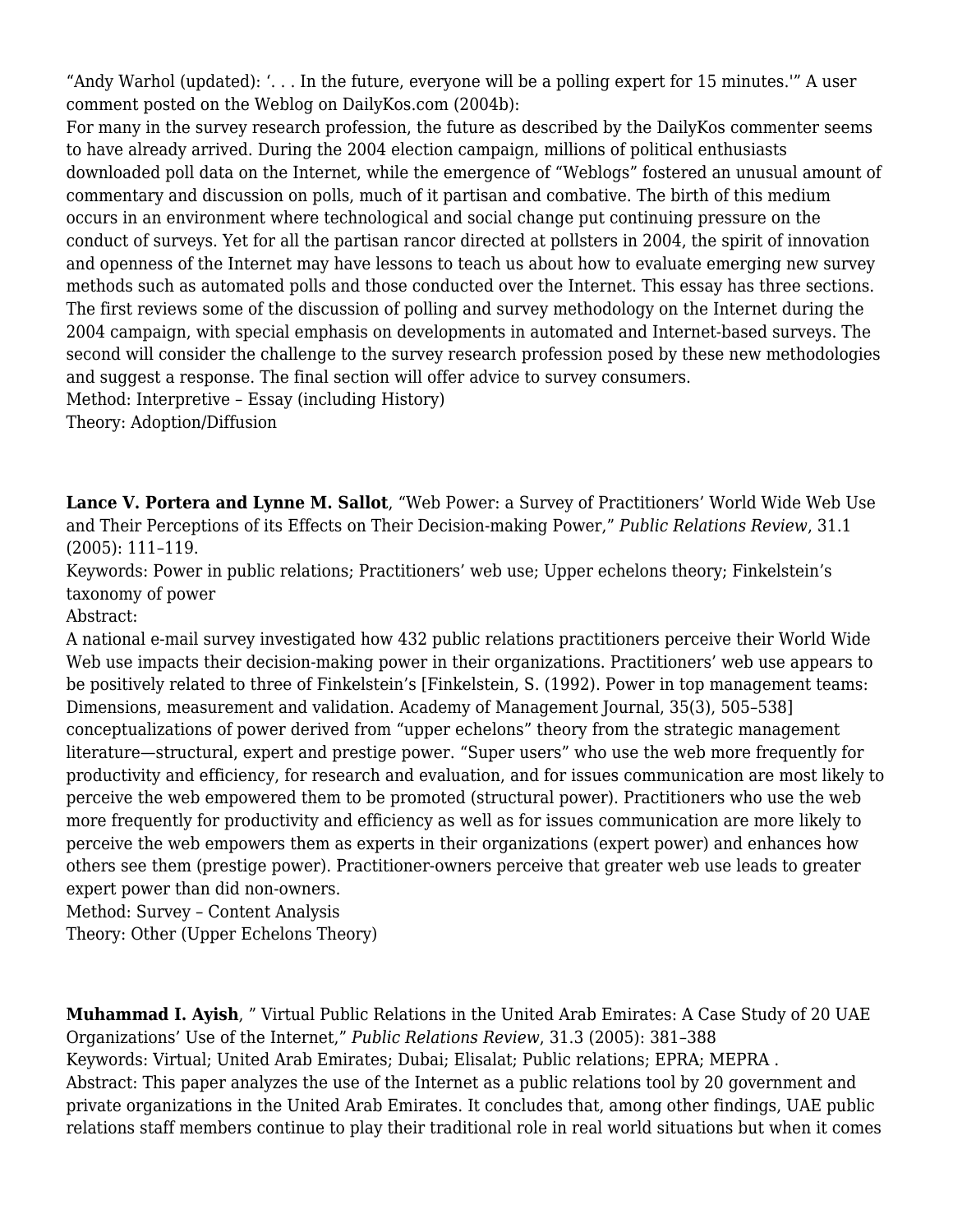to online communications, they do not seem to have a big say in controlling the flow of information to the public. This may suggest that what appears online about a certain organization may be in tune with what is carried out in real world communications.

Method: Survey – Content Analysis

Theory: Other (Upper Echelons Theory)

**Chris Galloway,** "Cyber-PR and "Dynamic Touch," *Public Relations Review* 31.5 (2005) 572–577 Keywords: Mobile; Dynamic touch; Idol; Postmodern

Abstract: Mobile communications technologies challenge public relations practitioners to expand their thinking and practice. Liberating electronic communication from fixed devices means that familiar PR approaches designed to reach audiences through such equipment are insufficient in themselves. They need to be complemented by new strategies, including those based on conceptualizing cyber-PR as dynamic communicative "touch."

Method: Interpretive – Essay (including History)

Theory: Adoption/Diffusion

**Larry Mullen**, "Visual Education and the Internet Camp: An Aesthetic Analysis of Underprivileged Children's Web Pages," *Visual Communication Quarterly*, 12.1-2 (2005): 78-95. Keywords: N/A

Abstract: This study examined children's web pages that were created in a visual literacy program called "The Internet Camp." Because there is little evaluative research regarding the effects of visual literacy programs, this study was conducted as a small step toward filling this gap in the literature. The study provides a history of visual literacy programs, background on the children who participated in the program, and an analysis of their web pages. Initially it was thought that the children's underprivileged status might affect their web page design. An aesthetic analysis found no profound influence of their social status on their web pages. An overall primitive, yet sophisticated style was evident in their web page designs. The outcome of the literacy program found little linkage between the children's social status and how and what they visually created.

Method: Survey – Content Analysis

Theory: Social Interaction

**Thomas Gould**, "Where's Qualitative Research Going Online? Patterns of Methodology in Mass Communication, 1993-2003," *Web Journal of Mass Communication Research,* 8.2 (March 2005). Keywords: N/A

Abstract: The battle is as old as academia. One side is filled with the certainty of numbers; the other with the confidence of language. The battle is not at all confided to mass communication, but has ranged far and wide, from research into management to family therapy to tourism to electrostatics. The debate can turn brutal. A recent correspondence with an anonymous reviewer for a major communication journal evoked the declaration that "qualitative research is not really a research method. Perhaps it is a form of analysis." The reviewer went on to suggest that interpretive essays and other forms of qualitative research were not of the status of "real research" as exemplified by quantitative methods. Researchers fond of qualitative methods have equally confrontational opinions to offer, albeit, more defensive in nature. The data suggest that online communications may attract more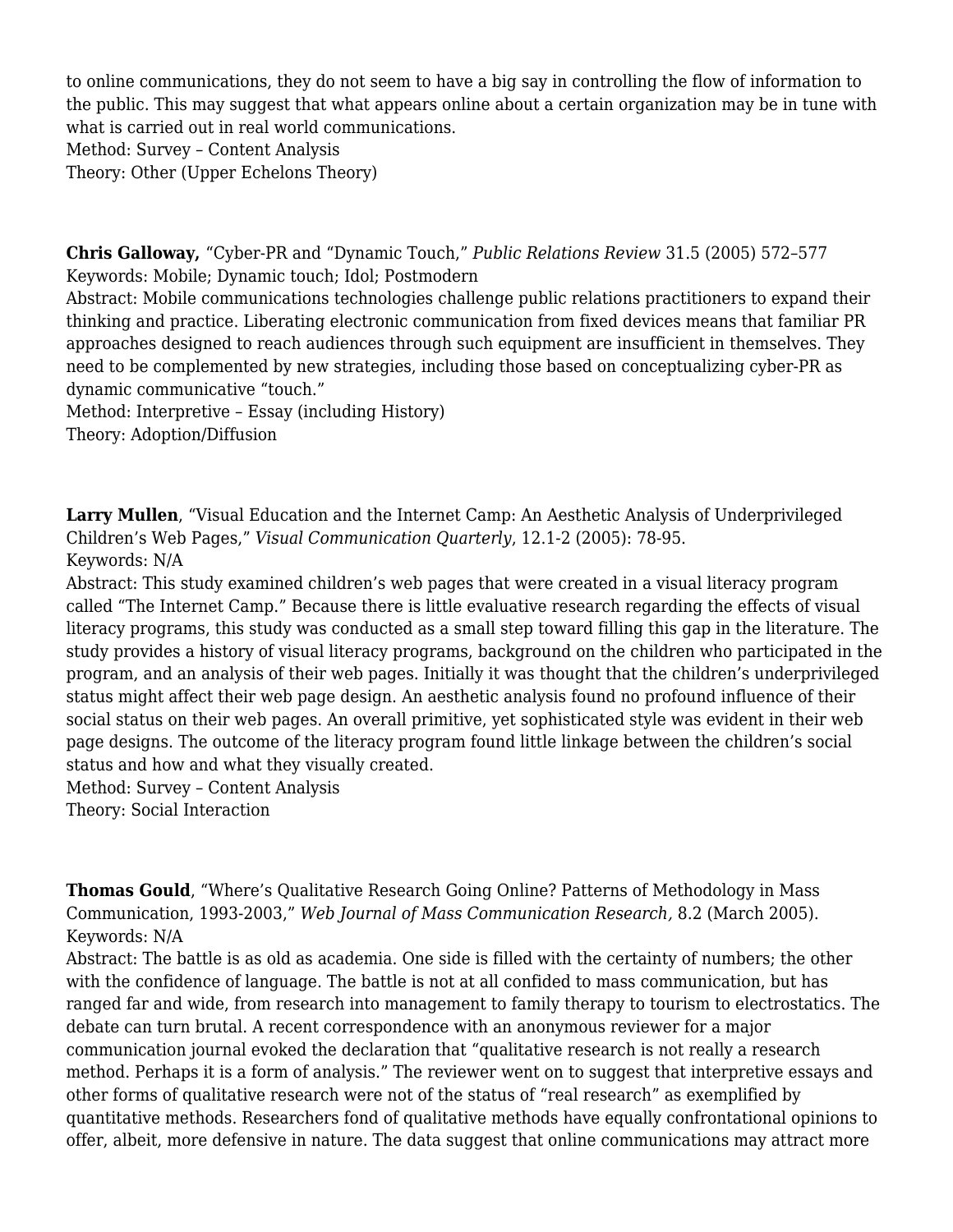than expected numbers of qualitative research over the period, certainly more than reported by Kamhawi and Weaver for offline research topics. However, the trend was consistently down over the period of study, suggesting a strong shift toward quantitative methods, such as experiments and surveys. It may be the newness of online communications that draws more early application of qualitative methodologies. No doubt some more interpretative techniques would have been used in the early days of the printing press, had the opportunity presented itself. Method: Survey – Content Analysis Theory: Policy

# **2006**

**Jorge Pena and Jeffrey T. Hancock**, "An Analysis of Socioemotional and Task Communication in Online Multiplayer Video Games," *Communication Research,* 33.1 (2006): 92-109. Keywords: computer-mediated communication; video games; interaction process analysis; social information processing; socioemotional and task communication; computer experience Abstract: Communication within recreational computer-mediated settings has received less attention than interaction in instrumental and organizational contexts. The present study compared the socioemotional and task-oriented content of 5,826 text messages produced by participants of an online video game. The results suggest that participants produced significantly more socioemotional than task content. Consistent with predictions flowing from Social Information Processing Theory, the vast majority of messages were socioemotional and positively valenced, despite the ostensible game objective of fighting other participants. Experience level played an important role in message production. More experienced participants produced both more positive and fewer negative socioemotional messages than the less experienced and used more specialized language conventions (e.g., emoticons, scripted emotes and abbreviations). The results are discussed in the context of previous research examining the effect of communication medium and interaction purpose on socioemotional and task message production.

Method: Survey – Content Analysis

Theory: Information Processing/Uses and Gratification

**Jennifer L. Gibbs, Nicole B. Ellison, and Rebecca D. Heino,** "Self-Presentation in Online Personals: The Role of Anticipated Future Interaction, Self-Disclosure, and Perceived Success in Internet Dating," *Communication Research,* 33.2 (2006): 152-177.

Keywords: online dating; online personals; Internet relationships; computer-mediated communication; self-presentation; self-disclosure; anticipated future interaction; mixed-mode relationships Abstract: This study investigates self-disclosure in the novel context of online dating relationships. Using a national random sample of Match.com members  $(N = 349)$ , the authors tested a model of relational goals, self-disclosure, and perceived success in online dating. The authors' findings provide support for social penetration theory and the social information processing and hyperpersonal perspectives as well as highlight the positive effect of anticipated future face-to-face interaction on online self-disclosure. The authors find that perceived online dating success is predicted by four dimensions of self-disclosure (honesty, amount, intent and valence), although honesty has a negative effect. Furthermore, online dating experience is a strong predictor of perceived success in online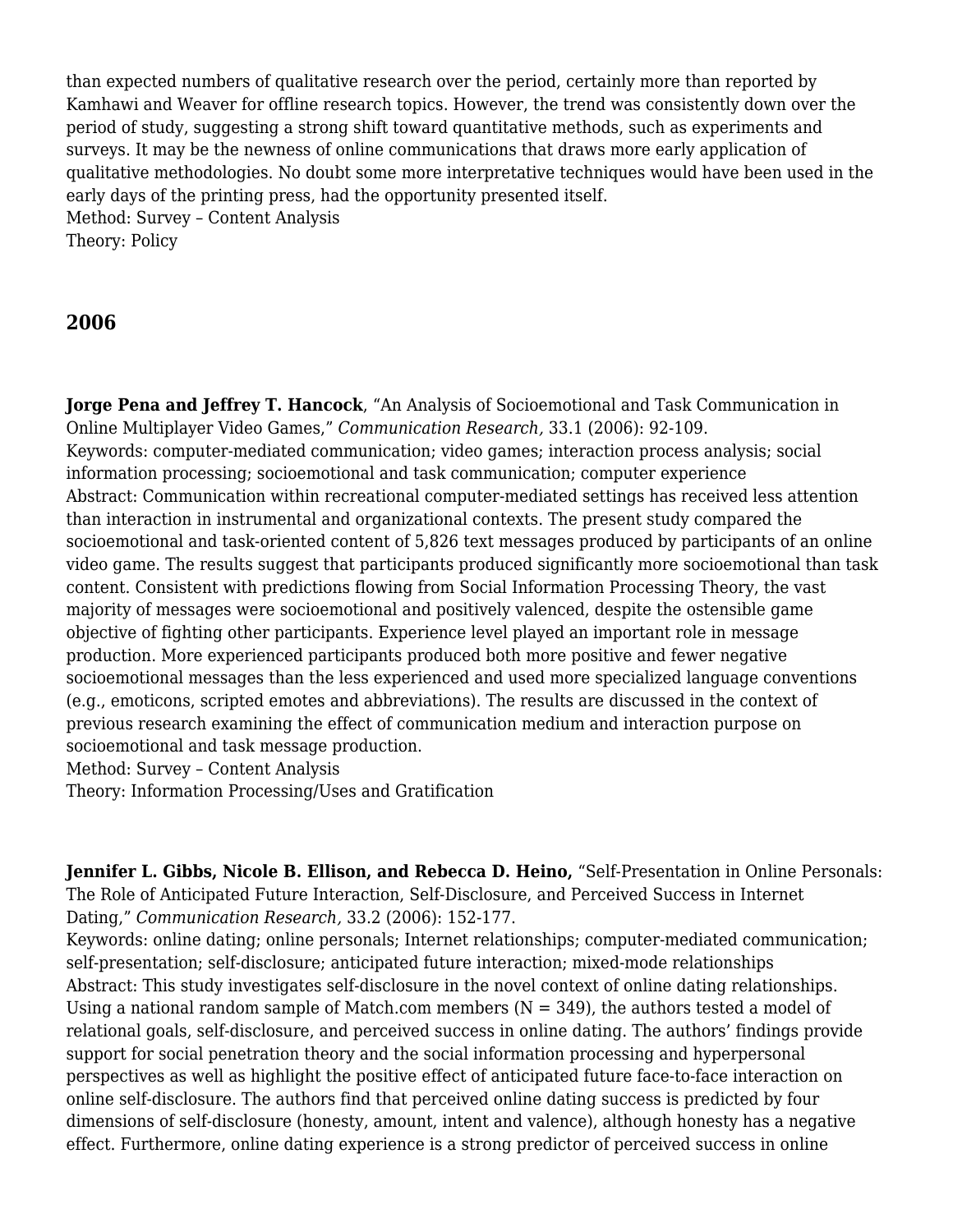dating. Additionally, the authors identify predictors of strategic success versus self-presentation success. This research extends existing theory on computer-mediated communication, self-disclosure and relational success to the increasingly important arena of mixed-mode relationships, in which participants move from mediated to face-to-face communication.

Method: Survey – Content Analysis

Theory: Information Processing/Uses and Gratification

**Jochen Peter and Patti M. Valkenburg**, "Adolescents' Exposure to Sexually Explicit Material on the Internet," *Communication Research*, 33.2 (2006): 178-204.

Keywords: pornography; gender differences; sensation seeking; life satisfaction;

Internet use

Abstract: Drawing on a survey of 745 Dutch adolescents ages 13 to 18, the authors investigated (a) the occurrence and frequency of adolescents' exposure to sexually explicit material on the Internet and (b) the correlates of this exposure. Seventy-one percent of the male adolescents and 40% of the female adolescents had been exposed to some kind of online sexually explicit material in the 6 months prior to the interview. Adolescents were more likely to be exposed to sexually explicit material online if they were male, were high sensation seekers, were less satisfied with their lives, were more sexually interested, used sexual content in other media more often, had a fast Internet connection, and had friends that were predominantly younger. Among male adolescents, a more advanced pubertal status was also associated with more frequent exposure to online sexually explicit material. Among female adolescents, greater sexual experience decreased exposure to online sexually explicit material. Method: Survey – Content Analysis

Theory: Information Processing/Uses and Gratification

**Miriam J. Metzger**, "Trust and Disclosure Effects of Site, Vendor, and Consumer Characteristics on Web Site Trust and Disclosure," *Communication Research*, 33.2 (2006): 155-179. Keywords: Internet privacy; trust; disclosure; reputation; electronic commerce Abstract: This study examines the role that communication plays in fostering trust and disclosure in electronic commerce exchanges. In particular, this research explores how characteristics of online vendors and consumers interact with Web site communications to affect consumer behavior online. The study relies on two relatively recent models of electronic exchange, the Internet consumer trust model and the electronic exchange model, to examine the effectiveness of certain trust and assurance mechanisms (i.e., privacy policies and seals), as well as e-tailer reputation and individuals' concern for privacy and data security, on trust and disclosure of personal information to commercial Web sites. Results suggest that the vendor's reputation is important in influencing e-tailer trust and that the content of privacy assurances do not affect trust or disclosure. The findings have important implications for both theoretical models of electronic exchange and for firms engaged in electronic commerce. Method: Survey – Content Analysis

Theory: Other (Consumer Trust and Electronic Exchange Models)

**Eun-Ju Lee**, "Norms in Computer-Mediated Communication? When and How Does Depersonalization Increase Conformity to Group," *Communication Research*, 33.6 (2006): 423-447. Keywords: depersonalization; social identity model of deindividuation effects (SIDE); conformity; need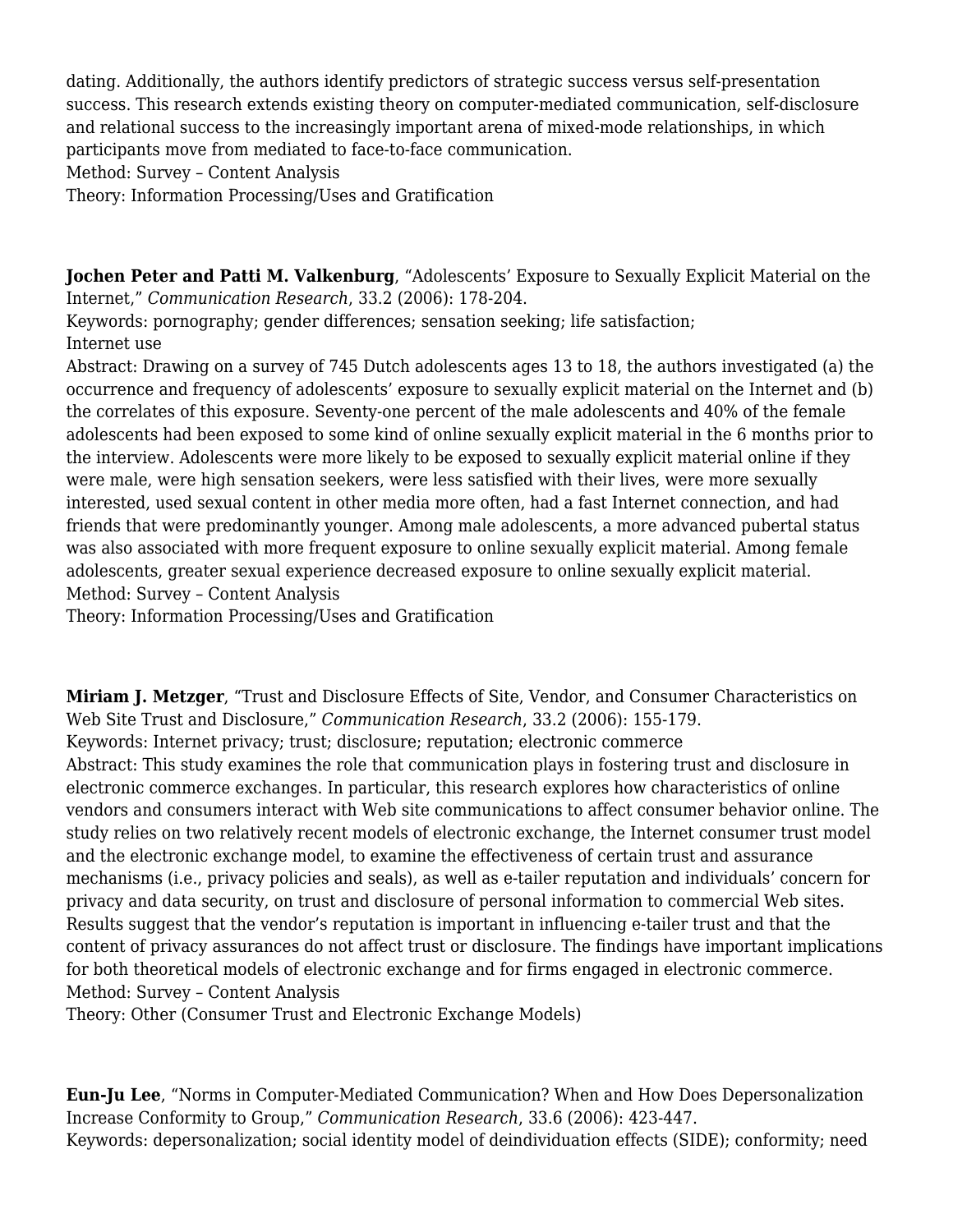for public individuation; group identification

Abstract: The experiment reported herein examined how depersonalization, operationalized as the lack of individuating information, affects conformity to a group norm in anonymous computer-mediated communication. Participants made a decision about choice dilemmas and exchanged their decisions and supporting arguments with three ostensible partners via computer, who unanimously endorsed the position opposite of the participant's. As predicted, depersonalization led to a more extreme perception of the group norm, better recall of the interactants' arguments, and more positive evaluations of the interactants' arguments through group identification, albeit only for women. Moreover, depersonalization was more likely to facilitate conformity to group norms among those with higher need for public individuation and among women. A test of indirect effects showed that group identification and extremity of the perceived group norm mediated the effects of depersonalization on conformity. Method: Experiment

Theory: Social Interaction

**Matthew S. Eastin and Robert P. Griffiths**, "Among Male Game Players Beyond the Shooter Game: Examining Presence and Hostile Outcomes," *Communication Research*, 33.6 (2006): 448-466. Keywords: video games; violence; presence; hostility; expectations; bias; general aggression model; priming; competition; Internet use; online gaming; multiuser

Abstract: Investigating male game players, this study explores how game interface (virtual reality [VR] and standard console), game content (fighting, shooting, and driving), and game context (human and computer competition) influence levels of presence and hostile expectation bias—the expectation others will think, feel, speak and act aggressively during social conflict. In addition to game interface and game content influencing hostile expectations, significant interactions were detected for hostile expectations. Presence, although not as predicted, also significantly differed across game interface and game content. Through the development and testing of each gaming experience, this study demonstrates that simply testing violent and nonviolent game situations underestimates the complexity of contemporary video-game play.

Method: Experiment

Theory: Social Interaction

**Vincent Price, Lilach Nir and Joseph N. Cappella**, "Normative and Informational Influences in Online Political Discussions," *Communication Theory* 16.1 (2006) 47–74. Keywords: N/A

Abstract: How do the statements made by people in online political discussions affect other people's willingness to express their own opinions, or argue for them? And how does group interaction ultimately shape individual opinions? We examine carefully whether and how patterns of group discussion shape (a) individuals' expressive behavior within those discussions and (b) changes in personal opinions. This research proposes that the argumentative ''climate'' of group opinion indeed affects postdiscussion opinions, and that a primary mechanism responsible for this effect is an intermediate influence on individual participants' own expressions during the online discussions. We find support for these propositions in data from a series of 60 online group discussions, involving ordinary citizens, about the tax plans offered by rival U.S. presidential candidates George W. Bush and Al Gore in 2000.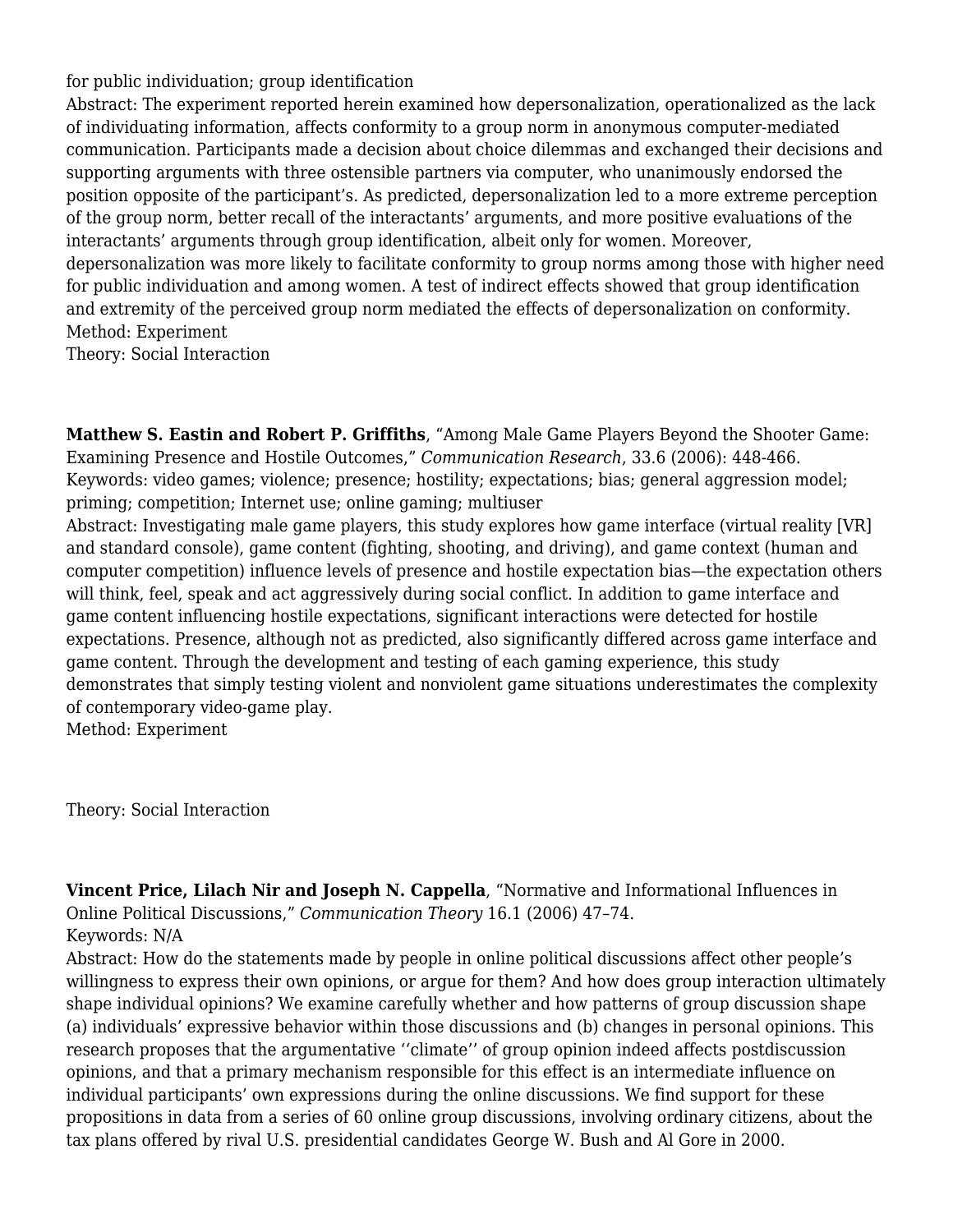**Clarissa David, Joseph N. Cappella and Martin Fishbein**, "The Social Diffusion of Influence Among Adolescents: Group Interaction in a Chat Room Environment About Anti-drug Advertisements," *Communication Theory*, 16.1 (2006): 118–140. Keywords: N/A

Abstract: One route to influence in mass communication campaigns to reduce risky behavior is through interpersonal discussion of the content of the campaign and other behaviors pertinent to those targeted by the campaign. The goal of this study was to test the effects of online group interaction among adolescents about anti-marijuana advertisements on relevant attitudes and behaviors. A betweensubjects post-only experimental design was used to test two crossed factors, online chat and strength of arguments in anti-drug ads. A sample of 535 students was randomly assigned to one of four conditions: chat and strong-argument ads, chat and weak-argument ads, no chat and strong-argument ads, and no chat and weak-argument ads. The group interactions about anti-drug ads lead to negative effects such that those who chatted reported more pro-marijuana attitudes and subjective normative beliefs than those who just viewed the ads. No support was found for the hypothesis that strong-argument ads would result in more anti-drug beliefs relative to weak-argument ads in either the chat or the no-chat conditions. Overall, these findings suggest that viewing anti-drug ads and discussing them with peers may result in deleterious effects in adolescents.

Method: Experiment

Theory: Social Interaction

**Scott C. D'Urso,** "Who's Watching Us at Work? Toward a Structural–Perceptual Model of Electronic Monitoring and Surveillance in Organizations," *Communication Theory*, 16 (2006): 281–303. Abstract: Nearly 80% of organizations now employ some form of employee surveillance. This significant level of use infers a salient need for additional theory and research into the effects of monitoring and surveillance. Accordingly, this essay examines the panoptic effects of electronic monitoring and surveillance (EM/S) of social communication in the workplace and the underlying structural and perceptual elements that lead to these effects. It also provides future scholarly perspectives for studying EM/S and privacy in the organization from the vantage point of contemporary communication technologies, such as the telephone, voice mail, e-mail, and instant messaging, utilized for organizational communication. Finally, four propositions are presented in conjunction with a new communication-based model of EM/S, providing a framework incorporating three key components of the panoptic effect: (a) communication technology use, (b) organizational factors, and (c) organizational policies for EM/S.

Method: Interpretive Essay (including History) Theory: Other (Monitoring and Surveillance)

**Victor W. Pickard**, "Assessing the Radical Democracy of Indymedia: Discursive, Technical, and Institutional Constructions," *Critical Studies in Media Communication,* 23.1 (2006): 19-38. Keywords: Alternative Media; Cyberactivism; Democratic Theory; Independent Media Centers; Indymedia; Networks; Radical Democracy; Social Movements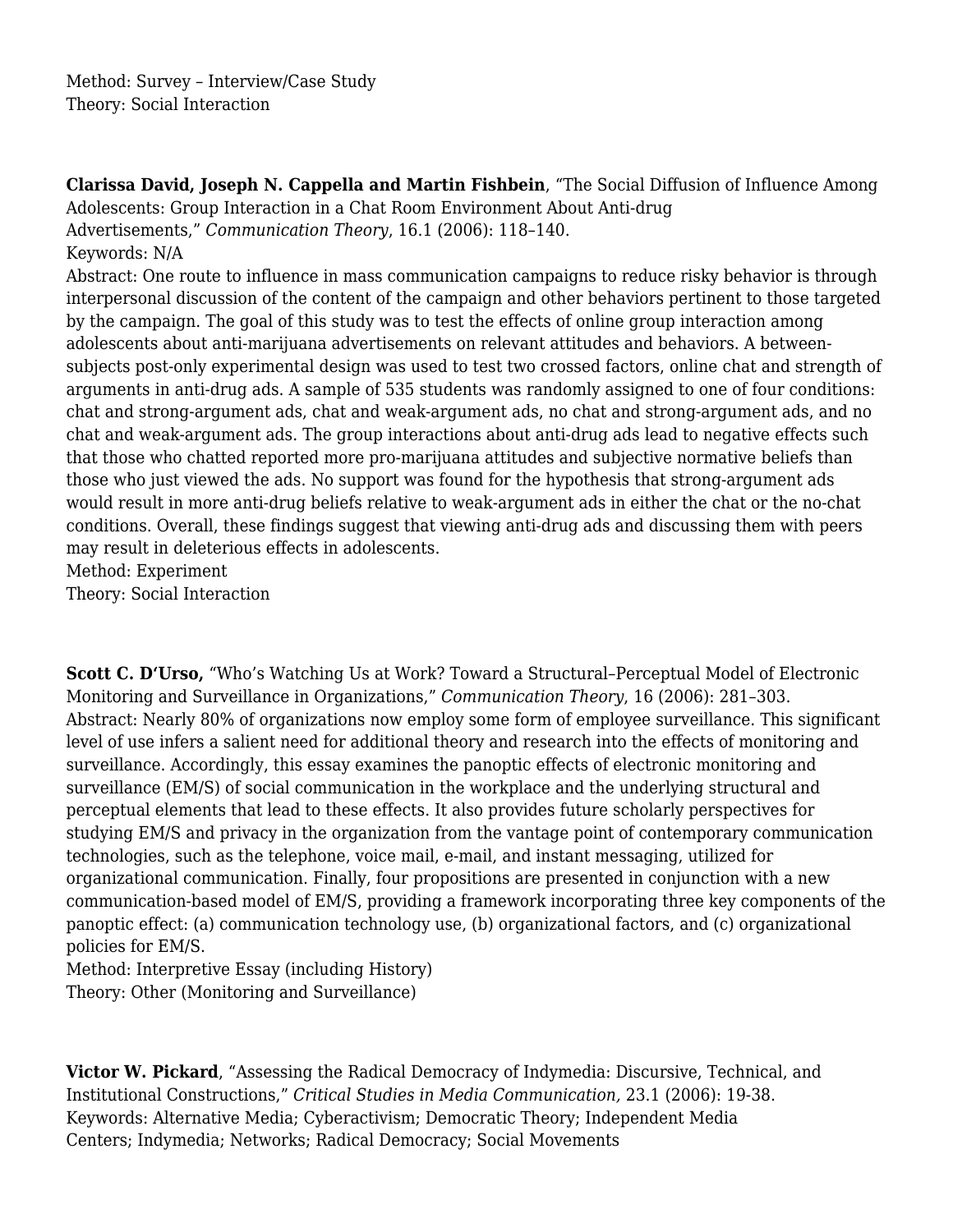Abstract: This study examines the radical democratic principles manifest in Indymedia's discursive, technical, and institutional practices. By focusing on a case study of the Seattle Independent Media Center and contextualizing it within theories and critiques of radical democracy, this article fleshes out strengths, weaknesses, and recurring tensions endemic to Indymedia's internet-based activism. These findings have important implications for alternative media making and radical politics in general. Method: Interpretive Essay (including History) Theory: Policy

**David Croteau**, "The Growth of Self-Produced Media Content and the Challenge to Media Studies," *Critical Studies in Media Communication*, 23.4 (2006): 340-344.

Abstract: In the coming years, the field of media studies faces a unique challenge. Until now, scholars usually have focused on centralized media producers, the content they create, and the relatively broad\*though increasingly fragmented\*audiences they reach. However, the much-anticipated era of broadband is finally beginning to bear fruit, creating opportunities for new forms of media production and distribution. With brand name recognition and massive promotion budgets, the big corporate media players will continue to hold sway, but their dominance is likely to erode as new technologies enable small-time media producers to create and distribute their own content via the mainstream channel of the Internet. There will be a wide range of producers, including start-up commercial enterprises, independent non-profits, religious groups, hobby enthusiasts, political organizations, ethnic groups, and the informal efforts of individuals or small groups of friends. The new proliferation of this varied media content—what the author refers to broadly as ''self-produced'' media—will present interesting opportunities and challenges for media scholars.

Method: Interpretive Essay (including History)

Theory: Policy

**Michelle Rodino-Colocino**, "Selling Women on PDAs from 'Simply Palm' to 'Audrey': How Moore's Law Met Parkinson's Law in the Kitchen *," Critical Studies in Media Communication*, 23.5 (2006): 375-390.

Keywords: PDA; computer; marketing; advertising; gender; work; domestication; discourse; Audrey; Palm; Moore's Law

Abstract: This essay investigates key moments in the history of personal digital assistant (PDA) marketing to women. Analyzing promotional texts for three PDAs that received considerable press coverage from 1999 to 2001, this essay explores the cultural significance of the convergence of anxieties about women's place in the gendered division of labor with the computer industry's changing marketing imperatives. Drawing on an array of promotional texts, including news articles, press releases, promotional Web sites and ads appearing in newspapers and magazines, this paper tells the story of how the computer industry aimed to sell smaller, faster computing devices to women while promising to mediate and thus reproduce women's overwork as paid and familial laborers. After experimenting with the PDA as a sexy fashionable gadget for working women, marketers approached women as mothers with ''Audrey,'' an Internet appliance designed for the kitchen.

Method: Interpretive Essay (including History)

Theory: Other (Moore's Law)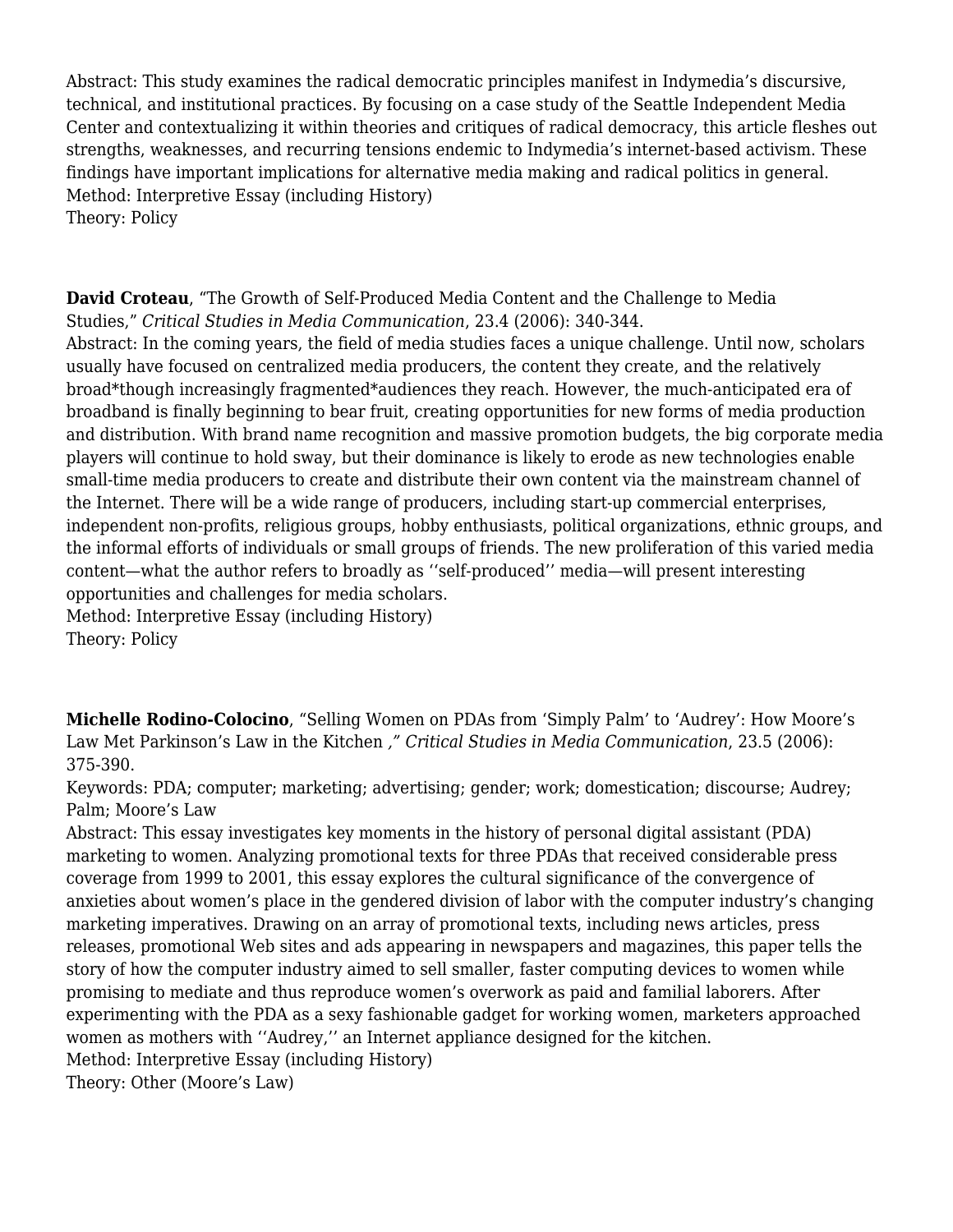**Oliver Boyd-Barrett**, "Cyberspace, globalization and empire," *Global Media and Communication*, 2 (2006): 21-41.

Keywords: China, hegemony, ICTs, India, media imperialism, TNCs, USA

Abstract: The article proposes that the framework of media imperialism is appropriate for the study of US dominance of information and communication technology (ICT) industries in the period 1975–2000. Early media imperialism theories focused on US television exports at a time when such exports were set to decline in many local markets. Covert influences such as ownership, business models, professional values, content formatting, audience preferences, cultural hybrids and technologies, were insufficiently considered. In particular, the earlier focus on television and content may have distracted attention from the emergence of microprocessor-based computer networking technologies, their significance for the development of ICT industries, and the profound influence these have exerted on US economic and foreign policies. This article documents the continuing dominance of US corporate power, of US-based transnational corporations (TNCs) and, among them, of ICT industries, within the global economy. It charts US dominance of most spheres of computing and telecommunications at the turn of the 21st century. With specific reference to intelligence estimates of future global trends it assesses the significance of the 'Asian challenge', specifically the challenge of Asian ICT activity to the prospects of a continuation of US hegemony.

Method: Interpretive Essay (including History)

Theory: Information Processing/Uses and Gratification

**Robert A. Saunders**, "Denationalized Digerati in the Virtual Near Abroad: The Internet's Paradoxical Impact on National Identity among Minority Russians," *Global Media and Communication*, 2 (2006): 43-69.

Keywords: cyberspace, digerati, Russia, ethnic minorities, ethnic Russians, globalization, internet and society, national identity, near abroad, new media

Abstract: This article focuses on Internet use as a mediating factor in identity formulation and maintenance among the minority Russian community living within post- Soviet space, but outside of the Russian Federation. I argue that regular internet usage among ethnic Russians in the near abroad has precipitated a denationalization of identity since the breakup of the USSR. The shock of the collapse of the Soviet Union, the often painful demands of living as an "immigrant" in one's birth country, and the concurrent psychic traumas of globalization have created a powerful nexus which has deeply impacted younger near abroad Russians who, in turn, have turned to cyberspace to help them make sense of their place in world – a process which has, rather paradoxically, promoted postnational, globalist identities. Through regular web use and the creation of transnational communication networks, these Russian digerati are increasingly acting as agents of globalization within their own communities and steadily distinguishing themselves from the larger Russian community residing in the ethnic homeland. Method: Interpretive Essay (including History) Theory: Policy

**Jack Linchuan Qiu**, "The Changing Web of Chinese Nationalism," *Global Media and Communication*, 2 (2006): 125-129.

Keywords: N/A

Abstract: An essential component in nation-building processes around the world, nationalism is central to China's online discourse and the evolving political identity of Chinese internet users. While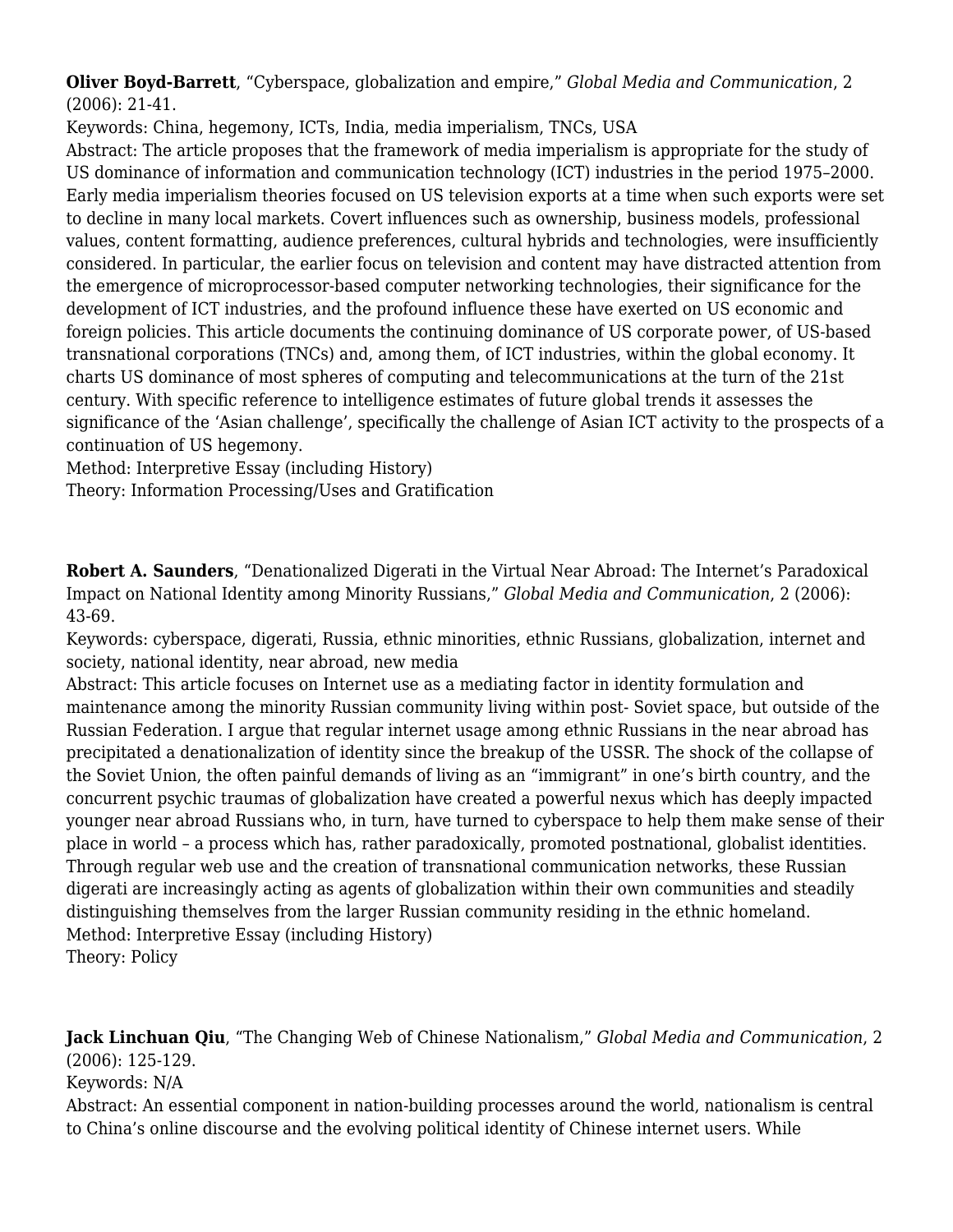politicians and activists in the country prefer the label, 'patriotism' (aiguozhuyi), the fundamental idea is clear: to many of today's Chinese netizens, allegiance to the nation takes priority over other identities, ideologies and political actions. Nationalism, in this broad sense, underlies almost all political discussion in China's cyberspace due to the withering away of communism, the need of the authorities to maintain social cohesion and the lack of alternatives created by the censorship regime. But as the anti-Japanese protests in April 2005 demonstrate, web-based nationalistic formations can materialize offline in a way that poses a threat to not only social stability in cities like Beijing and Shanghai but also the actual standing of the party-state as the only legitimate representative of the Chinese nation. Method: Interpretive Essay (including History) Theory: Policy

**Arun Vishwanat**h, "The Effect of the Number of Opinion Seekers and Leaders on Technology Attitudes and Choices," *Human Communication Research*, 32.3 (2006) 322–350.

Abstract: Status, which implies a positive evaluation by other members of the group, remains one aspect of group structure that has not received much theoretical or empirical evaluation. Although a number of researchers have focused on status and its emergence, the influence of the number of group members who share status has never been explored. This paper focuses on group relationships and examines the impact of the number of opinion seekers and opinion leaders on individual technologyrelated attitudes and behavior. The research model was built on the social influence model presented by J. Fulk (1993) and tested across multiple moderating variables suggested in the social psychological literature including cohesiveness, three types of uncertainty, two levels of uncertainty, and two media types. Contrary to the dominant theoretical position, the number of opinion leaders did not always influence technology attitudes; rather, in host of high-attraction conditions, the number of opinion seekers had a significant influence. The influence of the number of opinion seekers was moderated by the degree of cohesiveness—indicating internalization of attitudes rather than compliance. Also moderating this relationship were the type and level of uncertainty and the type of media chosen. Method: Experiment

Theory: Social Interaction

**Joshua Pila**, "Access to Global Telecommunications: A Comparative Discussion of the International Legal Issues Confronting the Telecommunications Relay Service," *International Journal of Communications Law and Policy* 11 (Autumn 2006): 1-21.

Abstract: The U.S. Telecommunications Relay Service ("TRS") strives to facilitate access to telecommunications services for hearing and/or speech impaired people. This system, and other countries' similar efforts, fails to take account of new technologies such as Internet Protocol ("IP") and the increasingly global reach of telecommunications networks. The system works well for traditional domestic calls, but performs poorly when challenged by calls that traverse international networks or leave the Public Switched Telephone Network ("PSTN"). In these cases, conflicting regulatory obligations, network architectures, cross-border funding mechanisms and international standardization issues interfere with TRS users' ability to communicate in a functionally equivalent manner. This paper analyzes current U.S. TRS regulations and technologies, compares this system to Great Britain's TypeTalk regime, explains system faults in international and IP contexts, and argues that U.S. and international telecommunications regulators should understand and attempt to resolve these challenges by: 1) a registration system for IP Relay, 2) a shared funding mechanism for required TRS provision tied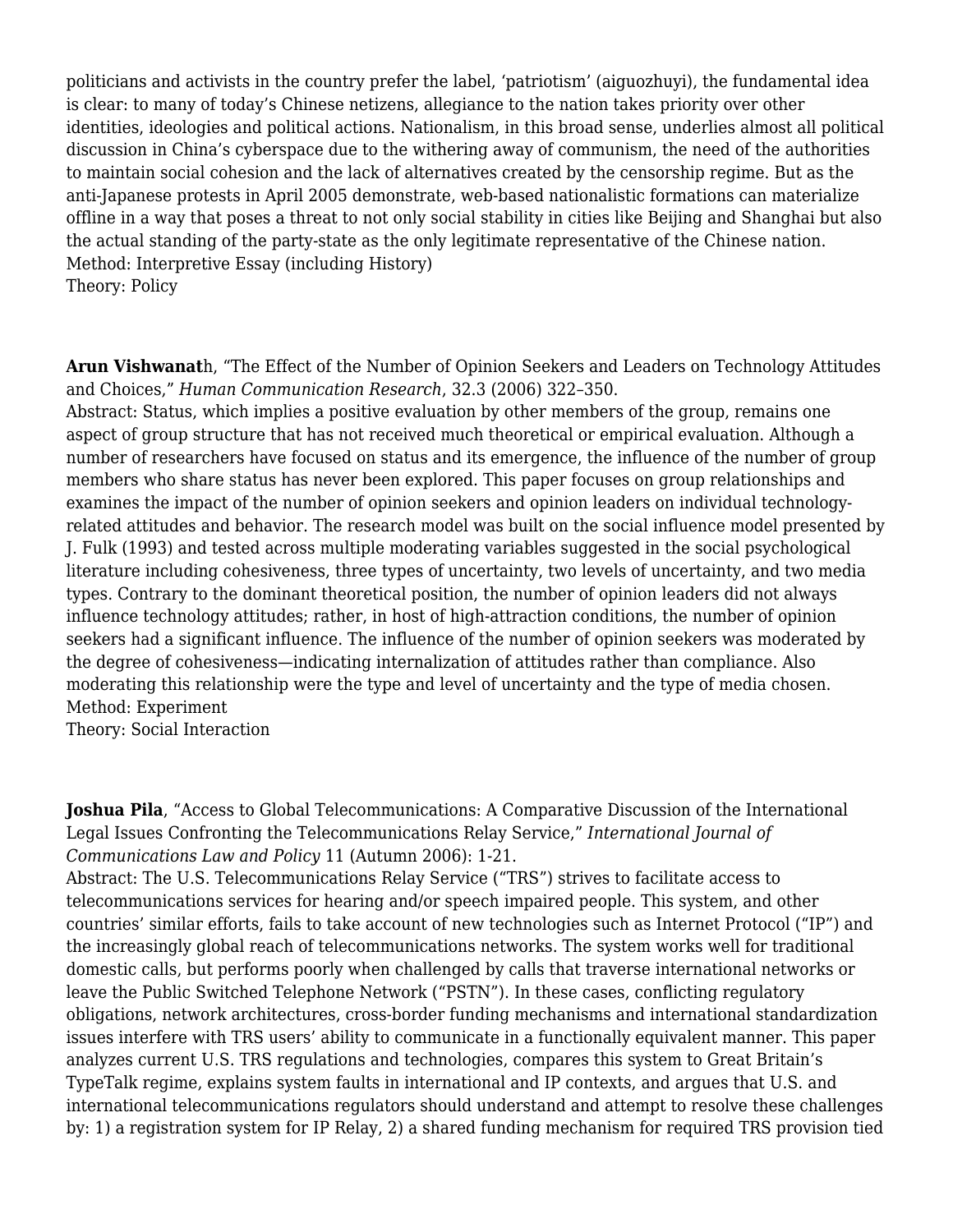to TRS usage, and 3) international negotiation on industry-wide standards. Method: Interpretive Essay (including History) Theory: Policy

**Sheng-cheng Lin and Fu-ren Lin**, "An Ecosystem View on Online Communities of Practice," *International Journal of Communications Law and Policy*, 11 (Autumn 2006): 1-31. Keywords: Online communities of practice, knowledge management, ecosystem, evolutionary model Abstract: A community of practice (CoP) is a group of people who share common concerns, problems, or passions for a domain, and who deepen their knowledge and expertise through interaction on an ongoing basis. People view a CoP as a wellspring of precious knowledge in the era of knowledge economy. Notably, many researchers support the notion that a CoP is not designed or made but grown. However, there is no systematic theory of online community development. Based on the properties of autotrophic and open system of online CoPs, there are several differences between traditional groups and online CoPs. Interestingly, there exists an ideal mapping between the properties of an online CoP and an ecological ecosystem. This study adopts Yin's analytic strategy of descriptive framework and Odum's ecosystem model to develop an online CoP ecosystem model to identify the evolution of an ecosystem over time. Finally, some policies implications for development of online communities of practice are proposed based on the ecosystem view.

Method: Interpretive Essay (including History) Theory: Policy

**Celene Navarrete-A. and Esperanza Huerta,** "Building Virtual Bridges to Home: The Use of the Internet by Transnational Communities of Immigrants," *International Journal of Communications Law and Policy* 11, (Autumn 2006): 1-20.

Keywords: N/A

Abstract: For decades transnational communities of immigrants have used various forms of communication to maintain ties with their places of origin. Transnational communities of immigrants are creating and enhancing virtual spaces for (re)creating and maintaining a SOC across national borders. This paper explores the concept of sense of virtual community in transnational groups of immigrants. We review research from different disciplines to understand how the Internet is shaping the ability of dispersed national groups to create, preserve and extend their SOC in virtual spaces. The theory of SOC applied to virtual communities provides the frame of reference in which this phenomenon is analyzed. Based on our analysis of the literature we argue that the unique characteristics of communities of immigrants—such as shared histories, cultural values, experiences, common country of origin, and offline interaction—shape the nature and dynamics of their interactions online. Social, political and economic implications of the offline/online interaction are also addressed for the host and home society.

Method: Interpretive Essay (including History) Theory: Policy

**Rosemary Stockdale and Michael Borovicka**, "Ghost Towns or Vibrant Villages? Constructing Business-Sponsored Online Communities," *International Journal of Communications Law and Policy*, 11 (Autumn 2006): 1-21.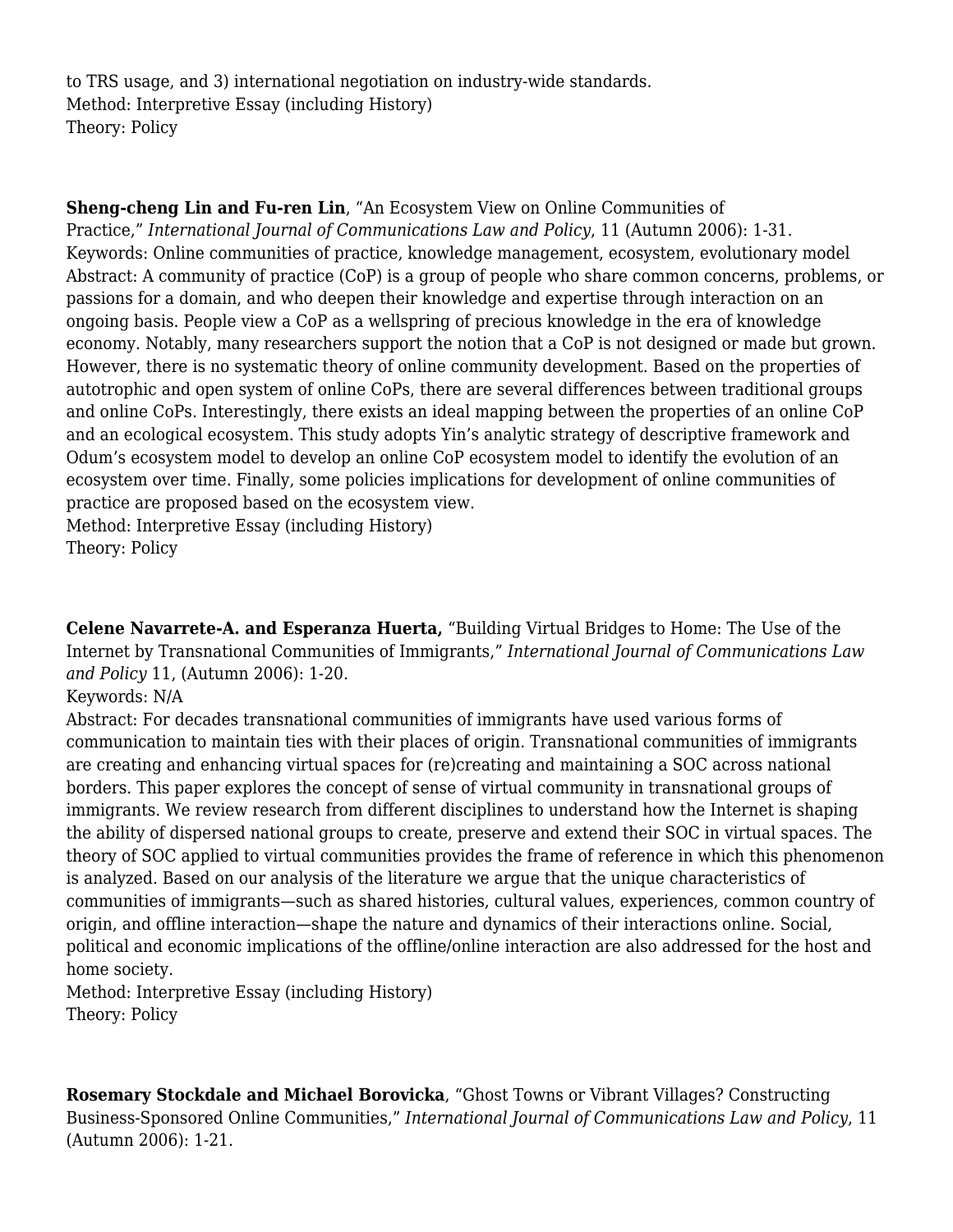#### Keywords: N/A

Abstract: Businesses are being encouraged to construct online communities to interact with their customers and to realize the many benefits such communities offer. These benefits include enhanced brand recognition and more opportunities to develop close customer relationships. However, there remains little understanding of how such communities should be developed and maintained and many have failed, languishing as 'ghost towns' online. A case study of Lonely Planet examines the way in which the travel publisher has established a vibrant online community with more than 250,000 members. Analysis shows that the company has integrated the elements of a socially constructed community with those of a business one. Lonely Planet has increased the value proposition for their customers while nurturing a sense of social belonging. This case study of a vibrant business-sponsored online community contributes to more understanding of how such communities can be developed. Method: Interpretive Essay (including History) Theory: Policy

**Rosemary Stockdale and Karine Barzilai-Nahon**, "Gatekeepers, Virtual Communities and the Gated: Multidimensional Tensions in Cyberspace," *International Journal of Communications Law and Policy*, 11 (Autumn 2006): 1-28.

Keywords: N/A

Abstract: Gatekeeping/Information Control is exercised frequently and daily in virtual communities. In this context, Gatekeeping mainly exists in four different levels of stakeholders: formal regulators, infrastructure regulators (e.g., service providers), communities' managers and members of the communities (serving in two roles: as representatives of the communities or as individuals). The article analyzes the sensitive balance of relationships among these stakeholders. Additionally, it examines how power is manifested and exercised through information control in forums. Three levels that impact gatekeeping's nature are analyzed – the gatekeepers, the community and the gated while addressing: first, the duality of gatekeepers as protectors or manipulators; second, the politics of power of marginalized groups in cyberspace; and finally, the meaning of gated anonymity to information control.

Method: Interpretive Essay (including History) Theory: Information Processing/Uses and Gratification

**Will Wai-kit Ma, Theodore H.K. Clark and Pu Li**, "Cognitive Style and Acceptance of Online Community Weblogs Systems," *International Journal of Communications Law and Policy*, 11 (Autumn 2006): 1-12.

Keywords: N/A

Abstract: Weblogs ("blogs") are becoming increasingly important over time, with researchers asking why millions of Internet users are so eager to post their own diary on the web every day. This study collected data from 265 business school undergraduate students on their opinions concerning weblog usage and attitudes. The study then used cognitive style to analyze differences among various user types. Analysis of the respondents' cognitive styles placed them along a spectrum with two extremes: intuitive (with non-linear thinking) and analytic (using rational information processing). Group analysis found significant differences between the two cognitive groups: performance expectancy was significantly higher in the analytical group, while effort expectancy and social influence were higher in influencing intention to use within the intuitive group.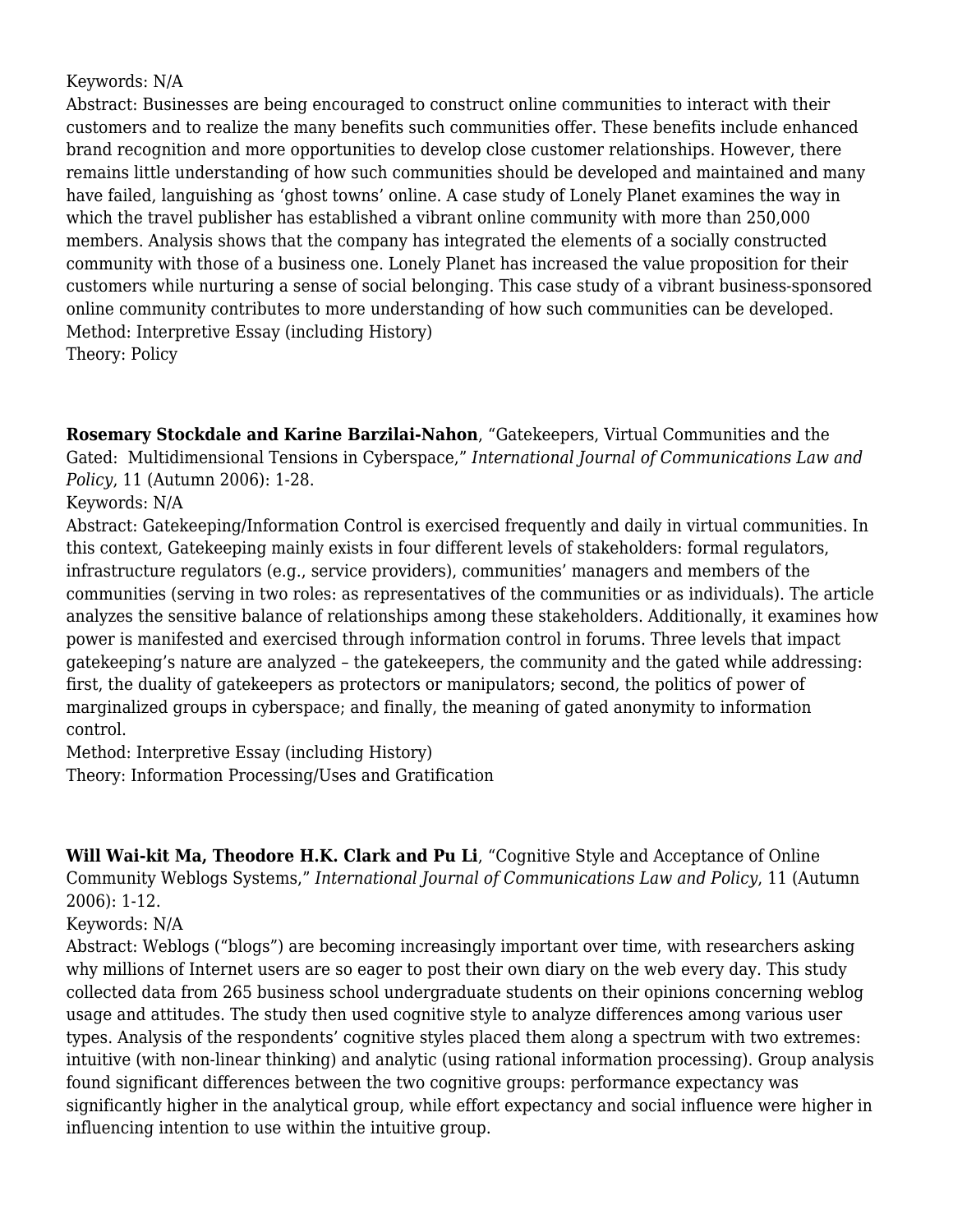**Tammara Combs Turner and Karen E. Fisher**, "Social Types in Technical News Groups: Implications for Information Flow," *International Journal of Communications Law and Policy*, 11 (Autumn 2006): 1-21.

#### Keywords: N/A

Abstract: Using Fisher and Durrance's2 framework of information communities, this study examines the roles played by differed social types in information flow within online technical newsgroups. Data collection methods included content analysis of discussion threads from technical newsgroups, focus groups, participant observation and interviews with key informants, along with quantitative analysis of data obtained from Microsoft Research's Netscan project. Findings support and expand the information communities framework. Four social types were identified: (1) Questioners, (2) Answer People, (3) Community Managers and (4) Moguls. Newsgroups facilitated social and information exchanges among individuals from diverse backgrounds, cultures, and geographic locations as they posted and replied to messages publicly available for viewing. Interaction of these various social types cultivated information flow as users engaged in information seeking, giving and use behavior. Implications for information policy are discussed.

Method: Interpretive Essay (including History)

Theory: Information Processing/Uses and Gratification

**Katarzyna A. Czapracka**, "Where Antitrust Ends and IP Begins—on the Roots of the TransAtlantic Clashes," *International Journal of Communications Law and Policy*, 11 (Autumn 2006): 1-55. Keywords: N/A

Abstract: U.S. antitrust enforcers see little scope for antitrust policy to mitigate the consequences of imperfect IP policies. They are reluctant to intervene in what is perceived to be the sphere of IP policy and take the view that any competitive concerns are better remedied by changes in the IP policy. This trend corresponds with shielding antitrust policy away from fields occupied by other forms of regulation. Exactly the opposite tendencies are present in EU competition law. Both the European Commission and the ECJ seem to see a role for competition law to correct improvidently defined IPRs, even if it entails adjusting competition principles. It may seem reasonable, as unlike competition policy, most issues relating to IP policy within the European Union are still decided at the national level. Yet, there is an inherent danger in this approach. It may lead antitrust authorities to adopt analytically questionable approaches that undermine the coherence of antitrust law. Competition agencies must be particularly cautious in adopting the measures to curb IP laws, as they may discourage private R&D investment. The Commission's views on application of Article 82 to interoperability information, as expressed in the Microsoft Decision and the Article 82 Paper, confirm that these reservations are valid. Method: Interpretive Essay (including History)

Theory: Policy

**Kathryn Waite**, "Task Scenario Effects on Bank Web Site Expectations," *Internet Research,* 16.1 (2006): 7-22. Keywords: Worldwide web, Financial services, Banks, Virtual banking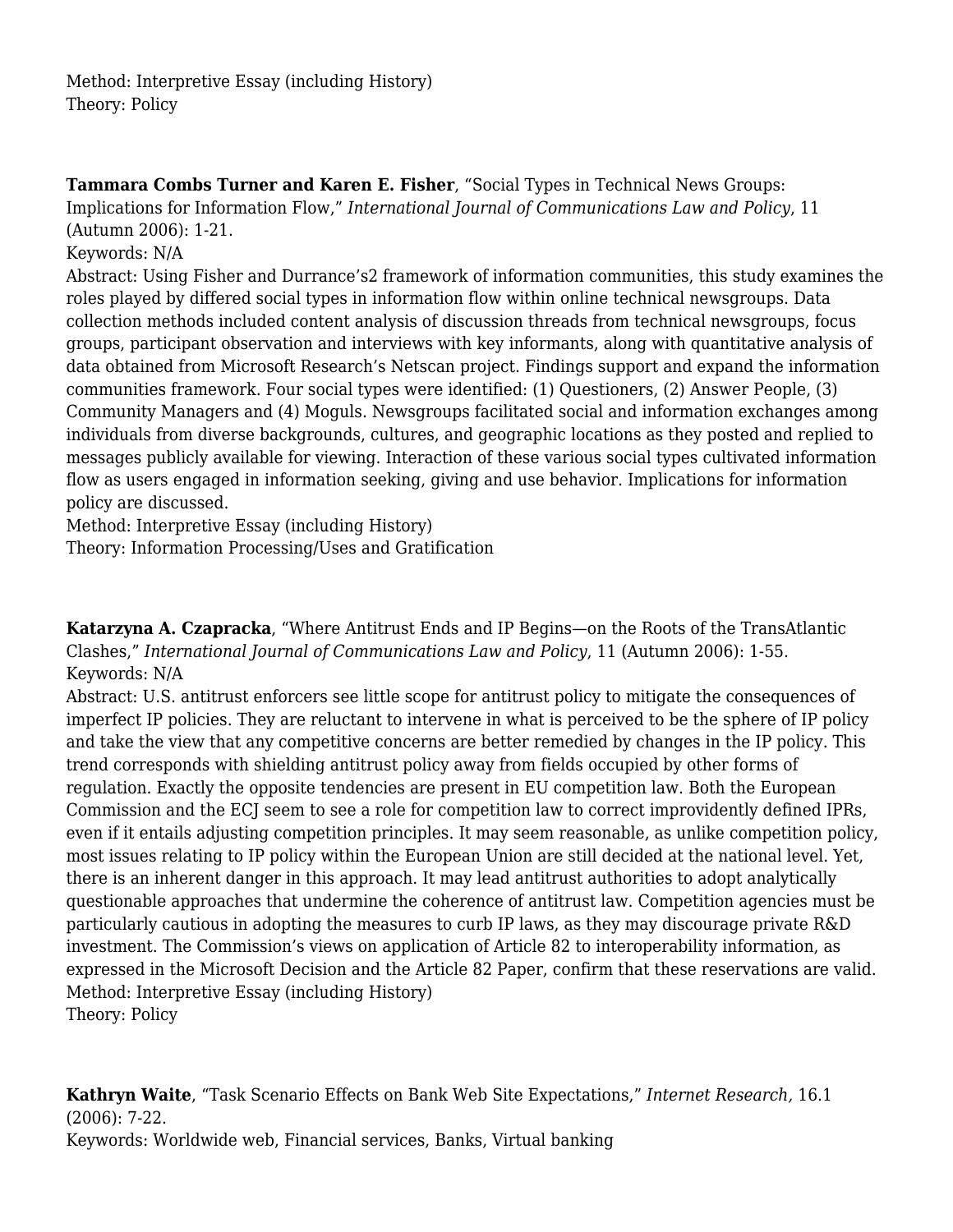Abstract: Purpose – The purpose of this research is to explore whether consumer expectations of web site attributes differ according to information-seeking or transaction tasks. Information seeking is a distinct online activity and is an important first stage of the Internet adoption process. However, there is little empirical research that compares online search and transaction behaviour.

Design/methodology/approach – This pilot study focuses on retail bank web sites in order to select a service familiar to consumers for which a web site would serve as both an information source and a transaction channel. A self-administered questionnaire collected data from a convenience sample of 160 UK adults in December 2005. The questionnaire measured normative and predictive expectations of systems and information quality. Findings – The findings show differences between task contexts with regards to the requirement to supply personal details, the presence of a search engine and the inclusion of moving graphics. There are implications for studies informed by the SERVQUAL approach to measuring web site quality. Research limitations/implications – The acknowledged research limitations are the sampling method, sample size, sample composition and industry context, which contribute to the low generalizability of the results. However, the findings indicate that there are differences in task scenario worthy of investigation in broader studies. Originality/value – Task scenario differences mean that data collection instruments should specify to respondents for which task a multi-functional web site is being measured. This will be of value to practitioners and researchers who are studying web site quality.

Method: Survey – Content Analysis Theory: Adoption/Diffusion

**Marie-Claude Boudreau and Richard T. Watson**, "Internet Advertising Strategy

Alignment," *Internet Research*, 16.1 (2006): 23-37.

Keywords: Corporate strategy, Worldwide web, Strategic alignment, Internet, Advertising, Multinational companies

Abstract: Purpose – Because the web can be an influential medium for attracting and retaining customers, it is critical to examine the connection between web advertising and corporate strategy. This is particularly true for multinational organizations, which face the most complex organizational environment. The purpose of this paper is to propose that multinational organizations should be concerned with alignment of their strategy and web image because of the size and geographic spread of their operations.

Design/methodology/approach – This research paper reviews the fundamental global strategies that corporations can pursue (e.g. integration, transnational, national responsiveness) and then empirically examine the relationship between corporate global strategy and web advertising strategy for 20 multinational organizations.

Findings – The results show that misalignment between corporate global strategy and web advertising strategy is reasonably common. For two thirds of the companies in our sample, there was imperfect alignment.

Originality/value – The paper suggests three reasons why this can be, and offer a tool that enables organizations to recognize how they should handle design and content matters for the combination of corporate and national web sites.

Method: Survey – Content Analysis Theory: Other (Risk)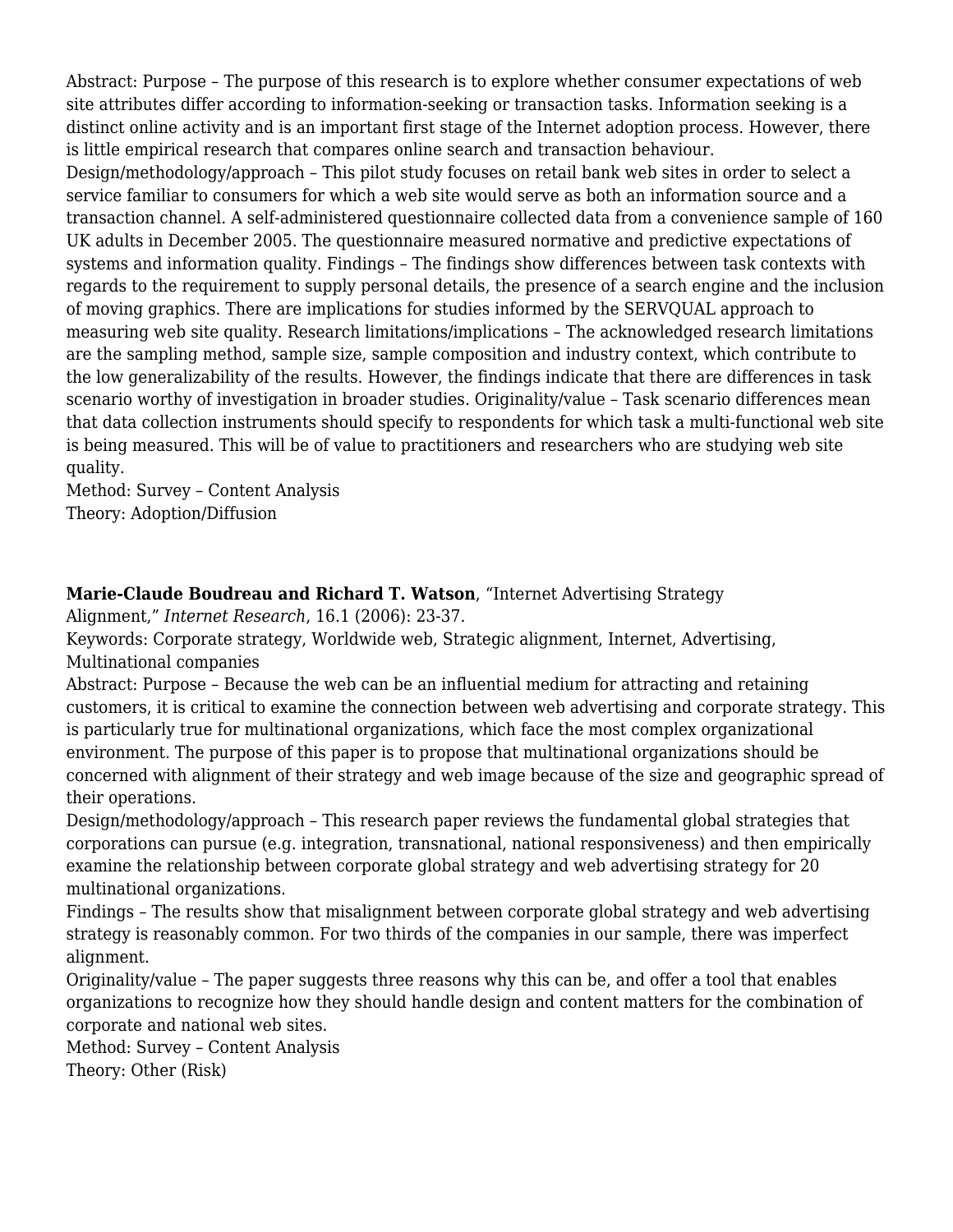# **Evangelos Moustakas, C. Ranganathan and Penny Duquenoy**, "E-mail Marketing at the

Crossroads: A Stakeholder Analysis of Unsolicited Commercial E-mail (Spam)," *Internet Research*, 16.1 (2006): 38-52.

Keywords: Electronic mail, Internet marketing, Stakeholder analysis

Abstract: Purpose – The purpose of this paper is to provide a conceptual overview of the process of unsolicited commercial e-mail (UCE), propose a typology of UCE, and delineate key stakeholders of UCE, their roles and potential responses through a stakeholder analysis.

Design/methodology/approach – Based on the extant literature, this paper provides a conceptualization of the UCE process, delineating specific types of UCE. It uses stakeholder analysis to identify key members in the UCE process and the potential roles to be played by them in combating UCE.

Findings – This paper proposes a four-way typology of the UCE process, identifies key stakeholders, and also mechanisms for tackling UCE.

Research limitations/applications – Given the limited empirical research on this topic, this paper is exploratory in nature, integrating concepts from marketing and e-commerce research streams. It will provide a solid conceptual foundation for future empirical research on UCE.

Practical implications – This paper will be a useful resource for customers, Internet merchants, policy makers, direct marketing associations, agencies and consumer awareness groups that are working on Internet security, privacy and anti-spam issues.

Originality/value – This paper addresses an important and timely issue, filling an important gap in current research on e-mail marketing. It provides conceptual foundations on UCE, and deploys stakeholder analysis to suggest useful guidelines for practice.

Method: Interpretive Essay (including History)

Theory: Other (Stakehoder)

**Paula M.C. Swatman, Cornelia Krueger and Kornelia van der Beek**, "The Changing Digital Content Landscape: An Evaluation of e-Business Model Development in European Online News and Music*," Internet Research*, 16.1 (2006): 53-80.

Keywords: Electronic media, Europe, Internet, Music industry, Newspaper publishers, Worldwide web Abstract: Purpose – To provide an empirically based analysis and evaluation of the existing and possible future evolution of Internet business models within the digital content market, focusing particularly on the possibilities for cooperation and coopetition within this market-space.

Design/methodology/approach – The paper is based on a three-year study of the European online news and online music sectors, comprising a set of preliminary, scene-setting case studies of a number of major players within the European online news and music sectors; a detailed, two-stage survey made up of online questionnaires and face-to-face interviews; and a small number of in-depth case studies. Findings – Provides a discussion of the changes taking place in the online news and music sectors, the evolution of the business models within them, the driving forces we have identified, and finally some

predictions about what the future may hold for both these sectors.

Research limitations/implications – The research is indicative, rather than general – being centered on European participants in two sectors of the digital content market-space in the period between May 2003 and August 2004.

Practical implications – A rich evaluation of these two fast-moving digital content sectors, providing empirically based insights into the ways in which they are evolving and changing and into parallels with other, similar sectors of the digital content market.

Originality/value – This paper is the first major empirical evaluation of the digital content market-space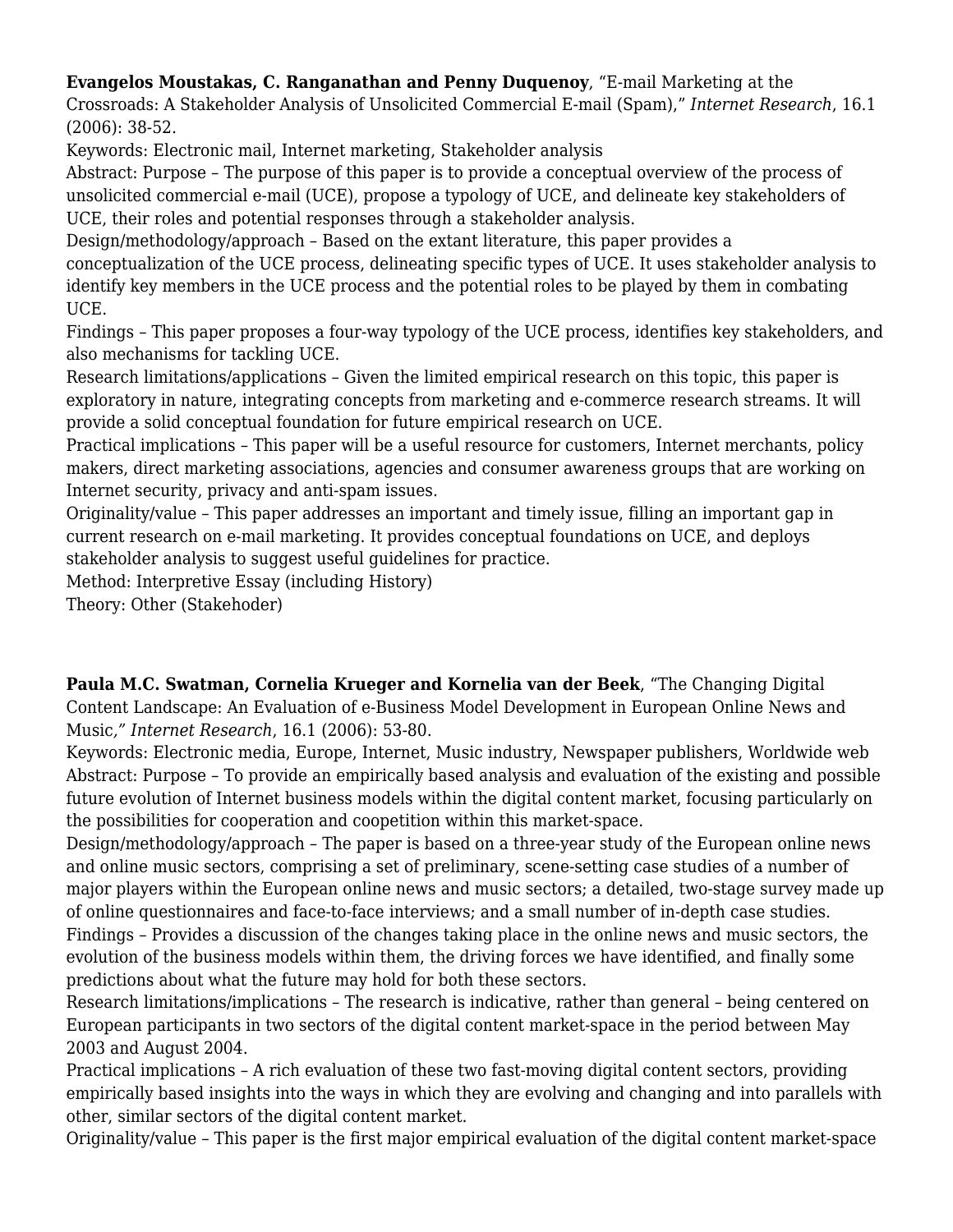and offers practical assistance, as well as new theoretical insights on e-business model evolution in this area.

Method: Survey – Interview/Case Study Theory: Other (Competition)

**Tom M.Y. Lin, Heng-Hui Wu, Chun-Wei Liao and Tzu-Hsin Liu**, "Why are Some E-mails Forwarded and Others Not?" *Internet Research*, 16.1 (2006): 81-93.

Keywords: Electronic mail, Electronic commerce, Social networks, Behaviour, Customer relations, Taiwan

Abstract: Purpose – This study aims to explain why e-mails trigger emotional response states in receivers and to explore the influence of e-mail formats on the receivers' intention to forward e-mails. Design/methodology/approach – Data were collected from 305 undergraduate and EMBA students in one university in Northern Taiwan. Participants were asked to fill out the questionnaire based on any forwarded e-mail that they had recently received.

Findings – This study reveals that people will have a stronger intention to forward e-mails that make them feel positive emotions, display richer information, are greater in length, or include audio and visual information.

Research limitations/implications – This study shows that e-mail forwarding function maintains guanxi with others, supporting the social psychology theory that personal emotional states will trigger specific behaviors. Also, this paper extends the explanation of the "information richness" theory concerning the influence of format on receivers' e-mail forwarding intentions.

Practical implications – This study can assist marketing managers in developing e-commerce by exploiting the special features of e-mails identified in the study.

Originality/value – This study provides a behavioral model of the type of e-mails most likely to be forwarded. Enterprises can use this model in developing better guanxi with their customers.

Method: Survey – Content Analysis

Theory: Information Processing/Uses and Gratification

**Ana R. Del Aguila-Obra and Antonio Padilla-Mele´ndez,** "Organizational Factors Affecting Internet Technology Adoption," *Internet Research*, 16.1 (2006): 94-110.

Keywords: Internet, Innovation, Companies, Communication technologies, Spain

Abstract: Purpose – To explore the factors that affect the implementation of Internet technologies and to what extent the size of the company, as an organizational factor, influences that process.

Design/methodology/approach – According to the innovation adoption theory, it was found that Internet adoption in firms is a process with different stages where a company is in one of a number of development stages depending on some variables related to organizational factors, such as the availability of technology resources, organizational structure, and managerial capabilities. The paper identified empirically different stages in the Internet adoption process and linked them with those factors. It analyzed questionnaire-based data from 280 companies, applying factor and clustering analysis.

Findings – Four main groups of companies were found according to their stage in the adoption of Internet technologies. The paper established that, contrary to the literature suggestions, the size of the company does not have any effect on the availability of these Internet technologies but it does for managerial capabilities. The smaller the size of the firm, the greater the possibilities of using external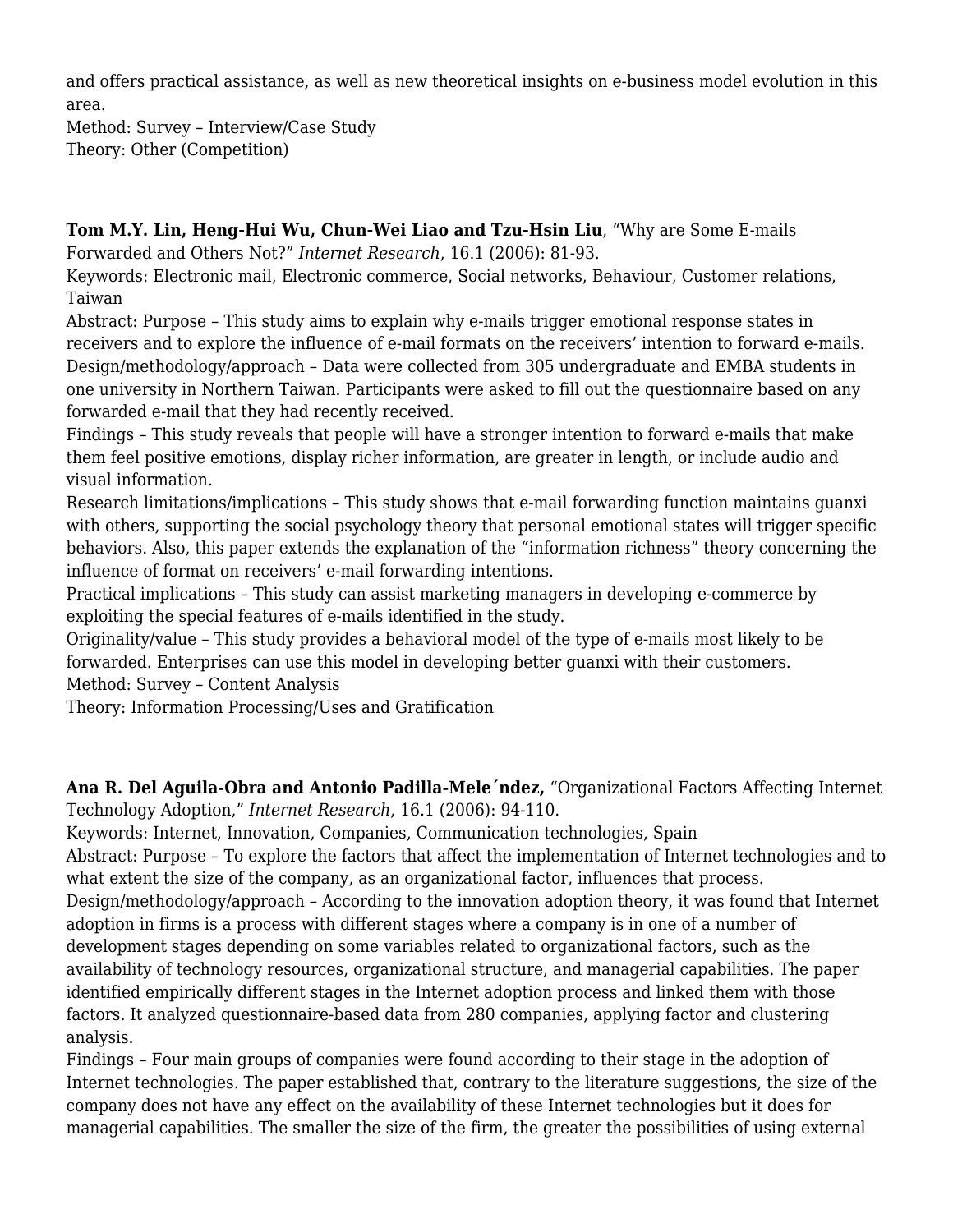advice in adopting Internet technologies, because small firms usually have fewer managerial capabilities. In the mean time, a more sophisticated technology development was identified in larger firms.

Research limitations/implications – As in all empirical research, the characteristics of this study limit the applicability of the findings. First, the study concentrated in businesses that already were using Internet technologies, because they have registered their domain name. Consequently, the study firms that did not have a Spanish domain name were omitted; however, firms could have a ".com" or ".org" domain name and still be Spanish firms. Also, other companies without any domain name on the Internet were not included in the study. Second, the study applied a classification analysis with exploratory purposes about the characteristics of the business according to the cluster of pertinence. Nevertheless, a longitudinal study could be more useful explaining whether or not these companies follow the process described. Third, a more detailed questionnaire with more specific questions could be more helpful to gain a better description of the phases of a more sophisticated technology adoption (i.e. the acceptance/routinization and infusion stages).

Practical implications – This paper has some relatively important managerial implications. First, the fact of having a domain name does not mean that the companies are in the acceptance/routinization phase and even less in the infusion phase. From this, the paper identified how the majority of firms were in the so-called initial stages of the Internet technologies adoption process. Second, it is possible that managers who do not perceive the strategic value of these technologies are managing the majority of these firms. Third, as more businesses implement these technologies in their processes, presumably more competitive pressure will exist to adopt Internet technologies.

Originality/value – This paper contributes to the research into the organizational factors that affect Internet adoption.

Method: Survey – Content Analysis Theory: Adoption/Diffusion

**L. Kazatzopoulos, C. Delakouridis, G.F. Marias and P. Georgiadis**, "An Incentive-based Architecture to Enable Privacy in Dynamic Environments," *Internet Research*, 16.2 (2006): 170-188. Keywords: Privacy, Incentives (psychology)

Abstract: Purpose – The purpose of this paper is to propose the use of priority-based incentives for collaborative hiding of confidential information in dynamic environments, such as self-organized networks, peer-to-peer systems, pervasive and grid computing applications.

Design/methodology/approach – The paper documents the necessity of ISSON (Incentives for Secret-sharing in Self-Organized Networks); it provides functional and technical details on the proposed architecture; and, it assesses its feasibility in mobile ad-hoc networks through real experiments. The paper elaborates on the availability of the hidden information through an analytical framework. Findings – Through the real experiments, ISSON was found to be efficient in terms of communication and processing costs. Additionally, it avoids collusions for unauthorized revealing of the hidden information, and ensures the unlinkability and availability of the secret when it is divided and stored to peers.

Originality/value – The proposed, incentive-based, privacy enforcement architecture is novel and applies to distributed, dynamic, and self-configured computing environments.

Method: Experiment

Theory: Policy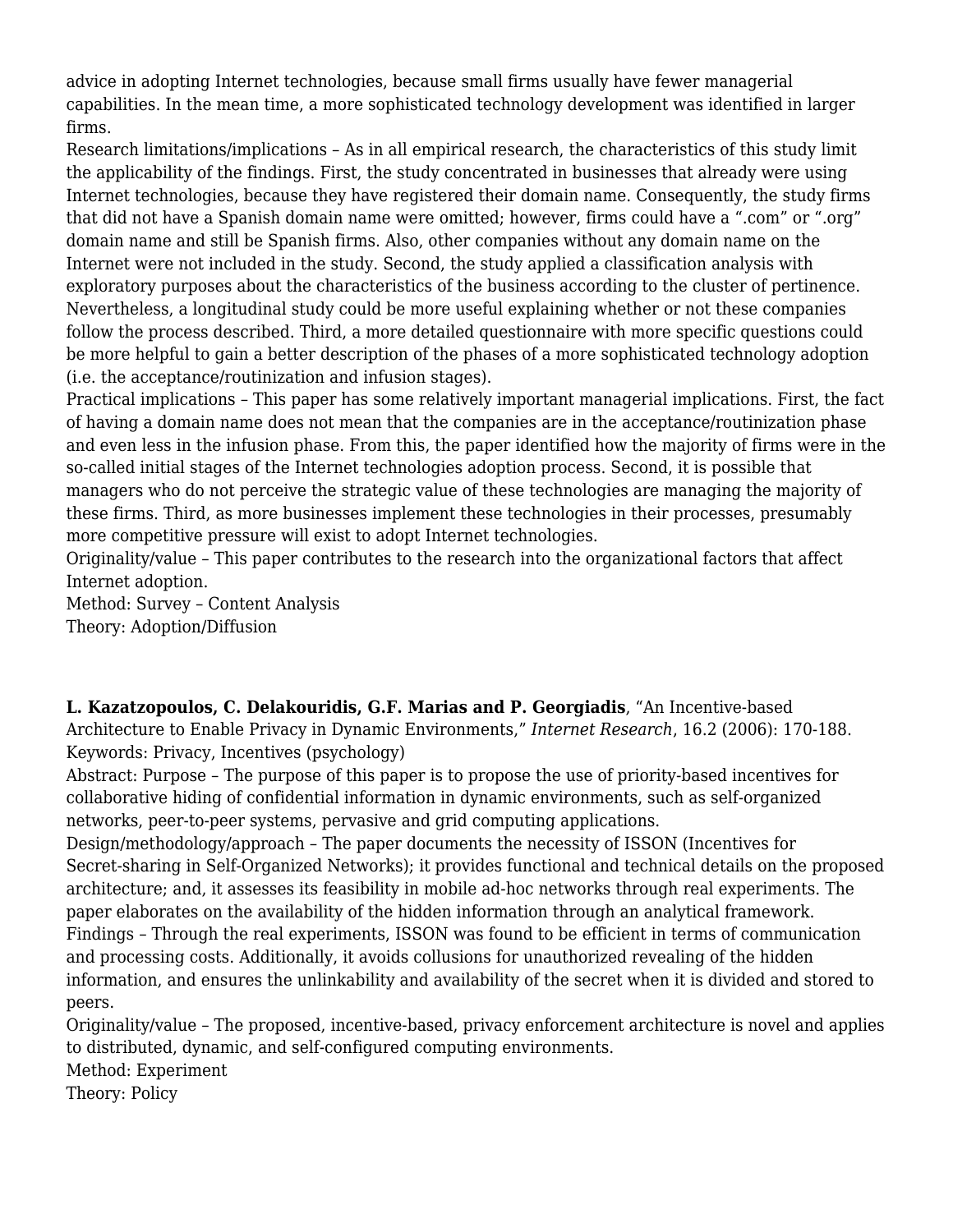**Carlos Flavian and Raquel Gurrea**, "The Choice of Digital Newspapers: Influence of Reader Goals and User Experience," *Internet Research*, 16.3 (2006): 231-247.

Keywords: Internet, Newspapers, User studies

Abstract: Purpose – To analyze press reader behavior in the digital medium: identify the main goals that lead readers to read the press and analyze their influence on the choice of digital newspapers. Moreover, the research analyses the moderator effect of user experience.

Design/methodology/approach – First, qualitative studies were carried out which allow reader objectives to be identified and the hypotheses to be established. Subsequently a survey was applied to a representative sample of users. The scales were validated and refined, after which the hypotheses were tested by way of a structural equation model and a multi-sample analysis.

Findings – The goals based on the search for specific information and for updated news have a positive effect on reading newspapers on the Internet. In contrast, there is no significant effect when reading is for entertainment. This last relationship has been found to be moderated by the user experience variable.

Research limitations/implications – The main aspects which justify digital newspaper reading should be considered in order to increase its use. Similarly, attention is drawn to the probable evolution of reader behavior, which could depend on the level of user's experience with the Internet press.

Originality/value – This is one of the first studies that analyses reader behavior on the part of the Internet press readership. In this sense, it provides a significant contribution in that it sets out to identify patterns of behavior on the part of readers of digital newspapers, as well as to study reader goals from a global perspective.

Method: Survey – Content Analysis

Theory: Information Processing/Uses and Gratification

**Pradeep Korgaonkar, Ronnie Silverblatt and Tulay Girard**, "Online Retailing, Product

Classifications, and Consumer Preferences," *Internet Research*, 16.3 (2006): 267-288.

Keywords: Consumer behaviour, Internet, Electronic commerce

Abstract: Purpose – To investigate if consumer online patronage is influenced by product category and online store type.

Design/methodology/approach – Building on the prior work in this area by the authors and other researchers the study collected data in two phases to investigate the study hypotheses.

Findings – The study results suggest that consumers' online patronage is differed based on product type. Interaction effects of the online stores and product type were significant too. Additionally, the rank order of importance of the Internet attribute varied among the three types of online retailers. Research limitations/implications – The study results should be replicated in other markets. Future studies may also include a variety of different types of online outlets to improve the conclusiveness of the findings reported in this study.

Practical implications – The results should be of interest to the online retailers in choosing the types of merchandise and services to emphasis in the retailers marketing program.

Originality/value – The paper should be of interest to academicians as well as practitioners as it contributes to the small but growing literature in the area of online retailing. It adds to the literature on the product classification paradigm as well as offers practical guidelines for managers.

Method: Survey – Content Analysis

Theory: Information Processing/Uses and Gratification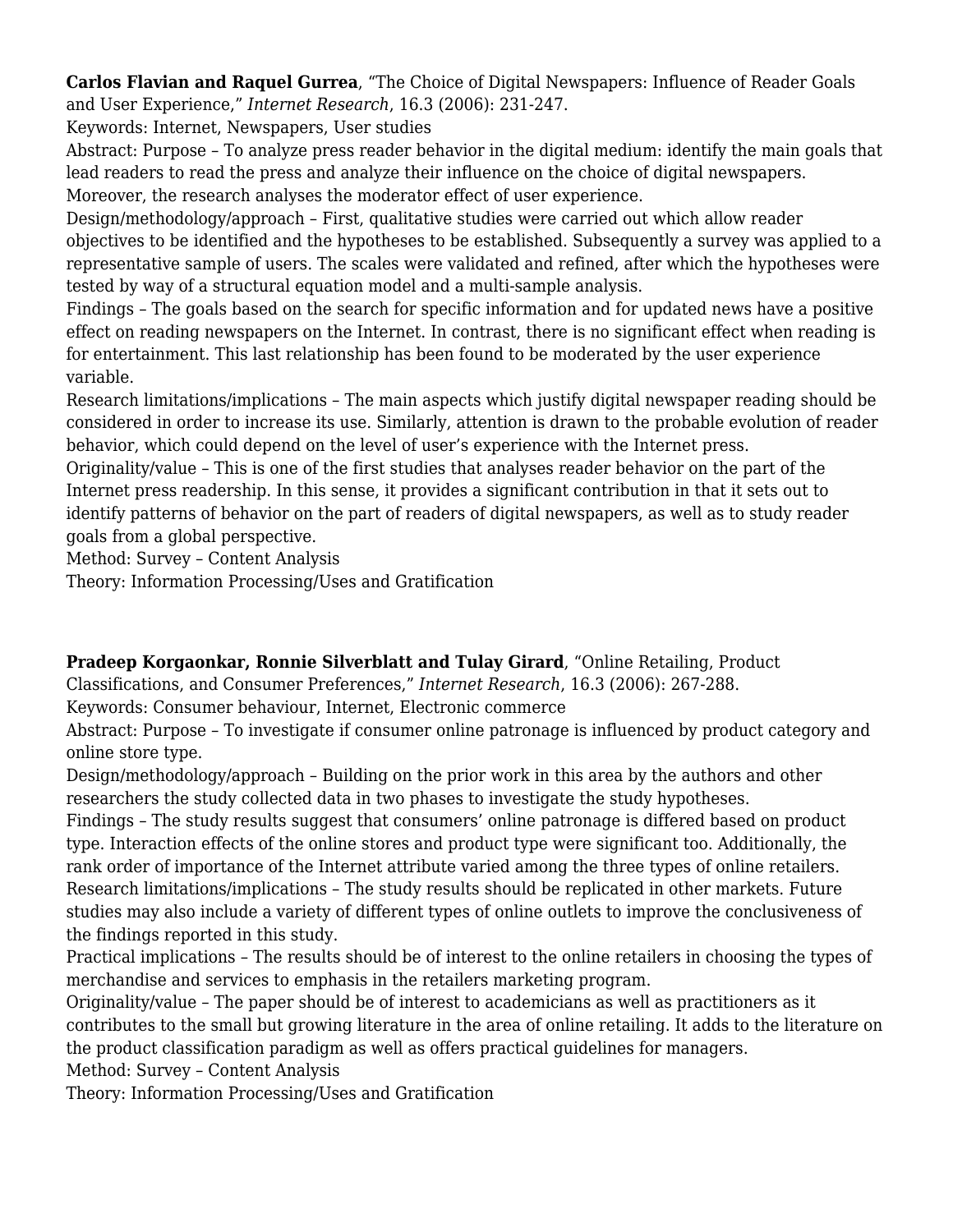**Matthew K.O. Lee, Christy M.K. Cheung, Kai H. Lim and Choon Ling Sia**, "Understanding Customer Knowledge Sharing in Web-based Discussion Boards: An Exploratory Study," *Internet Research*, 16.3 (2006): 289-303.

Abstract: Purpose – The proliferation and advance of web-based technologies create expanded opportunities for retailers to gain a better understanding of their customers. However, the success of these web-based discussion boards depends solely on whether customers are willing to share their knowledge and experience with other customers in these discussion boards. Thus, this study aims at identifying the factors that drive knowledge sharing among customers in web-based discussion boards. Design/methodology/approach – An exploratory study with 104 respondents was conducted to identify and categorize the key factors of customer knowledge sharing in web-based discussion boards. Findings – The results indicate that the enjoyment of helping others is the most frequently cited reason for customer knowledge sharing in web-based discussion boards. On the other hand, the lack of knowledge self-efficacy is the mostly cited reason explaining why customers do not want to share knowledge with others.

Research limitations/implications – The exploratory analysis suggests that the underlying reasons that motivate and inhibit customers to share are very different. There is a need to integrate multiple theoretical perspectives from across the social and technical domains if this phenomenon is to be better understood.

Practical implications – Building upon the findings of this study, some generic guidelines for retailers and web designers for promoting customer sharing in web-based discussion boards are outlined. Originality/value – This research is one of the first studies to use the socio-technical perspective to investigate customer knowledge sharing phenomena in web-based discussion boards.

Method: Survey – Content Analysis

Theory: Information Processing/Uses and Gratification

**Katariina Maenpaa**, "Clustering the Consumers on the Basis of their Perceptions of the Internet Banking Services." *Internet Research*, 16.3 (2006): 304-322.

Keywords: Internet, Electronic commerce, Banking, Consumer behaviour, Cluster analysis Abstract: Purpose – The purpose of the paper is to explore Internet banking services (IBS), consumers availing the services and the potential development possibilities of the services in the challenging operational environment.

Design/methodology/approach – On the basis of exploratory interviews, previous Internet banking studies and relating literature, seven dimensions of IBS ranging from very practical to more hedonic are developed and explored. The users of IBS are examined by clustering them on the basis of differences in perceptions of the proposed service dimensions. Data set comprised of 300 computer-supported interviews.

Findings – The major finding is that three of the consumer clusters do not value service dimensions containing experiential features, whereas the fourth cluster, comprising mainly of youngsters, perceived those service dimensions very appealing.

Practical implications – Two alternative approaches are suggested to the developing and designing IBS. The cost-effective strategy for serving currently profitable customers is to adhere to basic IBS that they prefer. However, designing versatile and experiential IBS might prove to be lucrative investment for the future. The biggest consumer cluster comprising of youngsters, potential bank customers of tomorrow, preferred more diversified and even entertaining features.

Originality/value – The study represents strategically interesting viewpoints to design and develop IBS in order to achieve optimal results in the future.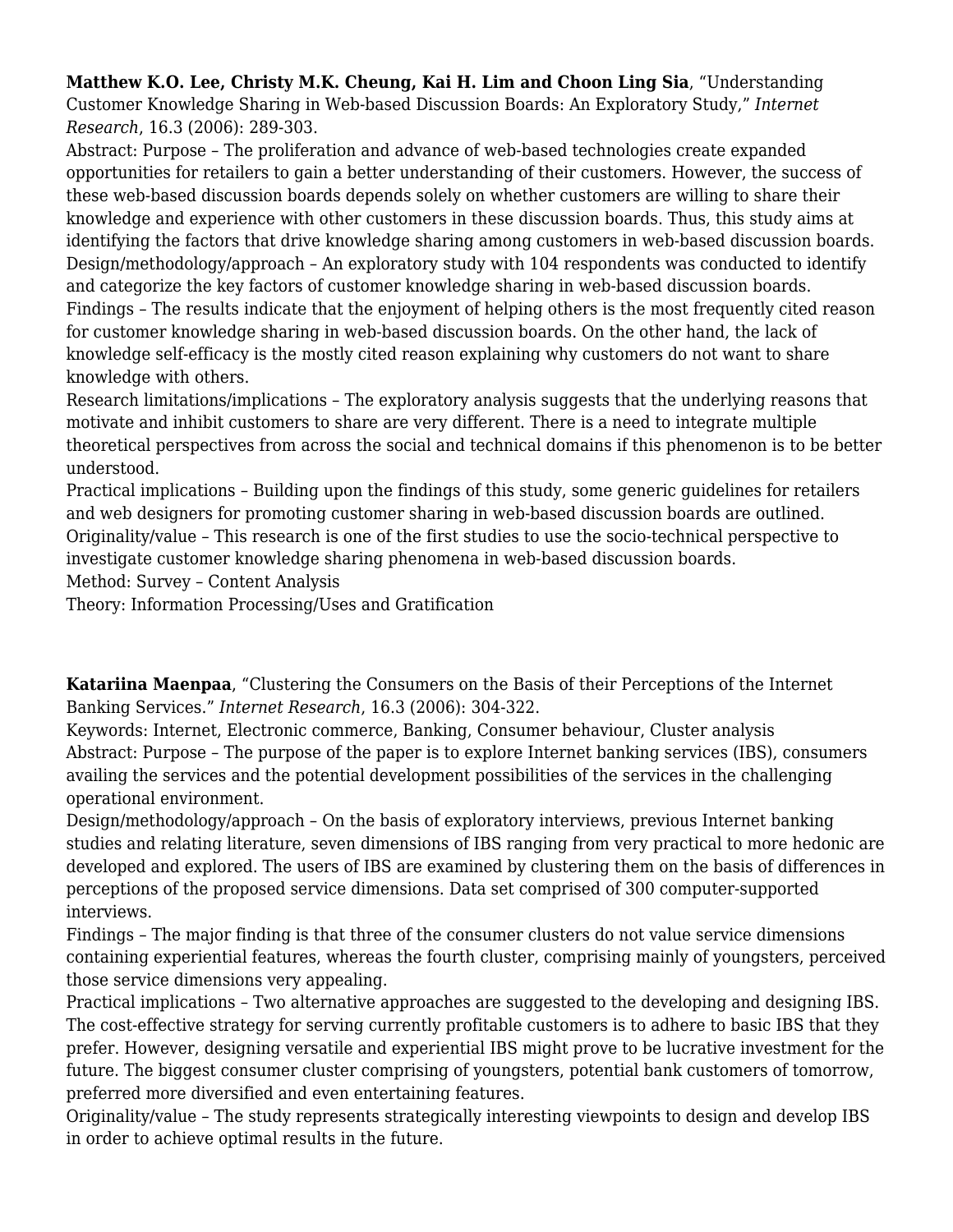Method: Survey – Interviews/Case Study Theory: Information Processing/Uses and Gratification

**H. Cenk Ozmutlu, Fatih Cavdur and Seda Ozmutlu**, "Automatic New Topic Identification in Search Engine Transaction Logs," *Internet Research*, 16.3 (2006): 323-338.

Keywords: Search engines, Identification, Information retrieval, Cluster analysis Abstract: Purpose – Content analysis of search engine user queries is an important task, since successful exploitation of the content of queries can result in the design of efficient information retrieval algorithms of search engines, which can offer custom-tailored services to the web user. Identification of topic changes within a user search session is a key issue in content analysis of search engine user queries. The purpose of this study is to address these issues.

Design/methodology/approach – This study applies genetic algorithms and Dempster-Shafer theory, proposed by He et al., to automatically identify topic changes in a user session by using statistical characteristics of queries, such as time intervals and query reformulation patterns. A sample data log from the Norwegian search engine FAST (currently owned by overture) is selected to apply Dempster-Shafer theory and genetic algorithms for identifying topic changes in the data log.

Findings – As a result, 97.7 percent of topic shifts and 87.2 percent of topic continuations were estimated correctly. The findings are consistent with the previous application of the Dempster-Shafer theory and genetic algorithms on a different search engine data log. This finding could be implied as an indication that content-ignorant topic identification, using query patterns and time intervals, is a promising line of research.

Originality/value – Studies an important dimension of user behavior in information retrieval. Method: Survey – Content Analysis

Theory: Other (Demspter-Shafer)

**Rong-An Shang, Yu-Chen Chen and Hsueh-Jung Liao**, "The Value of Participation in Virtual Consumer Communities on Brand Loyalty," *Internet Research*, 16.4 (2006): 398-418. Keywords: Internet, Brand loyalty, Buying behaviour

Abstract: Purpose – To examine the effects of consumers' lurking and posting behaviors in virtual consumer communities on specific brand loyalty.

Design/methodology/approach – An online survey of a virtual community of Apple computer users was conducted to test a model of involvement, participation, loyalty, trust, and attitudes toward the brand exist in messages within the community.

Findings – The causes and effects of lurking and posting differed. Lurking contributed to brand loyalty more than posting did, and the primary purpose of lurking was to look for information regarding product function/performance, instead of satisfying consumers' affective needs.

Research limitations/implications – As a result of the limitations in a computer mediated communication environment, virtual consumer communities should be perceived as an arena for weak-tied strangers to communicate for word-of-mouth (WOM) behavior, rather than as a brand community.

Practical implications – Although negative messages in a community can hurt brand image, companies should encourage the establishment of communities about their products and encourage consumers to participate in them.

Originality/value – Although the importance of virtual communities has been recognized, few studies have been done to examine the business value of consumer communities. Based on perspectives of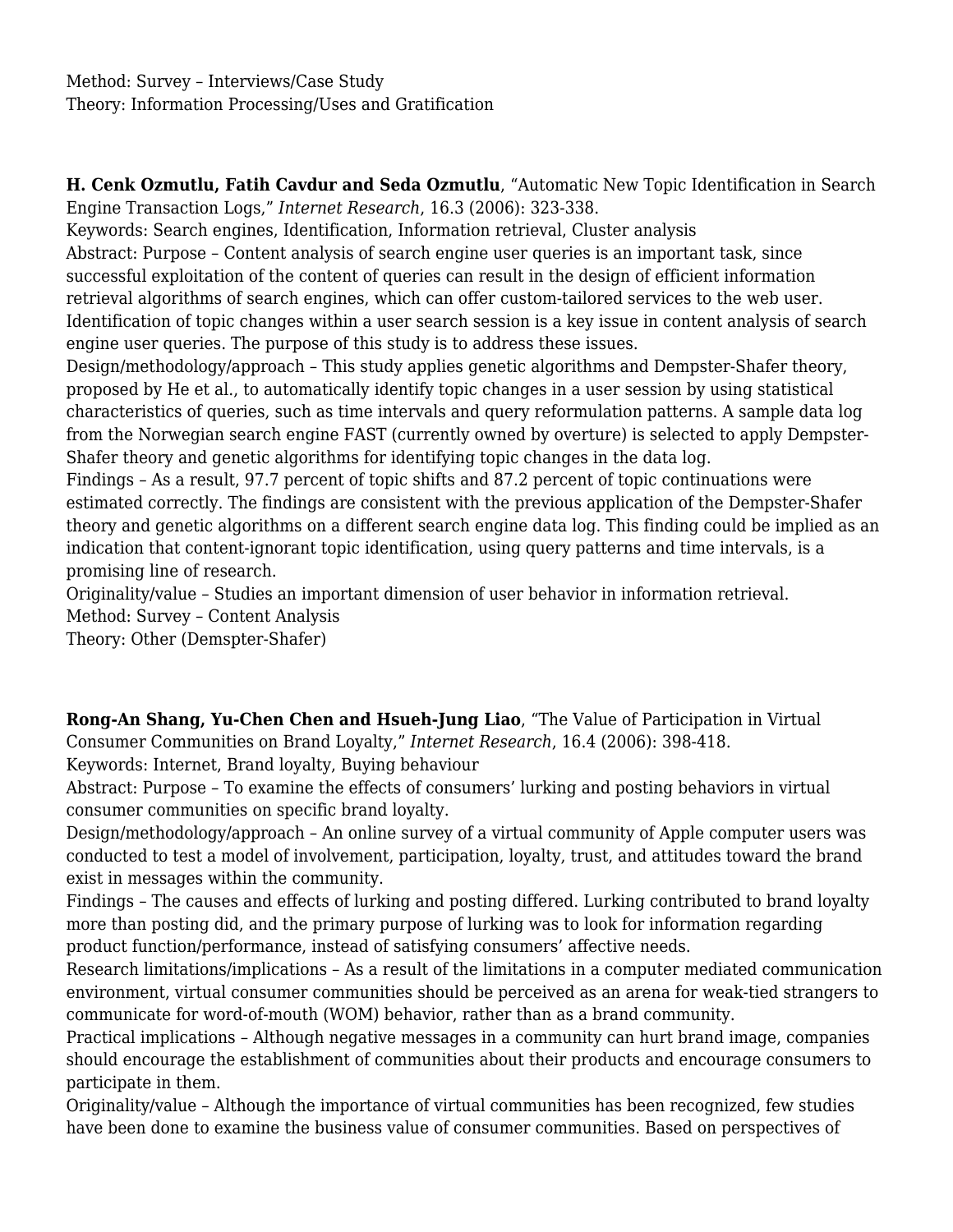brand community and WOM behavior, this paper contributes to virtual community and marketing research by clarifying the effects of consumers' lurking and posting behaviors in a consumer community on brand loyalty.

Method: Survey – Content Analysis

Theory: Information Processing/Uses and Gratification

**Amanda Spink, Bernard J. Jansen, Vinish Kathuria and Sherry Koshman**, "Overlap Among Major Web Search Engines," *Internet Research*, 16.4 (2006): 419-426.

Keywords: World wide web, Search engines Abstract: Purpose – This paper reports the findings of a major study examining the overlap among results retrieved by three major web search engines. The goal of the research was to: measure the overlap across three major web search engines on the first results page overlap (i.e. share the same results) and the differences across a wide range of user defined search terms; determine the differences in the first page of search results and their rankings (each web search engine's view of the most relevant content) across single-source web search engines, including both sponsored and non-sponsored results; and measure the degree to which a meta-search web engine, such as Dogpile.com, provides searchers with the most highly ranked search results from three major single source web search engines.

Design/methodology/approach – The authors collected 10,316 random Dogpile.com queries and ran an overlap algorithm using the URL for each result by query. The overlap of first result page search for each query was then summarized across all 10,316 to determine the overall overlap metrics. For a given query, the URL of each result for each engine was retrieved from the database.

Findings – The percent of total results unique retrieved by only one of the three major web search engines was 85 percent, retrieved by two web search engines was 12 percent, and retrieved by all three web search engines was 3 percent. This small level of overlap reflects major differences in web search engines retrieval and ranking results. Research limitations/implications – This study provides an important contribution to the web research literature. The findings point to the value of meta-search engines in web retrieval to overcome the biases of single search engines.

Practical implications – The results of this research can inform people and organizations that seek to use the web as part of their information seeking efforts, and the design of web search engines. Originality/value – This research is a large investigation into web search engine overlap using real data from a major web meta-search engine and single web search engines that sheds light on the uniqueness

of top results retrieved by web search engines.

Method: Survey – Content Analysis

Theory: Information Processing/Uses and Gratification

**Pablo Zoghbi Manrique de Lara, Domingo Verano Tacoronte and Jyh-Ming Ting Ding,** "Do

Current Anti-cyberloafing Disciplinary Practices Have a Replica in Research Findings? A Study of the Effects of Coercive Strategies on Workplace Internet Misuse," *Internet Research*, 16.4 (2006): 450-467. Keywords: Leadership, Punishment, Internet, Control theory, Workplace

Abstract: Purpose – This study aims to test the extent to which current coercive control strategies receive research support in controlling deviant workplace Internet behavior, also called cyberloafing. Consequently, it examines the relationship between cyberloafing and three classic coercive variables: perceived organizational control (POC), fear of formal punishment (FFP) and physical leadership proximity (LPP) as sensed by the employee. The model tested suggests that perceptions of leader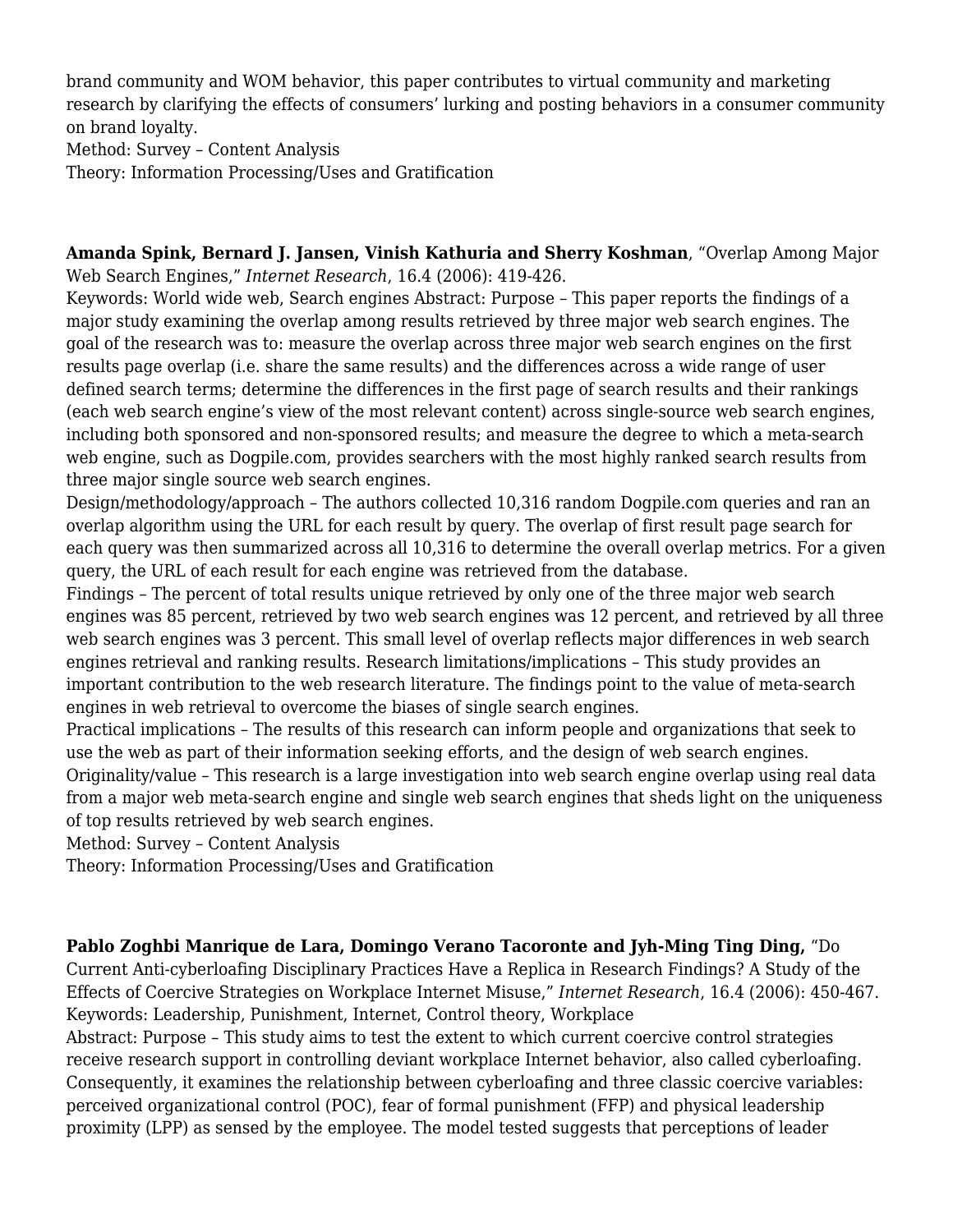physical proximity (LPP) antecede both the organizational amount of control (POC) and FFP and these both ones, in turn, affect cyberloafing. Additionally, the model suggests that POC increases FFP. Design/methodology/approach – Data were collected from 147 (19.4 percent) of the 758 non-teaching staff at a Spanish public university. Accessibility of individual e-mail accounts was similar for all employees. E-mails asking for collaboration were sent in two phases. A questionnaire was posted on the university intranet and could be accessed by clicking on a link in the e-mails.

Findings – Structural equation modeling results show that LPP is a significant positively associated antecedent of POC and FFP. Moreover, POC, in turn, decreases cyberloafing, while FFP increases it. Finally, POC and FFP fully mediate the relationship between LPP and cyberloafing. Research limitations/implications – The researched employees have job conditions inherent to the peculiarities of the public sector which may limit the ability to extrapolate the findings in the private sector. The fear construct was assessed by a self-supplied scale, and thus the presence of shades of other similar emotions could not be discounted. Findings provide a more understandable mechanism of the influence of supervisor proximity on cyberloafing.

Practical implications – These findings contribute to an understanding of the ways in which organizations can control cyberloafing and provide reservations about the intimidator strategy efficiency. Supervisor proximity through the employee's control senses appear as an effective strategy. Originality/value – The study of the joint interaction of the cited coercive variables against cyberloafing is unprecedented.

Method: Survey – Content Analysis Theory: Policy

**Dong Hee Shin**, "Distributed inter-organizational systems and innovation processes," *Internet Research*, 16.5 (2006): 553-572.

Keywords: Computer software, Employee behavior, Computer communications software, Computer networks

Abstract: Purpose – This research provides a contextual analysis of the introduction of a distributed inter-organizational system (DIOS) in three organizations.

Design/methodology/approach – An exploratory case study was conducted to assess the user reactions and the consequences of implementing a videoconferencing system in the organizations.

Findings – Respondents reported radically different experiences with the DIOS videoconferencing. Activity theory is used as a framework for analyzing the organizational context at the three sites and exploring the consequences of using the system. It describes a range of human activities and innovation underlying the inter-organizational work process and suggests that deficiencies in actors' activity of the process limit the value of DIOS process.

Research limitations/implications – A context-sensitive research approach to explain the DIOS design and use shows how human activities are included into DIOS. Meso level focus of activity analysis suggests an implication for IOS literature which supplements the findings from activity theory. The paper concludes by examining extant theorizing about innovation and suggests points of departure suggested by the conceptual frame.

Practical implications – The research provides a valuable reference for DIOS designers in particular public organizations' process innovation. It further gives a lesson that DIOS design engages not only technical innovations, but also accompanies significant organizational changes.

Originality/value – This research contributes to DIOS planning research by clarifying the relations of the DIOS planning process and its consequences. It further clarifies the environmental and organizational factors in terms of political economy perspective identified by previous IOS research.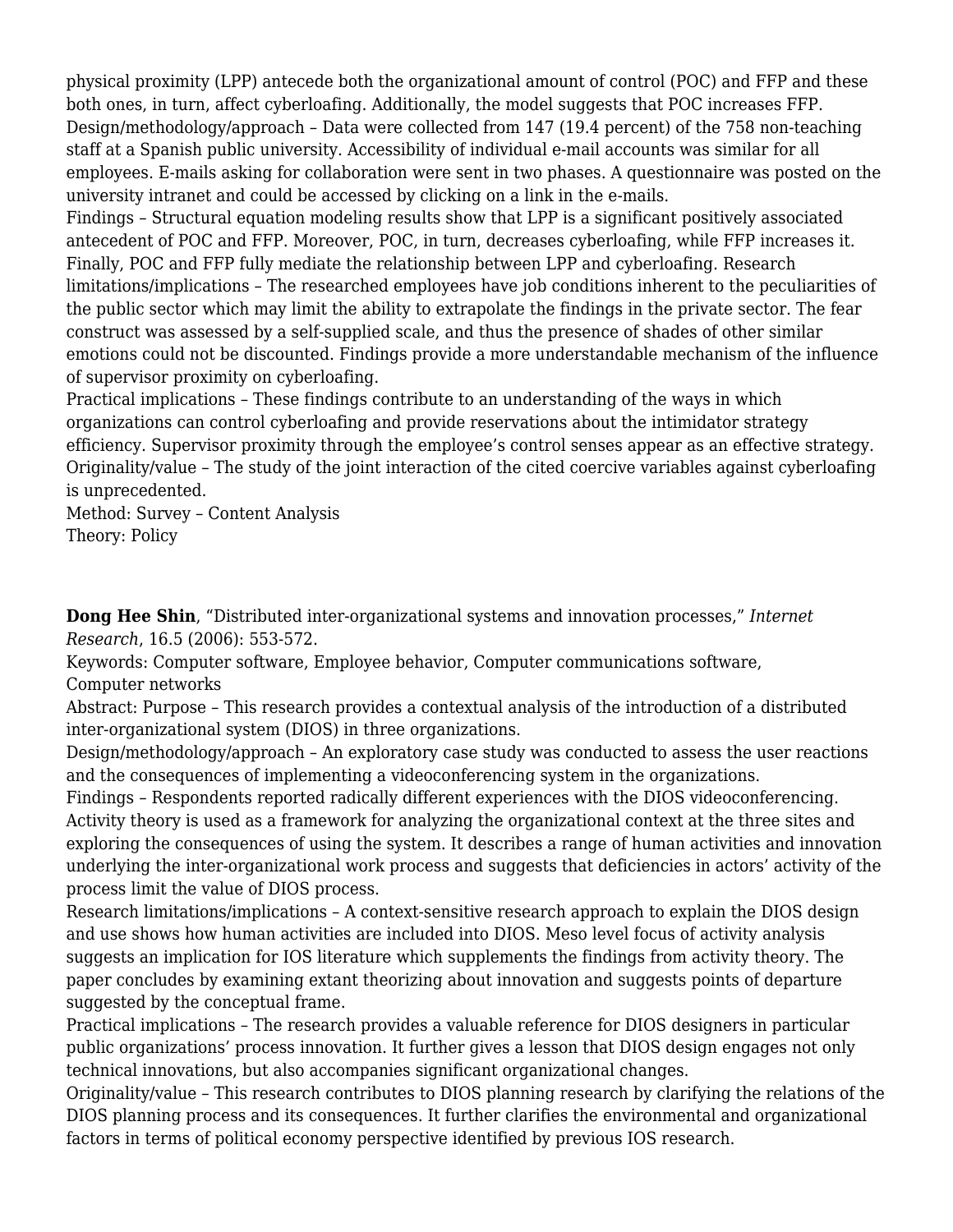Method: Survey – Interview/Case Study Theory: Adoption/Diffusion

**Kelli S Burns and Richard J Lutz**, "The Function of Format: Consumer Responses to Six On-line Advertising Formats," *Journal of Advertising*, 35.1(Spring 2006): 53-63. Keywords: N/A/

Abstract: This study represents an initial empirical test of a new construct–attitude toward on-line advertising format (AFORMAT). An on-line survey was used to examine both antecedents and consequences of AFORMAT for each of six on-line ad formats (e.g., pop-ups, banners, skyscrapers). Regression analyses revealed AFORMAT to be significantly related to attitude toward the ad (AAD) for all formats. Furthermore, AFORMAT was significantly related to self-reported on-line ad behaviors such as clickthrough. Overall, the results strongly suggest that the nature of the on-line ad format is an important characteristic that influences on-line advertising response. Method: Survey – Interview/Case Study

Theory: Adoption/Diffusion

**Gary L Geissler, George M Zinkhan and Richard T Watson**, "The Influence of Homepage:

Complexity on Consumer Attention, Attitudes, and Purchase Intent,"

*Journal of Advertising*, 35.2 (Summer 2006): 69-80.

Keywords: N/A

Abstract: The Web is an increasingly important component of promotional strategy for many organizations. To date, most advertising research has focused on banner ads. In the present study, home pages as promotional vehicles are evaluated. Specifically, we examine the influence of perceived home page complexity on communication effectiveness, as measured by attention to the home page, attitude toward the home page, attitude toward the company, and purchase intent. Qualitative research is used to identify important factors that appear to influence perceptions of home page complexity, including home page length, number of graphics, number of links, amount of text, and use of animation. A pretest experiment further aided in the selection of appropriate factors and factor levels to manipulate in a subsequent, main experiment. The findings in the main experiment suggest that consumers respond more favorable toward home pages that fall in a moderate range of perceived complexity.

Method: Survey – Content Analysis Theory: Information Processing/Uses and Gratification

**Stephen K Koernig and Neil Granitz**, "Progressive Yet Traditional: The Portrayal of Women Compared to That of Men in e-Commerce Magazine Advertising," *Journal of Advertising*, 35.2 (Summer 2006): 81-97.

Keywords: N/A

Abstract: Advertising serves as a form of communication and cultural record that can reflect the social condition and be a constructor of those who view the ads (Kellner 1995). However, this cultural record may not always reflect reality; instead it may create and perpetuate cultural stereotypes (Kates and Shaw-Garlock 1999). A significant body of research focusing on the United States and international settings has analyzed sex roles in advertisements, generally demonstrating negative and inaccurate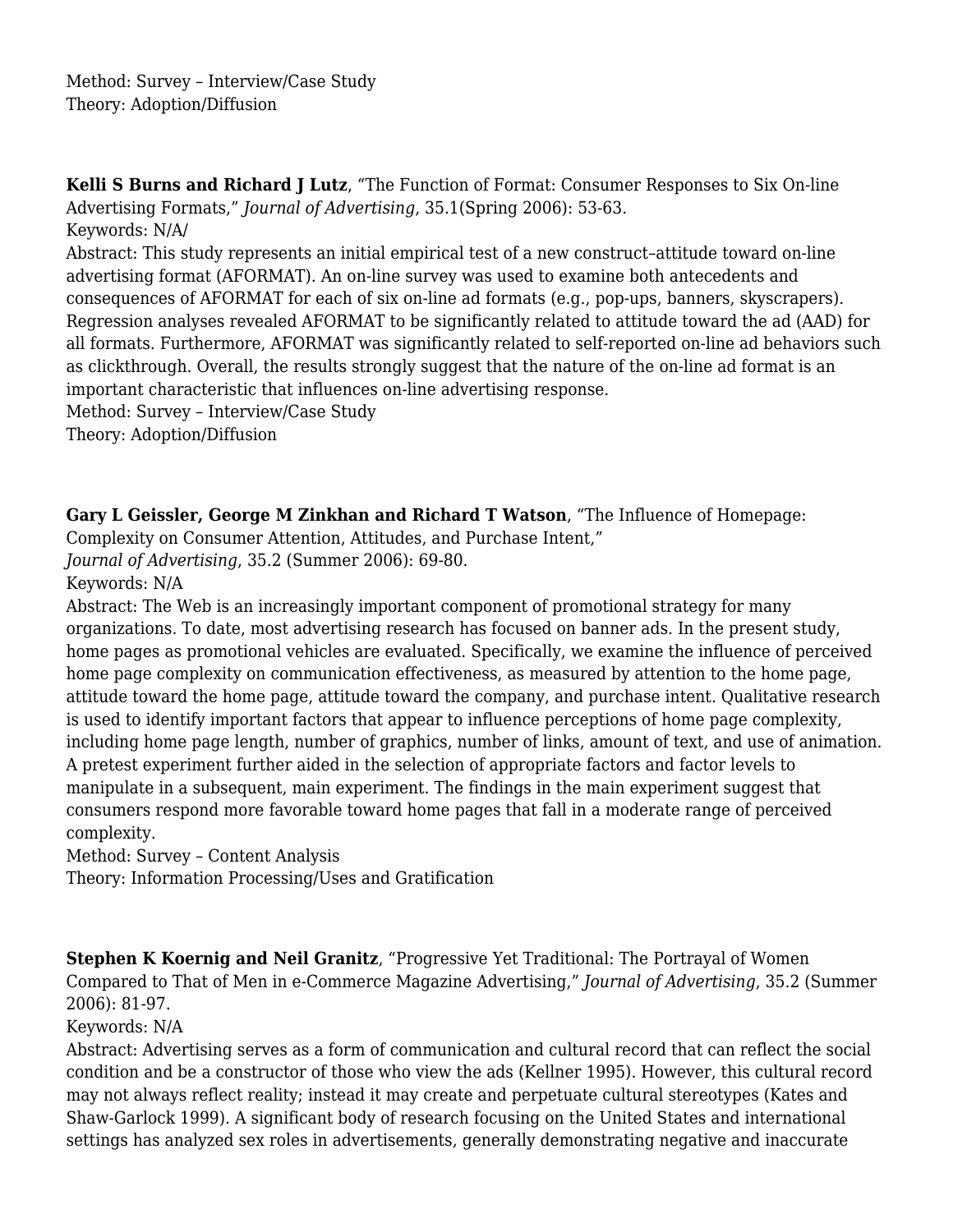stereotypes of women. Traditionally, women have been depicted as dependent on men, and are shown primarily in domestic scenarios related to happy families and perfectionism. In contrast, men have been shown in the workplace, and are portrayed as knowledgeable, powerful, and driven; they are also depicted in a wide variety of locations, situations, and occupations. Method: Survey – Content Analysis Theory: Social Interaction

**Chun-Yao Huang and Chen-Shun Lin**, "Modeling the Audience's Banner Ad Exposure for Internet Advertising Planning," *Journal of Advertising,* 35.2 (Summer 2006): 123-135. Keywords: N/A/

Abstract: The authors focus on methods to measure and plan for Internet advertising. Since Internet audiences are not bound by a schedule in the conventional sense, they propose that an exposure model for banner advertising be analyzed by frequency of Web site visits. They believe that a negative binomial distribution (NBD) model, which has been used in analyzing repeat behaviors in marketing science, can be employed as a model for measuring banner ad exposure. The model performs well for the description and prediction of the extent of exposure to online advertising campaigns and can serve as a foundation for future modeling efforts.

Method: Experiment

Theory: Other (Negative Binomial Distribution)

**Chang-Hoan Cho and HyoungKoo Khang**, "The State of Internet-Related Research in Communications, Marketing, and Advertising: 1994-2003," *Journal of Advertising*, 35.3 (Fall 2006): 143-163.

Keywords: N/A

Abstract: This study analyzes trends, patterns and rigorousness in research studies about the Internet through a content analysis of published Internet-related papers in 15 major journals in communications, marketing and advertising between 1994 and 2003. Five hundred thirty seven papers of 4,050 total papers in the 15 journals (13.3%) were about the Internet. The results of this study demonstrate a definite pattern of increase in Internet research, the existence of a wide dispersion of individual and institutional contributors, a need for a more explicit theoretical framework, and a need for better methodological rigors in Internet research. In terms of topical coverage, this study concludes that Internet research deals with diverse research topics, but has not quite reached the last phase of Wimmer and Dominick's (2002) media developmental model (i.e., how we can improve the Internet). Method: Survey – Content Analysis

Theory: Policy

**Grace J Johnson, Gordon C Bruner II and Anand Kumar**, "Interactivity and its Facets Revisited," *Journal of Advertising*, 35.4 (Winter 2006): 35-52.

Keywords: N/A

Abstract: Interactivity is reviewed with the goal of addressing several important shortcomings in existing work: a need for generalizability of definitions across all situations and technologies; an explicit incorporation of the nonverbal facet of communication; and a reconsideration of control as an intrinsic aspect of all manners of interactivity. Based on this review, four facets of interactivity are proposed and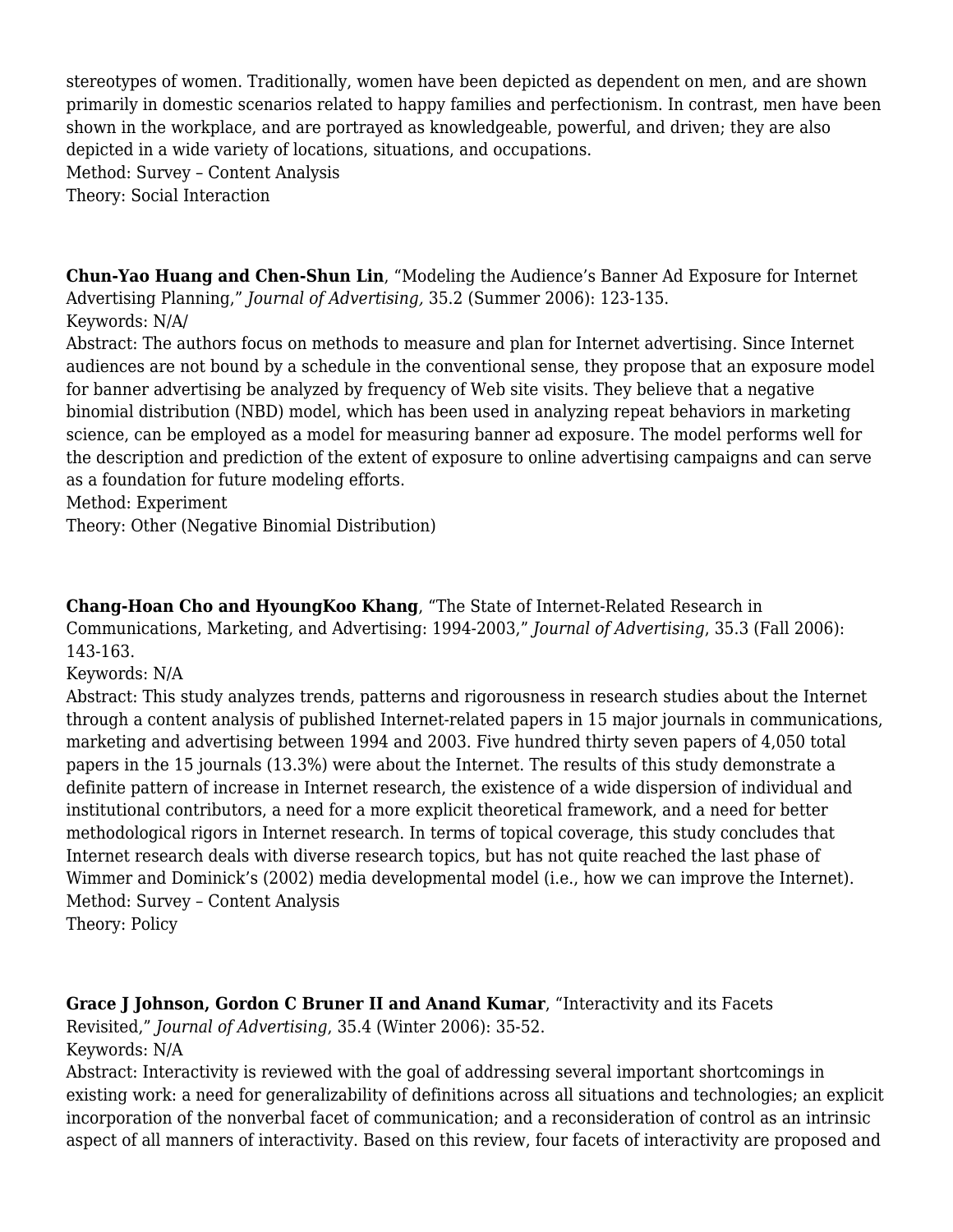tested experimentally. Three of the facets–responsiveness, nonverbal information, and speed of response–were found to be significantly related to perceived interactivity. It is important to note that support was also found for modeling interactivity as a second-order formative construct. Implications of the findings for interactivity theory, as well as for managers developing advertising strategies using interactive media, are discussed.

Method: Experiment

Theory: Information Processing/Uses and Gratification

**Barbara Briers, Siegfried Dewitte and Jan Van den Bergh**, "E-zines Silence the Brand Detractors," *Journal of Advertising Research* 46.2 (June 2006): 199-209.

Keywords: Research; Preference; Studies; Indexes; Implications

Abstract: In this paper we investigated whether a company's recommendation factor can be increased by opt-in e-zines. A sample of 817 railway travelers was interviewed on the train. Using Reichheld's (2001) recommendation index, respondents were categorized as brand detractors, passively satisfied customers, or brand promoters. Respondents giving permission ( $n = 555$ ) received either none or three e-zines in a period of six weeks. Post-measurement results ( $n = 221$ ) showed that the proportion of detractors was significantly lower among respondents who received the newsletters compared to those who received no e-zines. Personalization to the receivers' lifestyle, however, had a negative effect on recommendation. We conclude with managerial implications and suggestions for future research. Method: Survey – Content Analysis

Theory: Information Processing/Uses and Gratification

**Carolyn A Lin**, "Predicting Webcasting Adoption via Personal Innovativeness and Perceived Utilities," *Journal of Advertising Research*, 46.2 (June 2006): 228-239.

Keywords: N/A

Abstract: Broadcasting over the internet presents a new frontier for media and advertising industries to conquer. At the local level, the greatest asset of a television station is its "localism" with the audience still regarding television stations as the most effective source for local weather, traffic, and sports news as well as advertising compared to cable television, public television, newspapers, magazine, or the internet. Hence, the unique advantage that a television station website can offer may involve providing locally-oriented webcasting services as well as serving as a portal to features and other websites of local interest. This study explored the profile of early adopters of webcasting, the potential predictors of webcasting adoption and audience interest in different types of local webcast features. A national sample representing the top 50 television markets in the United States was interviewed via a computerassisted telephone interviewing system for data collection. Study results found that webcasting adopters suited the profile of "early adopters" of online technology. Moreover, personal innovativeness, perceived utilities of webcasting as well as online-use frequency and per-online-use duration were found to be significant predictors of webcasting adoption (although demographic characteristics were not). Findings on audience adoption interest in local webcast features, and their implications for advertisers, were also discussed.

Method: Survey – Content Analysis Theory: Adoption/Diffusion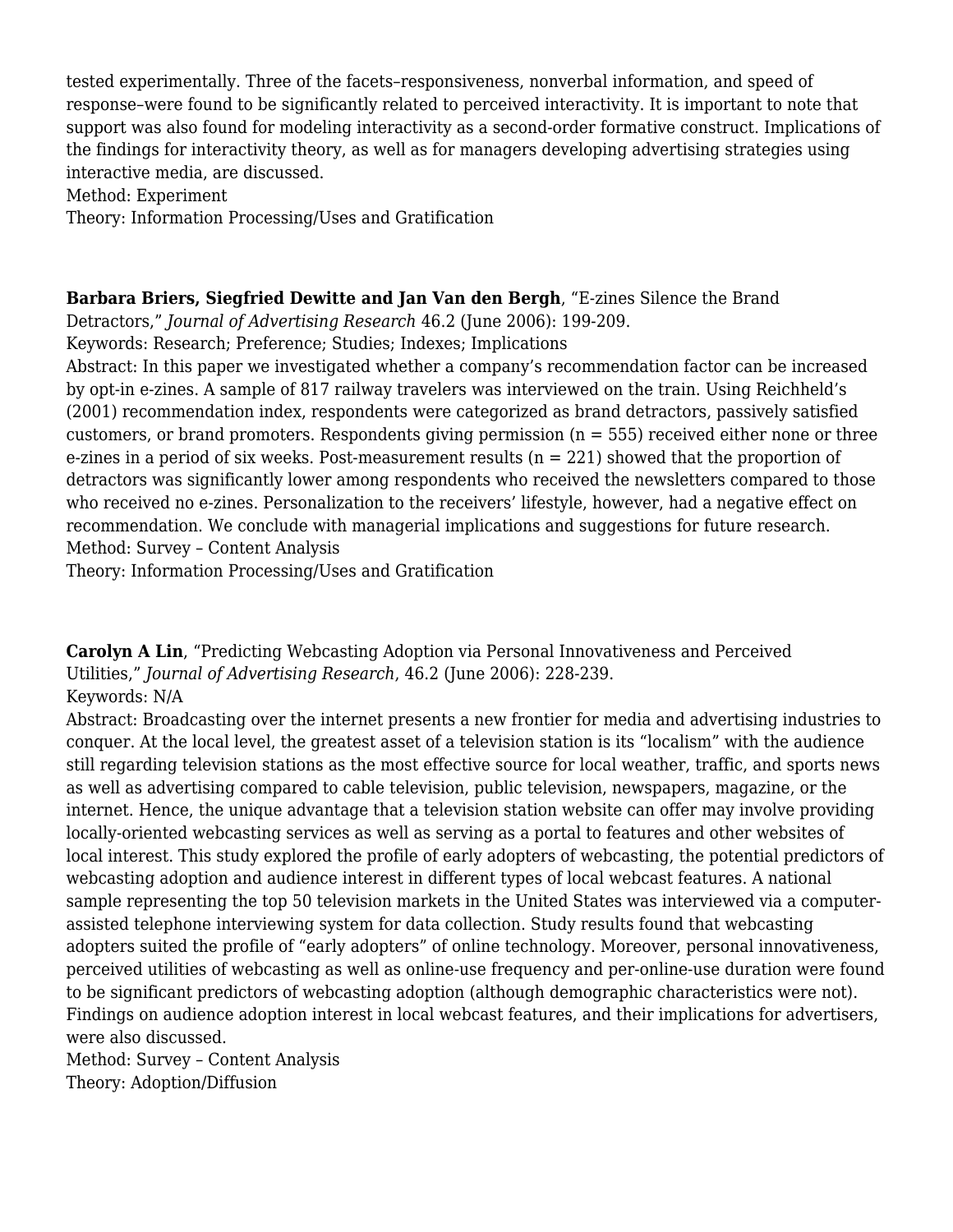**Robert V. Kozinets**, "Click to Connect: Netnography and Tribal Advertising," *Journal of Advertising Research*, 46.3 (September 2006): 279-289.

Keywords: N/A

Abstract: Copywriters ground advertising insight in their understanding of the consumer. In contemporary consumer culture, much meaningful consumption takes places in a communal, collective, and tribal environment. Advertisers and copywriters in particular would benefit from a culturallygrounded understanding of the language, meanings, rituals, and practices of the consumer tribes with which advertising seeks to communicate. This article suggests that the rigorous application of netnography the online practice of anthropology could be helpful to advertisers and copywriters as they seek this enhanced understanding. Netnography is faster, simpler, timelier and much less expensive than traditional ethnography. Because it is unelicited, it is more naturalistic and unobtrusive than focus groups, surveys, or interviews. However, it still largely text-based, anonymous, poses ethical issues, is often overwhelming, can invite superficial and decontextualized interpretation, and requires considerable researcher acuity. In a detailed interpretation of a single newsgroup posting, author seeks seek to demonstrate the level of cultural nuance required for quality netnographic interpretation and the potential of the method for generating technocultural insights to guide advertising copywriters. Method: Interpretive Essay (including History) Theory: Social Interaction

**Gwen S. Ishmael and Jerry W. Thomas,** "Worth a Thousand Words," *Journal of Advertising Research*, 46.3 (September 2006): 274-278.

Keywords: N/A/

Abstract: A look into online ethnography. This article describes what online ethnography is and how to analyze it. Online ethnography provides a snapshot of respondents' real-life experiences in order to truly understand not just what they report they do, but what they are actually doing and how that behavior drives their decisions.

Method: Interpretive Essay (including History)

Theory: Information Processing/Uses and Gratification

**K. Kenski and T. Jomini,** "Connections between Internet Use and Political Efficacy, Knowledge, and Participation," *Journal of Broadcasting & Electronic Media*, 50.2 (2006): 173-192.

Keywords: Internet use; Internet access; Internet exposure; online exposure; political efficacy; political knowledge; political participation

Abstract: Using data from the 2000 National Annenberg Election Survey, this study looks at the relationships between Internet access and exposure to presidential campaign information online and political efficacy, knowledge, and participation. Our results show that Internet access and online campaign exposure are significantly associated with these important political variables. Several of the associations between Internet access and exposure with political efficacy, knowledge, and participation are detectable even when taking sociodemographic variables, party identification, partisan strength, political interest and several other media exposures variables into account.

Method: Survey – Content Analysis

Theory: Policy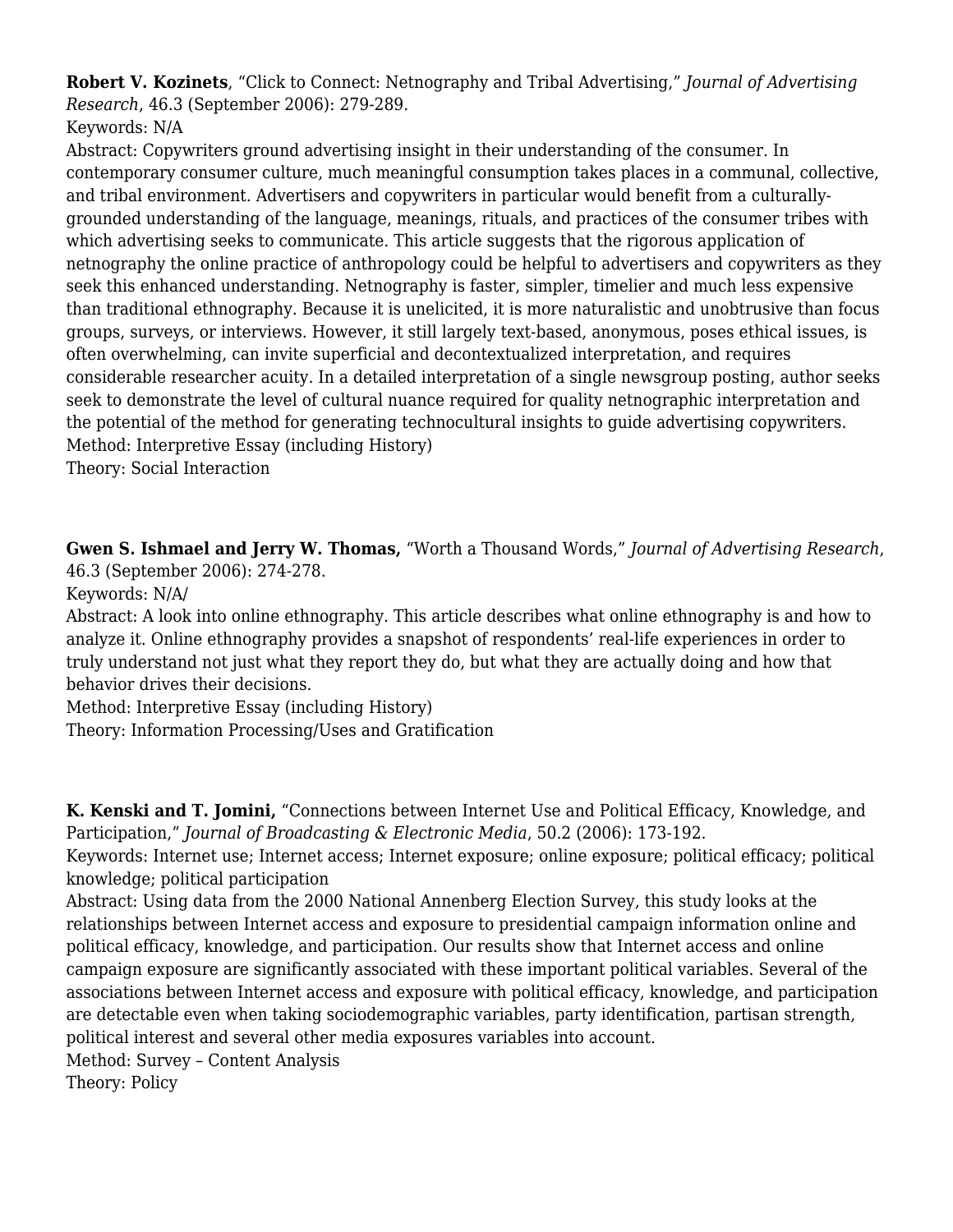**Matthew S. Eastin, Mong-Shan Yang and Amy I. Nathanson**, "Children of the Net: An Empirical Exploration Into the Evaluation of Internet Content," *Journal of Broadcasting & Electronic Media*, 50.2 (2006): 211-230.

Keywords: N/A

Abstract: During a typical online search, users are faced with literally thousands of information sources as well as unsolicited information such as advertising. Judging the legitimacy of information presented and focusing on needed content can be difficult for children. Thus, the current study examines how children evaluate information online. Manipulating the presence of a source, advertising and dynamism to understand information recall and credibility perceptions, this project initiates a needed research agenda aimed at children and their Internet experiences. Results demonstrate that content such as source, advertising, and dynamism do influence credibility perceptions and recall. Method: Experiment

Theory: Information Processing/Uses and Gratification

**Cassandra van Buren**, "Critical Analysis of Racist Post-9/11 Web Animations," *Journal of Broadcasting & Electronic Media*, 50.3 (2006): 537-554.

Abstract: Of particular relevance to this study, as narratives that provide a foundation for interpreting post-9/11 anti-Arab animations, are those cartoons Sampson (1998) discussed that construct Arabs in negative characterizations. These works illustrate that the use of negative stereotypes to represent Arabs is not a recent phenomenon in the U.S. cultural lexicon. Sampson documented that the Arabs in these earlier animations are often characterized by affording them various African American dialects and accents, a narrative move that addresses a complexity in and conflation of racial tensions among White Americans, producers and audiences alike.

Method: Survey – Content Analysis

Theory: Social Interaction

**Dmitri Williams**, "Groups and Goblins: the Social and Civic Impact of an Online Game," *Journal of Broadcasting & Electronic Media*, 50.4 (2006): 651-670.

Abstract: Video games have joined the media mainstream and are now played regularly by a majority of Americans (Entertainment Software Association [ESA], 2005). As an industry, they gross almost as much as motion pictures. Although many people perceive video games to be the province of children (Williams, 2003), their use has become an all-ages phenomenon, with the average player now 30 years of age and rising (ESA, 2005). Nevertheless, the cultural reception surrounding video games has focused research attention largely on their potentially harmful effects on interpersonal violence and aggression in adolescents (Anderson and Dill, 2000; Sherry, 2001). Recently, scholars have begun to take notice of the socially networked aspect of game play, opening up new lines of inquiry (Griffiths, Davies, and Chappell, 2003; Jones, 2003). In particular, games played over broadband networks, whether they are based on personal computers or console systems, have begun to link people from around the world as they engage in a shared play experience. These computing networks create social networks (Wellman and Gullia, 1999), which in turn have brought networked gaming into the research arena of Internet effects. Online gaming, then, has become a place to test hypotheses about civic engagement, social capital, and the displacement of face-to-face interactions. Method: Survey – Content Analysis Theory: Social Interaction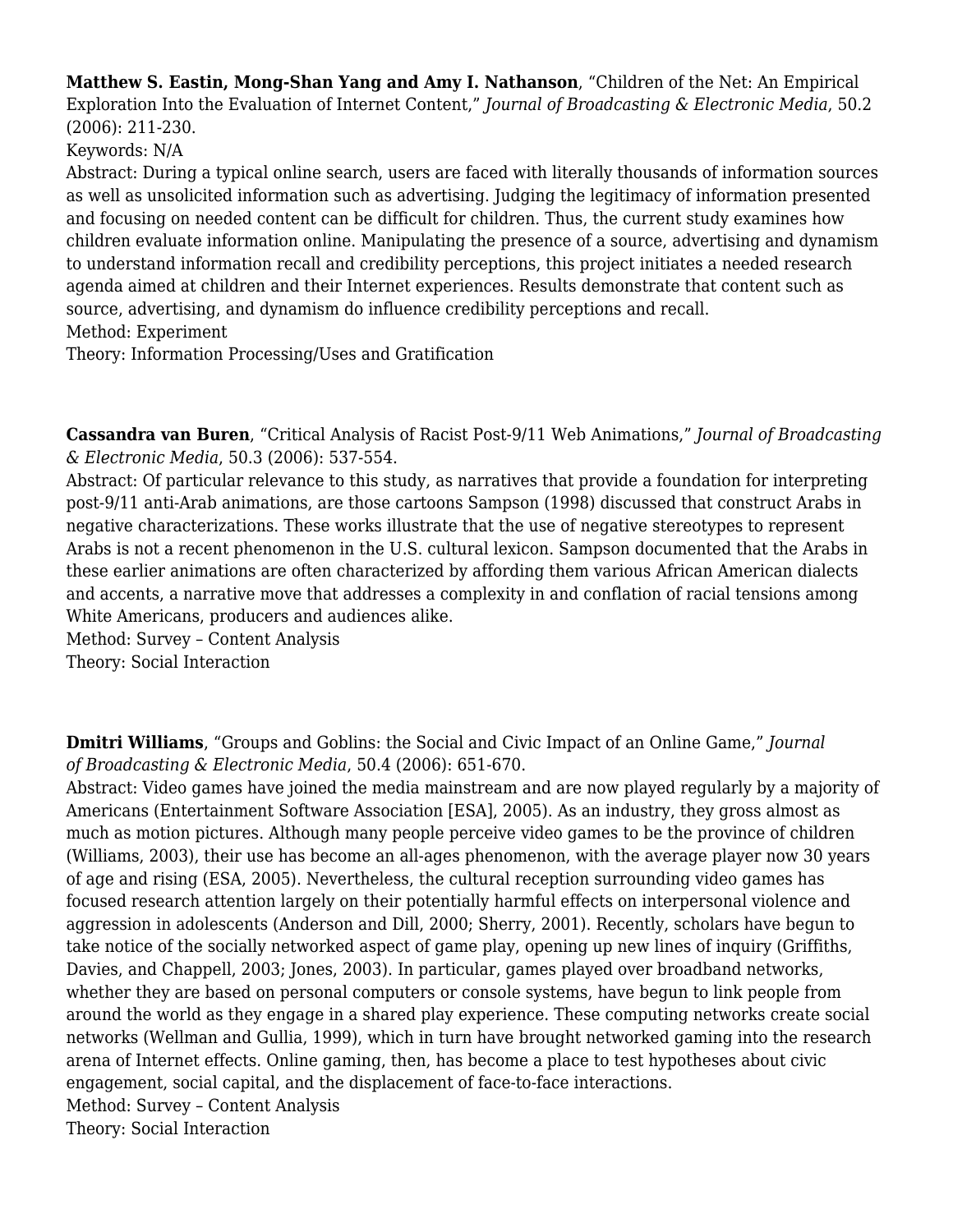**Dmitri Williams**, "Virtual Cultivation: Online Worlds, Offline Perceptions," *Journal*

*of Communication,* 56.1 (2006): 69-87.

Keywords: N/A

Abstract: The first longitudinal, controlled experiment of a video game explored the presence of cultivation effects due to play. Over the course of a month, participants in an online game changed their perceptions of real-world dangers. However, these dangers only corresponded to events and situations found in the game world, not other real-world crimes. This targeted finding is at odds with the broader spreading activation postulated by some cultivation researchers. The results, their implications for theory, and the study of games are discussed.

Method: Experiment

Theory: Adoption/Diffusion

**Sriram Kalyanaraman and S. Shyam Sundar**, "The Psychological Appeal of Personalized Content in Web Portals: Does Customization Affect Attitudes and Behavior?" *Journal of Communication*, 56.1 (2006): 110-132.

Keywords: N/A/

Abstract: Internet technology has made possible the widespread dissemination of individualized media messages, but we know very little about their psychological import. A between subjects experiment (N = 60) with three levels of customization (low, medium, high) was designed to examine whether greater levels of personalized content engender more positive attitudes. The results not only confirm this hypothesis but also reveal the mediating role played by users' perceptions of relevance, involvement, interactivity, and novelty of portal content. In addition, customization has behavioral effects in that it affects users' browsing activity.

Method: Experiment

Theory: Adoption/Diffusion

**Rebecca Verser and Robert H. Wicks**, "Managing Voter Impressions: The Use of Images on Presidential Candidate Web Sites During the 2000 Campaign," *Journal of Communication*, 56.2 (2006): 178–197.

Abstract: Presidents Kennedy, Reagan, and Clinton mastered of art of using television to manage impressions in the television age. With the advent of the Internet, recent presidential campaigns have begun to recognize the potential of this medium in shaping images and managing impressions among voters. This study focuses on the 2000 presidential election and the images of the presidential candidates appearing on their official campaign Web sites. It also evaluates the visual strategies the candidates used and the overall themes of the images. Each candidate appeared to present campaign photographs in ways that may have been orchestrated to enhance their appeal and reverse negative media portrayals.

Method: Survey – Content Analysis Theory: Policy

**Kenichi Ishii**, "Implications of Mobility: The Uses of Personal Communication Media in Everyday Life," *Journal of Communication*, 56.1 (2006): 346-365. Keywords: N/A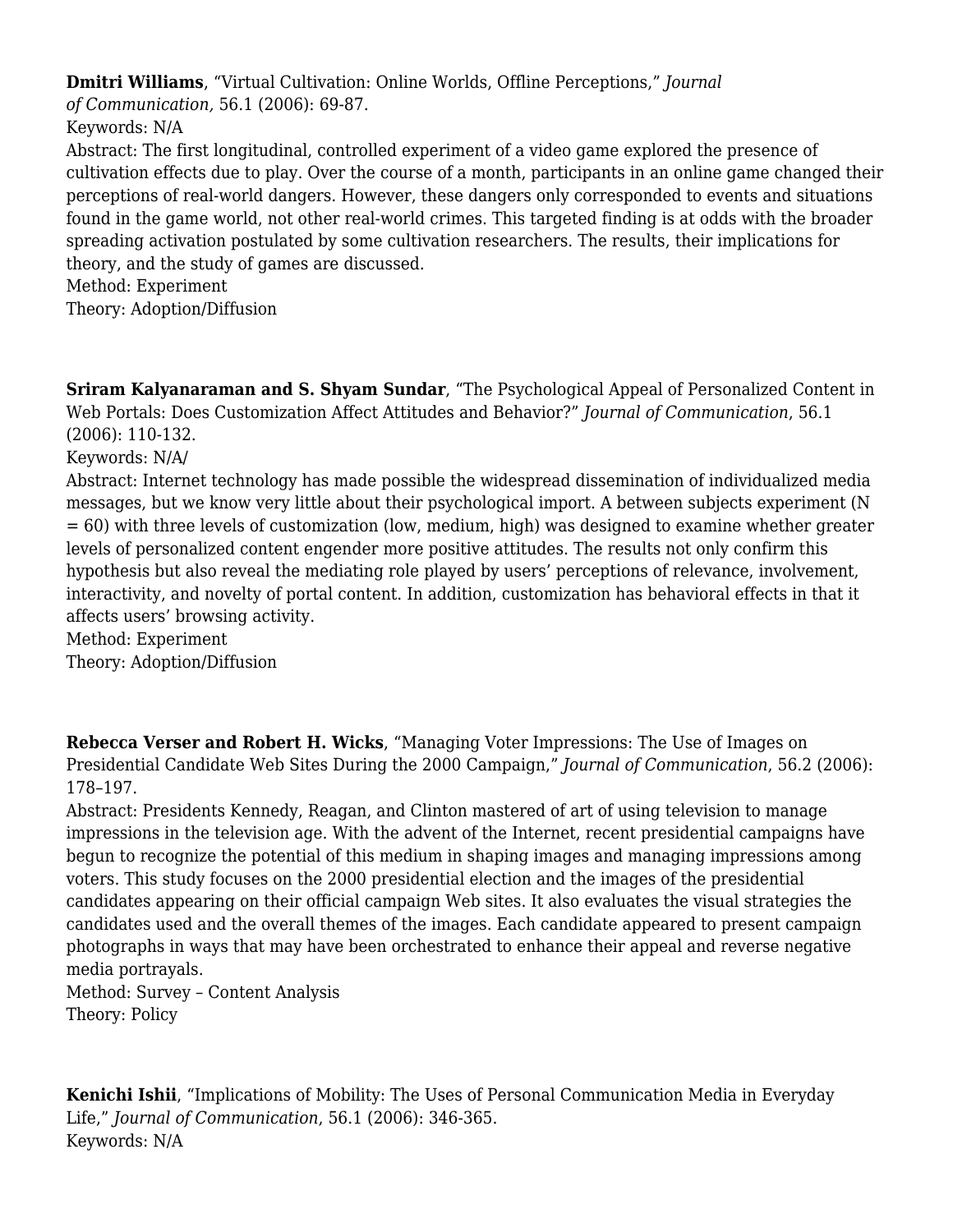Abstract: This study examined the impact of mobile communications on interpersonal relationships in daily life. Based on a nationwide survey in Japan, landline phone, mobile voice phone, mobile mail (text messaging), and PC e-mail were compared to assess their usage in terms of social network and psychological factors. The results indicated that young, nonfamily-related pairs of friends, living close to each other with frequent face-to- face contact were more likely to use mobile media. Social skill levels are negatively correlated with relative preference for mobile mail in comparison with mobile voice phone. These findings suggest that mobile mail is preferable for Japanese young people who tend to avoid direct communication and that its use maintains existing bonds rather than create new ones. Method: Survey – Content Analysis

Theory: Information Processing/Uses and Gratification

**Kirstie M. Farrar, Marina Krcmar and Kristine L. Nowak**, "Contextual Features of Violent Video Games, Mental Models, and Aggression," *Journal of Communication*, 56.2 (2006): 387-405. Keywords: N/A

Abstract: This experiment employed a 2 (third vs. first person) 3 2 (blood on/off) 3 2 (sex) design in order to examine the effects of two internal video game manipulations: the presence of blood and point of view on participants' perceptions of the game. Overall, when the blood manipulation was on, participants perceived greater gore. Players were significantly more focused when they played in the third-person point of view than when they played in first person. Males were more involved in the game overall regardless of point of view, but females were more focused and involved when they played in third, not first, person. In addition, we wanted to see if game manipulations and perceptions of the game affected aggressive outcomes. Those who played the game in the blood-on condition had more physically aggressive intentions, and when players were more involved and immersed in the game, they reported greater hostility and physically aggressive intentions. Findings are discussed as they relate to mental models of media violence.

Method: Experiment Theory: Other (Schema)

**Eyun-Jung Ki, Byeng-Hee Chang and Hyoungkoo Khang**, "Exploring Influential Factors on Music Piracy Across Countries*," Journal of Communication* 56.2 (2006) 406-426.

Keywords: N/A

Abstract: This study explored various determinant variables influencing music piracy rates across countries. Seven variables, including income level, income inequality, individualism– collectivism, level of education, intellectual property protection, music CD price and music market size, were adopted for this study. This study found that income level, income inequality and market size directly impact music piracy, whereas income level, level of education, music CD price and market size influenced music piracy through intellectual property protection.

Method: Meta-Analysis

Theory: Policy

**Matthew S. Eastin, Bradley S. Greenberg, and Linda Hofschire**, "Parenting the Internet," *Journal of Communication* 56.3 (2006): 486-504. Keywords: N/A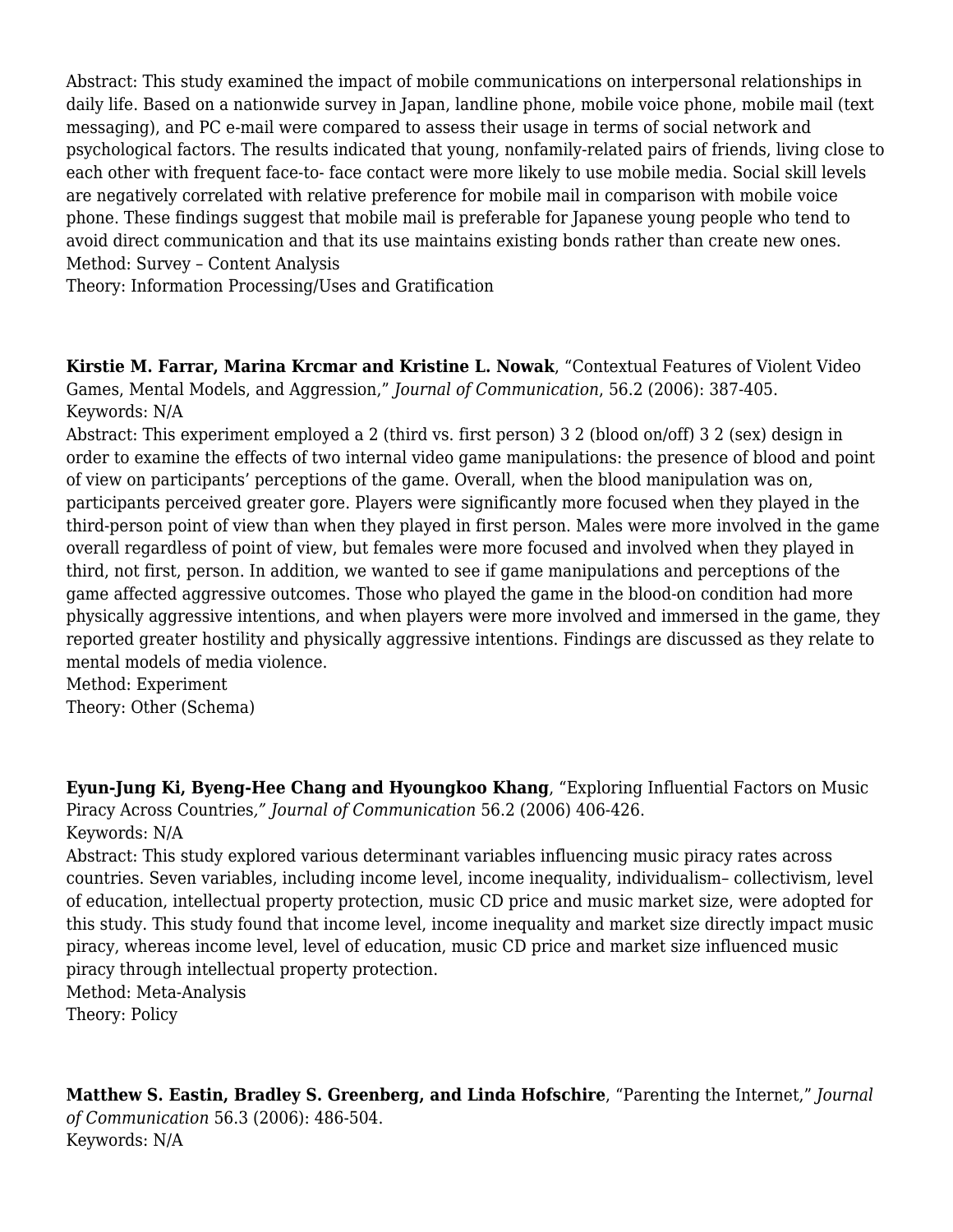Abstract: Telephone surveys of single and married mothers of teenagers in public schools, mothers of teenagers in religious schools, and mothers of homeschooled teenagers examined the influence that parenting styles and level of Internet access in the home have on parenting mediation of online content and time spent on the Internet  $(N = 520)$ . Specifically, how authoritative, authoritarian, permissive and neglectful parenting styles as well as home and bedroom Internet access influence the evaluative and restrictive mediation techniques used by parents was investigated. Results indicate that parenting style has a significant effect on almost all mediation techniques studied, whereas increased access only influences time online. Additionally, technological blocking as a restrictive mediation technique was found to be highest among authoritative parents, followed by authoritarian and neglectful. Method: Survey – Content Analysis

Theory: Social Interaction

**Jochen Peter and Patti M. Valkenburg,** "Adolescents' Exposure to Sexually Explicit Online Material and Recreational Attitudes Toward Sex," *Journal of Communication* 56.4 (2006): 639-660. Keywords: N/A

Abstract: Previous research has largely ignored the implications of adolescents' exposure to sexually explicit online material for their sexual attitude formation. To study whether adolescents' exposure to sexually explicit material on the Internet is related to recreational attitudes toward sex, researchers conducted an online survey among 471 Dutch adolescents aged 13–18. In line with an orientation 1 – stimulus – orientation 2 – response (O1-S-O2- R) model, study found a pattern of multiple mediated relationships. Male adolescents (O1) used sexually explicit online material (S) more than female adolescents, which led to a greater perceived realism of such material (O2). Perceived realism (O2), in turn, mediated the relationship between exposure to sexually explicit online material (S) and recreational attitudes toward sex (R). Exposure to sexually explicit online material, then, is related to more recreational attitudes toward sex, but this relationship is influenced by adolescents' gender and mediated by the extent to which they perceive online sexual material as realistic. Method: Survey – Content Analysis

Theory: Information Processing/Uses and Gratification

**Faiza Hirji**, "Common Concerns and Constructed Communities: Muslim Canadians, the Internet, and the War in Iraq," *Journal of Communication Inquiry* 2006; 30; 125-141.

Keywords: Muslim diaspora; Internet news service; citizenship

Abstract: Media fulfill a number of different functions for members of diasporas, helping to maintain networks built around nationality, culture or religion. In times of international conflict, immigrants or minorities living in Canada may be particularly reliant on diasporic media if mainstream news networks do not supply the relevant information or desired perspective. This article focuses on the specific role that Internet news services might play in fostering a sense of identity or community for a uniquely placed group, Canadian Muslims, during the invasion of Iraq. In particular, the construction of a loosely knit community opposed to the Iraq War is examined in relation to a news service, Montreal Muslim News, which is based in Canada but addresses a variety of domestic and international affairs. The content on this Web site is analyzed to determine what discourses it may contain regarding citizenship, community, and political engagement.

Method: Survey – Content Analysis Theory: Social Interaction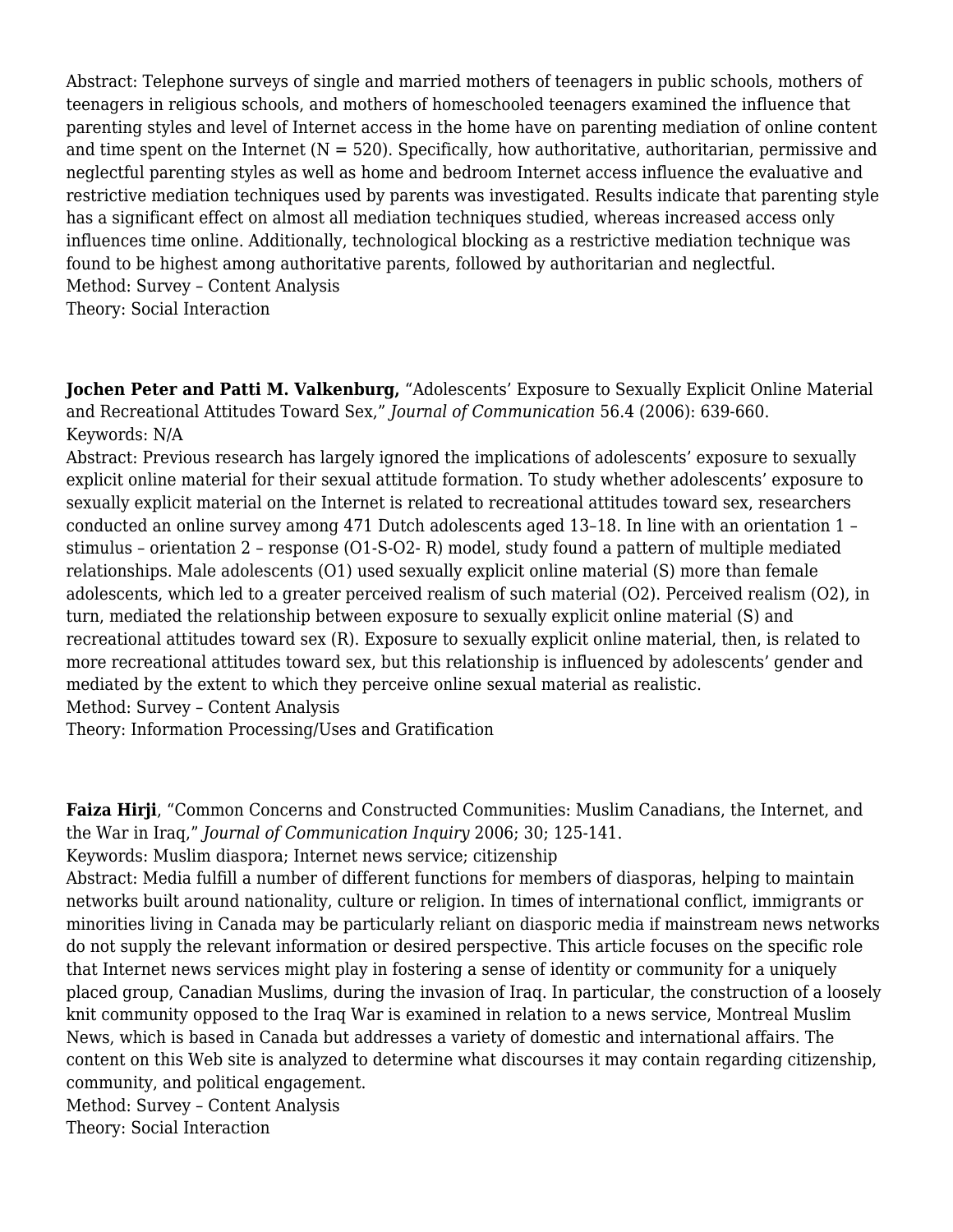**May O. Lwin and Jerome D. Williams**, "Promises, Promises: How Consumers Respond to Warranties in Internet Retailing," *Journal of Consumer Affairs*, 40.2 (2006): 236-260. Keywords: N/A

Abstract: Past studies have shown that perceived risk is a critical determinant of purchase intention in non–store retailing contexts, including Internet retailing. Extant literature in physical retailing suggests that warranties can be a significant variable in reducing consumers' perceived risk. Researchers examine the role of Web site warranties in risk reduction and how warranty information interacts with retailer reputation and brand name as two other risk relievers in an online shopping environment. Results suggest that warranties can make a positive difference for online retailers with strong reputations with respect to perceived risk, perceived product quality, and purchase intentions. However, consumers are less influenced by warranty information when dealing with online retailers with weak reputations. For the other extrinsic cue, however, study finds that warranty information does not have an effect when dealing with brand names, suggesting that a brand name's impact on online risk reduction remains regardless of the presence of warranty information.

Method: Experiment

Theory: Policy

**Heejin Lim, Richard Widdows, and Jungkun Park**, "M-loyalty: Winning Strategies for Mobile Carriers," *Journal of Consumer Marketing*, 23.4 (2006): 208-218.

Keywords: Mobile communication systems, Customer services quality, Customer satisfaction, Customer loyalty

Abstract: Purpose – This study aims to investigate determinants of satisfaction and loyalty decisions in the use of mobile services.

Design/methodology/approach – A research model was designed to identify multi-dimensions of mobile service quality and perceived value, and investigate their influences on satisfaction and loyalty. Structural equation modeling was employed to test hypotheses.

Findings – Statistical analysis identified five distinct dimensions of mobile service quality, and their direct and indirect effects on economic value, emotional value on loyalty intention through satisfaction. Two dimensions of perceived value (i.e. economic value, emotional value) had significant influences on customer satisfaction, and then, on loyalty intention. Also, the results show interrelationship between economic and emotional value.

Originality/value – In particular, each dimension of mobile service quality appeared to have different effects on perceived economic value, emotional value and the level of satisfaction. Accordingly, mobile service managers are recommended to develop strategic promotion efforts based on targeted consumers' needs and marketing goals.

Method: Survey – Content Analysis

Theory: Information Processing/Uses and Gratification

**Dennis Pitta, Frank Franzak and Danielle Fowler**, "A Strategic Approach to Building Online Customer Loyalty: Integrating Customer Profitability Tiers," *Journal of Consumer Marketing*, 23.7 (2006): 421-429.

Keywords: Customer loyalty, Customer relations, Internet shopping, Profit maximization, Electronic commerce

Abstract: Purpose – The purpose of this paper is to present a strategic framework to managing online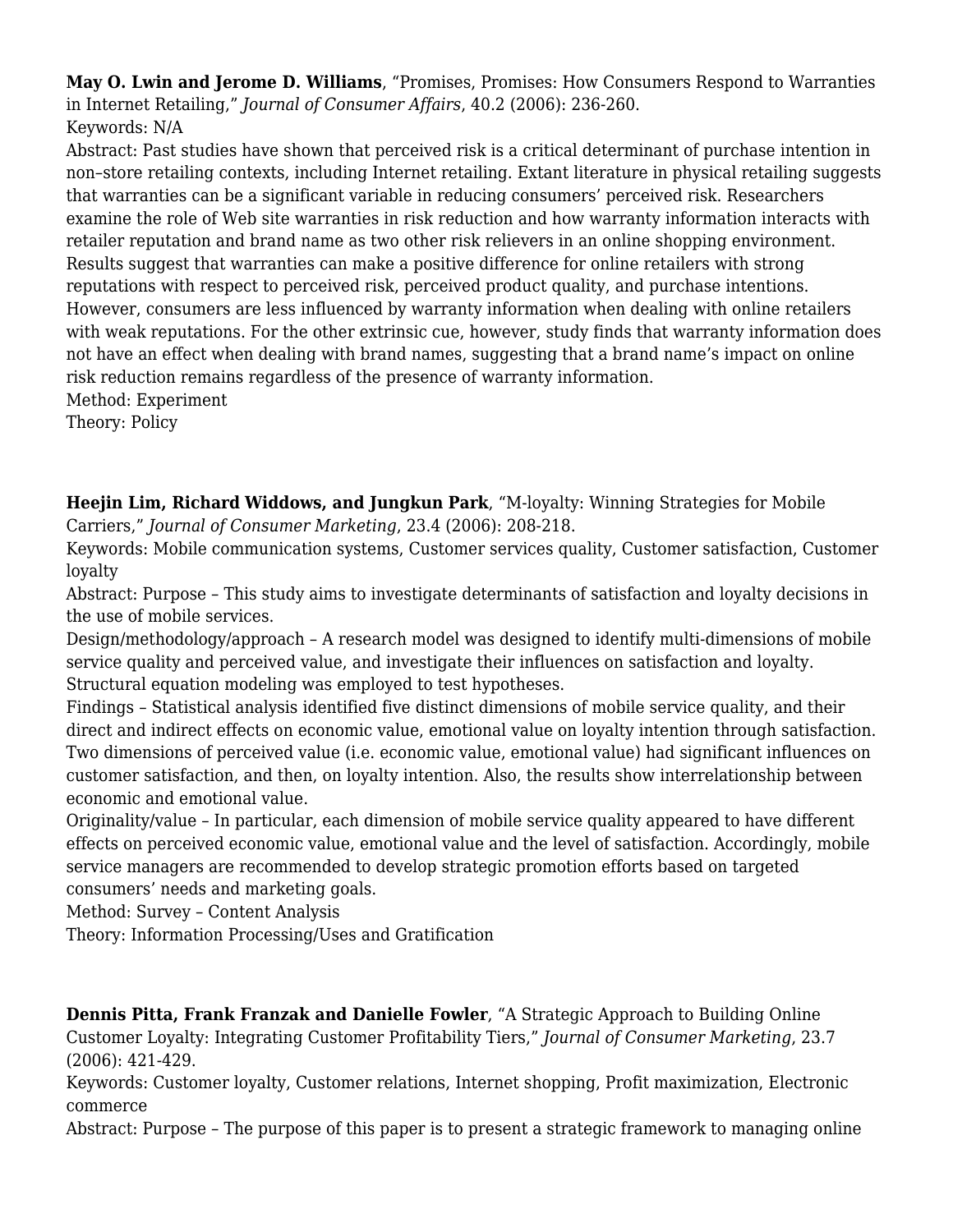loyalty.

Design/methodology/approach – The paper integrates concepts including a range of recently published (1993-2006) theoretical works in consumer loyalty and ongoing case developments in internet practice. Findings – Provides information and action approaches to consumer marketers that may increase the success providing want satisfying market offerings. Outlines the costs and benefits of some online customer loyalty building practices. By integrating the literature supporting lifetime customer value with the literature concerned with generating online customer relationships, it provides a pathway to profitable relationships. It also exposes the unintended problems that some online customer loyalty initiatives may create.

Research limitations/implications – The theoretical concepts that form the foundation of the paper appear to have a significant application to consumer marketing but have not been tested empirically. Practical implications – Uncovers a previously unreported strategy for generating profitable online customer loyalty.

Originality/value – This paper describes the nature and application of customer value tiers to an important marketing process. It offers the potential of increasing marketing success by allowing firms to maximize the value of their scarce service resources by serving profitable customers.

Method: Interpretive Essay (including History)

Theory: Information Processing/Use and Gratification

**James C. Ward and Amy L Ostrom**, "Complaining to the Masses: The Role of Protest Framing in Customer-Created Complaint Web Sites," *Journal of Consumer Research*, 33.2 (2006): 220-230. Abstract: Consumers who once might have voiced their dissatisfaction with a firm to a few friends and acquaintances are now constructing Web sites to tell the world about their dissatisfaction. Protestframing theory reveals the interlocking rhetorical tactics (injustice, identity, and agency framing) consumers use to mobilize mass audiences against a firm, contributing important insights to our understanding of negative word of mouth. Moreover, an analysis of protest sites reveals that consumers "frame" their corporate betrayal to the public to demonstrate their power to influence others and gain revenge. As a result, a community of discontent may arise in which both individual and social identities appear to be constructed and affirmed.

Method: Survey – Content Analysis Theory: Social Interaction

**Osei Appiah**, "Rich Media, Poor Media: The Impact of Audio/Video vs. Text/Picture Testimonial Ads on Browsers' Evaluations of Commercial Web Sites and Online Products," *Journal of Current Issues and Research in Advertising*, 28.1 (Spring 2006): 73-87.

Key Words: vividness effects, modality, availability-valence, multimedia, online shopping Abstract: There has been some debate among advertisers concerning the practicality, necessity, and effectiveness of using multimedia on Internet Web sites. Most companies have been slow to use multimedia features on their site, and it seemed worthwhile to test whether this behavior is warranted by testing the impact of multimedia ads on a commercial Web site. In particular, this study attempted to test whether browsers' responses to multimedia like audio/video testimonial ads on a commercial Web site would significantly differ from their responses to either a commercial Web site with text/picture testimonials or a commercial Web site with no testimonials. The findings indicated that Internet browsers were more likely to believe a site was targeting them, rate a site more favorably, and rate the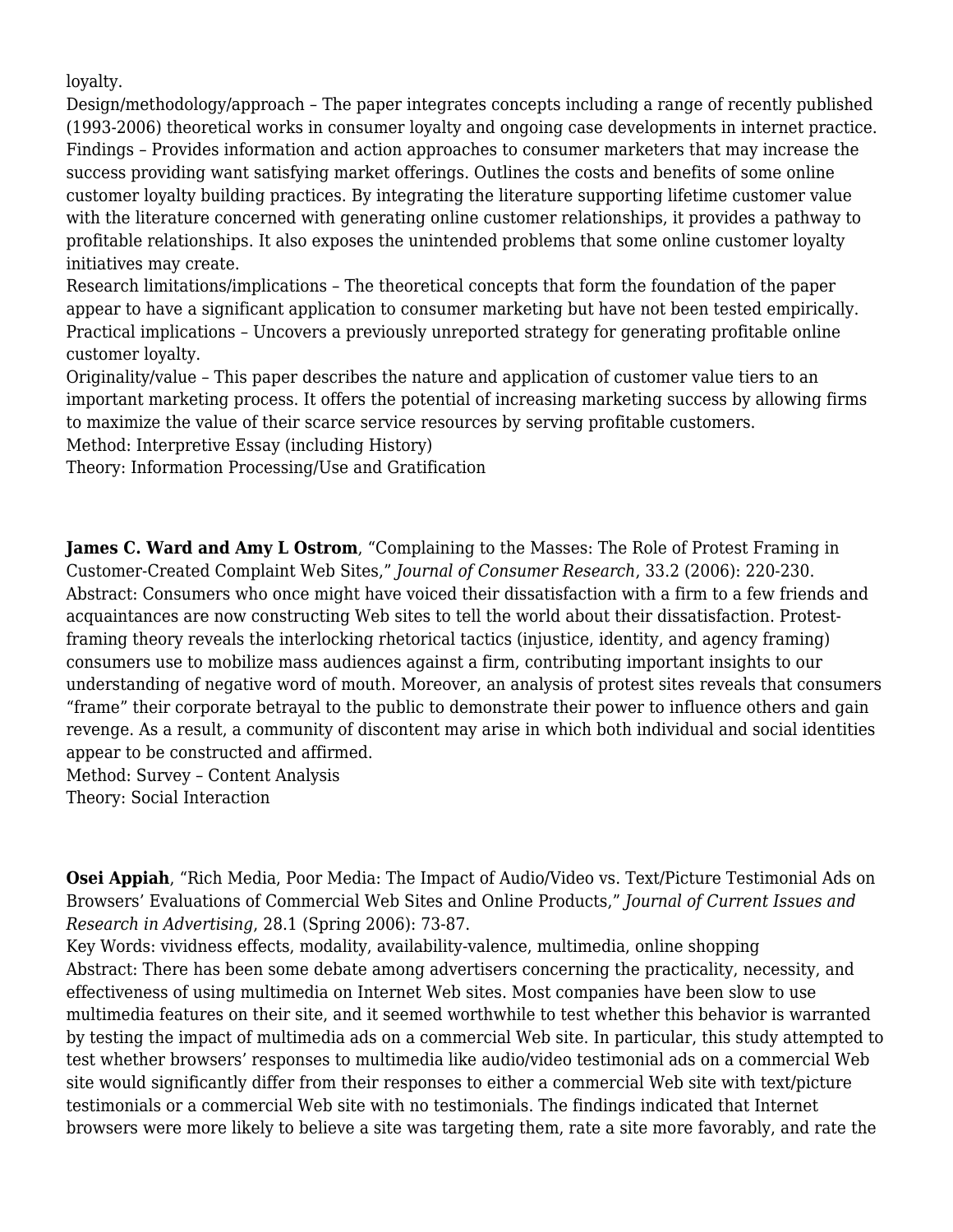product more favorably when the site contained audio/video testimonials than they were when the site contained either text I picture testimonials or no testimonials. Vividness effects of media modality and the availability-valence theoretical framework are discussed.

Method: Experiment

Theory: Information Processing/Use and Gratification

**W.M. Guohua**, "Conceptualizing and Measuring the Perceived Interactivity of Websites," *Journal of Current Issues and Research in Advertising*, 28. 1 (Spring 2006): 87-105.

Keywords: interactivity, interactive media, interactive advertising, interactive marketing, online consumer behavior.

Abstract: The perceived interactivity of websites by site-visitors  $(PI^{\wedge}I)$  is defined as a psychological state experienced by a site-visitor during the interaction process. It manifests in three dimensions: (1) perceived control over (a) the site navigation, (b) the pace or rhythm of the interaction, and (c) the content being accessed; (2) perceived responsiveness from (a) the site owner, (b) from the navigation cues and signs, (c) the persons online; and (3) perceived personalization of the site (a) as if it were a person, (b) as if it wants to know the site visitor, and (c) as if it understands the site visitor. Based on this conceptual definition, a scale for the perceived interactivity of zoebsites was developed and validated. A series of studies was conducted to assess its dimensionality, reliability, and validity. Empirical evidence indicates that the scale is reliable, valid, parsimonious and generalizable. Implications of our conceptual and operational definitions of the construct of perceived interactivity of websites are discussed for interactive advertising and marketing research and practice. Method: Survey – Content Analysis

Theory: Information Processing/Use and Gratification

**Eric J. Karson, Samuel D. McCloy and P. Greg Bonner**, "An Examination of Consumers' Attitudes and Beliefs Towards Web Site Advertising," *Journal of Current Issues and Research in Advertising*, 28.2 (Fall 2006): 77-92.

Keywords: N/A

Abstract: This article examines consumers' attitudes towards Web site advertising (WSA), and the beliefs that help shape these attitudes, using an established model of consumers' evaluation of advertising (Pollay and Mittal 1993). The authors apply these constructs to WSA, using three years of data gathered from consecutive student samples. Key findings indicate that while global attitudes towards WSA are relatively stable, consumers have become less positive about the "hedonic/pleasurable" aspects of WSA. In addition, this analysis suggests that consumers can be

segmented based on their beliefs about Web site advertising in terms of the following: (1) Pro WSA; (2) Ambivalent towards WSA; and (3) Critics of WSA.

Method: Survey – Content Analysis

Theory: Information Processing/Use and Gratification

**Hanjun Ko, Marilyn S. Roberts and Chang-Hoan Cho**, "Cross-Cultural Differences in Motivations and Perceived Interactivity: A Comparative Study of American and Korean Internet Users," *Journal of Current Issues and Research in Advertising*, 28.2 (Fall 2006): 93-105. Keywords: Cultural Contexts, Interactivity and Motivations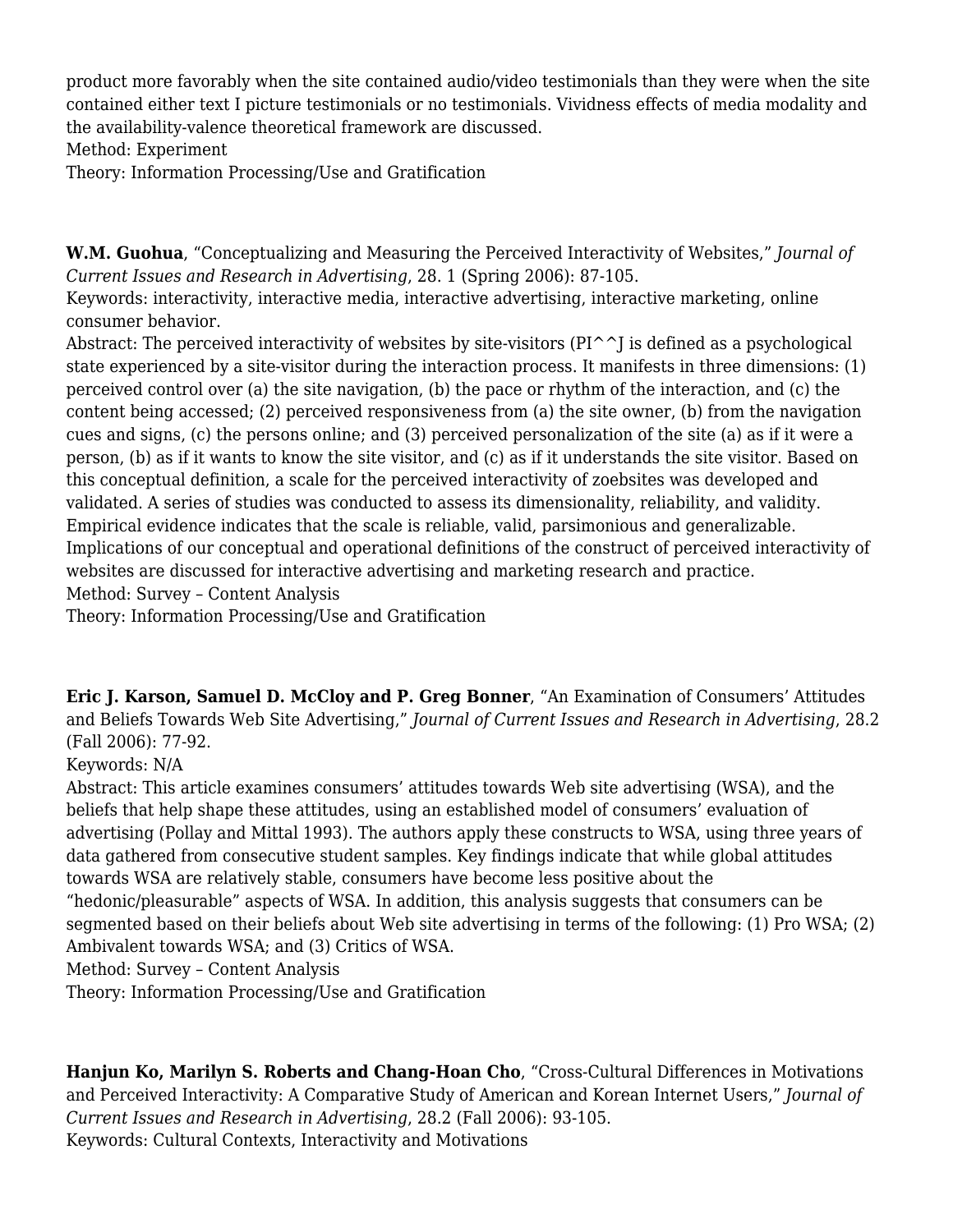Abstract: The purpose of this study was to examine cultural differences in motivations for using the Internet and consumers' interactivity on a website. Cultural context was used to explain cultural differences in motivations and interactivity between South Korea and the United States. The results showed that subjects from the low context culture had a higher degree of information and convenience motivation and perceived a higher degree of human-message interaction, while subjects from the high context culture had a higher degree of social interaction motivation and human-human interaction. Method: Experiment

Theory: Information Processing/Use and Gratification

**Ronald E. Goldsmith and David Horowitz**, "Measuring Motivations for Online Opinion Seeking," *Journal of Interactive Advertising*, 6.2 (Spring 2006).

Keywords: N/A

Abstract: Online interpersonal influence or electronic word-of-mouth ("eWOM") is an important aspect of ecommerce. Consumers give and seek opinions online in much the same way as they do offline, thereby affecting the sales of many goods and services. To further the understanding of eWOM, the present study used data from a survey of 309 consumers to develop a 32-item self-report scale measuring consumer motivations for online opinion seeking. This study revealed eight distinct factors. Consumers seek the opinions of others online to reduce their risk, because others do it, to secure lower prices, to get information easily, by accident (unplanned), because it is cool, because they are stimulated by off-line inputs such as TV, and to get pre-purchase information. A second study using data from 109 consumers showed that: (1) the scales measuring these motivations are free from social desirability response bias and acquiescence, (2) other consumers' information is more important than advertising, and (3) consumers are likely to continue to seek WOM online, thereby confirming its importance in ecommerce.

Method: Survey – Content Analysis

Theory: Information Processing/Use and Gratification

**Ray L. Benedicktus and Melinda L. Andrews**, "Building Trust with Consensus Information: The Effects of Valence and Sequence," *Journal of Interactive Advertising,* 6.2 (Spring 2006). Keywords: N/A Direction

Abstract: Sellers' reputation, as conveyed by consensus information, influences consumers' trust in the company. Two experiments were used to investigate the effects of consensus information on consumer trust. Consensus trends were manipulated over three reporting periods. The results indicated that trust varies positively with the valence of a firm's reputation and is similarly dependent upon whether the trend decreases or increases over time. Effects of valence and sequence direction were further explored in conditions wherein variation between periods was attenuated. Results showed that valence continued to drive trust. However, effects of sequence direction ceased to be significant when the change in reputation between periods was reduced.

Method: Experiment

Theory: Information Processing/Use and Gratification

**Lance Porter and Guy J. Golan**, "From Subservient Chickens to Brawny Men: A Comparison of Viral Advertising to Television Advertising," *Journal of Interactive Advertising*, 6.2 (Spring 2006).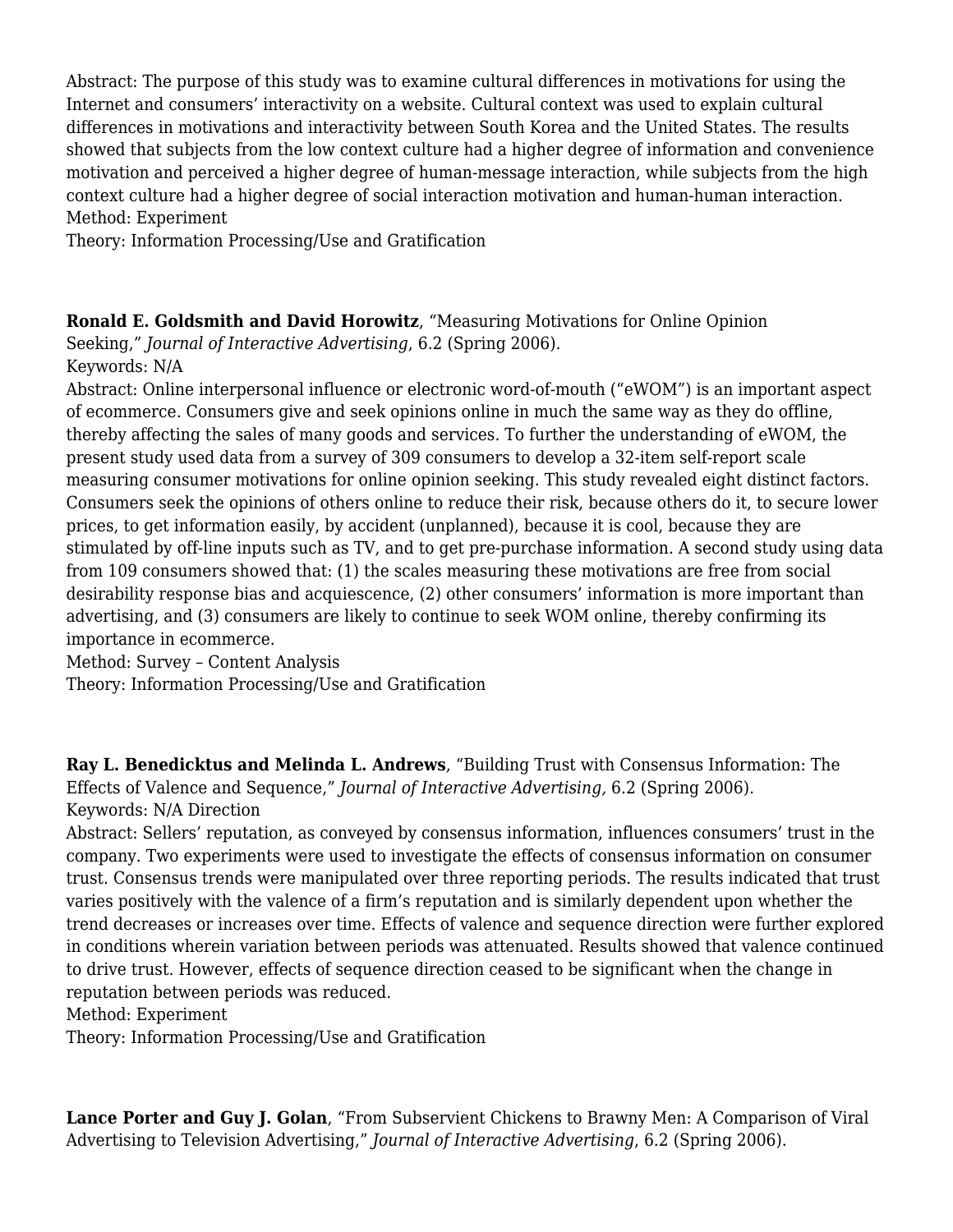## Keywords: N/A

Abstract: This study sought to examine and define a division of Electronic Word-of-Mouth (eWOM) known as viral advertising. Representing the first empirical effort to investigate the content of, and ultimately define, viral advertising, this exploratory study found important differences between viral and television advertising. The definition posited in this study was confirmed. Significantly more than traditional advertising, viral advertising relies on provocative content to motivate unpaid peer-to-peer communication of persuasive messages from identified sponsors. While emotive content has always been the key to capturing audiences' attention in advertising, viral advertising relies on increasingly raw content for actual distribution. This added reliance on titillation for distribution has a number of implications both for advertisers and the ultimate consumers of advertising.

Method: Model Building

Theory: Information Processing/Use and Gratification

**Kjerstin S. Thorson and Shelly Rodgers**, "Relationships between Blogs as eWOM and Interactivity, Perceived Interactivity, and Parasocial Interaction," *Journal of Interactive Advertising,* 6.2 (Spring 2006).

Keywords: N/A

Abstract: The purpose of this research was to examine the effects of a political candidate's blog-a form of eWOM (electronic Word-of-Mouth)-on attitudes toward the website, attitudes toward the political candidate, and intentions to vote. The results showed that interactivity in the form of a blog significantly influenced attitude toward the website, but not attitudes toward the candidate or voting intention. However, perceived interactivity influenced all three dependent variables, but did not interact with interactivity, suggesting that these are two separate constructs. The effects were mediated by parasocial interaction.

Method: Survey – Content Analysis

Theory: Information Processing/Use and Gratification

**Alexandre Steyer, Renaud Garcia-Bardidia and Pascale Quester**, "Online Discussion Groups as Social Networks: An Empirical Investigation of Word-of-Mouth on the Internet." *Journal of Interactive Advertising*, 6.2 (Spring 2006).

Keywords: N/A

Abstract: While consumer behavior researchers have long studied word-of-mouth and diffusion of information among reference groups, the emergence of the internet has recently provided the means to empirically establish just how this process takes place, as well as who contributes to it. In this study, the way information was shared among consumers in relation to two product categories was described as following a power law. Implications for marketing and research are provided.

Method: Survey – Content Analysis

Theory: Information Processing/Use and Gratification

**John Fong and Suzan Burton**, "Electronic Word-of-Mouth: A Comparison of Stated and Revealed Behavior on Electronic Discussion Boards," *Journal of Interactive Advertising,* 6.2 (Spring 2006). Keywords: N/A

Abstract: The important influence of peer recommendations on consumer purchases has been strongly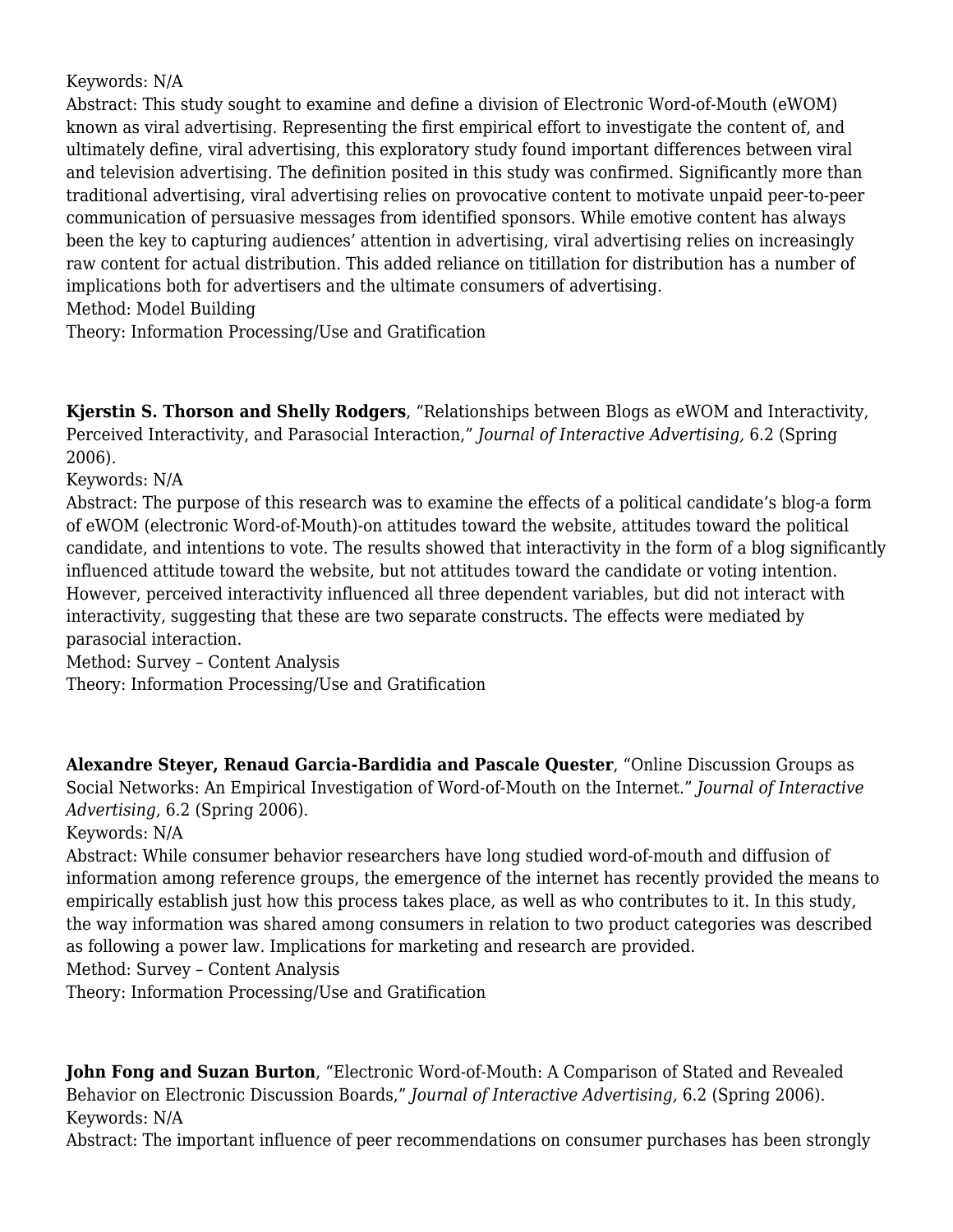established. However, recent growth in electronic discussion boards has increased the potential for electronic word-of-mouth (eWOM) between people who have never met. This study examines and compares the extent of eWOM on electronic discussion boards within U.S. and China based websites. Using online surveys ( $N = 214$ ) and observation of discussion postings ( $N = 3029$ ), data were collected from the "Digital Photography" discussion boards on eBay, Yahoo, and Google (U.S. based websites) and EachNet, Sina, and Netease (China based websites). The findings indicated both similarities and differences in the information giving and seeking behaviors, with the U.S. participants more likely to provide information than Chinese participants, resulting in the U.S. based discussion boards containing a richer source of information relative to requests.

Method: Survey – Content Analysis

Theory: Information Processing/Use and Gratification

**Antti Vilpponen, Susanna Winter and Sanna Sundqvist**, "Electronic Word-of-Mouth in Online Environments: Exploring Referral Network Structure and Adoption Behavior," *Journal of Interactive Advertising*, 6.2 (Spring 2006).

### Keywords: N/A

Abstract: This article presents a network analysis of electronic word-of-mouth referral communication in a real life online environment. The goal of the paper was to clarify the existing terminology of electronic word-of-mouth behavior, to examine the kind of network structure that will emerge in the electronic environment, and finally to explore the impact of the network structure on the acceptance of an innovation in such a communication environment. Results indicated that the structure of an electronic communication network is different from the traditional interpersonal communication network structure. This study also showed that the network structure affects innovation adoption timing in the electronic communication environment, as a centralized network structure leads towards early adoption and as tie strength and adoption timing are related.

Method: Survey – Content Analysis Theory: Adoption/Diffusion

**Mariko Morimoto and Susan Chang**, "Consumers' Attitudes toward Unsolicited Commercial E-mail and Postal Direct Mail Marketing Methods: Intrusiveness, Perceived Loss of Control, and Irritation," *Journal of Interactive Advertising*, 7.1 (Spring 2006).

Keywords: N/A Abstract: Using Psychological Reactance as the framework, this study sought to understand consumer attitudes towards two major direct marketing techniques: unsolicited commercial e-mail and postal direct mail. In particular, audience perceptions of advertising intrusiveness, perceived loss of control (as conceptualized by Psychological Reactance), and irritation regarding the direct marketing techniques were investigated. The results of this survey study  $(N=119)$  indicated that recipients perceived unsolicited e-mails as more intrusive and irritating than postal direct mail. This study contributed to the theory of Psychological Reactance by indicating that recipients did not feel a loss of control regarding spam, thus Psychological Reactance was not fully supported in the context of these marketing communication techniques. Suggestions for direct marketing practitioners conclude the paper.

Method: Survey – Content Analysis Theory: Other (Psychological Reactance)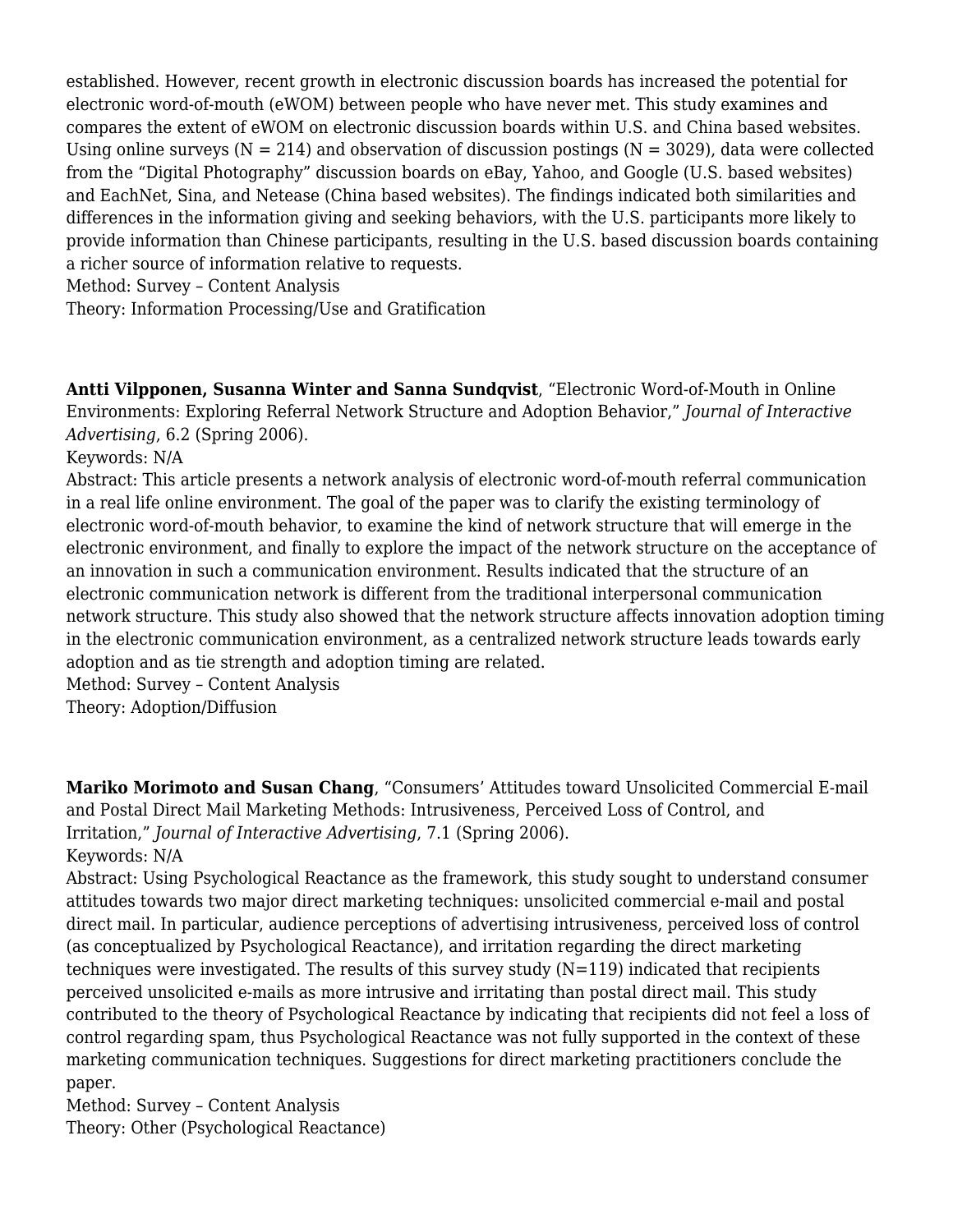**Verolien Cauberghe and Patrick De Pelsmacker**, "Opportunities and Thresholds for Advertising on Interactive Digital TV: A View from Advertising Professionals," *Journal of Interactive Advertising*, 7.1 (Spring 2006).

Keywords: N/A

Abstract: This exploratory study investigates the knowledge, perceptions and intentions of advertising professionals in Belgium toward the introduction and use of IDTV as a marketing communication tool. In the first wave, a total of 320 advertising professionals cooperated in a web-survey that was posted just before the commercial launch of IDTV. 437 advertising professionals participated in the second wave, just one year after the commercial launch. The results show that their knowledge about the possibilities of IDTV was still very limited one year after the launch, reflecting also a rather troublesome result in terms of intentions to adopt IDTV. The intention rates measured in the first wave were relatively promising, taking into account that IDTV was not available at that moment, and the lack of knowledge about its possibilities. These intentions did not appear to be increased one year after IDTV launch. The growing perception of the low effectiveness of advertising on IDTV in combination with technological concerns that are rising after the first real-life try-outs may be the reasons for this threshold to use IDTV.

Method: Survey – Content Analysis Theory: Adoption/Diffusion

**Tina Winkler and Kathy Buckner**, "Receptiveness of Gamers to Embedded Brand Messages in Advergames: Attitudes towards Product Placement," *Journal of Interactive Advertising,* 7.1 (Spring 2006).

Keywords: N/A

Abstract: Advergames are increasingly being used as part of a marketing campaign to promote products and brands. Previous research investigating the extent to which game players absorb messages in interactive environments has focused on video and more general online gaming environments. Using a snowball sampling technique authors examined the level of recall of products, brands and companies in advergames and whether the acceptability of product placement in advergames is related to attitude towards advertising in general. Our investigation shows recall of products and companies is high and that being negative about advertising in general has a stronger influence on attitude towards product placement in advergames than being positive about advertising. Authors conclude that advergames might work more effectively for products and brands that are already known to the game players and that advergames may be more suited to enhancing and altering brand impression rather than building awareness of products that are new to the target audience.

Method: Experiment

Theory: Information Processing/Uses and Gratification

**Qimei Chen and Shelly Rodgers**, "Development of an Instrument to Measure Web Site Personality," *Journal of Interactive Advertising*, 7.1 (Spring 2006).

Keywords: N/A

Abstract: A Website Personality Scale (WPS) was developed and validated through a multi-phase process. We investigated the presence of human and brand personality attributes as well as information characteristics in over one hundred websites. A strong presence of information characteristics was found, verified along dimensions of content quality, access, and time. A number of traditional human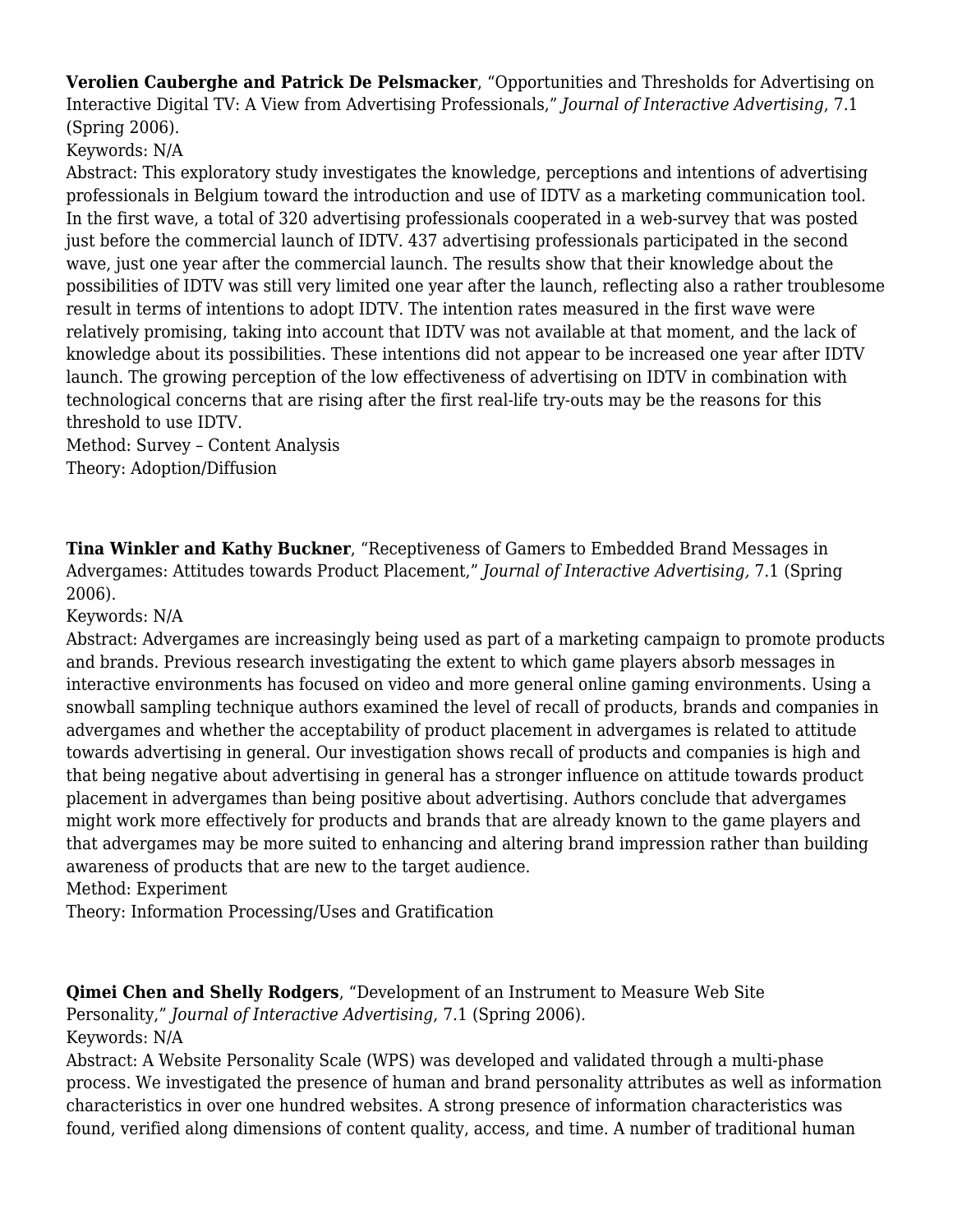and brand personality attributes also were present. These attributes correlated with overall attitude and liking of the websites, which helped to validate the scale. There was little evidence to support the presence of interactivity, real time, and customization-characteristics believed to be central to the Internet and Web technology. The findings suggest that the WPS is both a reliable and valid measure of website personality.

Method: Model Building

Theory: Information Processing/Uses and Gratification

**Brant Barton**, "Ratings, Reviews, and ROI: How Leading Retailers Use Customer Word of Mouth in Marketing and Merchandising," *Journal of Interactive Advertising*, 7.1 (Spring 2006). Keywords: N/A

Abstract: Online word of mouth takes many forms, from individual blog posts to threaded message board conversations, but one particular form is quickly emerging as the new consumer-generated media of choice for leading online retailers and e-commerce sites focused on extracting both immediate and long-term ROI from their marketing efforts: customer ratings and reviews. Highly successful retailers like CompUSA, PETCO, and Burpee are leveraging customer ratings and reviews to enhance their existing online marketing, merchandising, and brand building efforts, including search marketing, email marketing, online display advertising, data-driven merchandising, blogs and RSS. These retailers and others have discovered that customer ratings and reviews are a highly desirable and effective form of word of mouth for multiple reasons. Ratings and reviews are highly focused on the objects of the purchase task, frequently sought out by consumers, and highly measurable. Method: Interpretive Essay (including History)

Theory: Policy Analysis

**Lorna Chicksand and Marylyn Carrigan**, "Segmenting Voters Online: The Youth Vote," *Journal of Public Affairs*, 6 (2006): 269–282.

Keywords: N/A

Abstract: This paper will build on previous work that has examined the impact of the Internet on political processes, such as the work of Gibson and Ward (1998, 2003) and Dermody and Wring (2001). Most of this work has focused on developing frameworks with which to analyze the "effectiveness" of these websites. Our approach complements this earlier work by utilizing an interpretive methodology (Thompson, 1996) to gain a deeper insight into end-users perceptions of political parties' websites. This paper discusses the activities of young people on the Net and outline some of the reasons why political parties' websites are failing to attract a younger audience. A consideration of the technical factors that make a 'good' website was followed by in-depth interviews with young people to elicit their views and experiences of political parties' websites. At a time when voter apathy is at an all time low, this study is especially relevant.

Method: Meta-Analysis

Theory: Information Processing/Use and Gratification

**Bryan H. Reber, Karla K. Gower and Jennifer A. Robinson**, "The Internet and Litigation Public Relations," *Journal of Public Relations Research*, 18.1 (2006): 23-44. Keywords: N/A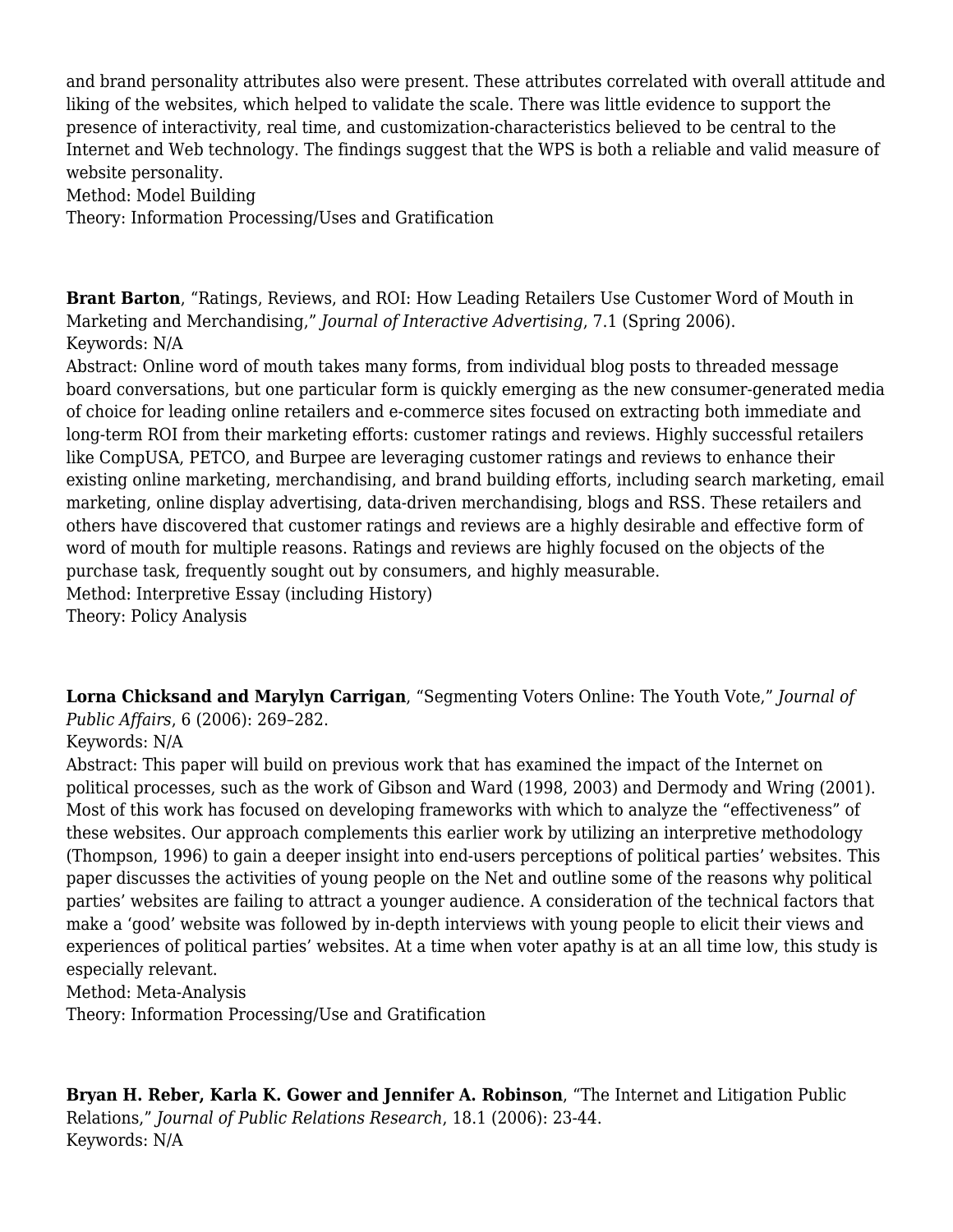Abstract: The Internet is an emerging new tool in litigation public relations. This article explores this new phenomenon of personal litigation Web sites by content analyzing the Web sites of 3 celebrities who were involved in high-profile litigation at the time: Martha Stewart, Richard Scrushy, and Michael Jackson. The analysis revealed that traditional litigation public relations standards transfer well to the Internet and suggests that such Web sites are a promising means for disseminating and controlling a client's message. Implications for public relations theory, particularly the role of asymmetrical communication in public relations, are discussed. Suggestions for litigation public relations Web sites are proposed.

Method: Survey – Content Analysis Theory: Policy

**Bryan H. Reber and Jun Kyo Kim**, "How Activist Groups Use Websites in Media Relations: Evaluating Online Press Rooms," *Journal of Public Relations Research,* 18.4 (2006): 313-333. Keywords: N/A

Abstract: Content analysis of activist organization Websites determined how activists use online resources in media relations. Seventy-four activist Websites were analyzed. About one-third (32.4%) included organized online press rooms. The most common media relations materials were organizational history (70.3%), organizational mission statement (54.1%), organizational publications (47.3%), press releases (33.8%), and policy papers (31.1%). Activist Websites did not provide strong dialogic features for journalists, but dialogic features were more available for the general public. Theoretical implications are examined and 6 recommendations are made for improving online activist press relations.

Method: Survey – Content Analysis Theory: Policy

Edgar **Huang, Karen Davison, Stephanie Shreve, Twila Davis, Elizabeth Bettendorf and Anita Nair**, "Bridging Newsrooms and Classrooms: Preparing the Next Generation of Journalists for Converged Media," *Journalism and Communication Monographs*, 8.3 (October 2006): 221-263. Keywords: N/A

Abstract: This study has provided empirical evidence that will help journalism educators make informed decisions about how to teach media convergence in their curricula and courses. A national survey was conducted among college professors, news professionals, and news editors. The study found strong support for training generalists and teaching new technology while continuing to emphasize critical thinking in journalism schools. It concludes that dealing with media convergence in college journalism education is an urgent necessity.

Method: Survey – Content Analysis Theory: Policy

**Lindsay H. Hoffman**, "Is Internet Content Different After All? A Content Analysis of Mobilizing Information in Online and Print Newspapers," *Journalism & Mass Communication Quarterly*, 83.1 (Spring 2006): 58-76. Keywords: N/A Abstract: The present study answers calls of previous research to analyze the content of online news,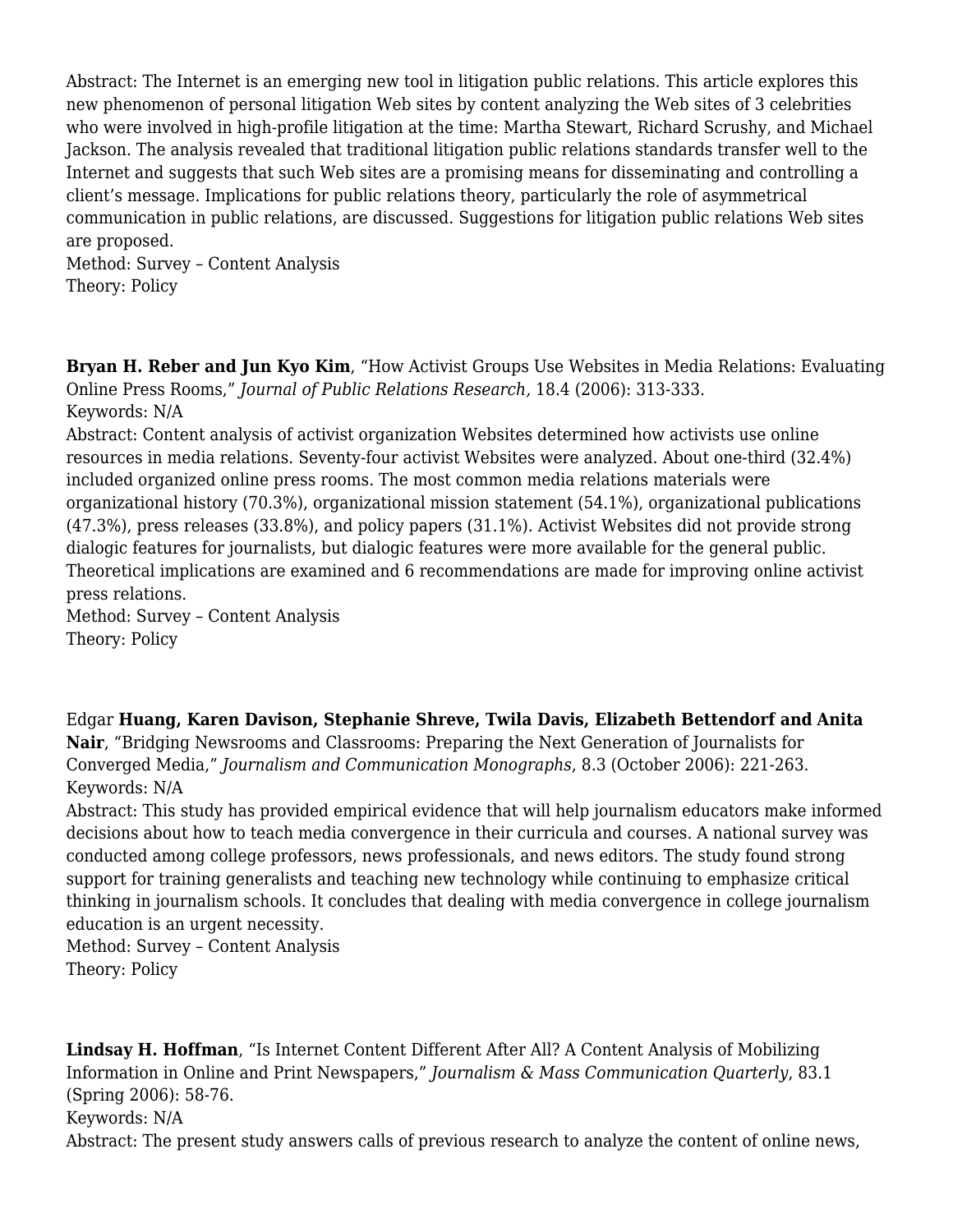assessing differences between print and online newspapers in frequency of "mobilizing information" (MI)-information aiding people to act on pre-existing attitudes. Conceptual and operational definitions of locational, identificational, and tactical MI are included. Results revealed that online newspapers did not have significantly more MI than their print counterparts. This finding counters the assumption that online newspapers have more mobilizing content than print.

Method: Survey – Content Analysis

Theory: Adoption/Diffusion

**Dustin Harp and Mark Tremayne**, "The Gendered Blogosphere: Examining Inequality Using Network and Feminist Theory," *Journalism & Mass Communication Quarterly*, 83 (Summer 2006): 247-264. Keywords: N/A

Abstract: This study examined gender inequity among the most-read political blogs on the Web. Sampling over one year from blog rankings, we found that 10% of the top bloggers were women. Discourse analysis of bloggers' explanations for gender disparity revealed three dominant beliefs: women do not blog about politics, women's blogs lack quality, and top bloggers do not link to women's sites. Authors used network and feminist theory to explore these claims and offer suggestions for increasing the representation of female voices in the political Blogosphere.

Method: Survey – Content Analysis

Theory: Social Interaction

**Jeongsub Lim**, "A Cross-lagged Analysis of Agenda Setting Among Online News Media," *Journalism & Mass Communication Quarterly* 83 (Summer 2006): 298–313.

Keywords: N/A

Abstract: This study examined the causal relationships among the issue agendas of three online news media in South Korea during two time periods. The issue agendas of the two online newspapers at Time 1 influenced the issue agendas of the online wire service at Time 2. The online wire service did not influence the issue agendas of the two newspapers during the same time periods. The leading online newspaper influenced the issue agendas of both the secondary online newspaper and the online wire service. The findings extend intermedia agenda-setting studies to the online environment. Method: Survey – Content Analysis

Theory: Agenda Setting/Building

**Shannon L Bichard,** "Building blogs: A Multi-dimensional Analysis of the Distribution of Frames on the 2004 Presidential Candidate Websites," *Journalism & Mass Communication Quarterly*, 83.2 (Summer 2006): 329-345.

### Keywords: N/A

Abstract: This study investigates frames used by candidate Web sites in the 2004 presidential election. The analysis focuses on official blog content posted by the George W. Bush and Senator John Kerry Web sites. Content analysis was used to record time, space, tone, and topic attributes used in the blog text during the 64 days prior to the election. A comprehensive analysis is offered for the distribution of framing content and mechanisms employed for a total of 1,309 blog postings. The findings indicate notable trends as well as significant differences between candidates and their use of frames. Method: Survey – Content Analysis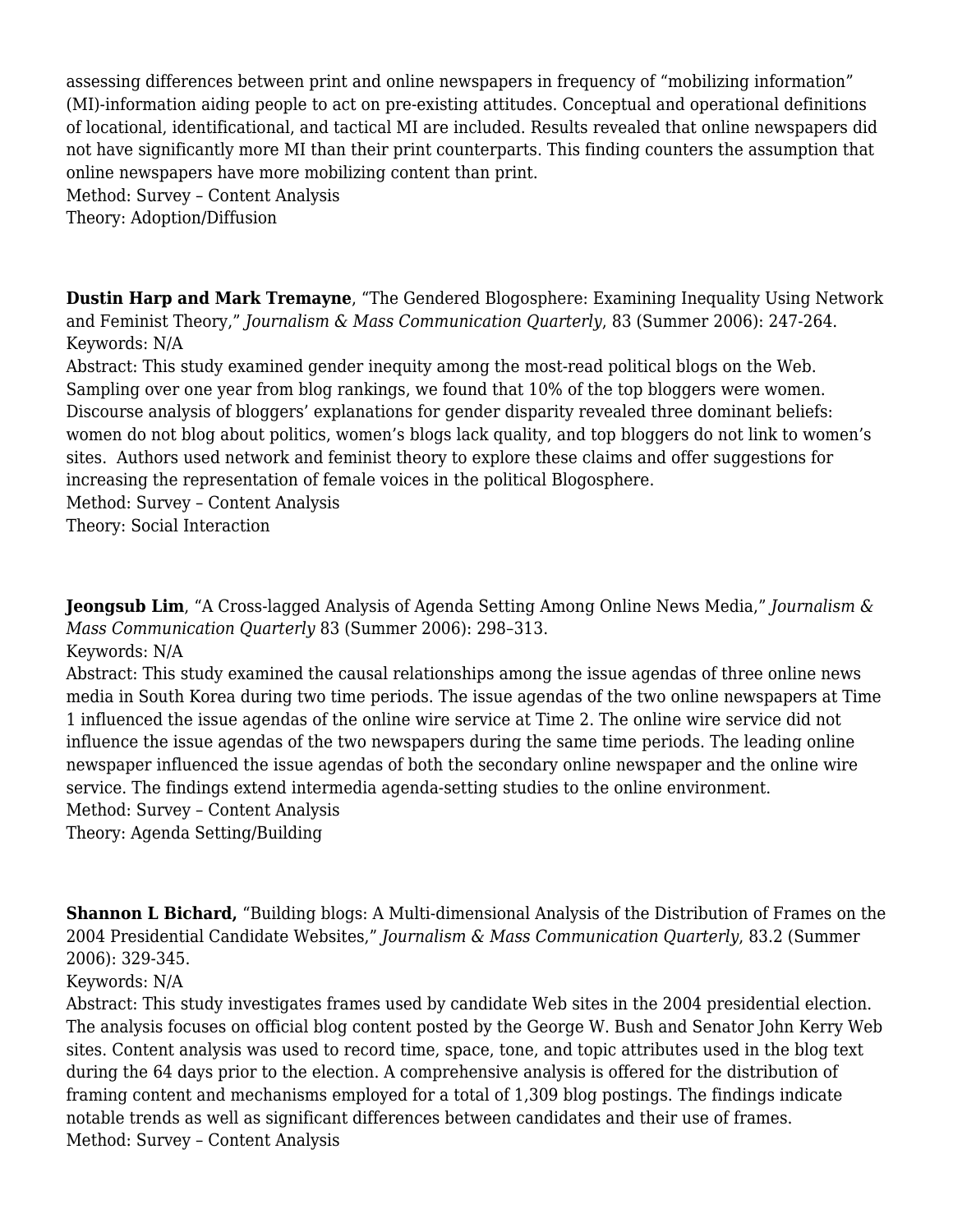**Jane B. Singer**, "Stepping Back from the Gate: Online Newspaper Editors and the Co-Production of Content in Campaign 2004," *Journalism & Mass Communication Quarterly*, 83.2 (Summer 2006): 265-280.

Keywords: N/A

Abstract: In their coverage of the 2004 political campaign, editors of Web sites affiliated with major U.S. newspapers continued to emphasize their role as providers of credible information. But they moved toward seeing that information less as an end product than as a basis for user engagement, participation, and personalization. This study, which builds on a similar study conducted after the 2000 election, suggests journalists may be taking steps toward reshaping their gatekeeping role to accommodate the interactive nature of the Internet.

Method: Survey – Content Analysis

Theory: Information Processing/Use and Gratification

**Adam J. Schiffer**, "Blogswarms and Press Norms: News Coverage of the Downing Street Memo Controversy," *Journalism & Mass Communication Quarterly*, 83.3 (Fall 2006), 494-510. Keywords: N/A

Abstract: Among well-documented factors that shape political news coverage are reliance on official sources, indexing of coverage to the range of opinion among officials, and privileging of "episodes" over "themes." The Downing Street Memo controversy of 2005 embodies a clash among those media agendasetting factors and the intense desire of Internet activists to bring coverage to an issue that most political and media elites initially ignored. This case study analyzes the brief burst of mainstream coverage of the controversy. While straight news and television coverage were pegged mostly to official words and action, activists apparently had an easier time penetrating the op-ed pages of major newspapers.

Method: Survey – Content Analysis Theory: Agenda Setting/Building

**Xiaoli Nan, George Anghelcev, Jun Rong Myers, Sela Sar and Ron Faber**, "What If a Website Can Talk? Exploring the Persuasive Effects of Web-based Anthropomorphic Agents," *Journalism* & *Mass Communication Quarterly*, 83.3 (Fall 2006): 615-631.

Keywords: N/A

Abstract: This research examines the impact of Web-based anthropomorphic agents on consumers' attitudes toward the Web site and the brand, with particular focus on two mediating factors. An experiment found that the presence (versus absence) of an anthropomorphic agent led to significantly more favorable attitudes toward the Web site, but had minimum influence on attitudes toward the brand. In addition, the influence of the agent on attitudes toward the Web site was mediated by perceived credibility of the Web site and positive emotional responses.

Method: Experiment

Theory: Adoption/Diffusion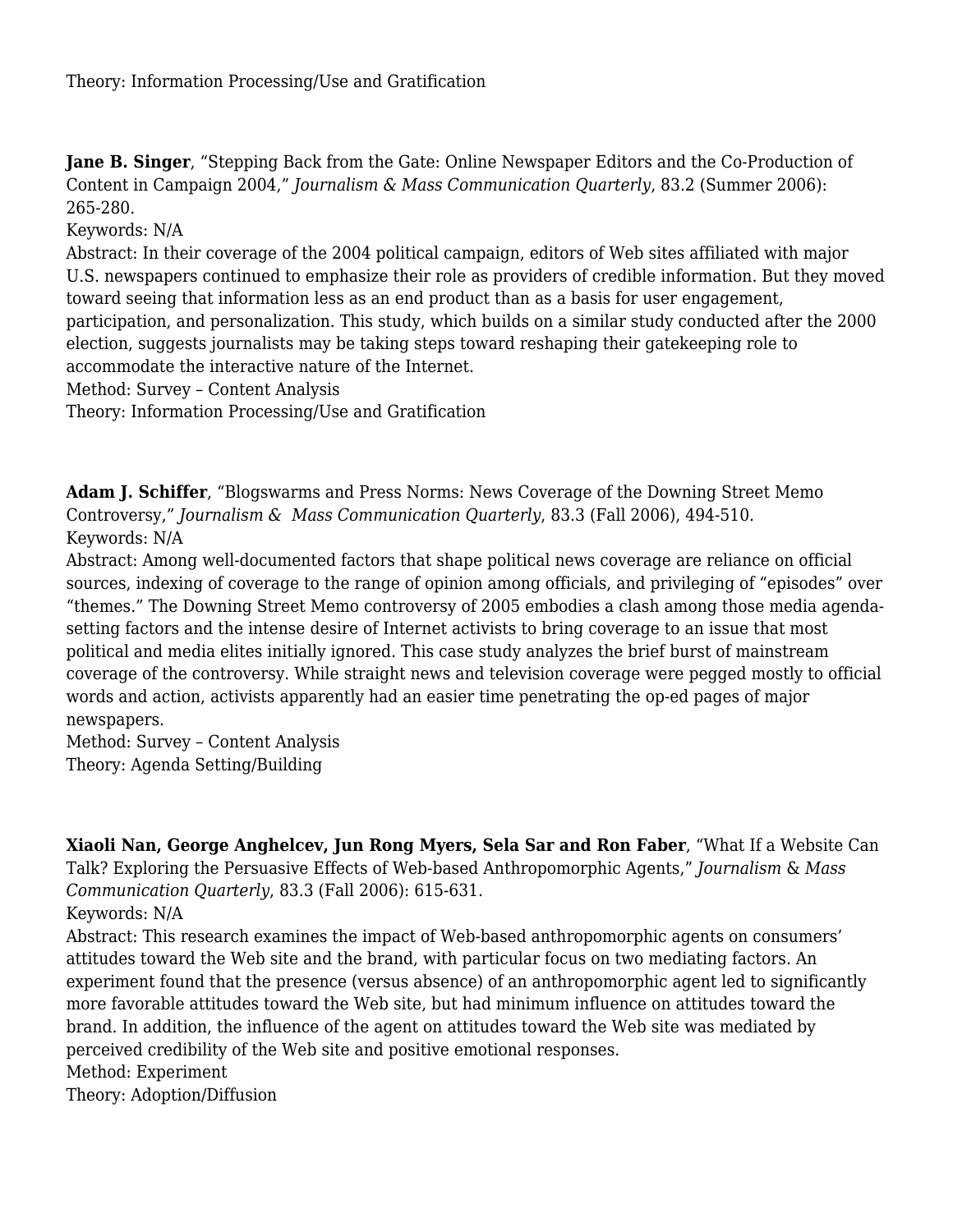# **Kaye D. Trammell, Andrew Paul Williams, Monica Postelnicu and Kristen D. Landrevill**e,

"Evolution of Online Campaigning: Increasing Interactivity in Candidate Web Sites and Blogs Through Text and Technical Features," *Mass Communication and Society*, 9.1 (2006): 21-44. Keywords: N/A

Abstract: Political candidates have responded to the public's desire to use the Internet as an interactive information source by creating their own online presence. This study is a content analysis of the Web sites and blogs of the 10 Americans vying to be the Democratic candidate for the 2004 presidential election. Focusing on interactivity, data indicated front pages hyperlink to participation areas such as Donation or Volunteer sections and rarely linked to external content. Blogs used hyperlinks at a rate less than Web sites. Interactivity was encouraged through text, as 83.7% of Web sites asked voters to become more involved. Blog posts discussed issues and attacked the opponents, including President Bush. For the most part, blog posts were personal in nature and used direct address. The tactical use of advanced Web site features showed a technological progression of political campaigning and an overall increase in interactivity through technology and text.

Method: Survey – Content Analysis

Theory: Information Processing/Uses and Gratification

**James D. Ivory**, "Still a Man's Game: Gender Representation in Online Reviews of Video Games," *Mass Communication and Society*, 9.1 (2006): 103-114.

Keywords: N/A

Abstract: Despite the rising popularity of video games, the majority of the medium's audience continues to be male. One reason may be that character representations in video games are geared toward male players. This content analysis used video game reviews from a heavily trafficked Internet site to investigate the prevalence and portrayal of male and female video game characters. Consistent with the findings of previous studies, female characters were found to be underrepresented and proportionally more often sexualized in comparison to their male counterparts. In addition to these findings, the study's innovative method—the use of online video game reviews as an indirect measure of video game content—shows promise as a tool for future content analyses of video games. Method: Survey – Content Analysis

Theory: Social Interaction

**Nojin Kwak, Nathaniel Poor and Marko M. Skoric**, "Honey, I Shrunk the World! The Relation Between Internet Use and International Engagement," *Mass Communication* and *Society*, 9.2 (2006): 189-213.

Keywords: N/A

Abstract: Scholars have long been interested in the overlap between electronic communication systems and international affairs. New communication systems have brought an expectation for greater information flow and connection across geographical boundaries when compared to the systems that came before them. This study continued this longstanding scholarly interest by examining how the Internet facilitates a sense of connection to the international community at the individual level. Findings demonstrate that the Internet matters for international engagement. According to the results, the Internet connects individuals to the international community by helping them increase their knowledge of the world, facilitating their sense of belonging to the greater world, and motivating them to participate in international events and foreign volunteer opportunities. Further, findings suggest that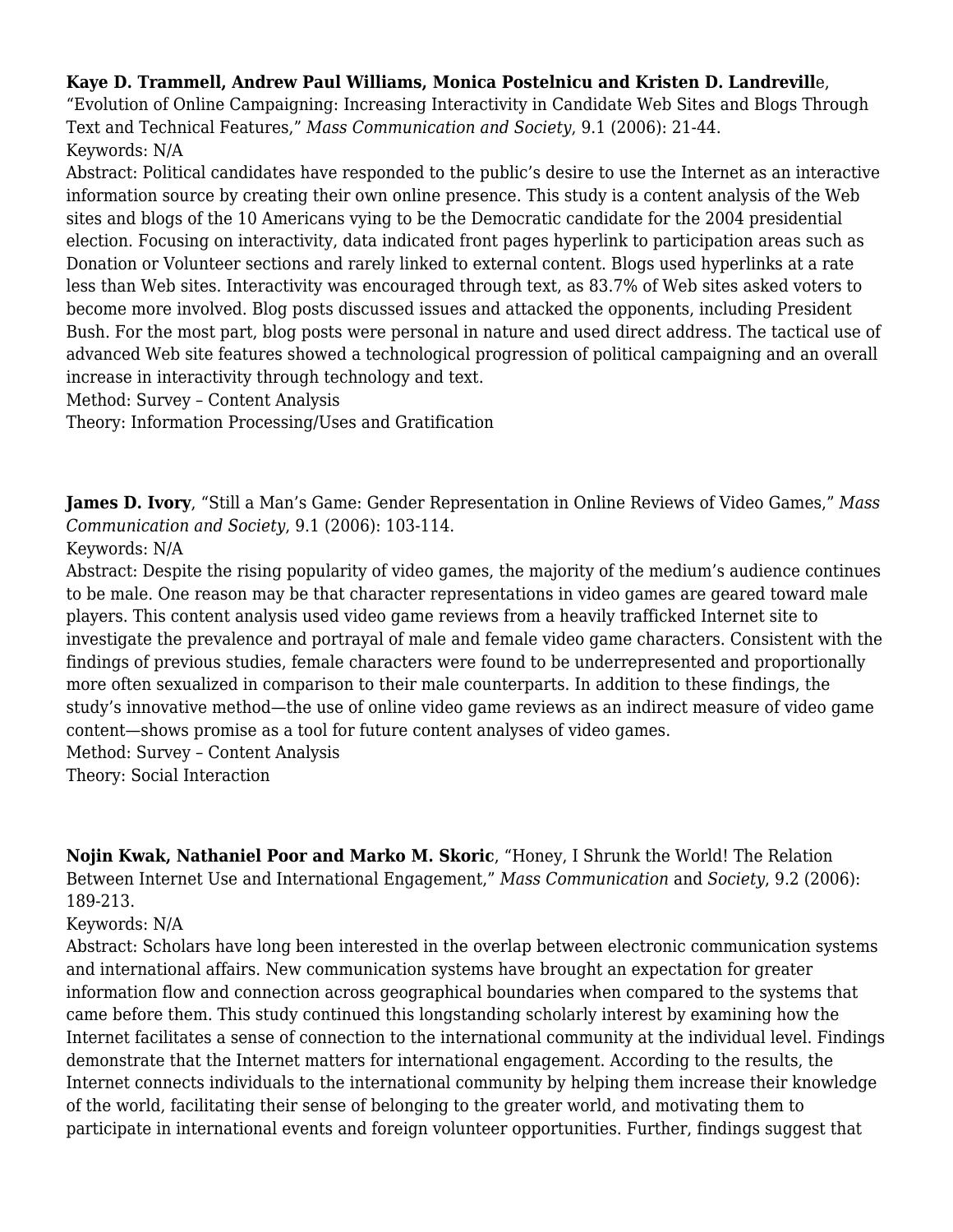younger users of the Internet tended to benefit more than older users from reading international news on the Internet with respect to international political knowledge and international participation. Method: Survey – Content Analysis

Theory: Information Processing/Uses and Gratification

**Richard P. Bagozzi, Utpal M. Dholakia, and Amit Mookerjee**, "Individual and Group Bases of Social Influence in Online Environments," *Media Psychology*, 8 (2006): 95–126. Keywords: N/A

Abstract: Online social interactions in the form of collaborative browsing and recreational chatting were studied. The theory of planned behavior and an augmented theory of planned behavior with the inclusion of group norms and social identity were used to explain decision making by Indian recreational chatters ( $n = 176$ ) and decision making and behavior by American collaborative browsers  $(n = 160)$  and recreational chatters  $(n = 157)$ . Consistent with predictions under the theory of planned behavior, attitudes and perceived behavioral control were significant determinants of intentions, and intentions influenced behavior. Subjective norms failed to affect intentions. Group norms also proved to be important determinants in all three samples, and social identity was salient for American and Indian recreational chatters but not for American collaborative browsers. In tests of hypotheses, intentions were reconceptualized as we- or shared-intentions, and all variables under test contained group action as the referent, in contrast to past research, which has focused on individual action. Method: Survey – Content Analysis

Theory: Social Interaction

**Richard Collins**, "Internet Governance in the UK," *Media Culture Society*, 28.3 (2006): 337-359. Keywords: N/A

Abstract: Three myths of internet governance prevail – none is well founded. First, the myth dominant in the public policy domain, that internet governance is best when the market decides. Second, the myth dominant in scholarly discussion of the internet, that network governance and self-regulation is both pervasive and effective. Third, the myth that internet governance is quite distinct from governance of 'legacy media' (notably broadcasting and telephony), which has led internet scholarship to focus on the DNS (Domain Name System) and ICANN (Internet Corporation of Assigned Names and Numbers) with, as Wilson (2004: 2) has observed, a consequential neglect of national governance of the internet. This article examines these myths through consideration of internet governance in the UK. Method: Interpretive – Policy Analysis Theory: Policy

**Tania Lewis**, "Seeking Health Information on the Internet: Lifestyle Choice or Bad Attack of Cyberchondria?" *Media Culture Society*, 28.4 (2006): 521-539. Keywords: N/A

Abstract: Browsing through a range of health websites recently, I encountered RealAge.com, a health website that has been given the thumbs up by no less a personage than Oprah Winfrey. On this site you can calculate the actual biological age of your body, based on how well you've maintained it. When you take the RealAge test you are then provided with a Personalized Age Reduction Plan, which is aimed at helping you reduce the 'age' of your body through various health-oriented and risk-prevention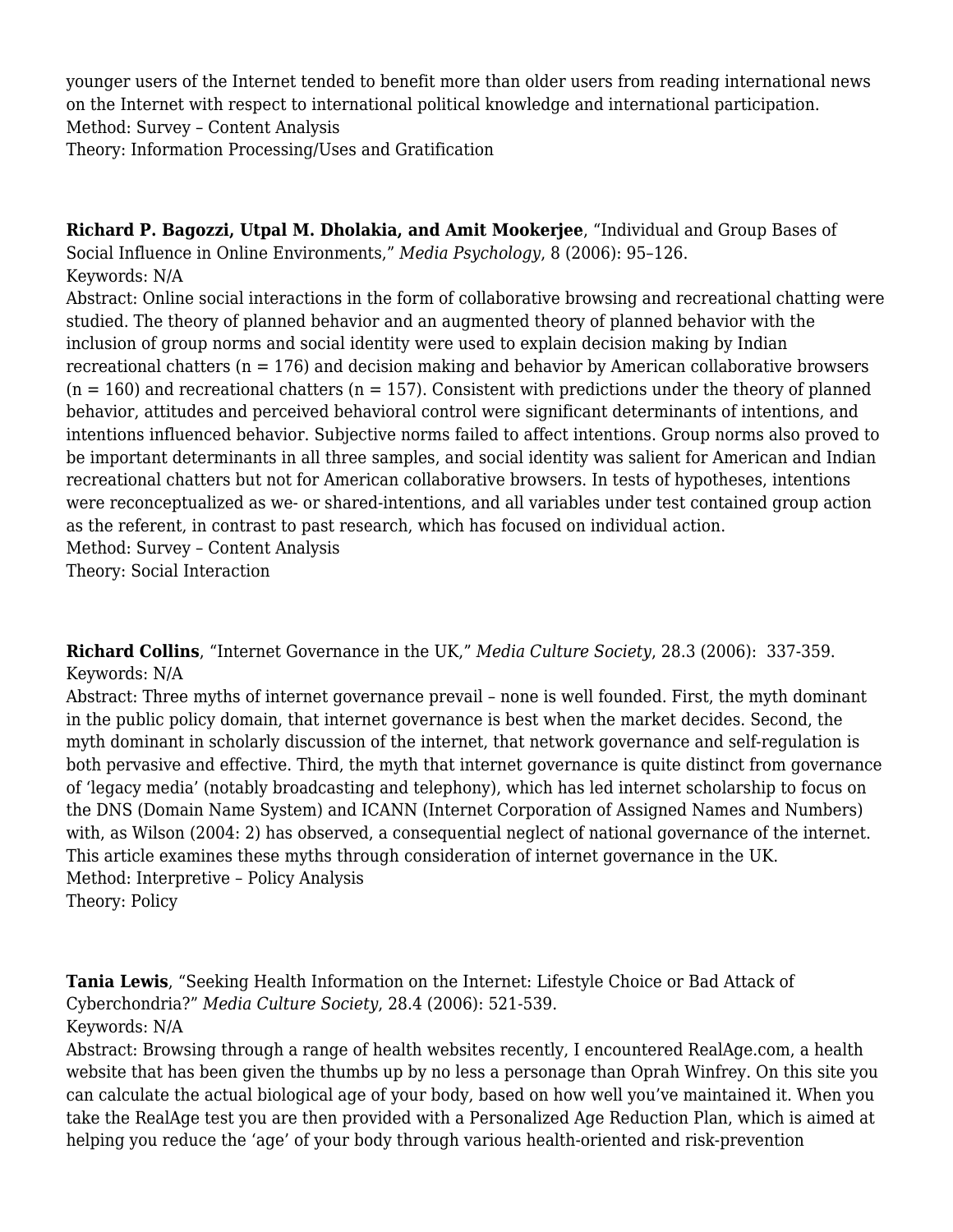strategies. What marks out websites like RealAge.com is that they not only provide broad knowledge to 'lay' people about maintaining health and preventing disease, they also offer the ability to personalize and individualize such information, to address individuals as essentially reflexive self-managing health consumers.

Method: Survey – Interview/Case Study Theory: Access

**Peter A. Chow-White**, "Race, Gender and Sex on the Net: Semantic Networks of Selling and Storytelling Sex Tourism," *Media Culture Society*, 28.6 (2006): 883-905. Keywords: N/A

Abstract: Debates about the impact of the Internet on society oscillate between utopian and dystopian poles, usually in regards to issues of the digital divide and community building (Burnett and Marshall, 2003). Boosters of the Internet predicted it to be a place where social inequalities would be democratized. Individuals and groups would find new spaces for expression and alternative methods of communication that could circumvent dominant forms of mainstream media, state-regulated telecommunications and the technological constraints of old media (Gates, 1996; Gilder, 1994; Rheingold, 1994). Proponents also argued that people could have more control over their own identities, free from the social structures of difference, such as race and gender. These types of debates about the Internet often offered prognostications about the solid implications of this emerging technology. Current Internet studies, however, have turned the focus of research to what is actually occurring online.

Method: Survey – Content Analysis Theory: Social Interaction

**William P. Cassidy**, "Gatekeeping Similar For Online, Print Journalists, " *Newspaper Research Journal*, 27.2 (Spring 2006): 6-23.

Keywords: N/A

Abstract: Data from a national survey found that routine gatekeeping forces exerted more influence on the professional role conceptions of print and online journalists than did individual level forces. Method: Survey – Content Analysis

Theory: Information Processing/Use and Gratification

G**onz´alez-Herrero Alfonso and Ruiz de Valbuena Miguel**, "Trends in Online Media Relations: Webbased Corporate Press Rooms in Leading International Companies," *Public Relations Review*, 32.3 (2006): 267-275.

Keywords: Online; Media relations; Web; Press room; Internet

Abstract: An analysis of 120 corporate websites from Denmark, France, Germany, Norway, Singapore, Spain, the United Kingdom and the United States reveals, for the first time, international results about the implementation and use of virtual press rooms. This article shows the importance that large international companies attribute to Web-based media centers to achieve organizational objectives and to meet journalists' demands for information and audiovisual resources. The study also shows, however, that most press rooms are far from being complete, efficient, easy-to-use, reliable and updated on a daily basis. In fact, there is not a single country from those analyzed that consistently stands out from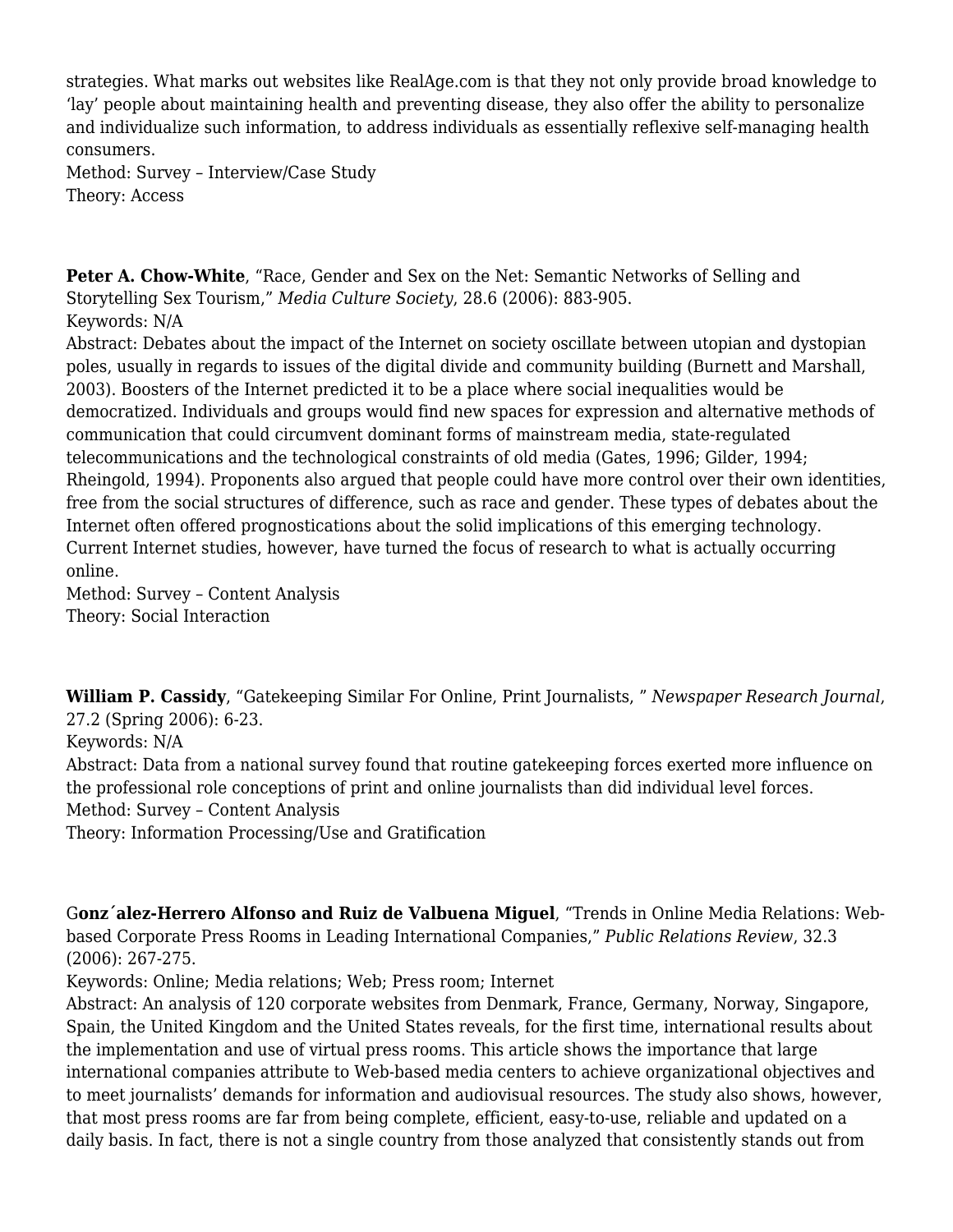the rest. In most of them, good results in certain areas coexist with significant shortcomings in others, resulting in some cases in poor press rooms that may not achieve the desired public relations objectives.

Method: Survey – Content Analysis Theory: Adoption/Diffusion

**Mihaela Vorvoreanu**, "Online Organization–Public Relationships: An Experience-Centered Approach," *Public Relations Review*, 32.4 (2006): 395-401.

Keywords: Online public relations; Usability; Experience analysis; Online relationships; Website experience

Abstract: This paper advocates an experience-centered approach to public relations websites. A conceptual framework of the public relations website experience is proposed. The framework is grounded in communication and reader-response theory, and integrates organization–public relationship research as well as website usability findings. A new research protocol, website experience analysis, is derived from the conceptual framework. Applications of website experience analysis in public relations scholarship and practice are discussed.

Method: Interpretive Essay (including History)

Theory: Information Processing/Use and Gratification

**Kaye D. Trammell**, "Blog Offensive: An Exploratory Analysis of Attacks Published on Campaign Blog Posts from a Political Public Relations Perspective," *Public Relations Review*, 32.4 (2006): 402–406. Keywords: Blog; Weblog; Candidate; Campaign; Politics; Functional theory; Internet; Web; Election; Political public relations

Abstract: An advancement in online campaigning during the 2004 election cycle was the integration of blogs in candidate Web sites. This content analysis investigated the political public relations message strategy on campaign blogs during the 2004 election, focusing on attacks as a part of Functional Theory of Political Campaign Discourse. Results indicated frequent discussion of the opponent, reliance on attacks, and the dominance of logical appeals. Candidates focused on issue over image. The incumbent attacked more often than the challenger.

Method: Survey – Content Analysis Theory: Policy

# **2007**

**Charlene Simmons**, "Protecting Children While Silencing Them: The Children's Online Privacy Protection Act and Children's Free Speech Rights," *Communication Law and* Policy, 12.2 (Spring 2007): 119-142.

Keywords: Internet, right of privacy, online chat groups, freedom of speech, Internet publishing and broadcasting, web search portals, computer network resources, law and legislation

Abstract: In 1998, Congress passed the first law protecting the privacy of individuals on the Internet. The Children's Online Privacy Protection Act (COPPA) restricts the online collection of personal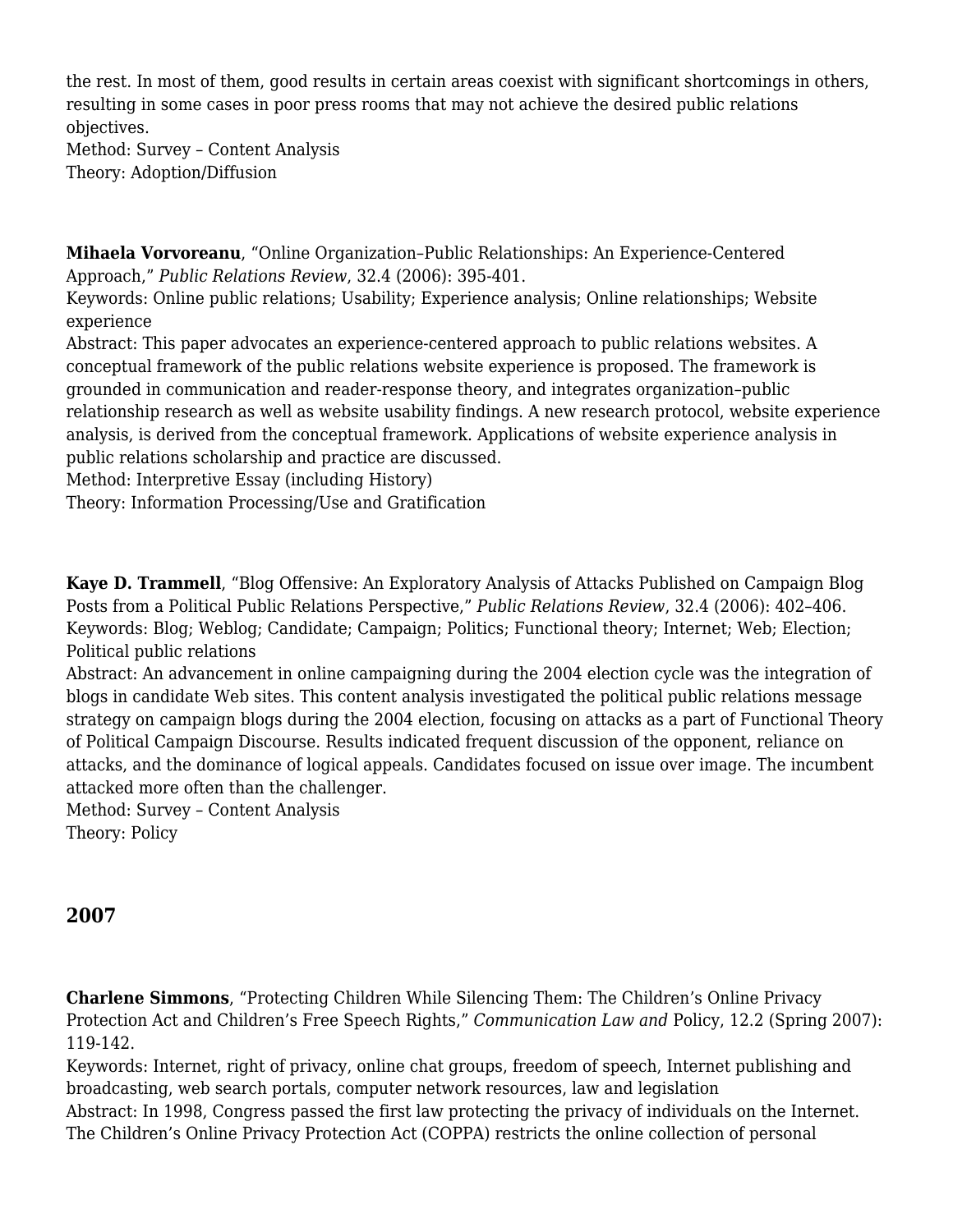information from children aged 12 or younger. Under the law, Web sites that maintain chat rooms directed at children must either condition a child's participation on the consent of a parent or guardian or monitor the chat room and censor references to personal information. This article examines whether COPPA's chat room restrictions infringe on the free speech rights of children. The examination finds that aspects of the chat room restrictions are constitutionally suspect because it is questionable whether the parental consent requirement is narrowly tailored.

Method: Interpretive – Policy Analysis Theory: Policy

**Robert G. Magee and Tae Hee Lee**, "Information Conduits or Content Developers? Determining Whether News Portals Should Enjoy Blanket Immunity from Defamation Suits," *Communication Law and Policy*, 12.4 (Autumn 2007): 369-404.

Keywords: Libel and slander, freedom of the press, press law, Internet service providers, journalistic ethics, communication, publicity (law), journalism, mass media, Wired Telecommunications Carriers, accuracy in journalism, criminal law, Internet industry

Abstract: News portals should be held to the same standard of liability for defamation as other news media. Internet service providers (ISPs) enjoy blanket immunity from liability for defamation under Section 230 of the Communications Decency Act, while information content providers (ICP) might not. Some courts have indicated, however, that a defendant who participates in developing third-party content should be classified as an ICP and thus be held liable. Confusion over the difference between an ISP and an ICP is applied to the case of news portals. This study investigates to what extent news portals should enjoy immunity from liability for defamation. To determine a news portal's exposure to liability, a continuum of involvement is proposed as a standard in which liability is based on a defendant's actions and not on the medium employed. A defendant's involvement with third-party content can be classified under the four levels of the continuum, which can guide courts in deciding whether a defendant is liable. Congress should amend Section 230 to incorporate the continuum and allow courts discretion in determining whether a defendant is immune from liability. Method: Interpretive – Policy Analysis Theory: Policy

**Jeffrey T. Child, Judy C. Pearson and Najla G. Amundson**, "Technology Talk: Public Speaking Textbooks' Coverage of Information Retrieval Technology Systems," *Communication Quarterly*, 55.4 (August 2007): 267-281.

Keywords: Diffusion of Innovation, higher education, public speaking textbooks, technology and information gathering

Abstract: College students use technology to gather information and conduct their daily lives. Textbooks increasingly relate course content to students through technology. An analysis of the top ten public speaking textbooks revealed the ways in which technology is addressed within information-gathering chapters. Seven areas of technology were identified: search engines/conducting searches, the Internet, general computing, non-computer technologies, technology applications, technology in general, and the provision of Website addresses. Chi-square tests showed significant differences in the coverage of the technology topics. Instructors can make more informed textbook selections as a result of this investigation. Technology is essential to the information gathering process, and this study suggests how its treatment may be more beneficial to both students and instructors.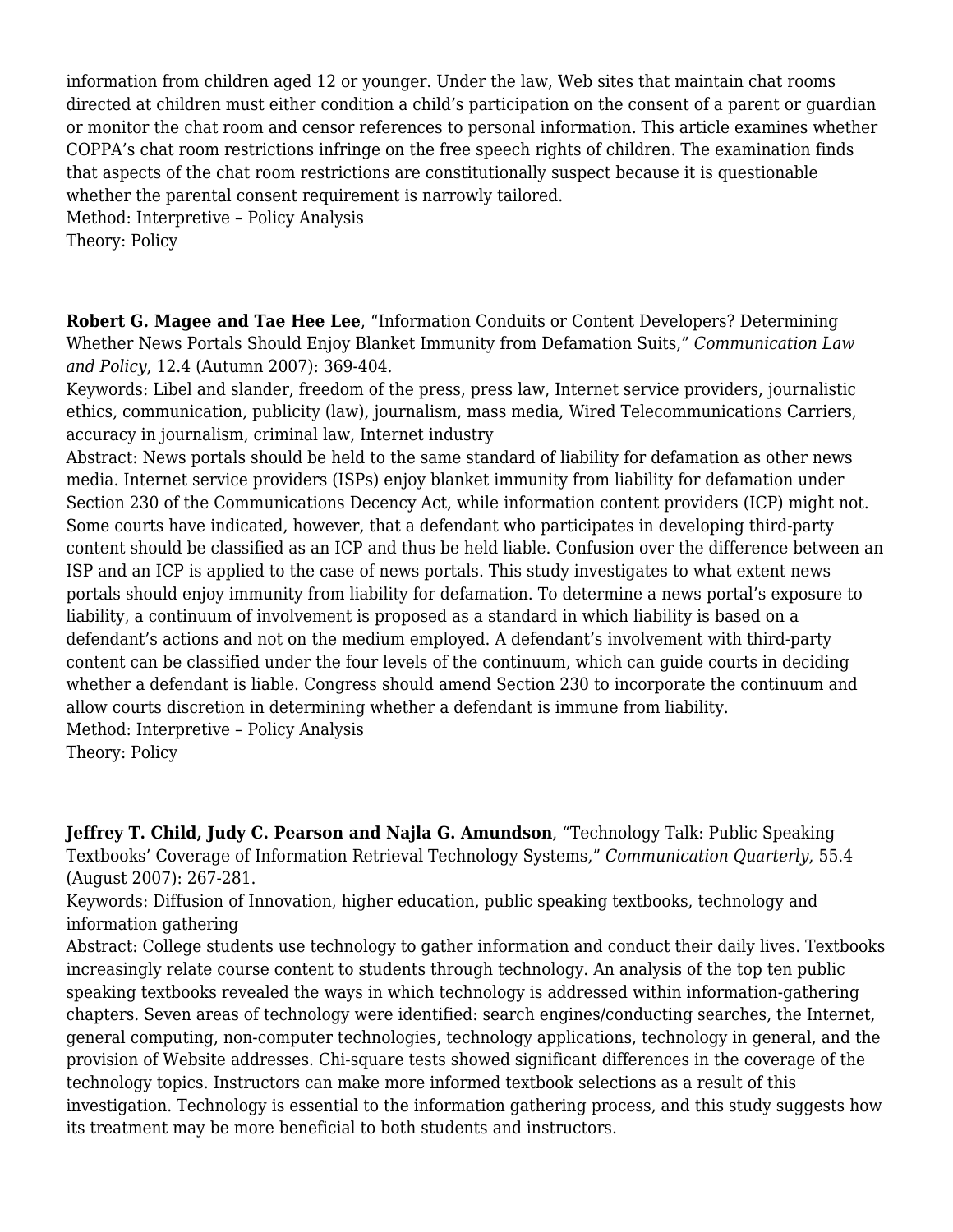Method: Survey – Content Analysis Theory: Adoption/Diffusion

**Tony Docan-Morgan and Carol A. Docan,** "Internet Infidelity: Double Standards and the Differing Views of Women and Men," *Communication Quarterly*, 55.3 (August 2007): 317-342. Keywords: Interdependence Theory, Internet infidelity, sex differences in infidelity Abstract: This exploratory study analyzed which types of acts involving the Internet are considered most severe, sex differences in the perceptions of infidelity, and the evaluation of infidelity when one commits it versus one's partner. Two-hundred and eight participants rated the severity of 44 specific acts (e.g., disclosing love to a person met in an Internet chat room) on either the self-infidelity or partner-infidelity questionnaire. The results indicated that involving/goal-directed acts were rated as more severe than superficial/informal acts, women viewed involving/goal-directed acts of Internet infidelity as more severe than did men, and partner-infidelity was perceived as more severe than selfinfidelity. The severity of 44 specific acts is also provided, and this information advances our ability to describe infidelity on the Internet and predict if, and to what degree, others will consider particular actions as infidelity. The implications of these results, as well as future directions, are discussed. Method: Survey – Content Analysis Theory: Social Interaction

**Stephen A. Banning and Kaye D. Sweetser**, "How Much Do They Think It Affects Them and Whom Do They Believe?: Comparing the Third-Person Effect and Credibility of Blogs and Traditional Media," *Communication Quarterly*, 55.4 (November 2007): 451-466.

Keywords: Attribution Theory, blogs, credibility, Internet, new media, Third-Person Effect Abstract: Using an experimental design, this study investigated third-person effect and media credibility as a result of media attribution. Specifically, we compared third-person effect across four media sources: personal blogs, media blogs, online news and print newspaper. Overall, participants exhibited third-person effects equally across the mediums. Third-person effect regressed with credibility. Method: Experiment

Theory: Information Processing/Uses and Gratification

**Young Mie Kim**, " How Intrinsic and Extrinsic Motivations Interact in Selectivity: Investigating the Moderating Effects of Situational Information," *Communication Research*, 34.2 (2007): 185-211. Keywords: Intrinsic motivation, issue publics, extrinsic motivation, selectivity, the Web Abstract: By employing a unique methodological tool that combines individual-level Web behavior data with survey data, this study explored the effects of two levels of motivations on online information selection and candidate evaluation in an actual election campaign: the moderating effects of situational information processing goals (i.e., extrinsic motivation) on the selectivity and candidate evaluation of members of issue publics (i.e., intrinsic motivation). The results suggest that both intrinsic and extrinsic motivations, and more importantly the interplay of the two, exert significant influences on online political information consumption and candidate evaluation. When the accuracy goal was promoted, issue publics extended their search beyond the issue domains of their personal concerns and considered diverse issues in candidate evaluation. However, an issue public's extremity in candidate evaluation was heightened, in that issue publics paid little attention to the implications of the information when the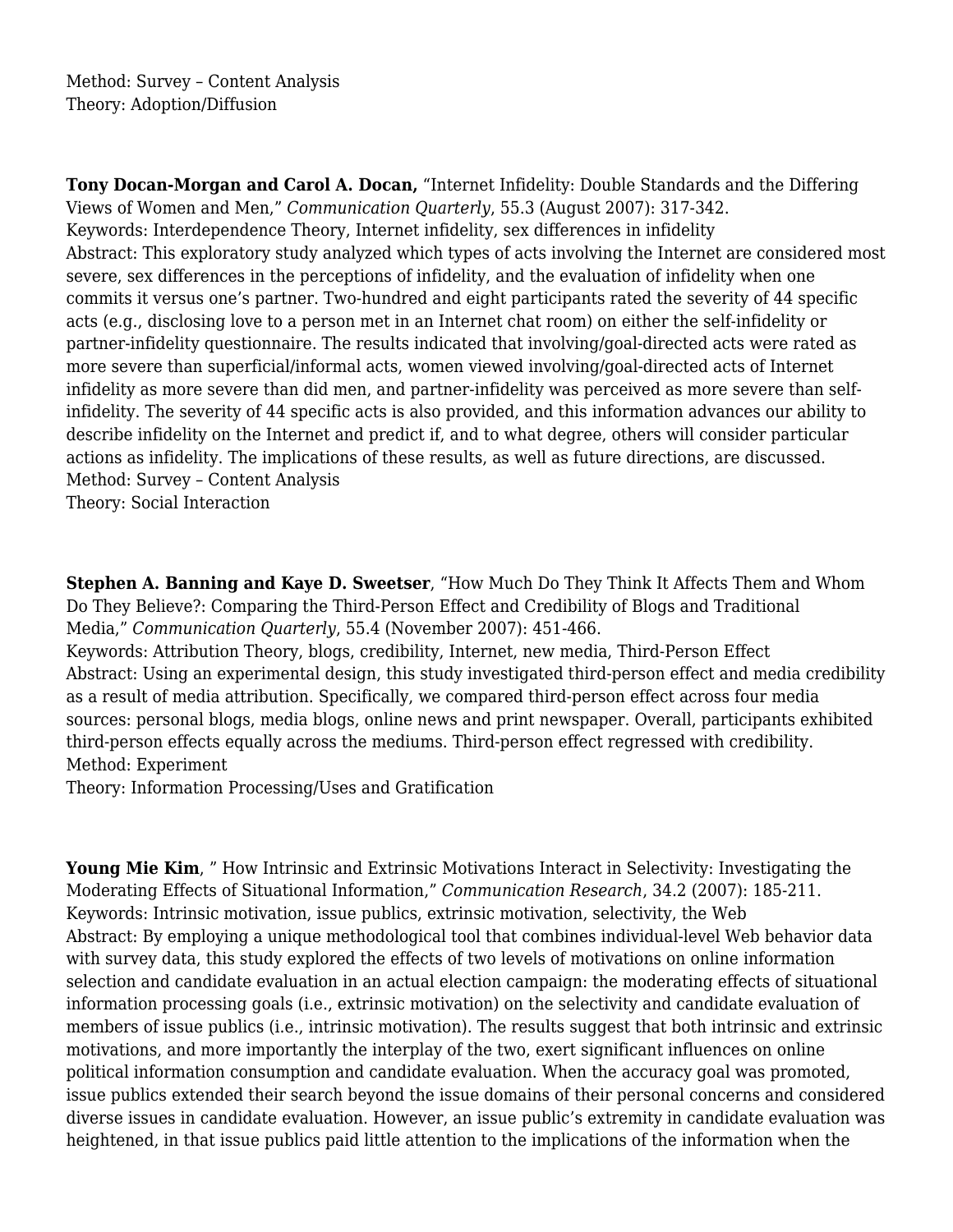preservation goal was introduced. Implications for the field of communication are discussed. Method: Survey – Content Analysis

Theory: Information Processing/Uses and Gratification

**Jorge Peña, Joseph B. Walther and Jeffrey T. Hancock**, "Effects of Geographic Distribution on Dominance Perceptions in Computer-Mediated Groups," *Communication Research*, 34.3 (2007): 313-331.

Keywords: computer-mediated communication, dominance, virtual groups, distributed work, impression formation, social information processing, hyperpersonal model, symmetry

Abstract: This study examined how the geographic distribution of group members affected dominance perceptions in a field experiment involving 65 computer-mediated groups communicating over a twoweek period. Dominance perceptions were more extreme when group members did not share a geographic location (distributed groups) than when they did (collocated groups). Collocated groups showed greater convergence between self and partner dominance perceptions than distributed groups, suggesting more symmetrical perceptions. More symmetrical groups exhibited more attraction and cohesion than less symmetrical groups. These results lend some support to recent models of computermediated communication that take into consideration the social psychological processes involved in distributed work and run counter to studies suggesting status equalization in mediated group collaboration.

Method: Survey – Content Analysis

Theory: Information Processing/Uses and Gratification

**Stephen A. Rains and Craig R. Scott**, "To Identify or Not to Identify: A Theoretical Model of Receiver Responses to Anonymous Communication," *Communication Theory*, 17.1 (2007): 61–91. Keywords: N/A

Abstract: Although anonymity has been studied for well over a century, scholarship on anonymous communication has been fragmented and the role of message receivers, in particular, warrants greater attention. A theoretical model is developed here explaining receiver responses to anonymous communication. The context of the communication, degree to which the source is perceived to be anonymous, receiver's desire to identify the source, and potential ability to determine the source's identity are posited to influence receiver attempts at identifying (or further anonymizing) the source as well as perceptions of the source, message, and medium. The study concludes by identifying instances where anonymity may be particularly beneficial or problematic for message receivers and offering directions for future research.

Method: Model Building

Theory: Other (Anonymous Communication)

**Keri K. Stephens**, "The Successive Use of Information and Communication Technologies at Work," *Communication Theory*, 17.4 (2007): 486–507.

Keywords: N/A

Abstract: Past research on information and communication technology (ICT) use has largely assumed that people use only one ICT per task. Yet completing a task often requires a mix of ICTs used over time. ICT succession theory argues that by examining the modalities—for example, auditory, visual and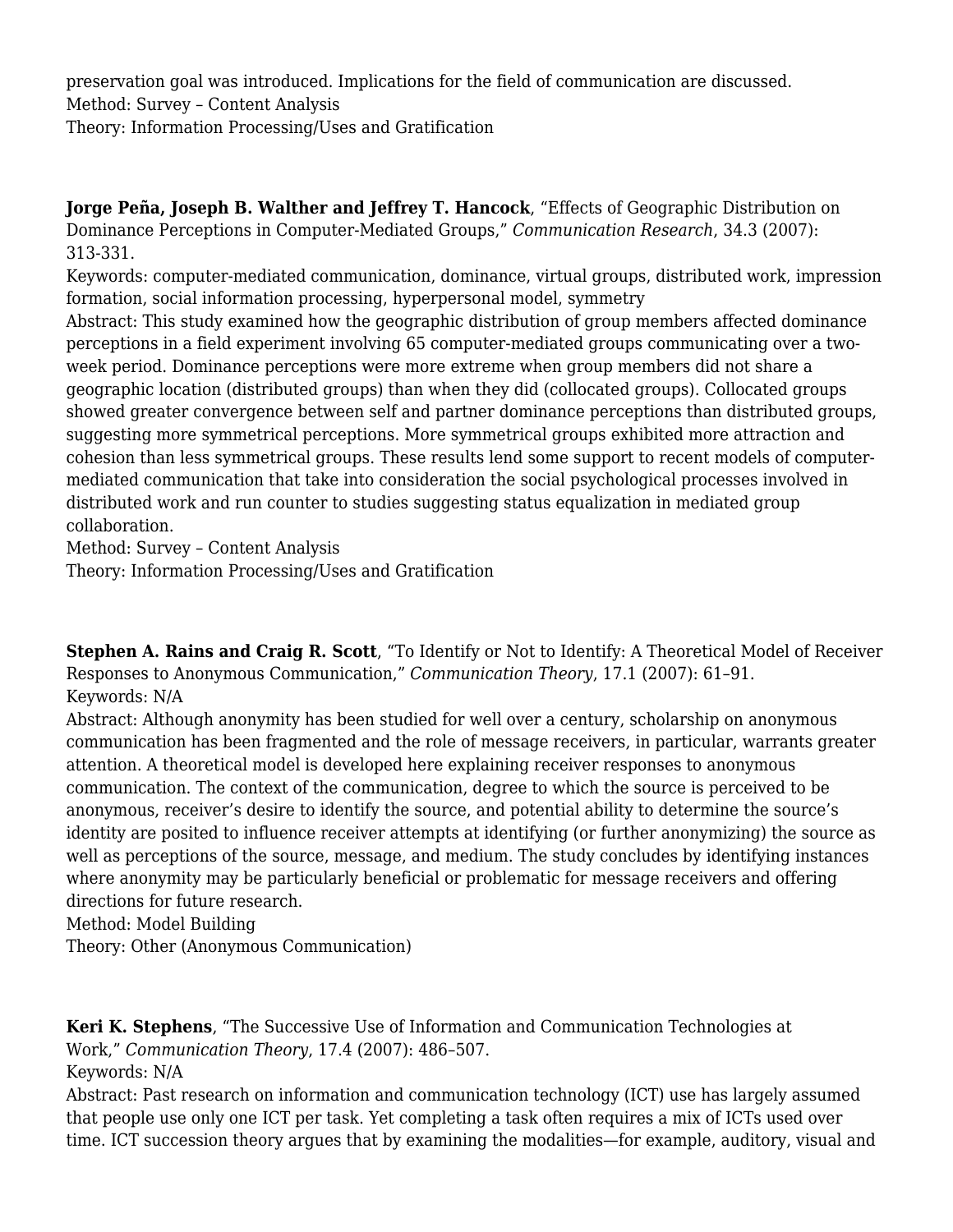textual—found in ICTs today, we can predict how to use follow-up or successive ICTs to complete tasks efficiently and effectively. The six propositions that form the core of this theory make predictions linking tasks and types of successive ICT use. Using complementary modalities should help people best accomplish persuasion, status, information and problem-solving tasks. This strategy should also increase the likelihood that communicators will reach their audience. Using mass media as a precursor, should ICT help people best accomplish information, status and learning tasks. Using text-capable ICTs as a follow-up strategy is most helpful in persuasion, information and problem-solving tasks. Method: Interpretive Essay (including History)

Theory: Information Processing/Uses and Gratification

**John Shiga**, "Copy-and-Persist: The Logic of Mash-Up Culture," *Critical Studies in Media Communication*, 24.2 (June 2007): 93-114.

Keywords: Mash-Up Culture, Audio-Editing Software, Unauthorized Reproduction Abstract: This essay traces the logic of mash-up culture, an online music scene in which practitioners use audio-editing software to splice and combine pop songs encoded in MP3 format to produce hybrid or ''mashed-up'' recordings. The study focuses on the logic that guides the development of works, styles and reputations in mash-up culture. Several fields of practice shape this cultural logic, including ''virtual studios,'' online message boards, dance clubs, and the market for ''underground'' and ''unofficial'' remixes. This cultural logic generates a new kind of amateur musicianship based on pluralistic listening and the reorganization of the relations that constitute musical recordings. Method: Interpretive Essay (including History)

Theory: Information Processing/Uses and Gratification

**Adrienne Russell**, "Digital Communication Networks and the Journalistic Field: The 2005 French Riots," *Critical Studies in Media Communication*, 24.2 (October 2007): 285-302. Keywords: Bourdieu, Field Theory, Networked Journalism, Transnational Media, Online News, French Riots, Amateur News, Blogs

Abstract: Coverage of the 2005 riots in France underlined the multimedia and transnational nature of contemporary news. The controversies that spun out of the coverage even as it was being produced extended larger debate about emerging journalism practices and products. This case study, centered on the meta-discourse of the riots and the relationships among the diverse media covering the riots, underlines the relevance of Pierre Bourdieu's influential field theory to studies of new media and suggests a critical update to Bourdieu's conception of the field. Bourdieu placed the norms and values of the participants of a field at the center of his analysis, but his theory, as it has been applied to journalism, rests on a stark division between journalists and their audiences. The news story of the French riots was very much a new-media product in that it was created by professionals and nonprofessionals. In Bourdieu's vocabulary, the amateurs at the middle of the riots and in nations around the world contributing news product constituted new ''agents'' whose influence on the field has yet to be fully considered. The rise of the audience-participant poses compelling new challenges to field study. This article points out some of the areas scholars across disciplines and methodological approaches might take up for research.

Method: Survey – Interview/Case Study Theory: Other (Influential Field)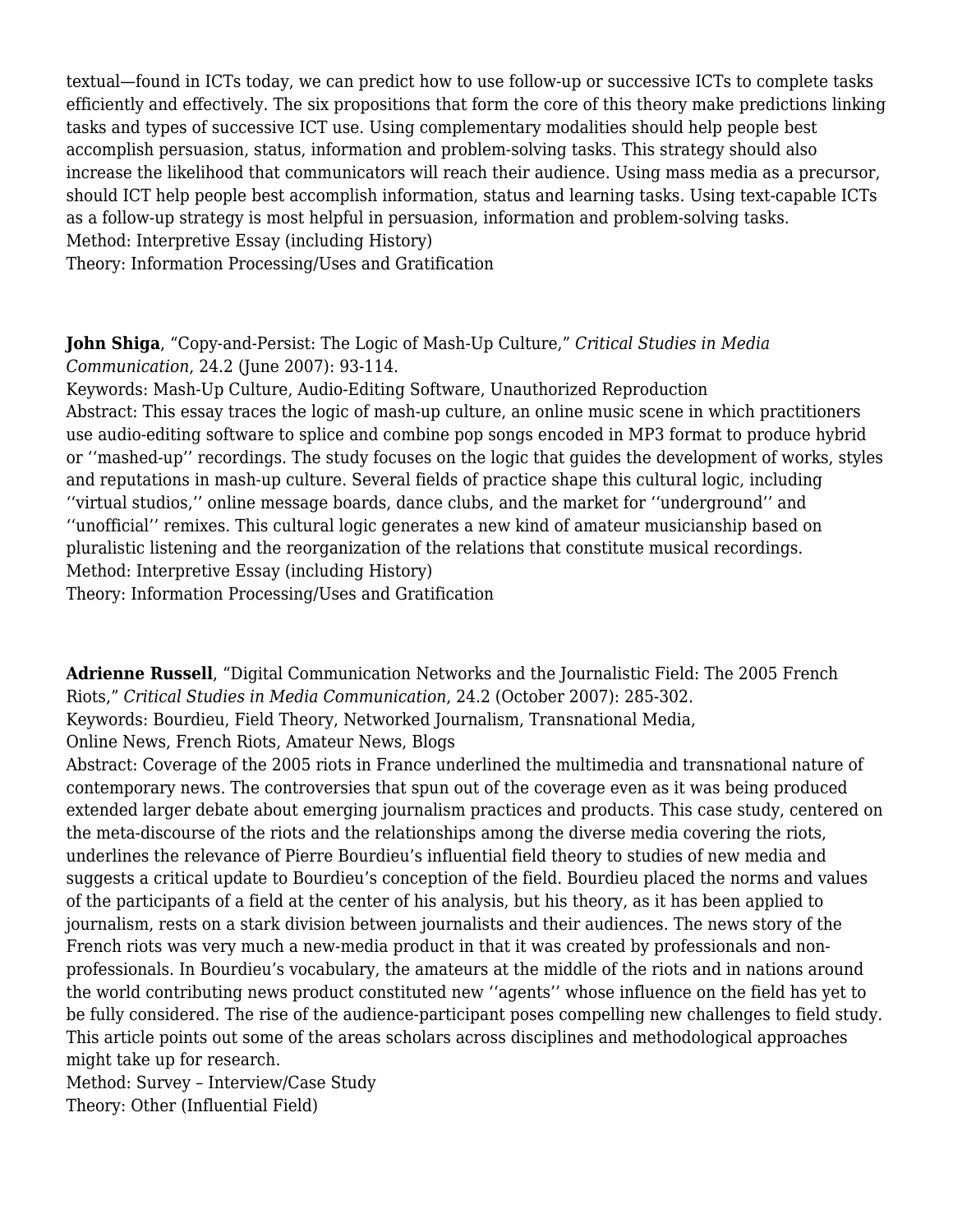# **Andy Yinan Hu**, "The Revival of Chinese Leftism Online," *Global Media and Communication*, 3.2 (2007): 233–238

Keywords: N/A

Abstract: China's epochal transformation has been a phenomenon in which nationalism has played a crucial formative role. This has been particularly evident in the past few years in the emerging cybersphere. Nonetheless, to say that "nationalism is central to China's online discourse and the evolving political identity of Chinese Internet users" (Qiu, 2006: 125) would be both an analytical misjudgment and a rhetorical exaggeration. First, the complexity of China's transformation extends beyond the explanation of the ultra-simplistic notion of (rightwing) Chinese nationalism, which assumes different meanings in different contexts for different social groups in different times. Second, because of the growing prevalence and intensity of online debates regarding the nature of Chinese reform, itself initiated as a nationalistic mission, what we are witnessing at present is not only the apparent tide of state-guided Chinese nationalism, but more importantly, the revival of Chinese leftism on- and offline as both a less cherished but firm undercurrent and a persistent challenge to that tide. Method: Interpretive – Policy Analysis

Theory: Policy

**Joseph B. Walther and Natalya N. Bazarova**, "Misattribution in Virtual Groups: The Effects of Member Distribution on Self-Serving Bias and Partner Blame," *Human Communication Research*, 33.1 (2007): 1–26.

Keywords: N/A

Abstract: Interest in virtual groups has focused on attribution biases due to the collocation or distribution of partners. No previous research examines self-attributions in virtual groups, yet selfattributions—the acknowledgment of personal responsibility or its deflection— potentially determines learning and improvement. This study reviews research on attributions in virtual groups and the effects of distance on members' proclivity to blame others or themselves. An experiment involved groups whose members were geographically collocated, distributed or mixed, working over two weeks exclusively using asynchronous computer-mediated communication. Attributions for participants' own poor performance reflected a self-serving bias in completely distributed groups, whose members eschewed personal responsibility and blamed their partners more than in collocated groups. Mixed groups' results help distinguish among competing theoretical perspectives. Moreover, an externally imposed observational goal mitigated attributional bias among distributed members by raising awareness of the socio-technical effects of communication medium among those for whom the goal was successfully induced.

Method: Experiment

Theory: Information Processing/Uses and Gratification

**Li Gong and Clifford Nass**, "When a Talking-Face Computer Agent is Half-Human and Half-Humanoid: Human Identity and Consistency Preference," *Human Communication Research*, 33.2 (2007): 163–193.

Keywords: N/A

Abstract: Computer-generated anthropomorphic characters are a growing type of communicator that is deployed in digital communication environments. An essential theoretical question is how people identify humanlike but clearly artificial, hence humanoid, entities in comparison to natural human ones.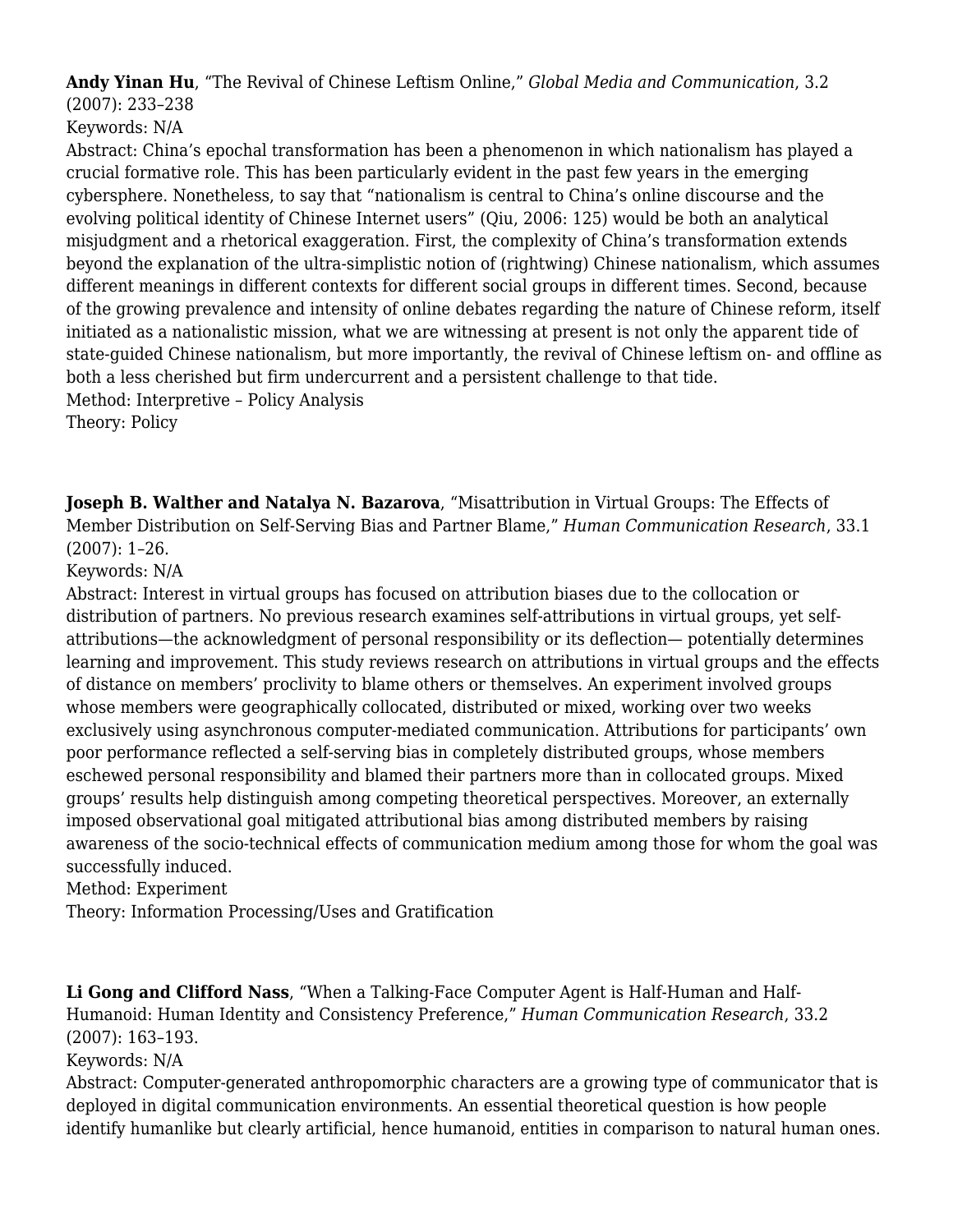This identity categorization inquiry was approached under the framework of consistency and tested through examining inconsistency effects from mismatching categories. Study 1 ( $N = 80$ ), incorporating a self-disclosure task, tested participants' responses to a talking-face agent, which varied in four combinations of human versus humanoid faces and voices. In line with the literature on inconsistency, the pairing of a human face with a humanoid voice or a humanoid face with a human voice led to longer processing time in making judgment of the agent and less trust than the pairing of a face and a voice from either the human or the humanoid category. Female users particularly showed negative attitudes toward inconsistently paired talking faces. Study 2 ( $N = 80$ ), using a task that stressed comprehension demand, replicated the inconsistency effects on judging time and females' negative attitudes but not for comprehension- related outcomes. Voice clarity overshadowed the consistency concern for comprehension-related responses. The overall inconsistency effects suggest that people treat humanoid entities in a different category from natural human ones. Method: Experiment

Theory: Other (Identity Categorization)

**Nick Yee and Jeremy Bailenson**, "The Proteus Effect: The Effect of Transformed Self-Representation on Behavior," *Human Communication Research*, 33.3 (2007): 271–290. Keywords: N/A

Abstract: Virtual environments, such as online games and web-based chat rooms, increasingly allow us to alter our digital self-representations dramatically and easily. But as we change our selfrepresentations, do our self-representations change our behavior in turn? In two experimental studies, we explore the hypothesis that an individual's behavior conforms to their digital self-representation independent of how others perceive them— a process we term the Proteus Effect. In the first study, participants assigned to more attractive avatars in immersive virtual environments were more intimate with confederates in a self-disclosure and interpersonal distance task than participants assigned to less attractive avatars. In our second study, participants assigned taller avatars behaved more confidently in a negotiation task than participants assigned shorter avatars. We discuss the implications of the Proteus Effect with regards to social interactions in online environments. Method: Experiment

Theory: Other (Proteus Effect)

**Donald G. Ellis and Ifat Maoz**, "Online Argument Between Israeli Jews and Palestinians," *Human Communication Research*, 33.3 (2007): 291–309.

Keywords: N/A

Abstract: Previous research with face-to-face groups found that majority–minority theory was a better predictor of argument patterns between Israelis and Palestinians than cultural codes theory (D. G. Ellis and I. Maoz, 2002, I. Maoz and D. G. Ellis, 2001). But, because of the difficulties of organizing face-toface contacts between Israelis and Palestinians (e.g., security, transportation, check points), computermediated communication has taken on increased significance. This paper builds on previous research pertaining to argument between Israeli Jews and Palestinians and extends that work by investigating the effects of communication technologies on argument interactions between these two groups. The most notable finding was the absence of complex argumentative structures that are typically associated with conflict resolution.

Method: Survey – Content Analysis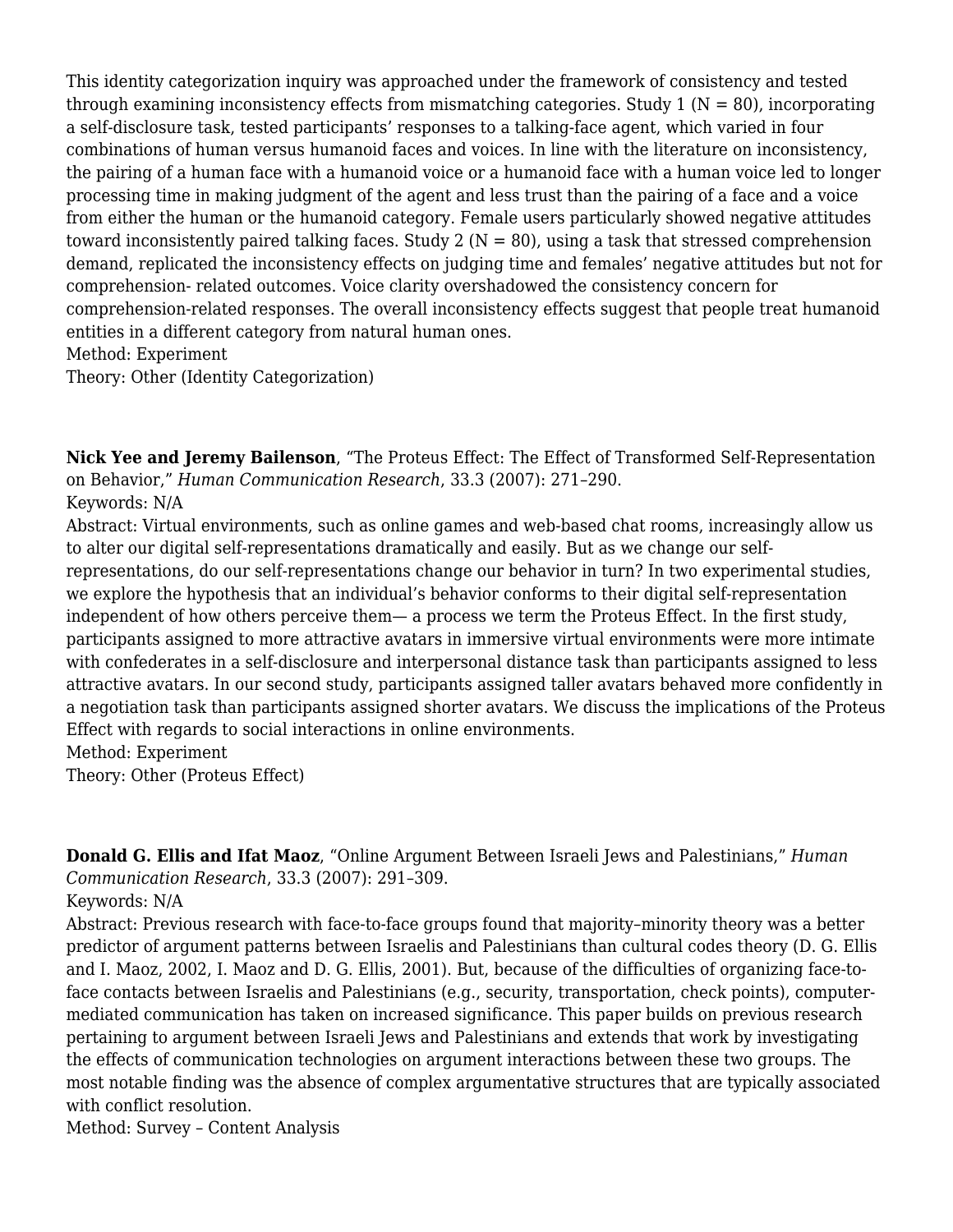**Dmitri Williams, Scott Caplan and Li Xiong**, "Can You Hear Me Now? The Impact of Voice in an Online Gaming Community," *Human Communication Research*, 33.4 (2007): 427–449. Keywords: N/A

Abstract: This paper reports the results of a controlled field experiment in which voice communication was introduced into an existing online community (online gaming guilds within the popular game ''World of Warcraft''), comparing a mix of voice and text with text only. Quantitative results suggest increases in liking and trust due to the addition of voice, as well as insulation from unexpected negative impacts of text-only play. The findings are discussed with respect to social capital, cyber-balkanization, and the general computer-mediated communication literature, with special attention paid to social information processing theory.

Method: Experiment Theory: Social Interaction

**Matthew S. Eastin**, "The Influence of Competitive and Cooperative Group Game Play on State Hostility," *Human Communication Research*, 33.4 (2007): 450–466. Keywords: N/A

Abstract: Most research on violent video game play suggests a positive relationship with aggressionrelated outcomes. Expanding this research, the current study examines the impact group size, game motivation, in-game behavior and verbal aggression have on post-game play hostility. Consistent with previous research, group size and verbal aggression both displayed a significant positive relationship with hostility. From these results, avenues for future research on anti- and pro-social outcomes from group gaming are offered.

Method: Experiment Theory: Social Interaction

**Eun-Ju Lee**, "Effects of Gendered Language on Gender Stereotyping in Computer-Mediated Communication: The Moderating Role of Depersonalization and Gender-Role Orientation," *Human Communication Research*, 33.4 (2007): 515–535. Keywords: N/A

Abstract: This experiment examined what situational and dispositional features moderate the effects of linguistic gender cues on gender stereotyping in anonymous, text-based computer-mediated communication. Participants played a trivia game with an ostensible partner via computer, whose comments represented either prototypically masculine or feminine language styles. Consistent with the social identity model of de-individuation effects, those who did not exchange brief personal profiles with their partner (i.e., depersonalization) were more likely to infer their partner's gender from the language cues than those who did. Depersonalization, however, facilitated stereotype-consistent conformity behaviors only among gender-typed individuals, that is, participants conformed more to their masculinethan feminine-comment partners, and men were less conforming than were women, only when they were both gender-typed and depersonalized. Method: Experiment

Theory: Social Interaction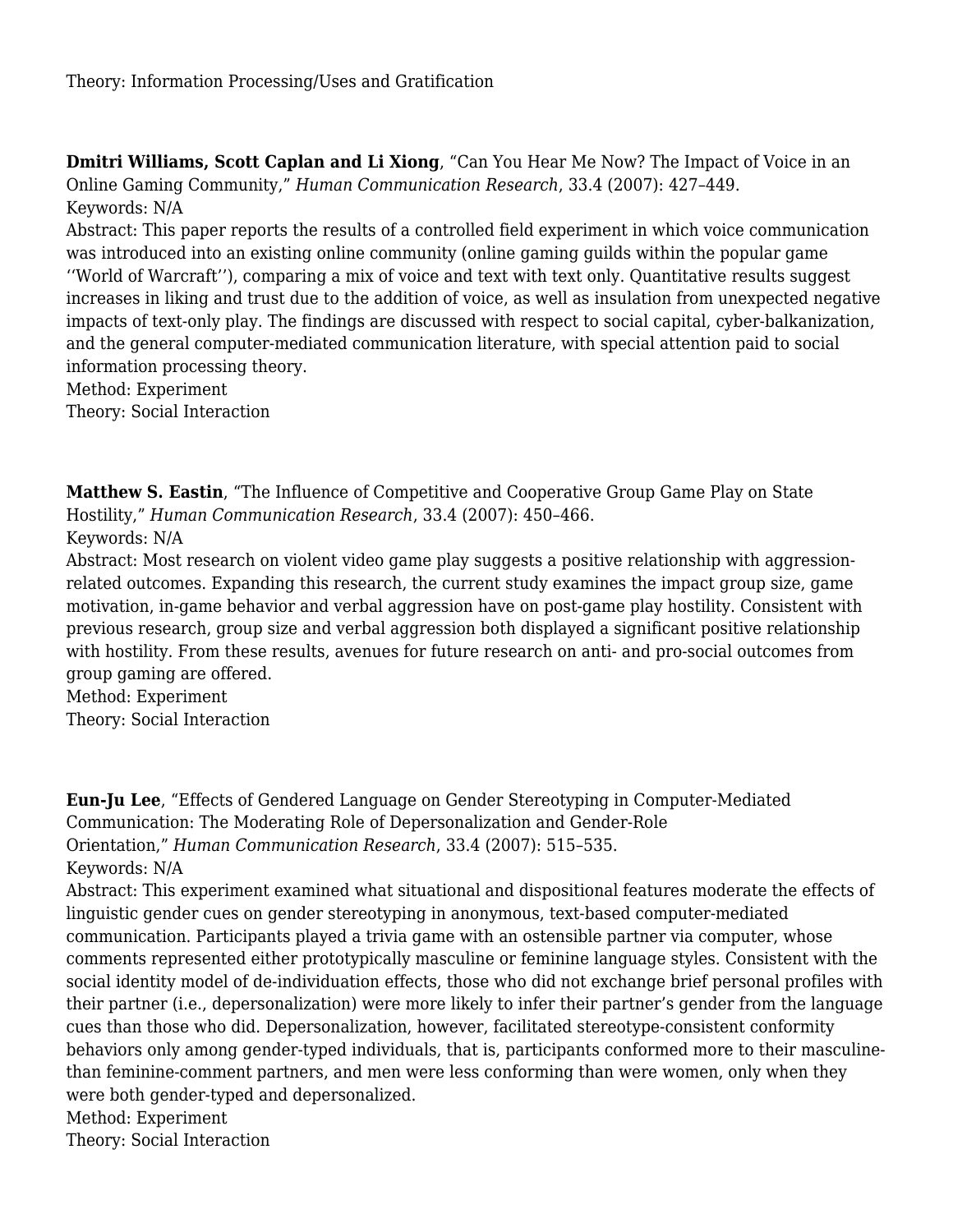**Amy Carroll, Stuart J. Barnes, Eusebio Scornavacca and Keith Fletcher**, "Consumer Perceptions and Attitudes Towards SMS Advertising: Recent Evidence from New Zealand," *International Journal of Advertising*, 26.1 (2007): 79–98.

Keywords: N/A

Abstract: Mobile advertising is an area of mobile (m-) commerce expected to experience tremendous growth in the next five years. This paper explores consumers' perceptions and attitudes towards mobile advertising via SMS through a sequential, mixed-methods investigation. Four factors were identified and demonstrated a significant impact on mobile advertising acceptance: permission, content, wireless service provider (WSP) control and delivery of the message. This guided the development of a revised and empirically tested model of m-advertising consumer acceptance, using a scenario approach. The findings also suggest that marketers should be optimistic about choosing to deploy mobile advertising, but to exercise caution around the factors that will determine consumer acceptance. The paper concludes by presenting the revised model, and with further discussion and directions for future research.

Method: Survey – Content Analysis Theory: Adoption/Diffusion

**Alexander Muk**, "Consumers' Intentions to Opt in to SMS Advertising: A Cross-national Study of Young Americans and Koreans," *International Journal of Advertising,* 26.2 (2007): 177–198. Abstract: This paper examines the differences between American young consumers and their Korean counterparts' interests in accepting SMS advertising via their mobile phones. The appeal of using the mobile phone as an advertising medium is its accessibility because it can pinpoint the locations of mobile phone users. The results of the study provide preliminary evidence that consumers' attitudes and beliefs do have significant positive relationships with intentions to opt in to the new medium. The theoretical model for the study is based on employing the theory of reasoned action as the underlying structure to operationalize the conceptual constructs proposed in the diffusion theory. The study identifies the potential of a new research domain in advertising, presents a conceptual framework for its examination and suggests the importance of constructs under study. Method: Survey – Content Analysis Theory: Adoption/Diffusion

**Ian Grant and Stephanie O'Donohoe**, "Why Young Consumers Are not Open to Mobile Marketing Communication," *International Journal of Advertising*, 26.2 (2007): 223–246. Keywords: N/A

Abstract: This paper explores young people's motivations for using mobile phones. Older adolescents' everyday use of traditional and new forms of mediated communication were explored in the context of their everyday lives, with data generated from self-completion questionnaires, diaries and mini focus groups. The findings confirm the universal appeal of mobile phones to a youth audience. Social and entertainment-related motivations dominated, while information and commercially orientated contact were less appealing. While marketers are excited by the reach and possibilities for personalization offered by mobile phones, young people associated commercial appropriation of this medium with irritation, intrusion and mistrust. In other words, while marketers celebrated mobile phones as a 'brand in the hand' of youth markets, young people themselves valued their mobiles as a 'friend in the hand'. This suggests that the way forward for mobile marketing communications is not seeking or pretending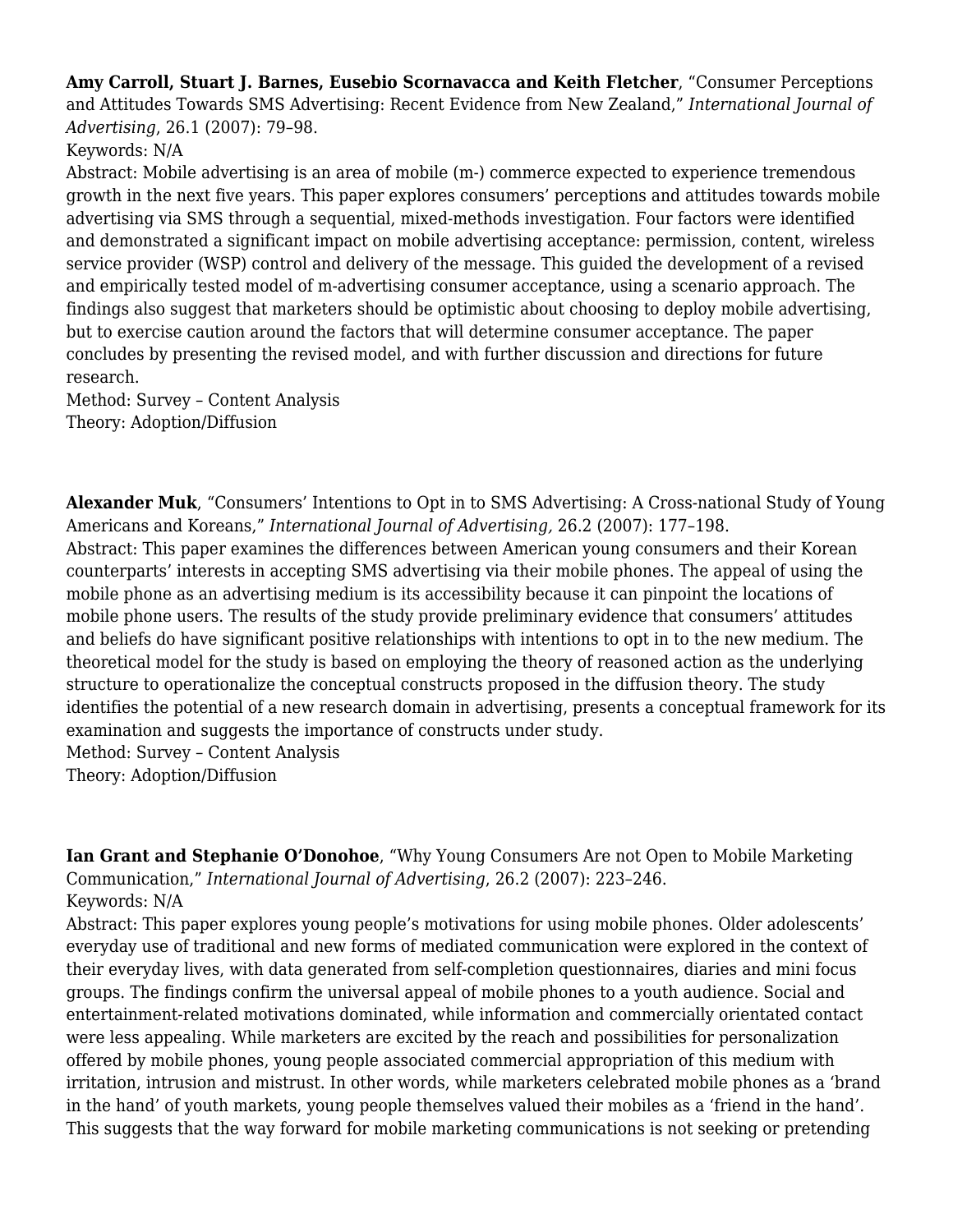to be young consumers' friend, but rather offering content that helps them maintain or develop the personal friendships that matter to them. Method: Survey – Content Analysis Theory: Information Processing/Uses and Gratification

**Daechun An**, "Advertising Visuals in Global Brands' Local Websites: a Six-country Comparison," *International Journal of Advertising,* 26.3 (2007): 303–332.

Keywords: N/A

Abstract: The visual strategies employed in top global brands' local advertising websites were compared between two groups of nations: the Western group, consisting of the US, UK and Germany, and the Eastern group, consisting of Japan, Korea and China. The results of a content analysis of 253 web ads show a clear pattern of differences in the role of visuals (literal vs. symbolic), the use and role of celebrity models, the use of photographs vs. illustrations, and the frequency of product portrayals between two groups. Ads from high-context nations tend to rely on symbolic visuals, celebrity models featured as characters, mixed use of photographs and illustrations, and indirect portrayals of advertised products. Ads from low-context nations are found to be the opposite, reaffirming the association between Hall's information contextuality and advertising visual strategies. The findings imply that the idea of employing advertising visuals that reflect the communication styles of a particular national market appears to be a promising strategy to effectively reach consumers around the world. With this in mind, multinational advertisers might prefer to implement differentiated ad visual strategies in web advertising for Western and Eastern markets.

Method: Survey – Content Analysis Theory: Other (Visual)

**George Balabanis, Vincent-Wayne Mitchell and Sarah Heinonen-Mavrovouniotis**, "SMS-based Surveys: Strategies to Improve Participation," *International Journal of Advertising,* 26.3 (2007): 369–385.

### Keywords: N/A

Abstract: The advertising industry is increasingly using mobile technology to communicate and do research. This paper examines the use of the short messaging service (SMS) on mobile phones to recruit samples for probability web and telephone surveys. The influence of topic salience, sponsor identity and repeated contacts on decision to participate in the survey is tested through an experimental design. Results indicated that sponsor identity and repeated contacts have an effect on decision to participate, but topic salience did not. The majority of respondents preferred the web survey alternative over telephone survey mode, and the main advantage of using SMS is the high speed of response. However, the method appears to elicit higher levels of participation from male and younger members of the population.

Method: Experiment Theory: Other (Salience)

**Shelly Rodgers, Ye Wang, Ruth Rettie and Frank Alpert**, "The Web Motivation Inventory Replication, Extension and Application to Internet Advertising,"*International Journal of Advertising*, 26.4 (2007): 447–476.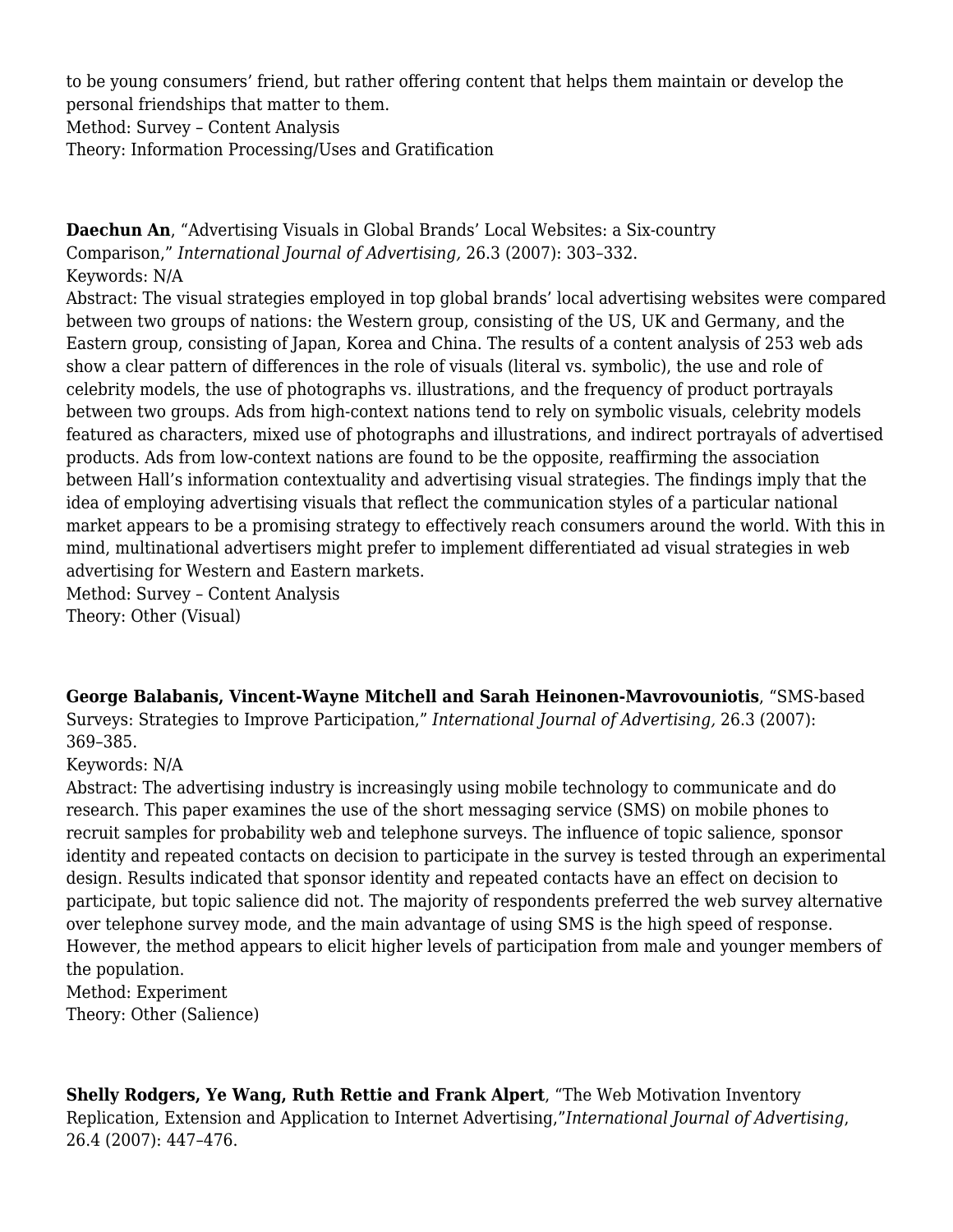### Keywords: N/A

Abstract: The Web Motivation Inventory (WMI) is used in internet advertising research, and is frequently used and cited in advertising, marketing and communication literature. Investigations of the robustness of the WMI have been somewhat limited. Additionally, new uses of the internet are not accounted for by the WMI since its publication in 2002. This paper replicates and extends the original WMI using participants in the US, UK and Australia and includes internet motives not previously examined. The results show that the four-factor WMI remained reliable and valid for all three samples. Findings suggest the extended WMI may be broken into 12 sub-scales that represent the original fourfactor measure.

Method: Survey – Content Analysis

Theory: Information Processing/Uses and Gratification

**Helen Robinson, Anna Wysocka and Chris Hand,** "Internet Advertising Effectiveness: The Effect of Design on Click-through Rates for Banner Ads," *International Journal of Advertising*, 26.4 (2007): 527–541.

### Keywords: N/A

Abstract: Online advertising has experienced phenomenal growth since its inception in 1994. This empirical study investigates the impact of seven creative characteristics of banner ads on the effectiveness of online advertising using a multiple regression model. A random sample of 209 banner ads was drawn from a sampling frame of advertisers, provided by an advertising agency specializing in internet advertising for the gaming industry. The findings of this study are broadly consistent with past research into online advertising efficiency, indicating that the creative characteristics of effective banner ads in the online gaming arena include: a larger size, absence of promotional incentives and the presence of information about casino games. In contrast, banner features such as animation, action phrase and presence of company brand or logo were ineffective in generating click-throughs. Contrary to expectations, long messages on banners were associated with higher click-through rates. Method: Survey – Content Analysis

Theory: Information Processing/Uses and Gratification

**Robert Loew, Katrin Kuemmel, Judith Ruprecht, Udo Bleimann and Paul Walsh,** "Approaches for Personalised Knowledge Retrieval," *Internet Research*, 49.1 (2007): 49-60.

Keywords: Knowledge management, Information retrieval, Information services, Semantics Abstract: Purpose – The purpose of this paper is to describe new search methods based on semantic information structures to offer a personalized and interactive knowledge retrieval to the user. Design/methodology/approach – A careful look on existing "knowledge management projects" leads to a proposed approach of a "knowledge broker network" where transfer of knowledge is based on communication between humans. To enhance the quality of search results a new search algorithm ("Search Assistance Algorithm (SAA)") is described in a simplified manner.

Findings – The paper provides information on the knowledge broker network and shows the advantages of this concept especially of the automated part.

Research limitations/implications – The paper shows the proposed approach has not formally being tested yet. Some pilot studies have been made and a study especially for the SAA is planned. Practical implications – This approach has the potential to change the way of transfer of knowledge using a knowledge broker network based on knowledge management systems, which could be improved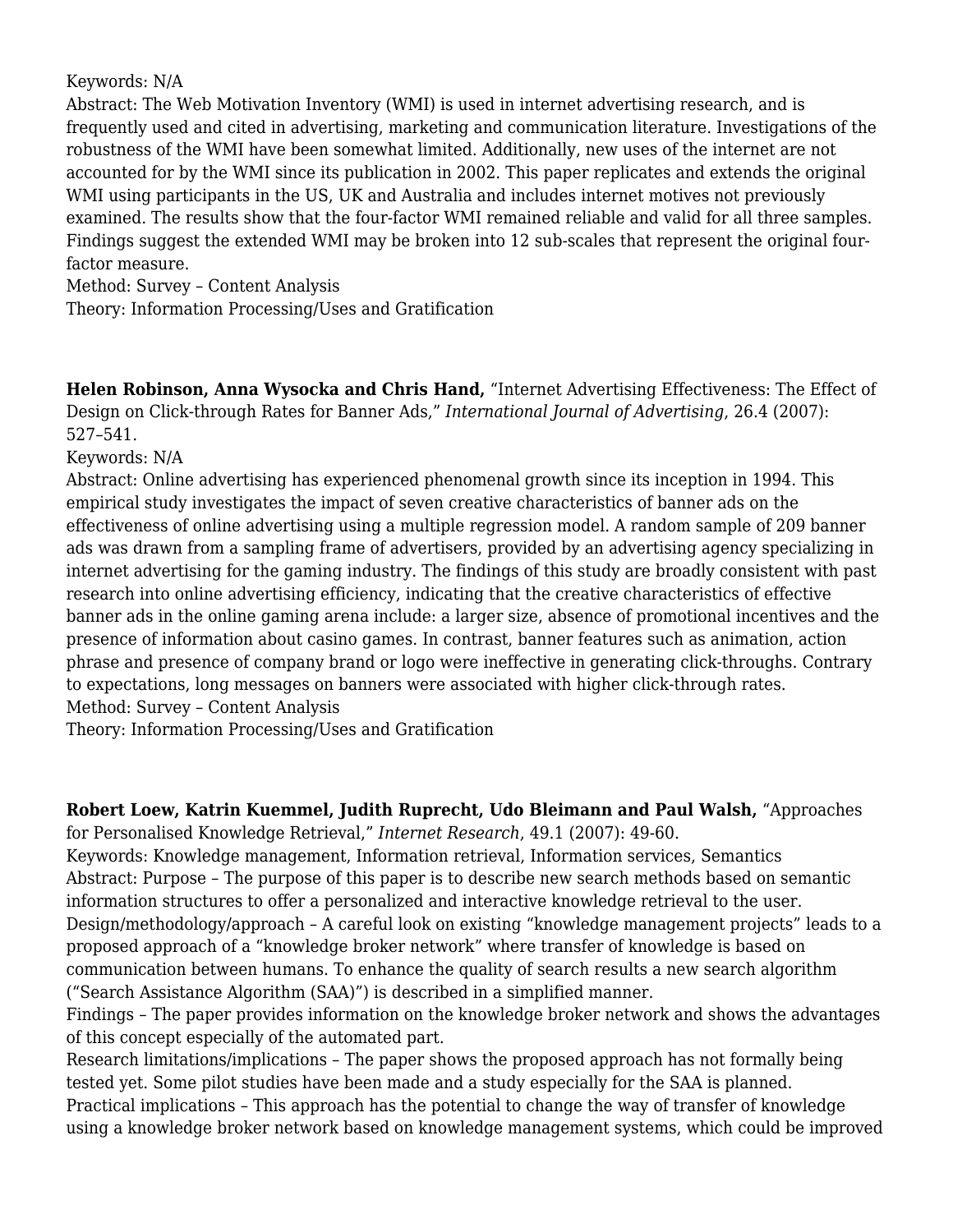by our SAA in practice.

Originality/value – Using knowledge management systems in a "standard way" by feeding in information and using retrieval methods is not optimal for sharing knowledge between humans. To provide and update information is very cost-intensive. Using "meta-information" about "who is expert in which area" and bring information-seeker and experts together could be the optimal method. This knowledge broker network helps to bring this idea into reality.

Method: Interpretive Essay (including History)

Theory: Other (Search)

**Hsiu-Fen Lin**, "The Role of Online and Offline Features in Sustaining Virtual Communities: an Empirical Study," *Internet Research*, 49.2 (2007): 119-138.

Keywords: Internet, Communication technologies, Information exchange

Abstract: Purpose – By expanding the technology acceptance model, the purpose of this paper is to provide a research model to examine the impact of online (information quality, system quality and service quality) and offline (offline activities) features on the sustainability of virtual communities. Design/methodology/approach – Based on a survey of 165 community members, the paper uses structural equation modeling approach to investigate the research model.

Findings – The findings indicate that perceived of usefulness, perceived ease of use and offline activities are determinants of sustainability of virtual communities. In addition, information quality affects perceived usefulness, while system-quality and service quality influence both perceived ease of use and perceived usefulness of virtual communities.

Research limitations/implications – Since this study only considered non-profit virtual communities, it is unclear whether these analytical results can be generalized to other virtual communities. Further research can apply this research model to examine profit-oriented virtual communities, such as eBay.com.tw or brand communities.

Practical implications – To sustain a successful virtual community, attention must be paid to enhance both online and offline interactions, including content management, specific sets of web site functions and offline communication. Virtual community providers can apply the findings of this study to focus on the determinants of success for their virtual communities.

Originality/value – Theoretically, while drawing upon the extended TAM, this paper provides a model that is capable of understanding the determinants of sustainability of virtual communities. From a managerial perspective, the findings should provide further insight into member behaviors, leading to more effective strategies for expanding the virtual community.

Method: Survey – Content Analysis

Theory: Adoption/Diffusion

**Ching-Wen Chu and Hsi-Peng Lu**, "Factors Influencing Online Music Purchase Intention in Taiwan: An Empirical Study Based on the Value-intention Framework," *Internet Research*, 49.2 (2007): 139-155. Keywords: Music, Internet, Consumer behaviour, Taiwan

Abstract: Purpose – The purpose of this paper is to provide an explanation of factors influencing online music purchase intention of Taiwanese early adopter of online music, which can help the online music practitioners of Taiwan to develop better market strategies.

Design/methodology/approach – An empirical survey was used to test the hypotheses. Data were collected from a total of 302 online Taiwanese early adopters of online music. A structural equation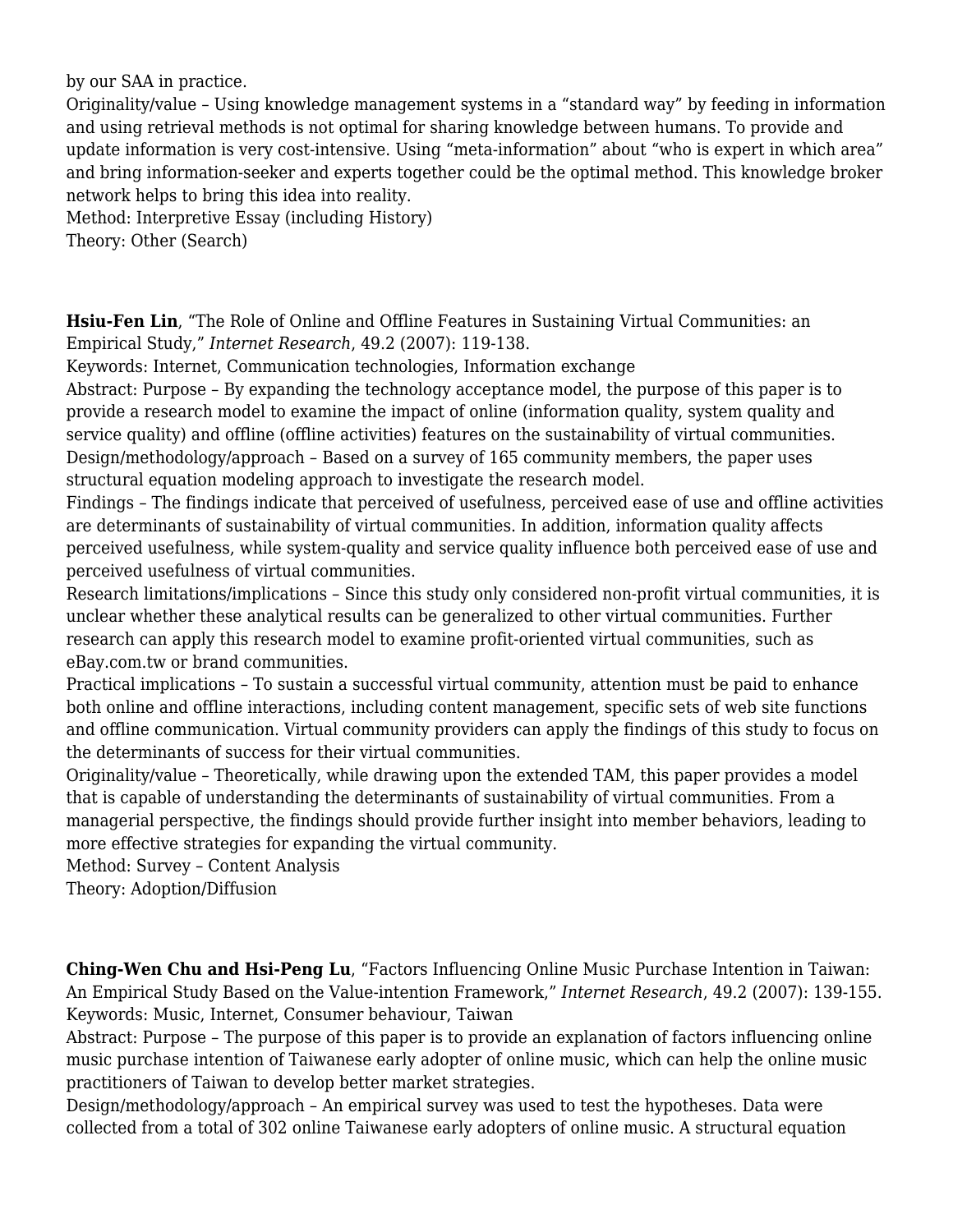modeling (SEM) is proposed to assess the relationships of the research model.

Finding – The findings in this paper show that the perceived value of online music is a significant factor in predicting the purchaser intention of buying online music in Taiwan. Also, the beneficial factor of the perceived usefulness and playfulness are identified in addition to the sacrificing factor of the perceived price for assessing the value. Moreover, purchasers and potential purchasers differ in the determinants underlying the perceptions of value, which customers hold towards online music.

Practical implications – The results in the paper facilitate to understand what encourages and impedes the purchase intention of early adopters of online music in Taiwan.

Originality/value – The value of this paper is to establish a theoretical model incorporating the valueintention framework into technology acceptance model to investigate the purchase behavior of early adopter of online music in Taiwan. The results of this study help online music practitioners of Taiwan and other Asian countries culture similar to Taiwan to create a success business model.

Method: Survey – Content Analysis

Theory: Information Processing/Uses and Gratification

"**Sung Yong Chun and Minhi Hahn**, "Network Externality and Future Usage of Internet

Services," *Internet Research*, 49.2 (2007): 156-168.

Keywords: Internet, Networking, South Korea

Abstract: Purpose – The purpose of this paper is to investigate different effects of three network externality factors, i.e. local network size, network strength and total network size, on online messenger, online community, chat room and e-mail services.

Design/methodology/approach – In the paper hypotheses are tested with a regression model using a survey data collected from 107 MBA students at a business school in South Korea.

Findings – The paper finds that the three network externality factors have different effects on the users' future usage intention for the four Internet services. Local network size is significant for online messenger services, local network size and network strength are significant for online community services, and total network size is significant for chat room services. For email services, none of the network externality factors are significant.

Research limitations/implications – The paper shows that a total network size is an important network externality factor affecting the success of a network. However, users' satisfaction with network services and two additional network externality factors, local network size and network strength, are also important determinants. To generalize the finding, investigations into other network services in other environments and into some offline networks are necessary.

Originality/value – The paper shows that depending on types of networks, managers can focus on different important network externality factors in managing their networks.

Method: Survey – Content Analysis

Theory: Information Processing/Uses and Gratification

**Kathryn Waite and Tina Harrison**, "Internet Archaeology: Uncovering Pension Sector Web Site Evolution," *Internet Research*, 49.2 (2007): 180-195.

Keywords: Financial services, Pensions, Internet

Abstract: Purpose – The paper has two objectives. First, it seeks to present a procedure for exploring web site development using the Internet archive (www.archive.org). Second, it aims to test the assumption that over time a progression in web site numbers and interactivity is visible within an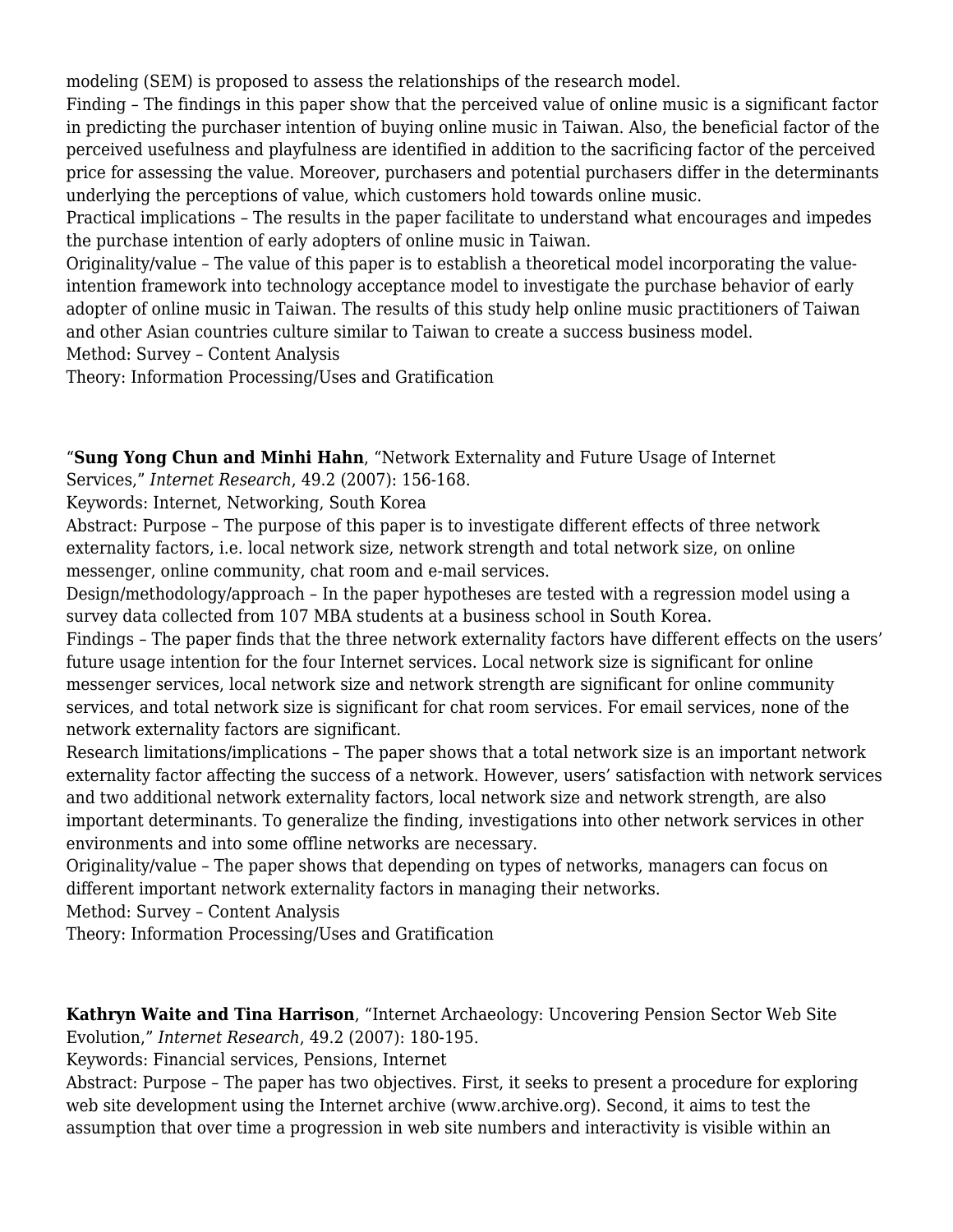industry sector.

Design/methodology/approach – The Internet archive was used to view web site activity from 1998-2004 for 21 randomly selected organizations generating a final sample of 106 web sites. Content analysis was used to gather information on web site numbers and functionality. Web sites were evaluated using existing models of web site evolution adapted for the financial services sector.

Findings – This paper produces meaningful data on patterns of web site development. Results indicate that UK pension provider web sites have increased in sophistication but remain underdeveloped. Research limitations/implications – In this paper there is no qualitative web site assessment and thus no information on web site quality. This method is recommended as a starting point for a wider enquiry due to the incompleteness of some archived records.

Practical implications – The paper shows that for practitioners, a methodology for mapping the configuration and evolution of sector web sites will assist in developing Internet marketing strategy. For academics, awareness of web site evolution patterns will inform Internet research. For the pension sector this identification of unrealized cost-efficiencies from developing online payment and processing functionality highlights a competitive opportunity.

Originality/value – Considerable commentary exists on paths of Internet development but there is little longitudinal research into patterns of web site change; this research addresses this gap. This paper is a novel approach to web site metrics that allows both practitioners and academics to trace changes in the Internet landscape.

Method: Survey – Content Analysis Theory: Other (Evolution)

**Thomas Mandl,** "The Impact of Web Site Structure on Link Analysis," *Internet Research*, 49.2 (2007): 196-206.

Keywords: Information retrieval, Internet, Worldwide web

Abstract: Purpose – This web mining paper aims at analyzing whether the number of links pointing to a web page is biased by the structure of web sites.

Design/methodology/approach – By web-design mining methods, two collections of web pages are extracted and the in-links counts are determined by querying web search engines.

Findings – The paper finds that the structure bias and pages on a higher hierarchical level are likely to receive more links than other pages.

Research limitations/implications – The links are set by web page authors whose behaviour is not yet fully understood and which requires further research.

Practical implications – The paper shows that the structure bias of in-links should be considered by link analysis measures used in search engines. Potential consequences are presented.

Originality/value – The number of links toward a web page are considered to be an indicator for the quality of that page. This measure is biased and cannot be solely trusted as a knowledge source for the quality of a page.

Method: Experiment Theory: Other (Search)

**Nigel Jackson**, "Political pParties, the Internet and the 2005 General Election: Third Time Lucky?" *Internet Research,* 49.3 (2007): 235-248. Keywords: Political parties, Internet, Elections, Politics, United Kingdom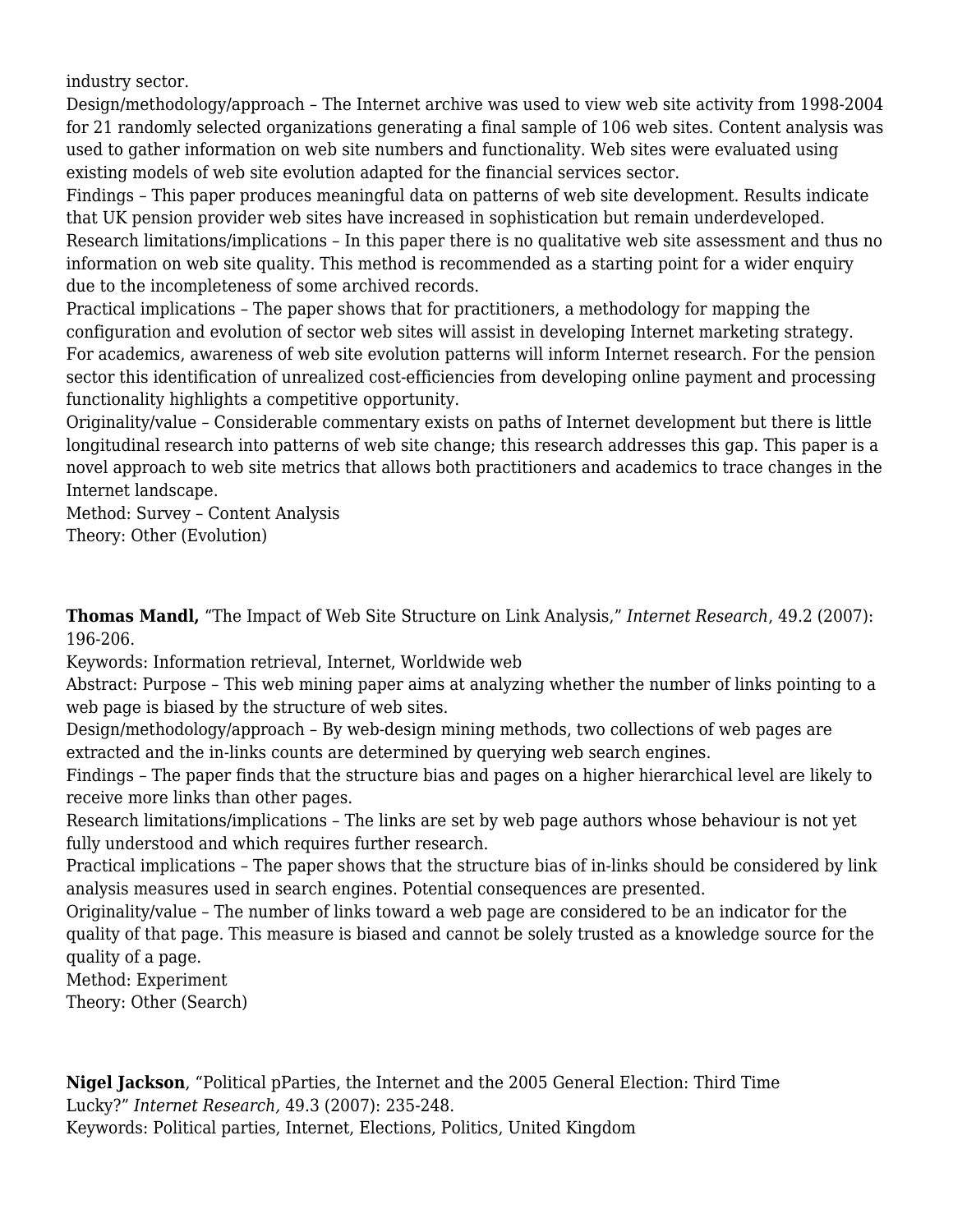Abstract: Purpose – Existing literature has agreed that during elections party web sites are primarily an information tool. This study seeks to identify to what extent political parties have developed a distinctive role for the Internet as a communications channel.

Design/methodology/approach – Research data were based on content analysis of the web sites and enewsletters of parties contesting the 2005 UK General Election, and interviews with party ecampaigners.

Findings – Party size determined whether they had an integrated online communication strategy or not. The Internet did provide a discrete role, that of recruiting new members, encouraging donations and mobilizing volunteers. Whereas previous research has focused on the web as an election campaign tool, this study found that it was e-mail, especially pass-protected e-newsletters to party members. Originality/value – The traditional view was that parties used their web sites primarily to promote information. This study suggests that they only do so partially. Parties do not use their web sites as part of an integrated communication strategy supporting the messages carried by other channels. In 2005 UK parties began to develop a positive reason for having an online presence, namely as a resource generating tool, particularly in mobilizing volunteers. Previous literature had considered whether parties had entered into dialogue, this study further defined this into asymmetrical and symmetrical two-way communication. The results suggest that it is smaller parties who are more likely to use twoway symmetrical communication.

Method: Survey – Content Analysis Theory: Adoption/Diffusion

**Genevieve Marie Johnson**, "The Internet Vocabulary Test for Children: Preliminary Development," *Internet Research*, 49.3 (2007): 249-271.

Keywords: Internet, Assessment, Children (age groups), Canada

Abstract: Purpose – Currently, the only mechanisms to determine children's use of the Internet are interviews and questionnaires. To increase the validity of theory and research and ensure that practitioners and policy-makers are guided by accurate information, an improved method of determining children's patterns of Internet use is required. The purpose of this study is to present the Internet Vocabulary Test for Children (IVTC) as a measure of Internet use in children.

Design/methodology/approach – The IVTC requires oral definition of 10 terms (Internet, gamer, e-mail, search engine, chat, online games, instant messaging, cheats, web site, browser). An elementary school in rural western Canada agreed to participate in trial administration of the IVTC. All children in first through sixth grade were invited to participate (n 1/4 149). Parents completed a consent form and a questionnaire. A total of 128 children (62 males and 66 females) were administered the IVTC. Findings – Trial administration of the IVTC established the viability of determining children's use of the Internet with a test of expressive vocabulary.

Originality/value – Given the rate of population penetration coupled with rapidly changing technology, measuring children's Internet use presents challenges. Simple solutions such as the development of software and firmware to monitor children's online behavior may provide misinformation. That is, surveillance influences behavior and children's Internet activities often involve multiple users. The IVTC is not vulnerable to biased responding, is inexpensive, and easily administered.

Method: Survey – Content Analysis

Theory: Information Processing/Uses and Gratification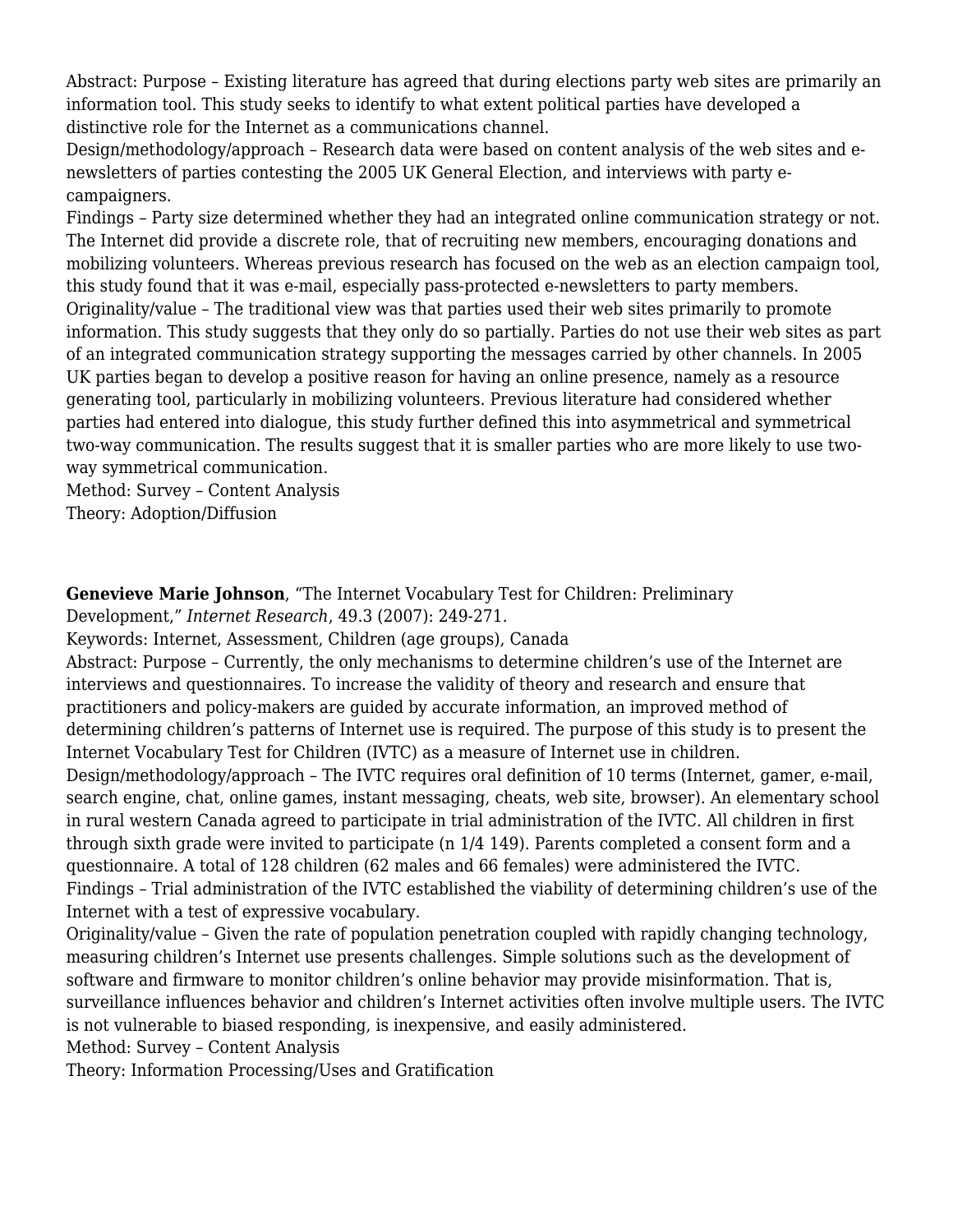**Ilyoo B. Hong,** "A Survey of Web Site Success Metrics Used by Internet-dependent Organizations in Korea," *Internet Research*, 49.3 (2007): 272-290.

Keywords: Worldwide web, Internet, Measurement, Quality, South Korea

Abstract: Purpose – The key purpose of the present research is to learn whether businesses use web site metrics to support business strategies and how web site metrics used differ by web site categories. Design/methodology/approach – A combination of a preliminary telephone survey and an e-mail questionnaire survey was used to gather data. Potential respondents were contacted by phone to find firms measuring web site success. An e-mail survey was conducted to learn how metrics were used to

measure the success of a corporate web site.

Responses were examined to study not only purposes and net benefits of measurement but also metrics measured.

Findings – Findings of the study indicated that a majority of businesses which took part in this survey were using the metrics more for operational than for strategic purposes. This observation is to some extent consistent with the normative view highlighted by the literature that organizations should measure how successfully their web sites support business objectives and, therefore, the web metrics to measure web site success should differ by web site categories.

Research limitations/implications – This explorative research is not based on a large sample, thereby limiting its academic contribution. Since the data analysis is over eight web site categories, future research will need to employ a sample large enough to eliminate any potential bias.

Practical implications – A key managerial implication is that businesses need to measure the success of their web site using web metrics tied to their business objectives, if they want their web site to effectively support business strategies.

Originality/value – This paper is the first attempt to explore the way that Internet-dependent businesses measure the success of their web site via web metrics, for the purpose not only of observing some patterns between web metrics measured and site categories, but also of examining whether metrics were used for strategic or merely for operational purposes.

Method: Survey – Content Analysis

Theory: Information Processing/Uses and Gratification

**Marijke Coetzee and J.H.P. Eloff**, "Web Services Access Control Architecture Incorporating Trust*," Internet Research*, 49.3 (2007): 291-305.

Keywords: Worldwide web, Trust, Managers

Abstract: Purpose – This paper seeks to investigate how the concept of a trust level is used in the access control policy of a web services provider in conjunction with the attributes of users.

Design/methodology/approach – A literature review is presented to provide background to the progressive role that trust plays in access control architectures. The web services access control architecture is defined.

Findings – The architecture of an access control service of a web service provider consists of three components, namely an authorization interface, an authorization manager, and a trust manager. Access control and trust policies are selectively published according to the trust levels of web services requestors. A prototype highlights the incorporation of a trust level in the access control policy as a viable solution to the problem of web services access control, where decisions of an autonomous nature need to be made, based on information and evidence.

Research limitations/implications – The WSACT architecture addresses the selective publication of policies. The implementation of sophisticated policy-processing points at each web service endpoint, to automatically negotiate about policies, is an important element needed to complement the architecture.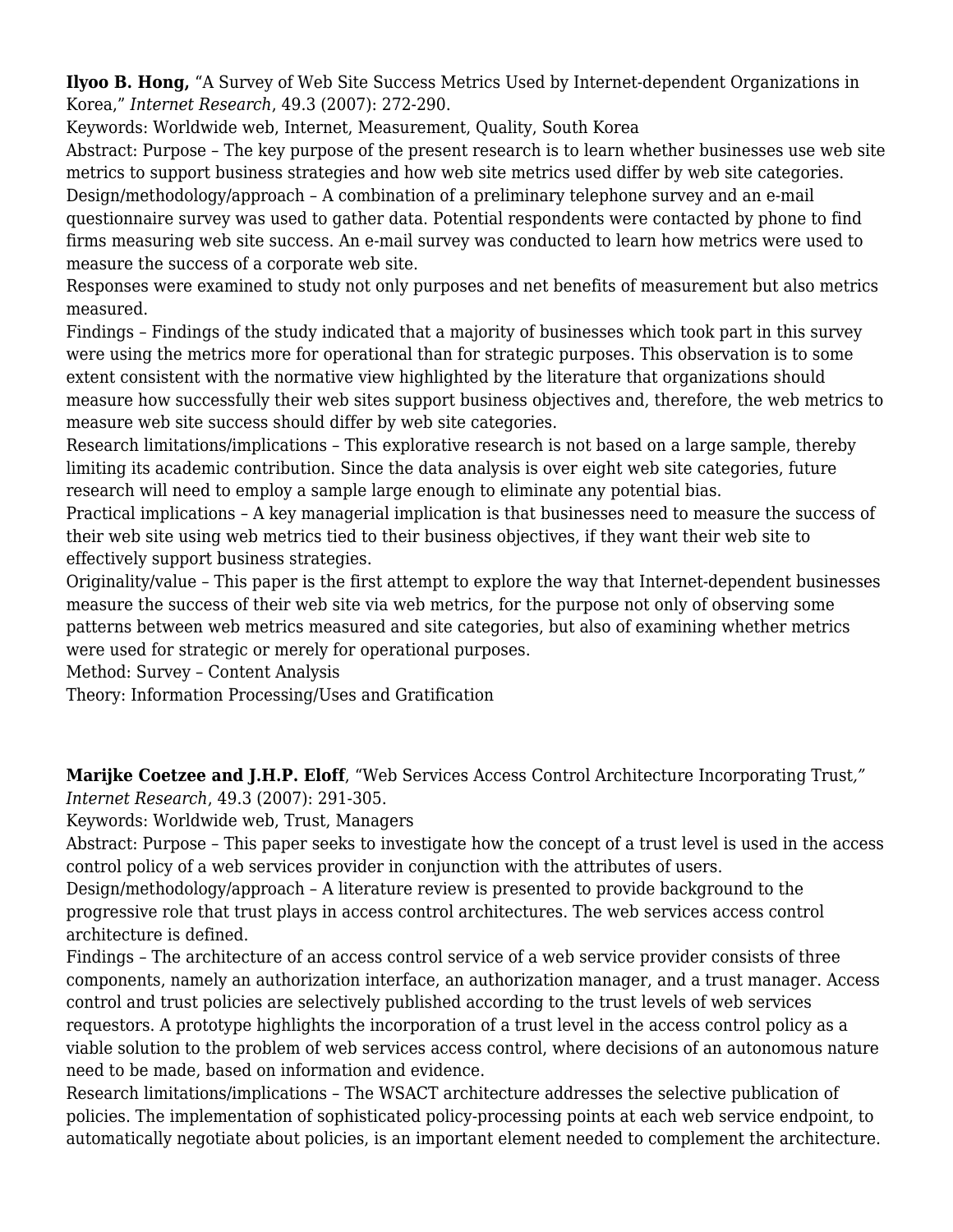Practical implications – The WSACT access control architecture illustrates how access control decisions can be made autonomously by including a trust level of web services requestors in an access control policy.

Originality/value – The WSACT architecture incorporates the trust levels of web services requestors and the attributes of users into one model. This allows web services providers to grant advanced access to the users of trusted web services requestors, in contrast with the limited access that is given to users who make requests through web services requestors with whom a minimal level of trust has been established.

Method: Interpretive Essay (including History) Theory: Access

**Pooja Malhotra and Balwinder Singh**, "Determinants of Internet Banking Adoption by Banks in India," *Internet Research*, 49.3 (2007): 323-339.

Keywords: Banking, Internet, Financial services, Virtual banking, India

Abstract: Purpose – The current exploratory study is an attempt to discover the factors affecting a bank's decision to adopt Internet banking in India. Particularly, it seeks to examine the relationship between the bank's adoption decision and various bank and market characteristics.

Design/methodology/approach – The data for this study consist of panel data of 88 banks in India covering the financial years 1997-1998 to 2004-2005. Logistic regression technique is employed to study the relationship.

Findings – The results show that the larger banks, banks with younger age, private ownership, higher expenses for fixed assets, higher deposits and lower branch intensity evidence a higher probability of adoption of this new technology. Banks with lower market share also see the Internet banking technology as a means to increase the market share by attracting more and more customers through this new channel of delivery. Further, the adoption of Internet banking by other banks increases the probability that a decision to adopt will be made.

Research limitations/implications – The primary limitation of this study is the scope and size of its sample as well as other variables (e.g. market, environmental, regulatory etc.) which may have an effect on the decision of the banks to adopt Internet banking.

Originality/value – An understanding of the factors affecting this choice is essential both for economists studying the determinants of growth and for the creators and producers of such technologies. From this perspective, understanding the factors determining the adoption of technology becomes highly relevant from the policy point of view. Moreover, the studies on the adoption of financial innovations are related to developed markets, e.g. US or European banking markets. Hence, this paper contributes to the empirical literature on diffusion of financial innovations, particularly Internet banking, in a developing country, i.e. India.

Method: Survey – Content Analysis Theory: Adoption/Diffusion

**Hsi-Peng Lu and Kuo-Lun Hsiao**, "Understanding Intention to Continuously Share Information on Weblogs," *Internet Research*, 49.4 (2007): 345-361.

Keywords: Worldwide web, Social theories, Information transfer, Expectation, Communication technologies

Abstract: Purpose – Weblogs, or blogs, have been a significant new development in recent years. Many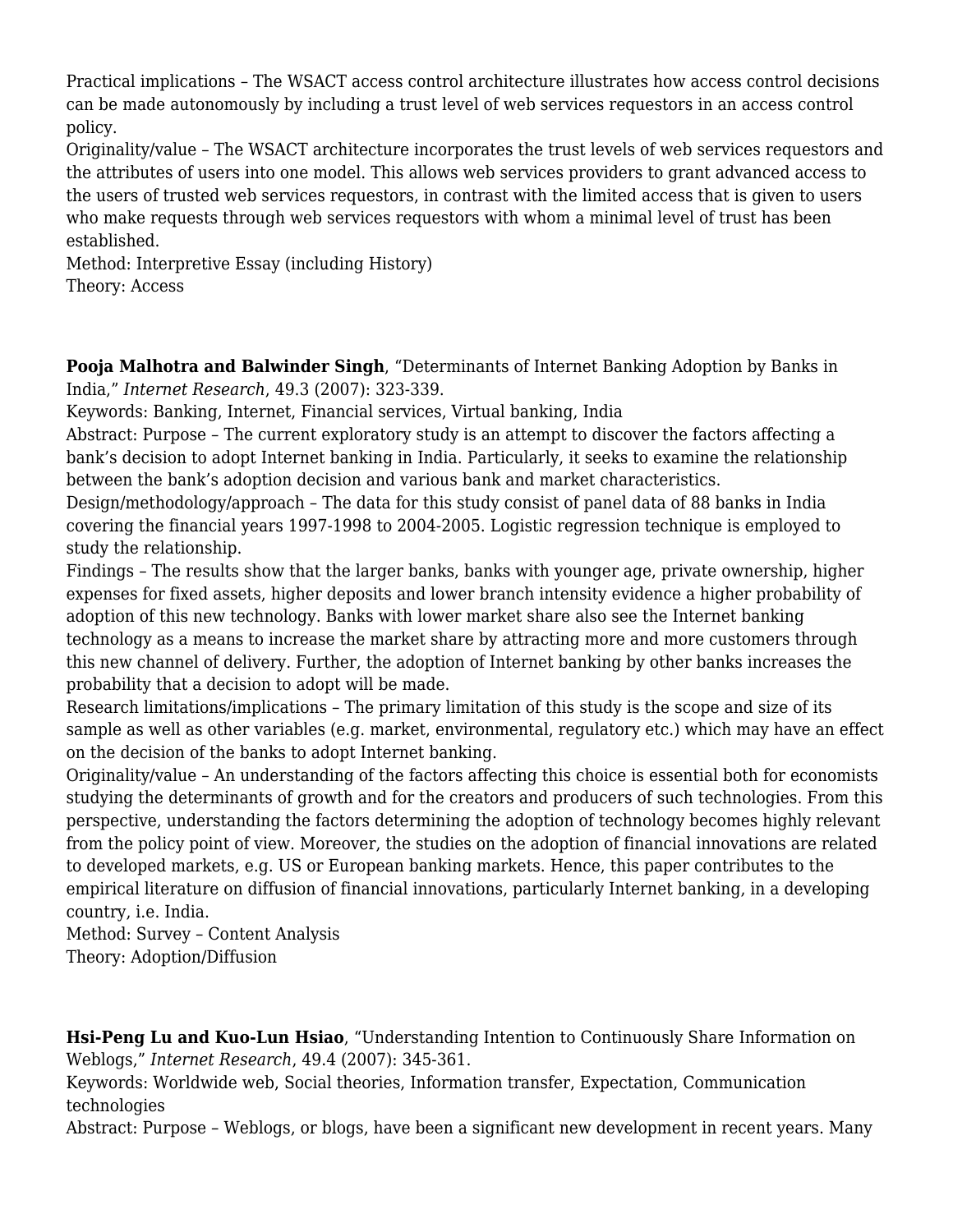businesses have begun using blogs to stimulate discussions, garner ideas, and provide further visibility. Thus, blog usage as well as individual motives behind continued usage is an important area of research. This research aims to examine behavioral motivations underlying individual intention to keep using blogs.

Design/methodology/approach – Based on social cognitive theory and related technology adoption literature, this study considered knowledge self-efficacy, subjective norms, feedback, and personal outcome expectations as the determinants of continuing to share information on blogs. The proposed model was empirically evaluated using randomized survey data collected from 155 users of a popular web site in Taiwan (WRETCH blog).

Findings – The results revealed that although both self-efficacy and personal outcome expectations affected directly the intention of sharing information on blogs; personal outcome expectations had stronger impacts on behavioral intention. In addition, social persuasion has no direct but indirect impact via self-efficacy and personal outcome expectations on the intention of sharing information. Practical implications – This study contributes to a theoretical understanding of the factors that promote the usage of weblogs. For web log service providers, the results help them better develop tools to enhance people's intention to share information.

Originality/value – The paper verifies the effect of knowledge self-efficacy, personal outcome expectations, and social persuasion on the behavior of blog users. Furthermore, it verifies the determinants of knowledge self-efficacy.

Method: Survey – Content Analysis

Theory: Social Interaction

## **Christos Halaris, Babis Magoutas, Xenia Papadomichelaki and Gregoris**

**Mentzas,** "Classification and Synthesis of Quality Approaches in e-Government Services," *Internet Research*, 49.4 (2007): 378-401.

Keywords: E-commerce, Government, Public sector organizations, Quality management Abstract: Purpose – The purpose of this paper is to present a multi-faceted summary and classification of the existing literature in the field of quality of service for e-government and outline the main components of a quality model for e-government services.

Design/methodology/approach – Starting with fundamental quality principles the paper examines and analyzes 36 different quality approaches concerning public sector services, e-services in general and more specifically e-government services. Based on the dimensions measured by each approach the paper classifies the approaches and concludes on the basic factors needed for the development of a complete quality model of e-government services.

Findings – Based on the classification of literature approaches, the paper provides information about the main components of a quality model that may be used for the continuous monitoring and measuring of public e-services' quality. The classification forms the basis for answering questions that must be addressed by the quality model, such as: What to assess? Who will perform the assessment? And How the assessment will be done?

Practical implications – This model can be used by the management of public organizations in order to measure and monitor the quality of e-services delivered to citizens.

Originality/value – The results of the work presented in this paper form the basis for the development of a quality model for e-government services.

Method: Survey – Content Analysis

Theory: Information Processing/Uses and Gratification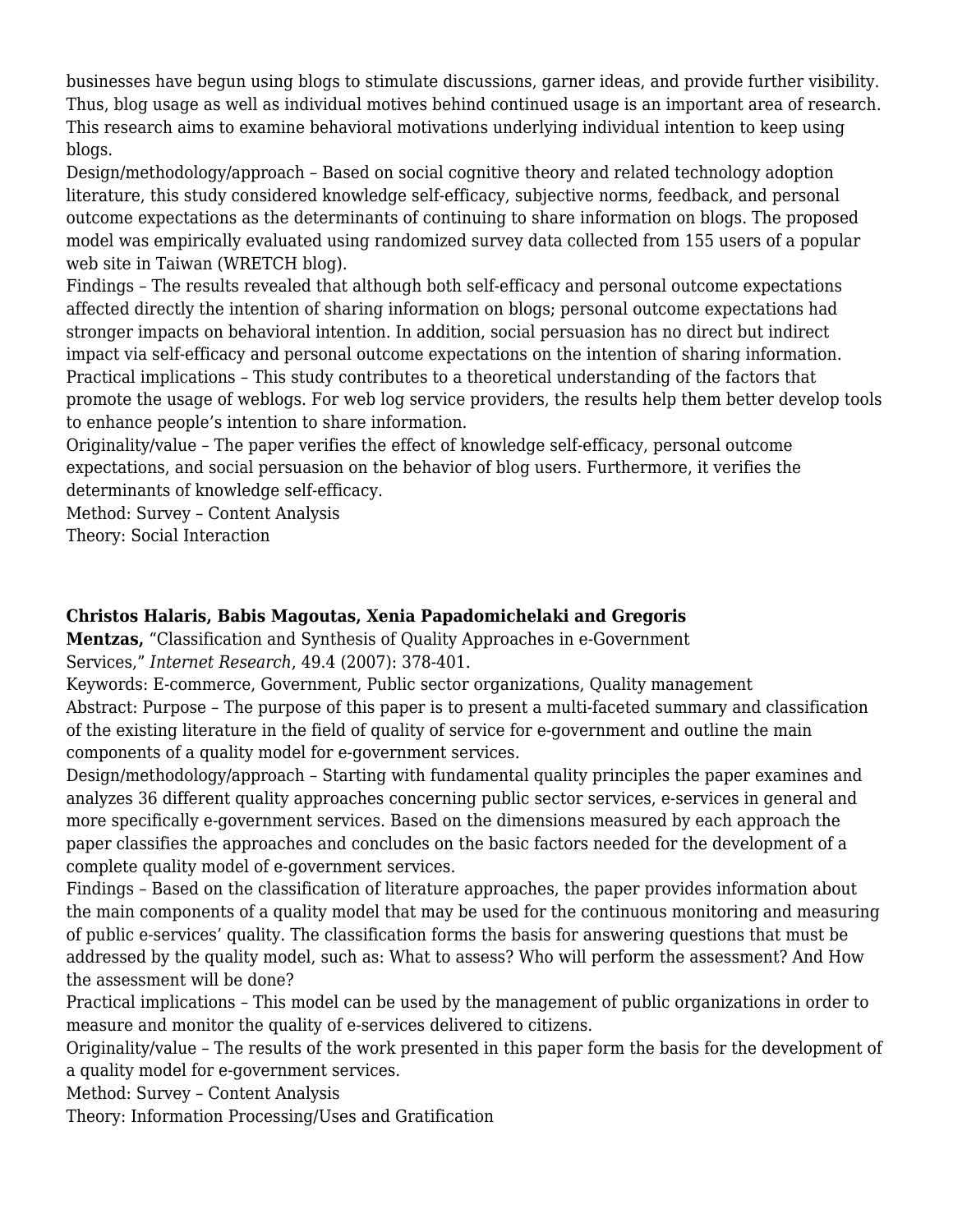**J. Alberto Castaneda, Dolores M. Frıas and Miguel A. Rodrıguez**, "The Influence of the Internet on Destination Satisfaction," *Internet Research*, 49.4 (2007): 402-420.

Keywords: Tourism, Internet shopping, Customer satisfaction, Leisure activities, Travel Abstract: Purpose – The aim of the present study is to provide an insight into the effect that the satisfaction with the information obtained through the Internet may have on the satisfaction with the selected destination. In particular, assuming that the Internet functions as an effective source of information for the tourist, one would expect the above relationship to be positive and significant. Design/methodology/approach – In order to test the proposed hypotheses, a structured questionnaire was administered to tourists of different nationalities. The total number of valid cases was 279. The field work was done between June 2004 and June 2005.

Findings – The results seem to show that the greater the tourist's satisfaction with the Internet, the fuller is his or her enjoyment of the holiday. This relationship, however, is moderated by two variables – the tourist's previous experience of the destination and the tourist's experience of the Internet. These conclusions may well prove crucial for the future use of the Internet in the promotion of tourism destinations.

Practical implications – The results of the study lend support to the importance of the Internet as an information source in the promotion of tourism destinations, which contributes in particular to attracting new visitors. However, its development will depend heavily on improvements in the ease of use of the information highway and will progress with the passage of time and the concomitant increase in the Internet experience of its users.

Originality/value – The study focuses on empirically testing the advantages that, from a merely conceptual perspective, are becoming evident in the use of the Internet in the tourist sector. Method: Survey – Content Analysis

Theory: Information Processing/Uses and Gratification

**Harriet Stranahan and Dorota Kosiel**, "E-tail Spending Patterns and the Importance of Online Store Familiarity," *Internet Research*, 49.4 (2007): 421-434.

Keywords: Electronic commerce, Buying behaviour, Internet shopping, Shops, United States of America Abstract: Purpose – This study aims to explore patterns in e-tail spending across different demographic groups and to predict which households are the most frequent shoppers and highest spenders. Further, it aims to investigate which households are least likely to purchase from unfamiliar online stores. Design/methodology/approach – Using a random sample of Florida households, the study is the first to use probit and ordered probit models to study Internet purchasing behavior.

Findings – Younger, college educated, higher income households living in suburban, rural and small towns spend and shop the most online. Caucasians purchase online more often than African Americans and Hispanics but spend about the same amount. The study also finds that male, Hispanic, college educated and younger consumers are more willing to purchase from unfamiliar online stores.

Originality/value – This study provides new evidence on factors affecting household online spending and buying decisions. Previous studies have not used an ordered probit to model different levels of spending and this new specification provides information about which demographic groups are the most (or the least) frequent buyers as well as which demographic groups are the highest (or the lowest) e-tail spenders. This study also investigates which demographic groups are most likely to shop only at stores with whom they are already familiar.

Method: Survey – Content Analysis

Theory: Other (Consumer Behavior)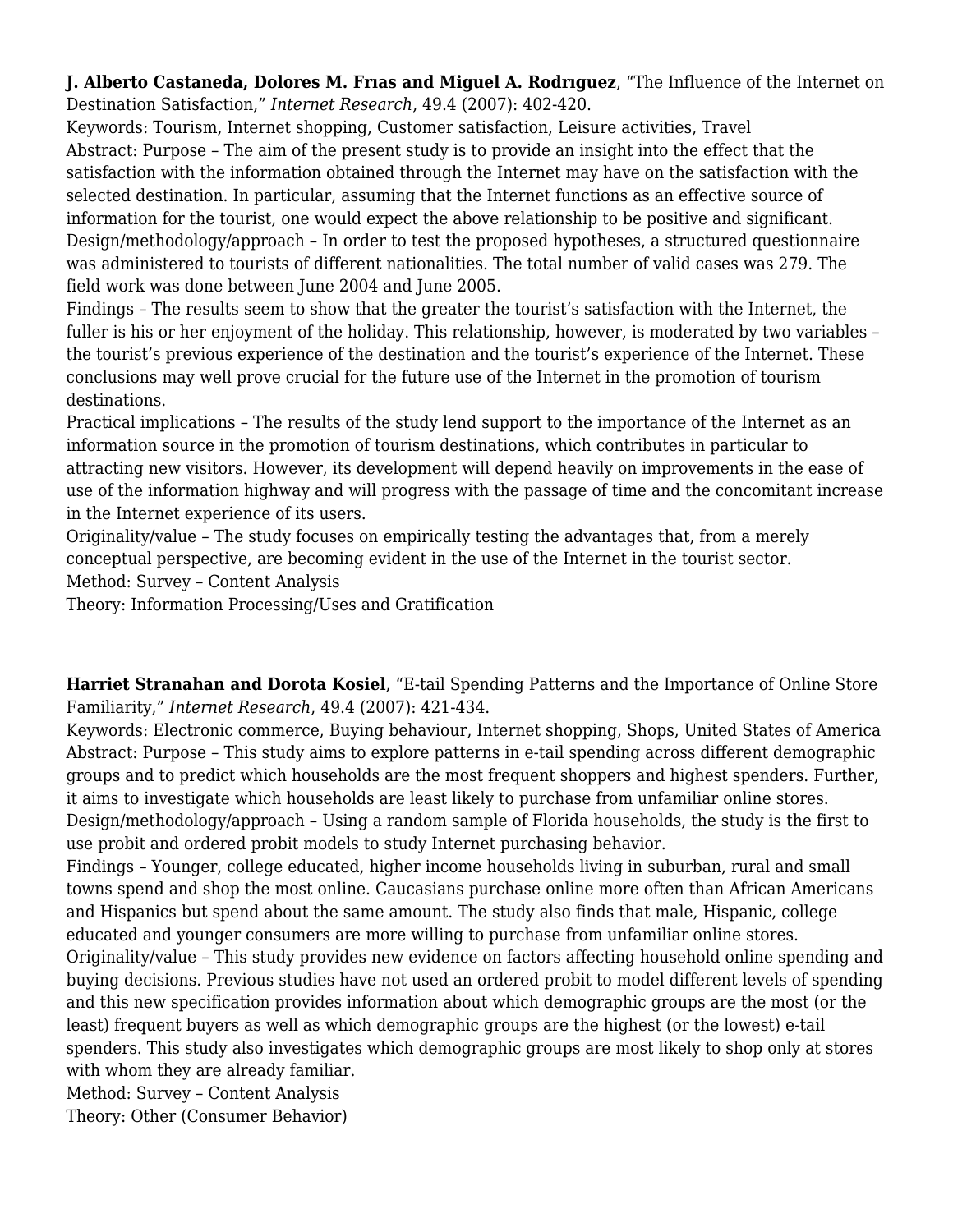**Karl-Heinz Rau,** "Transformation from Internet Portal to the World's Largest Internet Communications Enterprise," *Internet Research*, 49.4 (2007): 435-456.

Keywords: Internet, Portals, Entrepreneurialism, Strategic management, Germany Abstract: Purpose – This paper aims to give the reader an insight into the evolution of a fast-growing and innovative Internet company by helping to understand the web portal business in Germany and to identify and assess strategies to transform an Internet portal to an Internet communications enterprise. Design/methodology/approach – The case is based on field research accomplished together with executives of the company.

Findings – The case shows that implementing a professional management structure and a continuous strategic analysis of the competitive environment are crucial for being successful in a dynamic Internet business.

Practical implications – Teachers can use this case study in advanced management courses for applying methodologies of strategic analysis, e.g. M. Porter's five-forces-model, value-chain analysis, concept of key success factors, SWOT-analysis. Students are expected to know basics about financial analysis, and information technologies. Managers can take the case as a best practice example for successful entrepreneurship in the Internet world.

Originality/value – The paper provides insights into the strategies of an innovative Internet company. Method: Survey – Interview/Case Study

Theory: Other (Evolution)

**Otthein Herzog, Michael Boronowsky, Ingrid Rugge, Ulrich Glotzbach and Michael Lawo**, "The Future of Mobile Computing: R&D Activities in the State of Bremen," *Internet Research,* 49.5 (2007): 495-504.

Keywords: Mobile communications systems, Research and development, Laboratories, Sciences, Germany

Abstract: Purpose – The paper aims to report on the future of mobile computing and R&D activities in the state of Bremen.

Design/methodology/approach – The Mobile Research Center in Bremen, Germany, provides results from interdisciplinary scientific research for the creation of economic value by partners from industry. Findings – The paper finds that, through the MRC and its partners, a national and international brand is being developed with respect to excellent research and to the transfer of research in the area of mobile solutions.

Originality/value – This paper outlines technology and research activities in Bremen, which promotes itself as the mobile city, a trademark standing for innovation and supporting in innovative ways the necessary structural changes in the economy. It will be of interest to those in the field of R&D. Method: Survey – Interview/Case Study

Theory: Adoption/Diffusion

**Dongyoung Sohn, Cunhyeong Ci and Byung-Kwan Lee**, "The Moderating Effects of Expectation on the Patterns of the Interactivity-Attitude Relationship," *Journal of Advertising*, 36.3 (Fall 2011): 109-119.

Keywords: N/A

Abstract: Is interactivity always beneficial? Not always. Rather, the effects of interactivity on consumers' attitudes toward the site may not be a context-free outcome, but instead may change across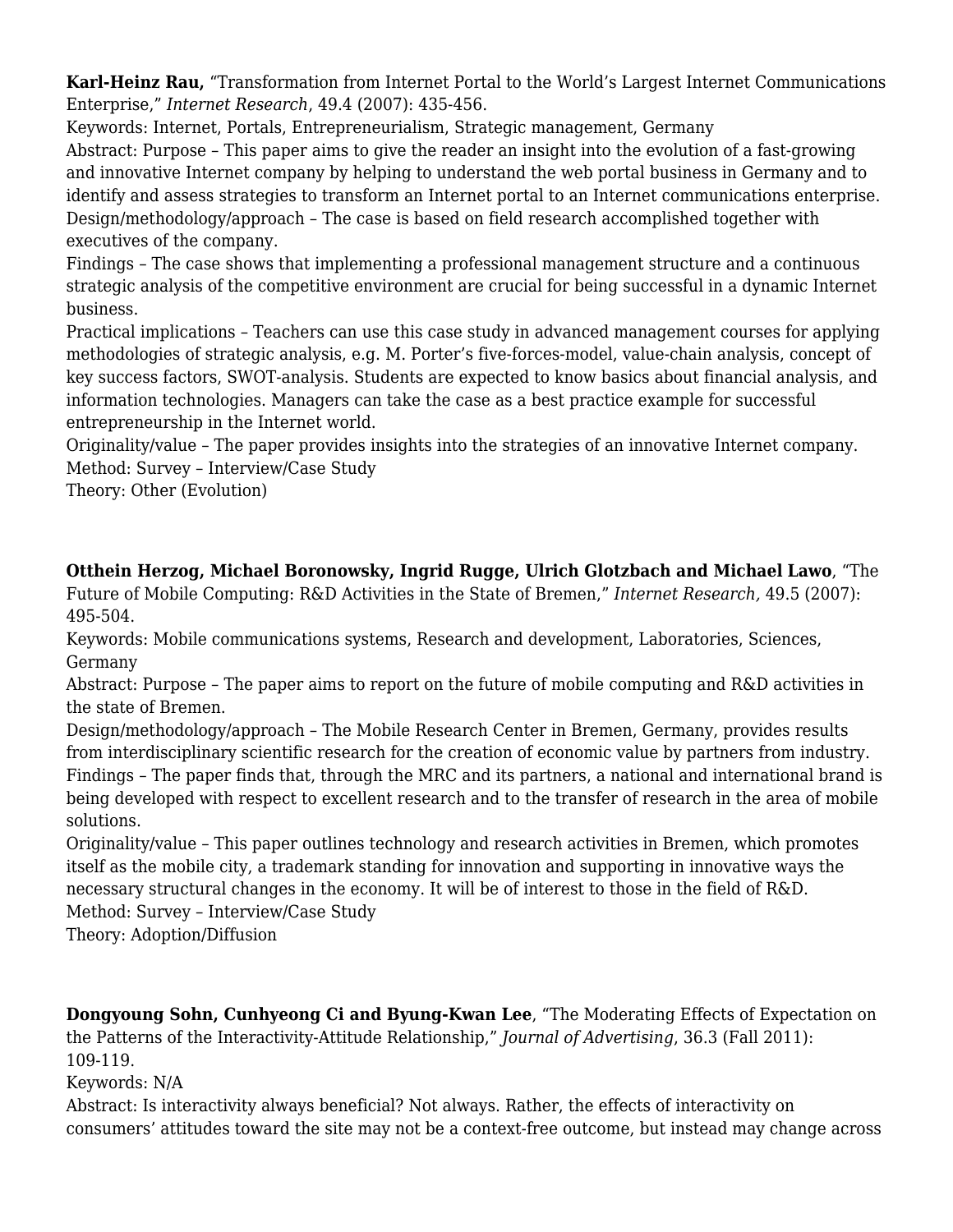the product categories to which consumers have different "expected interactivity" (EI). This study attempts to show how the interactivity–attitude relationship is moderated by consumers' varying EI levels. By employing a 3 (high/medium/low Web site interactivity) 2 (high/low product category expectation) between-subjects factorial experiment, two competing hypotheses of how EI works were tested: (1) whether EI could reverse the direction of the interactivity–attitude relationship (directioneffects hypothesis), or (2) whether EI would change only the magnitude of the effects of interactivity on attitude toward site without changing its direction (magnitude-effects hypothesis). The experimental results supported the direction-effects hypothesis rather than the magnitude-effects hypothesis. Implications for further research and advertising practice are discussed. Method: Experiment

Theory: Other (Expected Interactivity)

**Kim Bartel Sheehan**, "Direct-to-consumer (DTC) Branded Drug Web Sites," *Journal of Advertising,* 36.3 (Fall 2011): 123-135.

Keywords: N/A

Abstract: This article focuses on research that has been conducted on direct-to-consumer (DTC) advertising for prescription drugs. The issues examined include how pharmaceutical websites influence consumer's expectations and their doctor-patient relationship, how print, television, and the Internet can positively and negatively affect health care decisions, and how effectively product information and disclosure is made available.

Method: Survey – Content Analysis

Theory: Information Processing/Uses and Gratification

**Sejung Marina Choi and Wei-Na Lee**, "Understanding the Impact of Direct-to-consumer (DTC) Pharmaceutical Advertising on Patient-Physician Interactions," *Journal of Advertising*, 36.3 (Fall 2011): 137-149.

Keywords: N/A

Abstract: As a growing number of people go on-line for health- and drug-related information, pharmaceutical companies devote significant resources to direct-to-consumer (DTC) promotions on the Web. Little is known about how advertising, and age on consumers' inquiries and requests for prescription drugs advertised on the Web. Findings of this study suggest that Web credibility and attitudes toward DTC advertising in general exert significant influence on consumer response to DTC advertising DTC advertising of prescription drugs on the Web impacts patient–physician interactions, however. This study identified and investigated the influence of credibility perception of the Web for information related to prescription drugs, overall attitudes toward DTC on the Web in the form of patient-physician interactions.

Method: Survey – Content Analysis

Theory: Information Processing/Uses and Gratification

**Mira Lee and Ronald J Faber**, "Effects of Product Placement in On-line Games on Brand Memory: a Perspective of the Limited-capacity Model of Attention," *Journal of* Advertising, 36.4 (Winter 2007): 75-90.

Keywords: N/A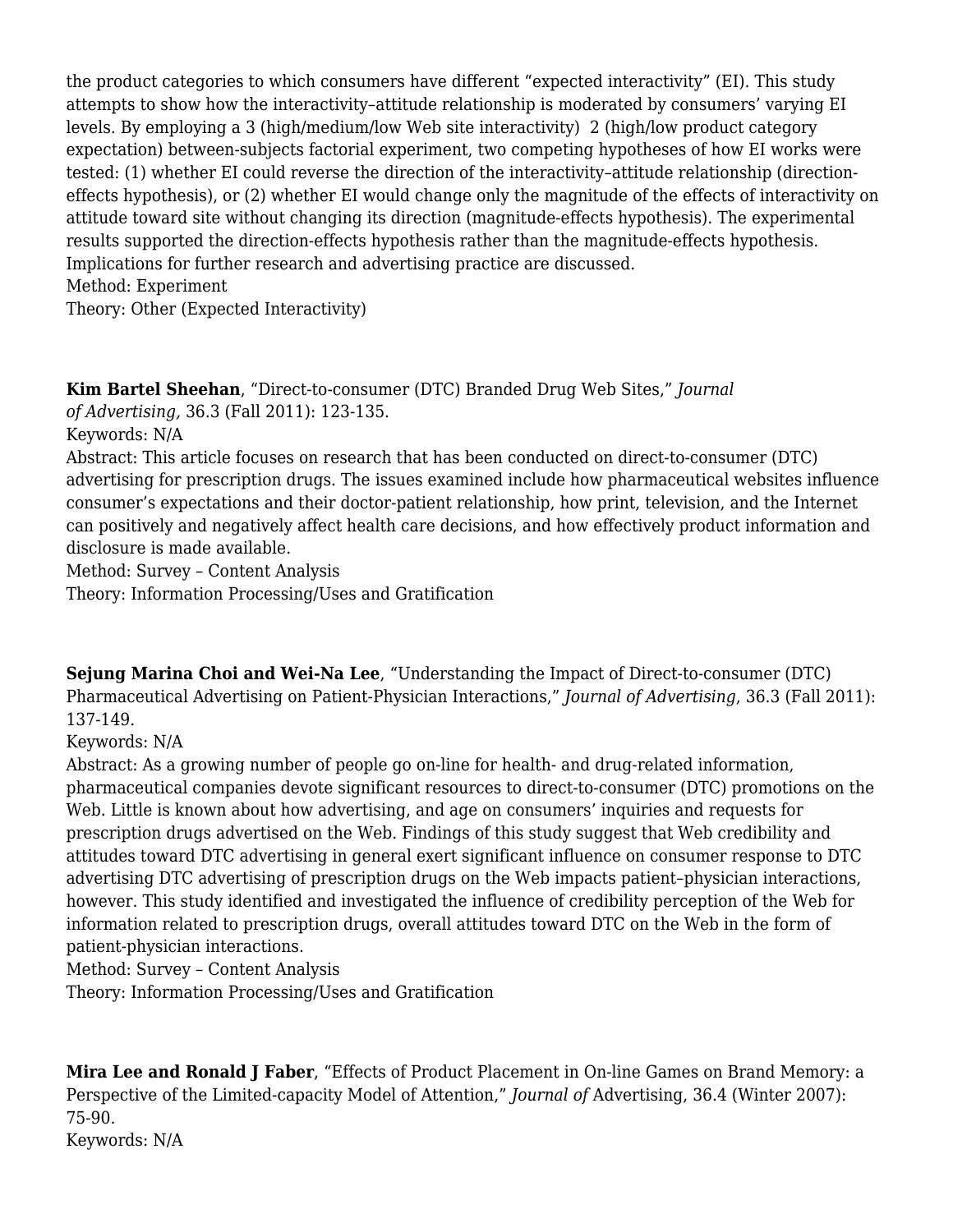Abstract: This study explores the conditions under which product placement in an on-line game will get noticed and be remembered from a perspective of the limited-capacity model of attention. Results show that the location of brand messages in the game (referred to here as proximity), game involvement, and prior game-playing experience interact to influence brand memory. Although experienced players in the moderate-involvement condition recognize focal brands better than the peripheral brands, the recognition superiority of the focal brands over the peripheral brands disappears when experienced players' involvement is high. The interaction between proximity and game involvement does not emerge for inexperienced players, however. Findings also demonstrate that the degree of congruity between the product category of a brand and game content influences brand memory such that highly incongruent brands are better recalled than either moderately incongruent brands or highly congruent brands. Implications for researchers are also discussed. Method: Experiment Theory: Other (Branding)

**Cara Peters, Christie H Amato and Candice R Hollenbeck**, "An Exploratory Investigation of Consumers' Perceptions of Wireless Advertising," *Journal of Advertising*, 36.4 (Winter 2007): 129-145. Keywords: N/A

Abstract: The ubiquitous nature of cell phones makes them an ideal advertising vehicle. While the popular press touts the benefits of wireless advertising messages (WAM), few marketing researchers have addressed this advertising innovation. Media uses and gratifications theory is used to study consumers' perceptions of WAM. Data from in-depth interviews indicate that usage is motivated by process, socialization, and content needs. Informants perceived WAM as a way to stay "in the know," build relationships with companies, and feel part of an "in-group." Few would pay for WAM, however, and most would discontinue usage if companies sent unsolicited messages. We theorize about two potential barriers to adoption: social costs and monetary costs. Our interpretations of these behaviors are enfolded with theoretical and managerial implications.

Method: Survey – Interview/Case Study

Theory: Information Processing/Uses and Gratification

**Mark Ferris**, "Insights on Mobile Advertising, Promotion, and Research," *Journal of Advertising Research*, 47.1 (March 2007): 28-37.

Keywords: N/A

Abstract: Wide usage of the mobile phone provides opportunities for marketers and researchers. Consumers are more accessible through these devices, and communication through the mobile internet can more easily be interactive. Case studies from Japan indicate that marketers can conduct mobile campaigns aimed at building a large database of potential customers, better understanding customers through data mining, crafting outbound campaigns targeted at specific consumer segments, and easily measuring the effectiveness of campaigns. The ability to market to consumers according to their location and certain handset features (such as using the phone as a means of effecting payment) also have interesting applications for marketers.

Method: Survey – Interview/Case Study

Theory: Information Processing/Uses and Gratification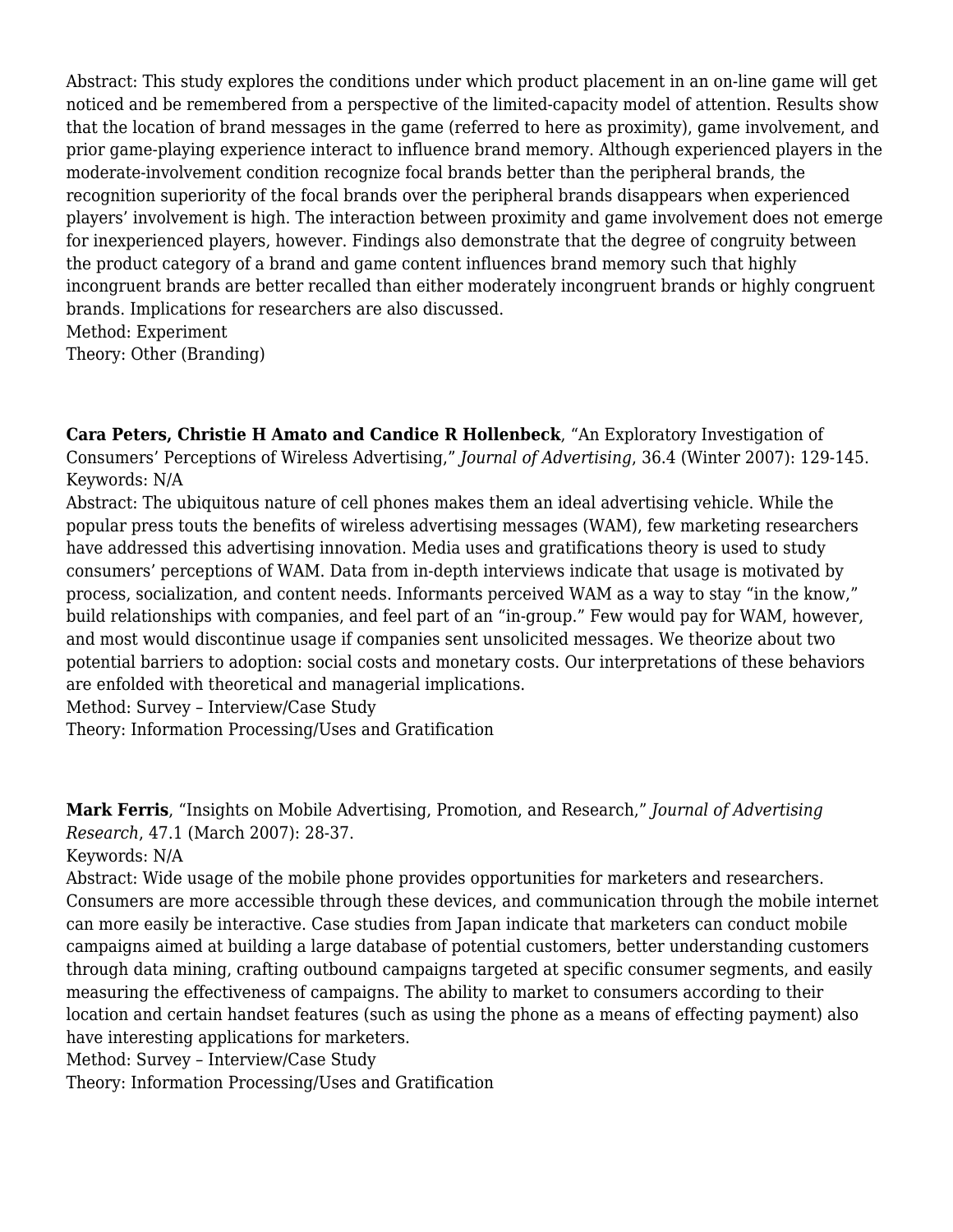**Stephen D. Rappaport**, "Lessons from Online Practice: New Advertising Models," *Journal of Advertising Research*, 47.2 (June 2007): 135-142.

Keywords: N/A

Abstract: The advertising industry is crossing an inflection point, passing from the conventional mass media interrupt and repeat model for advertising to a family of advertising models centered on relevance. This article reviews the developments and events that have brought us to this point, and then outlines three new models rising in importance—On Demand, Engagement, and Advertising as a Service. Although they differ, the models share similarities: a focus on dynamic relationships among brands and consumers, penetrating insights into consumers through data on behavior and preferences, and support from technology. These new models provide marketers with flexibility and a range of options they can apply as consumers and situations warrant. Now is the time for brands to experiment with a model, or combinations of models, that suit the brand best. One conclusion is certain: we will never see another 75-year period of advertising centered on one model and four dominant media. Method: Survey – Content Analysis

Theory: Information Processing/Uses and Gratification

**William E. Lipper**, "The Future of Online Market Research," *Journal of Advertising Research*, 47.2 (June 2007): 142-147.

Keywords: N/A

Abstract: As new online technologies open doors to new opportunities in market research, the research industry must take care to uphold the integrity of its work in the online and mobile media space. This article takes a look ahead to the future of online market research and suggests three key areas on which the industry should focus to ensure that the research opportunities associated with the online advertising are maximized.

Method: Interpretive Essay (including History)

Theory: Information Processing/Uses and Gratification

**Huei-Chen Hsu, Cho Shiun Lai and Cheng Hsui Chen**, "Extrinsic Cue of Warranty by Selling through a Reputable Website," *Journal of Advertising Research*, 47.2 (June 2007): 158-165. Keywords: N/A

Abstract: This research aims to investigate the interactive effects of website reputation, manufacturer brand, on electronic commerce. We surveyed 543 internet users to investigate the effects of highreputation and low-reputation websites on two digital camera brands—Nikon and Snap. A major finding of this study is that a reputable website seems to have a significant effect on a well-known manufacturer's brand. It is also apparent that a lesser-known manufacturer can use a reputable website as a quality endorser.

Method: Survey – Content Analysis Theory: Other (Branding)

**Shintaro Pkazaki, Akihiro Katsukura, and Mamori Nishiyama**, "How Mobile Advertising Works: The Role of Trust in Improving Attitudes and Recall," *Journal of Advertising Research*, 47.2 (June 2007): 165-179. Keywords: N/A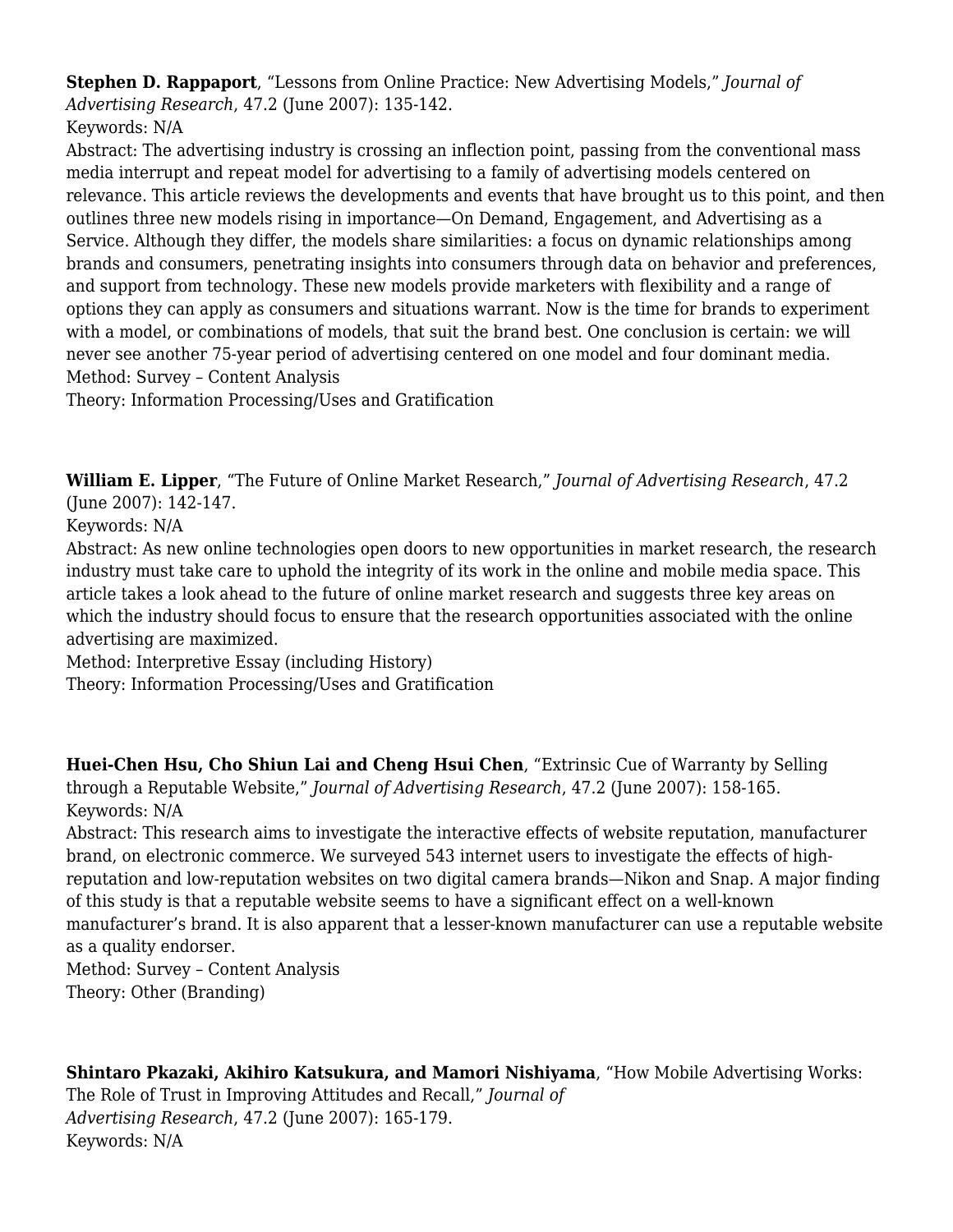Abstract: How does trust affect consumer attitudes and recall in mobile advertising? This study explores this question by conducting a large-scale "pseudo" mobile advertising campaign in Japan. Two "real" brands (one durable and one nondurable good) of major Japanese manufacturers were used as study stimuli. Using a push messaging service, both a campaign message and a subsequent questionnaire for each brand were sent to 40,000 opt-in mobile users. Five primary constructs were examined: brand trust, mobile advertising trust, attitude toward brand, attitude toward mobile advertising, and mobile campaign recall. Findings suggest that a mobile campaign's recall largely depends on perceptions of both the medium and the advertised content, and that the effects of mobile advertising trust on attitude toward mobile advertising were stronger than those of other relationships. The path from attitude toward brand to mobile campaign recall was notably and statistically stronger for the durable good sample than for the nondurable good sample. Only in the durable good sample is attitude toward brand a mediating variable in linking attitude toward mobile advertising and mobile campaign recall. This study offers a basic but useful research framework for a mobile-based online survey. Method: Experiment

Theory: Adoption/Diffusion

**Nick Sparrow**, "Quality Issues in Online Research," *Journal of Advertising Research,* 47.2 (June 2007): 179-183.

### Keywords: N/A

Abstract: Online polls and surveys using volunteer panels have grabbed a large slice of the research data collection market largely because they offer fast and cost-effective research solutions. Concerns over the level of internet penetration and the use of volunteer panels have in many cases been set aside, as has research evidence showing sharp differences between the results of online and conventional telephone and face-to-face surveys. This study set out to find effective weighting systems that would bring the results of online surveys into line with telephone and other large-scale random surveys. Disappointingly, the differences could not be removed by weighting demographics, newspaper readership, or by using attitudinal weighting variables. Instead, the study found evidence of significant and disturbing mode effects that seem to arise largely because panel members are primarily motivated to participate in surveys by the money they hope to earn, and in some cases seem to expend little time and energy doing so. The article suggests treating panel members as valued employees, appropriately paid for carefully considered answers and aware they are subject to rigorous quality control procedures. These procedures are designed to weed out panel members who do not play fair, and in this regard the article sets out some alternative strategies that might be employed. Method: Interpretive Essay (including History)

Theory: Policy

**Marie-Pierre Fourquet-Courbet, Didier Courbet and Marc VanHuele**, "How Web Banner Designers Work: The Role of Internal Dialogues, Self-Evaluations, and Implicit Communication Theories," *Journal of Advertising Research*, 47.2 (June 2007): 183-193. Keywords: N/A

Abstract: In-depth interviews with web banner designers, combined with retrospective protocols, reveal implicit theories of the communication process that they apply during their creation process. These theories take the form of reactions of imaginary audiences with whom web banner designers engage in imaginary dialogues. The dialogues reveal the evaluation standards held by internet users, advertisers,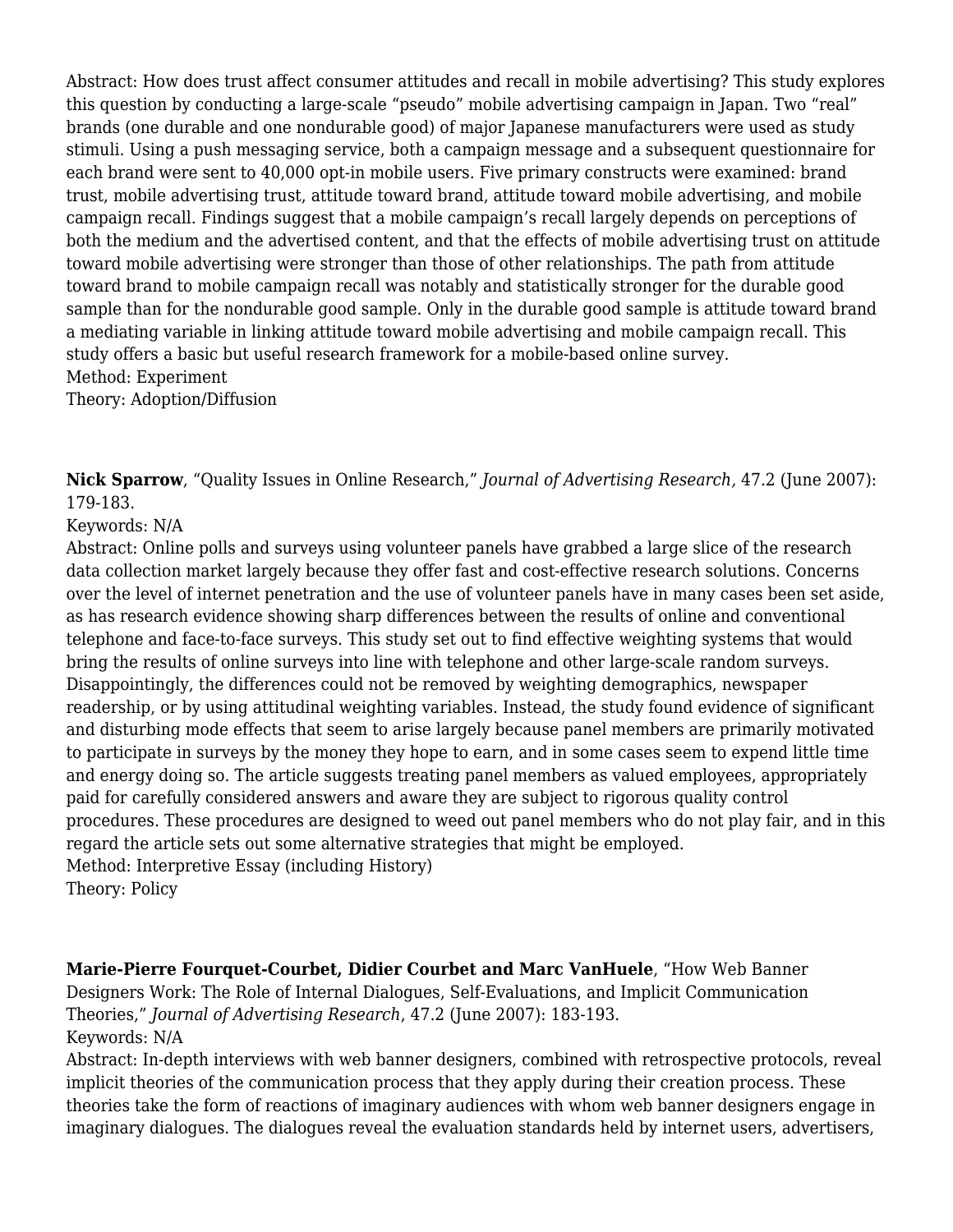and different colleagues. Method: Survey – Interview/Case Study Theory: Information Processing/Uses and Gratification

**Wenyu Doandeep and S. Krisnamurthyu**, "Using Brand Websites to Build Brands Online: A Product versus Service Brand Comparison," *Journal of Advertising Research,* 47.2 (June 2007): 193-207. Keywords: N/A

Abstract: This study analyzes important content, function, and design elements of brand sites along six dimensions: text information, multimedia information, interface design, loyalist support, promotion synergy and interactivity. A total of 219 brand websites for a product category (i.e., drinks and candies) and a service category (i.e., accounting firms) are examined. Results indicate that accounting firms treat their brand sites as corporate-image building vehicles and virtual information sources while drinks and candies firms use entertaining design elements to build customer relationships through greater interaction. Companies may be underutilizing elements related to interactivity, cultivating loyal customers, and supporting cross-channel promotions.

Method: Survey – Content Analysis Theory: Other (Branding)

**William Havlena, Robert Cardarelli and Michelle de Montigny**, "Quantifying the Isolated and Synergistic Effects of Exposure Frequency for TV, Print, and Internet Advertising," *Journal of Advertising Research*, 47.3 (September 2007): 215-222. Keywords: N/A

Abstract: This article describes an approach to measuring frequency of exposure to all media at the individual level and presents a case study illustration based on a cross-platform TV, print and online campaign for a consumer packaged good for which advertising had begun several weeks prior to data collection. Using the respondent-level frequency approach, we address the contribution of different media to marketing objectives in circumstances where the campaign has already started and for very well-established brands with high levels of awareness. Knowing respondent-level frequencies also allows us to understand if media synergy effects are truly synergistic or the result of achieving higher frequency levels among people who have been exposed to multiple media.

Method: Survey – Content Analysis

Theory: Other (Synergy)

**Gillian Sullivan Mort and Judy Drennan**, "Mobile Communications: A Study of Factors Influencing Consumer Use of m-Services," *Journal of Advertising Research*, 47.3 (September 2007): 302-313. Keywords: N/A

Abstract: This article examines the new medium of mobile communications and the factors influencing consumers' use of m-services in that medium. M-services are defined as enhanced information services accessed while mobile. Marketing communications, specifically advertising, can be delivered as an mservice. This research models a system of relationships of the factors affecting use of m-services, finding that involvement and innovativeness, but not self-efficacy, are significant. The article concludes with implications for advertising delivered as an m-service, the identification of the potential for mservices advertising as part of m-commerce, and directions for future research.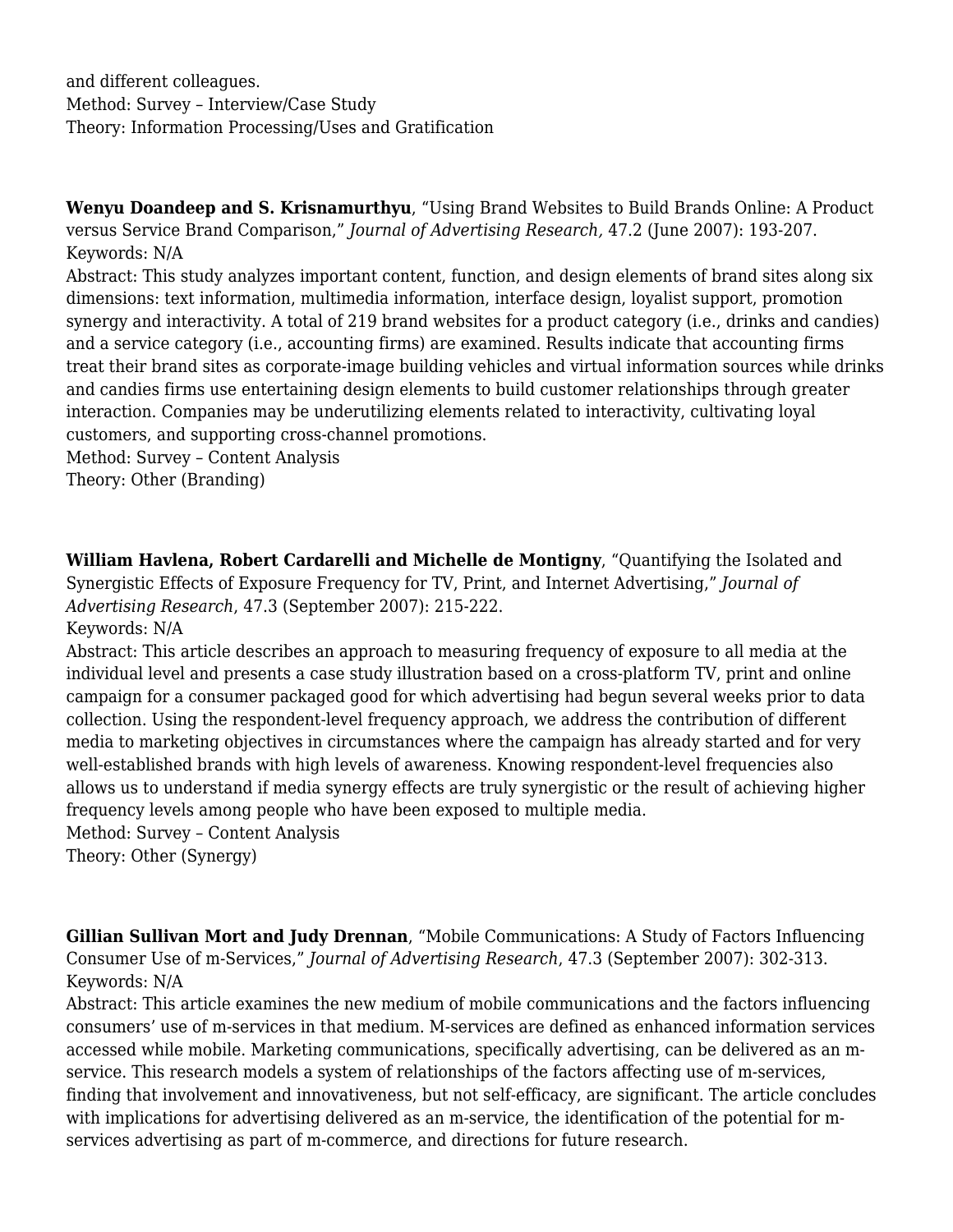Method: Survey – Content Analysis Theory: Information Processing/Uses and Gratification

**Ted Smith, James R. Coyle, Elizabeth Lightfoot and Amy Scott,** "Reconsidering Models of Influence: The Relationship between Consumer Social Networks and Word-of-Mouth Effectiveness," *Journal of Advertising Research*, 47.4 (December 2007): 387-398. Keywords: N/A

Abstract: In today's fragmented media landscape, generating positive word of mouth (WOM) among consumers has become an important tool for marketers. Marketers are challenged with identifying influential individuals in social networks and connecting with them in ways that encourage WOM message movement. This article explores the nature of social networks, their role in influence, and the characteristics of the most influential individuals. It also examines the characteristics of viral marketing messages. Our findings contradict the commonly accepted notion that WOM influence comes from an elite, highly connected few. This research suggests that most people are moderately connected and are as willing as the highly connected to share marketing messages with others. Also, we find that influence is motivated by our basic human need to be helpful by giving advice, and that people share a common enjoyment in seeking out valuable information. The implications of these findings for marketers are discussed.

Method: Survey – Content Analysis Theory: Other (Flow)

**Kate Niederhoffer, Rob Mooth, David Wiesenfeld and Jonathan Gordon**, "The Origin and Impact of CPG New-Product Buzz: Emerging Trends and Implications," *Journal of Advertising Research*, 47.4 (December 2007): 420-427.

Keywords: N/A

Abstract: Marketers are interested in the phenomenon of "consumer-generated media", or "buzz," given its potential to affect the commercial prospects for their products. Within the consumer packaged goods (CPG) sector, advertisers experiment with a variety of tactics to generate buzz in their marketing communications strategies, including stimulating it. An in-depth analysis of this rapidly evolving domain—considering blog buzz, marketing spending, pre-market purchase intentions, and in-market sales revealed five key themes: (1) a minority of new CPG brands generate the majority of buzz, (2) new CPG product buzz usually precedes sales, (3) strong new CPG product buzz usually occurs in combination with a strong traditional media presence, (4) category ubiquity and brand distinctiveness are predictive of buzz, and (5) high buzz levels drive sales and can be anticipated to help improve forecasting models.

Method: Survey – Content Analysis Theory: Other (Branding)

**Jeffrey Graham and William Havlena**, "Finding the 'Missing Link': Advertising's Impact on Word of Mouth, Web Searches, and Site Visits," *Journal of Advertising Research,* 47.4 (December 2007): 427-436. Keywords: N/A Abstract: For decades, marketers have trumpeted the importance of word of mouth in influencing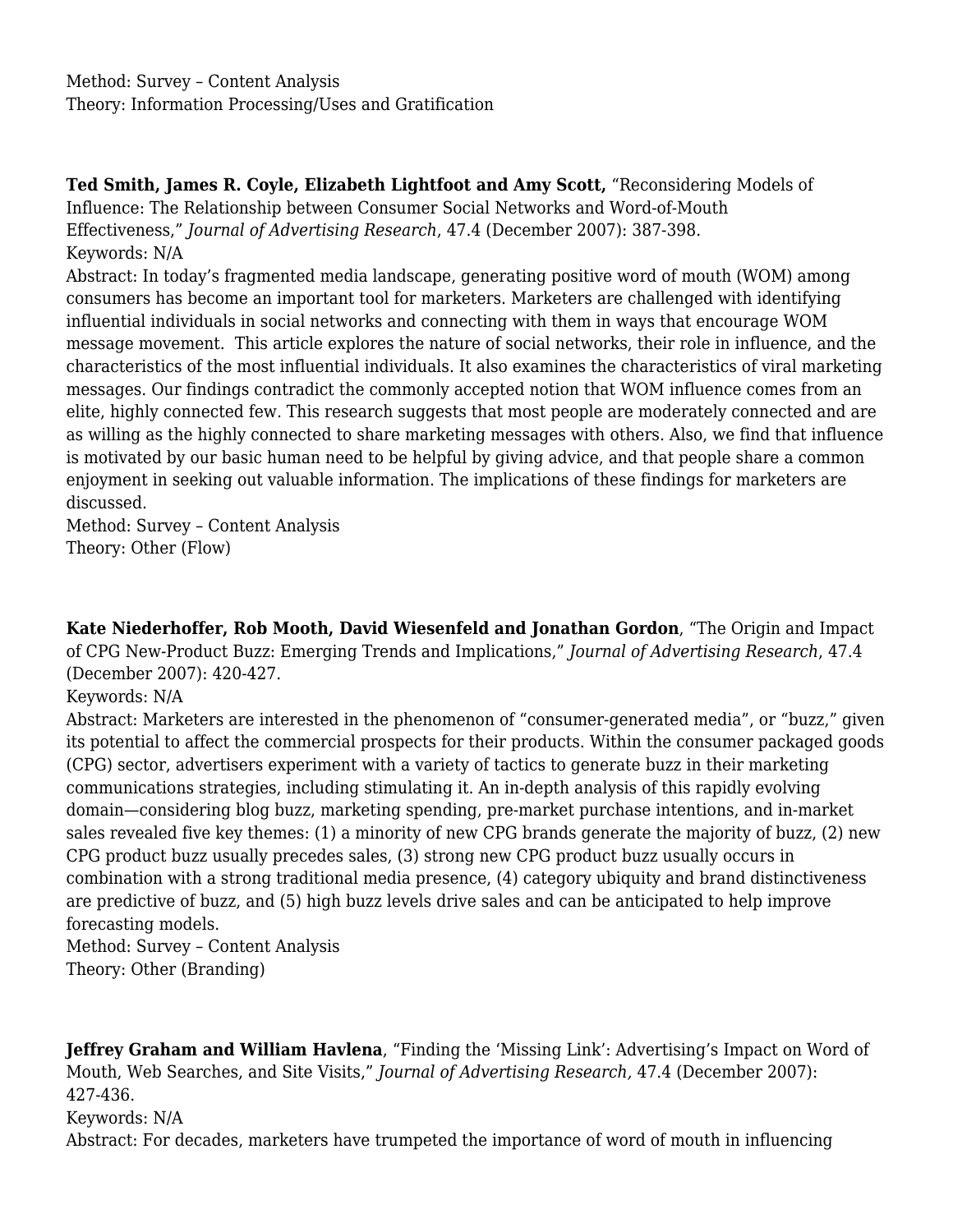purchase choice, but have still spent billions on brand advertising—without any proof of the link between the two. Using newly available data, this study sought to resolve this contradiction by searching for the "missing link" between positive word of mouth about brands and brand advertising. It also tested the relationship between advertising and measurable behaviors of brand interest—namely, brand searches and website visits. The analysis involved 35 brands over a 26-week period using six sources of data. The results indicate that brands should redouble their efforts in using advertising to grow brand advocacy through the integration of online and offline branded consumer contact points. Method: Survey – Content Analysis

Theory: Other (Branding)

**Cate Riegner**, "Word of Mouth on the Web: The Impact of Web 2.0 on Consumer Purchase Decisions," *Journal of Advertising Research*, 47.4 (December 2007): 436-448. Keywords: N/A

Abstract: The Internet stands apart from other media in enabling its "users" to interact. From this perspective, the internet will always be, at its core, a tool for interpersonal communication. While consumers find emotional and practical benefits in participating in online discussions, these conversations have profound commercial implications as well. Everyday consumers are wielding greater control over their media habits and their role in the commercial marketplace. Moreover, with the growth of online participation, consumers exert greater influence over the products and brands considered for purchase. Based on a study of over 4,000 broadband users in the United States, this article examines consumer adoption of Web 2.0 and the impact those rants, raves, comments, and reviews are having on purchase decisions today.

Method: Survey – Content Analysis Theory: Other (Flow)

**Chun-Yao Huang, Yong-Zheng Shen, Hong-Xiang Lin and Shin-Shin Chang**, "Bloggers' Motivations and Behaviors: A Model," *Journal of Advertising Research*, 47.4 (December 2007): 472-485. Keywords: N/A

Abstract: During the past few years, there has been an exponential growth of blogs, and behind these blogs are numerous bloggers who create and manage them, it is widely expected that bloggers armed with their own blogs will make a tremendous impact on both mass communication media and marketers who rely on such media. However, given the widespread use of blogs, there has been little systematic analysis of the factors behind blogging activities. To serve as a stepping-stone, this article presents a model that addresses the relationships among blogging motivations and behaviors, and reports the empirical validation of the model.

Method: Survey – Content Analysis

Theory: Information Processing/Uses and Gratification

**Kineta H. Huang and Stella Yiyan Li**, "The Influence of eWOM on Virtual Consumer Communities: Social Capital, Consumer Learning, and Behavioral Outcomes," *Journal of Advertising Research,* 47.4 (December 2007): 485-496.

Keywords: N/A

Abstract: Word of mouth (WOM) is a highly credible form of marketing information. However, because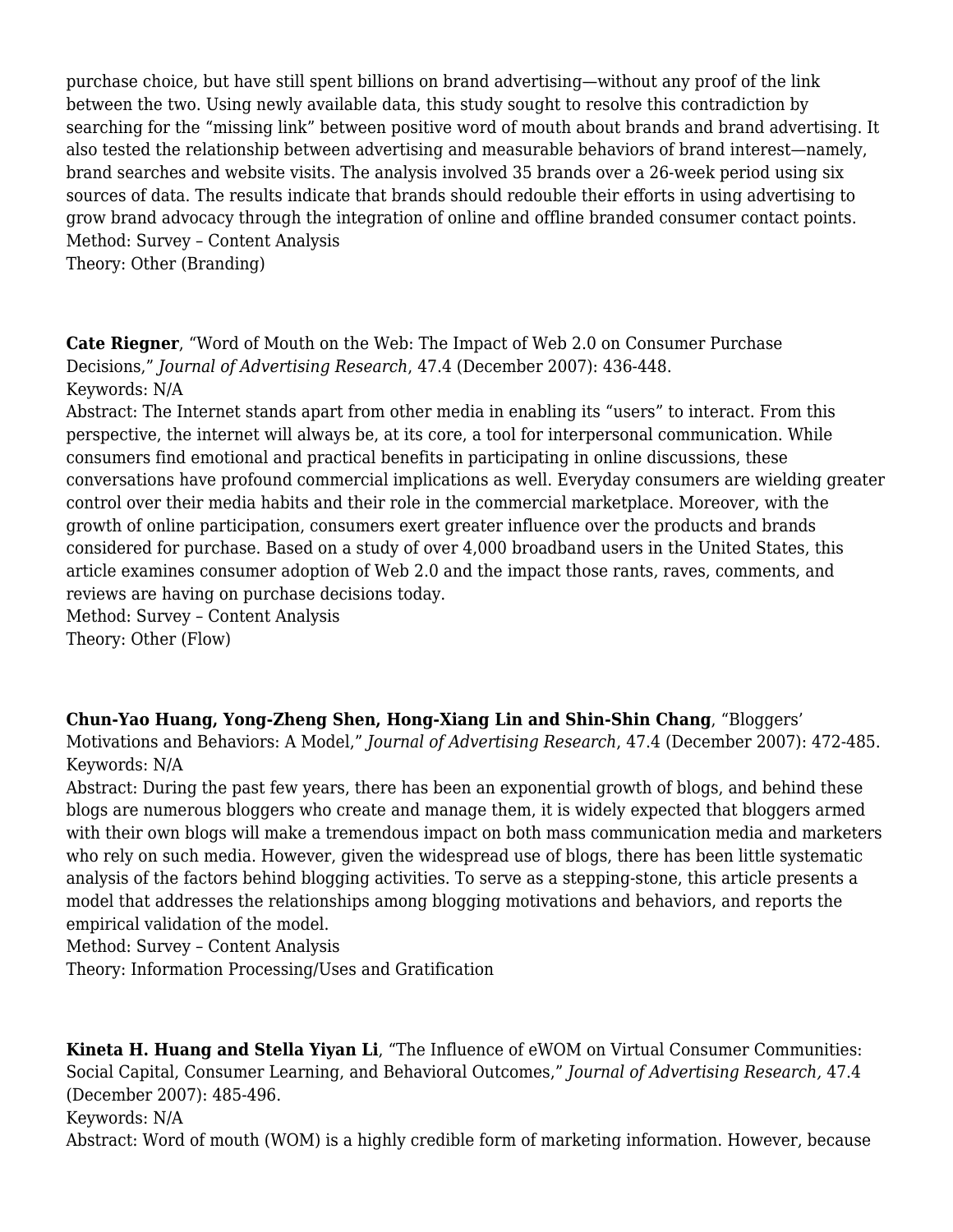it is difficult to study WOM in the face-to-face context, researchers have limited understanding of its sources of effectiveness or its effects beyond product and brand communications. This study analyzed computer-mediated data and conducted face-to-face interviews with beauty product enthusiasts in China to understand electronic WOM (eWOM) in a consumption-interest virtual community. Findings reveal four categories of responses: (1) sources of social capital, (2) brand choice facilitation, (3) persuasion knowledge development, and (4) consumer reflexivity. We then propose a model and offer a set of postulates to outline future research directions.

Method: Survey – Content Analysis Theory: Other (Flow)

**Peyton R. Mason and Boyd H. David, "More than the Words: Using Stance-Shift Analysis to identify** Crucial Opinions and Attitudes in Online Focus Groups," *Journal of Advertising Research*, 47.4 (December 2007): 496-507.

Keywords: N/A

Abstract: Advertisers, marketers and researchers all wrestle with finding the personal human presence in text-based online communication. Social features are present, if subtle. Users of online research must work to identify when and how unseen writers are or are not strongly committed to what they have just written, and must work even harder to keep from reading themselves and their own biases into the text being analyzed. Our discussion illustrates how stance-shift analysis, as a type of quantitative content analysis, maximizes understanding of online communication through its identification of key language patterns that highlight consumer evaluation, attitudes, and attribution of behaviors or opinions. Method: Survey – Content Analysis Theory: Other (Stance Shift)

**Daniel M. Haygood**, "A Status Report on Podcast Advertising," *Journal of Advertising Research*, 47.4 (December 2007): 518-522.

Keywords: N/A

Abstract: Podcasting has begun to capture the public's imagination. Content creators are now providing a growing stream of intriguing and diverse content for downloading on iVIP3 players or personal computers, allowing consumers to control the time and place of their viewing or listening. And even advertising is emerging as a presence in podcasts. This article examines the landscape of podcast advertising, providing an overview of podcasting's development and current usage. New research explores current podcast advertising practices, such as quantity, type, placement, and just which companies are putting commercial messages on podcasts. Finally, the future direction of podcast advertising is anticipated.

Method: Interpretive Essay (including History) Theory: Policy

**Hung-Chang Chiu, Yi-Ching Hsieh, Ya-Hui Kao and Monte Lee**, "The Determinants of Email Receivers' Disseminating Behaviors on the Internet," *Journal of Advertising Research*, 47.4 (December 2007): 524-535. Keywords: N/A Abstract: To investigate the determinants of the effects of a viral campaign, this study employs the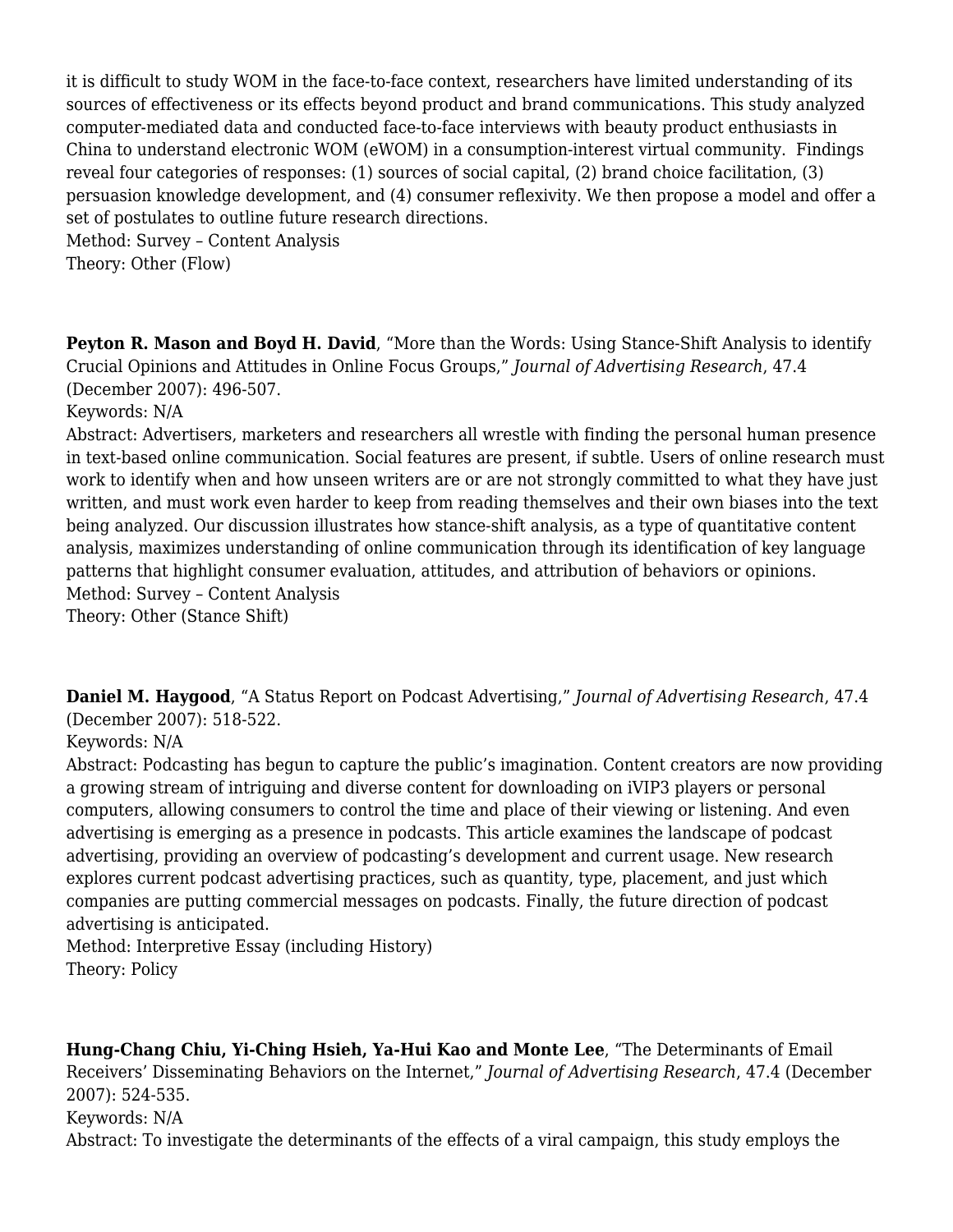classical framework of a persuasive communication model, designated as "Who says what to whom in which channel and with what effect?" This study also considers theories of consumer value, personality, word-of-mouth communication and source credibility. On the basis of an experiment conducted in Taiwan, we find four main results. First, message recipients who receive emails from close interpersonal sources are more willing to forward them than messages from unfamiliar interpersonal or commercial sources. Second, those who receive more utilitarian or more hedonic messages are more willing to forward them. Third, those who score high on extraversion and openness and low on conscientiousness traits are more willing to forward a marketing message to others. Fourth, those who access the internet via a broadband connection are more willing to forward the message than are those who use dial-up modems.

Method: Experiment

Theory: Adoption/Diffusion

**Rajiv C. Shah and Jay P. Kesan,** "The Privatization of the Internet's Backbone Network," *Journal of Broadcasting & Electronic Media*, 51.1 (March 2007): 93-109 Keywords: N/A

Abstract: Scholars have neglected the privatization of the Internet's backbone network, despite the obvious significance of the U.S. government turning control of a powerful new communication technology over to the private sector. This article analyzes the transition from a government-sponsored backbone network to multiple commercially owned backbone networks. The authors also analyze the implications of the privatization on the Internet's governance, competition and performance. Method: Interpretive Essay (including History) Theory: Social Interaction

**Yuqiong Zhou and Patricia Moy**, "Parsing Framing Processes: The Interplay Between Online Public Opinion and Media Coverage," *Journal of Communication*, 57.1 (2007): 79–98. Keywords: N/A

Abstract: To what extent do frame-building and frame-setting processes manifest themselves in the interplay between online public discourse and traditional (offline) media discourse? Employing a content analysis of 206 online posts and 114 news reports regarding a sociopolitical incident in China, this study tests the associations and causal relationships between the salience of opinion frames and media frames. Online public opinion plays an important role in transforming the original local event into a nationally prominent issue. It also exerts a significant frame-building impact on subsequent media reports but only in the early stage of coverage. However, the media are not passive in this two-way process and adapt online frames as necessary. Although media coverage is the primary source of information for netizens, it does not set frames for online discourse. Noticeably, significant associations between concurrent opinion frames and media frames lend strong support to frame-interacting effects. Discussion focuses on governmental influences in the frame-building process and the potential of netizen autonomy to attenuate frame-setting effects.

Method: Survey – Content Analysis

Theory: Information Processing/Uses and Gratification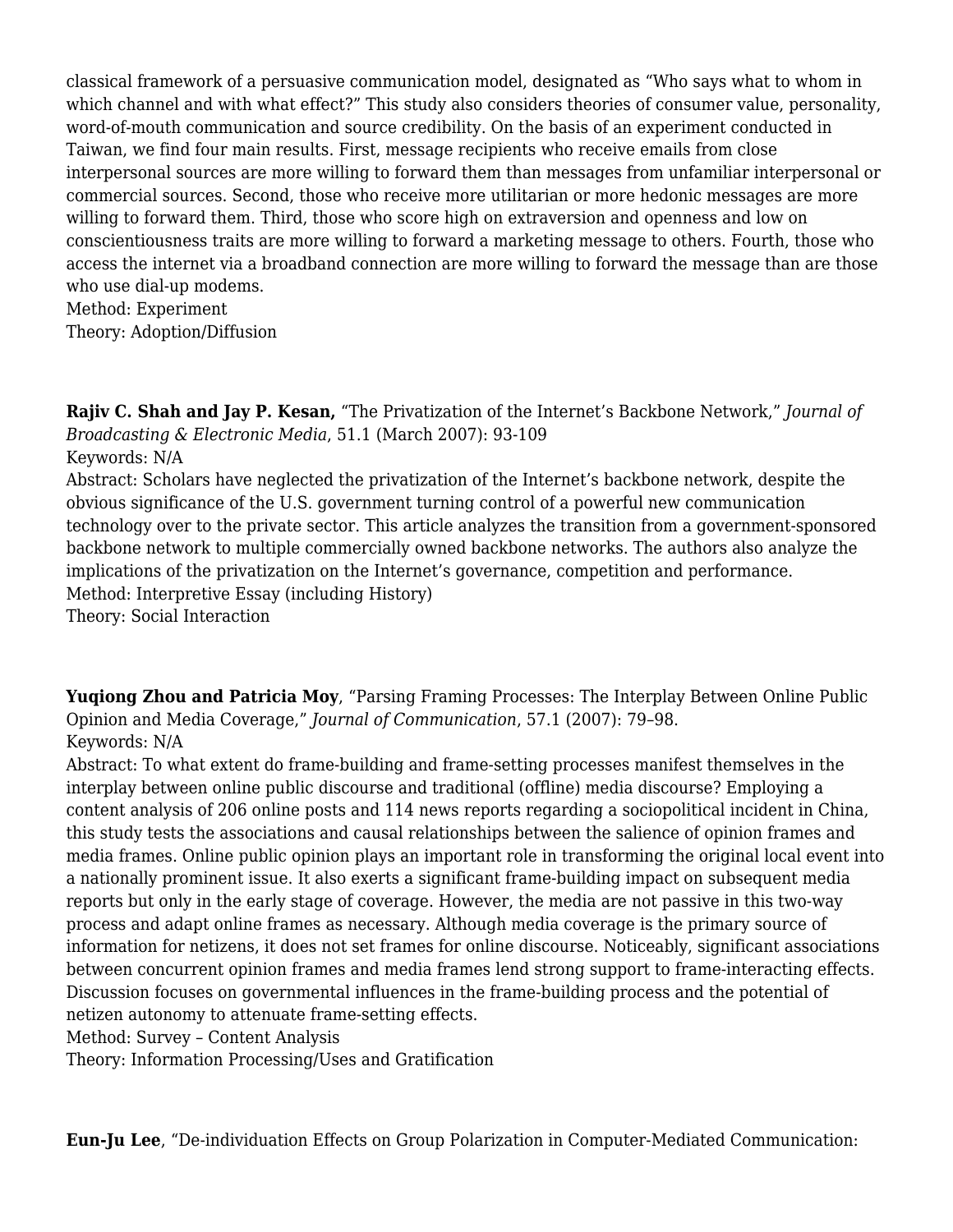The Role of Group Identification, Public-Self-Awareness, and Perceived Argument Quality," *Journal of Communication*, 57.2 (2007): 385-403.

Keywords: N/A

Abstract: The present experiment investigated how de-individuation affects group polarization in computer-mediated communication. Before exchanging their opinions about social dilemmas with three ostensible partners via computer, participants either shared some personal information (individuated) or not (de-individuated). Consistent with the social identity model of de-individuation effects (SIDE), deindividuation fostered group identification with the partners and induced greater opinion polarization, partly by heightening concerns about public evaluations. Although participants rated the partners' arguments more positively when they identified with the partners, perceived argument quality did not significantly affect post-discussion opinion shift. De-individuation did not lower private-self-awareness, nor did private-self-awareness significantly influence opinion polarization. Implications are discussed in light of SIDE and the referent informational influence theory.

Method: Experiment

Theory: Information Processing/Uses and Gratification

**Seungyoon Lee, Peter Monge, Francxois Bar and Sorin Adam Matei**, "The Emergence of Clusters in the Global Telecommunications Network," *Journal of Communication*, 57.3 (2007): 415-434. Keywords: N/A

Abstract: Studies of international telecommunication networks in past years have found increases in density, centralization, and integration. More recent studies, however, have identified trends of decentralization and regionalization. The present research examines these structural changes in international telephone traffic among 110 countries between 1989 and 1999. It examines the competing theoretical models of core–periphery and cluster structures. The initial results show lowered centralization and inequality in the network of international telecommunications traffic. Statistical p\* procedures demonstrate significant interactions within countries in blocks of similar economic development status, geographic region and telecommunications infrastructure development status. Specifically, countries with less developed economic and telecommunications status showed significant increases in tendencies to connect to each other and to reciprocate ties. Altogether, the result supports the idea that the global telecommunications network is moving toward a more diversified structure with the emergence of cohesive and interconnected subgroups. The findings have implications for global digital divide and developmental gap issues.

Method: Meta-Analysis

Theory: Other (Core–periphery and Cluster Structures)

**Dongyoung Sohn and John D. Leckenby**, "A Structural Solution to Communication Dilemmas in a Virtual Community*," Journal of Communication*, 57.3 (2007): 435-449. Keywords: N/A

Abstract: In a many-to-many communication setting like a virtual community, individuals may be strongly tempted to free-ride on others' contributions, which would eventually lead to the collapse of the community. To find a structural solution to the ''communication dilemma,'' this study compared the performances of 2 communication structures—one based on the interpersonal networks (networkgeneralized exchange: NEX, e.g., blogs) and the other based on a public electronic bulletin board (group-generalized exchange: GEX). In a 2 3 2 3 2 longitudinal between-subject experiment, it was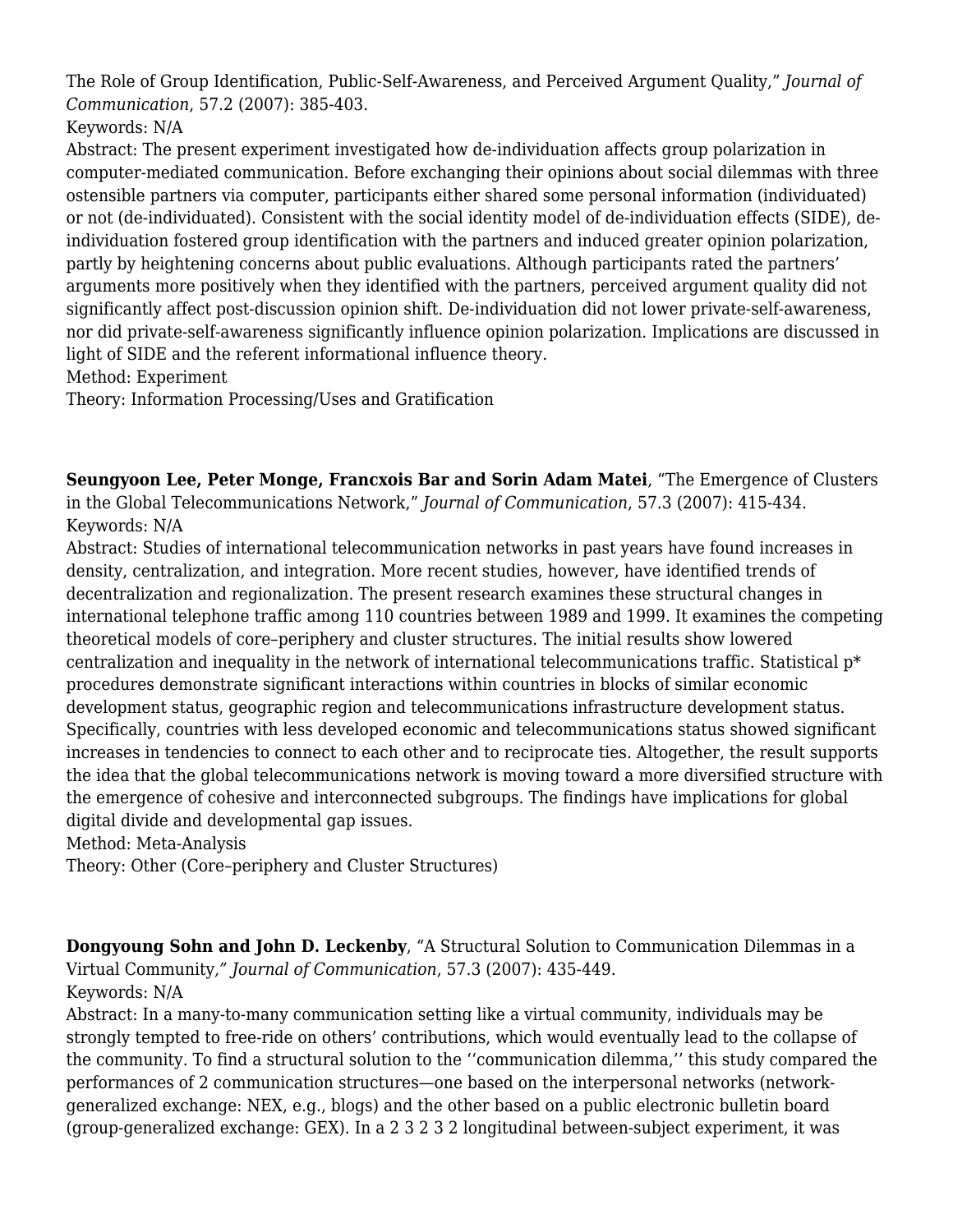found that changing GEX to NEX could increase the contributions made by individuals. Furthermore, NEX was found to be an effective structure for N-person communication particularly when a large number of individuals were involved. The findings imply that an individual's cooperative motivation is a function of the incentive structure of a particular form of information exchange, which means that altering the exchange form may be a possible solution to the communication dilemmas in virtual communities.

Method: Experiment Theory: Social Interaction

**Dhavan V. Shah, Jaeho Cho, Seungahn Nah, Melissa R. Gotlieb, Hyunseo Hwang, Nam-Jin Lee1, Rosanne M. Scholl and Douglas M. McLeod**, "Campaign Ads, Online Messaging, and Participation: Extending the Communication Mediation Model," *Journal of Communication*, 57.3 (2007): 676-703.

### Keywords: N/A

Abstract: Political communication researchers have devoted a great deal of attention to the role of political advertising, the Internet and political discussion in civic and political life. In this article, we integrate and extend this research by developing a campaign communication mediation model of civic and campaign participation. Two data sets are merged for this inquiry: (a) content-coded ad-buy data on the placement of campaign messages on a market-by-market and program-by-program basis and (b) a national panel study concerning patterns of traditional and digital media consumption and levels of civic and campaign participation. Exposure to televised campaign advertising is estimated by developing an algorithm based on the market and program placement of specific ads and geo-coded survey respondents' viewing of certain categories of television content in which these ads were concentrated. Structural equation models reveal that advertising exposure drives online news use in ways that complement conventional news influences on political discussion and political messaging. However, campaign exposure emphasizing ''attack'' messages appears to diminish information seeking motivations via broadcast and print media, yet only indirectly and weakly suppresses participation in civic and political life. Further, alternative specifications reveal that our original model produces the best fit, empirically and theoretically. We use these insights to propose an O-S-R-O-R (orientationsstimuli-reasoning-orientations-responses) framework as an alternative to the longstanding O-S-O-R model in communication and social psychology.

Method: Survey – Content Analysis

Theory: Information Processing/Uses and Gratification

**Michael Xenos and Patricia Moy**, "Direct and Differential Effects of the Internet on Political and Civic Engagement," *Journal of Communication*, 57.3 (2007): 704-718. Keywords: N/A

Abstract: Given the significant rise in the number of Americans who turn to the Internet for political information, we examine the effects of these behaviors on political and civic engagement in an evolving media landscape. Specifically, this study tests hypotheses derived from competing models—the instrumental approach, which posits direct effects of Internet use and a psychological approach, which predicts contingent effects. Analyses of the 2004 American National Election Studies ( $N = 1,212$ ) reveal a pattern of direct effects of Internet use on basic information acquisition and use but contingent effects for concrete acts of civic or political engagement. These results provide an important window on the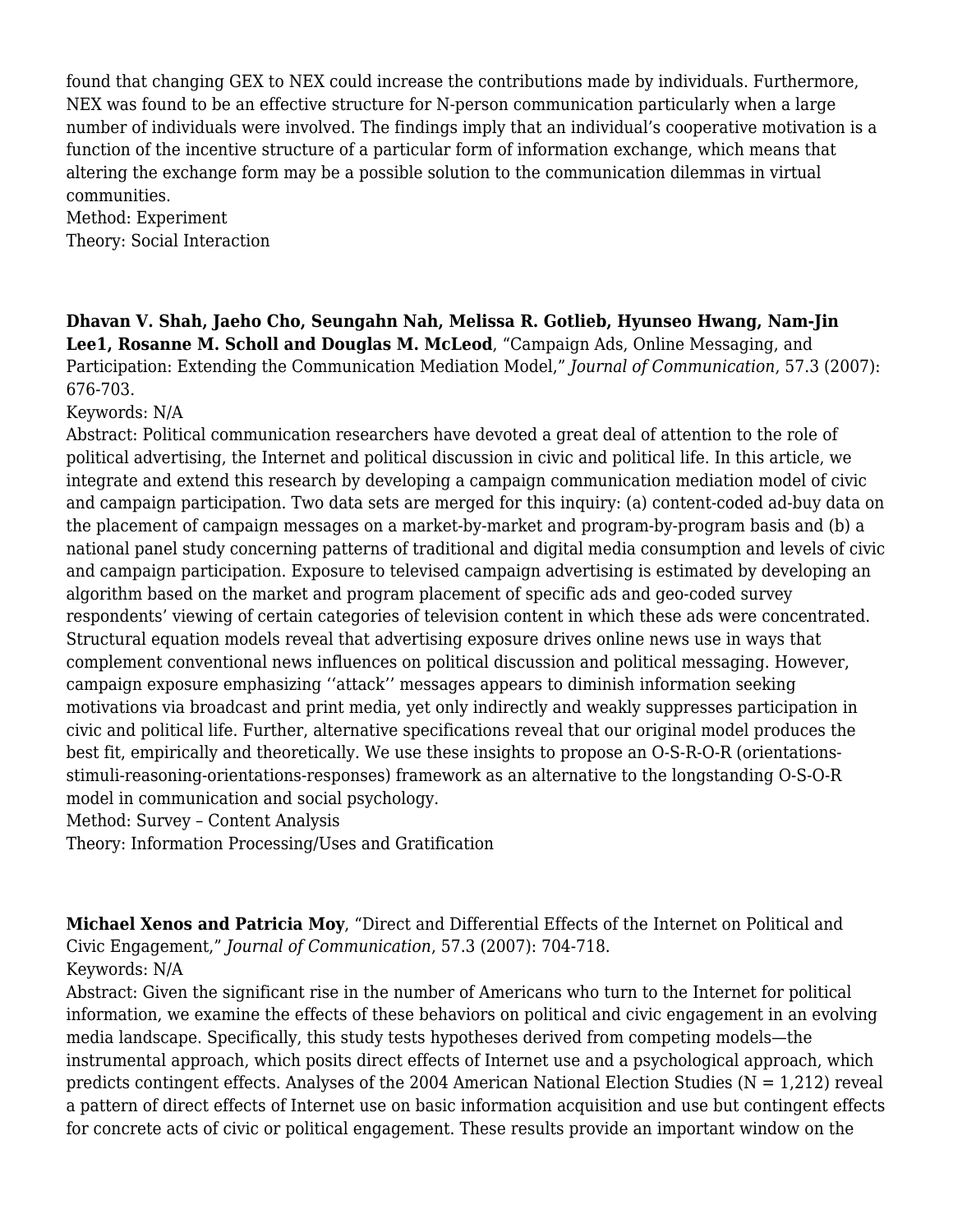political impacts of contemporary Internet use and suggest that future reassessments of the Internet's role in public life should continue to probe for direct as well as differential effects. Method: Meta-Analysis Theory: Policy

**Silvia Knobloch-Westerwick and Scott Alter**, "The Gender News Use Divide: Americans' Sex-Typed Selective Exposure to Online News Topics," *Journal of Communication*, 57.3 (2007): 739-758. Keywords: N/A

Abstract: To examine psychological origins of sex-typed news preferences, an online newsmagazine was presented to 196 American participants in an experimental setting. The presented articles featured the same portions of social/interpersonal and achievement/ performance topics. Newsreaders' selective news exposure was unobtrusively logged. Results show that, in line with gender stereotypes, women favor social/interpersonal topics and men prefer achievement/performance issues. Newsreaders' affiliation motive, self-esteem, and, to a small extent, gender schemata influenced what news content was preferred.

Method: Experiment

Theory: Information Processing/Uses and Gratification

**James Gillett**, "Internet Web Logs as Cultural Resistance: A Study of the SARS Arts Project," *Journal of Communication Inquiry*, 31.1 (2007): 28-33.

Keywords: Web logs, cultural resistance, SARS

Abstract: This article examines an Internet project — sarsart.org — that features digital artworks created in response to the severe acute respiratory syndrome (SARS) outbreak in spring 2003. Qualitative methods including archival research, semiotic analysis and interviews are used to examine the emergence and substance of this Internet project. The analysis identifies ways in which contributions by artists and bloggers (i.e., individuals with their own Internet site or Web log) contest institutional representations of SARS. The site challenges the representation of the outbreak on three levels: portrayals of citizens affected by SARS, portrayals of health professionals, and portrayals of the risk and panic associated with the outbreak. The argument is made that Internet projects such as sarsart.org can increase the capacity for cultural resistance by creating greater opportunities for the expression of political opposition to institutional authority.

Method: Survey – Content Analysis

Theory: Social Interaction

**Victor Pickard**, "Neo-liberal Visions and Revisions in Global Communications Policy From NWICO to WSIS," *Journal of Communication Inquiry*, 31.2 (2007): 118-139.

Keywords: New World Information and Communication Order (NWICO), World Summit on the Information Society (WSIS), Internet governance, neo-liberalism, global communication, international communication, media history, Internet policy

Abstract: The author proposes that any account seeking to contextualize crucial policy debates connected to the World Summit on the Information Society (WSIS) must engage with two necessary projects. First, it must historicize WSIS in relation to an earlier international forum similarly focused on global communications policy, the New World Information and Communication Order (NWICO). Second,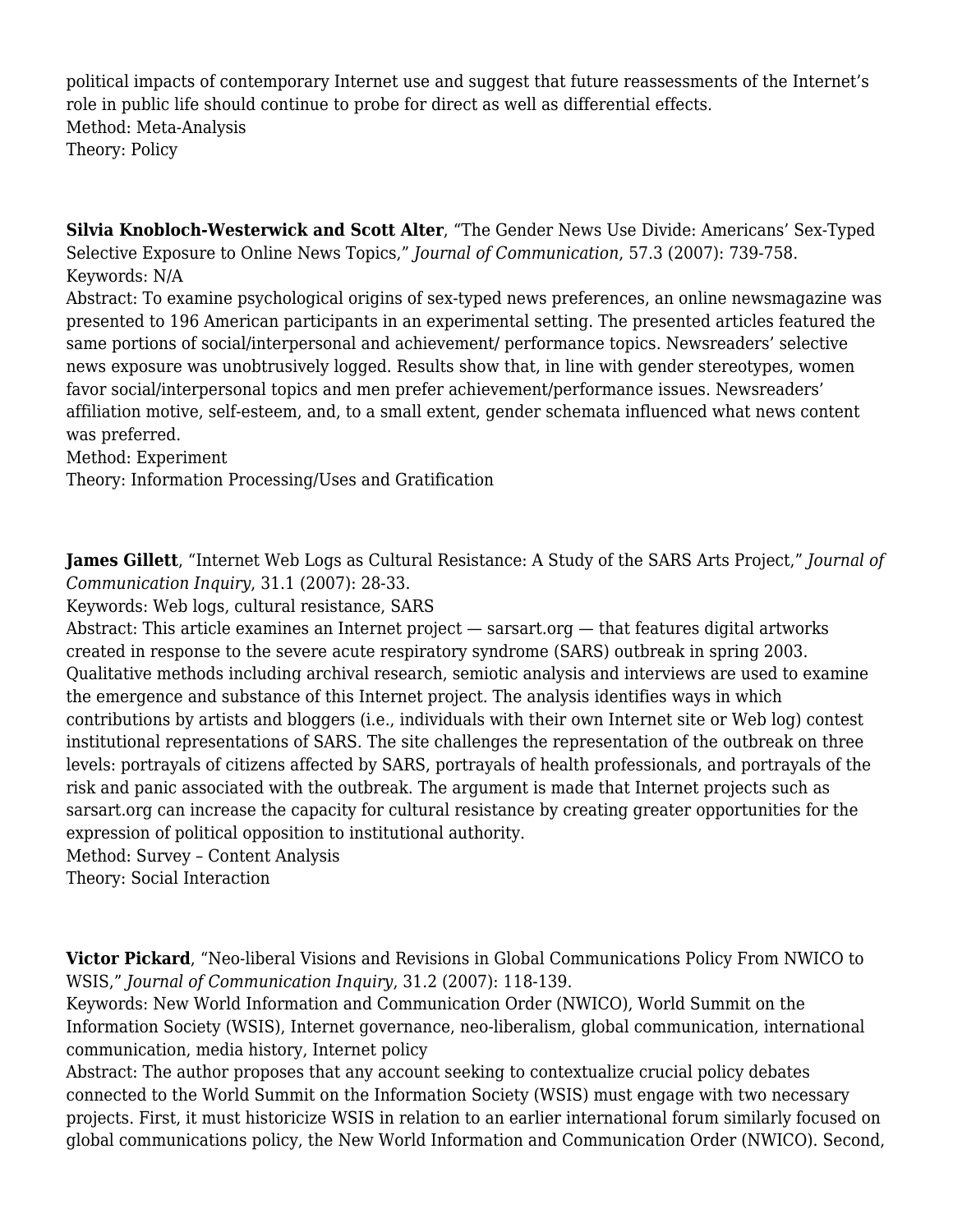it must theorize WSIS in terms related to neo-liberalism, the dominant political economic system defining global relations today. This analysis brings into focus both continuities and changes in global communications policy during the formative period of the past three decades. Method: Interpretive – Policy Analysis Theory: Policy

**Lucas Graves**, "The Affordances of Blogging: A Case Study in Culture and Technological Effects," *Journal of Communication Inquiry*, 31.4 (2007): 331-346. Keywords: technological determinism, social construction, affordance, news, blogging Abstract: Informed by Carey's cultural approach to communication, this article revisits the debate about the historical impact of new communication technologies. Several studies have pointed to technology "affordances" as offering a useful middle ground between determinist and social constructivist perspectives. This article explores how the concept of affordance might be tweaked to emphasize what an emerging technology suggests in time to the cultures using and developing it. The second half of the article illustrates the discussion with a close examination of the affordances of blogging technology and especially of a novel communications genre: news-related blogs.

Method: Survey – Interview/Case Study Theory: Social Interaction

**Robert Larose and Nora J. Rifon**, "Promoting i-Safety: Effects of Privacy Warnings and Privacy Seals on Risk Assessment and Online Privacy Behavior," *Journal of Consumer Affairs*, 41.1 (Fall 2007): 127-149.

Keywords: N/A/

Abstract: Using social cognitive theory, this study experimentally examines the effects of explicit privacy warnings, a clear, conspicuous and concise presentation of the benefits and risks associated with database information practices stated in a Web site's privacy policy. Warnings increased perceptions of the risks associated with information practices and decreased disclosures, but not in the presence of a privacy seal. The effects were also moderated by consumer privacy self-efficacy and involvement with privacy. The results support the development of privacy warnings as a part of consumer privacy self-regulatory efforts and the use of a social cognitive paradigm for understanding consumer privacy behaviors.

Method: Experiment Theory: Social Interaction

**Mariea G. Hoy and May O. Lwin**, "Disclosures Exposed: Banner Ad Disclosure Adherence to FTC Guidance in the Top 100 U.S. Web Sites," *Journal of Consumer Affairs,* 41.2 (Winter 2007): 185-198. Keywords: N/A/

Abstract: With banner ads accounting for one-fifth of the \$16.4 billion spent on Internet advertising in 2006, this advertising format has become an integral marketing communications tool. Inclusion of required disclosure language and presenting those disclosures in a clear and conspicuous manner are important areas of regulatory interest and in recent years have extended to the online environment. This study examines the extent to which disclosures in banner ads in the top 100 U.S. Web sites adhere to Federal Trade Commission guidance in these two areas. Additionally, this study compares the banner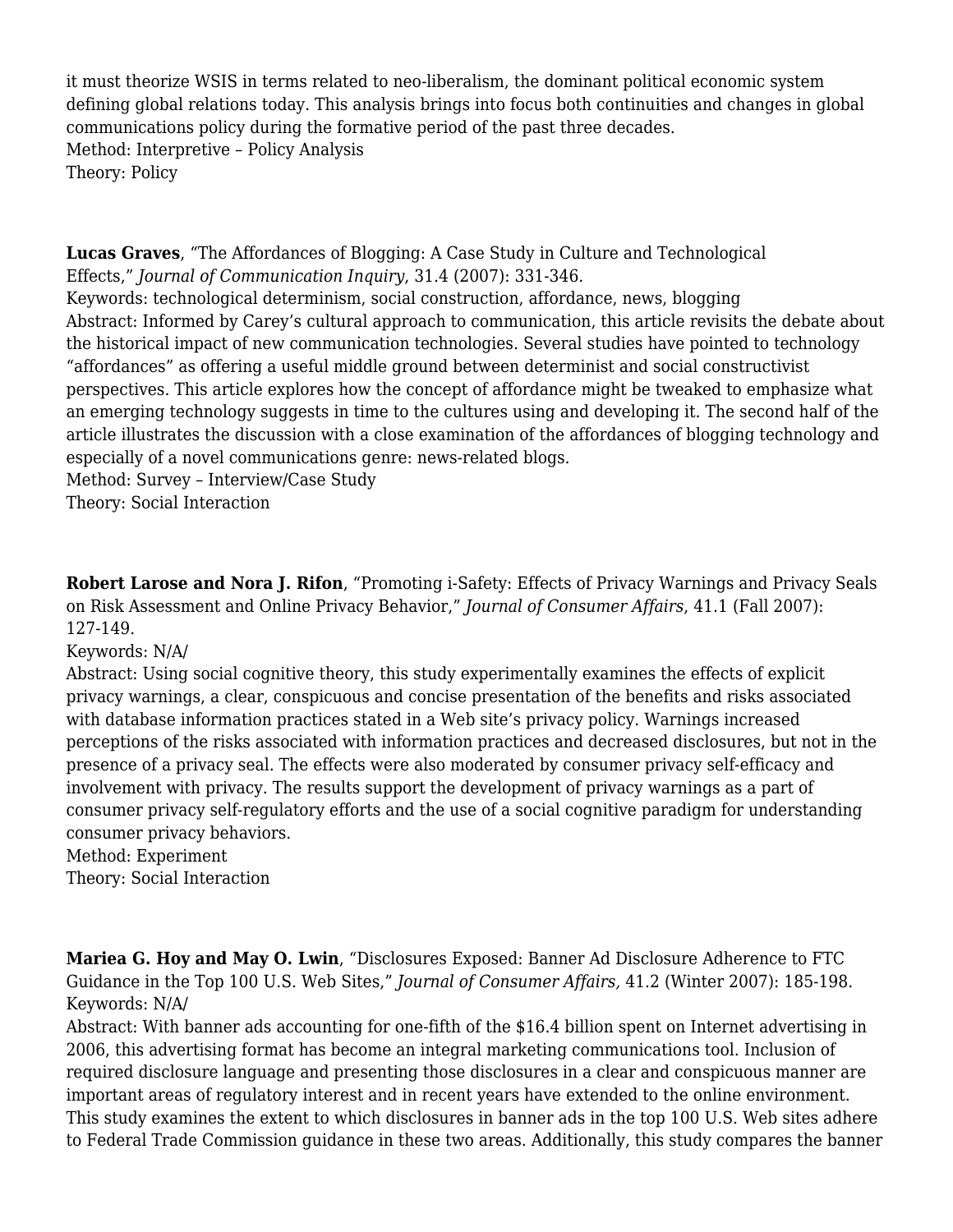ad results for clear and conspicuous presentation to those of a prior study that examined television advertising. All the banner ads in the study contained at least one disclosure, yet, adherence was mixed in terms of providing all the required information clearly and conspicuously. Implications of these results are discussed. Method: Survey – Content Analysis

Theory: Policy

**Jenni Niemela-Nyrhinen,** "Baby Boom Consumers and Technology: Shooting Down Stereotypes," *Journal of Consumer Marketing*, 24.5 (2007): 305–312.

Keywords: Communication technologies, Experience, Baby boomer generation Abstract: Purpose – Current stereotypes of aging consumers paint a picture of them as technology anxious and reluctant to adopt new technologies. This paper aims to show that the present 50-to-60 age group does not fit these stereotypes.

Design/methodology/approach – A total of 620 Finnish baby boomers (aged between 50 and 60) responded to a mail survey. Findings – Baby boom consumers are shown, in contrast to the stereotypes, to have low levels of technology anxiety and high levels of experience of internet and SMS usage. It is also shown that technology anxiety and experience have an inverse relationship in the age group. Research limitations/implications – To some extent, the results provide evidence of the distortedness of current stereotypes that are used to describe 50-plus consumers. However, data was gathered only in one country. Replications of this study in different countries would allow drawing broader conclusions. Practical implications – Marketers of technological products and services are advised to let go of the outdated stereotypes, familiarize themselves with today's 50-plus consumers and when applicable, invest effort in serving this market.

Originality/value – While there exists some research on aging consumers as Internet users, this study offers a more general view on aging consumers and their use of technological services by examining technology anxiety within this specific market. The results should be of value to both academicians and practitioners in realizing the potential of the mature market.

Method: Survey – Content Analysis Theory: Adoption/Diffusion

**Lars P. Andersen, Birgitte Tufte, Jeanette Rasmussen and Kara Chan**, "Tweens and New Media in Denmark and Hong Kong," *Journal of Consumer Marketing*, 24.6 (2007): 340-350.

Keywords Youth, Socialization, Information media, Cross-cultural studies, Denmark, Hong Kong Abstract: Purpose – The purpose of this paper is to present a study that compares ownership and usage of new media among young "tween" consumers in Denmark and Hong Kong. Further, it shows the ways of finding new interesting web sites.

Design/methodology/approach – In 2004-2005 a survey was conducted in Denmark and Hong Kong of 434 fourth, fifth and sixth class students. Questionnaires were distributed in six elementary schools. Hypotheses about new media ownership and usage in the two societies are formulated based on the economic development and individualistic/collective cultural dimensions of the societies. Findings – Household ownership of new media, ownership of mobile phone and heavy use of the internet were found to be more prevalent among Danish tweens than among Hong Kong tweens. Danish tweens were more likely to use mobile phones and Hong Kong tweens used the internet more for educational purposes than Danish tweens. the internet for interpersonal communication and for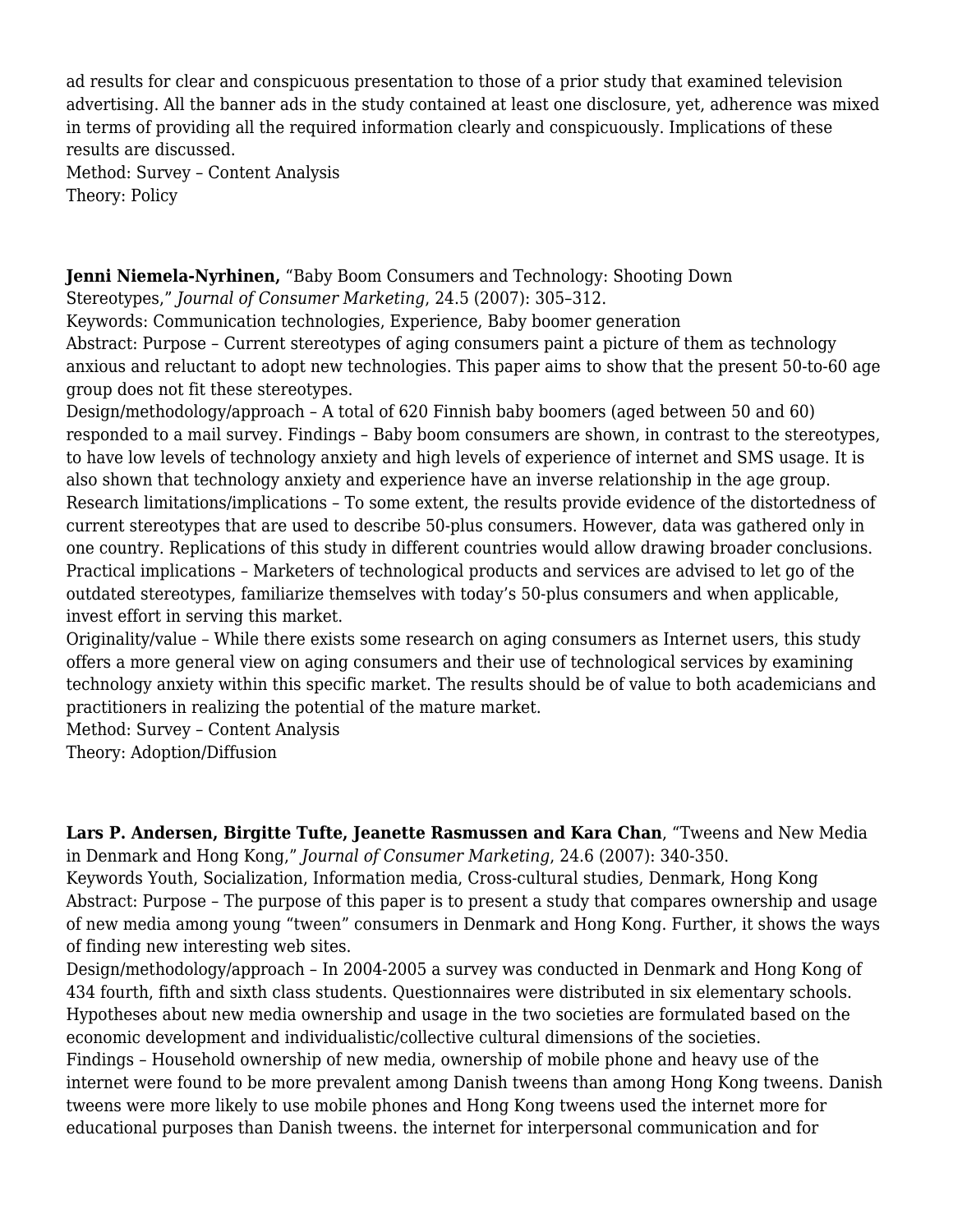enjoyment than Hong Kong tweens. The results seem to support that adoption and consumption of new media are motivated differently in cultures of individualism and collectivism, and consequently that the tween consumer segment is not as globally homogeneous as it is claimed to be.

Research limitations/implications – The study was based on a convenience sample, thus it may be problematic to generalize from the findings.

Practical implications – The study can serve as a guideline for marketing communication targeting tweens. The emphasis on the hedonic use and social function of new media may be suitable for a highly developed, individualistic society. In collective societies, marketers may need to put emphasis on the instrumental values of new media, such as improving academic performance.

Originality/value – This paper offers insights into designing communication strategies for Danish and Hong Kong tweens, particularly when incorporating new media. Findings are compared with existing preconceptions of the tween segment in the marketing literature.

Method: Survey – Content Analysis

Theory: Information Processing/Uses and Gratification

**Tim Reisenwitz, Rajesh Iyer, David B. Kuhlmeier and Jacqueline K. Eastman**, "The Elderly's Internet Usage: an Updated Look," *Journal of Consumer Marketing*, 24.6 (2007): 406-418. Keywords Elderly people, Internet, Nostalgia, Risk management, Consumer behaviour Abstract: Purpose – The purpose of this paper is to extend earlier research on mature consumers and their Internet use by examining how mature consumers' use of the internet is impacted by their nostalgia proneness, innovativeness, and risk aversion.

Design/methodology/approach – Data were collected using a convenience sample (n 1/4 374) of respondents who were 65 years of age or older. Several scales were used to measure the constructs of interest to the research, all of which have been used in earlier research.

Findings – Results revealed that those seniors with higher levels of nostalgia proneness used and accessed the Internet less, purchased less online, had less online experience and felt less comfortable using the internet. There is also support for the impact of innovativeness on mature consumers' internet use, frequency, online purchases, experience, comfort level with the internet, and satisfaction with the internet. In terms of risk aversion, seniors with more online experience report a lower level of risk aversion to the internet than other mature consumers.

Research limitations/implications – Future research needs to determine if these results can be replicated with a national random sample.

Additionally, research is needed to determine what factors increase seniors' experience with the internet.

Originality/value – This study demonstrates that seniors are becoming an increasingly more viable segment for internet marketers.

Method: Survey – Content Analysis Theory: Adoption/Diffusion

**Tommi Laukkanen, Suvi Sinkkonen, Marke Kivijarvi,and Pekka Laukkanen**, "Innovation Resistance Among Mature Consumers," *Journal of Consumer Marketing*, 24.6 (2007): 419-427. Keywords Innovation, Older consumers, Banks, Mobile communication systems, Consumer behaviour Abstract: Purpose – The purpose of this paper is to investigate innovation resistance among mature consumers in the mobile banking context. The reasons inhibiting mature consumers' mobile banking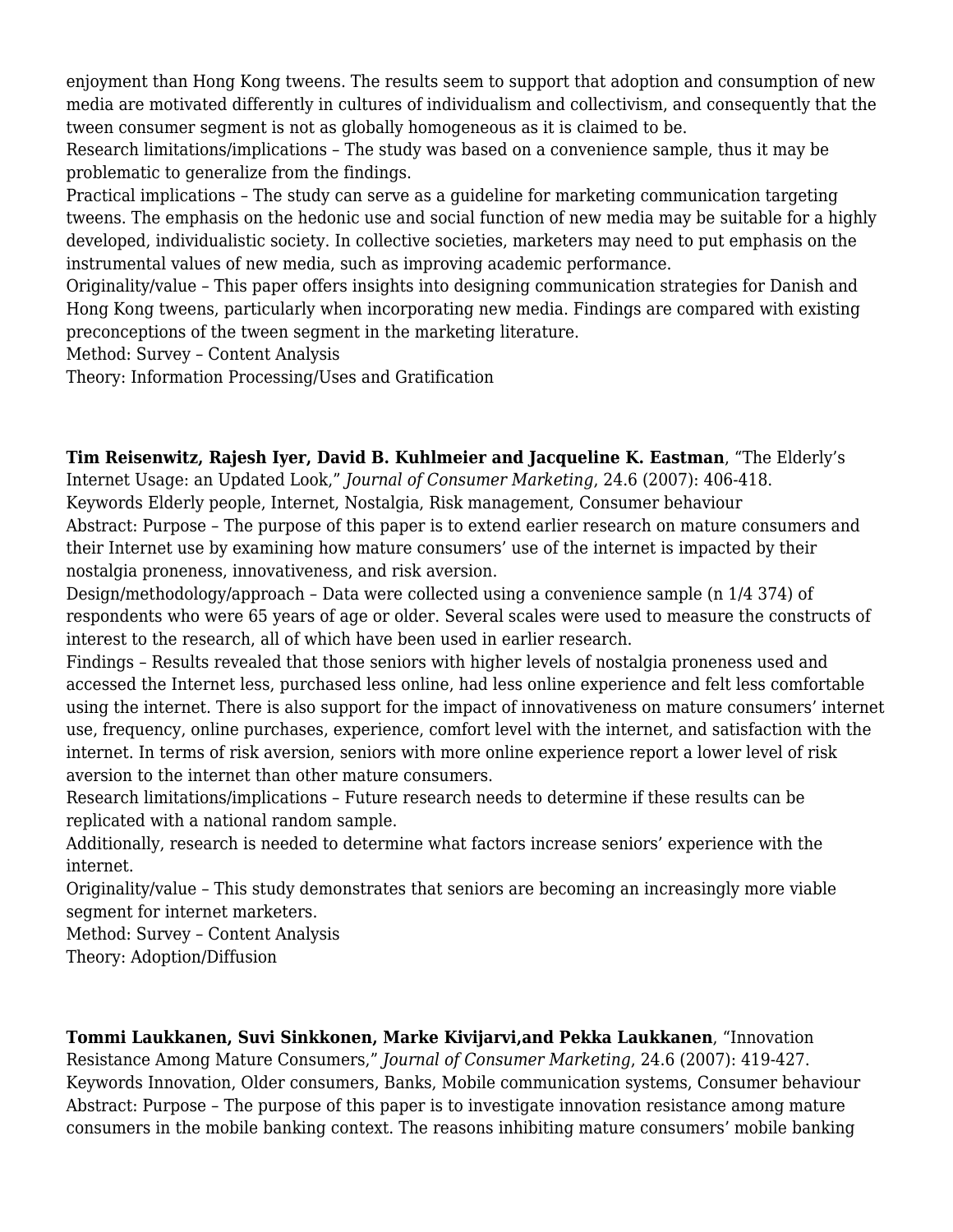adoption were compared to those of younger consumers.

Design/methodology/approach – Following Ram and Sheth, resistance was measured with five barriers namely Usage, Value, Risk, Tradition and Image barriers. An extensive internet survey was implemented and 1,525 usable responses were collected, of which 370 respondents (24.3 percent) represented the mature consumer segment (age over 55) and 1,155 respondents (75.7 percent) represented the younger consumers.

Findings – The empirical findings indicate that the value barrier is the most intense barrier to mobile banking adoption among both mature and younger consumers. However, aging appears to be related especially to the risk and image barriers, the most significant differences between mature and younger consumers' perceptions of mobile banking were related to input and output mechanisms of information, the battery life of a mobile phone, a fear that the list of PIN codes would be lost and end up in the wrong hands and the usefulness of new technology in general.

Practical implications – The study has practical implications to marketers in different fields in that strategies to overcome resistance to innovations like mobile banking are discussed.

Originality/value – Innovation resistance can be seen as a less developed concept in adoption research. While the majority of studies have focused on the success of innovations and reasons to adopt, this study empirically investigates the reasons preventing innovation adoption.

Method: Survey – Content Analysis

Theory: Adoption/Diffusion

**Brian T. Ratchford, Debabrata Talukdar, and Myung-Soo Lee**, "The Impact of the Internet on Consumers' Use of Information Sources for Automobiles: A Re-Inquiry," *Journal of Consumer Research*, 34.1 (June 2007): 111-118.

## Keywords: N/A

Abstract: Using three cohorts of data from field surveys of new car buyers in 1990, 2000, and 2002, this study seeks to determine how the Internet fits into patterns of information search for recent car buyers. We believe that our study provides the most complete analysis to date of how the Internet is being integrated with other product information sources. Specifically, we find that the Internet substitutes for time spent at the dealer and time spent in negotiating prices. We also find that it substitutes for print third-party sources. Manufacturer/dealer Internet sources are the most widely used and appear to substitute the most for traditional sources.

Method: Survey – Content Analysis

Theory: Information Processing/Uses and Gratification

**Gordon C. Bruner II and Anand Kumar**, "Attitude toward Location-Based Advertising," *Journal of Interactive Advertising*, 7.2 (Spring 2007).

## Keywords: N/A

Abstract: Location-based advertising (LBA) is not new but being able to access it through one's mobile communication device is. Description of this revolutionary advertising medium is provided as well as some opportunities and challenges that come with it. Desperately needed is more research since indepth examination of the topic has barely begun. To assist researchers in their investigations, a scale is provided here that is likely to become central to many studies: attitude toward location-based advertising (Alba). Support for the scale's psychometric quality comes from a preliminary study and a two-stage analysis of a large, national sample.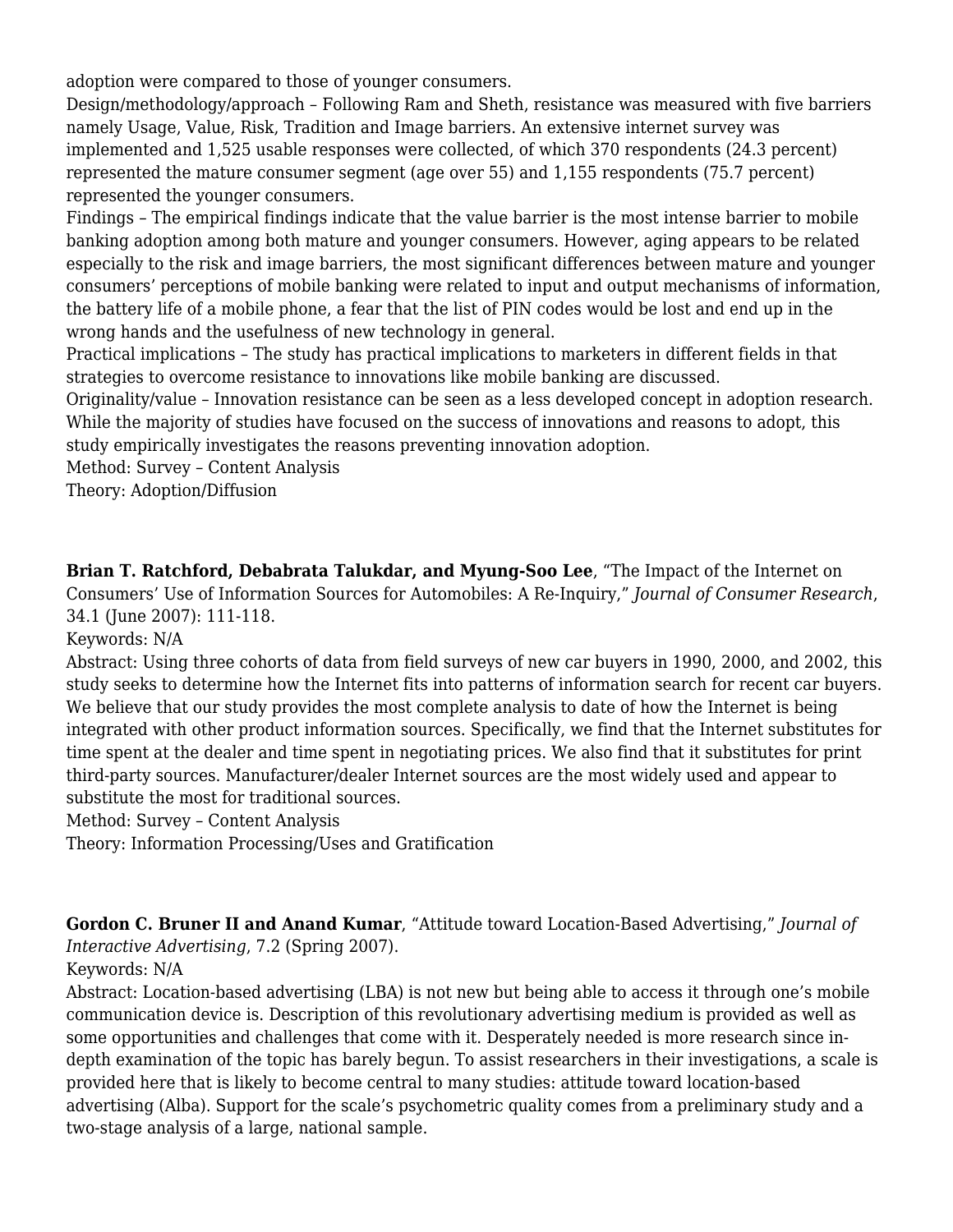## **Dimitris Drossos, George M. Giaglis, George Lekakos, Flora Kokkinaki and Maria G.**

**Stavraki,** "Determinants of Effective SMS Advertising: An Experimental Study," *Journal of Interactive Advertising*, 7.2 (Spring 2007).

### Keywords: N/A

Abstract: Mobile advertising has become one of the most popular applications in mobile commerce, particularly in the form of text advertising through SMS (Short Messaging Service). However, in the study of mobile advertising little is known regarding the effectiveness of SMS advertising and the factors contributing to its success. This research investigates the significance of a number of factors associated with SMS advertising effectiveness through an experimental study. The findings indicate that incentive, interactivity, appeal, product involvement and attitude toward SMS advertising in general directly influence attitude toward the advertisement, attitude toward the brand, and purchase intention. The results of the study suggest that a stronger focus on these factors is necessary to improve the effectiveness of SMS advertising campaigns.

Method: Experiment

Theory: Adoption/Diffusion

**Ramaprasad Unni and Robert Harmon**, "Perceived Effectiveness of Push vs. Pull Mobile Location-Based Advertising," *Journal of Interactive Advertising*, 7.2 (Spring 2007). Keywords: N/A

Abstract: The emergence of mobile phones as the leading personal communications device portends their attractiveness as a potentially lucrative media platform for marketers. This article presents initial consumer evaluations of mobile location-based advertising (LBA). LBA is a new form of marketing communication that uses location-tracking technology in mobile networks to target consumers with location-specific advertising on their cell phones. We use an experimental setting to test the effects of LBA characteristics on privacy concerns about location tracking, perceived benefits, value, and intentions to try LBA. LBA was described as a free, opt-in service from cell phone service providers. Results indicate that privacy concerns are high, and perceived benefits and value of LBA are low. LBA was relatively more effective when it becomes available upon explicit request by the consumer than when consumers are alerted to location-specific advertising or promotions for preferred product categories relevant to a specific location. Implications for marketers are discussed. Method: Experiment

Theory: Adoption/Diffusion

**Marko Merisavo, Sami Kajalo, Heikki Karjaluoto, Ville Virtanen, Sami Salmenkivi, Mika Raulas, and Matti Leppäniemi**, "An Empirical Study of the Drivers of Consumer Acceptance of Mobile Advertising," *Journal of Interactive Advertising*, 7.2 (Spring 2007). Keywords: N/A

Abstract: The ubiquity of text messaging (SMS) based mobile communication creates new opportunities for marketers. However, the factors that induce consumers to accept mobile devices as an advertising medium are not yet fully understood. This paper examines the drivers of consumer acceptance of SMS-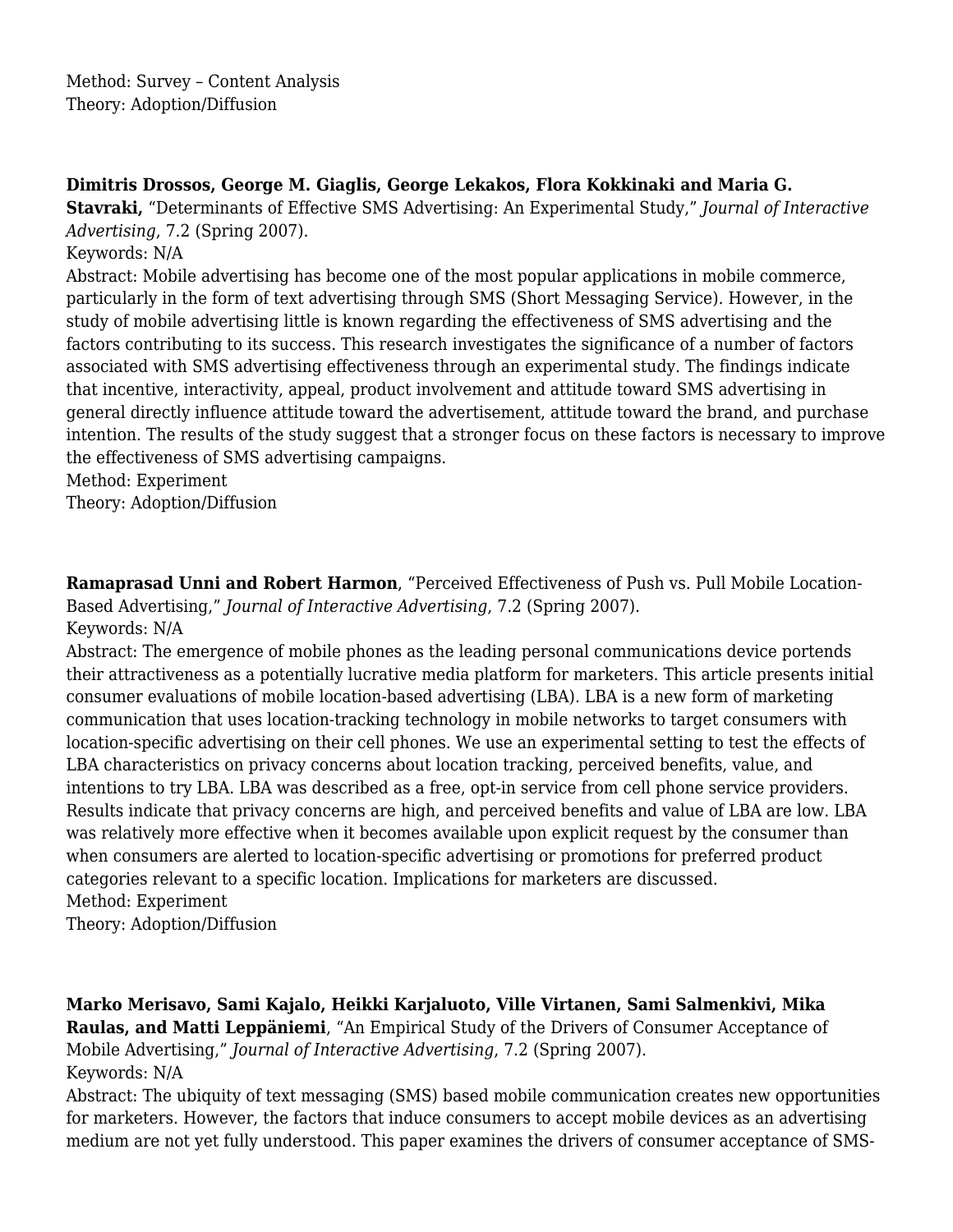based mobile advertising. A conceptual model and hypotheses are tested with a sample of 4,062 Finnish mobile phone users. Structural equation modeling is used to test five drivers of mobile advertising acceptance: (1) utility, (2) context, (3) control, (4) sacrifice, and (5) trust. The results show that utility and context are the strongest positive drivers, while sacrifice is negatively related to the acceptance of mobile advertising. Despite the concerns about privacy, our results indicate that control and trust are not that important to consumers in mobile advertising.

Method: Model Building Theory: Adoption/Diffusion

**Suzanne Altobello Nasco and Gordon C. Bruner II**, "Perceptions and Recall of Advertising Content Presented on Mobile Handled Devices," *Journal of Interactive Advertising,* 7.2 (Spring 2007). Keywords: N/A

Abstract: With the advancements in mobile phone technology and the increase in consumer use of wireless devices to access the internet, there is a need to explore the inevitable effect of these factors on mobile advertising. This project presented commercial content on wireless devices, designed to represent various modality combinations (text, audio, and pictures) to test hypotheses based on cognitive load theory. Results showed that modality significantly affected subjects' perceptions toward and recall of the commercial content. However, modality did not affect perceptions of the mobile device itself, or influence behavioral intentions and attitudes toward mobile advertising on wireless devices. Behavioral intentions to use mobile devices were significantly predicted by consumer perceptions of content and of the device. Marketers can use these results to design more effective ads to be presented on mobile devices.

Method: Experiment

Theory: Information Processing/Uses and Gratification

# **2008**

**Bill D. Herman**, "Breaking and Entering My Own Computer: The Contest of Copyright

Metaphors," *Communication Law and Policy*, 13.1 (Spring 2008): 231-274.

Keywords: Copyright, Discourse analysis, figures of speech, digital media, possession (Law), digital technology

Abstract: In the current debate over copyright law, those who support maximum copyright protections have advanced their agenda largely via the metaphor of ownership in physical property. As part of this metaphorical system, they have successfully argued that digital rights management (DRM) systems deserve legal protections befitting locked doors. This article is a discourse analysis of this related system of metaphors and of opponents' metaphorical and non-metaphorical responses. Scholars who oppose the maximalist vision of copyright have devoted considerable thought to the problem of metaphors, including especially the search for metaphors that can challenge the metaphor of property. The article concludes there is work yet to be done on this count. As an incremental contribution to this conversation, the article suggests additional arguments, including additional metaphors in search of a new means to conceptualize copyright law.

Method: Interpretive – Policy Analysis Theory: Policy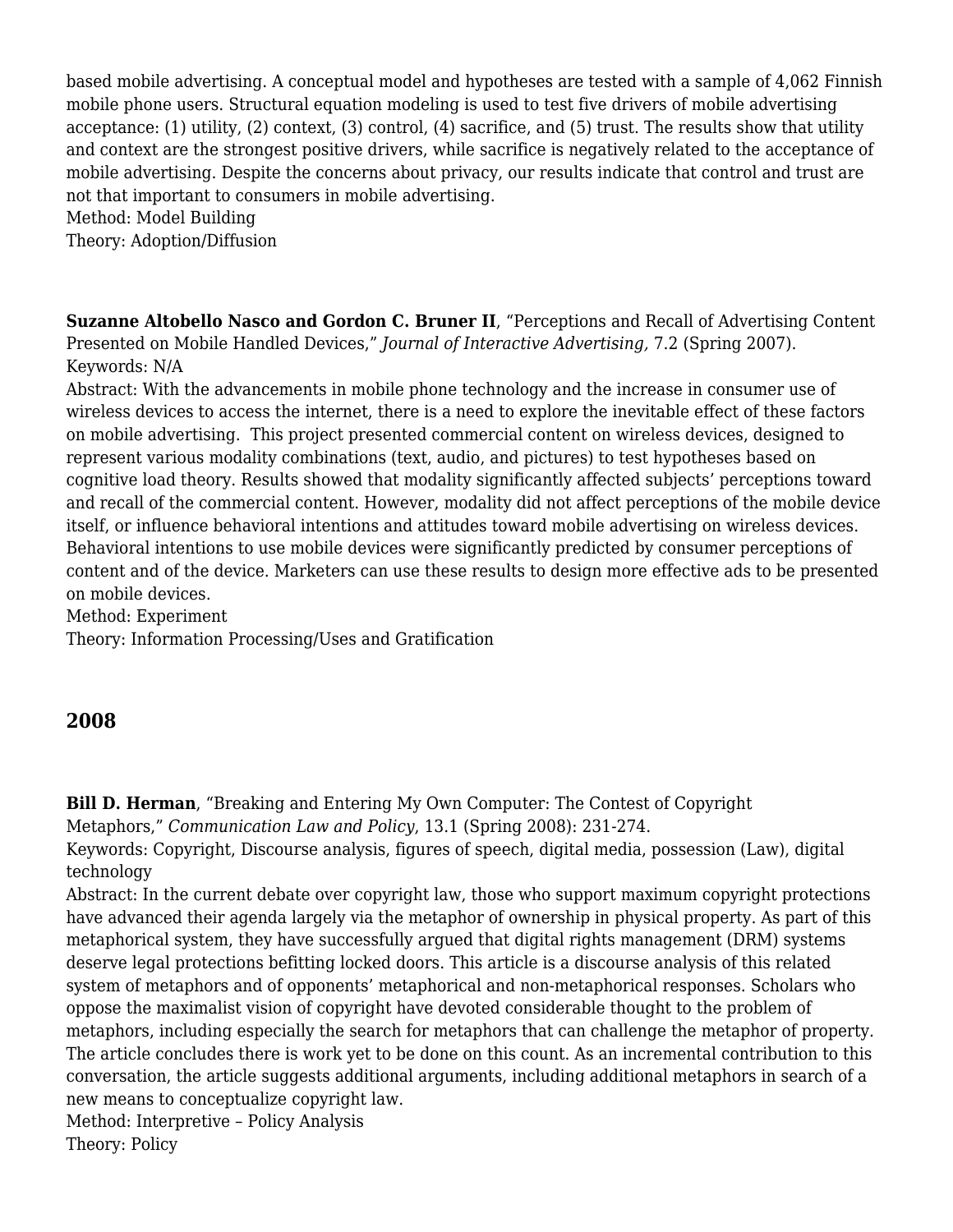**Jasmine E. McNealy**, "Angling for Phishers: Legislative Responses to Deceptive E-

Mail," *Communication Law and Policy*, 13.2 (Spring 2008): 275-300.

Keywords: Spam (Electronic mail), electronic mail systems, web site development, Internet — law and legislation, phishing, Internet publishing and broadcasting and web search portals, Internet fraud, computer crimes, identity theft, state laws

Abstract: Unsolicited e-mail, called spam, is more than just an annoyance for recipients; some of these e-mails are designed to lure recipients into providing confidential personal and financial data. The sender creates e-mails, resembling those from a well-known companies, requesting that the recipient click on a URL provided, which links to a dummy company Web site where the recipient is asked to input personal information. The e-mail sender may then use the information for illegal purposes. This activity, called "phishing," is on the rise and is expensive for both individuals and industry. While most states have provisions in their anti-spam statutes prohibiting the sending of fraudulent unsolicited emails, more states are enacting laws aimed specifically at phishing. This article examines the state laws aimed at stopping phishing as well as proposed federal legislation. The article also considers the sufficiency of Internet crime control measures. It concludes with possible solutions to the phishing problem.

Method: Interpretive – Policy Analysis Theory: Policy

**Anthony J. Roberto, Kellie E. Carlyle, Rick S. Zimmerman, Erin L. Abner, Pamela K. Cupp and Gary L. Hansen,** " The Short-Term Effects of a Computer-Based Pregnancy, STD, and HIV Prevention Program," *Communication Quarterly*, 56.1 (February 2008): 29-48.

Keywords: HIV prevention, Internet-based program, pregnancy, rural adolescents, STD Abstract: A computer- and Internet-based intervention was designed to influence several variables related to the prevention of pregnancy, STDs, and HIV in rural adolescents. Three-hundred and thirtyeight tenth-graders enrolled in two rural public high schools participated in this field experiment. Results indicate that students in the experimental school had greater knowledge, greater condom negotiation efficacy, greater situational efficacy, and more favorable attitudes toward waiting to have sex than students in the control school. In tandem, the results suggest that computer-based programs may be a cost-effective and easily replicable means of providing teens with basic information and skills necessary to prevent pregnancy, STDs, and HIV.

Method: Experiment

Theory: Information Processing/Uses and Gratification

**Brian T. Kaylor**, "A Burkean Poetic Frames Analysis of the 2004 Presidential Ads," *Communication Quarterly*, 56.2 (May 2008): 168-183.

Keywords: Attack ads, Burke, Internet, poetic frames, presidential ads

Abstract: While numerous studies have examined the frequency of attack ads in presidential elections, this study measures the level of severity of the attacks. Using Burke's poetic frames as a foundation, this content analytical study examines the 2004 presidential ads. The negativity level of the ads is explored with comparisons made between those by the candidates and the organizations, differences in ads by medium (television, radio, and Internet), and differences in three time periods of the election (pre-conventions, between conventions, and post-conventions). Finally, implications are addressed concerning Burkean frames, 527 groups, and the Internet.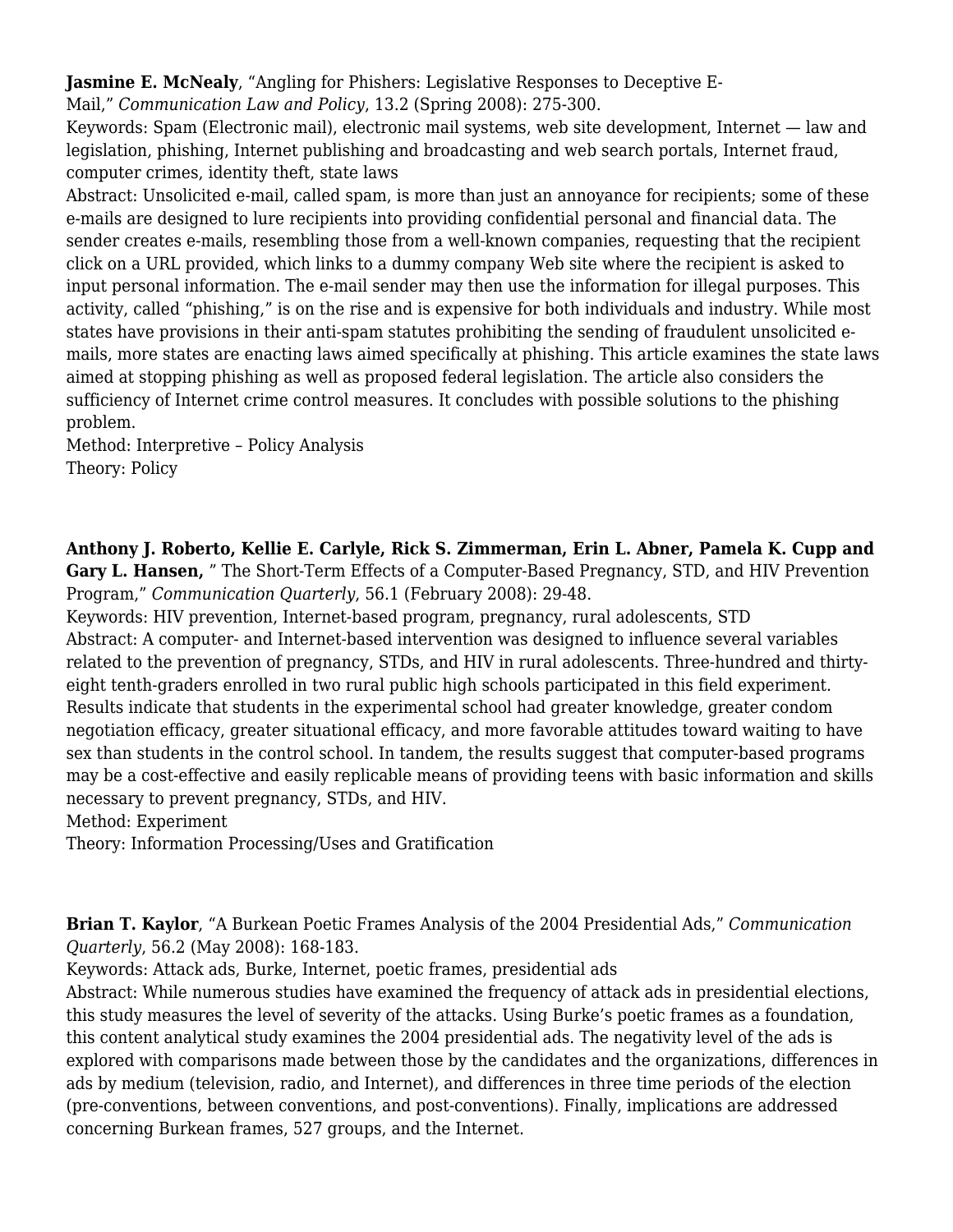Method: Survey – Content Analysis Theory: Other (Political)

**Ringo Ma**, "Spread of SARS and War-Related Rumors through New Media in China," *Communication Quarterly*, 56.4 (November 2008): 376-391.

Keywords: Chinese culture, Internet, New media, SARS, SMS

Abstract: Current literature suggests that, as a form of communication, rumor is a story or statement circulated without confirmation. Rumors emerge under conditions marked by a combination of uncertainty, involvement, anxiety, and credulity, and may circulate by word-of-mouth or various media. The SARS- and war-related rumors in China in 2003 have stimulated new thoughts to the existing theories of rumor. The spread of the rumors was due to a unique combination of Chinese culture and society, the media environment in China, and conditions conducive to generating rumors. New media played a significant role in disseminating information with high efficiency and facilitating free flow of information.

Method: Interpretive Essay (including History) Theory: Social Interaction

**Debra Burns Melican and Travis L. Dixon**, "News on the Net: Credibility, Selective Exposure, and Racial Prejudice," *Communication Research*, 35.2 (April 2008): 151-168.

Keywords: credibility; Internet; news; race; racism

Abstract: An online survey was conducted to assess the perception of credibility of various forms of news media, including Internet news sites associated with traditional forms of media and nontraditional Internet news sites. The survey also explored a possible link between news media credibility and scores on a modern racism scale. This study found that people held differential perceptions of Internet news credibility. Specifically, nontraditional Internet sources were perceived as far less credible than all other news sources. After controlling for a number of factors, the results suggest that those who view nontraditional Internet news sources as more credible than traditional media also score higher on a modern racism scale. The theoretical implications of these findings are discussed, with a focus on the Internet as a safe haven for divergent, even racist, beliefs.

Method: Survey – Content Analysis

Theory: Information Processing/Uses and Gratification

**Shirley S. Ho and Douglas M. McLeod**, "Social-Psychological Influences on Opinion Expression in Face-to-Face and Computer-Mediated Communication," *Communication Research*, 35.2 (April 2008): 190-207.

Keywords: opinion expression; spiral of silence; computer-mediated communication; fear of isolation; communication apprehension; news media use; opinion congruency; public deliberation; same-sex marriage

Abstract: This study used an experiment embedded within a Web-based survey to examine the influence of contextual (i.e., face-to-face vs. online chat room discussion) and social-psychological factors on individuals' willingness to express opinions. In this experiment, respondents were asked whether they would be willing to express an opinion if they were placed in a face-to-face discussion group in one condition and in an online chat room discussion group in the other condition. Results indicate that print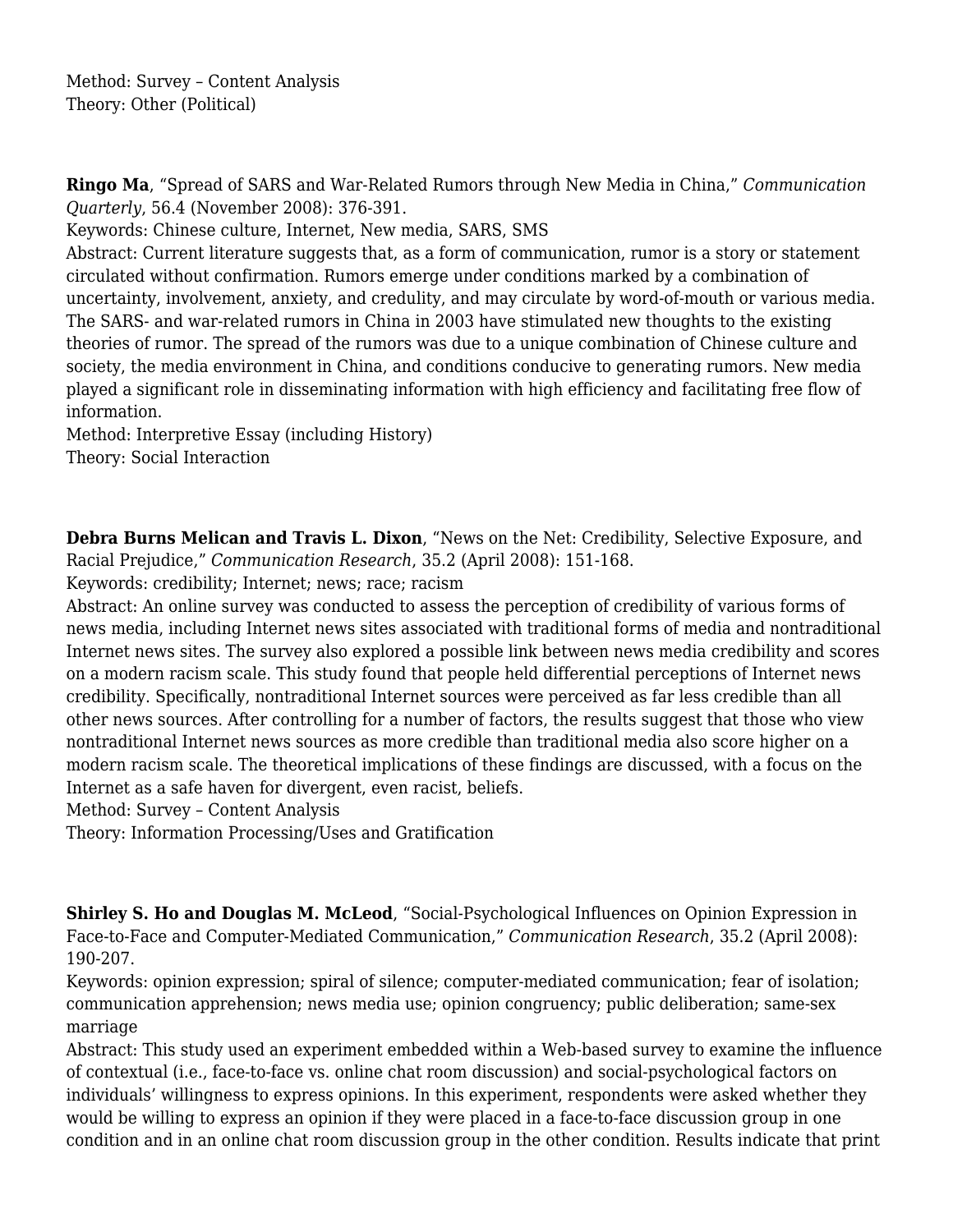news use, fear of isolation, communication apprehension, future opinion congruency, and communication setting significantly predict willingness to speak out. In addition, not only did fear of isolation have a negative main effect on opinion expression, but this effect was significantly attenuated by computer-mediated discussion. Findings suggest that computer-mediated communication may avoid some of the dysfunctional social-psychological influences found in face-to-face interactions and create a forum conducive for public deliberation.

Method: Survey – Content Analysis

Theory: Information Processing/Uses and Gratification

Patti M. Valkenburg and Jochen Peter, "Adolescents' Identity Experiments on the Internet: Consequences for Social Competence and Self-Concept Unity," *Communication Research*, 35.2 (April 2008): 208-231.

Keywords: Internet; instant messaging; chat; identity; social competence; social skills; loneliness; social anxiety; self-concept unity; self-concept clarity

Abstract: The aim of this study was to investigate the effects of adolescents' online identity experiments on their social competence and self-concept unity. An online survey was conducted among 1,158 Dutch adolescents between 10 and 17 years of age. Using structural equation modeling, the authors investigated the validity of four opposing effects hypotheses in an integrative antecedents-and-effects model. Adolescents who more often experimented with their identity on the Internet more often communicated online with people of different ages and cultural backgrounds. This communication, in turn, had a positive effect on adolescents' social competence but did not affect their self-concept unity. In particular, lonely adolescents used the Internet to experiment with their identity. The social competence of lonely adolescents benefited significantly from these online identity experiments. Method: Experiment

Theory: Social Interaction

**Stephen A. Rains**, "Health at High Speed: Broadband Internet Access, Health Communication, and the Digital Divide," *Communication Research*, 35.3 (June 2008): 283-297.

Keywords: information seeking; health; Internet; e-health; digital divide; broadband

Abstract: The study reported here explored the broadband digital divide in the context of Internet-based health communication. Inequities in the adoption of broadband technology were examined and the comprehensive model of health information seeking (CMIS) was used to make predictions about the implications of broadband Internet for personal health. Data from a population-based survey conducted by the National Cancer Institute in 2005 ( $N = 5,586$ ) were analyzed. Results showed that those who were younger, more educated, and lived in an urban area were more likely to have a broadband Internet connection in their home. Furthermore, consistent with the CMIS, those with a broadband connection were more likely to use the Internet for health-related information seeking and communication than those with a dial-up connection.

Method: Survey – Content Analysis

Theory: Adoption/Diffusion

**Artemio Ramirez, Jr., John Dimmick, John Feaster and Shu-Fang Lin**, "Revisiting Interpersonal Media Competition: The Gratification Niches of Instant Messaging, E-Mail, and the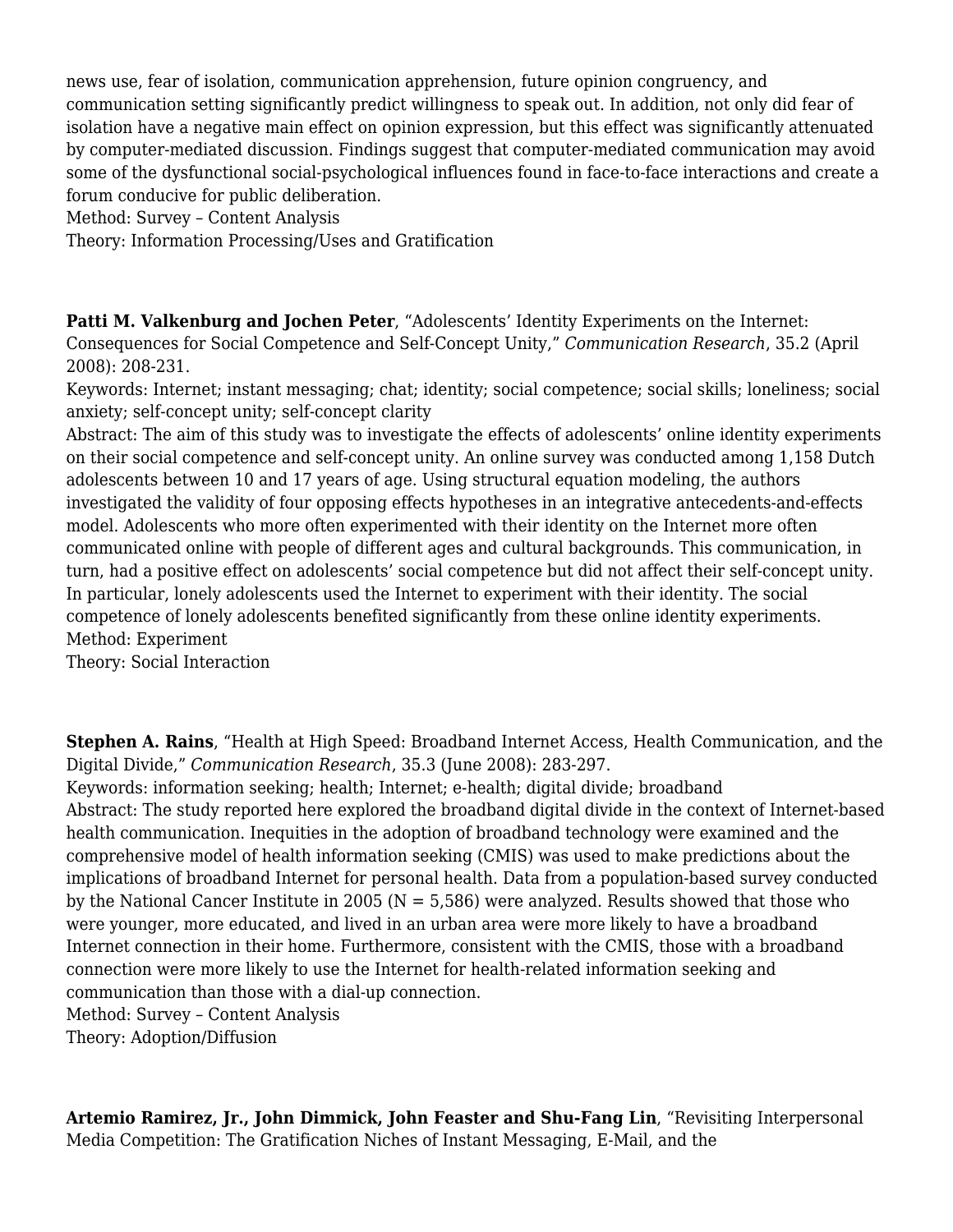Telephone," *Communication Research*, 35.4 (August 2008): 529-547.

Keywords: media competition; niche theory; social information processing theory; electronic propinquity; computer-mediated communication; gratifications

Abstract: The theory of niche proposes that a new medium competes with older, more established media to fulfill users' needs. This study uses niche theory, a macrolevel theory, as well as social information processing theory and the theory of electronic propinquity, both micro-level theories, to examine the niche of instant messaging (IM) in providing general gratifications. Results indicate that IM is characterized by a broad niche, surpassed only by that of the cell phone. IM had substantial niche overlap with e-mail and the cell phone, indicating a degree of substitutability between them; the least overlap was with the landline telephone (LLP). The hierarchy that emerged indicated that the cell phone was superior to IM, which was superior to e-mail, followed by the LLP for providing general gratifications. Finally, displacement tests indicated that IM use displaced e-mail and LLP but not cell phone use. Implications and directions for future research are discussed.

Method: Survey – Content Analysis

Theory: Information Processing/Uses and Gratification

**Jochen Peter and Patti M. Valkenburg**, "Adolescents' Exposure to Sexually Explicit Internet Material, Sexual Uncertainty, and Attitudes Toward Uncommitted Sexual Exploration: Is There a Link?" *Communication Research*, 35.4 (October 2008): 579-601.

Keywords: pornography; youth; sexual socialization; teenagers

Abstract: The link between adolescents' exposure to sexual media content and their sexual socialization has hardly been approached from an identity development framework. Moreover, existing research has largely ignored the role of adolescents' exposure to sexually explicit Internet material in that association. This study introduces two characteristics of adolescents' sexual self—sexual uncertainty and attitudes toward sexual exploration—and investigates these characteristics as potential correlates of adolescents' exposure to sexually explicit Internet material. Drawing from a sample of 2,343 Dutch adolescents aged 13 to 20, the authors find that more frequent exposure to sexually explicit Internet material is associated with greater sexual uncertainty and more positive attitudes toward uncommitted sexual exploration (i.e., sexual relations with casual partners/friends or with sexual partners in onenight stands). The findings call for more attention to adolescents' exposure to sexually explicit material on the Internet and identity-related issues.

Method: Survey – Content Analysis

Theory: Social Interaction

**Eszter Hargitta and Amanda Hinnant**, "Digital Inequality: Differences in Young Adults' Use of the Internet," *Communication Research*, 35.5 (October 2008): 602-621.

Keywords: skill; self-perceived knowledge; Internet; Web use; online behavior; young adults; digital divide

Abstract: This article expands understanding of the digital divide to more nuanced measures of use by examining differences in young adults' online activities. Young adults are the most highly connected age group, but that does not mean that their Internet uses are homogenous. Analyzing data about the Web uses of 270 adults from across the United States, the article explores the differences in 18- to 26-yearolds' online activities and what social factors explain the variation. Findings suggest that those with higher levels of education and of a more resource-rich background use the Web for more "capital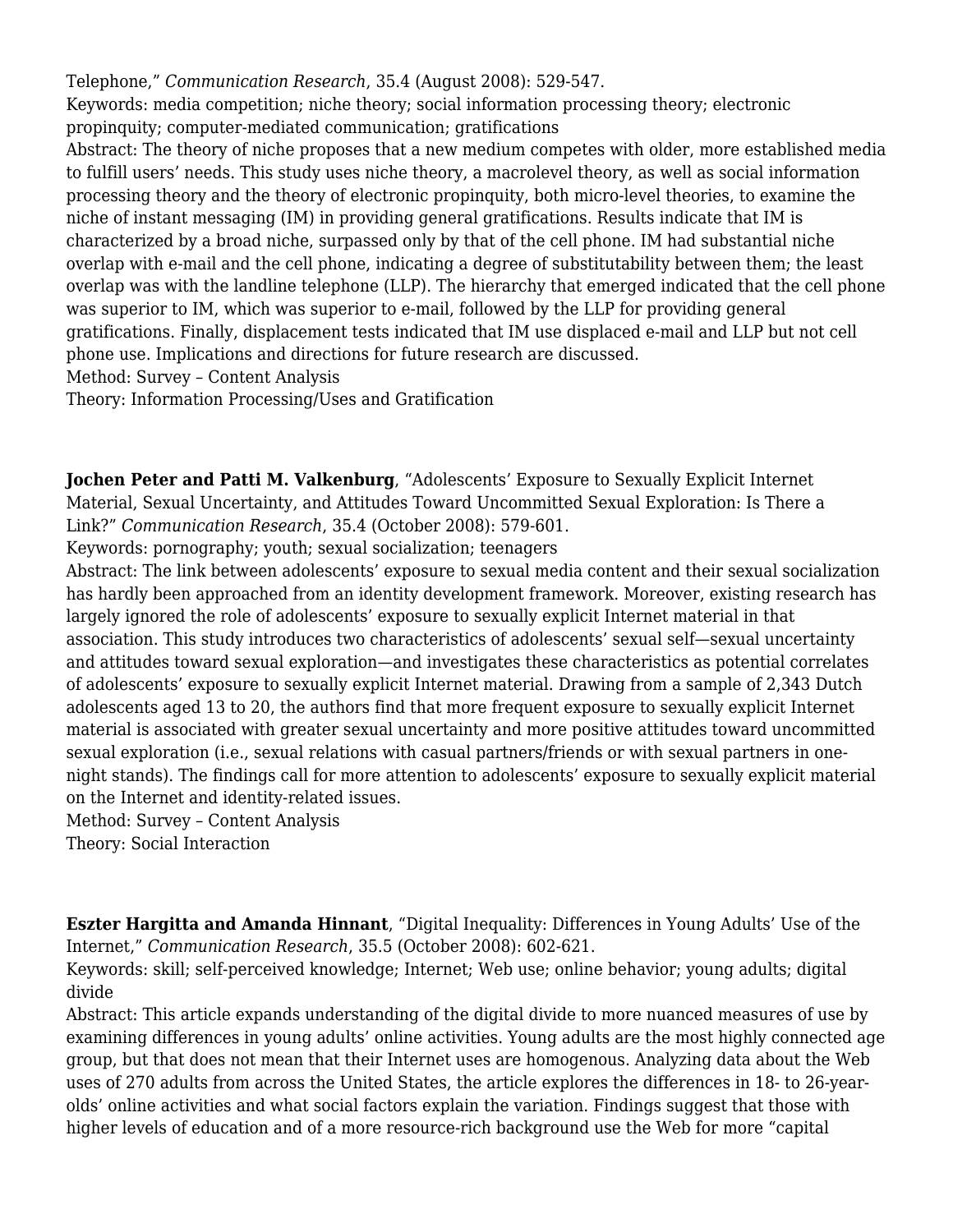enhancing" activities. Detailed analyses of user attributes also reveal that online skill is an important mediating factor in the types of activities people pursue online. The authors discuss the implications of these findings for a "second-level digital divide," that is, differences among the population of young adult Internet users.

Method: Survey – Content Analysis

Theory: Information Processing/Uses and Gratification

**Joseph B. Walther and Natalya N. Bazarova**, "Validation and Application of Electronic Propinquity Theory to Computer-Mediated Communication in Groups," *Communication Research*, 35.5 (October 2008): 622-645.

Keywords: computer-mediated communication; interactive communication technology; electronic propinquity; group communication; teleconferencing

Abstract: This research presents an experiment based on the theory of electronic propinquity, testing how the presence of alternate communication media, media bandwidth, information complexity, and users' communication skills affect propinquity (the psychological feeling of nearness) and satisfaction that communicators experience using different communication channels. Groups communicated using one or two of several different channels, including face-to-face, desktop video, audio and text-based chat, with channel differences between members in some groups. Predicted effects of bandwidth, information complexity, communication skills, and comparative media availability on propinquity and satisfaction were observed. These findings demonstrate a confound in previous research on propinquity theory, suggest newfound validity and extend the model to interactive computer-mediated communication channels unanticipated by the original theory. Implications include the potential of electronic propinquity to account for discrepancies in the research on computer-mediated communication that have been generated by other theories.

Method: Experiment

Theory: Information Processing/Uses and Gratification

**Eun-Ju Lee**, "When Are Strong Arguments Stronger Than Weak Arguments? Deindividuation Effects on Message Elaboration in Computer-Mediated Communication," *Communication Research*, 35.5 (October 2008): 646-665.

Keywords: argument strength; computer-mediated communication (CMC); multiple-source effect; social identity model of deindividuation effects (SIDE)

Abstract: The present experiment examined how the lack of individuating information affects message elaboration and conformity to group norms in text-based computer-mediated communication. Participants made decisions about choice dilemma scenarios and exchanged their arguments with three ostensible partners via computer. Consistent with the social identity model of deindividuation effects, those who had exchanged personal profiles with their partners prior to the discussion were better able to differentiate between strong and weak arguments and were more likely to make conformity decisions based on the message content than those who had not. On the other hand, those who had no identity cues were more likely to factor in group identification for their conformity decisions. Results suggest that less systematic message processing and greater reliance on normative considerations account for how deindividuation moderates the effects of argument strength on group conformity. Method: Experiment

Theory: Information Processing/Uses and Gratification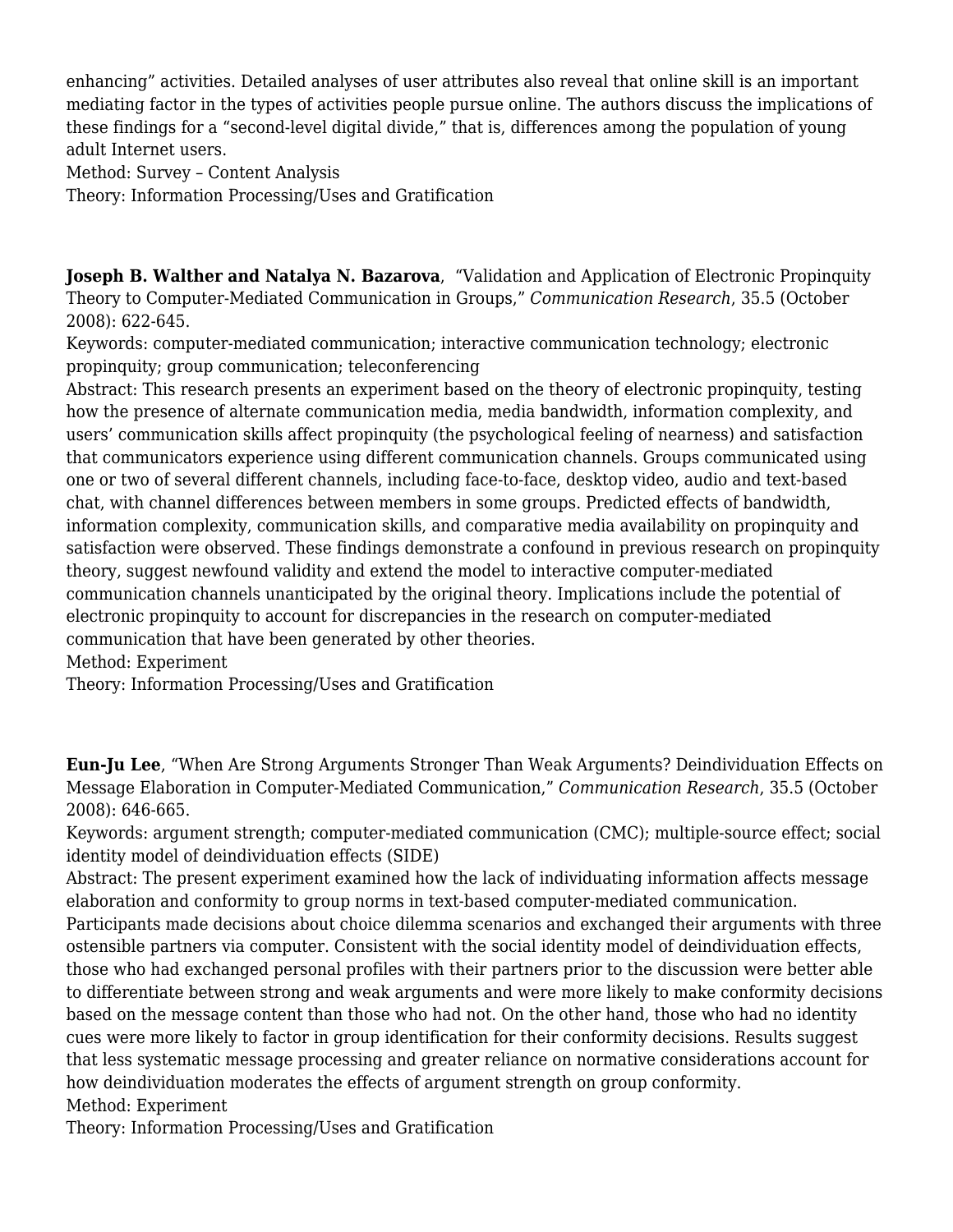**Peter Monge, Bettina M. Heiss and Drew B. Margolin**, "Communication Network Evolution in Organizational Communities," *Communication Theory*, 18 (2008): 449–477. Keywords: N/A

Abstract: Organizational communities are typically defined as populations of organizations that are tied together by networks of communication and other relations in overlapping resource niches. Traditionally, evolutionary theorists and researchers have examined organizational populations that comprise organizational communities by focusing on their properties rather than on the networks that link them. However, a full understanding of the evolution of organizational communities requires insight into both organizations and their networks. Consequently, this article presents a variety of conceptual tools for applying evolutionary theory to organizations, organizational communities, and their networks, including the notions of relational carrying capacity and linkage fitness. It illustrates evolutionary principles, such as variation, selection, and retention, that lead to the formation, growth, maintenance and eventual demise of communication and other network linkages. This perspective allows us to understand the ways in which community survival and success are as dependent on their communication linkages as they are on the organizations they connect. The article concludes with suggestions for potential applications of evolutionary theory to other areas of human communication. Method: Interpretive Essay (including History)

Theory: Other (Evolution)

**Sue Tait**, "Pornographies of Violence? Internet Spectatorship on Body Horror," *Critical Studies in Media Communication*, 25.1 (March 2008): 91-111.

Keywords: Body Horror; War; Internet; Spectatorship; Witnessing

Abstract: Technological innovations have meant that the way images of the victims of war and other categories of body horror are procured and disseminated has changed. Soldiers in theatre may record what they witness, and upload this material online. Terrorist groups have staged the executions of hostages for the camera and distributed this imagery via the internet. Thus, the circulation of body horror is enabled in ways that evade the prerogatives of the mainstream press to produce news which accords with notions of ''taste and decency'', using practices which protect publics from imagery which may cause harm yet also often map with a propagandist function to conceal the carnage of war from public view. The essay explores online spectatorship which takes place outside that which is deemed appropriate for the publics of news, arguing that we must move beyond the reductive ways in which looking at body horror has been conceptualized. Neither witnessing, as the posited correct form of spectatorship, nor the pervasive pornographic analogy used to render moral judgment on such looking account for the diversity of spectatorial positions taken up by those who choose to look at online imagery of the dead and suffering.

Method: Interpretive Essay (including History)

Theory: Information Processing/Uses and Gratification

**Adriana de Souza e Silva and Daniel M. Sutko**, "Playing Life and Living Play: How Hybrid Reality Games Reframe Space, Play, and the Ordinary'," *Critical Studies in Media Communication*, 25.5 (December 2008): 447-465.

Keywords: Game Studies; Play; Urban Space; Hybrid Space; Hybrid Reality Games; Mobile Media; Mobile Games; Mobile Technologies; Sociability; Critical Analysis; Surveillance

Abstract: Hybrid reality games (HRGs) employ mobile technologies equipped with Internet access and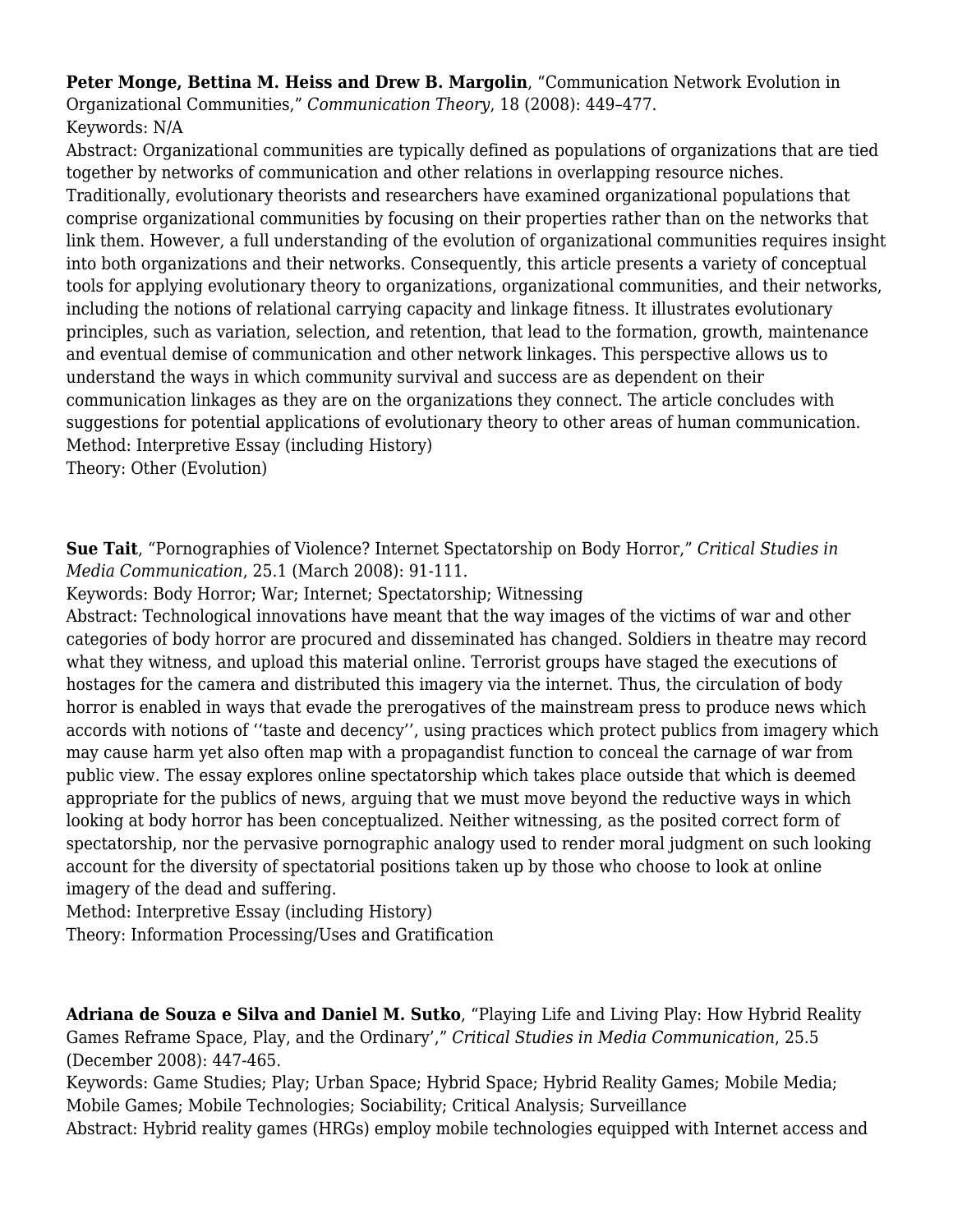location awareness to create a multi-user game space that occurs simultaneously in physical, digital and represented spaces as denoted by the player's mobility. This essay analyzes and compares two HRGs: I Like Frank and Day of the Figurines. The goal is to understand games and play as activities intrinsically and inseparably connected to our physical spaces and to our daily lives by focusing on the interconnection between play and ordinary life, game community and player identity. The essay also interrogates how these games reconfigure and reflect current concepts of surveillance, community and anonymity in city spaces. The development of these concepts expands current research about how new Internet-connected mobile communication technologies change our experience of physical spaces by adding to them imaginary playful layers that influence player mobility through the city and promote singular types of interactions among physical, digital and represented spaces. Our analysis considers the intertwined and complex consequences of HRGs and other locative media, illustrating how such media can both normalize and provide modes of resistance to certain power relationships. Method: Interpretive Essay (including History) Theory: Social Interaction

**Robert Glenn Howard,** "The Vernacular Web of Participatory Media," *Critical Studies in Media Communication*, 25.5 (December 2008): 490-513.

Keywords: Vernacular; Worldwide Web; Participatory Media; Internet

Abstract: From wikis to blogs, new participatory forms of web-based communication are increasingly common ways for institutions and individuals to communicate. The content these forms produce incorporates elements of both institutional and non-institutional discourse. More than a syncretic pastiche, this content is the product of hybrid agencies made possible by these new forms. Terming this content ''vernacular'' acknowledges that this hybridity frustrates any reified conception of pure or authentic non-institutional discourse. At the same time, the theory of a ''vernacular web'' attends to the complex new transformational possibilities of participatory media seem to offer individuals.'' Method: Interpretive Essay (including History)

Theory: Information Processing/Uses and Gratification

**Paul Booth**, "Rereading Fandom: MySpace Character Personas and Narrative Identification," *Critical Studies in Media Communication*, 25.5 (December 2008): 514-536.

Keywords: Fandom; Narrative; Identity; Social Software; Internet; Textual Poaching Abstract: In an age of media convergence, researchers can no longer solely study a single media text. As Henry Jenkins (2006) points out, the transmediation of a textual narrative across media technologies is becoming a more common practice. In this paper, I examine how fans are participating in this transmediation by creating personal profiles, or personas, for extant media characters. This paper shows that the fans' creative and resourceful practice of textual creation in social networking sites finds meaning through the creative assemblage of members of the fan community. Using their own fancreated texts as material with which to create this community, fans shakeup the traditional de Certeauan binary of strategic and tactical readings (and poachings) of texts. By creating a ''space of their own,'' fans not only rewrite the media text, but also rewrite traditional notions of fandom itself. Method: Interpretive Essay (including History)

Theory: Information Processing/Uses and Gratification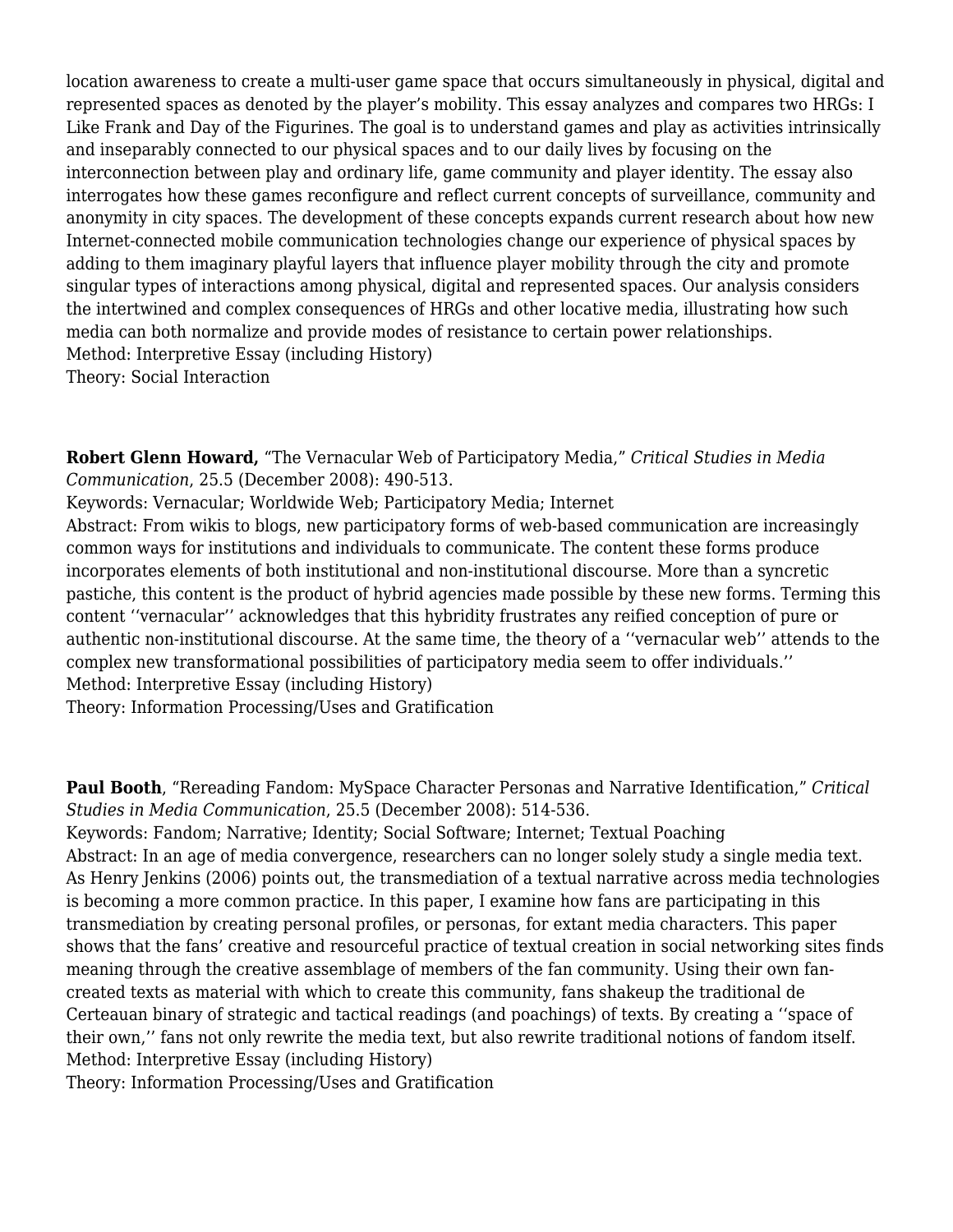**Serena Hashimoto and Scott Campbell**, "The Occupation of Ethereal Locations: Indications of Mobile Data," *Critical Studies in Media Communication*, 25.5 (December 2008): 537-558. Keywords: Mobile Telephony; Mobile Data; Subject; Thing; Self; Other

Abstract: This theoretical investigation explores how ethereal locations have become increasingly inhabitable through mobile telephony. Residue of the occupation of these ethereal places is found in the form of mobile data, traces of the mobile user's fantasy of connection with the other. Drawing from an interdisciplinary body of theory and research, we demonstrate how new forms of access to ethereal locations have emerged which allow for modifications to the positioning of self, other, subject and thing. Central to this phenomenon is the shifting away from optical discernment to an alternate employment of vision. This paper demonstrates how the process of mediation afforded by mobile communication blurs these divisions and encourages the extension of self into new contexts. The utilization of mobile data facilitates these alterations which allows for the user to occupy ethereal places and to enact subjectivity differently.

Method: Interpretive Essay (including History) Theory: Social Interaction

**Joseph B. Waltherl, Brandon Van Der Heide, Sang-Yeon Kim, David Westerman and Stephanie Tom Tong**, "The Role of Friends' Appearance and Behavior on Evaluations of Individuals on Facebook: Are We Known by the Company We Keep?" *Human Communication Research*, 34.1 (2008): 28-49. Keywords: N/A

Abstract: This research explores how cues deposited by social partners onto one's online networking profile affect observers' impressions of the profile owner. An experiment tested the relationships between both (a) what one's associates say about a person on a social network site via ''wall postings,'' where friends leave public messages, and (b) the physical attractiveness of one's associates reflected in the photos that accompany their wall postings on the attractiveness and credibility observers attribute to the target profile owner. Results indicated that profile owners' friends' attractiveness affected their own in an assimilative pattern. Favorable or unfavorable statements about the targets interacted with target gender: Negatively valenced messages about certain moral behaviors increased male profile owners' perceived physical attractiveness, although they caused females to be viewed as less attractive. Method: Experiment

Theory: Social Interaction

**Gary Bente, Sabine Ruggenberg, Nicole C. Kramer and Felix Eschenburg**, "Avatar-Mediated Networking: Increasing Social Presence and Interpersonal Trust in Net-Based Collaborations," Human Communication Research, 34.2 (2008): 287-318.

Keywords: N/A

Abstract: This study analyzes the influence of avatars on social presence, interpersonal trust, perceived communication quality, nonverbal behavior, and visual attention in Net-based collaborations using a comparative approach. A real-time communication window including a special avatar interface was integrated into a shared collaborative workspace. Communication modes under investigation were text chat, audio, audio–video, and avatar. Significant differences were found between text chat and all other communication modalities in perceived intimateness, co-presence, and emotionally-based trust. Microanalyses of nonverbal activity and visual attention point to similarities between video and avatar modes, both showing higher levels of exposure to the virtual other and visual attention, in particular in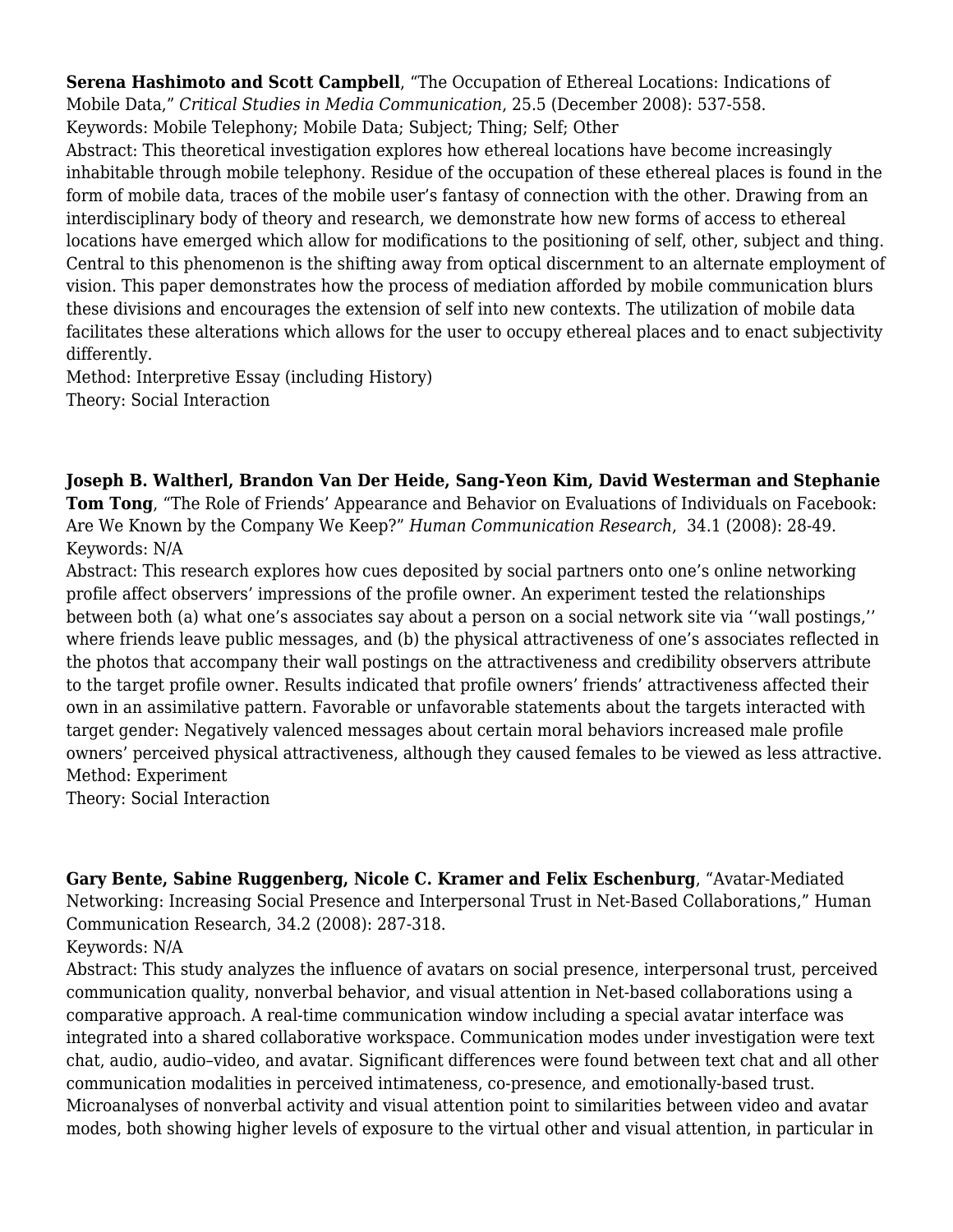the initial phase of interaction as compared to text and audio. Method: Experiment

Theory: Information Processing/Uses and Gratification

**Louisa Ha and Kim McCann**, "An Integrated Model of Advertising Clutter in Offline and Online Media," *International Journal of Advertising*, 27.4 (2008): 569–592. Keywords: N/A

Abstract: The rapid growth of online advertising raises concerns about advertising clutter in the online media environment. This paper proposes an integrated model of advertising clutter that addresses the unique characteristics of the online media environment. We review the structural, information processing and functional approaches to advertising clutter, and integrate these approaches into a new comprehensive framework that explains consumer response to advertising clutter by differentiating consumer-centered analysis from media-centred analysis. The differences between online media and offline media are compared in terms of audience control and advertiser control. Attitudes towards advertising in general and in specific media contexts, and task orientations are introduced as mediating factors that affect the perception of and the subsequent response to advertising clutter. This paper offers a set of propositions on the factors affecting perception of advertising clutter, the relationship between physical characteristics and perception of advertising clutter, and how perception of clutter creates negative advertising effects. Managerial and theoretical implications of this framework are discussed.

Method: Interpretive Essay (including History) Theory: Information Processing/Uses and Gratification

**Slavka Antonova**, "Deconstructing an Experiment in Global Internet Governance: the ICANN Case," *International Journal of Communications Law and Policy,* 12 (2008): 1-19. Keywords: N/A

Abstract: The model of a global multi-stakeholder collaboration in Internet domain-name system management, as developed by U.S. government in 1998 and embedded in the Internet Corporation for Assigned Names and Numbers (ICA ), held all the promises of a paradigm shift in global governance. Seven years later, the UN World Summit on the Information Society in Tunisia ( November 2005) adopted some of the vocabulary of the ICA experiment and recognized the multi-stakeholder collaboration as a key organizational principle in global Internet governance. Yet, it reestablished the leading role of national governments and intergovernmental organizations, such as the ITU, in the regulation of the global Internet. This paper examines what was lost during the four years of experimenting with "multi-stakeholderism" in ICA and what the stakes of the parties that influenced the policymaking process the most were. Building on Governmentality Studies' understanding of the neo-liberal project of self-governance and Organization Studies' collaboration theory, the document and discourse analysis of ICA 's practices deconstructs the original model of a collaborative policymaking process conducted by a private multistakeholder corporation and formulates the expectations, stakes and strategies of the participating parties. Thus, it is suggested in the paper that, because the Internet technical elite was granted the managerial role in ICA , the experts were able to influence the agenda of the policymaking process and its pace, and ultimately to take over the policy-proposal accumulation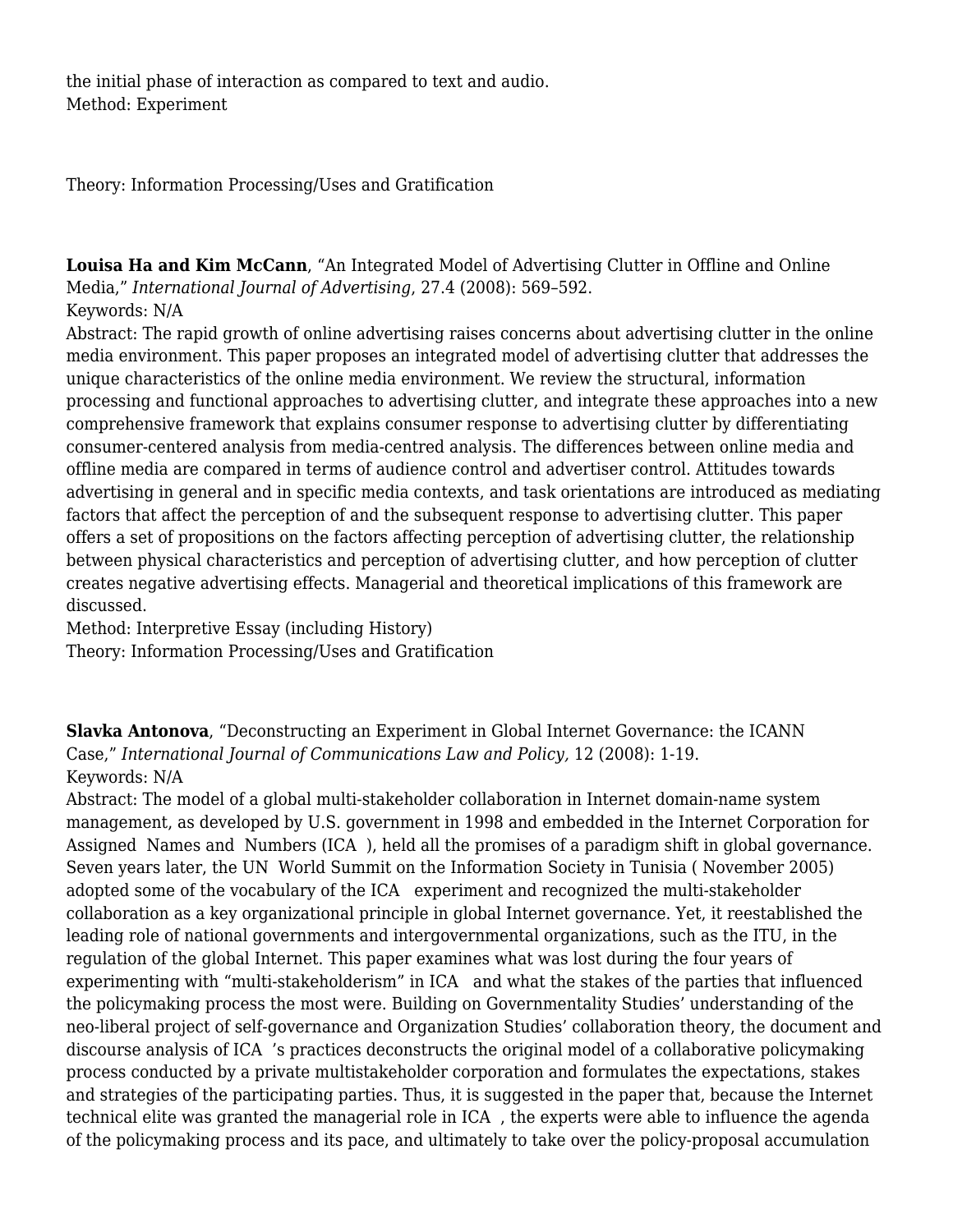task and eliminate the working groups, which were open to all participants. The paper concludes that, with the globalization of Internet, a cluster of new players entered the field, such as the developing countries governments, and, in the U WSIS setting, the concerns of "protecting the public interest" reconnected with the familiar international arrangements.

Method: Interpretive – Policy Analysis

Theory: Policy

**Chris Armbruster**, "Cyberscience and the Knowledge-Based Economy, Open Access and Trade Publishing: From Contradiction to Compatibility with Nonexclusive Copyright Licensing," *International Journal of Communications Law and Policy*, 12 (2008): 20-38.

Keywords: Cyberscience, cyberinfrastructure, open source, scientific publishing, guild publishing, trade publishing, peer review, open access, copyright, knowledge-based economy, Creative Commons, Science Commons

Abstract: Open source, open content and open access are set to fundamentally alter the conditions of knowledge production and distribution. Open source, open content and open access are also the most tangible result of the shift towards e-Science and digital networking. Yet, widespread misperceptions exist about the impact of this shift on knowledge distribution and scientific publishing. It is argued, on the one hand, that for the academy there principally is no digital dilemma surrounding copyright and there is no contradiction between open science and the knowledge-based economy if profits are made from nonexclusive rights. On the other hand, pressure for the `digital doubling' of research articles in Open Access repositories (the `green road') is misguided and the current model of Open Access publishing (the `gold road') has not much future outside biomedicine. Commercial publishers must understand that business models based on the transfer of copyright have not much future either. Digital technology and its economics favour the severance of distribution from certification. What is required of universities and governments, scholars and publishers, is to clear the way for digital innovations in knowledge distribution and scholarly publishing by enabling the emergence of a competitive market that is based on nonexclusive rights. This requires no change in the law but merely an end to the praxis of copyright transfer and exclusive licensing. The best way forward for research organizations, universities and scientists is the adoption of standard copyright licenses that reserve some rights, namely Attribution and No Derivative Works, but otherwise will allow for the unlimited reproduction, dissemination and re-use of the research article, commercial uses included. Method: Interpretive – Policy Analysis

Theory: Policy

**Ian Gillies**, "Real World Toys and Currency turn the Legal World Upside Down: A Cross-sectional Update on Virtual World Legalities," *International Journal of Communications Law and Policy*, 12 (2008): 120-139.

### Keywords: N/A

Abstract: With 40 million members on the leading virtual world and overall user growth at 22%,1 some experts are saying virtual worlds are to the new millennium what websites were to the 90s.2 Just as the technological and economic growth of the internet drove numerous moral and legal issues to the forefront of society, so also will virtual world growth expand the overlapping moral and legal boundaries between virtual and real world experience. This paper provides a technology and market overview of virtual worlds and explores the intersection of some social and legal issues arising from the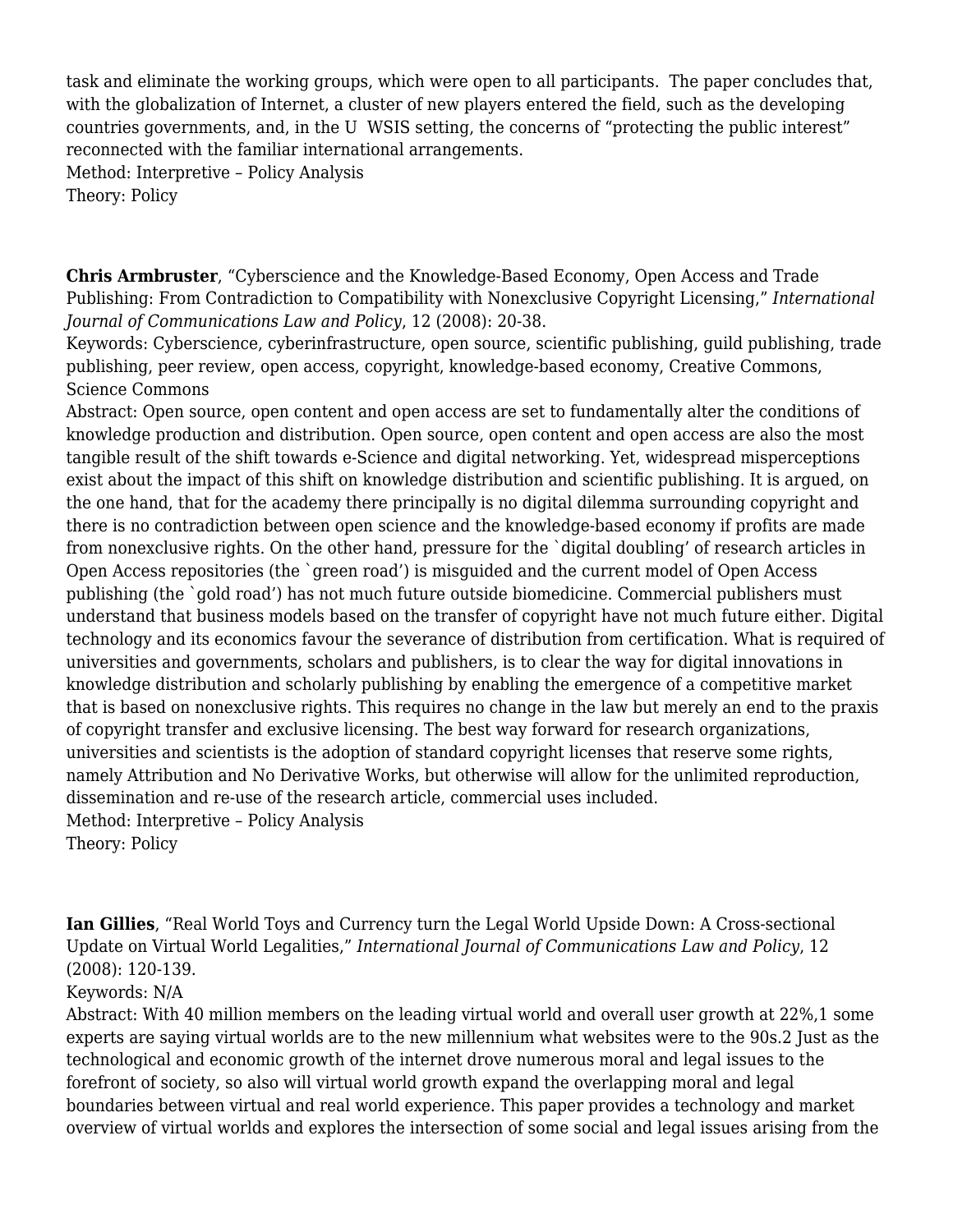financial opportunity and virtual sexuality emerging from this growing online society and economy. Method: Interpretive – Policy Analysis Theory: Policy

**Gerard Goggin**, "Regulating Mobile Content: Convergences and Citizenship," *International Journal of Communications Law and Policy*, 12 (2008): 140-160.

### Keywords: N/A

Abstract: Internet and media convergence has been for sometime concentrated on mobile technologies. Most notable, perhaps, has been the emergence of a cluster of online, mobile data and content services and technologies that have been precursors of fully-fledged mobile media themselves. With these important, lucrative, and potentially far-reaching developments in mind, this paper focuses on international approaches to regulation of mobile content with case studies of the US, Canada, Britain and Australia. As well as reflecting on the trends across these countries, I also consider the implications of such regulation, and the new models of governance they represent, for questions of cultural citizenship. To what extent are questions of cultural citizenship being posed in regulatory and policy models and discussions of mobile content? At stake here is the convergence, or rather clash, of the quite distinct models of cultural citizenship and exchange, that come respectively from the histories and traditions of telecommunications and the Internet. Thus in conclusion the author raises the question of why the commons debate with respect to mobiles be so belated? Is the commons a useful notion to draw upon in thinking about the future of mobiles, or are there new concepts required to register what is at stake in these velocitous transformations? Method: Interpretive – Policy Analysis

Theory: Policy

**Sara M. Grimes**, "Kids' Ad Play: Regulating Children's Advergames in the Converging Media Context," *International Journal of Communications Law and Policy*, 12 (2008): 161-178. Keywords: N/A

Abstract: This article explores possibilities for regulating emerging forms of advertising within children's online culture, focusing specifically on the rising phenomenon of advergames. An immensely popular form of entertainment among children and teens, advergames integrate advertising and market research strategies directly into the fabric of online games and environments. I begin by situating advergames within broader traditions of advertising to children. I then present and discuss four potential "points of entry" for the regulation of these new media advertising practices, which include media regulation, consumer protection law, industry self-regulation and contract law. As media regulation in Canada and the US share many similarities, and because children's digital media is most often transnational with a large proportion of content originating from the US, the discussion draws upon both Canadian and US legislation, providing comparisons where relevant. I discuss different courses of action that could potentially establish clearer restrictions on marketers' interactions with children online, as well as enforce regulation of the role of advertising in children's online games. The aim of this paper is to explore the Canadian government's position that existing regulatory frameworks can be effectively extended to digital media, as well as demonstrate the necessity of enhanced coordination and integration if these regulatory regimes are to remain relevant within the converging media context.

Method: Interpretive – Policy Analysis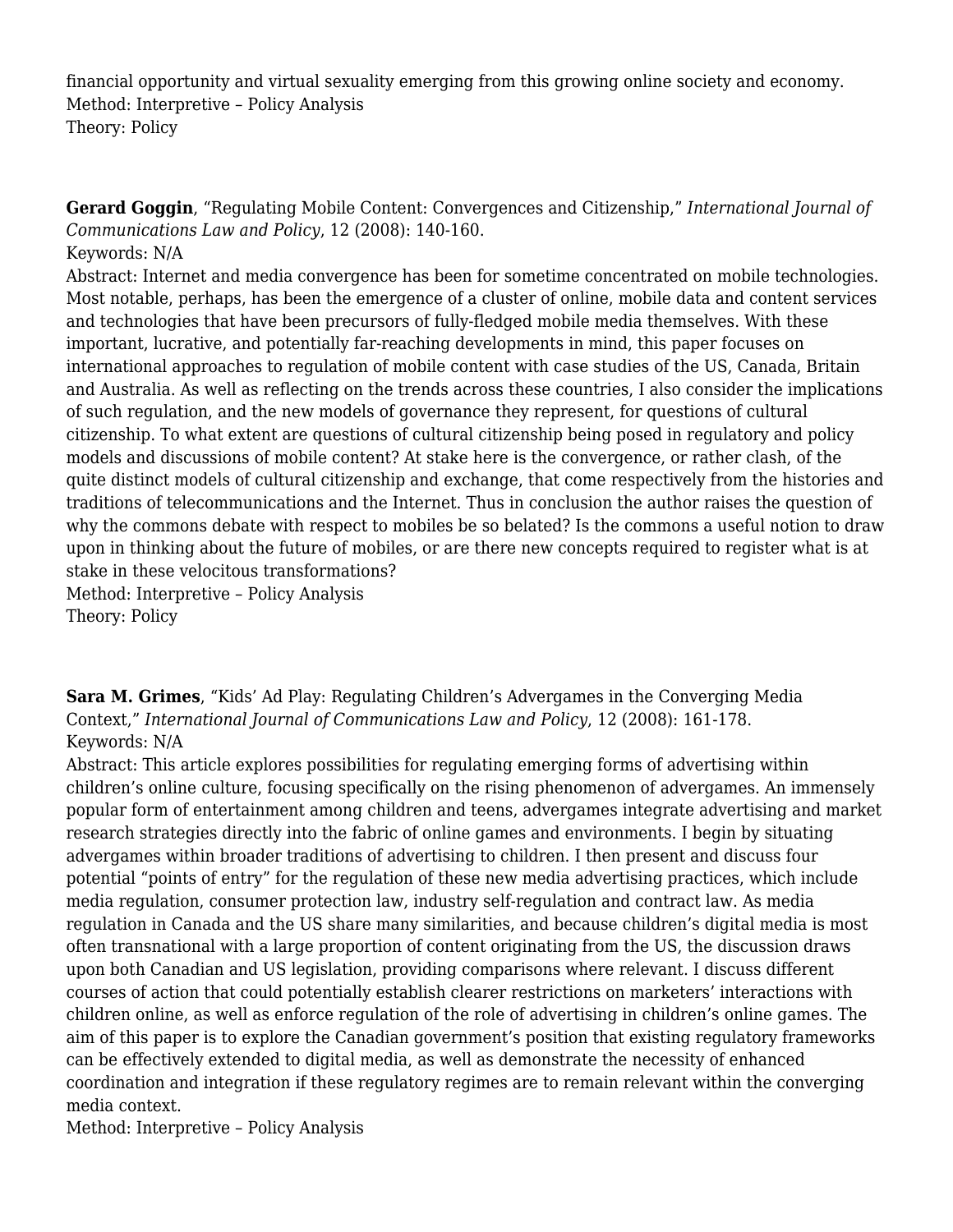**Hannelore Dekeyser and Tomas A. Lipinski**, "Digital Archiving and Copyright Law: a Comparative Analysis," *International Journal of Communications Law and Policy*, 12 (2008): 179-224. Keywords: N/A

Abstract: Existing precedent and commentator opinion reiterates that the purpose of copyright law is not to benefit authors or owners but to benefit the public. The limited monopoly right of copyright granted to authors or owners is a predicate to achieve that goal. The limited monopoly is a necessary and prerequisite incentive. Preservation of and access to the body of knowledge created through the limited monopoly incentive is the ultimate goal of the copyright system. Archives by nature and design play a critical role in the collation and preservation of the creative societal record; its cultural heritage. Applying present copyright law principles to digital collation and preservation processes often thwarts rather than forwards these efforts. Exceptions provided by the copyright law go may alleviate the problem, but do not solve it. Furthermore, the recent adoption of legislative protection for copyright management information and technical measures controlling access to and in some instances use of protected works exacerbates rather than ameliorates the problem. In the digital age, the copyright law becomes an inadequate tool for the preservation of the cultural record or access to that record. Present copyright exceptions may no longer be of any consequence. In the current article two approaches of copyright towards digital archiving and dissemination are examined and compared, namely that of U.S. law and of Belgian law, the latter being an example of implementation of the recent EU directives harmonizing copyright law. The authors demonstrate that copyright systems originating in the same basic policy proposition may result in different outcomes. Recent and pending changes in both U.S. and EU systems offer opportunity for policy-makers to enrich their own processes by understanding the success as well as shortcomings of these comparative outcomes.

Method: Interpretive – Policy Analysis

Theory: Policy

**Sascha D. Meinrath and Victor W. Pickard**, "The New Network Neutrality: Criteria for Internet Freedom," *International Journal of Communications Law and Policy*, 12 (2008): 225-243. Keywords: N/A

Abstract: The meteoric rise of network neutrality's prominence as a crucial Internet policy debate has led to current events far outpacing theoretical and historical analyses. This paper addresses this lag in scholarship by contextualizing recent events in relation to historical telecommunications antecedents. In doing so, we critically evaluate the current network neutrality debate and offer a set of technical and policy guidelines for a new, more broadly defined network neutrality. Specifically, we submit that beyond redefining network neutrality, we must connect issues usually dealt with separately – issues that are actually a subset of one overarching concern: Internet freedom. We conclude with an exploration of the social and political impacts of this broader conception of network neutrality and suggest that this "new network neutrality" provides a proactive foundation for supporting the goal of creating a more open and participatory Internet.

Method: Interpretive – Policy Analysis Theory: Policy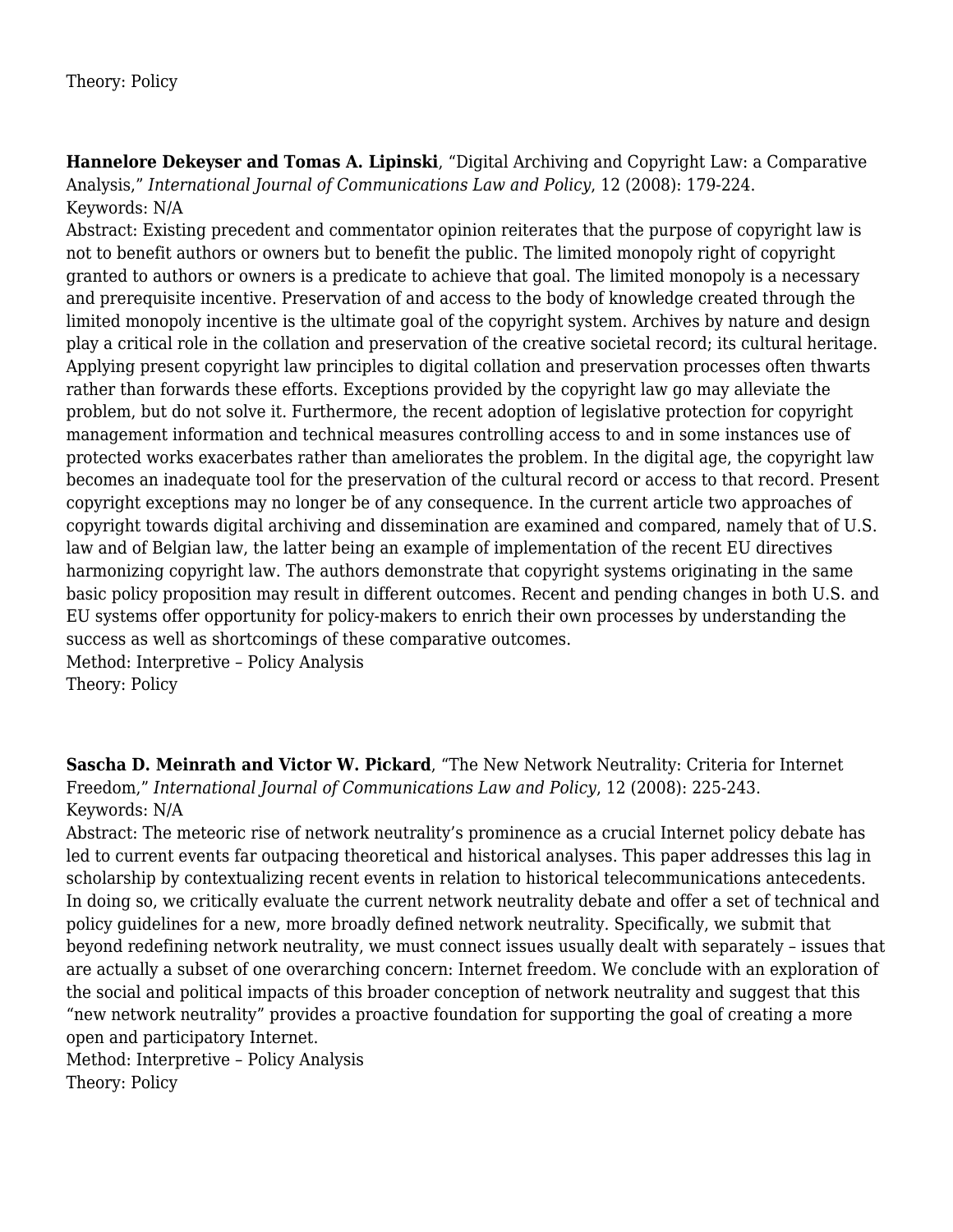**Siddharta Menon**, "Policy Impediments to Media Convergence: An Exploration of Case Studies from South Africa and India," *International Journal of Communications Law and Policy*, 12 (2008): 313-344. Keywords: N/A

Abstract: This article focuses on regulatory aspects of the media convergence issue in two country cases: South Africa and India. The discussion addresses the central motivating research question of whether and why countries set an agenda to respond to the phenomenon of media convergence which is an inquiry of paramount importance not only to the specific field of international telecommunications policy, but also to the broader discourse of information and new media studies. Consequently this paper examines four dimensions of convergence policy in the two countries including: cross-sector entry; technological neutrality; competitive neutrality; and the role of the regulator.

Method: Interpretive – Policy Analysis

Theory: Policy

**Chia-Hui Yen and Hsi-Peng Lu**, "Factors Influencing Online Auction Repurchase Intention," *Internet Research*, 18.1 (2008): 7-25.

Keywords: Auctions, Internet, Customer satisfaction

Abstract: Purpose – The purpose of this study is to integrate expectancy disconfirmation theory (EDT) to explore cognitive beliefs and affect influencing an individual's intention to repurchase in online marketplaces.

Design/methodology/approach – The paper used EDT to conduct an empirical study and data were collected from a total of 303 bidders of online auctions. A structural equation modeling (SEM) was used to assess the relationships of the research model.

Findings – The findings show that bidders' disconfirmation of online auctions is positively associated with their satisfaction, which in turn is positively associated with their repurchase intentions. Practical implications – Both bidders' expectation of policy and auctioneers' performance of policy are important determinants of disconfirmation. Auctioneers need to recognize the distinctive roles of information policy in selling and bidding rules. Besides, neither bidders' expectation of sellers' reputation nor their expectation of service quality has a significant relationship with disconfirmation. This finding implies that in a mature e-commerce environment bidders pay more attention to the sellers' performance than their prior expectation.

Originality/value – This study, which aims to shed light on bidder behavior in online auctions, is the first study that has applied an EDT-based model to investigate the determinants of repurchase intention in online auctions.

Method: Survey – Content Analysis

Theory: Information Processing/Uses and Gratification

**Carlos Flavia´n and Raquel Gurrea**, "Reading Newspapers on the Internet: the Influence of Web Sites' Attributes," *Internet Research*, 18.1 (2008): 26-45.

Keywords: Newspapers, Internet, Readers

Abstract: Purpose – The purpose of this paper is to analyze key factors that could influence the choice of digital newspapers: usability of newspaper web sites, reputation, trust, privacy and familiarity.

Design/methodology/approach – A survey on the Internet was applied. The scales were validated and refined, after which the hypotheses were tested by way of a structural equation model.

Findings – The results support an intense effect of usability and familiarity with web sites on the choice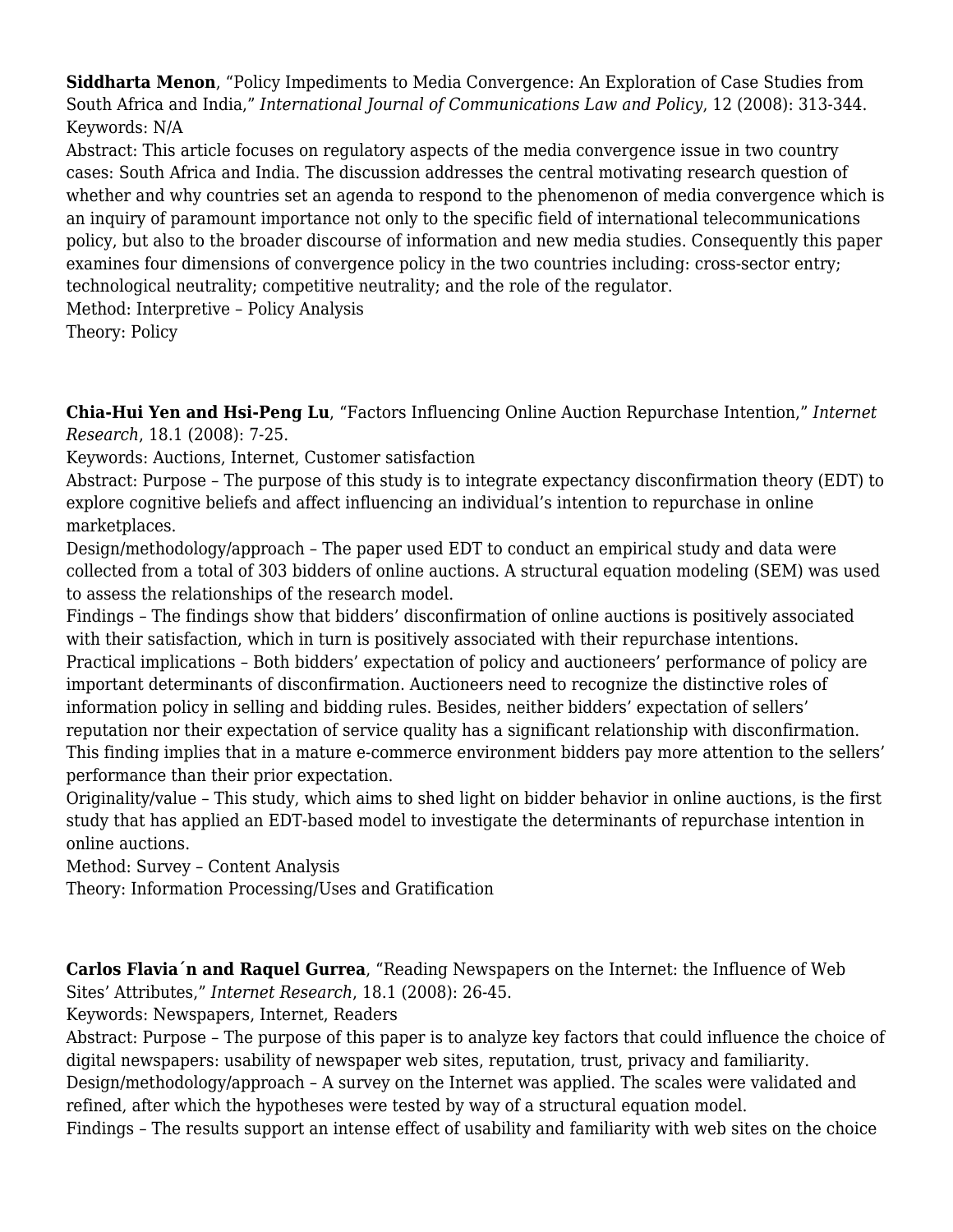of electronic newspaper. However, reputation, privacy and trust in the web sites do not influence significantly the final choice of digital dailies. This is due to the readers who do not perceive risk and costs derived by choosing mistakes or giving data, because the change of news supplier is really fast and easy.

Research limitations/implications – The main aspects which justify digital newspaper reading should be considered by the management in order to develop its use. Also, newspaper firms should make efforts to improve the levels of usability of their web sites. Moreover, digital dailies should develop strategies in order to ensure the loyalty of readers who could be familiarized with the new medium.

Originality/value – This is one of the first studies that analyze online press reader behavior on the Internet. The paper identifies the main factors related to web sites that affect reading newspapers on the Internet.

Method: Survey – Content Analysis

Theory: Information Processing/Uses and Gratification

**Fons Wijnhoven and Jeroen Kraaijenbrink**, "Product-oriented Design Theory for Digital Information Services," *Internet Research*, 18.1 (2008): 93-120.

Keywords: Electronic publishing, Information services, Internet

Abstract: Purpose – The purpose of this paper is to give a structured literature review, design concepts, and research propositions related to a product-oriented design theory for information services. Information services facilitate the exchange of information goods with or without transforming these goods. Exemplar information services are e-publishing, electronic communities-of-practice and management reporting. The importance of information services in the current economy merits the development of an explicit product- and process-oriented design theory.

Design/methodology/approach – This article focuses on the product-oriented design theory by applying Walls et al.'s framework. A product-oriented design theory of information services identifies relevant descriptive and explanatory insights (i.e. content, use, value, and revenue), meta-requirements, and meta-designs. The paper describes design problems for information services, and gives key requirements for information services. Next, it describes the information, organizational and information technological components of an information service, and identifies at least four information service architectures. Finally, it gives research hypotheses, research ideas and discusses practical implications.

Findings – The results form a product-oriented design theory for information services. The paper gives a structured way for practitioners to analyze information service design challenges, and suggestions are given for requirements and design decisions on three aspects (content, use feature, and revenue). Originality/value – Given the previously fragmented nature of the literature, this paper gives new opportunities for research and practice.

Method: Interpretive Essay (including History)

Theory: Information Processing/Uses and Gratification

**Henry M. Kim and Saggi Nevo,** "Development and Application of a Framework for Evaluating Multimode Voting Risks," *Internet Research*, 18.1 (2008): 121-135

Keywords: Elections, Internet, Canada

Abstract: Purpose – The purpose of this paper is to investigate the risks associated with online voting and to compare them with more traditional voting modes.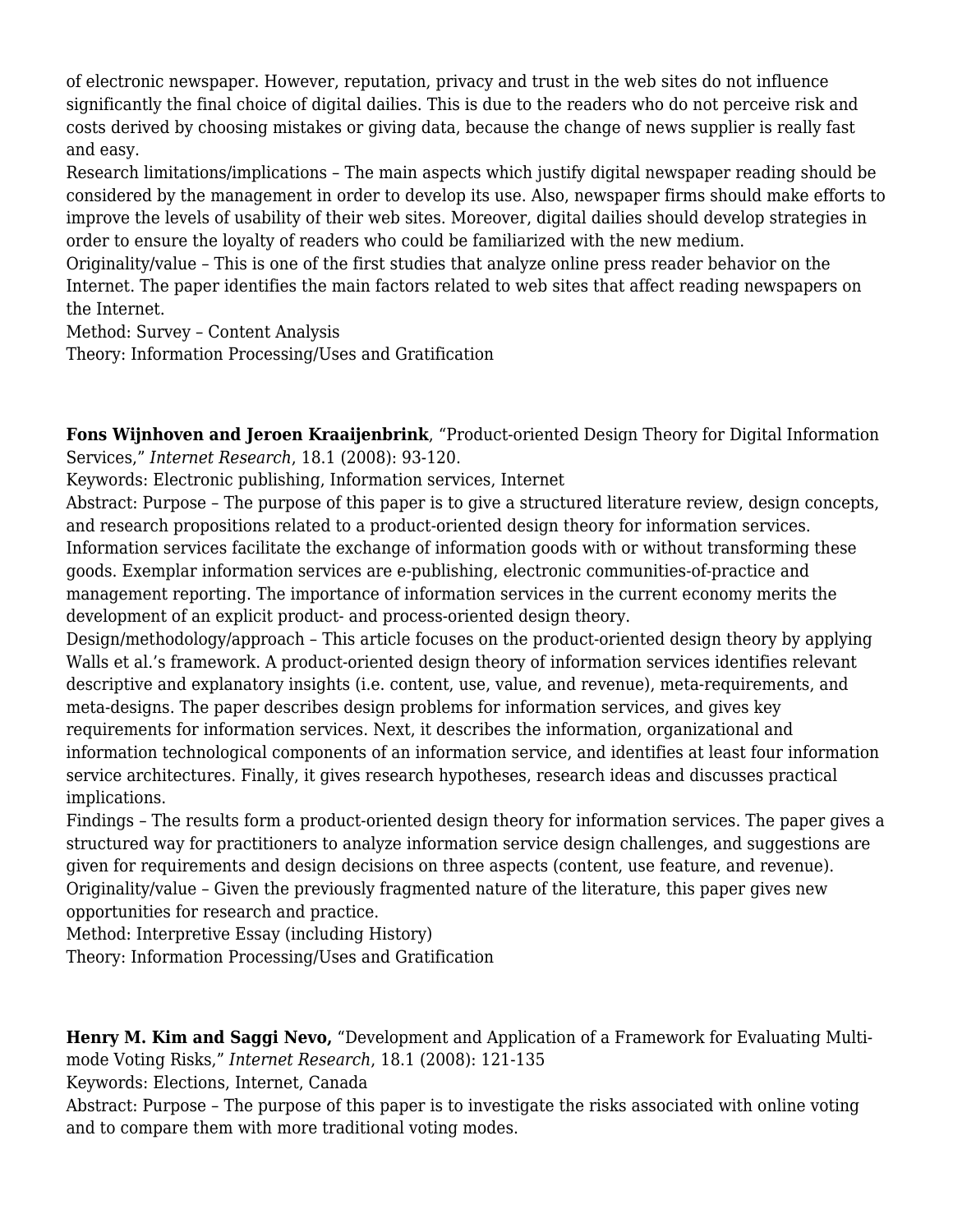Design/methodology/approach – A modified version of the Operationally Critical Threat, Asset, and Vulnerability Evaluation (OCTAVE) approach from the CERT Coordination Center at

Carnegie-Mellon University is used for developing a framework for comparing threats for different stakeholders. In addition, these risks and threats are quantified, offering an opportunity to conduct a multi-mode risk analysis in a manner independent of the underlying voting modes. The framework is exemplified using data from officials who had been involved in an actual municipal election, in which registered voters were given the option of voting through the Internet.

Findings – What is instructive in the context of this study is that the "low-tech" threats such as largescale mail theft of election notifications and family member coercion may in fact be significant for Internet voting, and the sensationalized threats mentioned by the media may pale in comparison in terms of vulnerabilities.

Research limitations/implications – Conclusions drawn from applying the methods may be very sensitive to parameters chosen for quantification, especially since estimates of probabilities of threats may vary in order of magnitude.

Originality/value – This paper demonstrates a quantitative and comparative analysis for Internet voting, something which does not seem to be adequately addressed in the literature.

Method: Survey – Interview/Case Study

Theory: Adoption/Diffusion

**Yayoi Hirose and Noboru Sonehara**, "Management of Information-credibility Risk in an ICT Society: A Social Implementation*," Internet Research*, 18.2 (2008): 142-154.

Keywords: Risk management, Society, Knowledge management, Knowledge transfer

Abstract: Purpose – The purpose of this paper is to propose a new direction for managing informationcredibility risk in the current information and communications technology (ICT) era, where ICT has had both positive and negative effects on contemporary society.

Design/methodology/approach – The paper takes a practical and inductive approach to study the Kyoto avian influenza panic and countermeasures taken in 2004.

Findings – The paper identifies factors which led to enormous damage through harmful rumors and proposes new perspectives for devising countermeasures, such as increasing consumer confidence in an agency as a source of information and effective management of knowledge transfer from experts to nonexperts.

Practical implications – The study gains a better understanding of both technological and social factors that enable or detract from effective nationwide management of information-credibility risk. Many related ICT projects have been based on either human resource systems or advanced technology. It considers the integration of both factors from three perspectives.

Originality/value – This is a new perspective for examining the transfer of knowledge from experts to consumers in terms of practical solutions, in contrast to the many existing knowledge-related articles that have mainly focused on knowledge management among experts.

Method: Survey – Interview/Case Study

Theory: Social Interaction

**Robert Malouf and Tony Mullen**, "Taking Sides: User Classification for Informal Online Political Discourse," *Internet Research*, 18.2 (2008): 177-190.

Keywords: Politics, Databases, Online operations, United States of America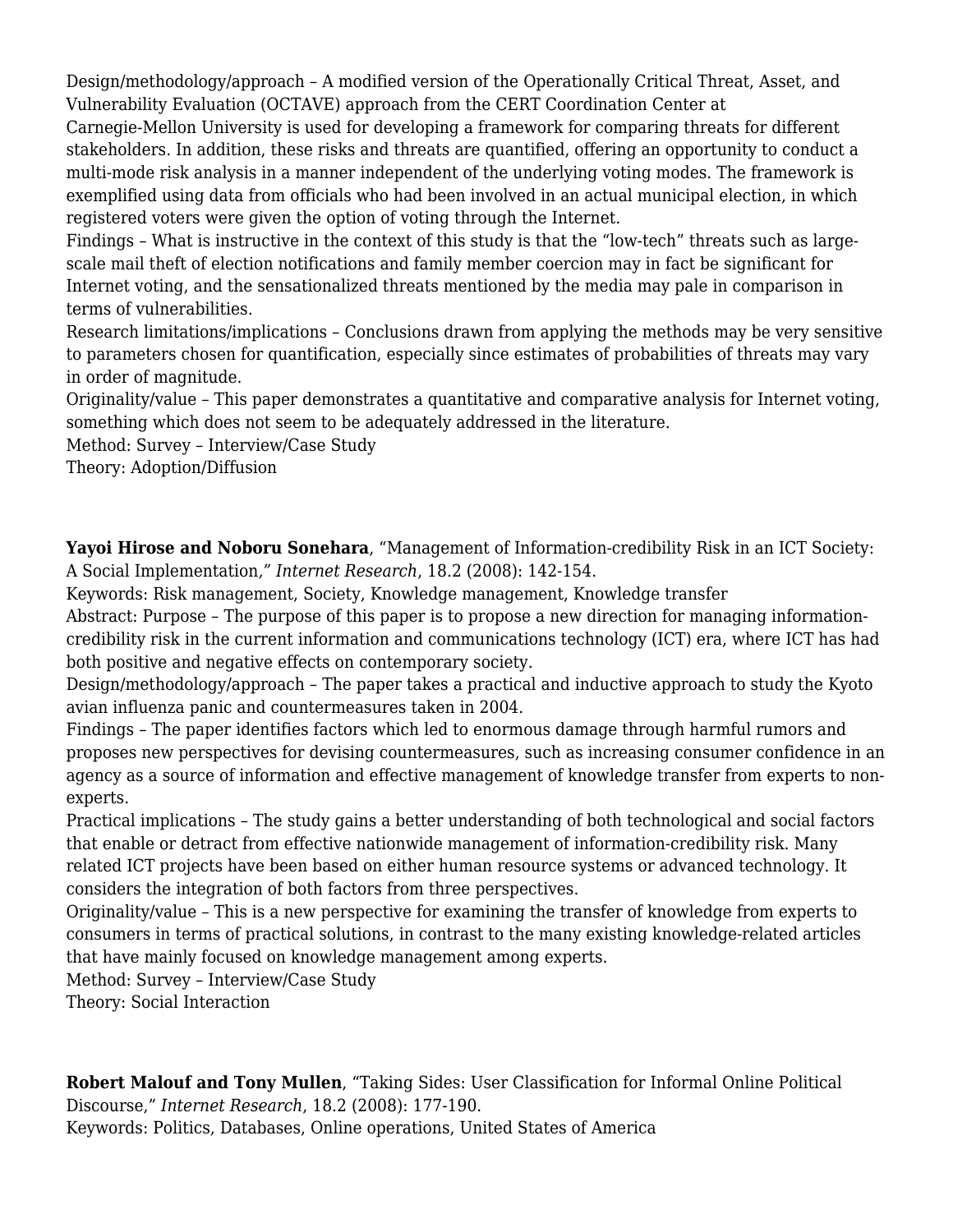Abstract: Purpose – To evaluate and extend, existing natural language processing techniques into the domain of informal online political discussions.

Design/methodology/approach – A database of postings from a US political discussion site was collected, along with self-reported political orientation data for the users. A variety of sentiment analysis, text classification, and social network analysis methods were applied to the postings and evaluated against the users' self-descriptions.

Findings – Purely text-based methods performed poorly, but could be improved using techniques which took into account the users' position in the online community.

Research limitations/implications – The techniques we applied here are fairly simple, and more sophisticated learning algorithms may yield better results for text-based classification.

Practical implications – This work suggests that social network analysis is an important tool for performing natural language processing tasks with informal web texts.

Originality/value – This research extends sentiment analysis to a new subject domain (US politics) and a new text genre (informal online discussions).

Method: Survey – Content Analysis

Theory: Policy

**Yoshikiyo Kato, Sadao Kurohashi and Kentaro Inui**, "Classifying Information Sender of Web Documents," *Internet Research*, 18.2 (2008): 191-203.

Keywords: Information management, Project management, Worldwide web, Data analysis Abstract: Purpose – To develop a method for classifying information sender of web documents, which constitutes an important part of information credibility analysis.

Design/methodology/approach – Machine learning approach was employed. About 2,000 humanannotated web documents were prepared for training and evaluation. The classification model was based on support vector machine, and the features used for the classification included the title and URL of documents, as well as information of the top page.

Findings – With relatively small set of features, the proposed method achieved over 50 per cent accuracy.

Research limitations/implications – Some of the information sender categories were found to be more difficult to classify. This is due to the subjective nature of the categories, and further refinement of the categories is needed.

Practical implications – When combined with opinion/sentiment analysis techniques, information sender classification allows more profound analysis based on interactions between opinions and senders. Such analysis forms a basis of information credibility analysis.

Originality/value – This study formulated the problem of information sender classification. It proposed a method which achieves moderate performance. It also identified some of the issues related to information sender classification.

Method: Survey – Content Analysis

Theory: Social Interaction

**Christy M.K. Cheung, Matthew K.O. Lee and Neil Rabjohn**, "The Impact of Electronic Word-ofmouth: The Adoption of Online Opinions in Online Customer Communities," *Internet Research*, 18.3 (2008): 229-247.

Keywords: Internet, Electronic commerce, Consumer behaviour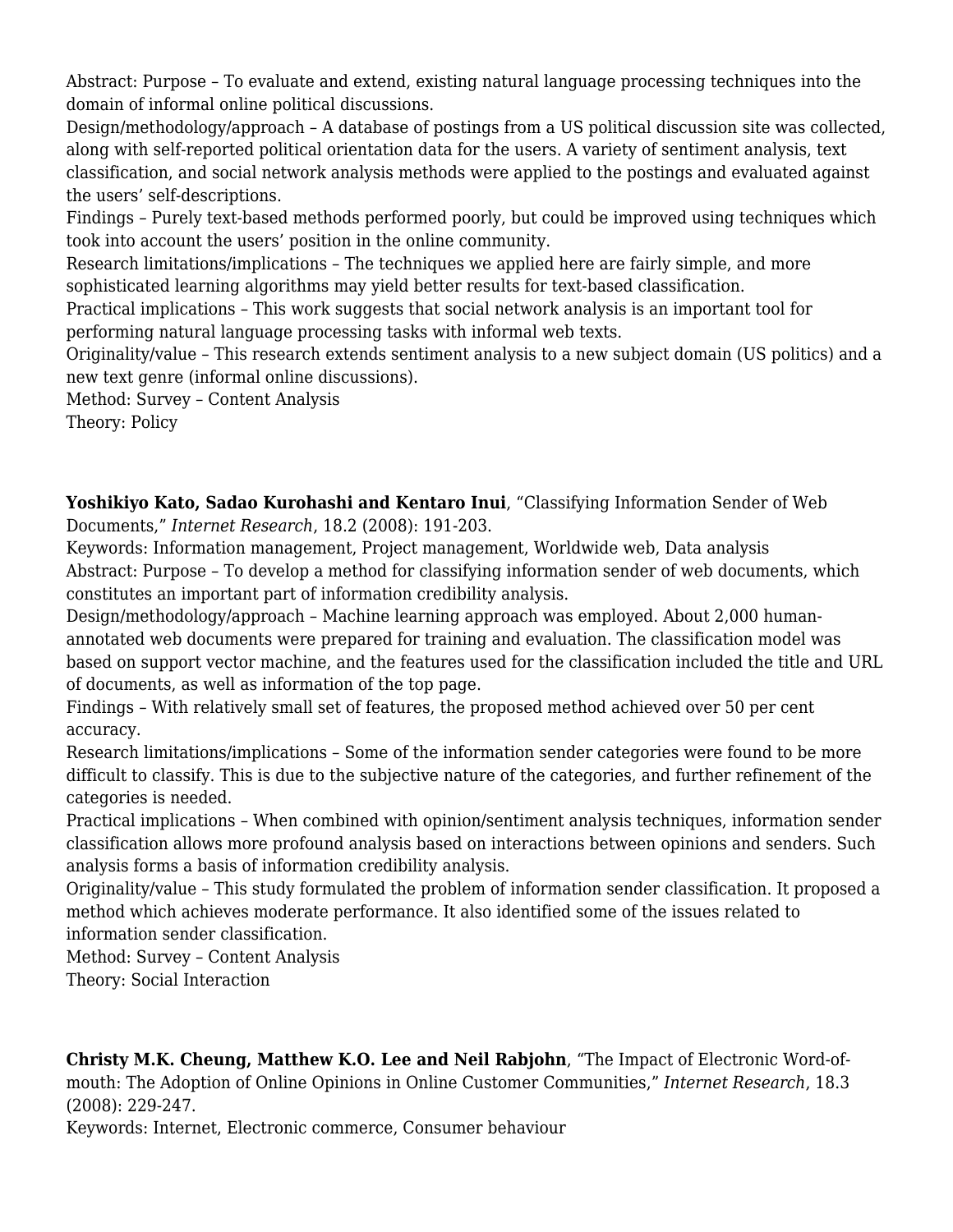Abstract: Purpose – Web-based technologies have created numerous opportunities for electronic wordof-mouth (eWOM) communication. This phenomenon impacts online retailers as this easily accessible information could greatly affect the online consumption decision. The purpose of this paper is to examine the extent to which opinion seekers are willing to accept and adopt online consumer reviews and which factors encourage adoption. Design/methodology/approach – Using dual-process theories, an information adoption model was developed to examine the factors affecting information adoption of online opinion seekers in online customer communities. The model was tested empirically using a sample of 154 users who had experience within the online customer community, Openrice.com. Users were required to complete a survey regarding the online consumer reviews received from the virtual sharing platform.

Findings – The paper found comprehensiveness and relevance to be the most effective components of the argument quality construct of the research model, making them key influencers of information adoption.

Research limitations/implications – Only 46 per cent of the variance is explained by the constructs due to its intentional simplicity. This would indicate that there are more actors in motivating information adoption than solely information usefulness. A closer look should be taken at the effectiveness of some of the other motivational factors suggested in the previous research on this topic.

Practical implications – The paper outlines ways to effectively promote one's business or cause through online customer communities, as well as general tips for web site and forum moderators for facilitating such presentation in a manner useful to the members of their online communities.

Originality/value – This paper is one of the first to develop and empirically test a theory-driven information adoption model for opinion seekers in online customer communities. It also uniquely breaks down and tests the components of argument quality to discern the important motivating factors. Method: Survey – Content Analysis

Theory: Adoption/Diffusion

**Blanca Hernandez-Ortega, Julio Jimenez-Martınez and M. Jose Martın-DeHoyos,** "Differences Between Potential, New and Experienced e-Customers: Analysis of e-Purchasing Behaviour," *Internet Research,* 18.3 (2008): 248-265.

Keywords: Electronic commerce, Consumer behaviour

Abstract: Purpose – The purpose of the paper is to analyze the evolution of e-customer purchasing behaviour. Certain perceptions of electronic commerce (EC) may differ according to the purchasing experience of customers. Three groups of e-customers are differentiated: potential, new and experienced.

Design/methodology/approach – First of all, the socio-demographic characteristics of each group were analyzed using the Chi-squared test. Then, using ANOVA and post hoc analysis (Scheffe's test), the differences that exist in their perceptions were analysed.

Findings – Data analyses show that level of experience with Internet and the perceptions about EC differ according to the e-customer. Some variables, like perceived usefulness or attitude, increase significantly as the number of interchanges grows, while others, such as perceived ease of use, tend to stabilize. It can be affirmed that there is an evolving cycle of purchasing that will continue to develop as the individual acquires experience.

Practical implications – This research enables the companies that want to compete in the e-market to know the type of customer they are addressing. Moreover, the results obtained show what perceptions must be concentrated on if these companies want to capture new customers (potential e-customers) or if they want to maintain existing customers (new and experienced). The evolution of this behaviour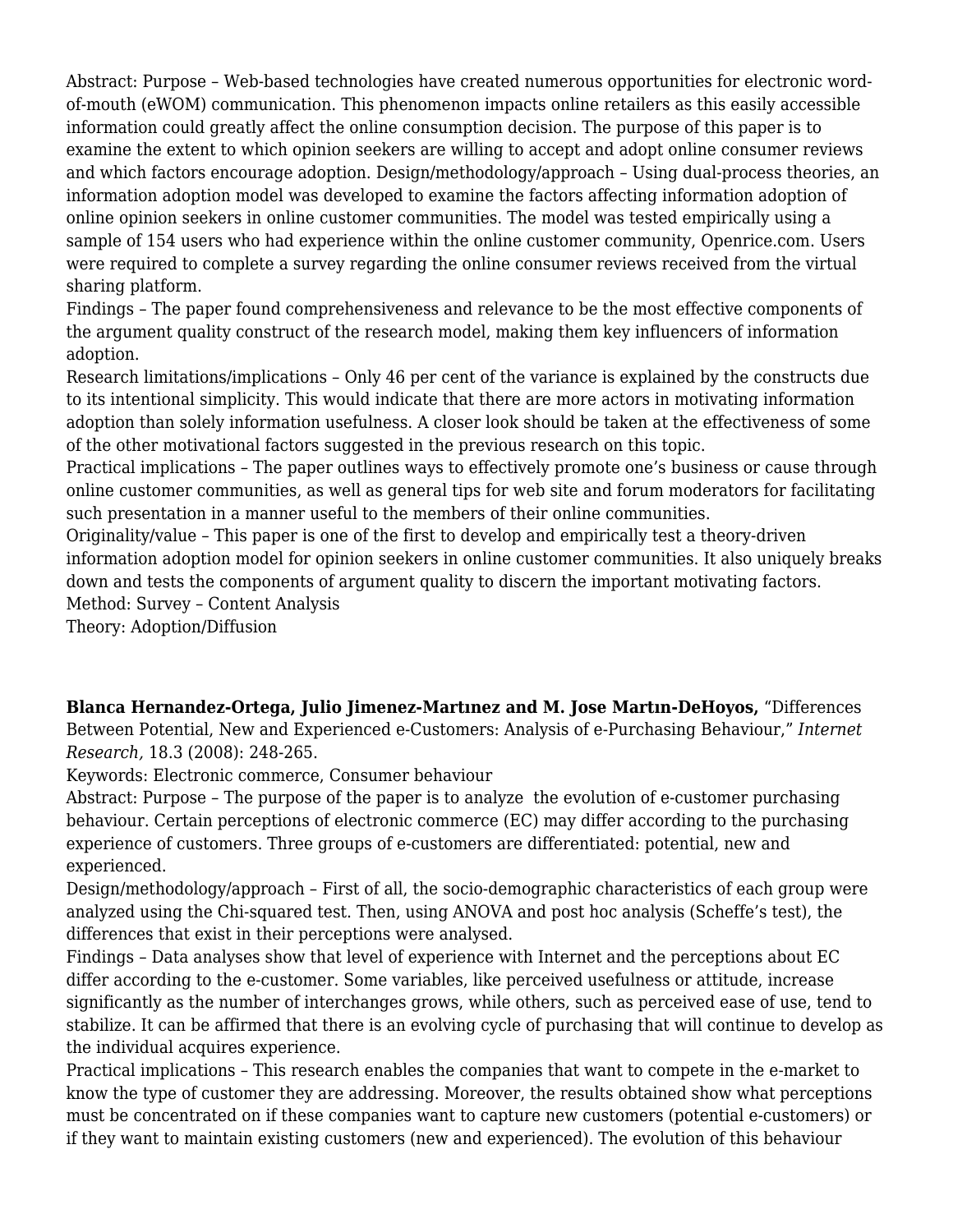means that the strategies oriented to fomenting EC should stress one or another aspect depending on the target customer.

Originality/value – While most research indistinctly analyses the behaviour of any e-customer, this study has considered it necessary to differentiate at least three types of e-customers in function of their purchasing experience. Thus, this is one of the few studies that allows us to know the evolution of the perceptions related to e-commerce.

Method: Survey – Content Analysis

Theory: Information Processing/Uses and Gratification

**Paweena Srisuwan and Stuart J. Barnes**, "Predicting Online Channel Use for an Online and Print Magazine: a Case Study," *Internet Research*, 18.3 (2008): 266-285.

Keywords: Consumer behaviour, Magazine, Online operations

Abstract: Purpose – The purpose of this paper is to develop and empirically test a conceptual model to predict the determinants of online channel use in a multi-channel environment.

Design/methodology/approach – A case study of a free, multi-channel entertainment magazine is used to statistically analyze a proposed model of customers' channel use (n 1/4 224) using an online survey of real consumers.

Findings – The findings in the paper confirm a number of determinants of consumer attitudes. Subjective norms and consumer attitudes positively affect behavioral intention to use and intentions directly relate to actual use. The results also indicate that three constructs (i.e. enjoyment, marketing efforts and age), one from each three main determinant groups (i.e. marketing variables, individual difference variables and channel attributes), are likely to be an accurate predictor of consumer attitudes.

Practical implications – The paper shows that enjoyment was an important factor among the younger, socially aware and somewhat hedonistically-oriented consumers of the magazine. Firms should track consumer preferences from registration and then should try to create activities that give consumers enjoyment. Linking together of marketing efforts is very important. Advertising can be a great opportunity to grow online operations. Search engines and the use of incentives (prizes) can be useful in this regard. Firms should also advertise their web site through the offline channel or any places that can reach target consumers. A good mix of offline and online advertising can present a message and reinforce it for consumers in different channels.

Originality/value – This paper contributes towards understanding consumer behaviour in the online channel use context in a multi-channel environment.

Method: Survey – Content Analysis

Theory: Information Processing/Uses and Gratification

**Howard Chen Yen Hao and David Corkindale**, "Towards an Understanding of the Behavioral Intention to Use Online News Services: An Exploratory Study," *Interne*t *Research*, 18.3 (2008): 286-312. Keywords: Information media, Consumer behaviour, Internet, Taiwan

Abstract: Purpose – Research into the use/adoption of online news services (ONSs) is still in its infancy, Scholars have indicated that there is no comprehensive theoretical framework for understanding or predicting consumers' online adoption behavior. The purpose of the paper is to propose a theoretical framework as a foundation for better understanding and further analyzing the adoption of ONSs. Design/methodology/approach – A literature review was conducted together with a series of in-depth interviews with selected key industry experts. Three paradigms (i.e. the Diffusion of Innovation Theory, the Technology Acceptance Model, the Uses and Gratifications Theory) were examined and included findings from research into some aspects of online behaviour and these are discussed in relation to the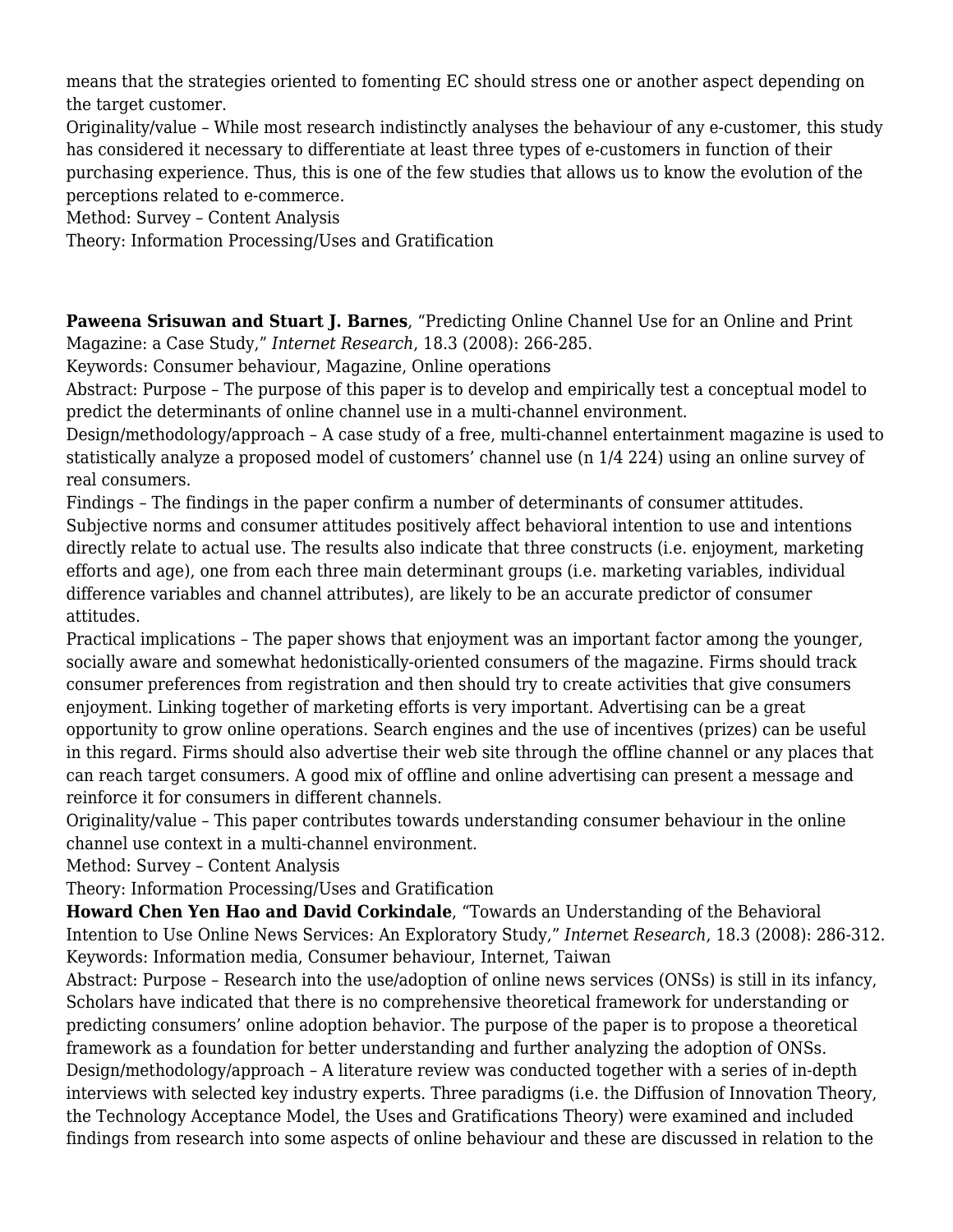objectives of this paper.

Findings – Six factors are identified as potential key drivers in the adoption of ONSs These are based on the findings from the literature review and the in-depth interviews with the industry experts. The six factors are: Perceived Usefulness (PU), Perceived Core Service Quality (PCSQ), Perceived Supplementary Service Quality (PSSQ), Trust, Networking, Interface and Subjective Norm. A theoretical framework for better understanding and analyzing the adoption of ONSs is built that shows the relationship among these factors and adoption of ONSs.

Originality/value – For researchers, this paper provides a framework to identify and understand the way the potential key factors contribute to the adoption of online news services. For practitioners, this framework lists the features that specifically attract online news users. Understanding users' preferences is of major importance in e-businesses for making strategic decisions to increase user satisfaction, as well as improving the performance of the business.

Method: Survey – Interview/Case Study

Theory: Adoption/Diffusion

**Jeewon Choi, Hyeonjoo Seol, Sungjoo Lee, Hyunmyung Cho and Yongtae Park,** "Customer Satisfaction Factors of Mobile Commerce in Korea," *Internet Research*, 18.3 (2008): 313-335. Keywords: Customer satisfaction, Customer loyalty, Communication technologies, Korea, Electronic commerce

Abstract: Purpose – The purpose of the paper is to distinguish features of m-commerce from those of ecommerce and identify factors to influence customer satisfaction (m-satisfaction) and loyalty (m-loyalty) in m-commerce by empirically-based case study.

Design/methodology/approach – First, based on previous literature, the paper builds sets of customer satisfaction factors for both e-commerce and m-commerce. Second, features of m-commerce are identified by comparing it with current e-commerce through decision tree (DT). Third, with the derived factors from DT, significant factors and relationships among the factors, m-satisfaction and m-loyalty are examined by m-satisfaction model employing structural equation model.

Findings – The paper finds that m-commerce is partially similar in factors like "transaction process" and "customization" which lead customer satisfaction after connecting an m-commerce site, but it has unique aspects of "content reliability", "availability", and "perceived price level of mobile Internet (m-Internet)" which build customer's intention to the m-commerce site. Through the m-satisfaction model, "content reliability", and "transaction process" are proven to be significantly influential factors to msatisfaction and m-loyalty.

Research implications/limitations – The paper can be a meaningful step to provide empirical analysis and evaluation based on questionnaire survey targeting actual users. The research is based on a case study on digital music transaction, which is indicative, rather than general.

Practical implications – The paper meets the needs to focus on customer under the fiercer competition in Korean m-commerce market. It can guide those who want to initiate, move or broaden their business to m-commerce from e-commerce.

Originality/value – The paper develops a revised ACSI model to identify individual critical factors and the degree of effect.

Method: Survey – Interview/Case Study

Theory: Information Processing/Uses and Gratification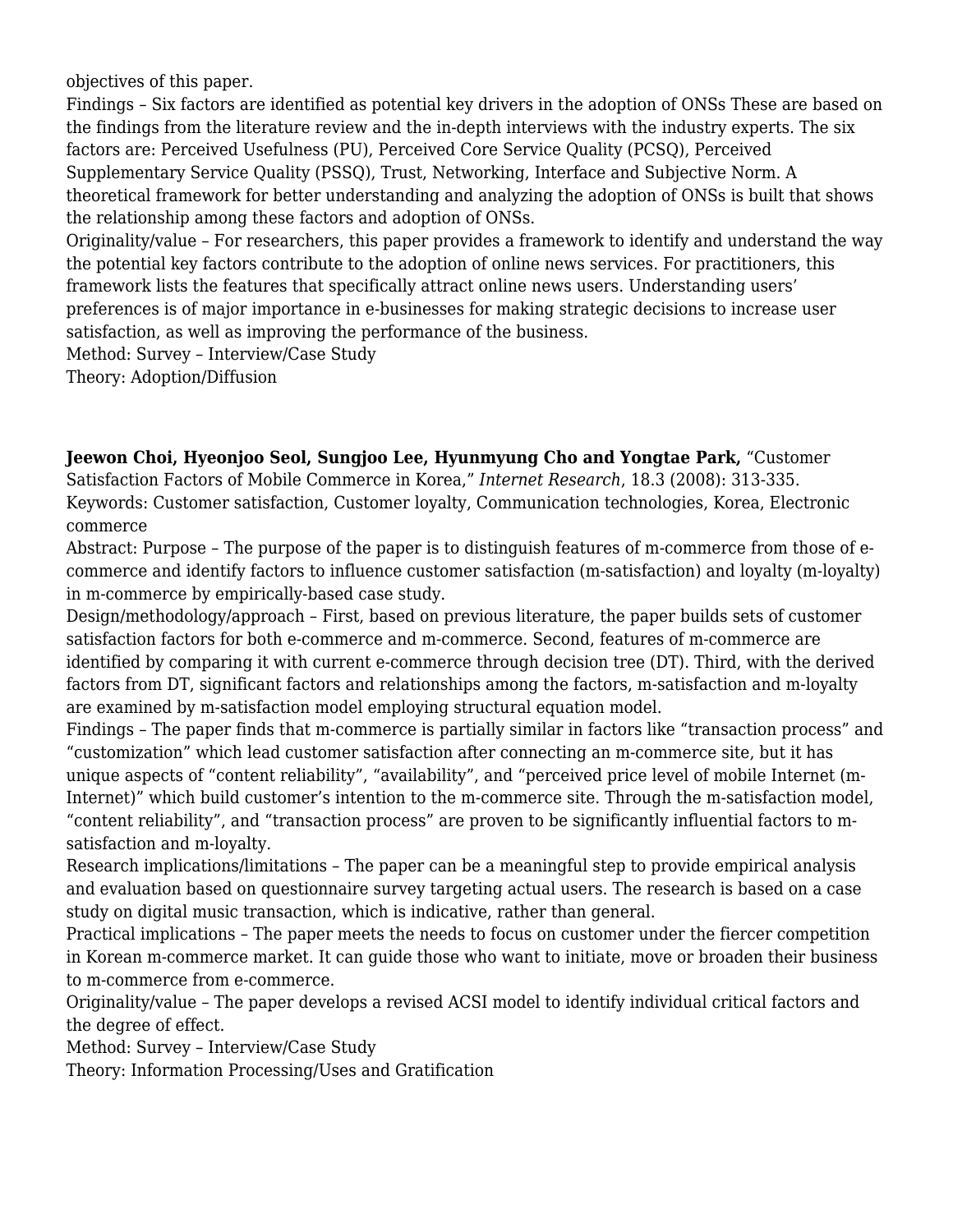**Genevieve Marie Johnson**, "Verbal and Visual Reasoning in Relation to Patterns of Internet Use," *Internet Research*, 18.4 (2008): 382-392.

Keywords: Internet, Working patterns, Reasoning

Abstract: Purpose – The purpose of this paper is to examine cognitive differences between frequent and infrequent Internet users. Theoretically, culturally-valued use of the Internet is related to cognitive (i.e. intellectual) ability.

Design/methodology/approach – A total of 406 college students completed measures of verbal reasoning, visual reasoning, and patterns of Internet use.

Findings – Significant group differences in visual reasoning consistently favored frequent Internet users (e.g. in terms of use of search engines and playing games online). With respect to visiting chat rooms and downloading music, however, infrequent users demonstrated better verbal reasoning than frequent users. Findings support the conclusion that extensive and appropriate use of the Internet is associated with increased human capacity to reason. Research limitations/implications – Generalization of findings is limited because college students may not necessarily reflect the general population. Results require confirmation with other measures of cognitive ability.

Practical implications – Internet use is not simply the ability to manipulate a set of physical tools (i.e. devices and applications); it is the ability to execute a set of cognitive tools (e.g. verbal and visual reasoning). Apprehension regarding the potential hazards of Internet use may legitimately be narrowed to individuals with limitations, relative to peers, in cognitive ability.

Originality/value – This is the first empirical investigation that links verbal and visual reasoning with patterns of Internet use.

Method: Experiment

Theory: Social Interaction

## **Rebeca San Jose-Cabezudo, Jesus Gutierrez-Cillan and Ana M. Gutierrez-Arranz**, "The

Moderating Role of User Motivation in Internet Access and Individuals' Responses to a Website," *Internet Research,* 18.4 (2008): 393-404.

Keywords: Internet, Worldwide web

Abstract: Purpose – The purpose of this paper is to present a proposal for the Hierarchy of Effects – a model that has been widely applied in the study of persuasion in traditional communications media – to evaluate Website effectiveness. In particular, this contribution seeks to consider a more complete model in order to evaluate the responses of the individuals to the Websites, incorporating new variables to the traditional sequence; and to study the moderating effect of the specific characteristics of the audience – the individual user's motivations in terms of Internet access in the basic structure of this model. Design/methodology/approach – The multi-equations methodology is used to test the sequence of responses that produce the visit to an experimental Website: the perceived informative value and the perceived entertainment value of a Website, the attitude toward the Website, the attitude toward the brand and the intention to buy the brand for two different individual groups: the "information seekers" and "entertainment seekers".

Findings – The results reveal two well differentiated positive models of behavior in the online context. Practical implications – In their Website strategies, the organizations should not neglect those aspects which may arouse emotional reactions in the Internet users, but they should pay more attention to generated informative value to obtain more favorable users' responses.

Originality/value – Previous studies had not tested empirically the moderating effects of the users' motivations in terms of Internet access (search for information versus entertainment) over this original and more complete structure of individuals' responses to the Website.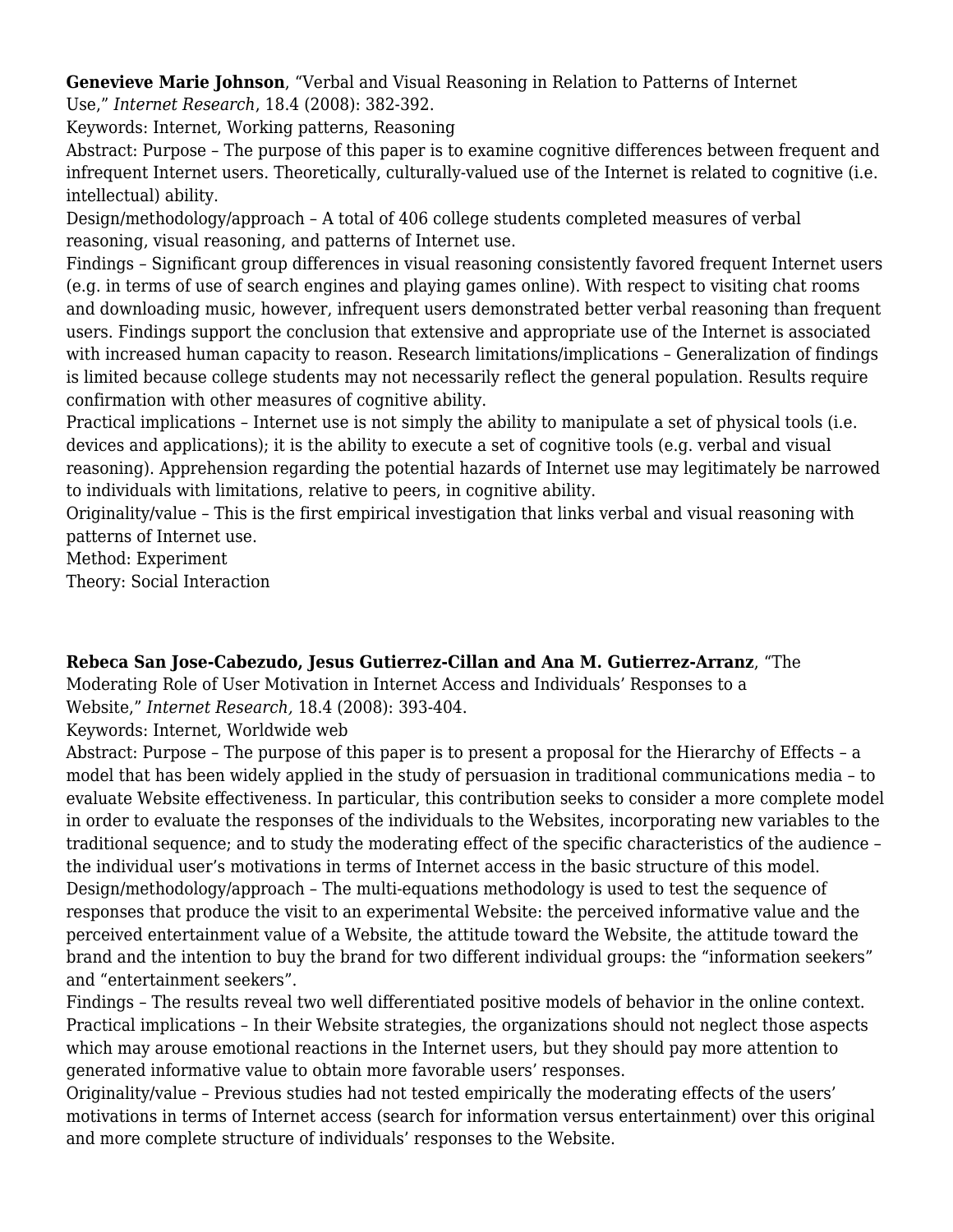## Method: Experiment Theory: Information Processing/Uses and Gratification

**Echo Huang**, "Use and Gratification in e-Consumers," *Internet Research*, 18.4 (2008): 405-426. Keywords: Consumer behavior, Taiwan

Abstract: Purpose – The purpose of this paper is to present a conceptual model based on technology acceptance with extended antecedent variables (entertainment and irritation) to examine the impact of use and gratification on e-consumers' acceptance of Business to Consumer (B2C) Websites. Design/methodology/approach – Data were collected from a total of 238 EMBA and undergraduate students from three different Taiwan universities. Structural equation modeling (SEM) was used to evaluate the conceptual model in terms of overall fit, explanatory powers and causal links. Findings – The analytical results showed that entertainment gratification, irritation surfing experience (mass medium), perceived usefulness and ease of Web use (information systems) are important predictors of e-consumers' use intention. The integrated model was then assessed for variance in explanatory power regarding consumer attitude and intention toward B2C Websites. Practical implications – Intention to use the Web is the predictor of actual use, purchase and

information-seeking behaviors in e-consumers. Creating entertaining content and reducing distracting processes can enhance acceptance of B2C Websites.

Originality/value – A theoretical model incorporating Uses and Gratification (U&G) constructs into a technology acceptance model was used to investigate e-consumer behavior in Taiwan. Although ease of use and usefulness are perceived as important issues in traditional IS environments, U&G provides managers with a different perspective.

Method: Survey – Interview/Case Study

Theory: Information Processing/Uses and Gratification

**Shu-Hsun Ho and Ying-Yin Ko**, "Effects of Self-service Technology on Customer Value and Customer Readiness: The Case of Internet Banking," *Internet Research*, 18.4 (2008): 427-446.

Keywords: Self-service, Customer relations, Virtual banking

Abstract: Purpose – The purpose of this paper is to investigate whether self-service technology (SST) can enhance customer value (CV) and customer readiness (CR). In addition, it is proposed to inspect the effects of CV and CR in customers' continued use of Internet banking.

Design/methodology/approach – An online survey was used with a sample of 771 respondents. Structural equation models (SEM) were used to examine 11 hypotheses in the theoretical framework. Findings – SST characteristics (i.e. ease of use, usefulness, costs saved, and self-control) demonstrated positive effects on CV and CR. CR is positively related to CV. Furthermore, customers are willing to use Internet banking when CV and CR are high.

Research limitations/implications – The study examines the factors contributing to positive effects on customers' continued use of Internet banking. Further research is recommended to investigate the effects of negative factors, such as risk and complexity. In addition, the same methods should be used to reproduce the survey in other industries to support generalizability.

Practical implications – Managers should reinforce SST in order to increase CV and CR, which would influence customers' willingness to continue using Internet banking.

Originality/value – Unlike previous research, the study focuses on consumers' continued use of Internet banking as opposed to initial use. It concentrates on customer retention rather than customer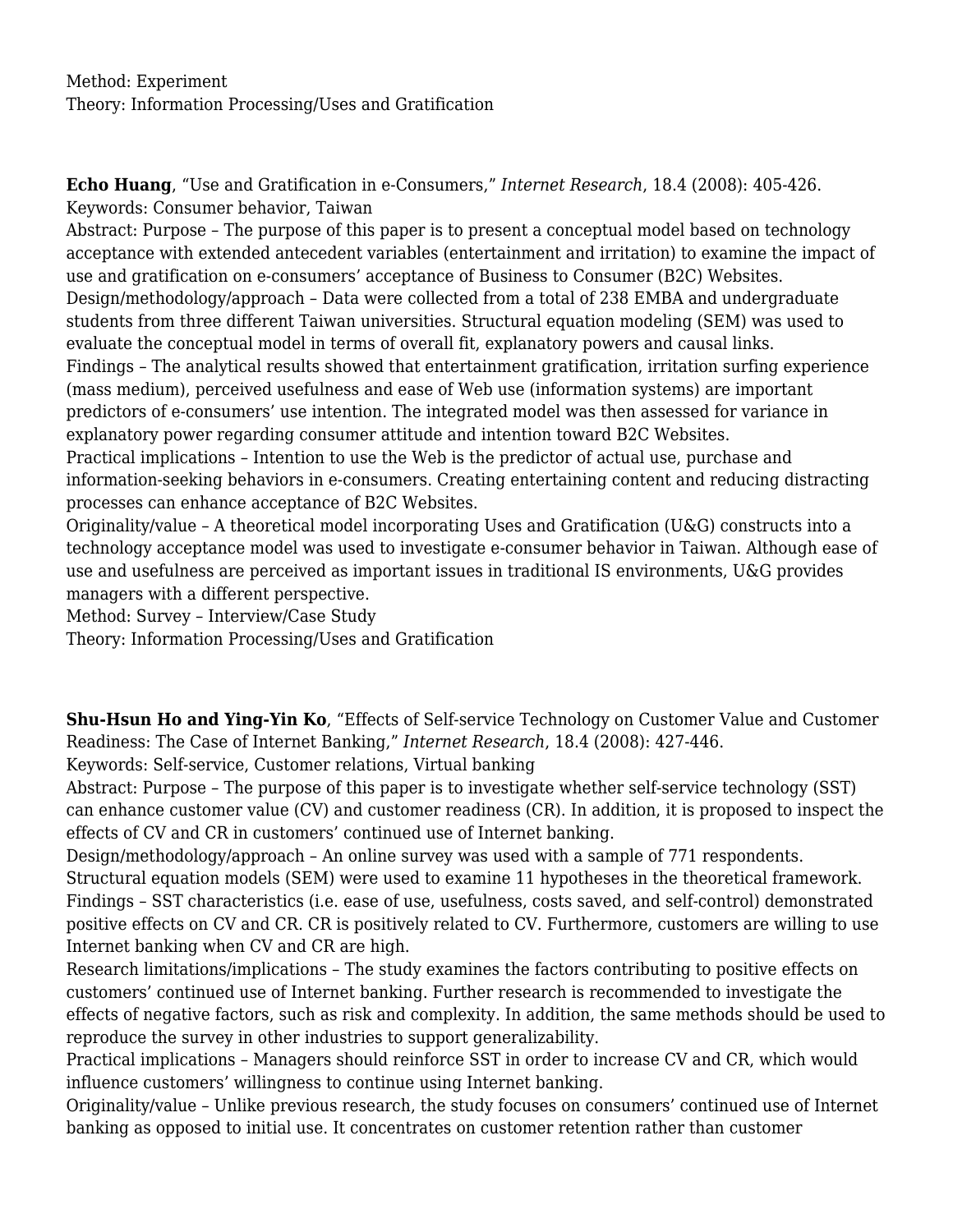acquisition. It is the first study to conclude that CV and CR significantly affect continued use of SST. Method: Survey – Interview/Case Study Theory: Adoption/Diffusion

**Julie Fisher, Frada Burstein, Kathy Lynch, and Kate Lazarenko**, "Usability + Usefulness = Trust: an Exploratory Study of Australian Health Web Sites," *Internet Research*, 18.5 (2008): 477-498. Keywords: Health services, Information retrieval, Trust, Australia, Online operations

Abstract: Purpose – The aim is to explore users' reactions to health information web sites from the perspective of trust, retrieval of relevant information and ease-of-use, and to establish the link between perceived quality, trust, and usability.

Design/methodology/approach – An analysis of three Australian health web sites was undertaken. A usability test was conducted on those three web sites resulting in 207 completed user evaluations. The evaluations included both quantitative and qualitative data.

Findings – The three investigated health information web sites do not meet the needs of health consumers. More details such as how information is selected to engender greater trust need to be provided. The retrieval of relevant information could be improved through the implementation of functionality such as spell checking and information differentiation. Finally, ensuring web sites are easy to use contributes to the level of trust users have in a web site.

Research limitations/implications – This was a relatively small study investigating only three generic Australian health web sites; the results however suggest that a larger study looking at other health web sites is needed.

Practical implications – For government agencies developing health information web sites more attention needs to be paid to the design of these web sites if users are to be encouraged to use the web site and return. The research suggests that effective health information web sites must be perceived to be of reliable quality, be trustworthy, have some level of intelligence to assist in the retrieval of relevant information, and be easy to use.

Originality/value – Although there is much research relating to the relationship between web site design and trust for e-commerce transactional web sites, this work has not been undertaken for web sites designed for information retrieval, in particular little work has been done of health information web sites. This paper fills in some of the gaps.

Method: Survey – Interview/Case Study

Theory: Social Interaction

**Hsi-Peng Lu and Shu-ming Wang**, "The Role of Internet Addiction in Online Game Loyalty: an Exploratory Study," *Internet Research*, 18.5 (2008): 520-540.

Keywords: Indoor games, Internet, Addiction, Customer satisfaction, Customer loyalty Abstract: Purpose – The paper's aim is to explore the factors that affect the online game addiction and the role that online game addiction plays in the relationship between online satisfaction and loyalty. Design/methodology/approach – A web survey of online game players was conducted, with 1,186 valid responses collected. Structure equation modeling – specifically partial least squares – was used to assess the relationships in the proposed research framework.

Findings – The results indicate that perceived playfulness and descriptive norms influence online game addiction. Furthermore, descriptive norms indirectly affect online game addiction through perceived playfulness. Addiction also directly contributes to loyalty and attenuates the relationship between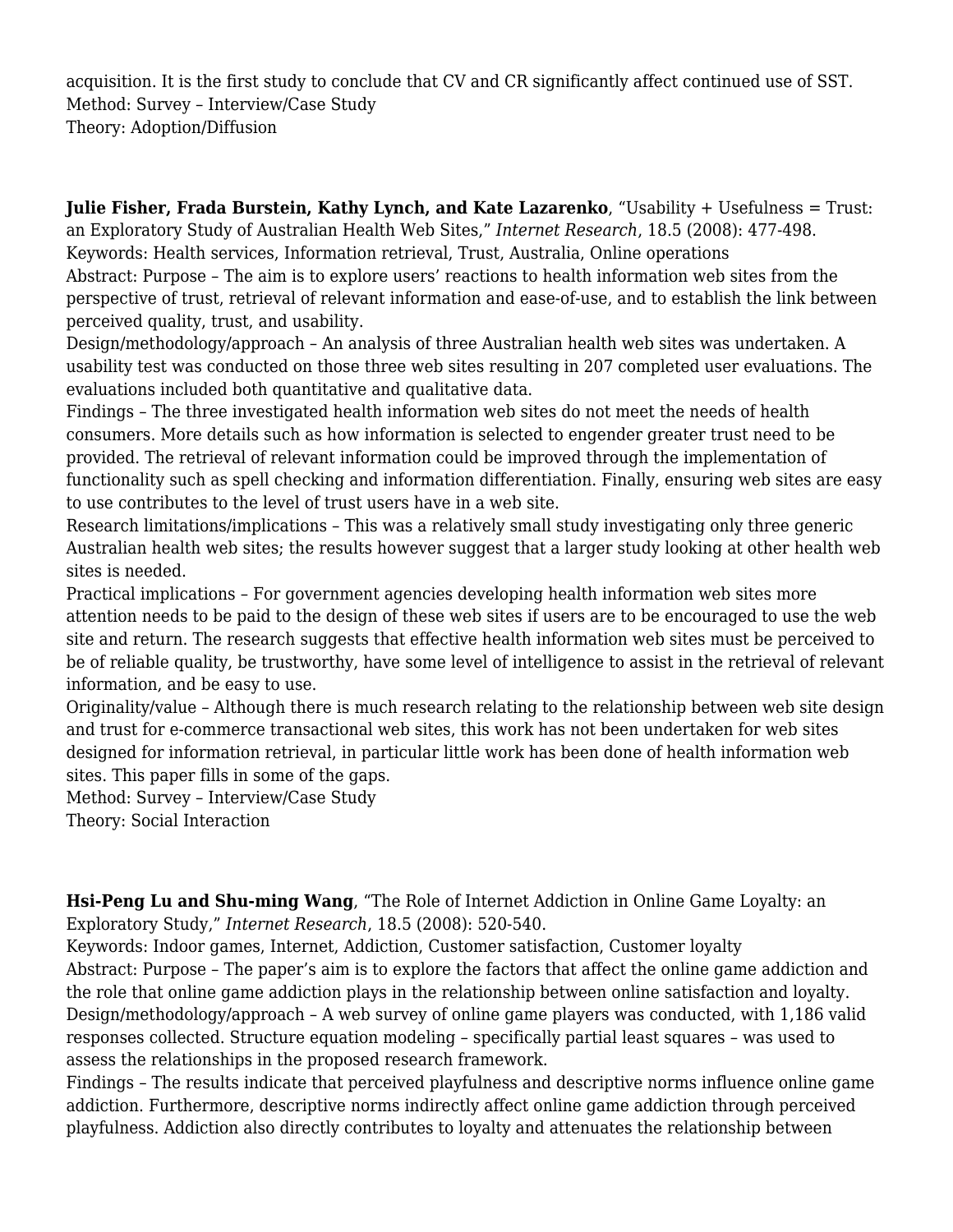satisfaction and loyalty. This finding partially explains why people remain loyal to an online game despite being dissatisfied.

Practical implications – Online gaming vendors should strive to create amusing game content and to maintain their online game communities in order to enhance players' perceptions of playfulness and the effects of social influences. Also, because satisfaction is the most significant indicator of loyalty, vendors can enhance loyalty by providing better services, such as fraud prevention and the detection of cheating behaviors.

Originality/value – The value of this study is that it reveals the moderating influences of addiction on the satisfaction-loyalty relationship and factors that contribute to the online game addiction. Moreover, while many past studies focused on addiction's negative effects and on groups considered particularly vulnerable to Internet addiction, this paper extends previous work by investigating the relationship of addiction to other marketing variables and by using a more general population, mostly young adults, as research subjects.

Method: Survey – Interview/Case Study

Theory: Information Processing/Uses and Gratification

**Rudy Prabowo, Mike Thelwall, Iina Hellsten and Andrea Scharnhorst**, "Evolving Debates in Online Communication: a Graph Analytical Approach," *Internet Research*, 18.5 (2008): 520-540. Keywords: Group discussion, Internet, Communication, Social dynamics

Abstract: Purpose – The aim of this paper is to analyze the structure of evolving debates in online discussion forums to see how science-related debates evolve over time.

Design/methodology/approach – A graph-based approach is applied to analyze the structure of graphs of connected terms in online debates. A number of different graph properties, such as the Densification Power Law (DPL), diameter (g) and effective diameter (d), are used to observe the properties of the graphs over time.

Findings – The graphs of connected terms obey the DPL and the effective diameters (d) of the graphs tend to shrink as the debates progress. Slight fluctuations can occur, however, when new terms are integrated into the graphs. These two properties suggest that a graph of connected terms can be modeled through a number of blocks of terms, each of which becomes densely connected over time as indicated by d and DPL plots.

Originality/value – This paper proposes observing the dynamic changes of evolving debates by using graphs of connected terms. The structures and properties of these graphs may be useful for understanding the evolution of public debates about controversial science-related topics, such as embryonic stem cell research, and to track debates that can potentially explode into major issues. Method: Survey – Interview/Case Study

Theory: Social Interaction

**Hsiu-Chia Ko, Chun-Po Yin and Feng-Yang Kuo**, "Exploring Individual Communication Power in the Blogosphere," *Internet Research*, 18.5 (2008): 541-561.

Keywords: Worldwide web, Communication, Social networks

Abstract: Purpose – Viewing the blog technology as an integral part of the current social-technical environment, this research aims to investigate whether the main influences on message diffusion within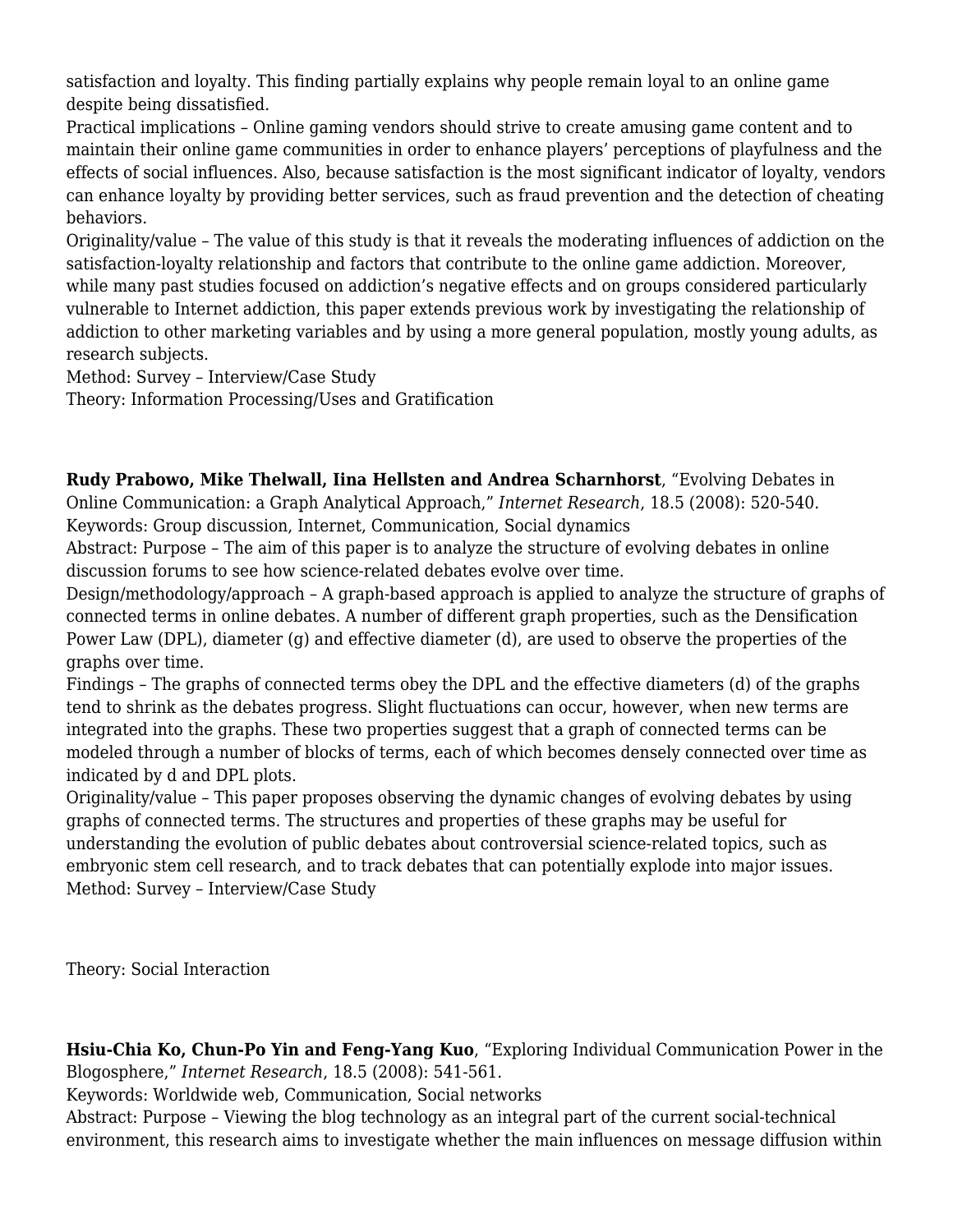a blog community originate from external mass media channels or internal interpersonal communication channels.

Design/methodology/approach – The authors employed the innovation-diffusion model and the OLS estimating method to study message diffusion of two documentary films on the Wretch, the largest blog community in Taiwan.

Findings – The results indicate that the mass media are the main sources of message diffusion and that the internal communication power may increase as the opinion leader promotes these messages.

Research limitations/implications – Other factors that may influence message diffusion such as topic, design characteristics, and the existing social network have not been included.

Practical implications – For practice, the result indicates that the mass media and the blog might complement each other.

Originality/value – This research is one of the first that attempts to apply the innovation-diffusion model to analyze message diffusion within the blog community.

Method: Survey – Interview/Case Study

Theory: Adoption/Diffusion

**Richard Boateng, Richard Heeks, Alemayehu Molla and Robert Hinson**, "E-Commerce and Socioeconomic Development: Conceptualizing the Link," *Internet Research*, 18.5 (2008): 562-594.

Keywords: Electronic commerce, Economic development, Developing countries

Abstract: Purpose – E-commerce is diffusing into developing countries (DCs), and is assumed to help deliver the international development agenda. But how can the connection between e-commerce and socio-economic development be conceptualised? The aim of this paper is to analyze that connection by drawing from the development studies discipline to take a broader perspective on e-commerce than that so far provided by firm-level research.

Design/methodology/approach – The authors adopt a literature survey approach, drawing their conceptual foundations from development studies, and supplementing this from the e-commerce literature.

Findings – The paper develops a new, integrated model that explains the way in which e-commerce can contribute to socio-economic development.

Research limitations/implications – This new model can help provide a foundation for future research on e-commerce in DCs; research on e-commerce policy as well as impact assessment research.

Practical implications – The discussion and model provide development agencies, governments, consultants and business people working in DCs with a clearer sense of the contribution e-commerce

can make; assisting them in prioritization, planning, and evaluation of e-commerce projects.

Originality/value – The paper provides the first integrated perspective on the broader contribution of ecommerce to the growth and development of DCs.

Method: Model Building

Theory: Social Interaction

**Juran Kim and Sally J. McMillan**, "Evaluation of Internet Advertising: A Bibliometric Analysis of Citations from Key Sources," *Journal of Advertising*, 37. 1 (Spring 2008): 99–112. Keywords: N/A

Abstract: How has scholarly research shaped the Internet advertising field since the mid 1990s? This study addresses that broad question with a bibliometric analysis of academic literature on Internet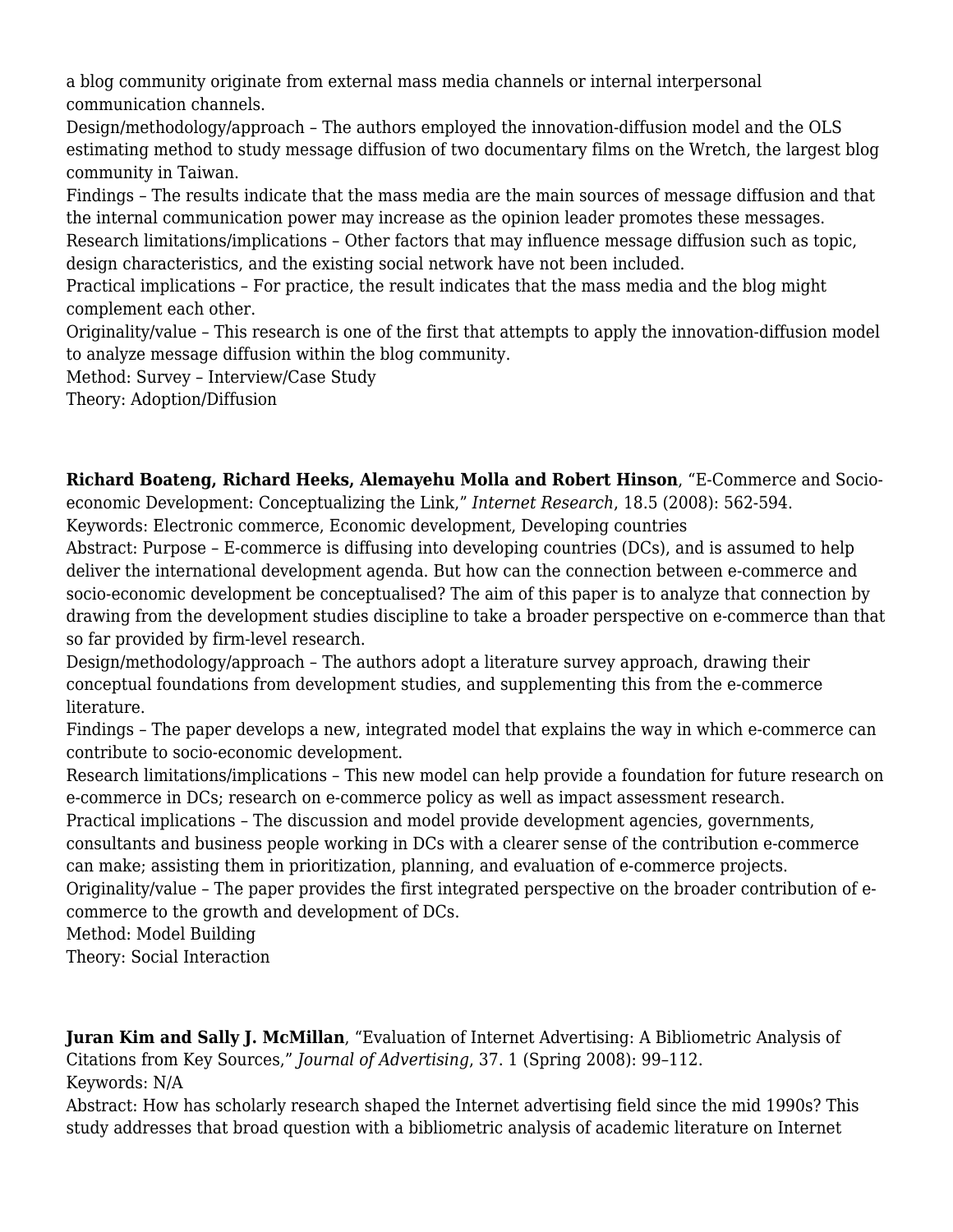advertising. By examining most-cited authors and papers, as well as co-citation patterns, a general picture of the field can be drawn. This analysis sets a baseline that will enable future scholars to see where the field of Internet advertising research began and trace its shift over time. Method: Survey – Content Analysis Theory: Policy

**Idil Yaveroglu and Naveen Donthu**, "Advertising Repetition and Placement in On-Line Environments," *Journal of Advertising*, 37.2 (Summer 2008): 31-43.

Keywords: N/A

Abstract: This study investigates the ways of improving banner advertising effectiveness by suggesting alternative advertising repetition strategies in varying on-line environments. Specifically, we investigate the effectiveness of repeating varied executions versus repeating single executions of a banner ad on brand recall and intention to click in different competitive and content-relevant on-line environments. The results of our experiment show that (1) banner advertising repetition leads to greater brand name memory and intention to click in on-line environments; (2) in a noncompetitive Internet environment, an ad variation strategy leads to higher brand name recall and intention to click than an ad repetition strategy; (3) in a competitive Internet environment, a single ad repetition strategy leads to higher brand name recall than a varied ad repetition strategy; (4) brand name recall is higher when the ad is presented in a content-relevant Web site; (5) a single ad repetition strategy generates marginally greater recall in a content-relevant Web site; and (6) a varied ad repetition strategy generates marginally greater recall in a content nonrelevant Web site. The effects of repeating varied versus same executions of an ad on intention to click in content-relevant Web sites did not generate any significant findings.

Method: Experiment

Theory: Information Processing/Uses and Gratification

**Nitish Singh, Daniel W. Baack, Arun Pereira and Donald Baack**, "Culturally Customizing Websites for U.S. Hispanic Online Consumers," *Journal of Advertising Research,* 48.2 (June 2008): 224-235. Keywords: N/A

Abstract: The U.S. Hispanic online market consists of the most affluent and educated members of the U.S. Hispanic population. The segment is large, increasing in size, and its members prefer culturallyadapted marketing messages. Currently, no frameworks are available to help marketers culturally customize websites for U.S. Hispanics. The objective of this study is to address this gap. The goals are to identify the ways in which Hispanic preferences for web design elements differ, and to explore how these preferences vary based on acculturation. The results indicate that Hispanics have culturallyrooted preferences for web content and that acculturation levels are important segmentation variables. Method: Survey – Content Analysis Theory: Social Interaction

**Felicitas Morhart, Sven Henkel and Walter Herzog,** "Collecting Hidden Consumer Data Online: Research on Homosexuals," *Journal of Advertising Research*, 48.2 (June 2008): 249-256. Keywords: N/A Abstract: Collecting highly private data from consumers with nonapparent or even hidden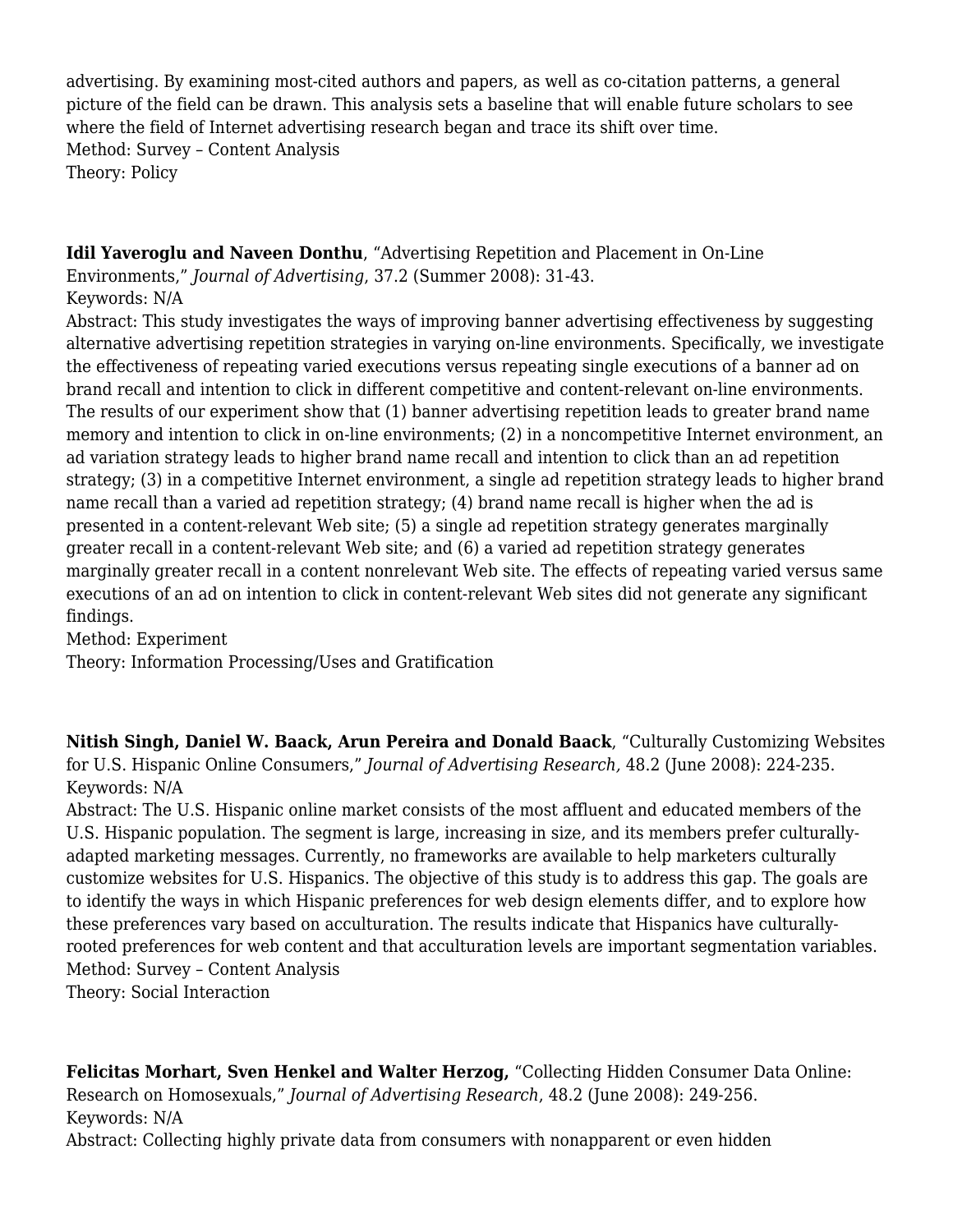characteristics, such as homosexuals, is difficult for two reasons: First, the resulting data sets are rather small and nonrepresentative due to reachability and nonresponse problems. Second, data quality is often unsatisfying, for example, due to social desirability problems. To handle these problems, the author recommend an online research strategy. The author makes the case by reporting on a Germanywide online study on homosexuals by using a three-step procedure for recruiting participants. We were successful in generating a sample of considerable size  $(n = 6.274)$  and heterogeneity, and in obtaining high-quality responses. Implications for marketing researchers and advertising professionals are provided.

Method: Survey – Content Analysis Theory: Social Interaction

**Scott McDonald**, "The Long Tail and Its Implications for Media Audience Measurement," *Journal of Advertising Research*, 48.3 (September 2008): 313-320.

Keywords: N/A

Abstract: Chris Anderson caused something of a sensation with the 2006 publication of his book, *The Long Tail: Why the Future of Business Is Selling Less of More*. An expansion of his influential October 2004 article in Wired, the Anderson book provoked controversy throughout the media business. After all, media companies have always worshipped hits. Media executives and researchers bend every effort to find the next breakout television series, the next platinum album, the next blockbuster movie. What sense could one possibly make of Anderson's claim that the future of the media business was likely to be dominated, not by blockbuster hits, but by increasingly microscopic niches? This article considers the questions raised by Anderson in relation to media and its increasingly complicated measurement. Method: Interpretive Essay (including History) Theory: Policy

**Mark Loughney, Martin Eichholtz and Michelle Hagger**, "Exploring the Effectiveness of Advertising in the ABC.com Full Episode Player," *Journal of Advertising Research,* 48.3 (September 2008): 320-329.

Keywords: N/A

Abstract: The ABC Television Network has undertaken a series of research projects to understand the effectiveness of advertising in online streaming of TV episodes on ABC.com. The results of the current study suggested that the single sponsorship model of the ABC Full Episode Player yielded a level of advertising effectiveness that exceeded historical benchmarks for TV. Average unaided sponsorship recall was nearly two and a half times that of typical advertising recall on TV. In addition, pretest and posttest comparisons showed substantial increases in top of mind brand awareness and positive effects on brand attributes. The results of the study will be discussed with regard to implications for online video advertising generally, with suggestions for future research to clarify issues not specifically addressed in this study.

Method: Survey – Content Analysis

Theory: Information Processing/Uses and Gratification

**Verolien Cauberghe and Patrick De Pelsmacker**, "The Advertising Impact of an Interactive TV Program on the Recall of an Embedded Commercial," *Journal of Advertising Research*, 48.3 (September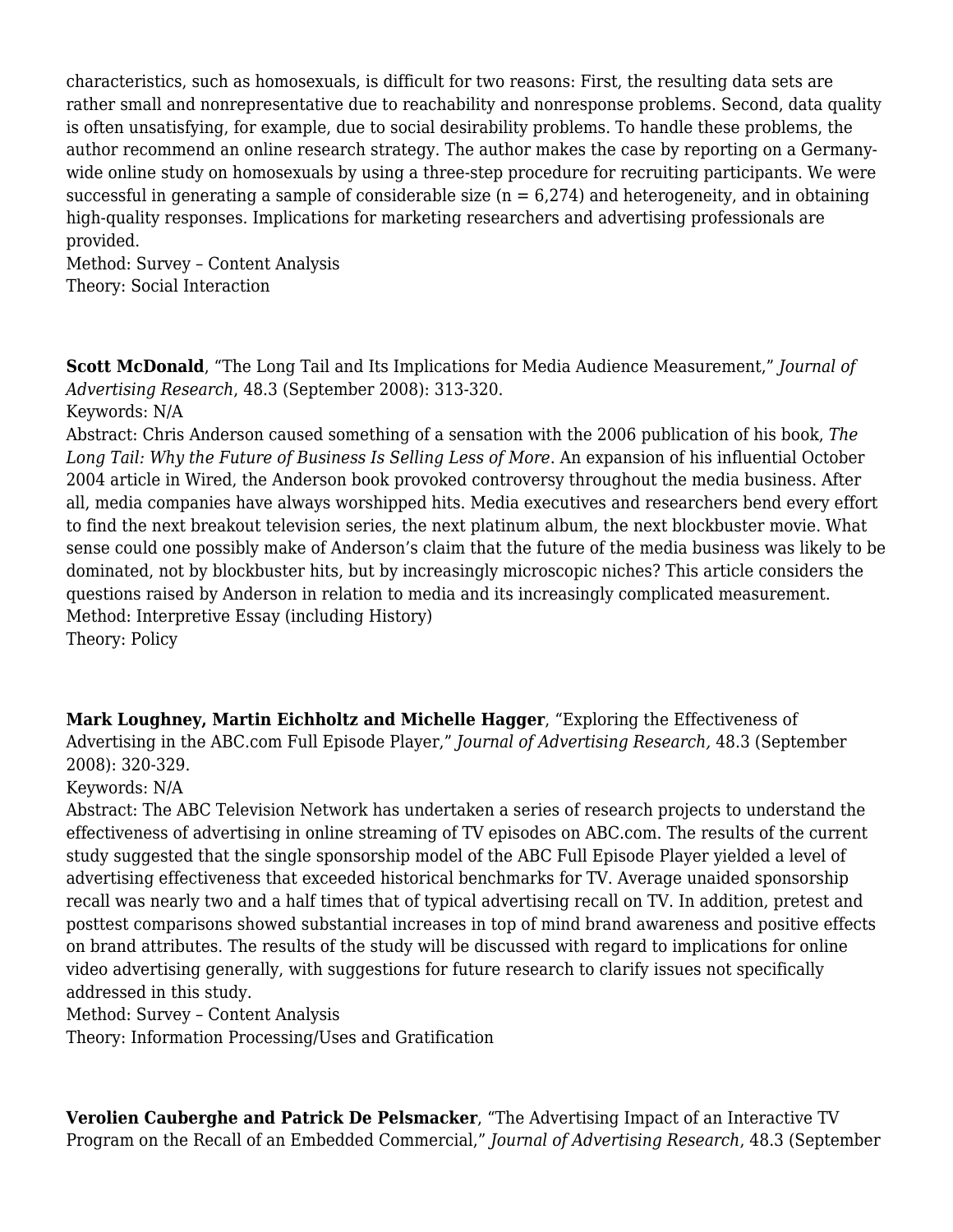2008): 352-363.

Keywords: N/A

Abstract: The impact of two dimensions of television program induced interactivity on advertisement and brand recall of an embedded commercial was examined with 246 respondents. Program-induced two-way communication (playing along with a quiz) had a strong negative impact on advertisement and brand recall. The negative effect of user control (amount of available clicks in the program) was also noticeable, but less prominent. There also appeared to be an interaction effect of two-way communication and user control on advertisement and brand recall. A moderate level of user control results in better recall when the respondent had no play along possibilities, but leads to less recall when he/she could play along with the quiz. Managerial implications and future research options are suggested.

Method: Experiment

Theory: Information Processing/Uses and Gratification

**Robert Davis and Laszlo Sajtos**, "Measuring Consumer Interactivity in Response to Campaigns Coupling Mobile and Television Media," *Journal of Advertising Research*, 48.3 (September 2008): 375-392.

Keywords: N/A

Abstract: Consumers are increasingly using the mobile channel to be interactive with television programming and advertisements. To understand this emerging phenomena, we develop a model (the LOOP), conceptualizing the consumers interactivity when using their mobile phone to interact with television content. This model proposes new thinking regarding the role of the mobile channel in the consumer's experience of the interactive television content. We define the consumer's interactivity in terms of four characteristics: synchronicity, two-way dialogue, contingency and user control. Based upon these characteristics, we use New Zealand and U.S. interactive television content related campaign data to develop five measures of campaign response effectiveness—Potential Audience Dialogue {PAD), Active Audience Dialogue (AAD), Interactive Audience Dialogue (IAD), Contingent Audience Loyalty (CAL) and Contingent Audience Wearout (CAW) We found similar response patterns across the tested New Zealand and U.S, campaigns, with more significant relationships emerging from interactive consumers who are loyal across campaigns.

Method: Survey – Content Analysis

Theory: Information Processing/Uses and Gratification

**Brigitte Muller, Laurent Flores, Meriem Agrebi and Jean Louis Chandon**, "The Branding Impact of Brand Websites: Do Newsletters and Consumer Magazines Have a Moderating Role?" *Journal of Advertising Research*, 48.3 (September 2008): 465-473. Keywords: N/A

Abstract: The internet offers both growth and loyalty opportunities for brands. To this end, in recent years, companies have accelerated the development of their websites, including richer and more interactive content as we;; as relationship tools such as email newsletter and consumer magazines. Using the example of a leading French manufacturer's website, the present research demonstrates that visitors satisfied with their overall website experience are more inclined to revisit and recommend the site and in turn develop more positive attitudes toward the brand as well as higher purchase intent. These relations are stronger for consumers that are members of the website email newsletter program and those that receive the brand consumer magazine.

Method: Survey – Content Analysis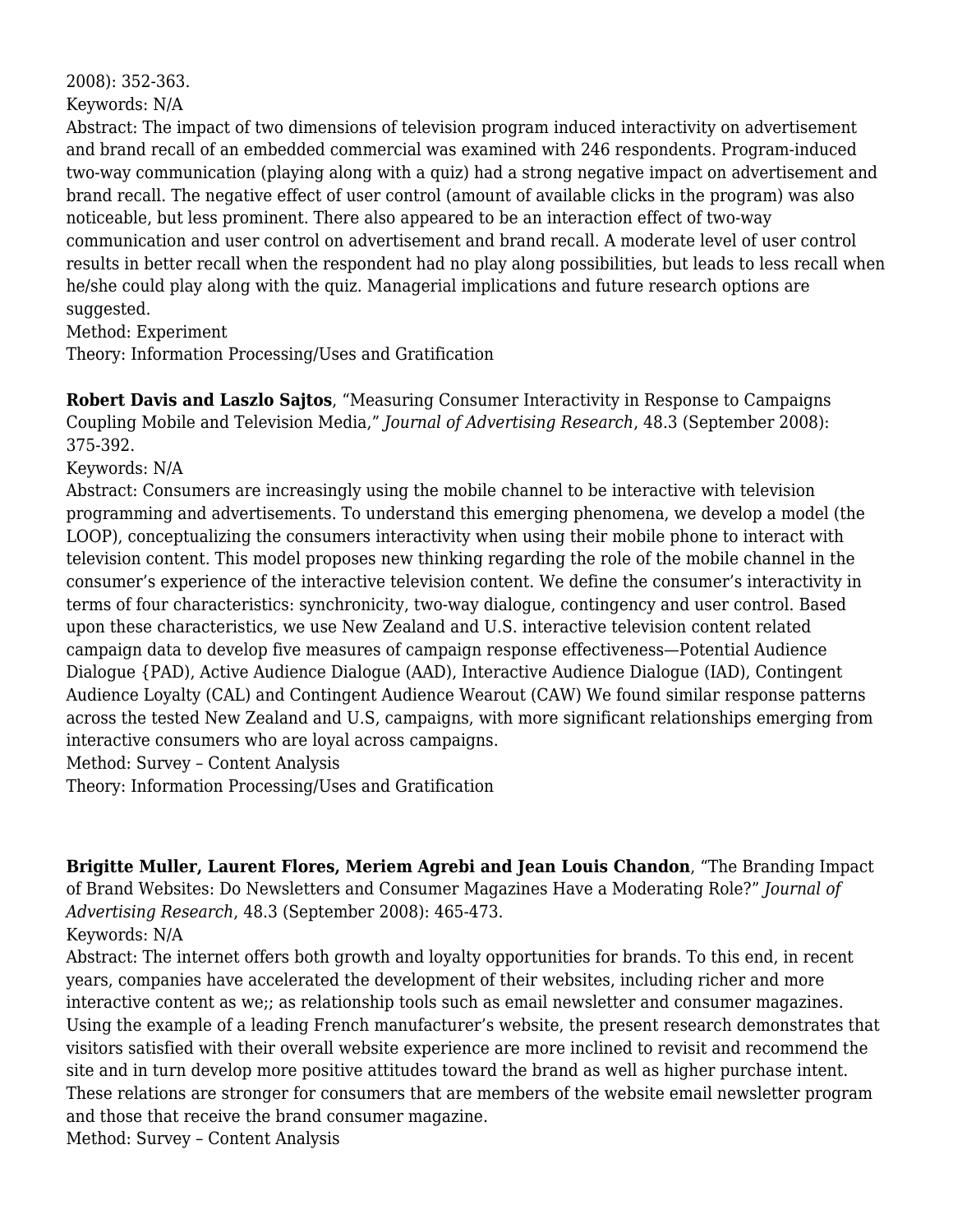**Cate Riegner**, "Wired China: The Power of the World's Largest Internet Population" *Journal of Advertising Research*, 48.4 (December 2008): 496-506.

Keywords: N/A

Abstract: China has the largest internet population in the world—76 percent with high-speed broadband connection. Based on online research of more than 8,000 U.S. and Chinese broadband users age 13 and older, this report summarizes key features for global marketers to consider by comparing the similarities and differences between the Chinese and American online populations. The impact of user generated content among those under 35 in both countries is a major focus.

Method: Survey – Content Analysis

Theory: Information Processing/Uses and Gratification

**Jacob Groshek**, "Homogenous Agendas, Disparate Frames: CNN and CNN International Coverage Online," *Journal of Broadcasting & Electronic Media*, 52.1 (March 2008): 52-68. Keywords: Content analysis, agenda setting theory, information resources, broadcast journalism, audiences, Internet users, news audiences, press, Cable News Network, news syndicates Abstract: Although CNN and CNN International represent just a fraction of global news coverage, the networks are widely viewed, crucial agenda-setting agents the world over. This study found that the online versions of these 2 networks were remarkably consistent in telling audiences in America and abroad what to think about. However, American and non-American online audiences received disparate amounts of coverage and were cued how to think about issues in unique ways. These findings and the high level of news homogenization in this content analysis are evidence of the influence that American news values have in global media culture.

Method: Survey – Content Analysis Theory: Agenda Building/Setting

**Kevin Wise, Paul D. Bolls and Samantha R. Schaefer**, "Choosing and Reading Online News: How Available Choice Affects Cognitive Processing," *Journal of Broadcasting* & *Electronic Media*, 52.1 (March 2008): 69-85.

Keywords: News Web sites, electronic newspapers hypertext systems, web sites, information processing, web site development, Internet publishing and broadcasting and web search portals, online information service, hyperlinks, heart beat

Abstract: Giving people the ability to choose from a wide variety of content when they want to see it is a hallmark of today's interactive media landscape. News/information portals, blogs, video-on-demand, and file-sharing galleries all give computer users the freedom to choose content from vast arrays of options, then acquire and view that content with the click of a mouse. To date, researchers have not thoroughly examined the mental processes that occur when people choose and receive information from Web sites that offer varying amounts of options.

Method: Experiment

Theory: Information Processing/Uses and Gratification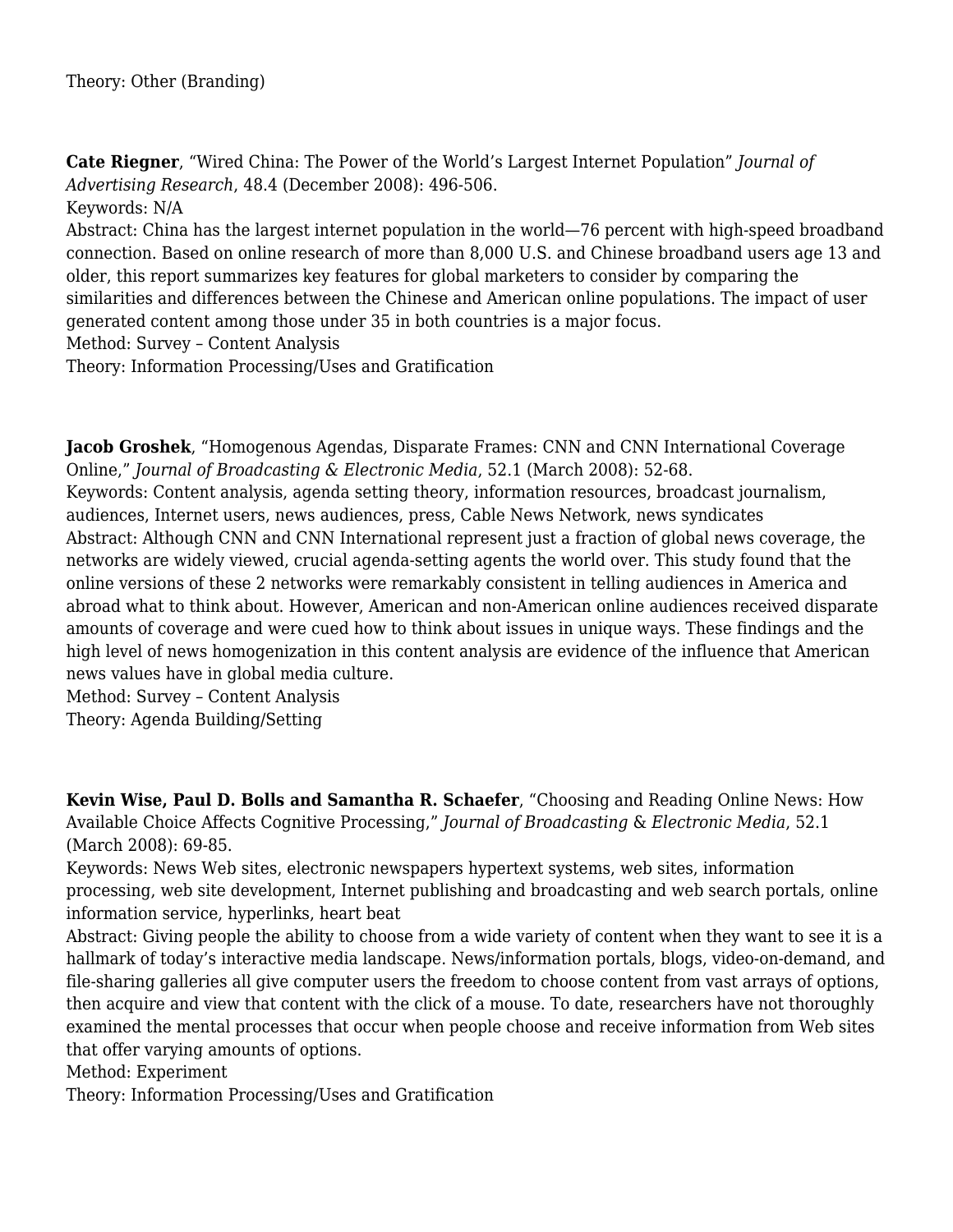**Joseph Graf and Sean Aday**, "Selective Attention to Online Political Information," *Journal of Broadcasting & Electronic Media*, 52.1 (March 2008): 86-100.

Keywords: Communication, content analysis, discourse analysis, selective exposure Abstract: Selective attention is a key concept in communication research despite equivocal supporting evidence. This study focuses on methodological concerns in the study of selective attention. Using unobtrusive measures of selective attention to online political content this study found consistent support for the selective attention hypothesis. Three within-subjects quasi experiments were conducted  $(n = 29, n = 36, and n = 75)$  that measured subjects' attention to information consistent with and counter to their beliefs. Two other measures of selective attention were also used: (1) whether subjects turned first to consistent or counter information, and (2) how deeply into the material they read. Method: Experiment

Theory: Information Processing/Uses and Gratification

**Shaojing Sun, Alan M. Rubin and Paul M. Haridakis**, "The Role of Motivation and Media Involvement in Explaining Internet Dependency," *Journal of Broadcasting & Electronic Media*, 52.3 (September 2008): 408-431.

Keywords: Internet users, psychology, computer users. dependency, motivation, demographic research Abstract: Links among demographics, motivation for using the Internet, cognitive and affective involvement, and Internet dependency were investigated. By integrating uses and gratifications theory and media dependency research, motivation was found to play a more important antecedent role in explaining Internet dependency than demographics, and cognitive and affective involvement mediated the relationship between motivation and Internet dependency. This finding supported the uses and gratifications argument that certain factors intervene in the media uses and effects process between motivation to communicate and outcomes of communication behavior such as media use.

Method: Survey – Content Analysis

Theory: Information Processing/Uses and Gratification

**Sonia Livingston and Ellen Helsper**, "Parental Mediation of Children's Internet Use," *Journal of Broadcasting & Electronic Media*, 52.4 (December 2008): 581-599.

Keywords: Internet and children, Internet law and legislation, online chat groups, virtual communities. Security measures, filtering software, Internet censorship

Abstract: This article examines parental regulation of children and teenagers' online activities. A national survey of 1511 children and 906 parents found that 12-17-year-olds encounter a range of online risks. Parents implement a range of strategies, favoring active co-use and interaction rules over technical restrictions using filters or monitoring software, but these were not necessarily effective in reducing risk. Parental restriction of online peer-to-peer interactions was associated with reduced risk but other mediation strategies, including the widely practiced active co-use, were not. These findings challenge researchers to identify effective strategies without impeding teenagers' freedom to interact with their peers online.

Method: Survey – Content Analysis Theory: Social Interaction

**Artemio Ramirez, Jr., and Zuoming Wang**, "When Online Meets Offline: An Expectancy Violations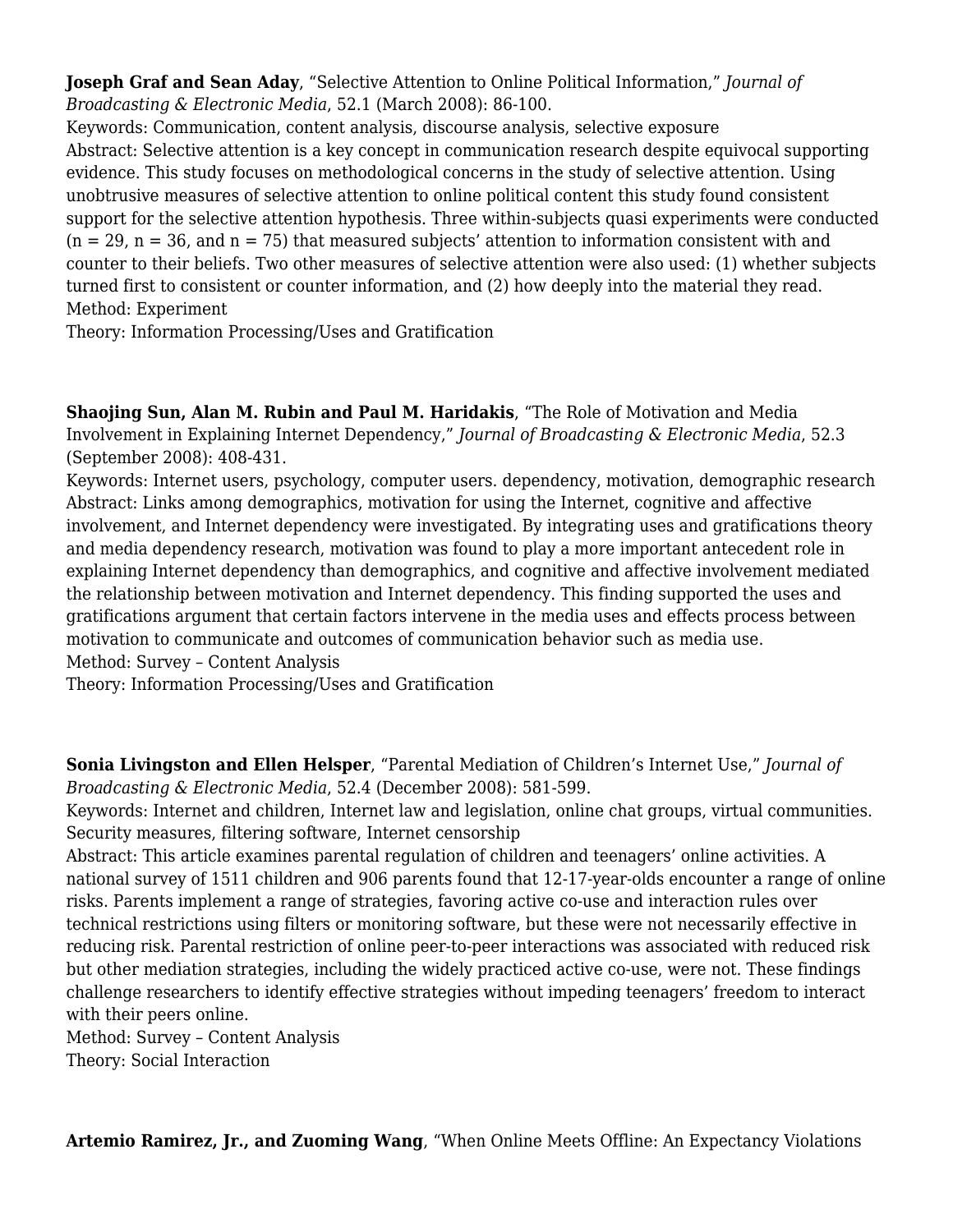Theory Perspective on Modality Switching," *Journal of Communication,* 58.1 (2008): 20–39. Keywords: N/A

Abstract: The present study examines the occurrence and timing of modality switching (MS) from the perspective of expectancy violations theory. The results indicate that, relative to continuing to interact through computer-mediated communication, participants rated the social information (partner behavior and physical appearance/attractiveness) acquired by MS as an expectancy violation, although their evaluations varied as a function of the timing of the switch. Participants evaluated the social information more positively and uncertainty-reducing following short-term online associations but more negatively and uncertainty-provoking following long-term ones compared to remaining online. Moreover, social information acquired through MS, irrespective of the timing, was rated as more relationally important. Implications and limitations of the results as well as directions for future research are discussed.

Method: Experiment

Theory: Social Interaction

### **David H. Gustafson, Robert Hawkins, Fiona McTavish, Suzanne Pingree, Wei Chih Chen, Kanittha Volrathongchai, William Stengle, James A. Stewart and Ronald C. Serlin,** "Internet-Based Interactive Support for Cancer Patients: Are Integrated Systems Better?" *Journal of*

*Communication*, 58.2 (2008): 238-257.

Keywords: N/A

Abstract: To compare the benefits of the Internet generally versus a focused system of services, 257 breast cancer patients were randomly assigned to a control group, access to the Internet with links to high-quality breast cancer sites, or access to an eHealth system (Comprehensive Health Enhancement Support System, CHESS) that integrated information, support, and decision and analysis tools. The intervention lasted five months, and self-report data on quality of life, health-care competence, and social support were collected at pretest and at two-, four-, and nine-month posttests. CHESS subjects logged on more overall than Internet subjects and accessed more health resources, but the latter used non health-related sites more. Subjects with access to the Internet alone experienced no better outcomes than controls at any of the three time points, compared to pretest levels. Subjects with CHESS experienced greater social support during the intervention period and had higher scores on all 3 outcomes at 9 months, 4 months after the intervention ended. CHESS subjects also scored higher than those with Internet access during the intervention period but not significantly after the intervention ended. Thus, CHESS (with one simple interface and integrated information, communication, and skills services) helped newly diagnosed breast cancer patients even after computers were removed. In contrast, patients received little benefit from Internet access, despite having links to a variety of high-quality sites.

Method: Experiment

Theory: Social Interaction

**Xigen Li**, "Third-Person Effect, Optimistic Bias, and Sufficiency Resource in Internet Use," *Journal of Communication*, 58.3 (2008): 268-287.

Keywords: N/A

Abstract: This study examined the third-person effect and the optimistic bias in Internet communication and to what degree sufficiency resource affected the third-person effect and the optimistic bias.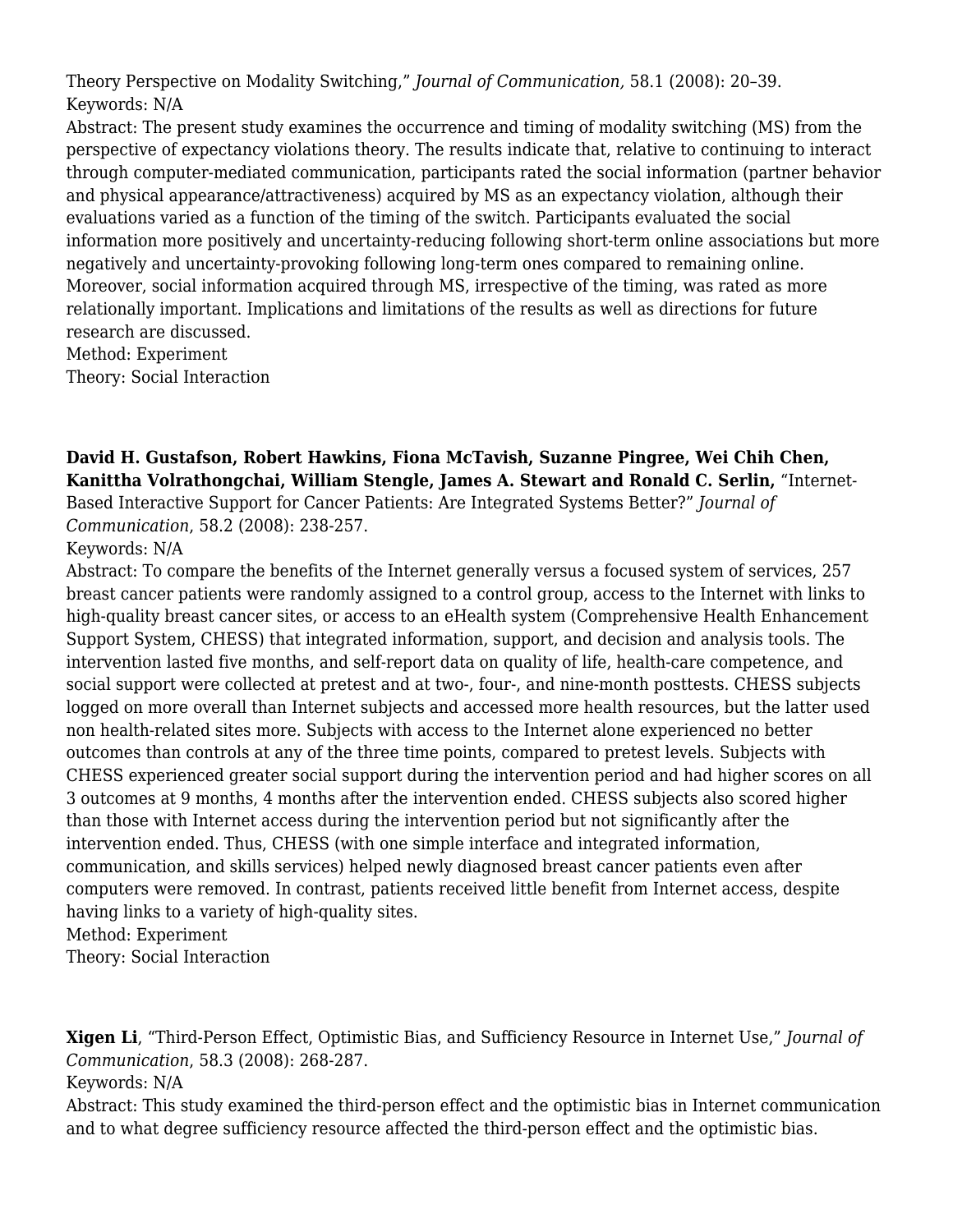Findings demonstrated the third-person effect and the optimistic bias prevalent in traditional media use were also apparent in Internet communication, but vary in their relationships with sufficiency resources and other predicting factors. There was a positive relationship between the third-person effect and the optimistic bias involving others. Two indicators of sufficiency resource, computer skill and computer knowledge, and perceived protection ability were significant predictors of the optimistic bias but not that of the third-person effect. Activeness in Internet use was positively predicted by computer knowledge and perceived benefit.

Method: Experiment Theory: Social Interaction

**Rahul Mitra and Radhika Gajjala**, "Queer Blogging in Indian Digital Diasporas: A Dialogic Encounter," *Journal of Communication Inquiry*, 32.4 (2008): 400-424.

Keywords: queer blogs; GLBT; gay Indian movement; queer new media

Abstract: Queering and transgendering practices have been visible across the Internet since the time of multi-user domains (MUDs), MUD object oriented domains (MOOs), e-mail lists, and Web bulletins. This article maps some themes of queering in the Indian digital diaspora through an intergenerational lens, produced in the acts of online and offline coauthoring, weblogging, and reading of instances of such online queering relationally. By way of a dialogic encounter on their own blogs and employing performative writing that simulates the blogsphere, the authors look at the interplay of codes of identity through the employment of themes, language, symbols and cultural influences in their writing. Examining the themes emerging from the specific blogs they study, the authors ask how power is shifted and re-layered in these articulations and what the inviting interactional features of their writeraudience communities are that allow for certain kinds of self-expression while also shaping their performance of sexuality in these spaces.

Method: Survey – Content Analysis Theory: Social Interaction

**Lisa J. Servon and Robert Kaestner**, "Consumer financial literacy and the impact of online banking on the financial behavior of lower-income bank customers," *Journal of Consumer Affairs*, 42.2 (Summer 2008): 271- 305.

Keywords: N/A

Abstract: This article analyzes a demonstration program mounted by a major bank to understand whether access to information and communications technologies, combined with financial literacy training and training on how to use the Internet, can help low- and moderate-income individuals in inner-city neighborhoods be more effective financial actors. While quantitative analysis turns up few significant program effects, qualitative work implies that implementation issues likely compromised the effectiveness of the program. There was evidence of a potential link between information and communications technologies and financial literacy. Overall, urban low- and moderate-income individuals are interested in becoming technologically and financially literate and an intensive intervention may enable these goals.

Method: Survey – Interviews/Case Study

Theory: Information Processing/Uses and Gratification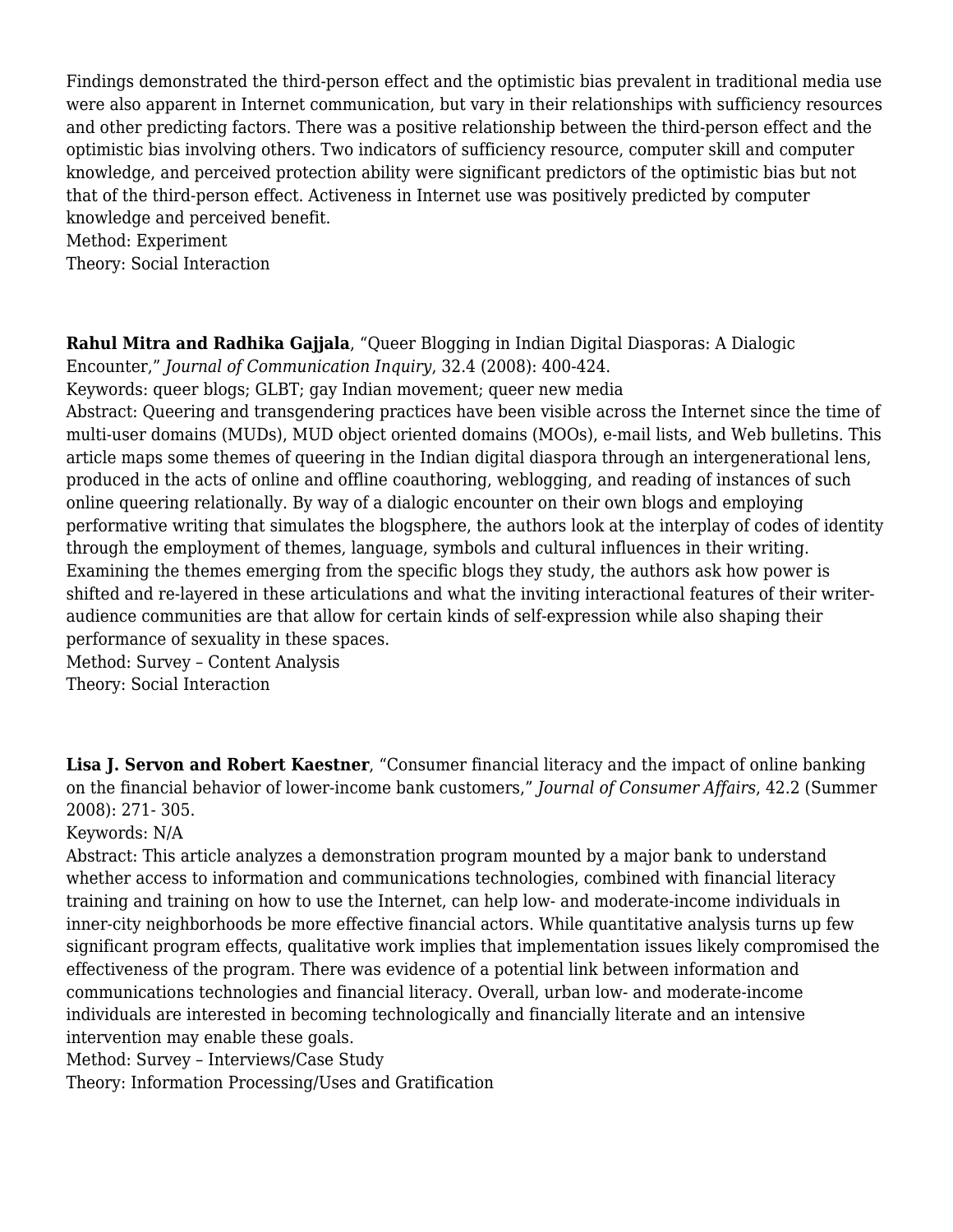**Seounmi Youn**, "Parental Influence and Teens' Attitude Toward Online Privacy Protection," *Journal of Consumer Affairs*, 42.3 (Fall 2008): 362- 88.

# Keywords: N/A

Abstract: This study examines the impact of parental influence on teens' attitude toward privacy protection. Survey data show that teens high in concept-oriented family communication tend to engage in discussion mediation, which, in turn, affects their level of privacy concern. In contrast, teens high in socio-oriented communication tend to have more family rules and surf the Internet with parents. Rulemaking mediation is not directly related to teens' level of privacy concern, while co-surfing mediation is related to their level of concern. This study also finds that parental mediation and teens' concern level explain their attitude toward privacy protection measures. Implications for policymakers and educators are discussed. With teens increasingly becoming an influential online retail demographic (Business Wire 2006; Greenspan 2004), e-marketers are targeting them through new interactive marketing platforms such as gamevertising, viral video and social networking site (Chester and Montgomery 2007; Howard 2006). These marketing practices may open opportunities for communication, product learning, and e-commerce to teens; however, they also raise public concerns about online risks resulting from teen privacy loss (Donnerstein 2002; Lenhart 2005; Willard 2006). Method: Survey – Content Analysis

Theory: Policy

**Kiseol Yang and Laura D. Jolly**, "Age Cohort Analysis in Adoption of Mobile Data Services: Gen Xers Versus Baby Boomers," *Journal of Consumer Marketing*, 25.5 (2008): 272–280.

Keywords: Mobile communication systems, Data communication systems, Consumer behaviour, Age groups

Abstract: Purpose – This study aims to examine the differences in adoption of mobile data services between two age cohorts (gen Xers and baby boomers). Three elements in the extended Technology Acceptance Model – perceived usefulness, perceived ease of use, and perceived fun – were used to identify the differences in adoption of mobile data services for the two age cohorts.

Design/methodology/approach – A sample of 200 mobile services users drawn from a purchased consumer panel participated in an online survey. Of this sample, 67 gen Xers and 86 baby boomers were used for the analysis (n 1/4 153). Multigroup structural equation modeling analysis was used to examine the differences in adoption of mobile data services between the two age cohorts.

Findings – This study found that baby boomers perceived mobile data services as more difficult to use than gen Xers. However, the perception of usefulness of mobile data services was stronger for the baby boomers than gen Xers. Usefulness of mobile data services may be a critical motivator for baby boomers to adopt mobile data services. Mobile data service marketers should focus on mobile data service usefulness when they are targeting the baby boomer cohort.

Originality/value – The results of this study provide insights to assist marketers in developing and positioning appropriate mobile data services to targeted age cohorts during the adoption stage. Method: Survey – Content Analysis

Theory: Adoption/Diffusion

**Robert V. Kozinets**, "Technology/Ideology: How Ideological Fields Influence Consumers' Technology Narratives," *Journal of Communication Research*, 34.6 (2008): 865-881. Keywords: N/A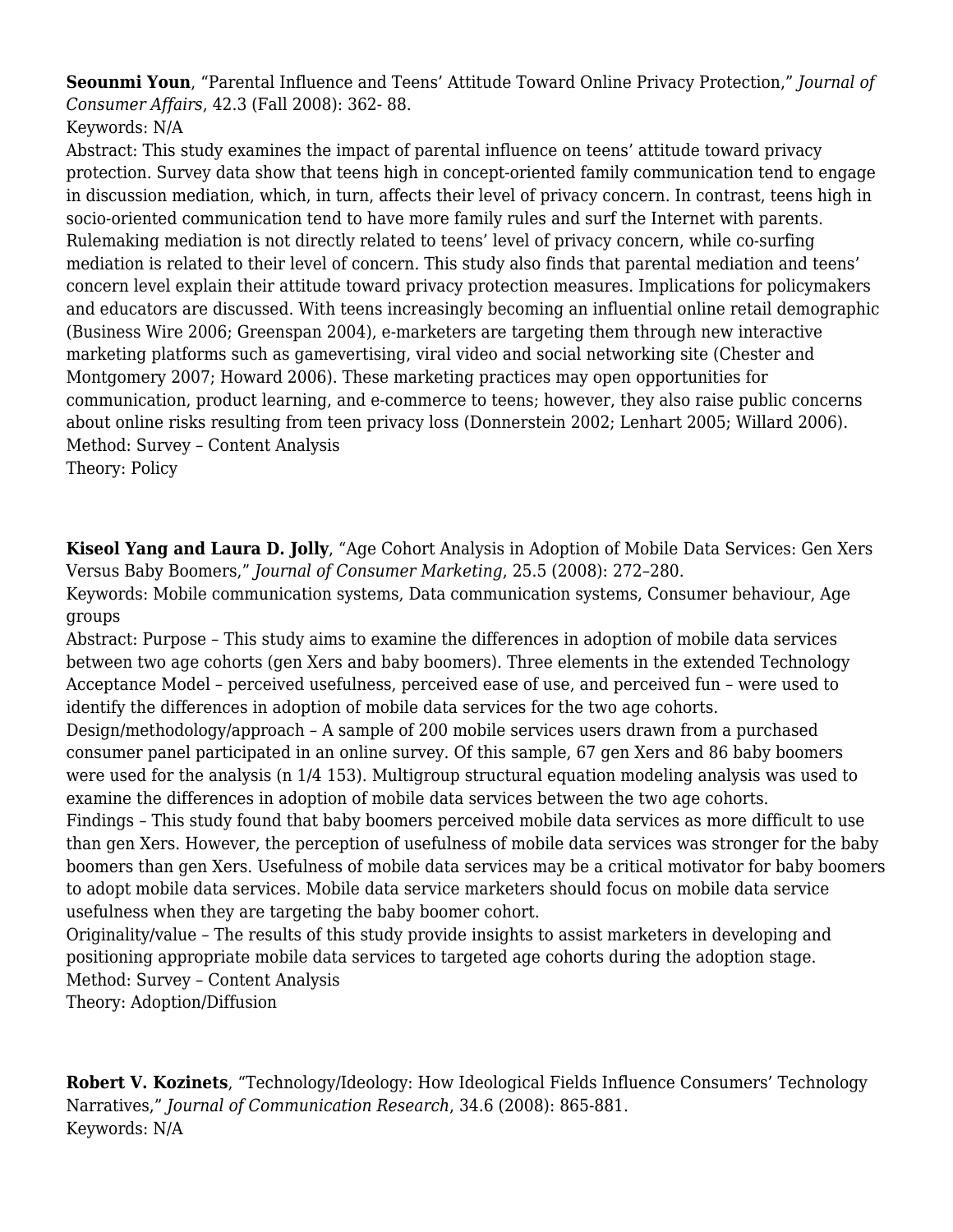Abstract: Through a systematic study of consumer narratives, this article models how technology ideologies influence consumer-level thought, speech and action. Applying critical discourse analysis and articulation theory approaches, a semiotic square model represents the relations between Techtopian, Green Luddite, Work Machine and Techspressive ideological elements in an ideological field. The narratives of individual consumers move between ideological elements in ways suggested by the model's semantic relations. The results reveal novel aspects of consumers' dynamic relations to technology ideology and invite further investigations of technology and consumption ideology. Method: Survey – Interview/Case Study Theory: Social Interaction

**Louisa Ha**, "Online Advertising Research in Advertising Journals: A Review," *Journal of Current Issues and Research in Advertising*, 30.1 (Spring 2008): 31-49.

Keywords: N/A

Abstract: Along with the rapid increase in the number of Internet users around the world, the World Wide Web has become the fastest growing advertising medium in this decade. The Interactive Advertising Bureau (2007) reported US online advertising revenue's growth from 1998's US \$l .8 billion to \$20 billion in 2007. The 10-fold increase not only signifies the importance of online advertising to the advertising and media industry, but also the rapid advancement of technology in online advertising delivery and display formats that requires researchers to help the media and advertisers to capitalize on the new medium and the society in understanding the increasing impact of the medium. Method: Survey – Content Analysis

Theory: Information Processing/Uses and Gratification

**Harsha Gangadharbatla,** "Facebook Me: Collective Self-Esteem, Need to Belong, and Internet Self-Efficacy as Predictors of the iGeneration's Attitudes toward Social Networking Sites," *Journal of Interactive Advertising*, 8.2 (2008).

### Keywords: N/A

Abstract: Within the user-generated content sites, the role and growth of social networking sites has been undeniably overwhelming. Social networking sites (SNS) generate millions of dollars in revenue and advertising, yet little is known about why college students join and participate in these sites, which allow users to create their own content or space. This study adopts survey methodology to investigate the influence of college students' level of Internet self-efficacy, need to belong, need for cognition, and collective self-esteem on their attitude toward SNS. Internet self-efficacy, need to belong, and collective self-esteem all have positive effects on attitudes toward SNS. Furthermore, attitude toward SNS mediates the relationship between willingness to join SNS and (1) Internet self-efficacy and (2) need to belong, and the mediation is only partial between willingness to join and collective self-esteem. The author also draws managerial implications.

Method: Survey – Content Analysis

Theory: Social Interaction

**Terry Daugherty, Matthew S. Eastin and Laura Bright**, "Exploring Consumer Motivations for Creating User-Generated Content," *Journal of Interactive Advertis*ing, 8.2 (2008). Keywords: N/A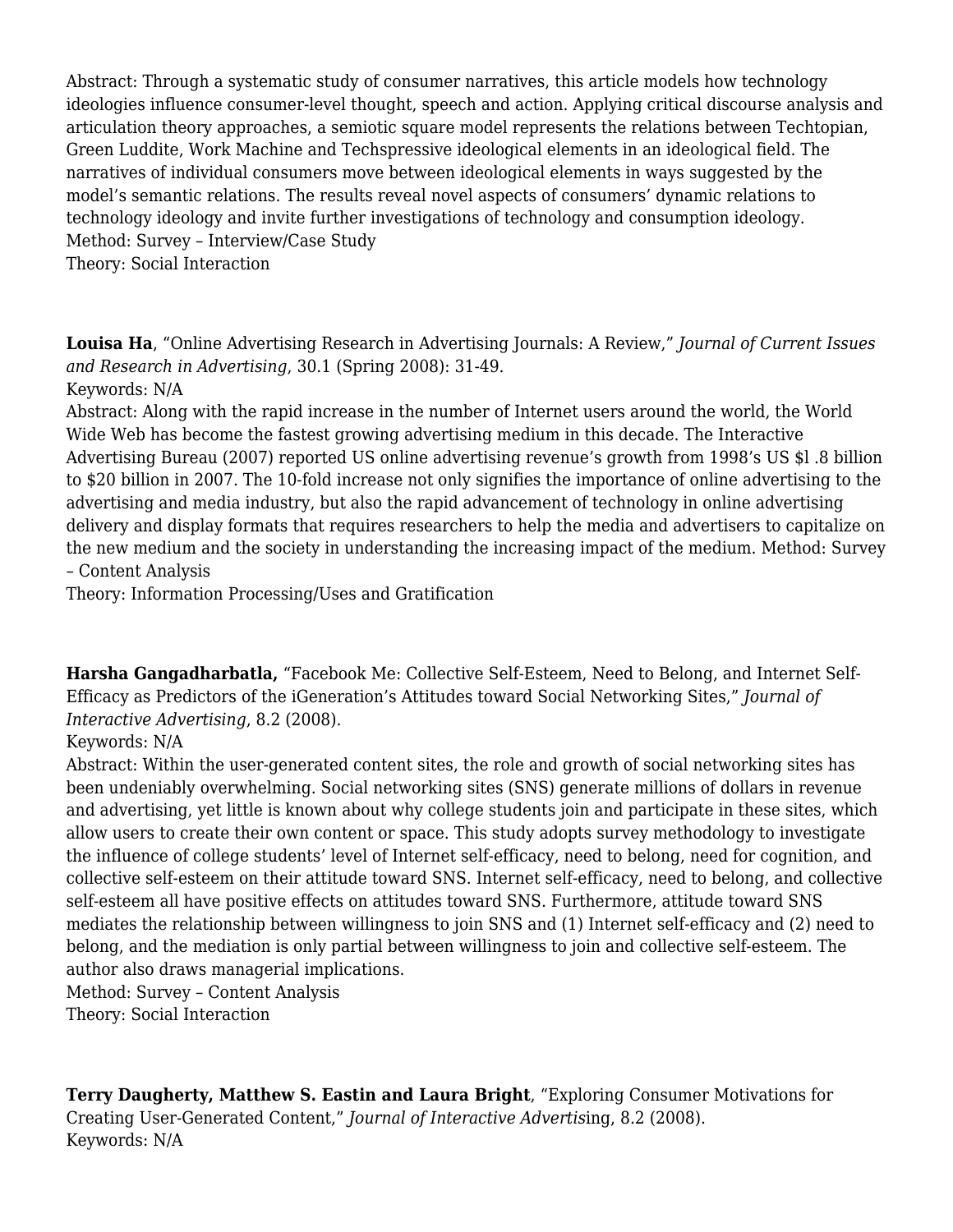Abstract: The advent of Web 2.0 technologies has enabled the efficient creation and distribution of usergenerated content (UGC), resulting in vast changes in the online media landscape. For instance, the proliferation of UGC has made a strong impact on consumers, media suppliers, and marketing professionals while necessitating research in order to understand both the short and long-term implications of this media content. This exploratory study  $(n = 325)$  seeks to investigate consumer consumption and creation of UGC and the attitudinal factors that contribute to these actions. The data confirm the established relationship between attitude and behavior and indicate attitude serves as a mediating factor between the use and creation of UGC. With regard to the creation of UGC, the egodefensive and social functions of attitude were found to have the most explanatory power. Method: Survey – Content Analysis

Theory: Information Processing/Uses and Gratification

**Shu-Chuan Chu and Sara Kamal**, "The Effect of Perceived Blogger Credibility and Argument Quality on Message Elaboration and Brand Attitudes: An Exploratory Study," *Journal of Interactive Advertising*, 8.2 (2008).

Keywords: N/A

Abstract: To understand information processing on blogs, this study investigates how perceived blogger trustworthiness affects blog readers' elaboration of brand-related messages and its interaction effects with argument quality. The results reveal that the degree of perceived blogger trustworthiness affects the extent of message elaboration, and findings from a 2 X 2 (perceived blogger trustworthiness X argument quality) factorial experiment suggest a significant interaction effect on brand attitudes. This interaction reveals that when perceived blogger trustworthiness is high, argument quality has a greater impact on brand attitudes than when perceived blogger trustworthiness is low. The authors discuss some implications and suggestions for further research.

Method: Survey – Content Analysis

Theory: Social Interaction

**Hyuk Jun Cheong and Margaret A. Morrison**, "Consumers' Reliance on Product Information and Recommendations Found in UGC," *Journal of Interactive Advertising*, 8.2 (2008). Keywords: N/A

Abstract: In the time since the advent of the Internet, the influence of online recommendations on consumer decision making has attracted great attention. YouTube and sites with blogging capabilities, such as MySpace and Facebook, are growing rapidly and frequently feature comments about brands and products. These comments, whether positive or negative, represent a form of user-generated content (UGC). Although recent research on peer recommendations considers electronic word of mouth, few studies focus on UGC. Using interviews with 17 participants, this study examines consumers' opinions of online recommendations embedded in UGC compared with those of producer-generated content.

Method: Survey – Interview/Case Study

Theory: Information Processing/Uses and Gratification

**Lan Xia and Nada Nasr Bechwati**, "Word of Mouse: The Role of Cognitive Personalization in Online Consumer Reviews," *Journal of Interactive Advertising*, 9.1 (2008).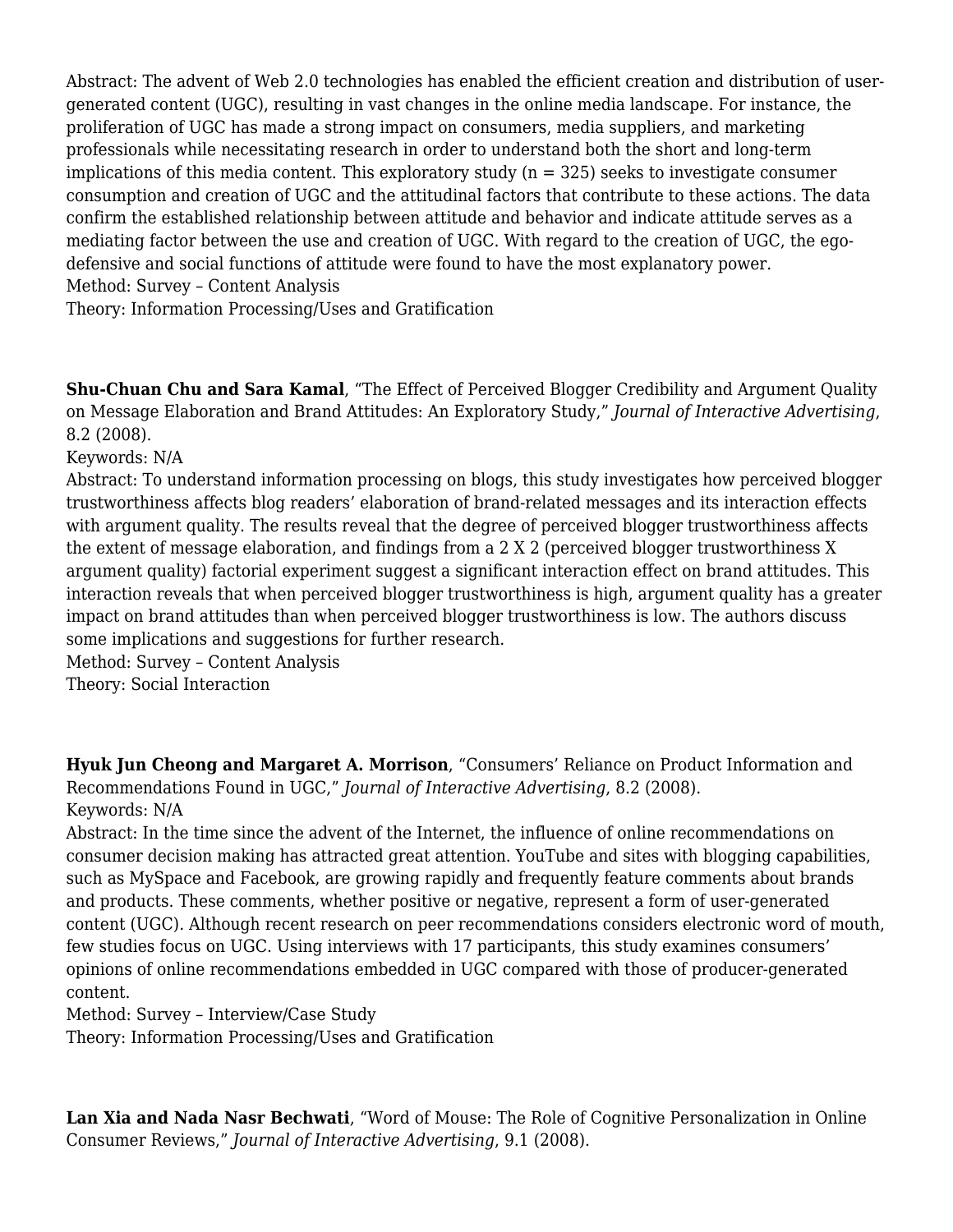Keywords: Word of mouse, online reviews, personalization.

Abstract: This research attempts to understand the mechanisms underlying the differential impacts of online consumer reviews, using the concept of cognitive personalization. In two experiments, the authors show that the level of cognitive personalization developed while reading an online review influences consumers' purchase intentions. The level of cognitive personalization is a function of the reader's affect intensity, the nature of the product reviewed (experience vs. search), and the content of the review (experiential vs. factual); in addition, the effect of cognitive personalization on purchase intention is moderated by valence (positive vs. negative).

Method: Experiment

Theory: Social Interaction

**Anca Cristina Micu and Esther Thorson**, "Leveraging News and Advertising to Introduce New Brands on the Web," *Journal of Interactive Advertising*, 9.1 (2008).

Keywords: Integrated marketing communications, Internet advertising, news.

Abstract: Previous studies using the integrated marketing communications framework have examined the increased effectiveness of combining either multiple media or different tactics when promoting a brand. This study considers integrating advertising and publicity to promote an unknown brand on the Internet. Experiment results indicate that when exposure to advertising combines with exposure to objective news about a new brand, effectiveness increases in terms of both brand attitudes and behavioral intentions. For sequencing exposures for technical brands, the news-then-advertising condition offers more effectiveness than the reverse sequence. When introducing non-technical brands on the Web though, using advertising first is more effective in terms of brand attitudes. Method: Experiment

Theory: Other (Branding)

**Kevin Wise, Paul D. Bolls, Hyo Kim, Arun Venkataraman and Ryan Meyer**, "Enjoyment of Advergames and Brand Attitudes: The Impact of Thematic Relevance," Journal of Interactive Advertising, 9.1 (2008).

Keywords: Advergames, Brand Attitude, and Relevance.

Abstract: Campaigns increasingly implement advergames to engage consumers with a brand through interactive, entertaining media content. However, little research tests the effects of specific features of advergames on desired advertising outcomes. This article reports the results of an experiment designed to examine how variation in the thematic connection between the game associated with an advergame and the brand affects the relationship between attitude toward the game (equated with attitude toward the ad) and attitude toward the brand. The analysis reveals a stronger positive relationship between attitude toward the advergame and attitude toward the brand when participants play games with a high thematic connection to the brand's product. Therefore, designing advergames that relate thematically to the product of the sponsoring brand should increase the likelihood of positive conditioning of brand attitudes evoked by playing an advergame.

Method: Experiment

Theory: Other (Branding)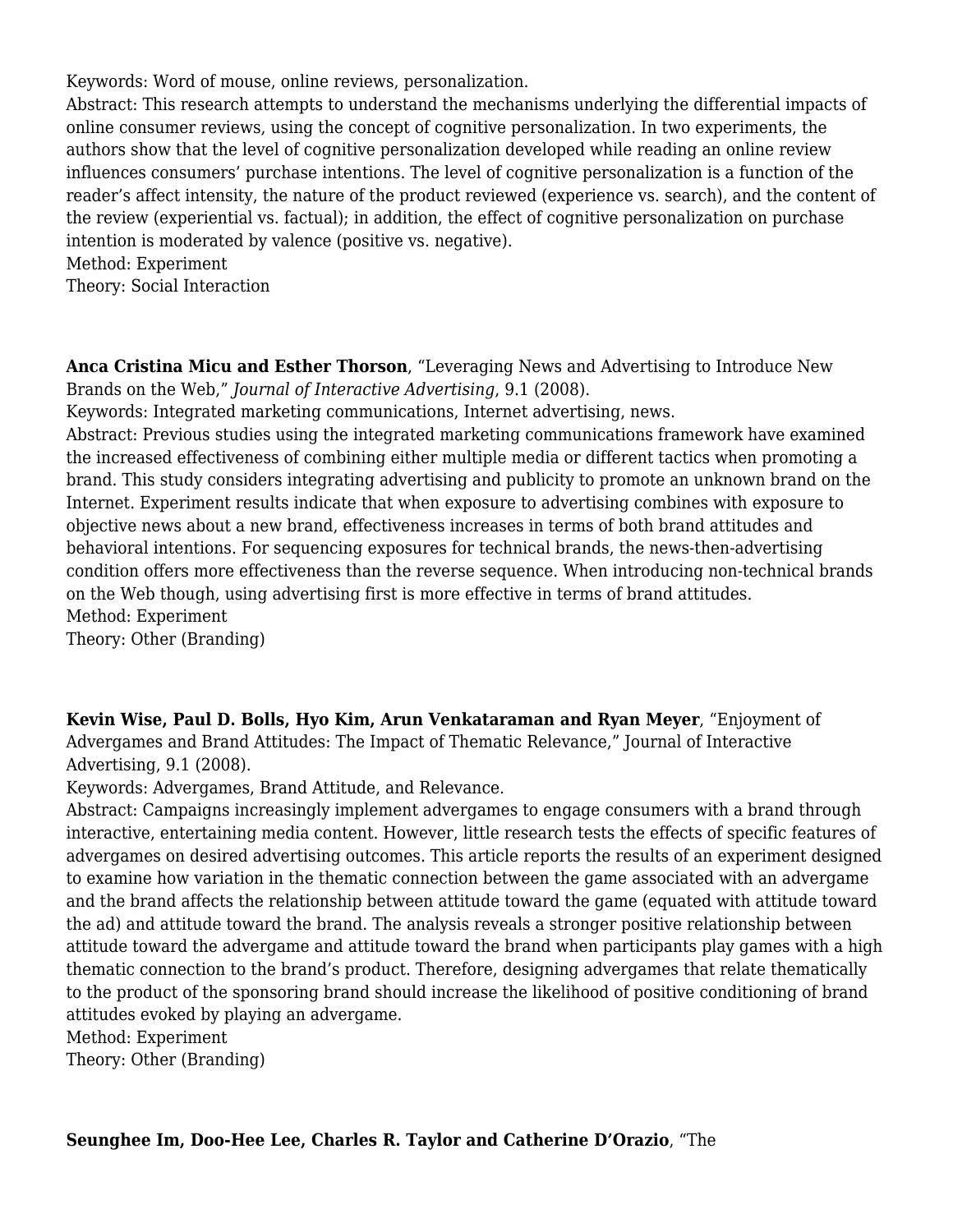Influence of Consumer Self-Disclosure on Web Sites on Advertising Response," *Journal of Interactive Advertising*, 9:1 (2008*).*

Key Words: Transference effect, online self-disclosure, Internet advertising

Abstract: This article assesses the consequences of consumer self-disclosure by examining the disclosure-liking effect in the context of advertising. Of particular interest is whether self-disclosure by visitors to a Web site leads to more positive reactions to subsequent advertising for the products/services offered on that site. Brand relationship theory and social response theory provide the theoretical basis for predictions about the potential influence of the disclosure-liking effect in the noninterpersonal context of the World Wide Web. Specifically, this research posits a transference effect of self-disclosure in three hypotheses, tested with two experiments that identify some moderating and mediating variables. The results demonstrate that the positive attitude that self-disclosure can elicit favorably influences subsequent attitudes toward ads and behavior toward the target of the disclosure. Method: Experiment

Theory: Social Interaction

**Bernard J. Jansen, Karen Hudson, Lee Hunter, Fang Liu and Jamie Murphy**, "The Google Online Marketing Challenge: Classroom Learning with Real Clients, Real Money, and Real Advertising Campaigns," *Journal of Interactive Advertising*, 9.1 (2008).

Keywords: Sponsored search, online marketing, online advertising

Abstract: The advent of keyword advertising has had a tremendous effect on online advertising, Internet marketing, search engines, and Web sites that earn advertising revenue. Pay-per-click advertising therefore provides a critical topic for educators who hope to prepare students for professional careers in advertising and related areas. The Google Online Marketing Challenge offers an innovative way to achieve this goal in a unique hands-on context. With more than 8,000 participating students from 47 countries, the 2008 Challenge is, as far as the authors know, the largest in-class academic competition ever undertaken. The Challenge is also unique in its linkages among students, businesses, and the classroom. This article briefly reviews online marketing and Google's advertising platform. Method: Interpretive Essay (including History) Theory: Policy

**Michael Hanley, Jennifer George-Palilonis and Vinayak Tanksale**, "Research-Informed Development for Interactive Media: Enhancing Learning by Engaging Students with Users," *Journal of Interactive Advertising*, 9.1 (2008).

Keywords: Interactive, media, pedagogy

Abstract: This case study investigates how the research-informed development model affects the pedagogical learning outcomes and design solutions of university students responsible for creating interactive advertising and news content for television and the iPhone mobile device. An interdisciplinary group of three professors and 31 undergraduates from advertising, computer science, journalism graphics and telecommunications employed a research-informed development process to create interactive design products and collect feedback from target users about the interactive advertising, news content, and interface designs and functionality. Students used the feedback from user focus groups to revise and improve the design work before each of three rounds of usability tests. Method: Survey – Interview/Case Study

Theory: Information Processing/Uses and Gratification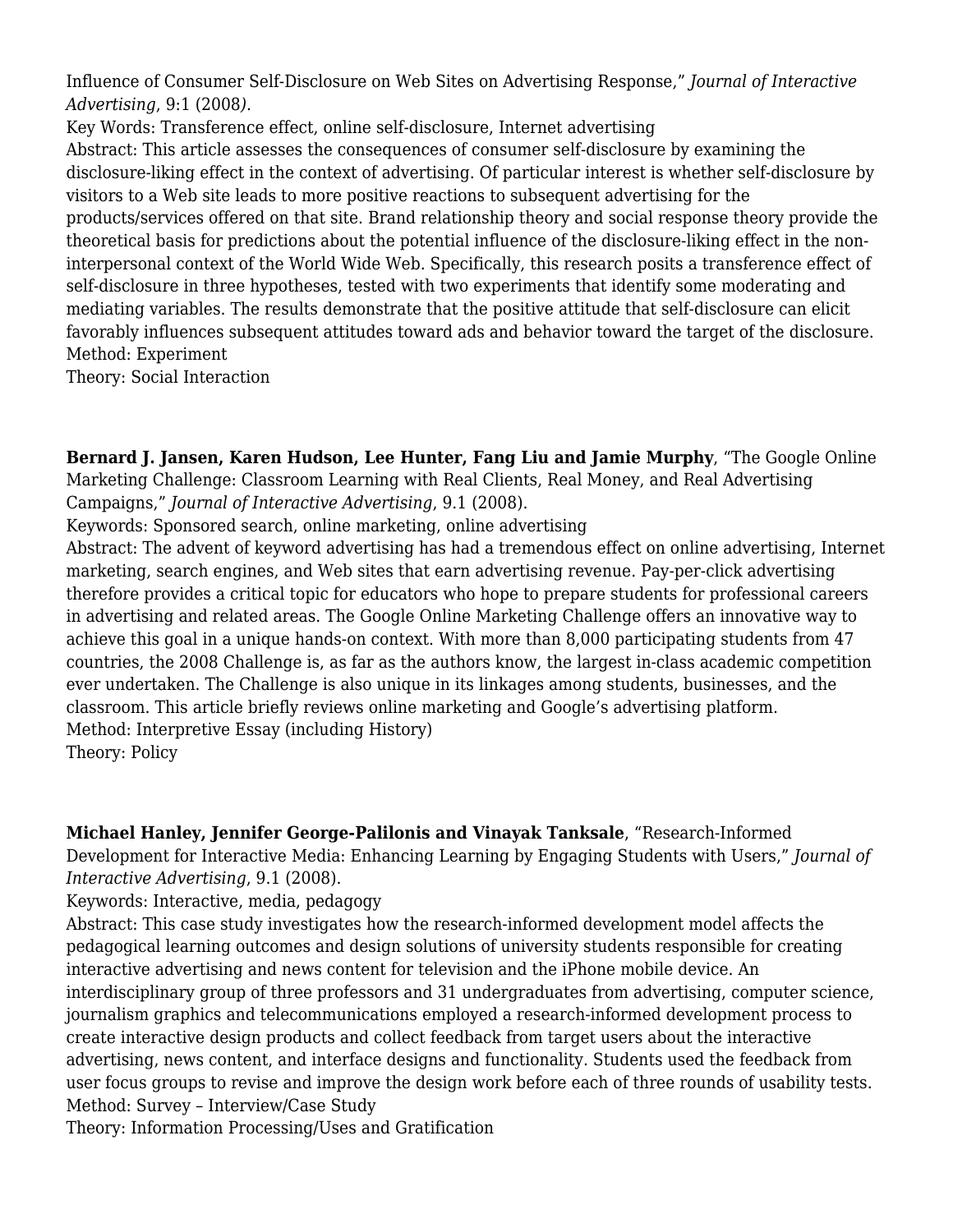**Marci Troutman and Steve Timpson**, "Effective Optimization of Web Sites for Mobile Access: The Transition from eCommerce to mCommerce," *Journal of Interactive Advertising*, 9.1 (2008). Keywords: Mobile site optimization, WAP, e-commerce

Abstract: As the number of mobile phone users exceeds that of PC users in many countries, how to optimize PC-based web sites for mobile phone users becomes an important issue. This article reviews several popular approaches and introduces a method that the authors' firm has developed. Major advantages of this method are that firms can use the same URL for both PC-based and mobile phonebased Web sites and both groups of users can get the layout and content that best fit their devices. The article presents examples to illustrate the features of the optimization process.

Method: Survey – Interview/Case Study

Theory: Information Processing/Uses and Gratification

**Kaye D. Sweetser, Lance V. Porter, Deborah Soun Chung and Eunseong Kim**, "Credibility and the Use of Blogs Among Professionals in the Communication Industry," *Journalism & Mass Communication Quarterly*, 85.1 (Spring 2008): 169-185. Keywords: N/A

Abstract: This study examines use, credibility, and impact on the communication industry of blogs as seen by professional journalists and public relations practitioners. Informed by the uses and gratifications perspective and using an online survey, the study used factor analysis to reveal simplistic blog use categorizations as being either interactive or non-interactive. Results also indicate that those who are labeled "high users" in both factors assign more credibility to the medium. Differences between journalism and public relations professionals were examined.

Method: Survey – Content Analysis

Theory: Social Interaction

**Sriram Kalyanaraman and S. Shyam Sundar**, "Portrait of the Portal as a Metaphor: Explicating Web Portals for Communication Research," *Journalism & Mass Communication Quarterly*, 85.2 (Summer 2008): 239-256.

Keywords: N/A

Abstract: Web portals are increasing in their presence as well as importance, yet suffer from lack of conceptual clarity. In explicating the concept of "portal" from a number of disciplinary frameworks, this article uncovers five different but inter-related metaphorical conceptions—gateways, billboards, networks, niches and brands—which, in turn, suggest five dominant features of portal sites—customization, content, control, community and commerce—for empirical examination as variables in future research on uses and effects of portals.

Method: Interpretive Essay (including History)

Theory: Information Processing/Uses and Gratification

**Zvi Reich**, "The Roles of Communication Technology in Obtaining News: Staying Close to Distant Sources," *Journalism & Mass Communication Quarterly*, 85.3 (Autumn 2008): 625-646. Keywords: N/A

Abstract: This study proposes a framework for a theory of epistemological technologies in news sourcing, based on research on communication channels (technology-mediated and non-mediated) used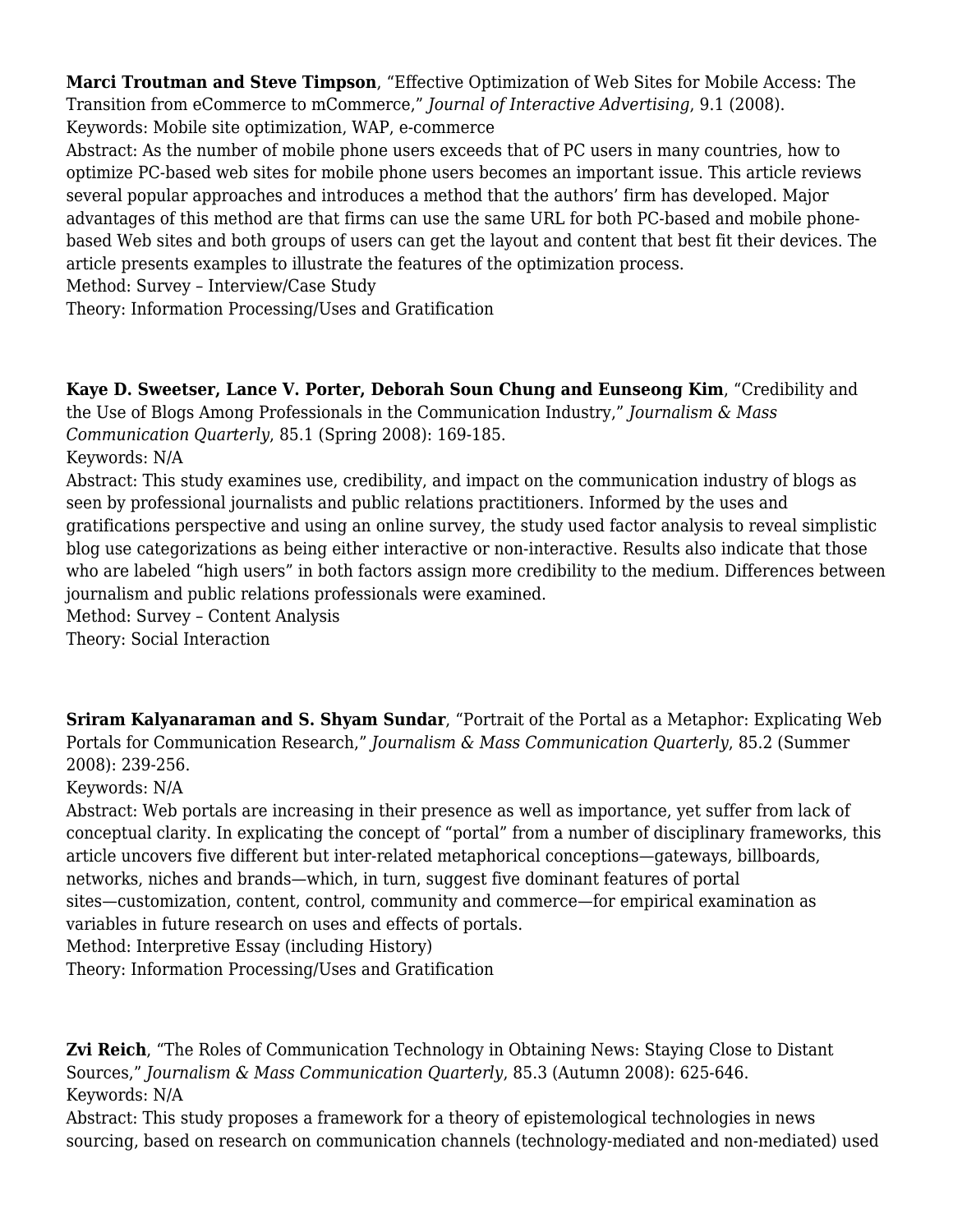to acquire information for stories published or aired by nine Israeli news organizations, employing faceto-face reconstruction interviews with reporters. Findings reveal only marginal differences among media in use of various channels. Technology enables distant coverage while keeping close contact with human sources. Nearly all news information is technology-mediated, transmitted primarily via oral channels. Although reporters use the Internet extensively, their reliance on the World Wide Web as a news source is negligible, even among online reporters.

Method: Survey – Interview/Case Study Theory: Adoption/Diffusion

**Ester de Waal and Klaus Schoenbach**, "Presentation Style and Beyond: How Print Newspapers and Online News Expand Awareness of Public Affairs Issues," *Mass Communication and Society*, 11:2 (2008): 161-176.

Keywords: N/A

Abstract: Traditional newspapers have been shown to improve knowledge about politics and other societal issues and to widen the perceived public agenda, but what of their online counterparts and other news sites on the Internet? The consequences of differences in presentation style are addressed. A large survey representative of the Dutch adult population is used to examine how much print newspapers and online news expand the perceived public agenda, both in terms of its extent in general and within politics in particular. Our results show that printed newspapers are more effective than online newspapers in increasing the overall number of perceived topics and the number of political topics, but only if readers are interested and rely on newspapers. Non-paper news sites, however, seem to widen the overall and the political public agenda even without specific interest and reliance of their users.

Method: Survey – Content Analysis Theory: Information Processing/Uses and Gratification

**Kaye D. Sweetser, Guy J. Golan and Wayne Wanta**, "Intermedia Agenda Setting in Television, Advertising, and Blogs During the 2004 Election," *Mass Communication and Society*, 11.2 (2008): 197-216.

Keywords: N/A

Abstract: This study examined whether the candidate-controlled public relations tools of political ads and candidate blogs were successful in influencing the issue and news agenda of the major television news networks during the 2004 presidential election. Data showed strong correlations between blogs and the media agenda. Advertisements did not correlate with the media agenda. Cross-lag analyses showed that the media set the candidates' agenda. The authors suggest intermedia agenda setting occurred as the media transferred their agenda to campaign blogs.

Method: Survey – Content Analysis

Theory: Agenda Building/Setting

**Joshua D. Atkinson**, "Towards a Model of Interactivity in Alternative Media: A Multilevel Analysis of Audiences and Producers in a New Social Movement Network," *Mass Communication and Society*, 11.2 (2008): 227-247. Keywords: N/A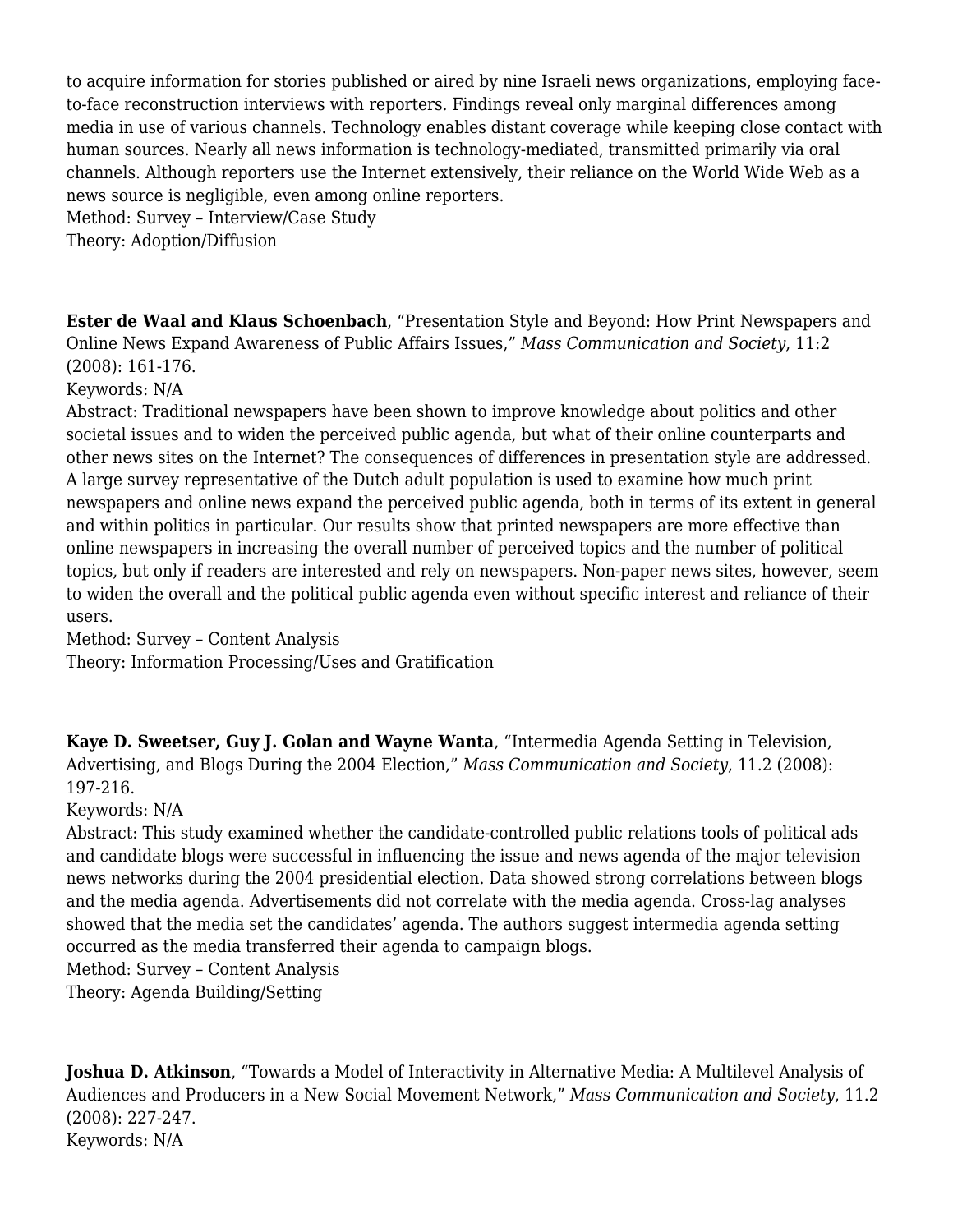Abstract: This research utilized multilevel analysis to explore interactive alternative media production in a new social movement network. Interviews with audiences, local producers, and global producers provide evidence of interactivity between local audiences and local producers and between local producers and global producers. The local audiences provided encouragement to local producers through face-to-face interactions that aided in the establishment of organizational support for the local producers but acted as a discursive closure that blinded local producers to potential problems with their alternative media. The global producers revealed that they received content-oriented interactions from audiences via e-mail, which corresponded with data collected from the local producers who claimed to interact with global producers via e-mail. The findings establish a preliminary model of interactivity in alternative media production that links research concerning new social movement networks and alternative media and builds on research concerning the decentralized structure of new social movement networks.

Method: Survey – Interview/Case Study Theory: Information Processing/Uses and Gratification

**Deborah S. Chung and Chan Yun Yoo**, "Audience Motivations for Using Interactive Features: Distinguishing Use of Different Types of Interactivity on an Online Newspaper," *Mass Communication and Societ*y, 11.4 (2008): 375-397.

Keywords: N/A

Abstract: This study examines audience uses of three types of interactivity, user motivations for visiting an online newspaper, and the relationship between user motivations and use of the different types of interactive features. There are three types of interactivity on a continuum: medium, human=medium, and human interactivity. In an online survey of 542 respondents, results indicate that medium interactive features were used most frequently and human interactive features used the least. Three motivations for using online newspapers emerged—information seeking=surveillance, socialization, and entertainment. In addition, further analysis found that although all three motivations were predictors of use of medium interactive features, the information seeking= surveillance motivation was not a significant predictor of use of human= medium and human interactive features. Method: Survey – Content Analysis

Theory: Information Processing/Uses and Gratification

**Xiaoquan Zhao and Xiaomei Cai**, "From Self-Enhancement to Supporting Censorship: The Third-Person Effect Process in the Case of Internet Pornography," *Mass Communication and Society*, 11:4 (2008): 437-462.

Keywords: N/A

Abstract: This study examined the relationship between self-enhancement and third-person perception. It also investigated the behavioral consequences of third-person perception within a theory of reasoned action framework. A survey on the issue of Internet pornography was administered to 462 undergraduate students. A positive relationship was found between self-enhancement and third-person perception. Behavioral attitude emerged as a key mediator in the relationship between third-person perception and intention to support Internet censorship. Subjective norm overall was not an important factor in the perception–intention relationship. The lack of impact for subjective norm, however, had causes that varied across gender.

Method: Survey – Content Analysis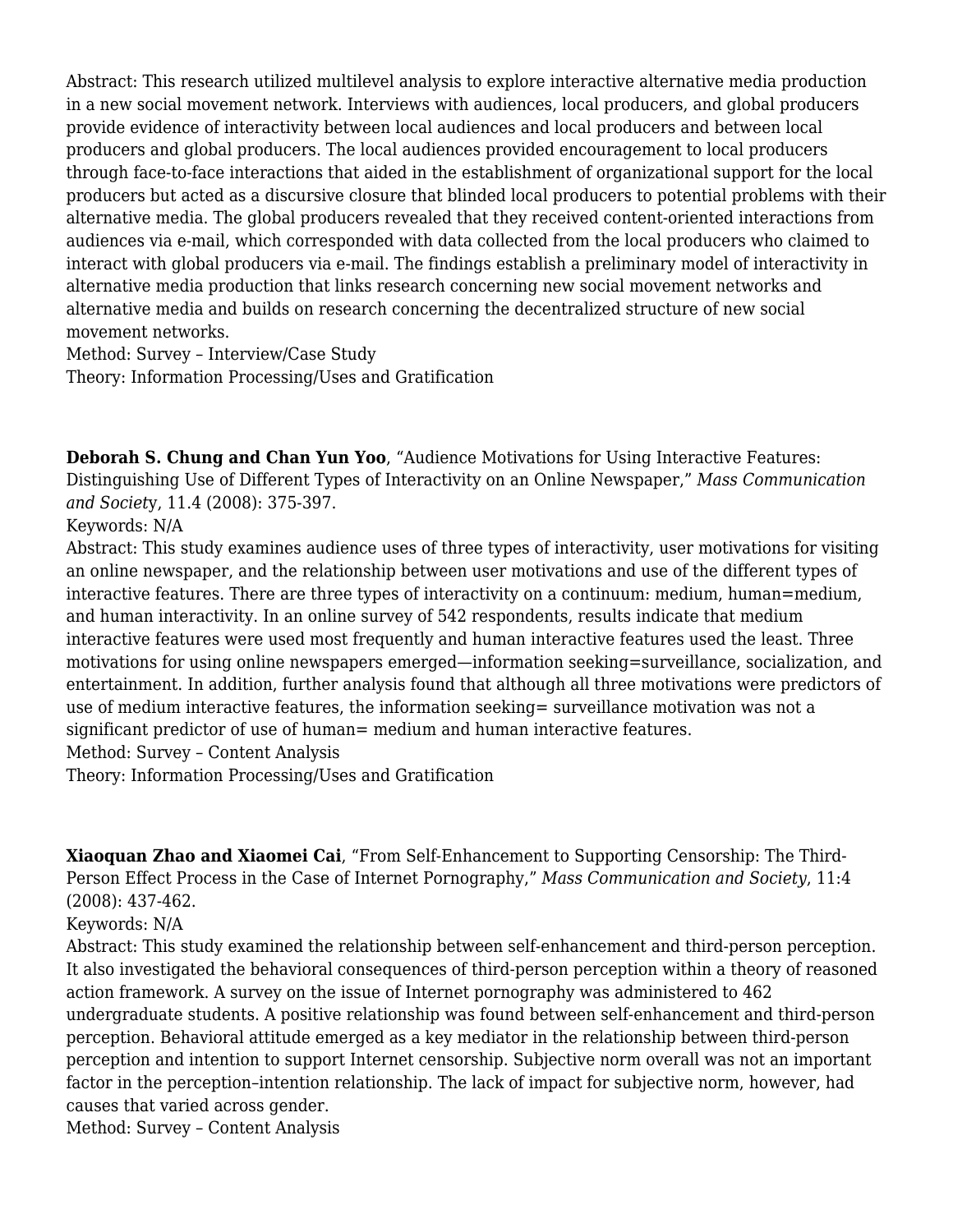# **Amy L. Gonzales and Jeffrey T. Hancock**, "Identity Shift in Computer-Mediated

Environments," *Media Psychology*, 11.2 (2008): 167-185.

Keywords: N/A

Abstract: The present study uses a public commitment framework to examine how computer-mediated self-presentations can alter identities. Participants were asked to present with one of two traits, extroversion or introversion, in public or private computer-mediated communication. Public presentations were online, whereas private presentations took place in a text document. Only participants that presented themselves publicly internalized the trait presentation, suggesting that identity shift took place. Public self-presentations also contained more certain and definite forms of language than private self-presentations, suggesting that audiences evoke a more committed form of self-presentation. The findings in this research have important implications for the self-construction of identity online, particularly for individuals that use the Internet as a tool for public self-presentation, such as dating sites, social network sites, or blogs. Also, the findings highlight opportunities for theoretical development on identity construction as a function of computer-mediated communication. Method: Survey – Content Analysis Theory: Social Interaction

**Jochen Peter and Patti M. Valkenburg**, "Adolescents' Exposure to Sexually Explicit Internet Material and Sexual Preoccupancy: A Three-Wave Panel Study," *Media Psychology*, 11.2 (2008): 207-234. Keywords: N/A

Abstract: The main aim of this study was to investigate whether adolescents' use of sexually explicit Internet material (SEIM) increased their sexual preoccupancy (i.e., a strong cognitive engagement in sexual issues). Further, authors wanted to know (a) whether subjective sexual arousal mediated a potential influence of exposure to SEIM on sexual preoccupancy and (b) whether this process differed between male and female adolescents. Over the course of one year, authors surveyed 962 Dutch adolescents aged 13–20 years three times. Structural equation modeling showed that exposure to SEIM stimulated sexual preoccupancy. This influence was fully mediated by subjective sexual arousal from SEIM. The effect of exposure to SEIM on subjective sexual arousal did not differ between male and female adolescents. The findings suggest that a sexualized media environment may affect adolescents' sexual development beyond traditionally studied variables, such as sexual attitudes and sexual behavior. Method: Survey – Content Analysis

Theory: Social Interaction

**Eliane M. Boucher, Jeffrey T. Hancock and Philip J. Dunham**, "Interpersonal Sensitivity in Computer-Mediated and Face-to-Face Conversations," *Media Psychology,* 11.2 (2008): 235-258. Keywords: N/A

Abstract: Two studies were designed to assess the impact of computer-mediated communication (CMC) on the development of dominant/subordinate status roles and on the accuracy of interpersonal perceptions during dyadic, text-based conversations. Results comparing face-to-face (FtF) and synchronous CMC interactions indicated: (a) that dyads established dominant/subordinate roles in both communicative environments, although these roles were more clearly differentiated in the CMC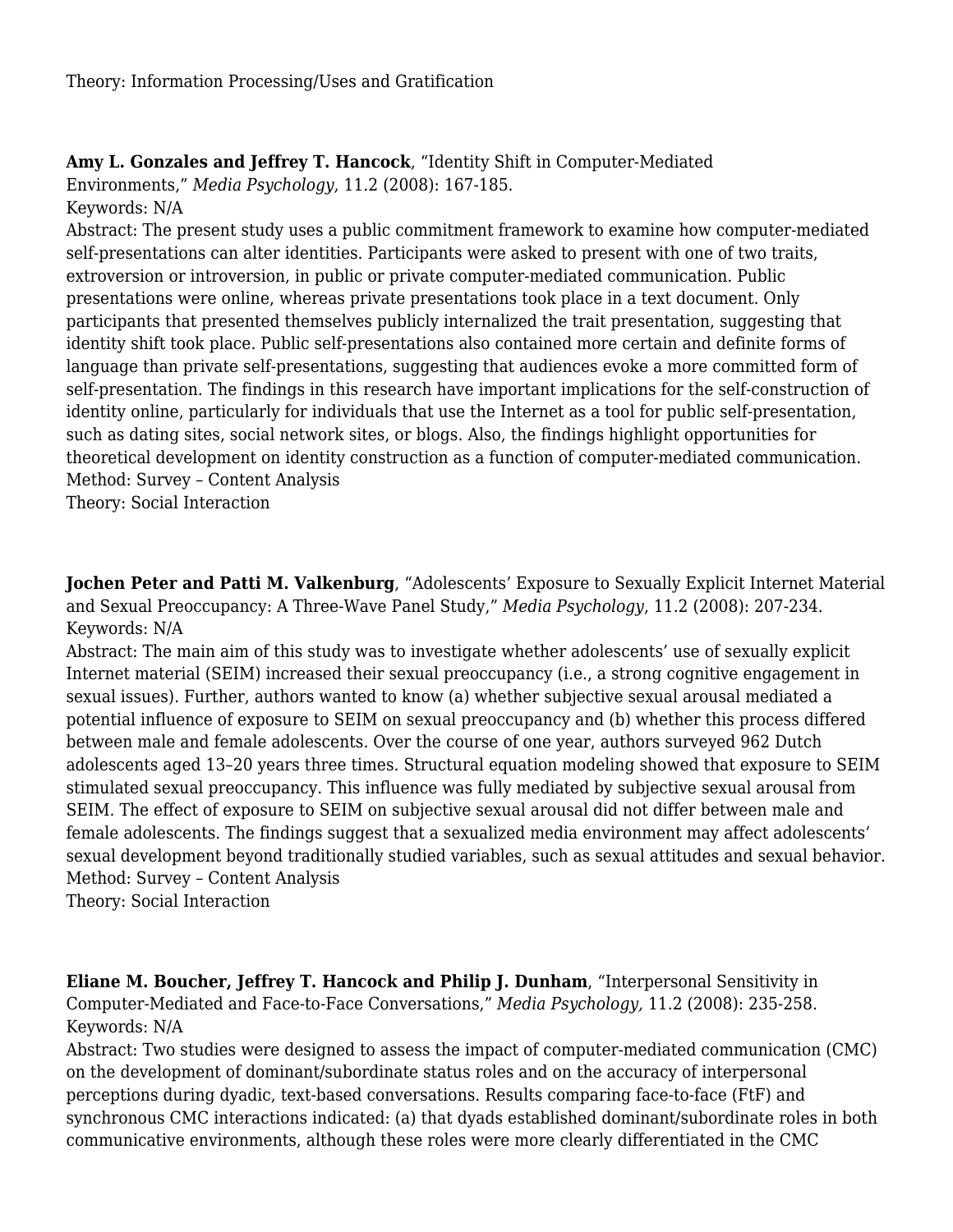interactions; and (b) that the accuracy of interpersonal perceptions did not differ substantially during CMC and FtF interactions. Considered together, these data pose problems for theoretical accounts of CMC suggesting that the impoverished social cues in this form of text-based communication tend to equalize hierarchical differences in the status of participants and undermine the accuracy of interpersonal perceptions.

Method: Experiment

Theory: Information Processing/Uses and Gratification

**Yong Cao and John D.H. Downing,** "The Realities of Virtual Play: Video Games and Their Industry in China," *Media ,Culture and Society*, 30.4 (2008): 515-529.

Keywords: N/A

Abstract: In this study, 'video game' is an umbrella term for arcade games, console games, single PC games and online games. Video games have a 20-year history in China and continually impress us with their impressive statistics. With over 20 million online gamers and the largest game population in the world, China was predicted to be the largest online game market in 2007 (Game Trust and Diffusion Group, 2004). In 2005 alone, video games generated 6.7 billion RMB (US \$0.8 billion) of revenue in China (Popsoft, 2006).

Method: Interpretive Essay (including History) Theory: Policy

**François Bar and Christian Sandvig**, "US Communication Policy After Convergence," *Media, Culture and Society*, 30.4 (2008): 531-550.

Keywords: N/A

Abstract: The laws and policies that govern communication in the US have evolved over time to treat different media with distinct doctrines. The press, the post, broadcasting and the telephone each abide by different rules, defining who can build and operate the underlying communication systems, who can use them, along what patterns, to convey what information. As these regimes evolved, they adjusted to reflect social, political, economic and technological change. Occasionally over the past century, the advent of a major new communication technology – radio, television, cable, microwave – changed the system of incentives and thus the equilibrium of the policy environment. This prompted more than a marginal adjustment to the rules, resulting in new rules within existing categories, or the creation of new categories to encompass the new technology.

Method: Interpretive Essay (including History) Theory: Policy

**Marcel Machill, Markus Beiler and Martin Zenker**, "Search-engine Research: a European-American Overview and Systematization of an Interdisciplinary and International Research Field," *Media, Culture and Society*, 30.4 (2008): 591-608.

Keywords: N/A

Abstract: It is no longer possible to imagine the internet without search engines. The growth of net contents, helped by the low communicative access barriers, makes the selection of relevant contents necessary. Search engines assume this selection and mediation function at the interface between public and individual communication. Their ability to reduce the complexity of the web and extend the horizon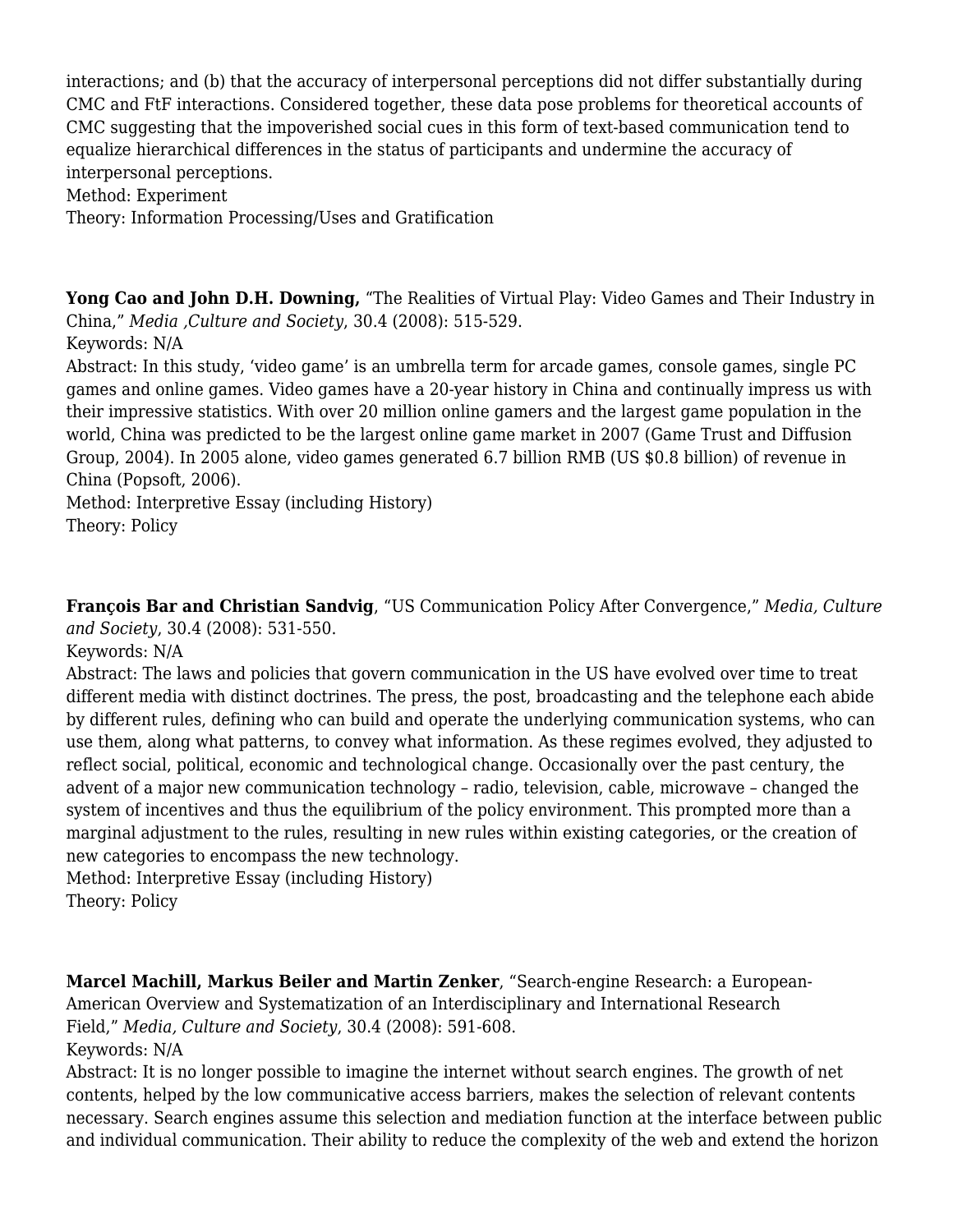of the purely human search in many cases enables certain information to be accessed at all (Rieder, 2005: 29f.). They therefore perform a function similar to that of the classical gatekeepers (Machill et al., 2004: 322). In line with the key role that they play, search engines are regularly called upon, in the US for example by 84 percent of internet users; 56 percent of internet users even access them on a daily basis (Fallows, 2005). In contrast to the considerable social importance of search engines and the power that they wield, large gaps in research are evident. These gaps must be closed. This contribution aims to elaborate the central dimensions of search-engine research, gather together existing insights and make suggestions for future research.

Method: Interpretive – Policy Analysis Theory: Policy

**Shahira Fahmy**, "How Online Journalists Rank Importance of News Skills," *Newspaper Research Journal*, 29.2 (Spring 2008): 23-42.

Keywords: N/A

Abstract: While students should focus on traditional journalism skills, a new survey of online editors shows digital skills rise in importance when these editors are asked what kind of training they want new employees to have five years from now. The technology of the news industry has dramatically changed in the last decade, and the question of whether there are implications for journalism skills required to face these new challenges has developed in a number of empirical studies. With the expansion of the Web, traditional mass media encountered a new mediated world with specific features, different contents and diverse audiences. As a consequence of this emerging technology, and with the news industry looking at cross-platform newsrooms as the future, this study focuses on current trends in online news operations and projects into the future by specifically assessing the importance of traditional journalism skills, digital journalism skills and Web-coding skills as perceived by online editors today.

Method: Survey – Content Analysis Theory: Adoption/Diffusion

**Stephen Siff,** "Attitudes Differ for Online Reporting Versus Editorials," *Newspaper Research Journal*, 29.4 (Fall 2008): 18-35.

Keywords: N/A

Abstract: As blogs have become increasingly popular, newspapers have attempted to adapt by incorporating the casual, amateur-appearing blogs into their online products. In 2007, the Gannett Company announced it planned to redesign operations at its 90 American newspapers in order to involve readers in newsgathering and use more reader-created citizen journalism in their online newspapers. Many both within and outside the newspaper industry have raised questions about the credibility of journalistic products created by non-professionals. […] the study used students in communications classes, many of whom may be inclined to be more knowledgeable about the issues being studied than would students in classes in a variety of subjects.

Method: Experiment

Theory: Information Processing/Uses and Gratification

**Larry Dailey, Lori Demo and Mary Spillman**, "Newspaper Political Blogs Generate Little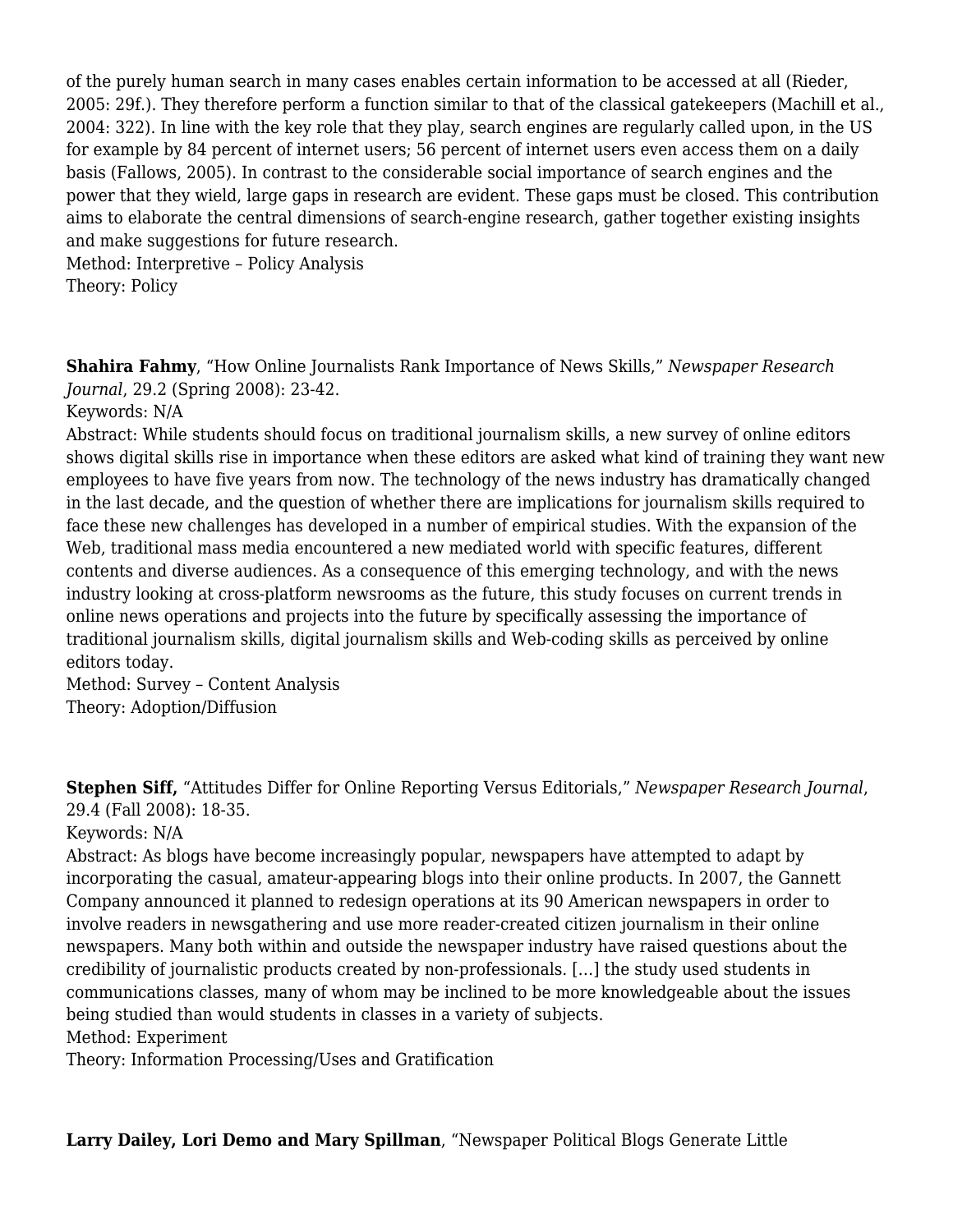Interaction," *Newspaper Research Journal*, 29.4 (Fall 2008): 53-65. Keywords: N/A

Abstract: The literature offers some support for the notion that blogs may foster the civic discussion that is so important to a democratic society. Of particular interest to those who study communication and journalism is the notion that blogs shift control of information from traditional authorities to individuals who now have unprecedented opportunities for personal expression. Citizen- produced blogs are beginning to enjoy audience numbers that rival those of traditional newspaper Web sites-especially among the treasured younger demographics. Research suggests Internet use in general and participation in online political discussion in particular are strong predictors of political participation. Blogs' power at the grassroots level and their potential to reshape the political landscape caught the eye of people pursuing more mainstream activities. Howard Dean's use of blogs and other interactive Web features to create excitement and bring attention to his campaign during the 2004 presidential primary season is credited with his early popularity. His efforts and the fact that candidates for the 2008 elections are already building and using blogs suggests the new technologies likely will play a key role in future elections.

Method: Survey – Content Analysis

Theory: Information Processing/Uses and Gratification

**Michael L. Kent,** "Critical Analysis of Blogging in Public Relations," *Public Relations Review*, 34.1 (2008): 32–40.

Keywords: Blog; Blogging; Public relations; News technology; RSS; Critical

Abstract: This essay conducts an analysis of blogs as public relations tools. Following an overview of blogs, attention is given to how blogs can be used more effectively by public relations professionals, and how blogs are favored by communication firms and consultants as essential public relations tools. The essay concludes that while blogs have incredible potential as research, framing and persuasion tools, their utility as a public relations tool is currently limited.

Method: Interpretive Essay (including History)

Theory: Social Interaction

**ChangWanWooa,, Seon-Kyoung Ana, and Seung Ho Chob**, "Sports PR in Message Boards on Major League Baseball Websites," *Public Relations Review*, 34.2 (2008): 169-175.

Keywords: Sports PR, Message board, Online community, Interactivity, Two-way symmetrical, Major League Baseball, Uses and gratifications, Content analysis

Abstract: Message boards are possible places for sports fans to actively express and exchange their opinions. The purpose of this study is to explore the typology of message board uses on sports websites. The analysis of 1350 topics on eight Major League Baseball teams' websites for 10 days revealed that: (1) the cognitive need of using message boards in a sports organization's website was an outstanding motivation; (2) sharing opinions was a new motivation category (compared to traditional uses and gratifications) that was found to be dominant; and (3) winning teams and losing teams' message boards were significantly different in terms of number of topics, number of users, and optimism score; however, messages seemed to be optimistic. Implications for public relations practitioners suggest that the message board is an excellent monitoring tool for them as well as a fine communication tool between sports organizations and fans.

Method: Survey – Content Analysis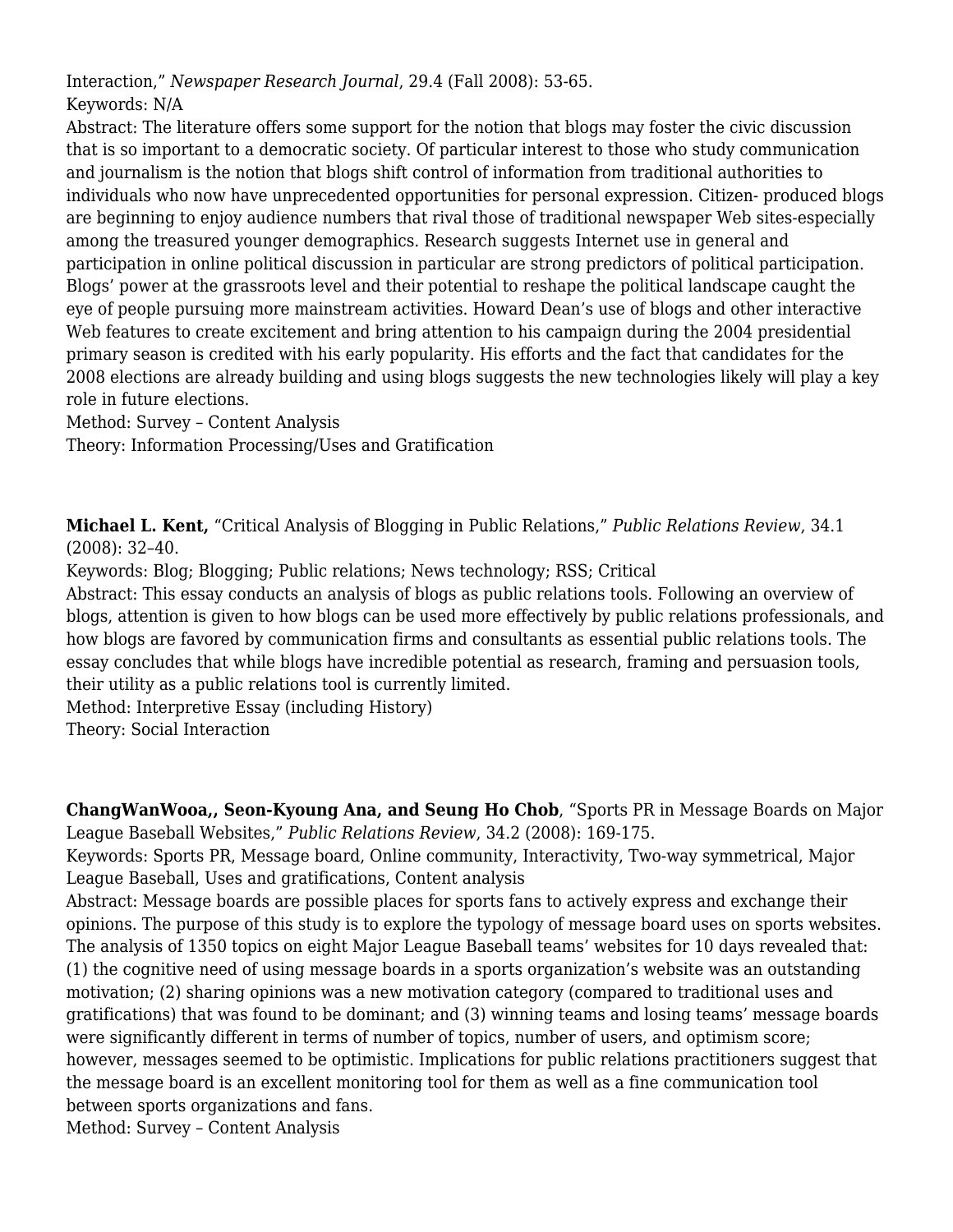**Jordi Xifra and Assumpcio Huertas,** "Blogging PR: An Exploratory Analysis of Public Relations Weblogs," *Public Relations Review*, 34.3 (2008): 269-275.

Keywords: Weblog, Public relations, Interactivity, Usability

Abstract: Although there are ever more weblogs on the Internet, this is an area that has been little researched in public relations, and where they have been analyzed it has been as a tool for communication rather than a primary information source in the public relations body of knowledge. This paper provides an exploratory study of the structure and content of 67 blogs on public relations to determine what issues they deal with and whether they are a tool for the theoretical development of the field. In addition to their content we have looked at the structure, usability and interactivity of the blogs.

Method: Survey – Content Analysis

Theory: Information Processing/Uses and Gratification

**Lynn M. Zoch, Erik L. Collins, Hilary Fussell Sisco, and Dustin H. Supa**, "Empowering the Activist: Using Framing Devices on Activist Organizations' Web Sites," *Public Relations Review*, 34.4 (2008): 351-358.

Keywords: Activist organizations, Framing, Web sites

Abstract: The researchers analyzed activist organization web sites to determine the framing techniques employed in their public relations messages. The macro framework for this study was based on the work of sociologists David Snow and Robert Benford, who focus on how social activist organizations frame their messages. At the micro level, the researchers examined the web sites for the presence or absence of five devices identified by Gamson and Modigliani (*American Journal of Sociology* 1989;95:1–37) as commonly used when framing issues. The findings suggest that public relations practitioners working for activist groups are not making use of most of these message-framing devices in their issue-related messages on their web sites. Based on Gamson and Modigliani's work, it would seem that practitioners incorporating these devices would only add to the persuasive power of their messages.

Method: Survey – Content Analysis

Theory: Information Processing/Uses and Gratification

**Hyojung Park and Bryan H. Reber**, "Relationship Building and the Use of Web Sites: How Fortune 500 Corporations Use Their Web Sites to Build Relationships," *Public Relations Review*, 34.4 (2008): 409-411.

Keywords: Dialogic Web sites, Relationship management, Corporate public relations

Abstract: This study examines the dialogic features of corporate Web sites in order to determine the Web site practices of the corporations for building relationships with their publics. Content analysis of 100 Fortune 500 companies' Web sites revealed that the corporations designed their Web sites to serve important publics and foster dialogic communication. The corporate Web sites appear to promote control mutuality, trust, satisfaction, openness, and intimacy. However, the corporations need to maintain repetitive interactions with their publics to enhance trust, commitment, and exchange relationship.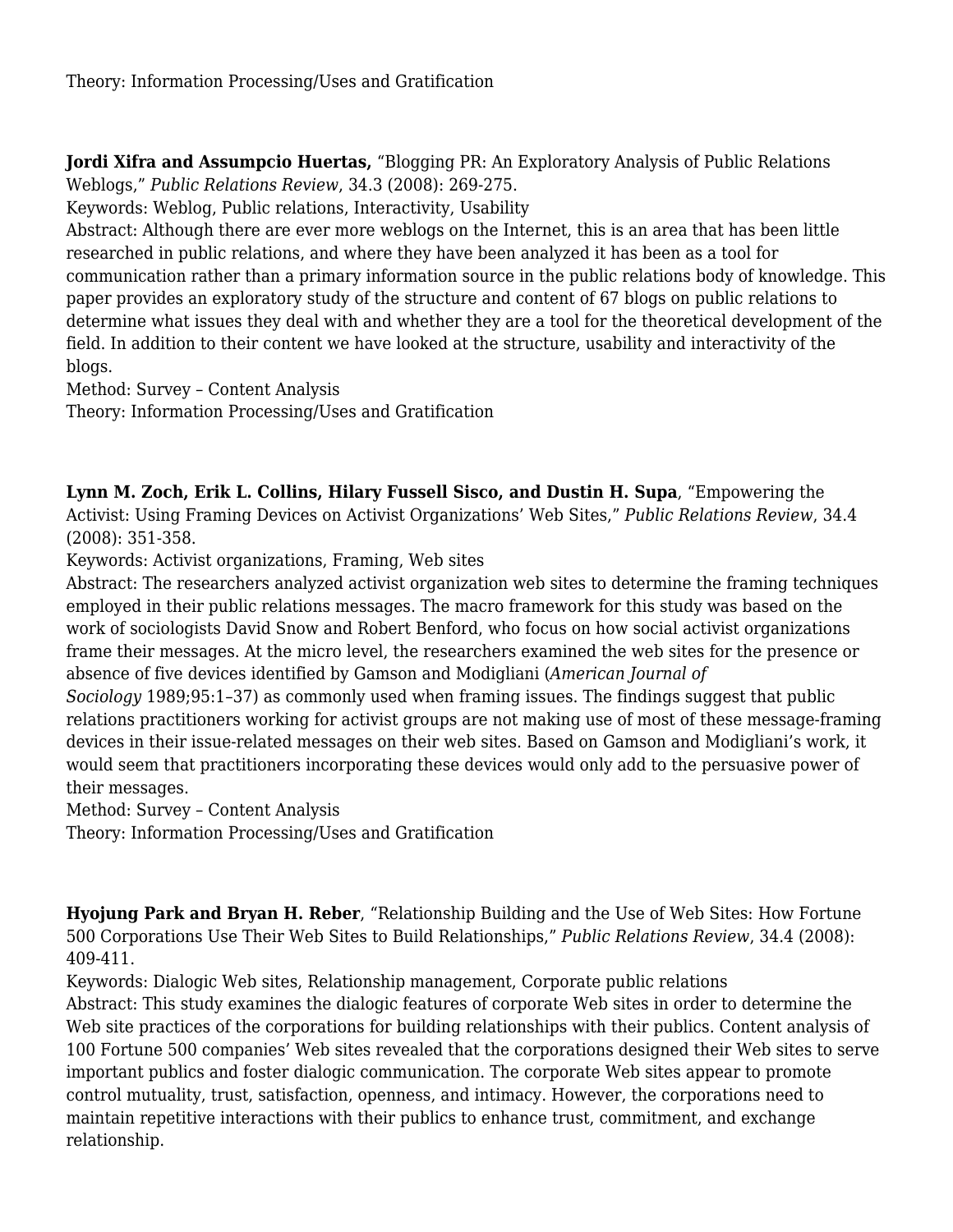**Daniel Riffe, Stephen Lacy and Miron Varouhakis**, "Media System Dependency Theory and Using the Internet for In-depth, Specialized Information," *Web Journal of Mass Communication Research*, 11 (January 2008).

Keywords: N/A

Abstract: This national survey found that a notable percentage of people depend on the Internet as a valued source of in-depth information about health, science, and business. Between 31% and 50% of the respondents said they use the Internet weekly for in-depth information in one of the three areas. These respondents valued the Internet more than magazines, books, or friends and families as a source of indepth information. In-depth information is useful to people who depend on media for understanding and orientation about issues and topics. Individual background variables were better predictors of whether people use the Internet for such information than they were of people's evaluation of that information's quality.

Method: Survey – Content Analysis Theory: Adoption/Diffusion

**Nanette Hogg, Carol S. Lomicky and Syed A. Hossain**, "Blogs in the Media Conversation: A Content Analysis of the Knowledge Stage in the Diffusion of an Innovation," *Web Journal of Mass Communication Research*, 12 (December 2008)

Keywords: N/A

Abstract: This study examined the media's role in the spread of information about the innovation of blogging in the context of Rogers' first step in the innovation-diffusion process. This content analysis of 994 stories in national media found the first mention of blogs in 2000 with increases every year thereafter through 2004 when the rate of increase slowed. This study found that media coverage about blogs changed over time. Initially media focused on background information about the innovation, although attention soon shifted to coverage about how people were using blogs. The media did not begin to produce stories about the impact of the blogging phenomenon until 2003. Consistent with previous research, this study found the media discussion to be non-critical about the innovation. Method: Survey – Content Analysis

Theory: Adoption/Diffusion

# **2009**

**Joseph B. Walther, Brandon Van Der Heide, Lauren M. Hamel and Hillary C. Shulman**, "Self-Generated Versus Other-Generated Statements and Impressions in Computer-Mediated Communication: A Test of Warranting Theory Using Facebook," *Communication Research*, 26.2 (2009): 229-253.

Keywords: computer-mediated communication, warranting, Facebook, negativity, impression formation Abstract: The warranting principle pertains to impression formation in Internet communication. It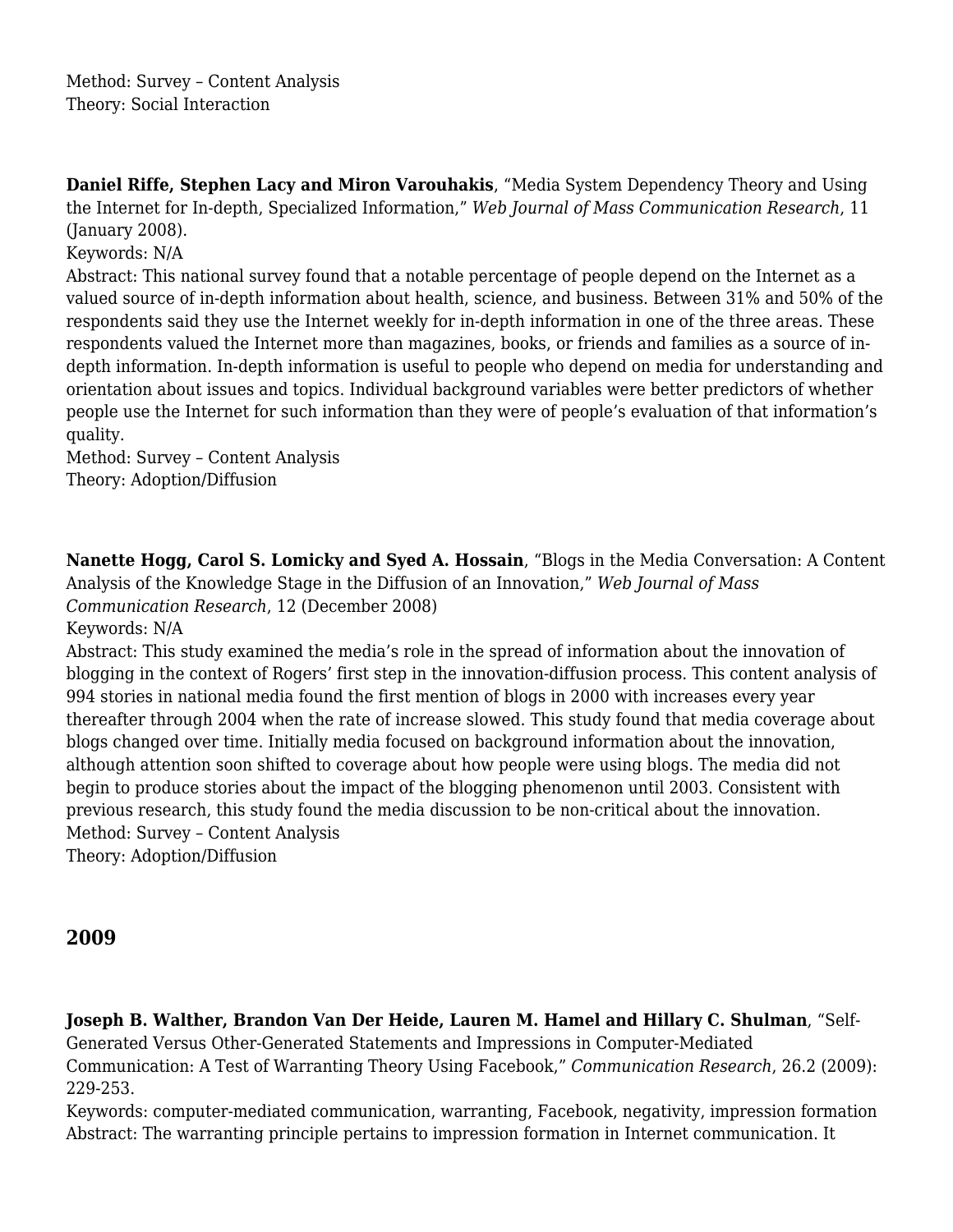posits that perceivers' judgments about a target rely more heavily on information that the targets themselves cannot manipulate than on self-descriptions. Two experiments employed mock-up profiles resembling the Internet site, Facebook, to display self-generated clues and to display other-generated clues about a Facebook user. The first experiment  $(N = 115)$  tested perceptions of extraversion. Although warranting was supported, rival explanations (negativity and additivity) also pertained. The second experiment  $(N = 125)$  tested perceptions of physical attractiveness. Friends' comments overrode self-comments, supporting warranting theory exclusively. Implications concern boundary-setting research for warranting and potential effects of social comments on a variety of new information forms. Method: Experiment

Theory: Information Processing/Uses and Gratification

**Young Mie Kim**, "Issue Publics in the New Information Environment: Selectivity, Domain Specificity, and Extremity," *Communication Research*, 26.2 (2009): 254-284.

Keywords: issue publics, Internet, selectivity, domain specificity, extremity, citizen competence Abstract: The present research revisits citizen competence in the changing political and information environment, considering citizens as pluralistic issue publics. Using 2000 and 2004 American National Election Study data, Study 1 explores the conceptual premises of issue uses a unique data set combining an innovative direct measure of users' Web behavior records with survey responses from those users in the context of the 2004 U.S. general election. The results shed light on issue publics' information acquisition on the Web. This complementary data set provides a more complete picture of how issue publics develop unique patterns of information acquisition and make voting decisions. The findings indicate that issue publics enhanced their domain-specific knowledge by using information highly selectively. In addition, their selective information use contributed to increases in extremity and issue voting patterns. Implications for the functioning of democracy are discussed. Method: Meta-Analysis

Theory: Policy

**Edward Castronova, James J. Cummings, Will Emigh, Michael Fatten, Nathan Mishler, Travis Ross and William Ryan**, "Case Study: The Economics of Arden," *Critical Studies in Media Communication*, 26.2 (2009): 165-179.

Keywords: Virtual Worlds, Economics, Game Design

Abstract: A synthetic world is a computer-generated Earth-like environment that is accessible online to hundreds or thousands of people on a persistent basis. Due to the genuine human interactions that are cultivated in these environments, this technology may stand to offer much as a social science research tool. In this paper we describe a synthetic world, Arden, which has been designed and constructed for use in macroeconomic experiments. We detail the basis of the Arden economy, the resources and production technologies involved, the game structures that will entice players to make use of them, and the monetary and fiscal policy tools available for regulating the virtual market. The paper concludes with a description of example experiments that could be conducted, as well as a review of key principles and practical considerations to keep in mind when employing this new research tool.

Method: Survey – Interview/Case Study

Theory: Social Interaction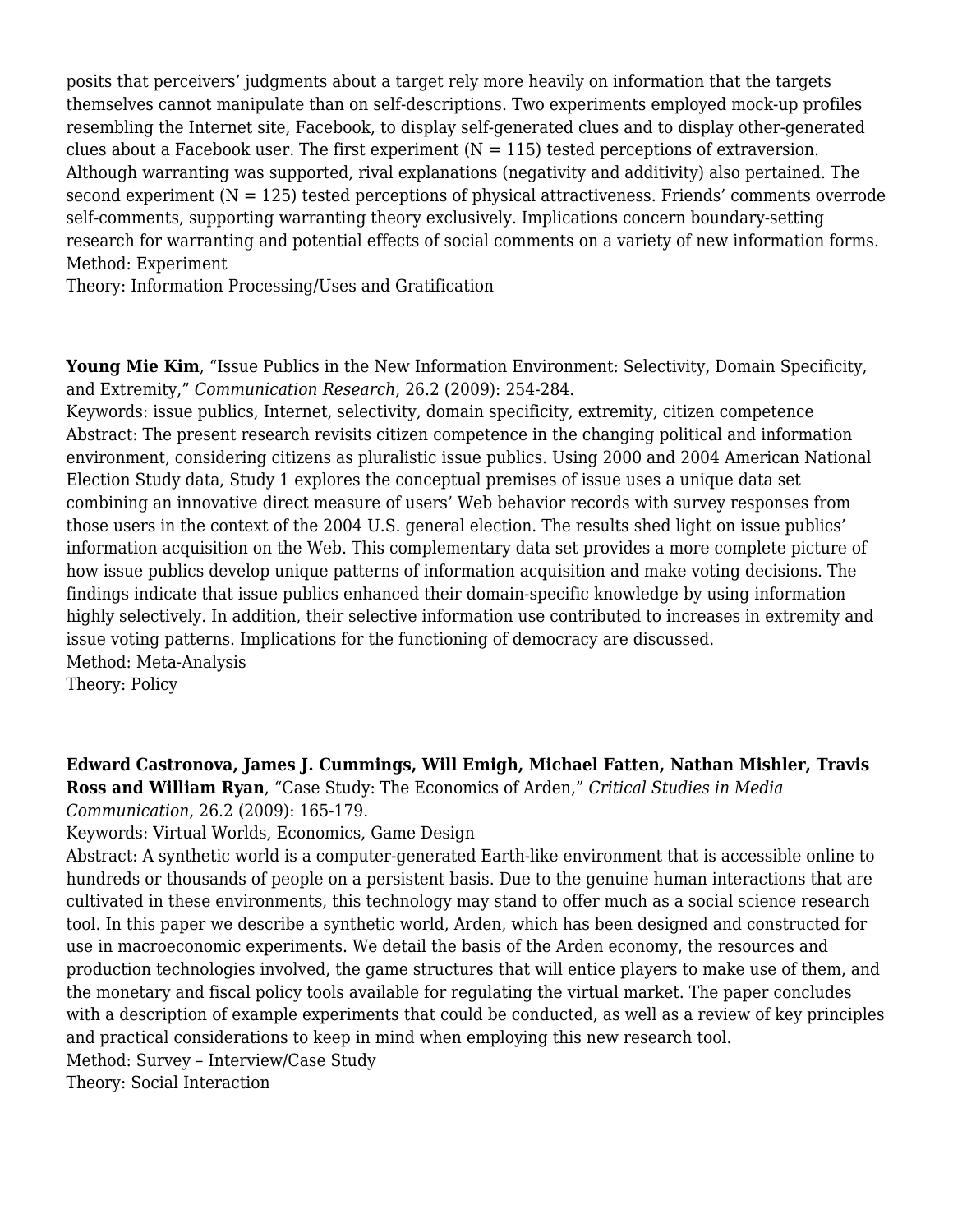**Aaron Hess**, "Resistance Up in Smoke: Analyzing the Limitations of Deliberation on YouTube," *Critical Studies in Media Communication,* 26.5 (2009): 411-434.

Keywords: YouTube, War on Drugs, Deliberation, Democracy; Vernacular Discourse Abstract: In September of 2006, the Office of National Drug Control Policy (ONDCP) appeared on the popular video website, YouTube, posting eight of its television commercials. YouTube members responded with a variety of video posts and comments that challenged both the content and structure of the message offered by the ONDCP. Using this controversy as a focal point, this essay is a dual analysis of the discursive content and structural features of YouTube. The response from the YouTube community is characterized in terms of vernacular and outlaw discourse, following Sloop and Ono (1997). Through strategies of re-posting and parodying the original videos and discussions on comment boards between members, select YouTubers dispute the logic of prohibition in America's war on drugs, resisting the ONDCP message. However, the structural limitations of the medium of YouTube and the overwhelming use of YouTube for entertainment diminish the response. Ultimately, YouTube's dismissive and playful atmosphere does not prove to be a viable location for democratic deliberation about serious political issues.

Method: Survey – Interview/Case Study Theory: Other (Critical Rhetorical)

**Nathan Crick**, "The Search for a Purveyor of News: The Dewey/Lippmann Debate in an Internet Age," *Critical Studies in Media Communication*, 26.5 (2009): 480-497.

Keywords: Art, Science, Democracy, Public Sphere, Public Journalism

Abstract: The rise of the critical blogosphere has challenged the authority of the mainstream media while sparking discussion concerning the proper relationship between news production and popular democracy in an Internet Age. All too often, however, this discussion is framed as a stark tension between aristocratic defenders of Old Media professionalism and democratic proponents of New Media egalitarianism. Lost in this framing is the tacit agreement, by both sides, that a solution must be found within the constraints of a corporate liberal media structure. This essay argues that if we are to make full use of the opportunities presented to us by new technologies, we must move beyond the discourse of corporate liberalism. Toward this end, I return to the philosophical debate between John Dewey and Walter Lippmann that occurred in the early part of the twentieth century. Based both on their shared principles and their points of departure, I argue that any productive discussion about democratic media reform must begin on the premise that we must supplement the current communication practices of corporate liberalism with noncommercial agencies of cooperative social inquiry and artistic news production. For both Dewey and Lippmann, only through creative investment of public resources can we facilitate intelligent and sympathetic collective judgment in a complex global environment. Their debate concerned only how and where to invest them.

Method: Interpretive Essay (including History) Theory: Policy

**Pradip Thomas**, "Selling God/Saving Souls: Religious Commodities, Spiritual Markets and the Media," *Global Media and Communication*, 5.1 (2009): 57-76.

Keywords: Christian fundamentalism, commodities, market, media, Pentecostalism, religion Abstract: The relationship between the religious commodity market, popular culture and political economy remains under-theorized. The globalization of religion has led to a massive global trade in on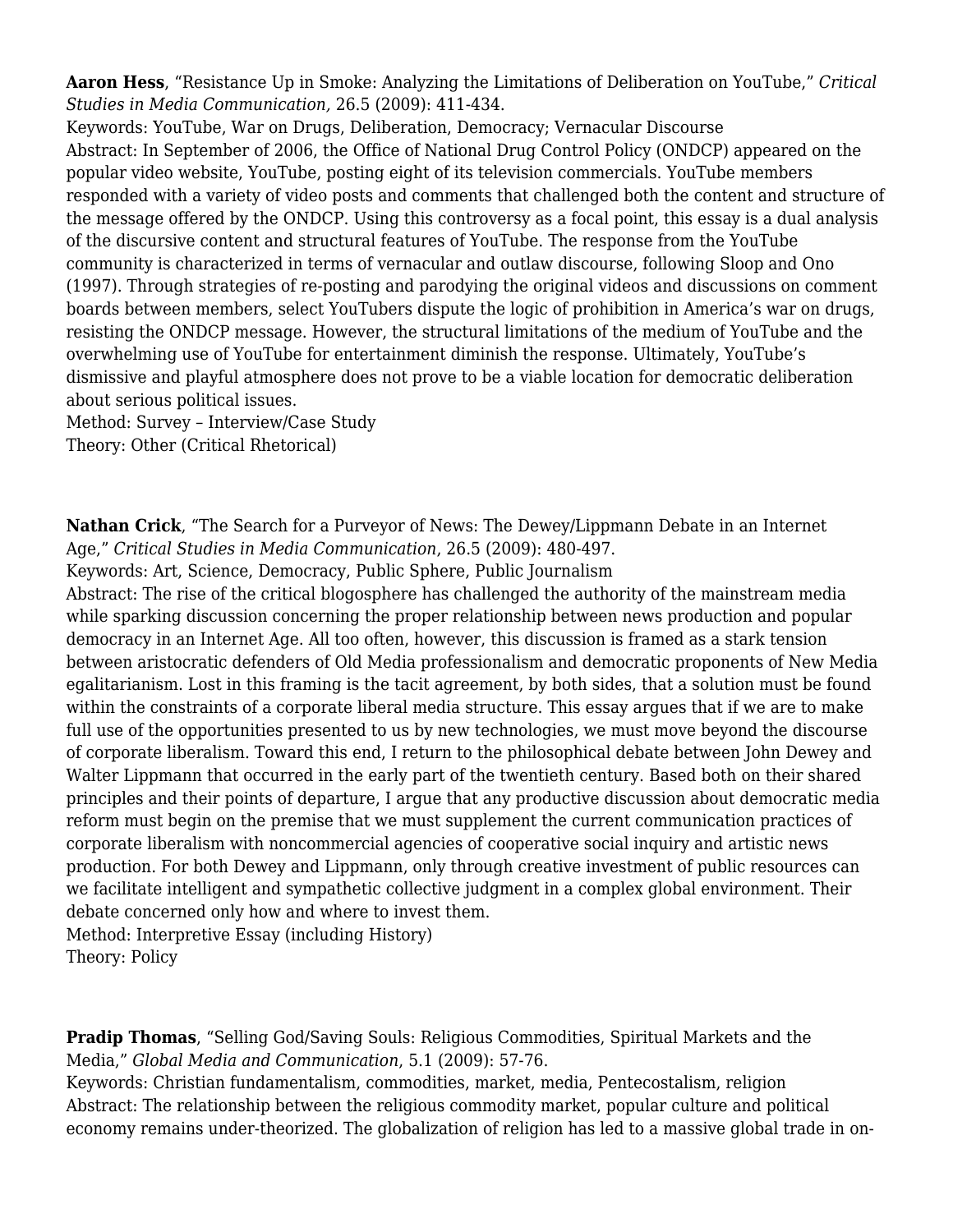line and off-line religious commodities. This article explores the mobile Christian commodity form and its specific politics of use. Using examples from India and the US, it explores the ways in which Pentecostal and neo-Pentecostal groups use multi-media products and platforms for evangelization. The profit potential in religious fare has not gone unnoticed in corporate circles, and synergistic relationships have developed between media corporations and Christian production houses involved in creating commodities for segmented audiences. The article argues that in the context of the global expansion and export of Christian fundamentalism, the increasingly close relationship between mediated Christianity and the commodity form facilitates the extension of specific, conservative, forms of values-based capitalism.

Method: Interpretive Essay (including History) Theory: Social Interaction

**Serge Proulx,** "Can the Use of Digital Media Favor Citizen Involvement?" *Global* Media *and Communication,* 5.3 (2009): 293-302.

Keywords: community politics, information technologies, knowledge-sharing society, politicization, technological structures, technology activist groups

Abstract: We present here the results of recent studies on the emergence in Quebec of associations of a new kind, which we call technology activist groups. These groups consist of individuals who, on the basis of their own expertise in computer programming or in establishing specialist technological structures (WiFi hotspots), are developing social practices involving information technologies (ICTs). We try to give some elements of a response to some specific questions such as: What effects are these technology activists having on the dynamics of community activism in Quebec? In a broader context, at the level of political imagination in today's societies, how far can these technical activist groups act politically to help redefine the project of the coming 'information society'? And conversely, can the project of a 'knowledge-sharing society' – as formulated by the representatives of civil society organizations at the WSIS (World Summit on the Information Society) in Tunis – help to redefine the aims and actions of actors in community politics?

Method: Survey – Interview/Case Study Theory: Social Interaction

**Tristan Mattelart**, "Audio-Visual Piracy: Towards a Study of the Underground Networks of Cultural Globalization," *Global Media and Communication,* 5.3 (2009): 308-326.

Keywords: audio-visual products, cultural globalization, developing countries, digital

Piracy, Motion Picture Association of America

Abstract: With the availability of increasingly powerful means of digital reproduction, an extensive literature has developed on the pirating of audio-visual products, films, music and software, which discusses the threat this represents to Western cultural industries. This article seeks to move on from the context within which piracy has mostly been considered since the end of the 1990s – that of illicit downloading in developed countries – and to describe the phenomenon in all its many manifestations, especially in countries of the South and the East. We try here to understand to what extent pirated goods constitute, for millions of consumers in Sub-Saharan Africa, the Maghreb, the Middle East, Asia, Latin America, and also in Central and Eastern Europe and Russia, a major means of access to the products of local, regional and international cultural industries. By doing this, we will shed light on some of the underground channels through which cultural globalization is operating.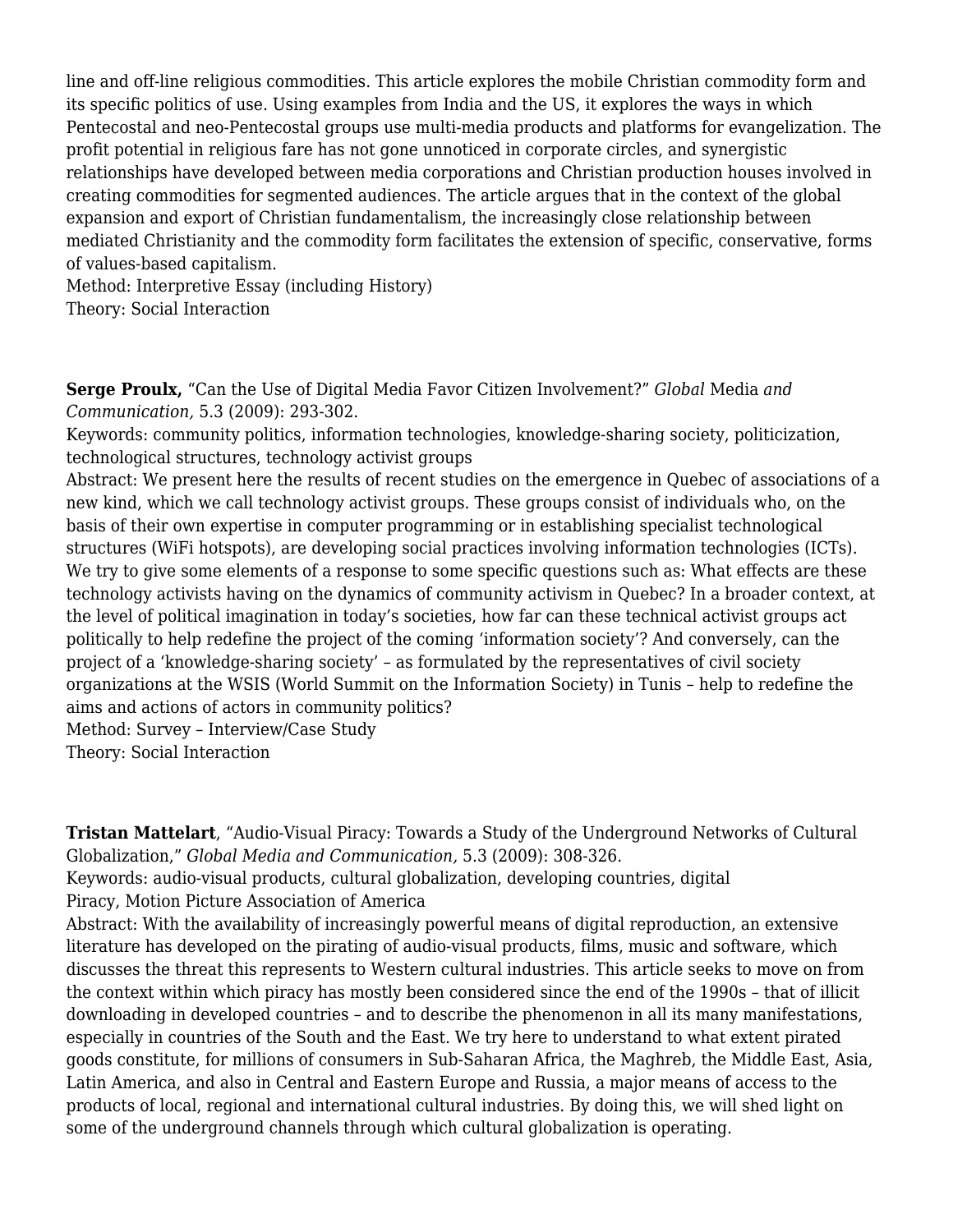Method: Interpretive – Policy Analysis Theory: Policy

**Zuoming Wang, Joseph B. Walther and Jeffrey T. Hancock**, "Social Identification and Interpersonal Communication in Computer-Mediated Communication: What You Do Versus Who You Are in Virtual Groups," *Human Communication Research*, 35.1 (2009): 59–85. Keywords: N/A

Abstract: This study investigates the influence of interpersonal communication and intergroup identification on members' evaluations of computer-mediated groups. Participants ( $N = 256$ ) in 64 fourperson groups interacted through synchronous computer chat. Subgroup assignments to minimal groups instilled significantly greater in-group versus out-group identification. One member in each group was instructed to exhibit interpersonally likable or dislikable behavior. Analysis revealed that confederates acting likably were more attractive than those acting dislikably regardless of their ingroup or out-group status. Further results indicated that interpersonal behavior interacted with subgroup membership on identification shifts following online discussions. Interpersonal dynamics generally provided stronger effects on members in virtual groups than did intergroup dynamics, in contrast to predictions from previous applications of social identification to computer-mediated communication.

Method: Experiment Theory: Social Interaction

**Jochen Peter and Patti M. Valkenburg,** "Adolescents' Exposure to Sexually Explicit Internet Material and Sexual Satisfaction: A Longitudinal Study," *Human Communication Research*, 35.2 (2009): 171–194.

Keywords: N/A

Abstract: The aim of this study was to investigate, within a social comparison framework, the causal relationship between adolescents' use of sexually explicit Internet material (SEIM) and their sexual satisfaction. In addition, we tested which adolescents were most susceptible to a potential influence of SEIM on sexual satisfaction. Between May 2006 and May 2007, we conducted a three-wave panel survey among 1,052 Dutch adolescents aged 13–20. Structural equation modeling revealed that exposure to SEIM consistently reduced adolescents' sexual satisfaction. Lower sexual satisfaction (in Wave 2) also increased the use of SEIM (in Wave 3). Moderator analyses showed that the negative effect of SEIM on sexual satisfaction was stronger for adolescents who had no or limited sexual experience as well as for adolescents who perceived the majority of their peers to be sexually inexperienced. The effect of exposure to SEIM on sexual satisfaction did not differ among male and female adolescents.

Method: Survey – Interview/Case Study Theory: Social Interaction

**Paul M. Leonardi**, "Why Do People Reject New Technologies and Stymie Organizational Changes of Which They Are in Favor? Exploring Misalignments Between Social Interactions and Materiality," *Human Communication Research*, 35.3 (2009): 407–441 Keywords: N/A Abstract: This article explores the relationship between users' interpretations of a new technology and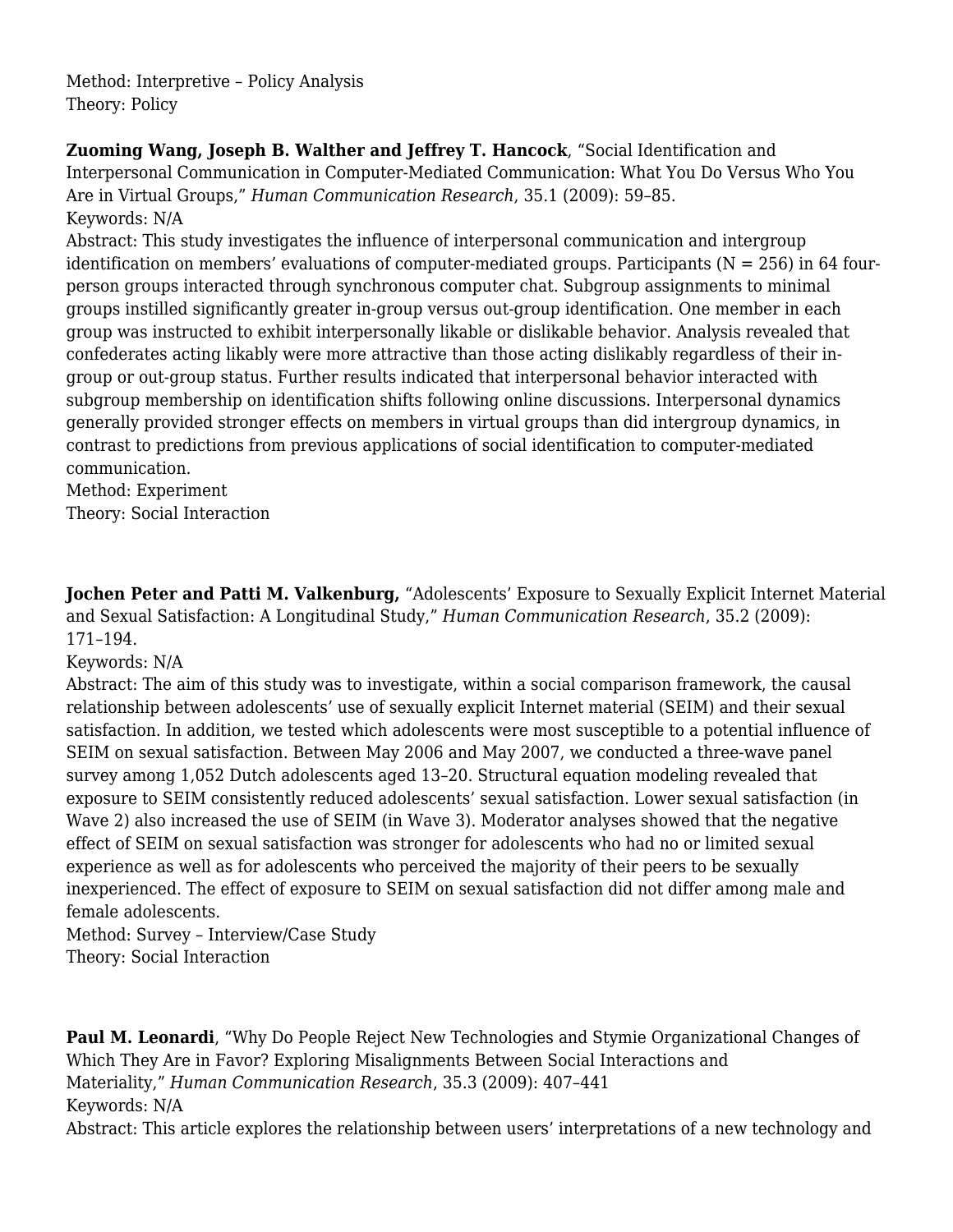failure of organizational change. Author suggests that people form interpretations of a new technology not only based on their conversations with others, but also through their use of technology's material features directly. Through qualitative and quantitative analysis of ethnographic data on the implementation and use of a computer simulation technology at a major automotive firm, Author shows that engineers' communication with managers, coworkers, and customers led them to develop an interpretation about what the technology was supposed to do while their interactions with the material features of complementary technologies led them to develop an interpretation that the new simulation technology was not an efficient tool for that specific purpose. Author shows how the interpretations developed from people's material interactions moderate the effects of the interpretations developed through social interactions on willingness to use the technology in the future. Author then demonstrates that, in this particular setting, engineers inadvertently stymied an organizational change of which they were very much in favor by reducing their use of the new technology. Author concludes by discussing how misalignments between the information generated in users' interactions with others and with technologies' material features can lead to the failure of planned organizational change. Method: Survey – Interview/Case Study Theory: Other (Structuration)

**Shintaro Okazaki and Morikazu Hirose**, "Effects of Displacement–Reinforcement Between Traditional Media, PC Internet and Mobile Internet: A Quasi-Experiment in Japan," *International Journal of Advertising*, 28.1 (2009): 77–104.

### Keywords: N/A

Abstract: The purpose of this investigation is to examine media displacement–reinforcement effects between traditional media, PC internet and mobile internet. The theoretical foundations draw on niche theory and enduring involvement, and adopt the satisfaction– attitude–loyalty chain as a core model. The surveys were conducted in Japan and resulted in 992 responses from a general consumer sample. Two scenarios (dining out and travel planning) were created to manipulate the level of enduring involvement. Our data fit the proposed model reasonably well, supporting 12 out of 14 hypotheses. The findings indicate that the more satisfied consumers are with traditional media and mobile internet, the more likely they are to perceive PC internet unfavorably as an alternative information source in both involvement situations. However, a favorable attitude towards mobile internet could act as a reinforcement motivator to use PC internet in high-involvement situations. Therefore, our findings support cross-media campaigns in high-involvement situations. In closing, significant limitations are recognized, and future research directions suggested.

# Method: Experiment

Theory: Adoption/Diffusion

**Hairong Li, Ang Li, and Shuguang Zhao**, "Internet Advertising Strategy of Multinationals in China: A Cross-Cultural Analysis," *International Journal of Advertising*, 28.1 (2009): 125-146. Keywords: N/A

Abstract: This study examines the creative, placement and budget strategy of Internet advertising by Eastern and Western multinationals in China. A content analysis of 47,131 online ads indicates that both Eastern and Western companies dominantly use individualist appeals for Internet advertising in China, a collectivist country. However, Eastern multinationals also rely on emotional appeals, whereas Western companies generally adopt rational appeals. This study offers several theoretical and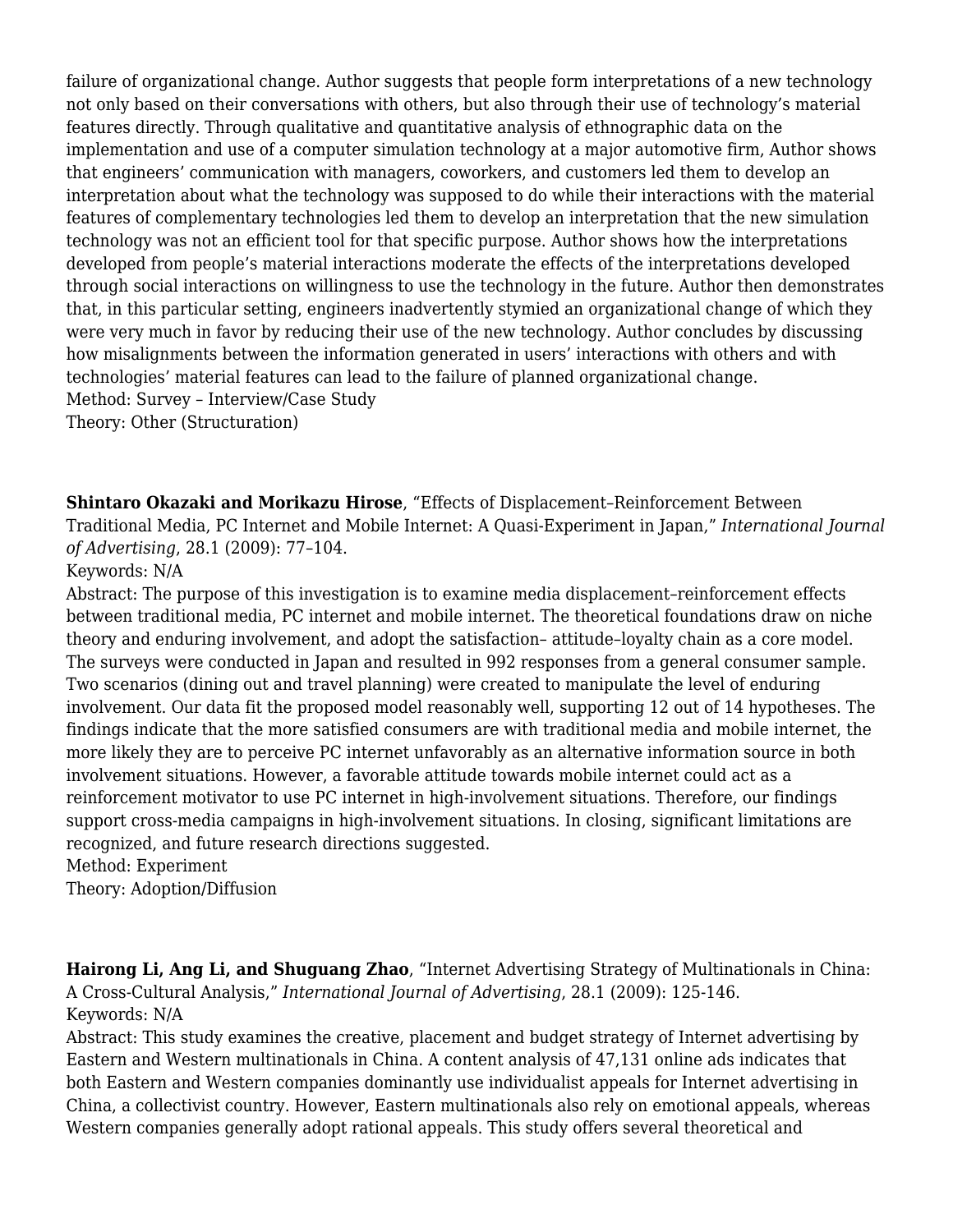managerial implications, including that multinationals appear to recognize the changing culture of internet users and especially the younger generation, as well as some future research directions for internet advertising.

Method: Survey – Content Analysis

Theory: Information Processing/Uses and Gratification

**Shintaro Okazaki,** "Social Influence Model and Electronic Word of Mouth: PC Versus Mobile Internet," *International Journal of Advertising*, 28.3 (2009): 439-472.

Keywords: N/A

Abstract: Compared with laptop or desktop computers, mobile devices offer greater flexibility in time and space, thus enabling consumers to be connected online more continually. In addition, their small size, portability and ease of use with location-based capabilities facilitate sending and receiving timely information in the right place. Drawing upon asocial influence model proposed by Dholakia et al. (2004), this paper proposes a causal model for consumer participation in electronic word of mouth (eWOM), and compares the effects of PC-based and mobile-based eWOM (hereafter pcWOM and mWOM, respectively). The paper posits social identity, motivations (purposive value, social enhancement and intrinsic enjoyment), inherent novelty seeking and opinion leadership as antecedents affecting desire (individual-level driver) and social intention (group level driver) to engage in eWOM. A total of 271 survey responses was collected from consumers in Japan. The proposed model fits the data reasonably well; all hypotheses are supported. The results reveal that desire only partially mediates the effects on social intention of social identity. Compared with pcWOM participants, mWOM participants exhibit significantly higher perceptions on social intention, intrinsic enjoyment and cognitive social identity. After recognizing important limitations, theoretical implications are discussed and future research directions suggested.

Method: Survey – Content Analysis Theory: Social Interaction

**Mira Lee and Seounmi Youn**, "Electronic Word of Mouth (eWOM): How eWOM Platforms Influence Consumer Product Judgment," *International Journal of Advertising,* 28.3 (2009): 473-499. Keywords: N/A

Abstract: This study explores whether and how different online platforms to which electronic word of mouth (eWOM) communication is posted influence consumers' judgments of reviewed products. Additionally, this study examines the moderating role of the valence of eWOM on the platforms–consumer product judgment relationship. Our findings indicated that, other things being equal, participants exposed to the review posted on the personal blog were more likely to attribute the review to circumstances and less likely to recommend the product to friends than those who were exposed to the review either on the independent review website or the brand's website. The effect of the eWOM platforms on consumer willingness to recommend the product to friends was found only when the review was positive. When the review was negative, however, there were detrimental effects on consumer willingness to recommend the product to friends regardless of the eWOM platform. Practical and theoretical implications of the findings were discussed. Method: Experiment

Theory: Other (Attribution)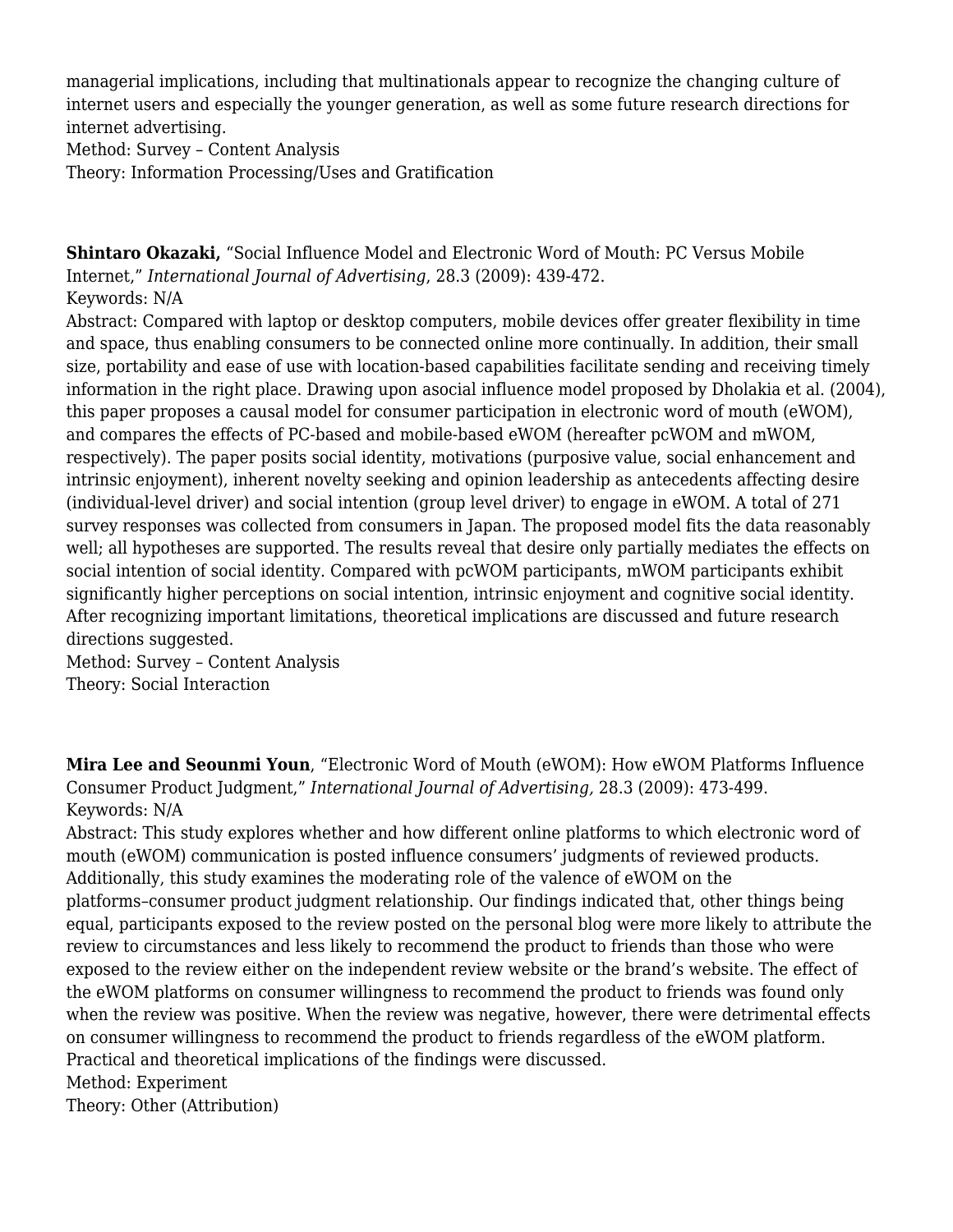## **Julian Ming-Sung Cheng, Charles Blankson, Edward Shih-Tse Wang and Lily Shui-Lien Chen**,

"Consumer Attitudes and Interactive Digital Advertising," *International Journal of Advertising,* 28.3 (2009): 501-525.

### Keywords: N/A

Abstract: This research examines consumer attitudes towards four sub-types of interactive digital advertising: internet-based e- and email advertising, and mobile-phone-based SMS- and MMS-type advertising. The differences in attitudes among these four sub-types of interactive digital advertising are also compared. Data are collected from three universities in Taiwan. Data analysis extracts three attitudinal forms (common factors) towards interactive digital advertising, namely, 'informative', 'entertaining' and 'irritating'. Consumer attitudinal forms towards e-advertising and MMS-type madvertising are both similar and positive (i.e. informative and less irritating and entertaining). Their attitudinal forms towards email advertising and SMS-type m-advertising are less positive (more irritating and less informative and entertaining). Furthermore, the three attitudinal forms towards the four sub-types of interactive digital advertising are compared. Consumer 'informative' and 'entertaining' attitudinal forms towards e-advertising and MMS-type m-advertising are similar, while their attitudinal forms towards email advertising and SMS-type m-advertising are equal and lower than towards the previous two sub-types of interactive digital advertising. As for the 'irritating' attitudinal form, consumers feel more 'irritated' towards email advertising and SMS-type m-advertising, while their attitudinal forms towards e-advertising and MMS-type m-advertising are equal and less irritated. Method: Survey – Interview/Case Study

Theory: Information Processing/Uses and Gratification

**Lou Ying, Tor Korneliussen and Kjell Gronhaug**, "The Effect of Ad Value, Ad Placement and Ad Execution on the Perceived Intrusiveness of Web Advertisements," *International Journal of Advertising*, 28.4 (2009): 623-638.

Keywords: N/A

Abstract: This study addresses factors in advertising that lead to interstitial ads being perceived as intrusive. Eight theory-driven hypotheses were derived and tested. The results indicate that the perception of intrusiveness of ads can be controlled by aspects of ad value, ad placement and ad execution.

Method: Survey – Interview/Case Study

Theory: Information Processing/Uses and Gratification

**Cheryl B. Preston,** "All Knowledge is Not Equal: Facilitating Children's Access to Knowledge by Making the Internet Safer," *International Journal of Communication Law* and Policy, 13 (Winter 2009): 114-132.

### Keywords: N/A

Abstract: Access to Internet knowledge is a worthy goal, especially for the children who will populate the information society; however, access must be considered in the context of imposing Western pornography on every culture and family. This Article suggests an Internet port zoning approach to segregating Internet content. Zoning with the Ports Concept is practical, technologically feasible, and conducive to appropriate legal formulations. The Ports Concept accommodates those who want to speak and hear adult speech, while recognizing the equally legitimate interests of those who do not want pornography in their homes and businesses, eroding their cultural values. This article briefly discusses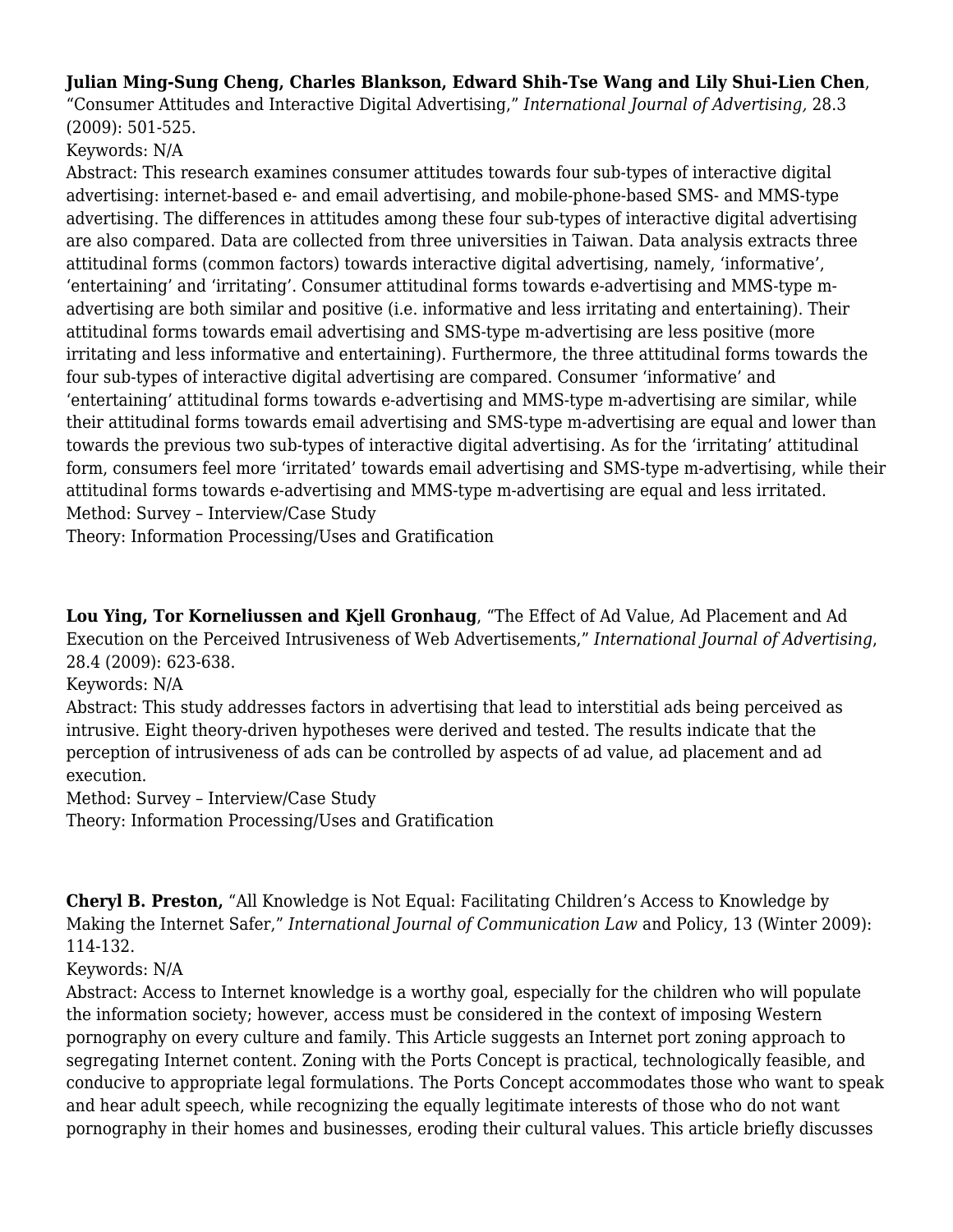the risks facing children online and the implications of cultural imperialism in Internet expansion. It then describes the Ports Concept and a legislative framework for facilitating and maintaining ports zoning, the Internet Community Ports Act (ICPA). Such a zoning scheme can work with an Internet governance structure relying on a specialized central global authority, or with governance seated in individual national authorities. It suggests various options for trans-national implementation and enforcement if the Ports Concept is applied in a national, rather than centralized, governance approach. The Article also addresses the limitations and risks of this approach. Finally, this Article links the possibilities of Internet port zoning and principles of cultural self-determination. Nations, communities, and parents must be given the opportunity to access the Internet without drowning in sexually explicit content. Dividing content types on ports permits a simple, electronically-enabled choice about what "wonders" of the Internet must be welcomed into homes in Western and non-Western cultures. Method: Interpretive – Policy Analysis Theory: Policy

**Konstantinos Komaitis,** "Internet Governance: Why Plato Is Still Relevant," *International Journal of Communication Law and Policy*, 13 (Winter 2009): 133-152.

Keywords: N/A

Abstract: In December 2008, the Internet Governance Forum (IGF) has successfully completed its third installment on issues pertaining to Internet governance. The IGF promotes a multi-stakeholder environment, where protagonists engage in an extensive debate to discuss how the Internet should look in the future; with these discussions in place issues of cultural diversity and cultural relativism become more relevant than ever before. However, culture is normally followed by zeal; zeal to preserve it and to adhere to its historical significance. This is like a Damocles sword, since tradition and its relative – custom – can potentially prohibit progress and pose threats to social structures; more precisely, in international environments, like the Internet, certain traditions can be mistakenly considered as more valuable and exhibited thereon as more 'exclusive' than others. This being the case, it is undeniable that custom not only will play a significant role in the governance of the Internet, but this role will, in turn, be able to determine the dynamics within its structure. This paper discusses the influential role of custom and its effects within the society of Internet Governance; it then proceeds to discuss an interpretation of justice, which demonstrates the way custom might be enforced and imposed upon various subjects. Finally, this paper shows that these conflicting customs should not necessarily annihilate multi-participatory governance structures, but rather should assist in their progress. Method: Interpretive – Policy Analysis Theory: Policy

**Rolf H. Weber**, "Accountability in Internet Governance," *International Journal of Communication Law and Policy*, 13 (Winter 2009): 152-167.

Keywords: N/A

Abstract: Internet governance and Internet-related decision-making processes are gaining importance due to the increased use of new technological possibilities. Since a fundamental change of the present self-regulatory regime with ICANN as main organizational body is not likely to be realized in the near future, means of improvement of the present mechanisms need to be tackled. A key issue is accountability, apart from transparency. Accountability is the assumption of responsibility for actions, decisions, and policies within the scope of the designated role. So far, accountability, helping to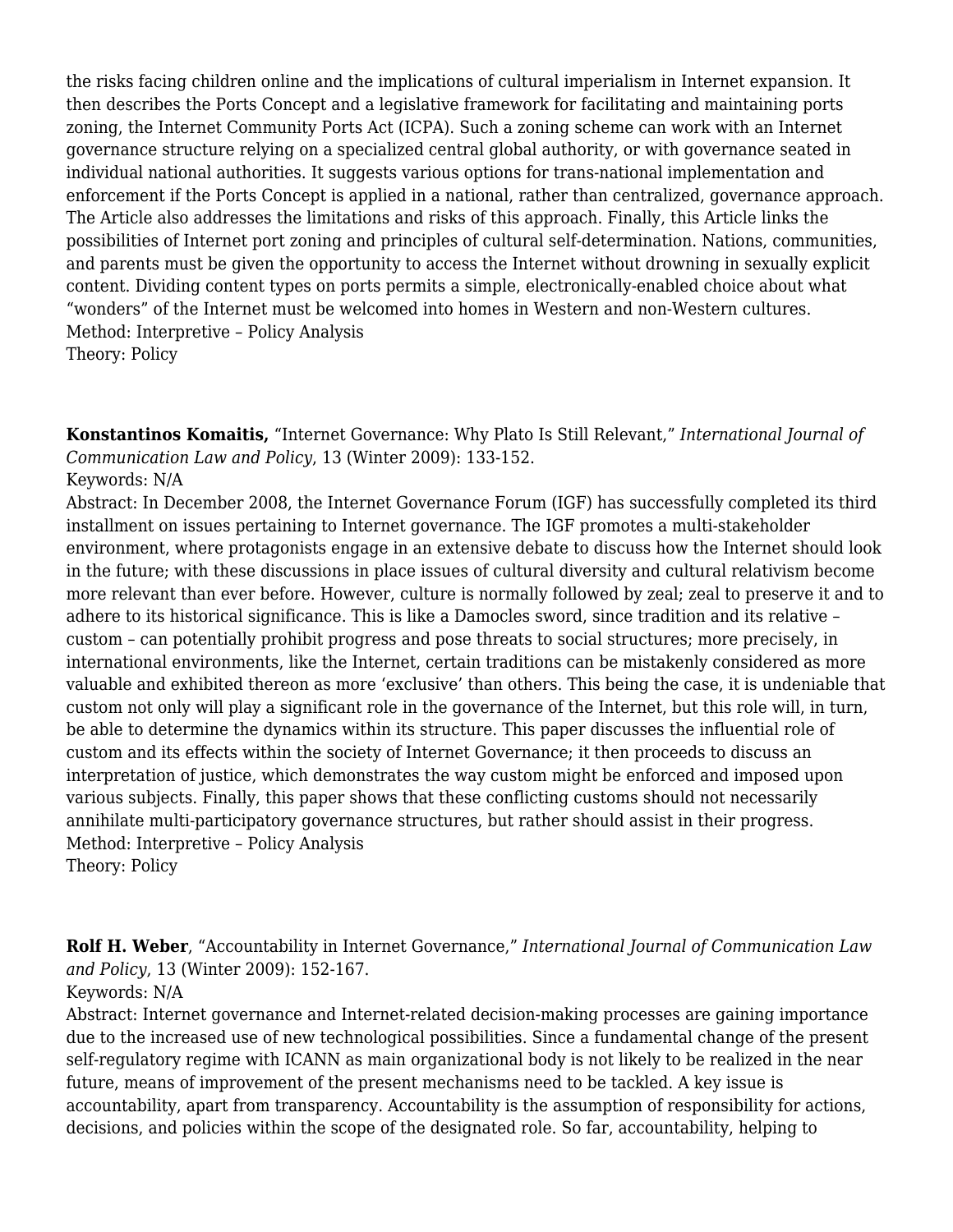improve the governance regime of ICANN in order to enhance its legitimacy, has become a discussion topic within ICANN and a certain progress in its implementation can be observed. A further enhancement of accountability in Internet governance, however, is needed: On the organizational level, the introduction of specific standards designing accountability requirements should be introduced. Information has to be made more easily available to accountability-holders. Furthermore, sanctions attaching costs to the failure to meet the standards are worthwhile to consider in order to give respective incentives to comply with accountability standards.

Method: Interpretive – Policy Analysis Theory: Policy

**Laura DeNardis**, "Open Standards and Global Politics," *International Journal of Communication Law and Policy*, 13 (Winter 2009): 168-184.

#### Keywords: N/A

Abstract: A central purview of Internet governance is the development of Internet technical protocols, the standards that enable interoperability between diverse technologies and cultures. Standards are a form of technological rulemaking with public interest implications in areas such as public safety, national security, electronic medical records, eGovernment, individual privacy, and political and artistic expression. From an economic standpoint, the openness and intellectual property arrangements of technical standards can determine the extent of competition, trade, and innovation in technology markets. Universal and open technical standards have been identified as a precursor to the affordable and equitable diffusion of information and communication technologies around the globe. However, the institutional processes, technical and legal infrastructures, and underlying intellectual property arrangements of standards do not always create an opening to reflect the interests of developing countries. This paper examines ways in which the degree of openness in standards has pronounced implications for developing countries and beyond and concludes with recommendations for promoting open standards through institutional processes, intellectual property arrangements, and government procurement policies.

Method: Interpretive – Policy Analysis Theory: Policy

**Y. J. Park**, "The National CCTLD Disputes: Between State Actors and Non-State Actors," *International Journal of Communication Law and Policy*, 13 (Winter 2009): 185-206. Keywords: N/A

Abstract: Since 1985, non-state actors under Jon Postel's leadership have experimented creating virtual national spaces on the Internet through so-called "country code top level domain names" (ccTLDs). There are 251 ccTLDs on the Internet. In 1998, the Internet Corporation for Assigned Names and Numbers (ICANN) – the newly established coordination body for Internet addresses including ccTLDs – stressed out the principle of private sector leadership instead of public sector administration of Internet identifiers. ICANN's coordination of ccTLDs required state actors to comply with the principle of private sector leadership in a top-down manner. As of 2009, the question of how to govern ccTLDs is still disputed at the national level between state actors and non-state actors, with state actors starting to reassert their power over ccTLDs, ignoring the principle of private sector leadership recommended by ICANN. This study presents five different national ccTLDs dispute cases, to investigate why national ccTLDs disputes have increased after the establishment of ICANN and how are state actors trying to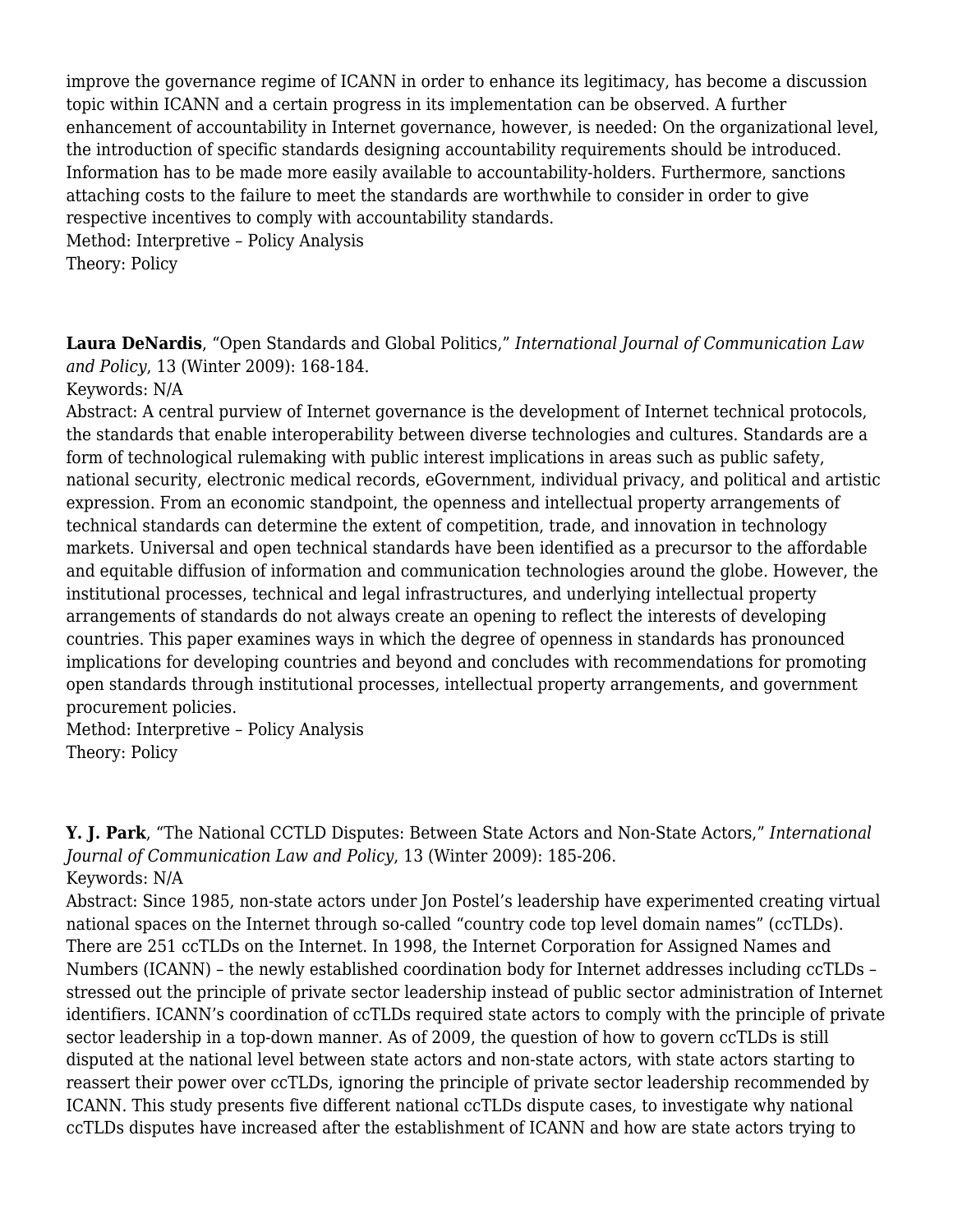regain control over ccTLDs. Method: Interpretive – Policy Analysis Theory: Policy

**Guosong Shao**, "Understanding the Appeal of User-Generated Media: a Uses and Gratification Perspective," *Internet Research*, 19.1 (2009): 7-25.

Keywords: Electronic media, Internet, User studies, Customer satisfaction

Abstract: Purpose – User-generated media (UGM) like YouTube, MySpace, and Wikipedia have become tremendously popular over the last few years. The purpose of this paper is to present an analytical framework for explaining the appeal of UGM.

Design/methodology/approach – This paper is mainly theoretical due to a relative lack of empirical evidence. After an introduction on the emergence of UGM, this paper investigates in detail how and why people use UGM, and what factors make UGM particularly appealing, through a uses and gratifications perspective. Finally, the key elements of this study are summarized and the future research directions about UGM are discussed.

Findings – This paper argues that individuals take with UGM in different ways for different purposes: they consume contents for fulfilling their information, entertainment, and mood management needs; they participate through interacting with the content as well as with other users for enhancing social connections and virtual communities; and they produce their own contents for self-expression and selfactualization. These three usages are separate analytically but interdependent in reality. This paper proposes a model to describe such interdependence. Furthermore, it argues that two usability attributes of UGM, "easy to use" and "let users control," enable people to perform the aforementioned activities efficiently so that people can derive greater gratification from their UGM use. Originality/value – UGM are an extremely important topic in new media scholarship, and this study

represents the first step toward understanding the appeal of UGM in an integrated way. Method: Model Building

Theory: Information Processing/Uses and Gratification

**Efthimios Bothos, Dimitris Apostolou and Gregoris Mentzas**, "Collective Intelligence for Idea Management with Internet-Based Information Aggregation Markets," *Internet Research*, 19.1 (2009): 26-41.

Keywords: Innovation, Information exchange, Internet marketing, Stock markets, Ideas generation Abstract: Purpose – The purpose of this paper is to explore the use of information aggregation markets (IAMs) for community-based idea management and to present IDeM, a novel Internet-based software tool that can be used for generating and evaluating new ideas utilizing the concept of IAMs. Design/methodology/approach – Starting with a review of existing methods for collective intelligence, IAMs are identified as a prominent method for collective intelligence. Specific requirements for exploring IAMs for idea management are derived. Based on these requirements, a software tool for implementing IAMs in the context of idea management is developed (IDeM). IDeM has been evaluated and evaluation results are used to identify IDeM's benefits and limitations. A review of related work points out the innovative characteristics of IDeM.

Findings – Evaluation results indicate that IAMs is an efficient method for idea generation and evaluation. Moreover IDeM is perceived both as easy to use and efficient in supporting idea generation and evaluation.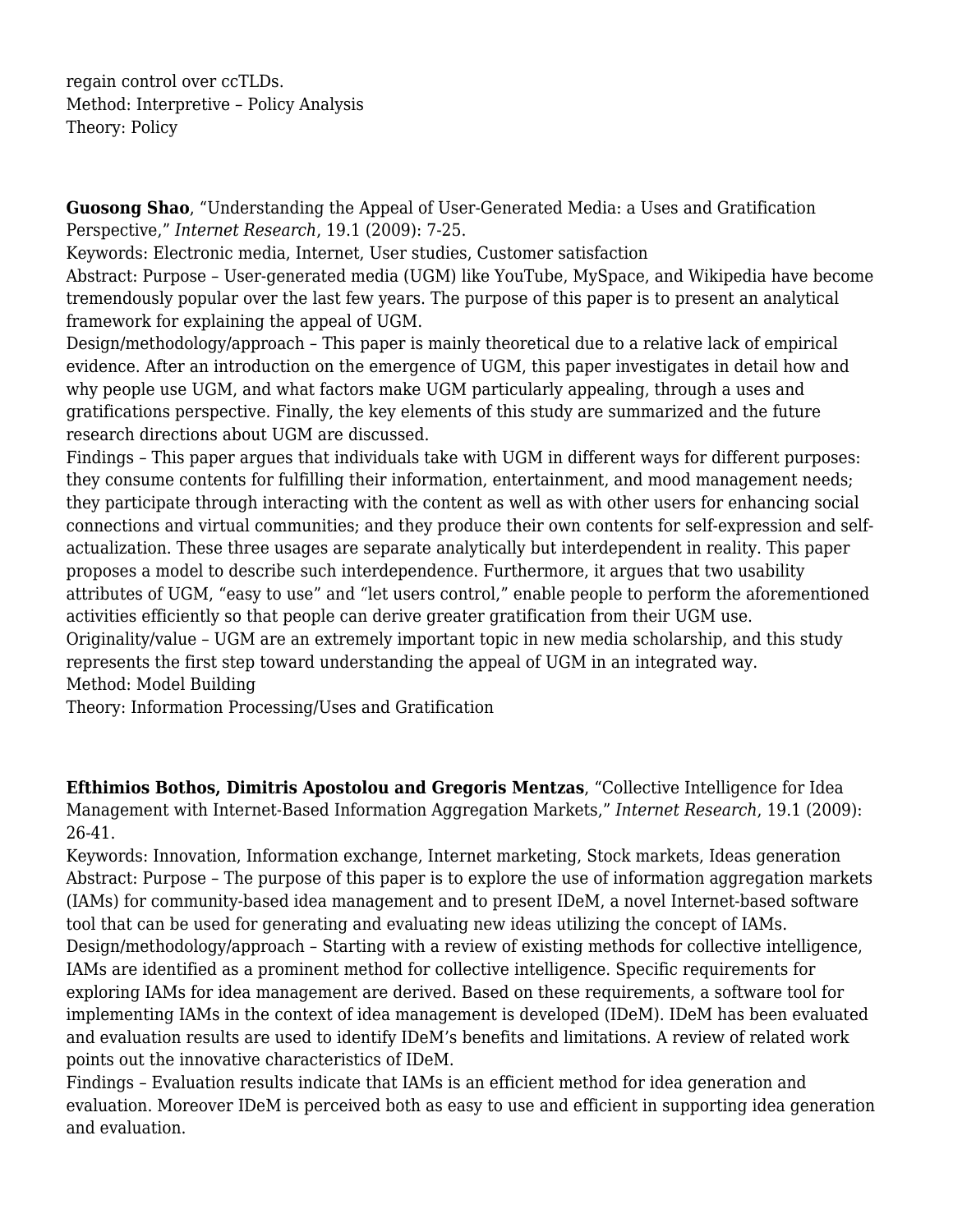Practical implications – IDeM can be used by commercial or other organizations for supporting generation and evaluation of new ideas.

Originality/value – IDeM's innovative aspects are: in addition to trading, it allows users involvement by means of new idea submission, rating of ideas and commenting on ideas; it confronts the uncertainty of new idea related events by offering an expert based valuation mechanism; and it extends the typical output of IAM tools – which is price of idea-stocks – by calculating the volume weighted average price. Method: Survey – Interview/Case Study

Theory: Information Processing/Uses and Gratification

**Erin M. Steffes and Lawrence E. Burgee**, "Social Ties and Online Word of Mouth," *Internet Research*, 19.1 (2009): 42-59.

Keywords: Interpersonal communications, Electronic commerce, Internet, Consumer behaviour Abstract: Purpose – The power of word of mouth (WOM) communication and its influence on consumer decision making is well established in academic literature. The recent adoption of online communication by many consumers has facilitated a fundamental change to the structure of many WOM interactions by exposing consumers to electronic WOM (eWOM) from virtual strangers. The current study seeks to uncover whether traditional findings on social ties and WOM communication hold for eWOM information.

Design/methodology/approach – Data were collected from 482 college students with varying levels of expertise with eWOM forums, specifically RateMyProfessors.com in the USA. Participants completed a 20-question survey related to university professor and class choice.

Findings – The study finds that students seeking information on which professor to take weight the information they obtain from eWOM forums to be equally influential in their decision as their own primary experience with the professor. Furthermore, the information gained from the eWOM forum is more influential in their decision than speaking with friends in person (WOM). While existing research suggests that strong tie referral sources are more influential than weak tie information sources on decision making, this research finds that some weak tie information sources are rated as more influential.

Research limitations/implications – A limitation of the study is the focus on one eWOM forum, RateMyProfessors.com. Future research would benefit from expanding the number and type of eWOM forums.

Originality/value – While the emergence of the Internet and social networking has spawned an interest in the overall study of eWOM, this study is the first to evaluate eWOM in the context of tie strength, homophily and decision making. The study also investigates whether existing theories of interpersonal communication hold in an online context.

Method: Survey – Interview/Case Study

Theory: Information Processing/Uses and Gratification

**Rami Puzis, Dana Yagil, Yuval Elovici and Dan Braha**, "Collaborative Attack on Internet Users' Anonymity," *Internet Research*, 19.1 (2009): 60-77.

Keywords: Internet, User studies, Data security

Abstract: Purpose – The purpose of this paper is to model and study the effectiveness of an attack on the anonymity of Internet users by a group of collaborating eavesdroppers.

Design/methodology/approach – The paper is based on an analysis of the Internet topology. The study is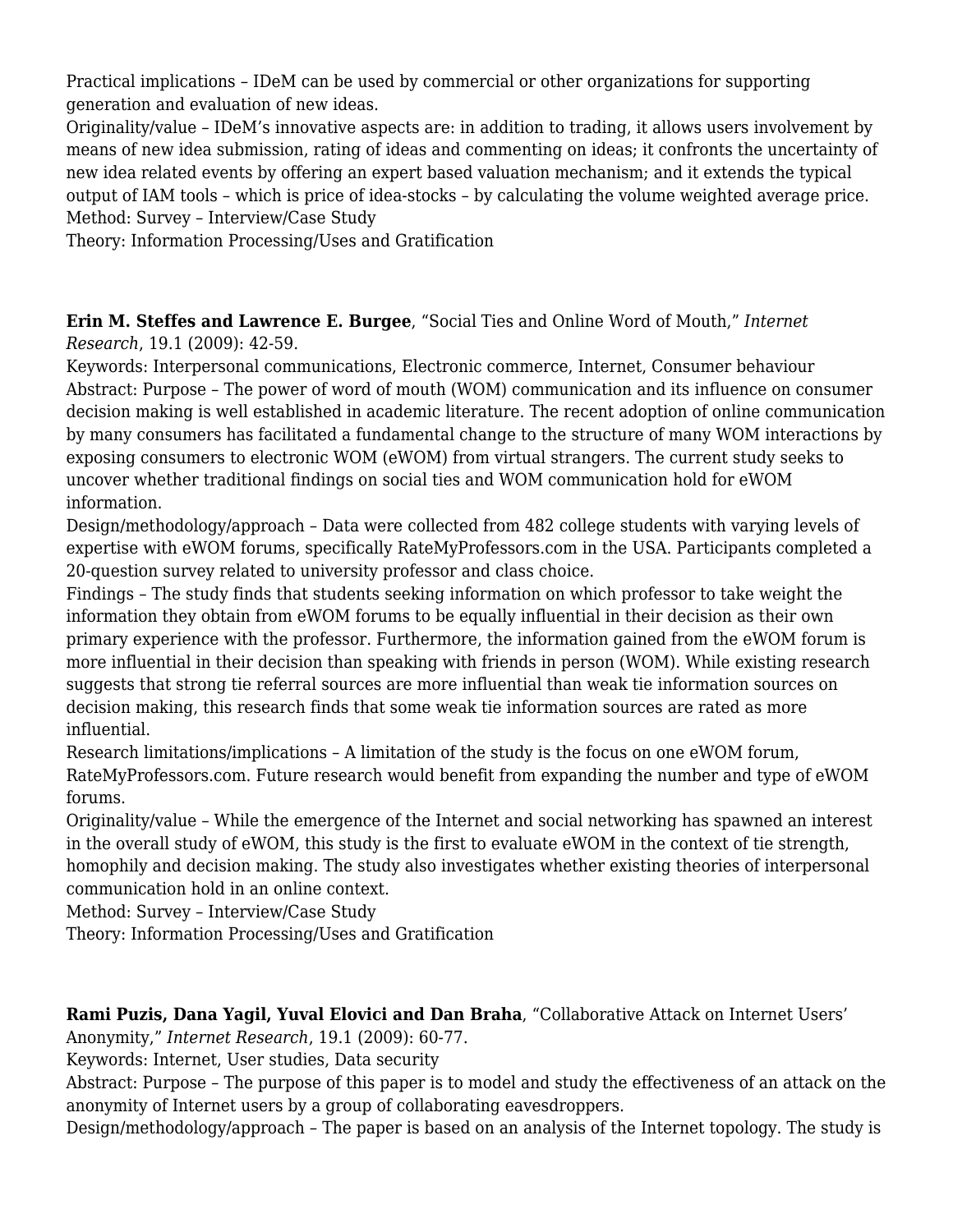based on two methods for choosing nodes that contribute the most to the detection of as many communicating Internet users as possible.

Findings – The paper illustrates that it is possible to compromise the anonymity of many Internet users when eavesdropping on a relatively small number of nodes, even when the most central ones are protected from eavesdropping.

Research limitations/implications – It is assumed that the Internet users under attack are not using any anonymity enhancing technologies, but nodes can be protected from eavesdropping. It proposes a measure of the success of an attack on Internet users' anonymity, for a given deployment of collaborating eavesdroppers in the Internet.

Practical implications – The paper shows that several, and not necessarily the most prominent, collaborating nodes can compromise the anonymity of a considerable portion of Internet users. This study also emphasizes that when trying to completely compromise the anonymity of Internet users, an eavesdroppers' deployment strategy that considers eavesdroppers' collaboration can result in substantial resource saving compared to choosing a set of the most prominent nodes.

Originality/value – The paper proposes a new measure of anonymity level in the network, based on the linkability of the Internet users. This paper is the first to present results of a non-trivial Group Betweenness optimization strategy in large complex networks.

Method: Survey – Content Analysis

Theory: Information Processing/Uses and Gratification

**Stephanie Hackett and Bambang Parmanto**, "Homepage Not Enough When Evaluating Web Site Accessibility," *Internet Research*, 19.1 (2009): 78-87.

Keywords: Worldwide web, User studies, Disabilities

Abstract: Purpose – The purpose of this paper is to determine if the homepage of a web site is representative of the whole site with respect to accessibility.

Design/methodology/approach – The paper presents an intra-class correlation (ICC) between homepage web accessibility barrier (WAB) scores and the WAB scores of web site levels 1 through 3 for 33 popular web sites.

Findings – The paper finds that the homepage is not sufficient to detect the accessibility of the web site. ICC of the homepage and average of levels 1-3 is 0.250 (p 1/4 0:062) and ICC of levels 1, 2, and 3 is 0.784 (p , 0:0001). Evaluating the homepage and first-level pages gives more accurate results of entire site accessibility.

Originality/value – This is first study correlating homepage accessibility with web site accessibility. Method: Survey – Content Analysis

Theory: Access

**So Won Jeong, Ann Marie Fiore, Linda S. Niehm and Frederick O. Lorenz**, "The Role of Experiential Value in Online Shopping: The Impacts of Product Presentation on Consumer Responses Towards an Apparel Web Site," *Internet Research*, 19.1 (2009): 105-124.

Keywords: Consumer behaviour, Electronic commerce, Experience, Internet shopping, Product design Abstract: The purpose of this paper is to examine whether Pine and Gilmore's four experience realms (4Es) are affected by web site features; the 4Es affect consumer emotional components of pleasure and arousal; and pleasure and arousal lead to enhanced web site patronage intention.

Design/methodology/approach – For the main experiment, two stimulus web sites reflecting high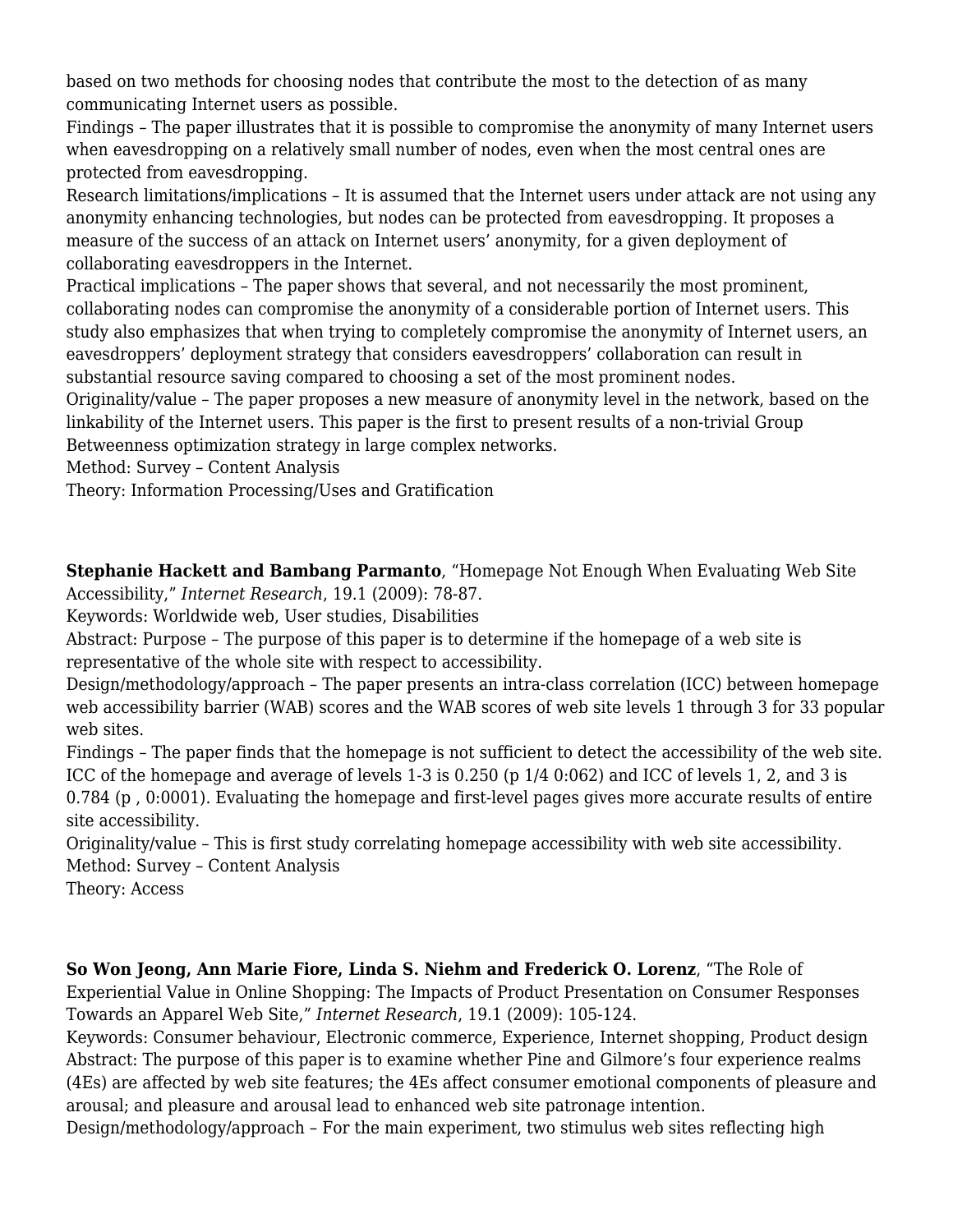experiential value and low experiential value were developed. Data were collected in a laboratory setting from 196 participants. An analysis of the causal model was conducted using the maximumlikelihood estimation procedure of Analysis of Moment Structures (AMOS) for hypotheses testing. Findings – Using AMOS, the results indicated that web site features affected the 4Es and three of the 4Es (entertainment, escapist and esthetic experiences) influenced pleasure and/or arousal. Pleasure, arousal, entertainment, and esthetic experiences had direct effects on web site patronage intention. Practical implications – The results present an effective way to offer experiential value, which enhances web site patronage intention, to online retailers.

Originality/value – This is the first empirical research to investigate the holistic process of the effects of product presentation on consumer responses towards an apparel web site that there is a clear need for further study.

Method: Experiment

Theory: Information Processing/Uses and Gratification

**Yuan-Chu Hwang and Soe-Tsyr Yuan**, "Ubiquitous Proximity e-Service for Trust

Collaboration," *Internet Research*, 19.2 (2009): 174-193.

Keywords: Trust, Social networks, Communication technologies, Computer networks Abstract: Purpose – The authors seek to propose the notion of ubiquitous proximity e-service for exploring collective wisdom in the ubiquitous environment. Ubiquitous proximity e-service highlights the collective effort focused on collecting the user group's power as the reference for ubiquitous trust decisions.

Design/methodology/approach – This paper provides some theoretical utility support for ubiquitous proximity e-service. The "homophily" describes the tendency of individuals to associate and bond with similar others. By highlighting the "homophily" of e-service participants, these isolated individuals can be treated as a group with proximity. The main value of ubiquitous proximity e-service utilizes the network effect from the collective effort of interpersonal social network.

Findings – In order to leap the trust barrier for users to embrace these ubiquitous e-services, ubiquitous proximity e-service makes it possible for users to collaborate with their nearby user groups to establish a reliable and trustworthy interaction environment. The simulation outcomes for trust decision quality enhancement show a significant improvement in a variety of environment settings.

Practical implications – A significant value of ubiquitous proximity e-service lies in the increased possibility of establishing innovative social network relationships. From the interpersonal perspective, unfamiliar strangers can make connections with individuals who are proximal and homoplastic to them. The strength of proximity gives people better chances to make interpersonal connections, including both weak ties and strong ties. By combining those interpersonal tie relationships, ubiquitous proximity e-service can easily cause information diffusion and effectively encourage collective wisdom. Originality/value – The paper advocates the utility of ubiquitous proximity e-service that can be realized in the e-commerce environment and which enables information diffusion effectively.

Method: Experiment

Theory: Social Interaction

**Maria Karyda, Stefanos Gritzalis, Jong Hyuk Park and Spyros Kokolakis**, "Privacy and Fair Information Practices in Ubiquitous Environments: Research Challenges and Future Directions," *Internet Research*, 19.2 (2009): 194-208.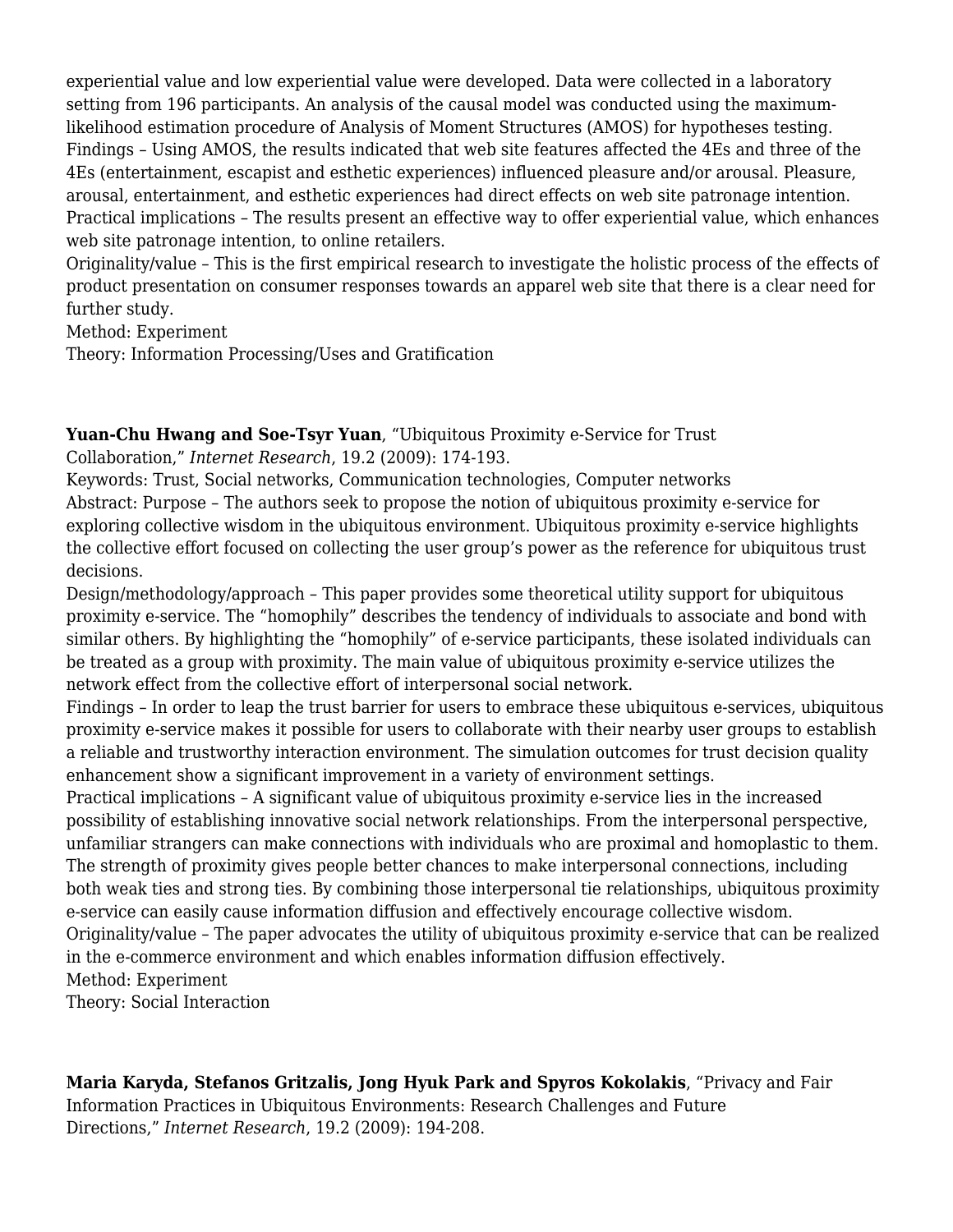Keywords: Intelligence, Privacy, Data security, Computer networks

Abstract: Purpose – This paper aims to contribute to the ongoing discourse about the nature of privacy and its role in ubiquitous environments and provide insights for future research.

Design/methodology/approach – The paper analyses the privacy implications of particular characteristics of ubiquitous applications and discusses the fundamental principles and information practices used in digital environments for protecting individuals' private data.

Findings – A significant trend towards shifting privacy protection responsibility from government to the individuals is identified. Also, specific directions for future research are provided with a focus on interdisciplinary research.

Research limitations/implications – This paper identifies key research issues and provides directions for future research.

Originality/value – This study contributes by identifying major challenges that should be addressed, so that a set of "fair information principles" can be applied in the context of ubiquitous environments. It also discusses the limitations of these principles and provides recommendations for future research. Method: Interpretive – Policy Analysis

Theory: Policy

**Daphne R. Raban and Eyal Rabin**, "Statistical Inference from Power Law Distributed Web-based Social Interactions," *Internet Research*, 19.3 (2009): 266-278.

Keywords: Knowledge sharing, Polynomials, Statistical analysis, Social interaction, Internet Abstract: Purpose – The purpose of this paper is to propose a method for statistical inference on data from power law distributions in order to explain behavior and social phenomena associated with webbased social spaces such as discussion forums, question-and-answer sites, web 2.0 applications and the like.

Design/methodology/approach – The paper starts by highlighting the importance of explaining behavior in social networks. Next, the power law nature of social interactions is described and a hypothetical example is used to explain why analyzing sub-sets of data might misrepresent the relationship between variables having power law distributions. Analysis requires the use of the complete distribution. The paper proposes logarithmic transformation prior to correlation and regression analysis and shows why it works using the hypothetical example and field data retrieved from Microsoft's Netscan project. Findings – The hypothetical example emphasizes the importance of analyzing complete datasets harvested from social spaces. The Netscan example shows the importance of the logarithmic transformation for enabling the development of a predictive regression model based on the power law distributed data. Specifically, it shows that the number of new and returning participants are the main predictors of discussion forum activity.

Originality/value – This paper offers a useful analysis tool for anyone interested in social aspects of the Internet as well as corporate intra-net systems, knowledge management systems or other systems that support social interaction such as cellular phones and mobile devices. It also explains how to avoid errors by paying attention to assumptions and range restriction issues.

Method: Model Building

Theory: Social Interaction

**Kuo-Ming Chu**, "A Study of Members' Helping Behaviors in Online Community," *Internet Research*, 19.3 (2009): 279-292.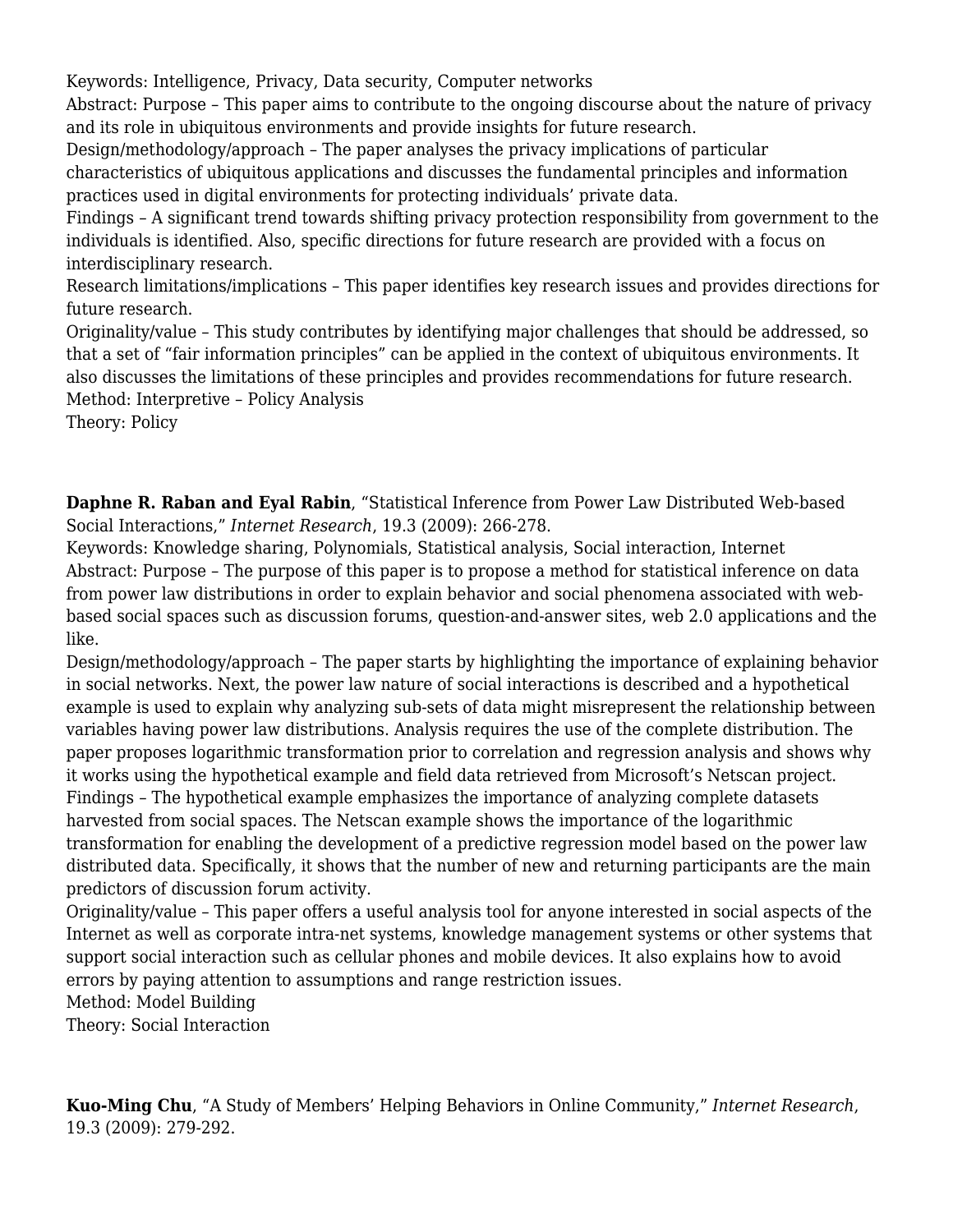Keywords: Online operations, Community behaviour, Taiwan

Abstract: Purpose – The aim of this paper is to develop a theoretical model that enables us to examine the antecedents and consequences effects of members' helping behavior in online communities. It also aims to develop a complete model for empirical testing.

Design/methodology/approach – The sample is 425 participants including nine online communities in Taiwan, including Yahoo! Kimo, CPB, Sony music, etc.. who were contacted and asked to participate in the study. Data were collected between August and December 2007 via the web for Internet users using a standardized questionnaire. Excluding those surveys that were undeliverable and those who believed that it was inappropriate to respond, the overall effective response rate was 84 percent (355 of 425). Findings – The empirical results suggested that online communities' members' helping behavior represents a large pool of product know-how. They seem to be a promising source of innovation capabilities for new product development.

Research limitations/implications – The research only aims to experimentally investigate complete model of helping behavior in online communities. But this research has not dealt with a double role of online communities' members so far, linking innovation with commercialization. They seem to be a promising source of innovation capabilities for new product development.

Practical implications – The phenomenon of helping behavior among members may become a major source and channel for information in the decision making process for the purchase of products. Therefore, a major finding derived from the empirical application is that community members are capable and willing to contribute to virtual co-development.

Originality/value – Many variables have been evaluated for their influences on the helping behaviors of the members of the online communities. However, none of the previous studies have integrated these variables into a more comprehensive framework

Method: Survey – Content Analysis

Theory: Social Interaction

**Antonio Ruiz-Martınez, Oscar Canovas and Antonio F. Gomez-Skarmeta,** "Design and Implementation of a Generic Per-Fee-Link Framework," *Internet Research*, 19.3 (2009): 293-312. Keywords: Payments, Electronic funds transfer systems, Internet, Electronic commerce Abstract: Purpose – This paper aims to present a viable approach for designing and implementing a generic per-fee-link framework. It also aims to design this framework to be used with any payment protocol and test it with two existing ones.

Design/methodology/approach – The paper presents a per-fee-link framework based on several generic components. These components have been developed and tested in order to prove the viability of the proposed framework.

Findings – The results show that is possible to establish a per-fee-link framework. Four core components are defined: first, the different modules needed for browsers and web servers, second, an extended payment protocol (EPP), which negotiates the payment protocol to use and encapsulates its related messages, third, an API for e-wallets, which is independent of the payment protocol, to incorporate the protocols to use with EPP and finally, the definition of a per-fee-link that associates payment information to a link.

Practical implications – The framework presented shows a uniform way of using payment protocols that can increase the trust of end users. Furthermore, it has been developed and tested.

Originality/value – The contribution describes the components needed for supporting the framework. Its feasibility has been checked through an implementation and it facilitates the payment for content on the web. Thus, content providers can obtain an alternative revenue source to advertisement or subscription.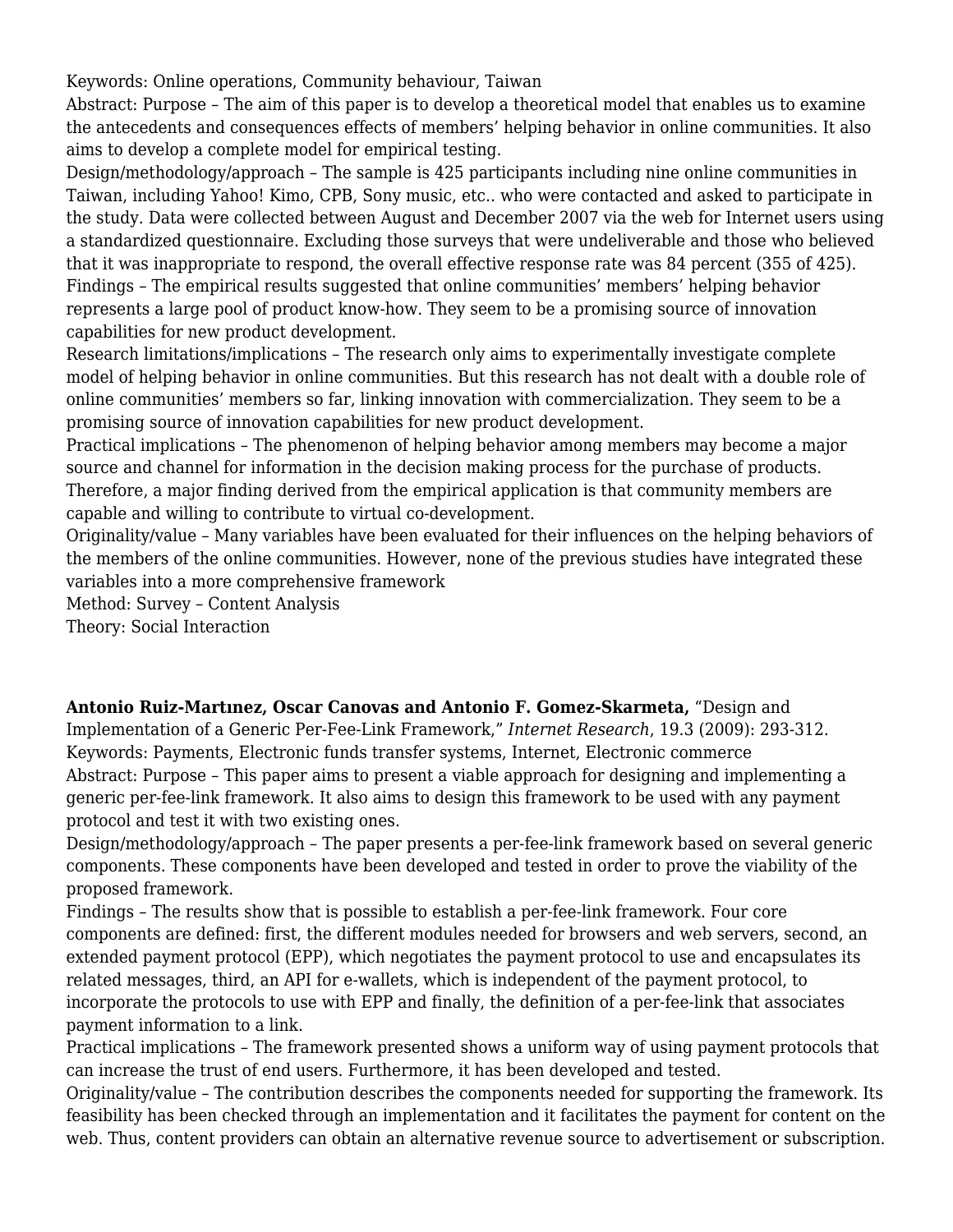Furthermore, developers, vendors and customers can see that the incorporation of payment protocols to the system is facilitated. Finally, the users obtain a uniform way to make payments that increases the perception of trust.

Method: Model Building

Theory: Information Processing/Uses and Gratification

**Paulina Papastathopoulou and George J. Avlonitis,** "Classifying Enterprises on the Basis of WWW Use: a Behavioral Approach," *Internet Research,* 19.3 (2009): 332-347.

Keywords: Worldwide web, Electronic commerce, Classification, Organizations

Abstract: Purpose – Research studies have started to appear in recent years about the use of world wide web (WWW) by organizations. In an attempt to shed more light into this issue, this study seeks to take a behavioral approach for classifying enterprises on the basis of WWW use. It aims to address two research questions: Can different organizational profiles reveal as a result of a classification scheme/taxonomy of enterprises based on WWW use? And If such a classification is possible, to what extent are the WWW usage profiles related to specific market, organizational and demographic characteristics?

Design/methodology/approach – The sampling frame of the study consisted of the largest 1,250 firms in Greece in terms of sales turnover that had already adopted information and communication technologies. After three follow-up contacts by telephone, e-mail and fax the cooperation of 500 companies was secured (40 percent response rate). Data collection was carried out by a professional market research firm by means of computer-aided personal interviewing (CAPI) system. The research instrument was a structured questionnaire. Findings – Five distinct WWW usage profiles of enterprises were identified, namely "E-merchants", "Information seekers", "E-purchasers", "E-transaction adopters" and "WWW experimentalists". These profiles are found to be associated with different market, organizational and demographic characteristics.

Practical implications – This classification scheme can be viewed as a behavioral segmentation exercise based on the application/use criterion that is used for segmenting B2B markets by web service providers. The present classification may also help suppliers of networking infrastructure and ebusiness software. E-commerce policy makers can also benefit from the results of this study. The different types of WWW adopters that have been uncovered in the present study practically map the extent of combined WWW uses by various types of enterprises. Such information is important for future WWW promotions and the design of funding projects to further promote WWW.

Originality/value – The paper is important because, despite its acknowledged importance, only limited research has been conducted on the commercial use of the WWW, mainly, through examining the use of WWW home pages of various organizations and their effect in marketing. Similarly, despite the fact that various European Union-sponsored studies are conducted regularly by the National Statistical Offices of the member states and the European E-Business Market W@tch, these studies limit their analysis to descriptive statistics.

Method: Survey – Content Analysis

Theory: Information Processing/Uses and Gratification

**Jennifer Rowley**, "Online Branding Strategies of UK Fashion Retailers," *Internet Research,* 19.3 (2009): 348-367.

Keywords: Online operations, Brands, Fashion industry, Retailing, Brand management, United Kingdom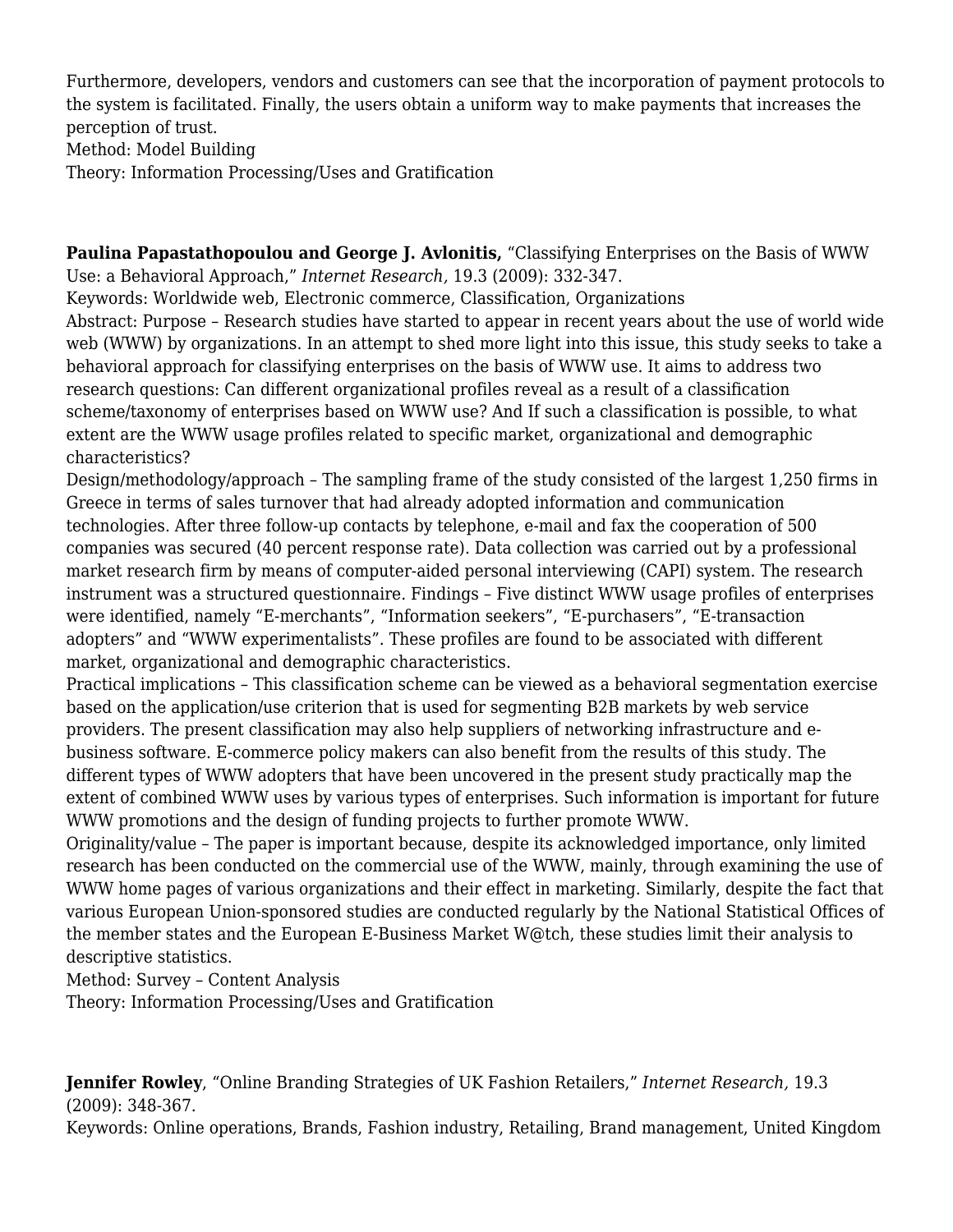Abstract: Purpose – The purpose of this paper is to report on exploratory research that aims to contribute to knowledge on online branding, and the way in which the online channel is being used to support brands. The focus of this research is the top multi-channel UK fashion retailers. Design/methodology/approach – Content analyses were performed on the web sites of a number of top fashion and clothing retailers, plus three supermarket chains with a strong presence in clothes retailing. An analysis of the extent to which the retailers were using their web site to provide online services and information provided a context for a more detailed analysis of online branding strategies, including communicating brand identity and presence, and building brand relationships. Findings – Most top "non-value" fashion retailers offer transactions through their web site, offering extended opportunities for brand engagement and experience. While all fashion retailers achieve consistency of visual identity between the online and other channels, their use of the online channel to communicate brand values, and to promote brand relationships is underdeveloped. There is evidence of some innovative practice, but also scope for considerable further development of the notion of online branding. Research into online and multi-channel branding has a role to play in supporting this process. Originality/value – This study makes an important contribution to the under-researched area of online branding, through a study of the online branding activities of top multi-channel UK fashion retailers. Method: Survey – Content Analysis

Theory: Information Processing/Uses and Gratification

**Sergio L. Toral, M. Rocıo Martınez-Torres, Federico Barrero and Francisco Cortes**, "An Empirical Study of the Driving Forces Behind Online Communities," *Internet Research*, 19.4 (2009): 378-392.

Keywords: Communities, Internet, Social networks, Mathematical modeling

Abstract: Purpose – A large variety of online communities have emerged during the last years as a result of the challenges faced by both the business and scientific worlds. This trend has also been promoted by the development of Internet and new Web 2.0 technologies. In this context, this paper is focused on the determinants of success of online communities. But, as a difference from other studies, these determinants are analyzed from the social network analysis perspective. Several constructs related to the community organization as a social network are proposed and their interrelations are hypothesized in a general research framework. The obtained results test the proposed model providing the most relevant antecedents of the project success.

Design/methodology/approach – A case study based on Linux ports to non-conventional processor and environments is used to test the proposed model. Structural equation modeling analysis is used to validate the structural proposed model.

Findings – The main antecedents of online communities' success, quantifying the strength of the relation through the standardized path coefficients.

Research limitations/implications – The research is limited to a particular set of online communities engaged with the development of the non-conventional Linux ports. However, they constitute a representative set of communities in the field of the open source projects (OSS) development, which are typically developed using a community of support.

Originality/value – This paper fulfils the main antecedents causing the successful development of Internet virtual communities. Instead of using sources of data coming from users' surveys, this study employs community interactions as a source of data. Results have important implications over the development of online communities, like software business models based on virtual communities and open source software.

Method: Model Building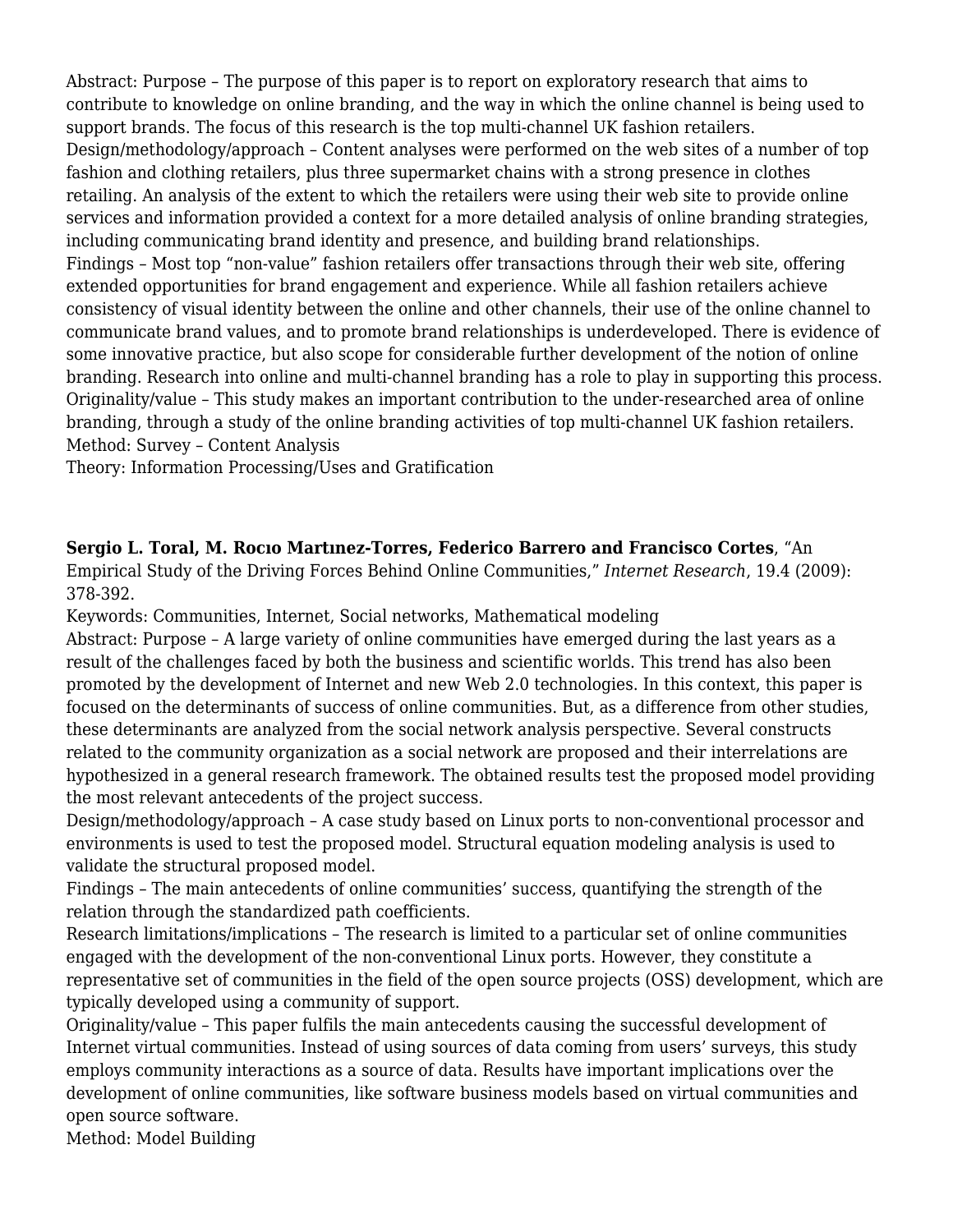**Chung-Chi Shen and Jyh-Shen Chiou**, "The Effect of Community Identification on Attitude and Intention Toward a Blogging Community," *Internet Research*, 19.4 (2009): 393-407.

Keywords Communities, Social capital, Worldwide web, Internet, Taiwan

Abstract: Purpose – Internet portals have long been providing free services (e.g. e-mail, blog) to attract new users and retain existing customers. However, it is uncertain whether the users will continue to use the present free service over time. Blog enables people to interact with others extensively and the population of blog users has been skyrocketing in recent years. This paper aims to investigate the impacts of virtual community on a user's attitude and intention to continually use the current blog service.

Design/methodology/approach – The conceptual empirical model has been developed on the foundation of social psychology, relationship marketing, and transaction cost analysis (TCA). Users of blogging communities who have frequent experience of interacting with other members were the objects for this study. In total, 243 valid samples were obtained for empirical testing by employing structural equation model.

Findings – Results show that asset specificity and community pressure play mediating roles in the relationship between community identification and attitude toward using blog services, which in turn affects intention to stay with a blogging community. Perceived usefulness is successful in determining the attitude of using blogging community.

Originality/value – This paper is believed to be the first that uses a sociology view of community and asset specificity to investigate its impacts on online consumer loyalty. The study advances the relationship marketing literature in explaining user's new service adoption behavior by adding community identity and community pressure generated through the process of using web-based services. The paper concludes with implications for web-based service providers, and additional extended research relevant to the study of virtual community and asset specificity is also provided. Method: Survey – Content Analysis

Theory: Social Interaction

**Anssi Tarkiainen, Hanna-Kaisa Ellonen, and Olli Kuivalainen**, "Complementing Consumer Magazine Brands with Internet Extensions," *Internet Research*, 19.4 (2009): 408-424.

Keywords: Brands, Internet, Magazines

Abstract: Purpose – The purpose of this paper is to increase understanding of the effects of web site extension on the parent-magazine brand in the context of experiential goods, and to identify factors that are related to success.

Design/methodology/approach – The paper focuses on the relationship between consumers' experiences on magazine web sites and their loyalty towards the print magazine.

Findings – There are different ways in which the web site can complement the print version. The first mechanism is related to engaging in more frequent communication with the magazine's readers, and the second is related to consumer-initiated interaction between other readers. In both cases something is offered that cannot be obtained from the print magazine, but is assumed to complement it. Originality/value – The paper increases understanding of brand extensions with regard to experiential goods, but more research is needed on the factors that are related to extension success.

Method: Survey – Content Analysis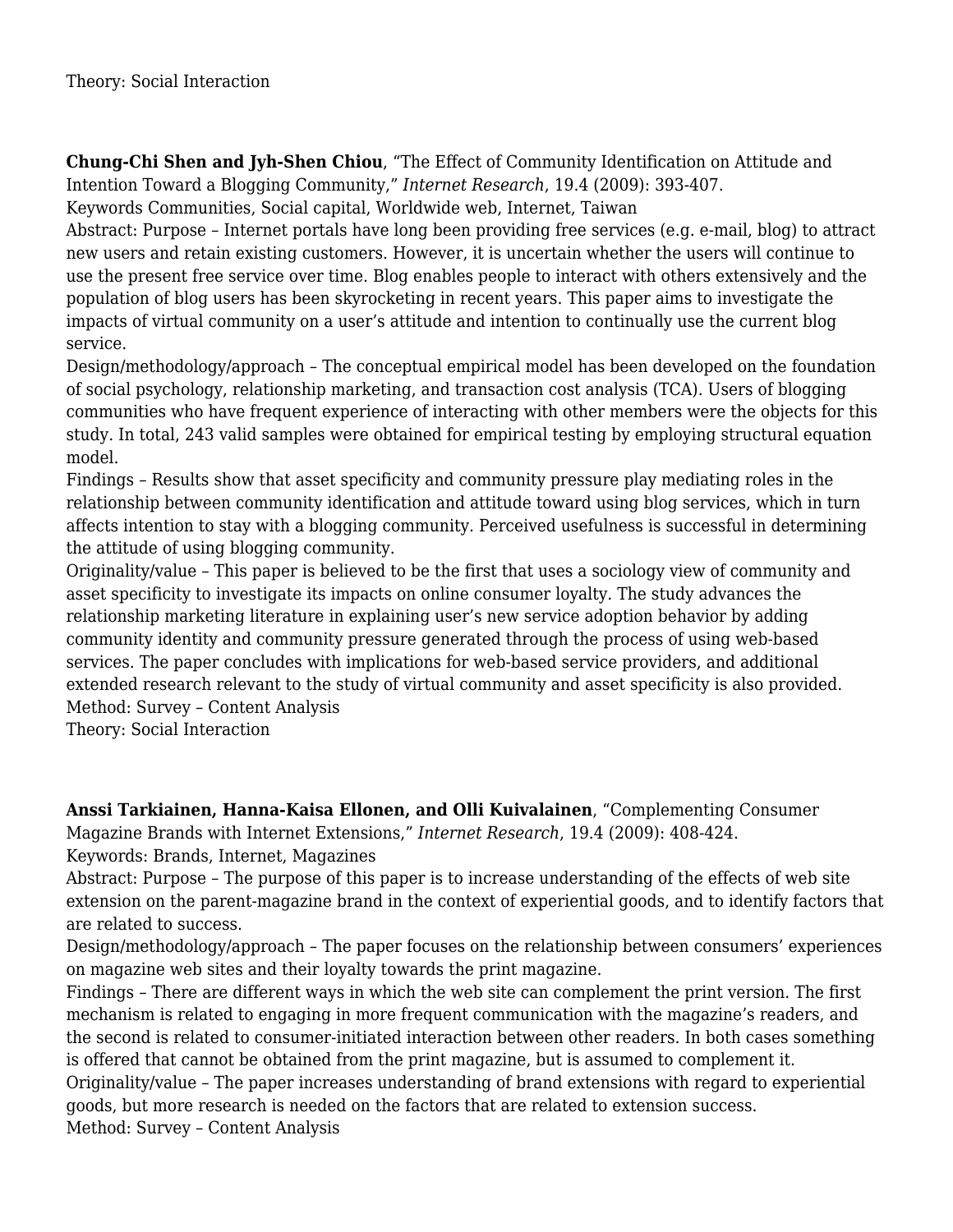**Francisco Javier Miranda, Ramon Sanguino and Tomas M. Banegil**, "Quantitative Assessment of European Municipal Web Sites: Development and Use of an Evaluation Tool," *Internet Research*, 19.4 (2009): 425-441.

Keywords: Worldwide web, Internet, Local government, Europe

Abstract: Purpose – The internet is becoming increasingly important in the communication between local governments and citizens, which makes the usability of municipal web sites a critical factor in government-citizen communication. The purpose of this paper is to propose and test a model for evaluating the potential of municipal web sites.

Design/methodology/approach – In this work an objective investigation of the issue has been conducted by manually accessing and evaluating 84 European municipal web sites. Quality of web home pages was determined using an original Web Assessment Index, which focuses on four categories: accessibility, speed, navigability and content.

Findings – A detailed report of the results arising from this investigation is presented and systematically analyzed.

Originality/value – The most valuable output from this paper is not the ability to identify the best sites, but to see how each municipal site is compared to related sites and to spot ideas and practices that can improve city sites. These findings will be useful for both researchers and practitioners who seek to understand the issues relevant to municipal e-government.

Method: Survey – Content Analysis Theory: Policy

**Hsi-Peng Lu and Philip Yu-Jen Su**, "Factors Affecting Purchase Intention on Mobile Shopping Web Sites," *Internet Research*, 19.4 (2009): 442-458.

Keywords: Mobile communication systems, Internet shopping, Consumer behaviour Abstract: Purpose – The purpose of this paper is to explore a conceptual model for analyzing customers' perceptions of using mobile commerce services for online shopping. This paper provides insights into consumer behavior, and the results have important implications for designers, managers, marketers, and system providers of mobile shopping (m-shopping) web sites.

Design/methodology/approach – An empirical investigation was carried out to test the hypotheses. The samples include 369 professional participants. For testing the relationships of the model, structural equation modeling (SEM) is used.

Findings – The results demonstrate that anxiety, which is an affective barrier against using innovative systems, is a key negative predictor of a customer's intentions to use mobile phones. Also, the consumer's self-perception of mobile skillfulness significantly affects anxiety, enjoyment, and usefulness. Furthermore, enjoyment, usefulness, and compatibility have an impact on a customer's behavioral intentions.

Practical implications – The findings of this study help to understand what hinders or encourages the mshopping intention of online customers.

Originality/value – The results not only help develop a sophisticated understanding of mobile commerce theories for researchers, but they also offer useful knowledge to those involved in promoting mshopping to potential purchasers. The value of the paper is that the results could be applied to other portable information technology service adoptions, such as personal digital assistants (PDA), smart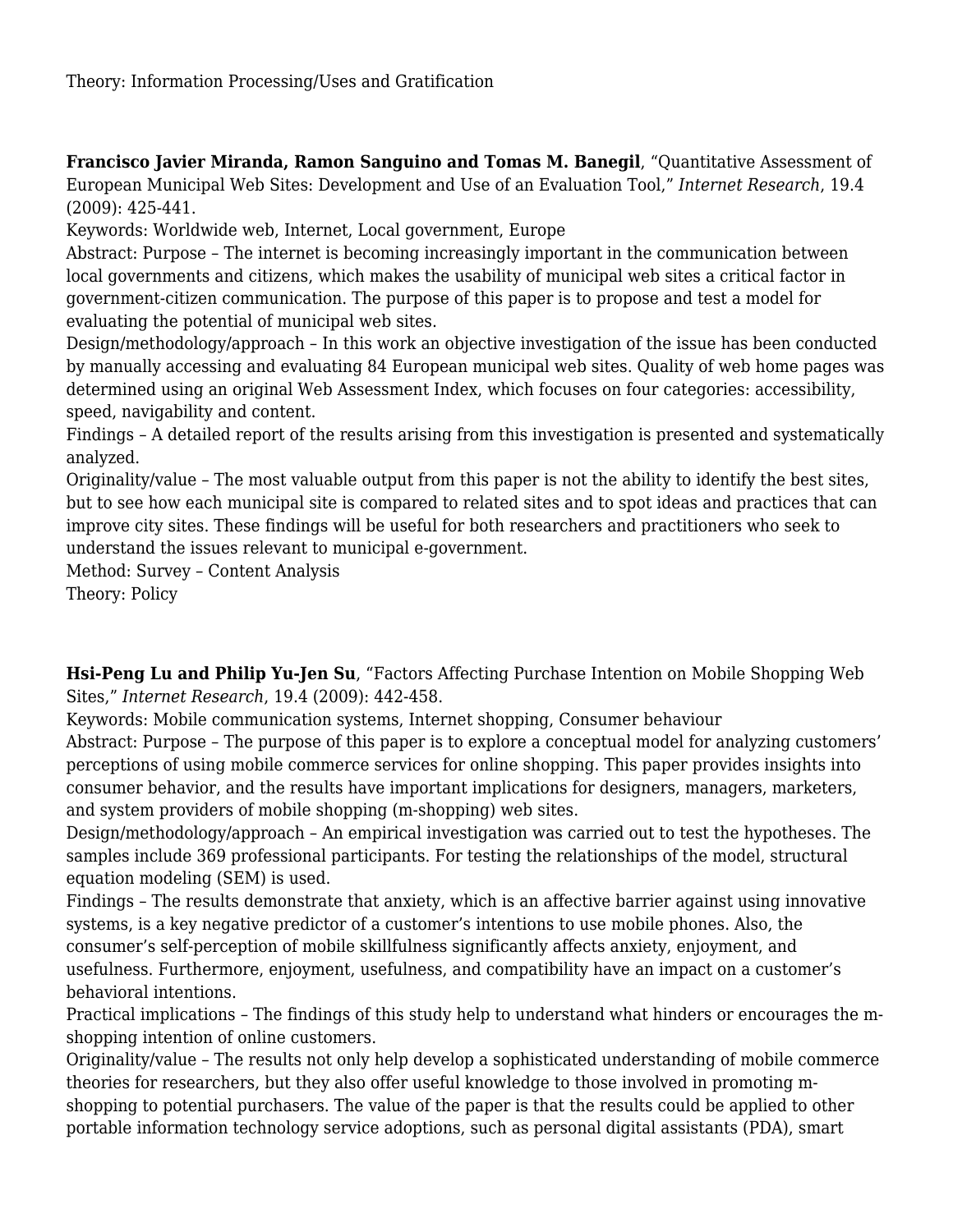phones, advanced mobile phones, and portable global positioning systems (GPS). Method: Model Building

Theory: Information Processing/Uses and Gratification

**Yu-Jen Chou, Ching-I Teng and Shao-Kang Lo**, "Mutual Self-Disclosure Online in the B2C Context," *Internet Research*, 19.5 (2009): 466-478.

Keywords: Disclosure, Communication, Trust, Corporate identity, Internet

Abstract: Purpose – This paper aims to investigate the relationship between company identity information disclosure, trust, and consumer self-disclosure intentions during the first visit to a company website.

Design/methodology/approach – This study conducts one-factor (company identity information disclosure) between-subject experiment design. Participants were randomly assigned into two groups: company identity information disclosure – high vs. low. Furthermore, this study also uses LISREL to analyse the model.

Findings – The analytical results indicate that when a company website discloses much of its identity information, consumers trust the company more, and exhibit greater intentions to provide their personal information. Specifically, this study's results show that consumer's trust mediates the relationship between company identity information disclosure and consumer self-disclosure intentions. Practical implications – Companies often invite consumers to disclose personal information on websites, and then use this information to build and maintain relationships with these customers. This study suggests that a company can disclose their information more on their website. Consequently, consumers trust more toward the company and then have higher disclosure intentions.

Originality/value – Traditionally, most interpersonal communication research indicates when someone discloses more, the other communication participant also discloses more. Although previous research investigates the impact of online information disclosure on trust and consumer self-disclosure, there are no studies that address the potential impact of a company disclosing information about its identity. This study examines the influence of company identity information disclosure and emphasizes the important role of trust during the first visit to a website.

Method: Experiment

Theory: Social Interaction

**Ching-Jui Keng and Hui-Ying Ting**, "The Acceptance of Blogs: Using a Customer Experiential Value Perspective," *Internet Research*, 19.5 (2009): 479-495.

Keywords: Customers, Internet, Communication

Abstract: Purpose – This study is based on the interactivity and perceived similarity between blog readers and the others, and incorporates the concepts from customer experiential value. This paper aims to examine emotional experiences that internet users gain while reading blogs, that is, assesses the attitude of blog readers through their subjective experiences within the communication process. Design/methodology/approach – An empirical survey is used to test the hypotheses. The sample is 349 users who browse blogs frequently. Data are analyzed using structural equation modeling (SEM) to understand the cause and effect of the entire model and to determine the goodness of fit of the conceptual model.

Findings – Empirical results demonstrate that: interpersonal interaction enhances browsers, aesthetic experiences as well as playfulness; machine interaction generates high aesthetics value which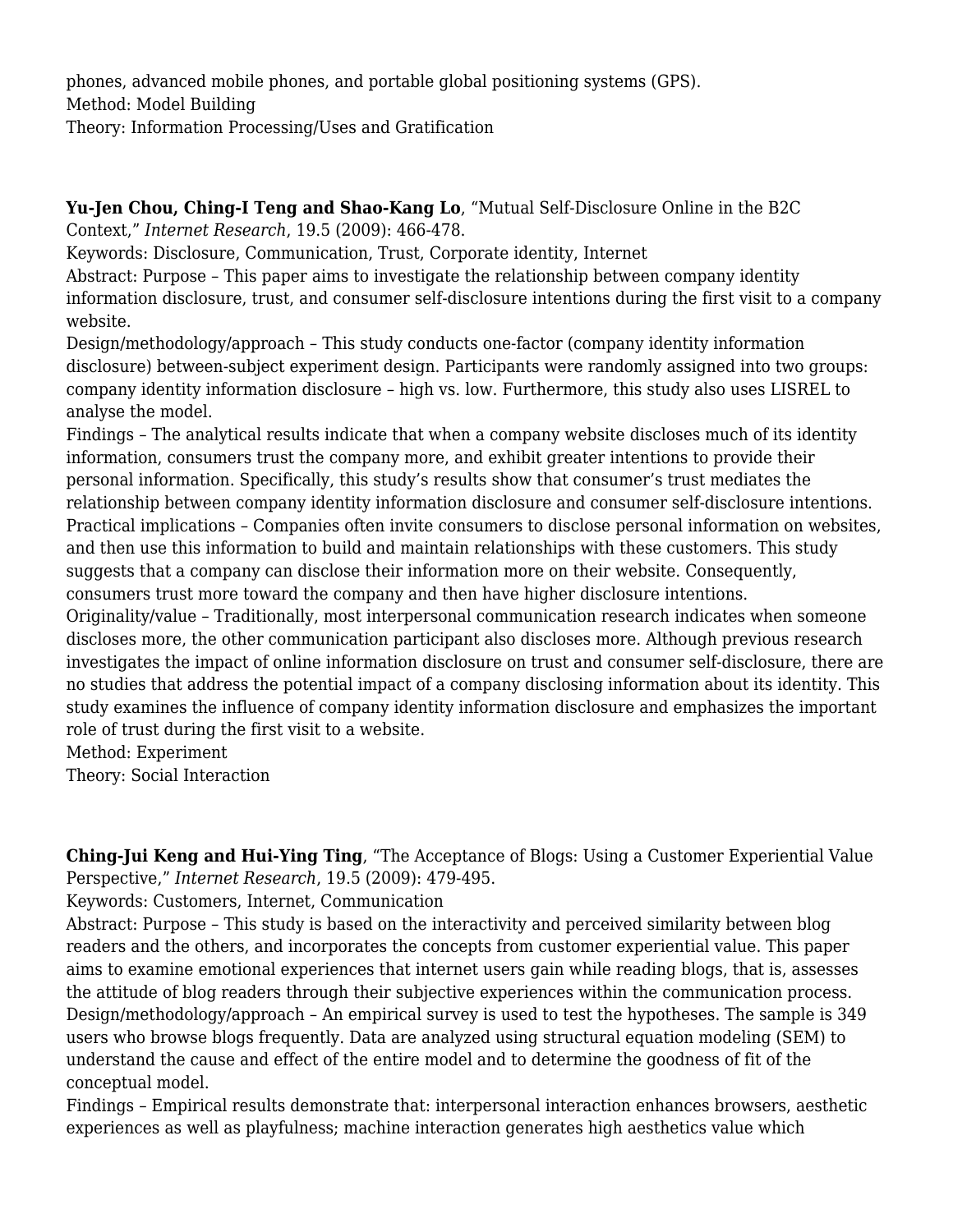comprises visual and entertainment effects, service excellence, and CROI; perceived similarity by readers positively influences the four components of customer experiential value; and a positive correlation exists between user attitudes toward reading blogs and their experiential value in aesthetics, playfulness and service excellence.

Practical implications – The findings will help bloggers understand the factors key to success and allocate the appropriate resources to operate a blog and achieve success.

Originality/value – The value of this study is to establish the importance of customer experiential value theory. Previous research on customer experiential value primarily focuses on analyzing consumer shopping behaviors and mostly on the utilitarian value of products. This research focuses on inner pleasure gained through reading blogs, such as aesthetic experiences and emotional reactions. Method: Survey – Content Analysis

Theory: Social Interaction

**Hilde A.M. Voorveld, Peter C. Neijens and Edith G. Smit**, "Consumers' Responses to Brand Websites: an Interdisciplinary Review," *Internet Research*, 19.5 (2009): 535-565. Keywords: Consumers, Brands, Internet

Abstract: Purpose – The aims of this paper are to provide an integrated literature review of factors influencing consumers' responses to brand websites; to describe the state of research in the past ten years; and to give an overview of the theories used in brand website studies.

Design/methodology/approach – Using a vote-counting procedure, 736 findings from 50 empirical studies are synthesized. In a vote-counting analysis the number of positive and negative significant relations between the same two variables is compared to the number of non-significant relationships. Findings – The analysis reveals which person-related factors (e.g. involvement or flow) and websiterelated factors (e.g. usability or interactivity) influence responses to websites and brands. To explain such responses many studies integrate new theoretical concepts (e.g. interactivity or telepresence) into traditional theories. Furthermore, the review shows that the current state of research is limited by the use of forced exposure, student samples and the measurement of affective responses.

Practical implications – The present study investigates an increasingly popular approach to promote brands at the Internet: the use of brand websites. The study gives insight into factors influencing the effectiveness of these websites. Marketers can use this knowledge to improve the effectiveness of their websites.

Originality/value – The paper provides a valuable contribution to the literature on brand websites. The paper can form the basis for future research on this topic.

Method: Survey – Content Analysis

Theory: Information Processing/Uses and Gratification

**Hye-Jin Paek, Jay (Hyunjae) Yu and Beom Jun Bae**, "Is On-Line Health Promotion Culture-Bound? Cultural Characteristics Manifested in U.S. and South Korean Antismoking Web Sites," *Journal of Advertising*, 38.1 (Spring 2009): 35-48.

Keywords: Web sites, health promotion, computer network resources, anti-smoking movement, crosscultural studies

Abstract: Our study examined three aspects of cultural characteristics manifested in U.S. and South Korean antismoking Web sites: cultural values (i.e., Hofstede's [1980] individualism/collectivism), cultural contexts (Hall's [1976] high/low cultural context), and culture-bound health promotion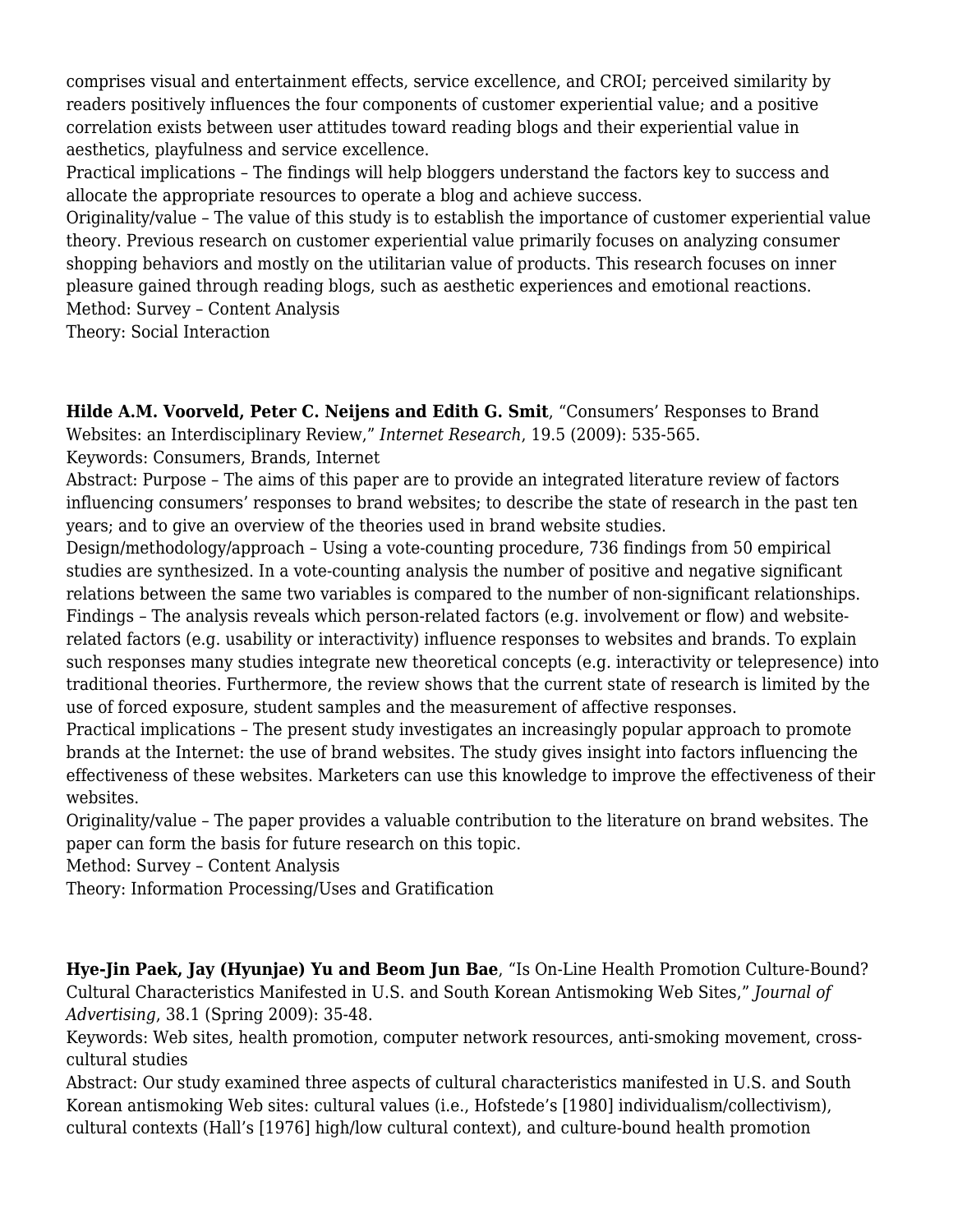strategies drawn from existing theories in other disciplines. Our findings seem to partially support Hall's cultural context framework, but not Hofstede's cultural value framework. They also indicate that on-line health promotion is indeed culture bound in the sense that health promotion strategies—that is, subjective norm, social support and modeling–are used more frequently in South Korean antismoking Web sites than in their U.S. counterparts. Managerial and academic research implications for global advertising researchers and marketers, as well as health promotion practitioners, are provided. Method: Survey – Content Analysis Theory: Social Interaction

**Yuping Liu and L. J. Shrum**, "A Dual-Process Model of Interactivity Effects," *Journal of Advertising,* 38.2 (Summer 2009), 53-68.

Keywords: Persuasion, Web site usability, Attitude, Interactive marketing, Web sites, Internet Publishing and Broadcasting and Web Search Portals, Human-computer interaction Abstract: Interactivity is generally considered to enhance persuasion. However, there are circumstances in which interactivity may serve as an inhibiting factor. This paper proposes and tests a dual-process model of interactivity effects that posits differential effects of interactivity on persuasion depending on person and situation factors. Results of an experiment that manipulated level of website interactivity and task involvement and measured user ability (Internet usage experience) show that under low-involvement conditions, the mere presence of interactivity served as a peripheral cue that led to more positive attitudes regardless of ability (experience). However, under high-involvement conditions, interactivity elicited more positive attitudes for experienced users but less positive attitudes for inexperienced users. Implications for the use of interactivity in advertising and promotions are discussed.

Method: Model Building

Theory: Information Processing/Uses and Gratification

**Justine Rapp, Ronald Paul Hill, Jeannie Gaines and R Mark Wilson**, "Advertising and Consumer Privacy: Old Practices and New Challenges," *Journal of Advertising*, 38.4 (Winter 2009): 51-61. Keywords: Consumer behavior, Internet marketing, Advertising, Consumers, United States, Purchasing, Moral and ethical aspects, Attitudes

Abstract: It is every company's goal to gain the most from investments in advertising. Contrary to the conventional wisdom that sustained spending in advertising is needed to maintain high levels of sales, the concept of marketing persistence suggests that short-term advertising campaigns can have longlasting impacts on sales. This study offers a first glimpse of the long-term effect of television advertising on sales in China through the use of a marketing-persistence model. Significant marketing persistence was found in sales of consumer durables, whereas there were mixed results in sales of non-durables. Based on the findings, implications for long-term marketing resource deployment are suggested. Method: Interpretive Essay (including History)

Theory: Information Processing/Uses and Gratification

**Anthony D. Miyazaki, Andrea J. S. Stanaland and May O. Lwin**, "Self-Regulatory Safeguards and the Online Privacy of Preteen Children," *Journal of Advertising*, 38.4 (Winter2009): 79-91. Keywords: Internet advertising, Internet and children, Privacy, Advertising laws, Disclosure of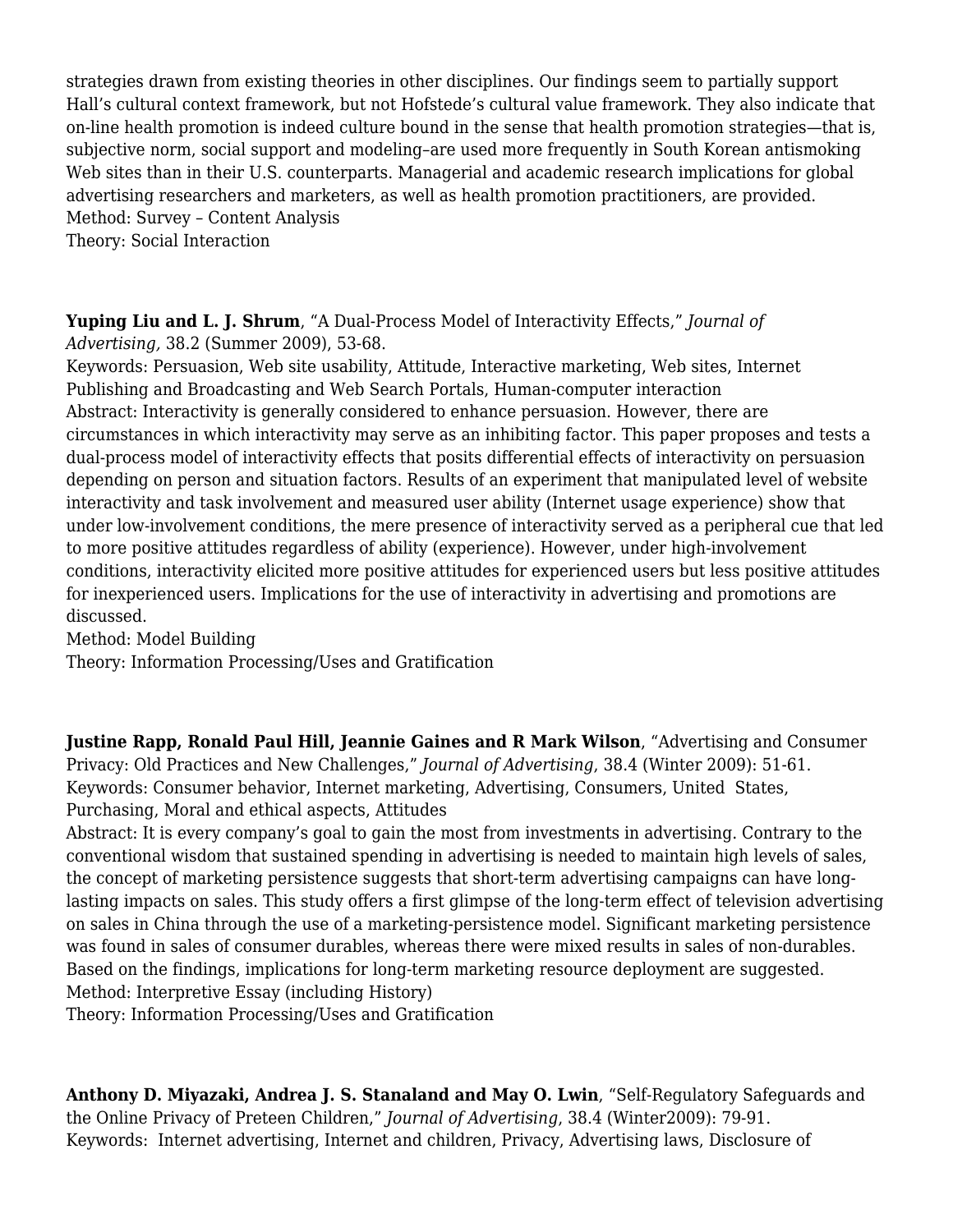information, personal information management

Abstract: Online advertisers are increasingly enjoying the ability to target messages to specific segments based on information collected at Web sites. Information collection, particularly from children, has been an ongoing concern of regulators, consumer advocates, and advertising industry organizations. Although the U.S. Federal Trade Commission (FTC) has advocated the implementation of safeguards (such as warnings, threats, and barriers) designed to limit children's online disclosure of sensitive information, little research to date has examined the effectiveness of these safeguards. We address this issue by first examining the current state of online safeguards for Web sites that target preteen children, a group shown to be particularly vulnerable to the persuasive efforts of marketers. We then present a quasi-experimental investigation of online safeguard types and how their effectiveness in limiting preteen information disclosure is moderated by the mediation strategies of parents. Implications for advertisers, policymakers, parents, and educators are discussed. Method: Experiment Theory: Policy

**George R. Milne, Andrew Rohm and Shalini Bahl**, "If It's Legal, Is It Acceptable? Consumer Reaction to Online Covert Marketing," *Journal of Advertising*, 38.4 (Winter 2009): 107-122. Keywords: N/A

Abstract: The authors examine the impact on consumers' purchase likelihood after learning about online covert marketing practices. The findings suggest that while learning of online covert marketing practice lowers purchase likelihood, it is moderated by contextual factors including prior purchase experience, whether the company is well known or a start-up, and whether covert marketing involved information gathering or promotions. Consumer background variables were also found to moderate the negative impact on purchase likelihood resulting from consumers learning about online covert marketing activities. Conjoint scenarios were examined and a segmentation study was conducted based on a national survey of U.S. consumers. Implications for advertisers and regulatory action are discussed.

Method: Meta-Analysis Theory: Policy

**Shintaro Okazaki**, "The Tactical Use of Mobile Marketing: How Adolescents' Social Networking Can Best Shape Brand Extensions," *Journal of Advertising Research*, 49.1 (March 2009): 12-26. Keywords: Consumers, Internet marketing, Wireless communication systems, Internet advertising, Interactive marketing, Direct marketing, Attitudes, Research, Evaluation, Management science Abstract: The accelerating growth in mobile Internet communications is giving rise to a new form of interactive marketing. This research identifies the factors that affect youth consumer participation in a mobile-based word-of-mouth (WOM) campaign. The study used a "real" brand promotion—a new men's hairstyling wax launched in the adolescent market—to stimulate interest and participation. Specifically, consumers were encouraged to spread the information via WOM and participate in a hairstyle photo contest. A core attitudinal model consisted of interpersonal connectivity, self-identification with the mobile device, affective commitment to the promoted brand, attitude toward the campaign, and willingness to make referrals. The data—based on the responses from 1,705 teenagers between the ages of 13 and 18 years—fit the model well and provided empirical support for all the hypothesized relationships. The model was further analyzed in terms of latent mean structures, which revealed that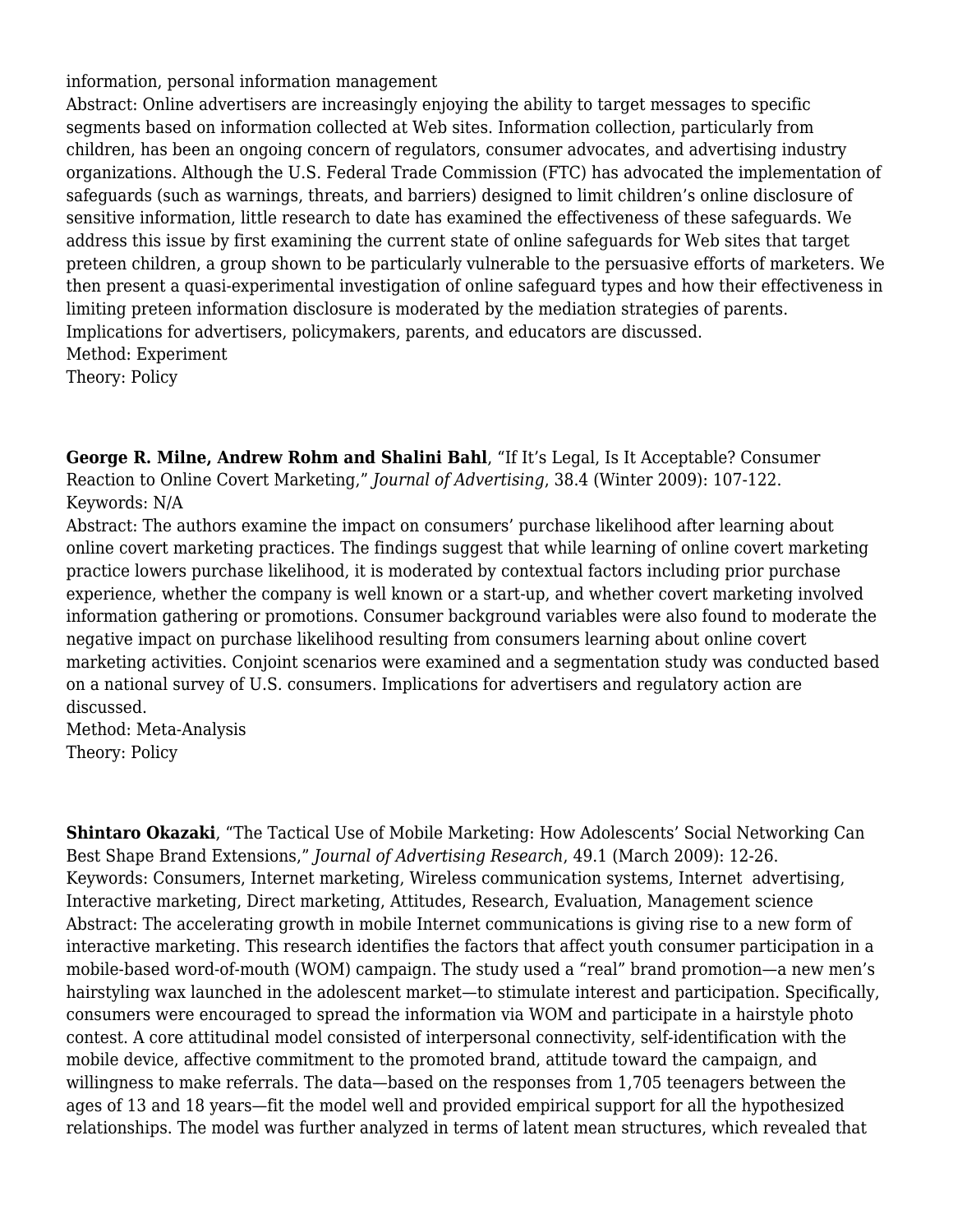face-to-face WOM elicited stronger affective brand commitment and attitude toward the campaign than mobile-based WOM. This pattern is reversed, however, in the willingness to make referrals, suggesting that mobile-based WOM may be persuasive even when adolescents are less interested in the campaign content.

Method: Survey – Content Analysis

Theory: Information Processing/Uses and Gratification

**Joe Laszlo**, "The New Unwired World: An IAB Status Report on Mobile Advertising," *Journal of Advertising Research*, 49.1 (March 2009): 27-43.

Keywords: Internet marketing, Internet advertising, Market penetration, Telecommunications, Wireless Application Protocol (Computer network protocol), Interactive marketing, Research, Technological innovations, Internet industry

Abstract: Mobile advertising is one of the most exciting new frontiers in interactive advertising in the United States. As the internet is reinvented on mobile devices–smaller, more personal and personalized, ubiquitously accessible–established forms of interactive advertising will also evolve as they migrate from PCs to mobile devices. This study offers a guide to this emerging platform in the United States. It was compiled by the author with input from the Interactive Advertising Bureau Mobile Advertising Committee, a group including more than 100 agencies, advertisers, and media companies committed to making mobile a more efficient and effective platform.

Method: Interpretive – Policy Analysis Theory: Policy

**Sheena Leek and George Christodoulides**, "Next-Generation Mobile Marketing: How Young Consumers React to Bluetooth-Enabled Advertising," *Journal of Advertising Research*, 49.1 (March 2009): 44-53.

Keywords: Bluetooth technology, Wireless communication systems, Marketing, Internet marketing, Advertising, Management, Research, Customer services

Abstract: Mobile devices are attractive media for directly communicating with consumers who have become busier and more difficult to reach. While SMS (short message service) advertising has received some attention in the literature, Bluetooth-enabled advertising is still unexplored. This research aims to investigate younger consumers' acceptance of Bluetooth-delivered advertising. Although the majority of the respondents were willing to accept this form of advertising, they needed both to be in control of the frequency with which they receive messages and also to be reassured that the medium could ensure privacy and security. The research further indicated that peers influence the acceptance of Bluetoothdriven advertising.

Method: Survey – Content Analysis

Theory: Information Processing/Uses and Gratification

**Roman Friedrich, Florian Gröne, Klaus Hölbling and Michael Peterson**, "The March of Mobile Marketing: New Chances for Consumer Companies, New Opportunities for Mobile Operators," *Journal of Advertising Research*, 49.1 (March 2009): 54-61.

Keywords: Marketing, Consumer satisfaction, Consumer relations, Cell phone advertising, Advertising, Customer services, Customer lifetime value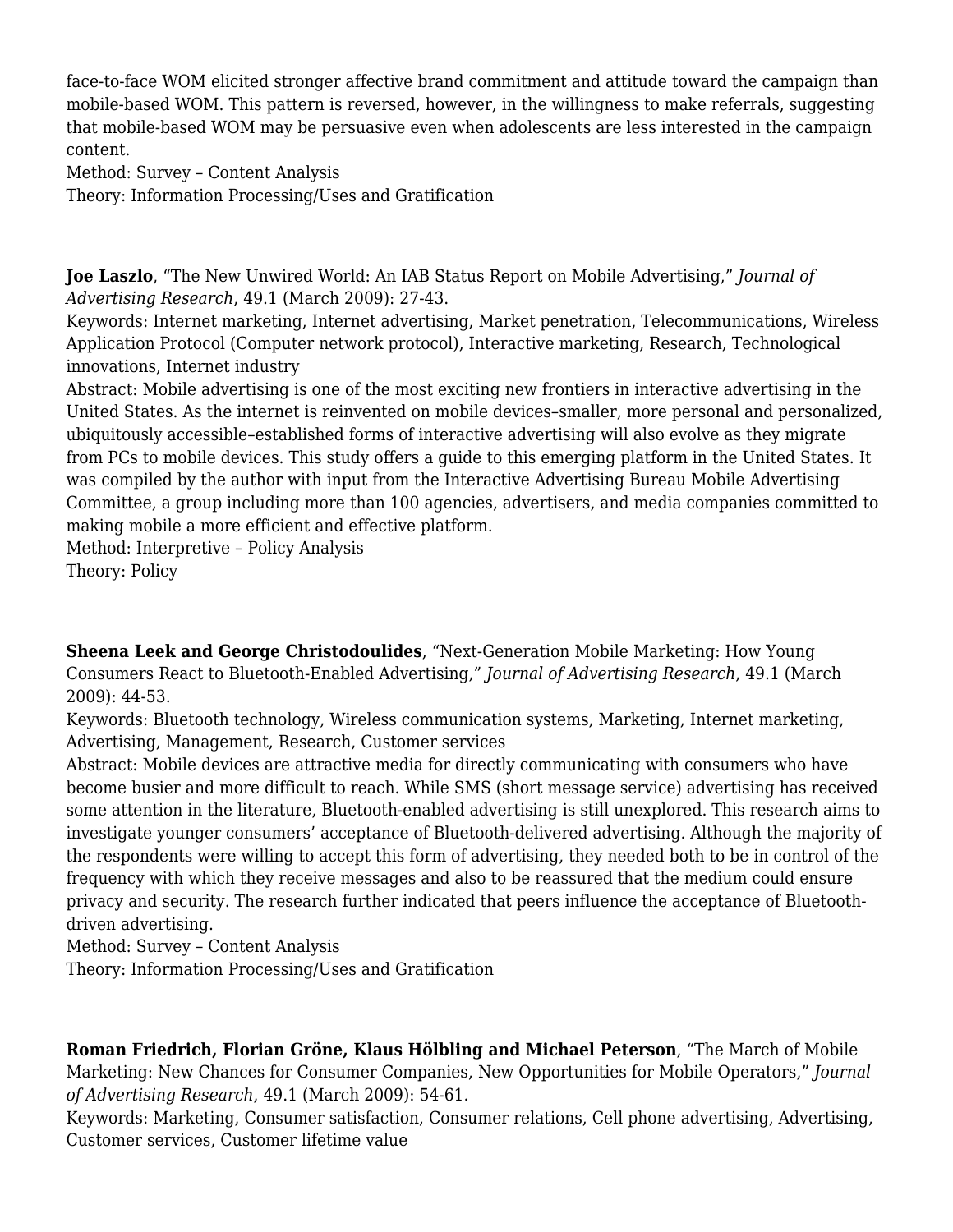Abstract: The mobile channel offers an exciting opportunity for marketers–one that most have yet to fully embrace. One avenue to pursue is the creation of a branded mobile offering, in which the marketer creates a portal dedicated to its product, service, or brand. With constant access to each customer, branded mobile portals can build interactive relationships by identifying consumers not only in terms of personal identity, but also in terms of commercial behavior, geographic location, and social and communication patterns. When consumers sign up for a branded mobile channel, they get access to a variety of distinct offerings that can include exclusive content as well as applications, games, special opportunities, incentives, and emotional experiences–all of which reinforce the value of the sponsoring m brand far beyond its standard uses. The rewards for companies that capitalize on these possibilities–deeper engagement with consumers, increased brand loyalty, and enhanced customer lifetime value–are not to be missed.

Method: Interpretive Essay (including History)

Theory: Information Processing/Uses and Gratification

**Dinaz Kachhi and Michael W. Link,** "Too Much Information: Does the Internet Dig Too Deep?" *Journal of Advertising Research*, 49.1 (March 2009): 74-81.

Keywords: Consumers, Marketing, Management, Right of Privacy, Privacy, Internet, Marketing Research, Evaluation, Social aspects

Abstract: A lot of attention has been focused on the array of digital measurement tools; relatively less consideration has been given to people's acceptance of these devices. There is no limitation in developing sophisticated measurement tools. However, the challenge is overcoming the perception of these devices as a privacy threat. Therefore, a set of questions was designed to determine people's attitudes and behaviors toward privacy issues linked to participation in television and internet measurement by recruiting 2,900 respondents using the Intercept methodology. The data analysis indicated distinct demographic patterns of attitudes and behaviors toward privacy issues. These findings are discussed in terms of determining strategies to improve participation in research efforts. Method: Survey – Content Analysis

Theory: Information Processing/Uses and Gratification

**Gian M. Fulgoni and Marie Pauline Morn**, "Whither the Click? How Online Advertising Works" *Journal of Advertising Research*, 49.2 (June 2009): 134-142.

Keywords: N/A

Abstract: Online advertising spending In the United States exceeds \$20 billion annually. However, click rates on display advertisements average only 0.1 percent. Are low click rates evidence that display advertisements have no impact on consumer behavior? Or, does display advertising work in a manner similar to traditional "branding" advertising, with multiple exposures being required to effect a change in consumer behavior? This article shows that the click is not an accurate indicator of the effectiveness of online display advertisements. Even when click rates are minimal, display advertisements can generate meaningful increases in site visitation, trademark search, and both online and offline sales. Method: Meta-Analysis

Theory: Information Processing/Uses and Gratification

**Jenni Romaniuk**, "The Efficacy of Brand-Execution Tactics in TV Advertising, Brand Placements, and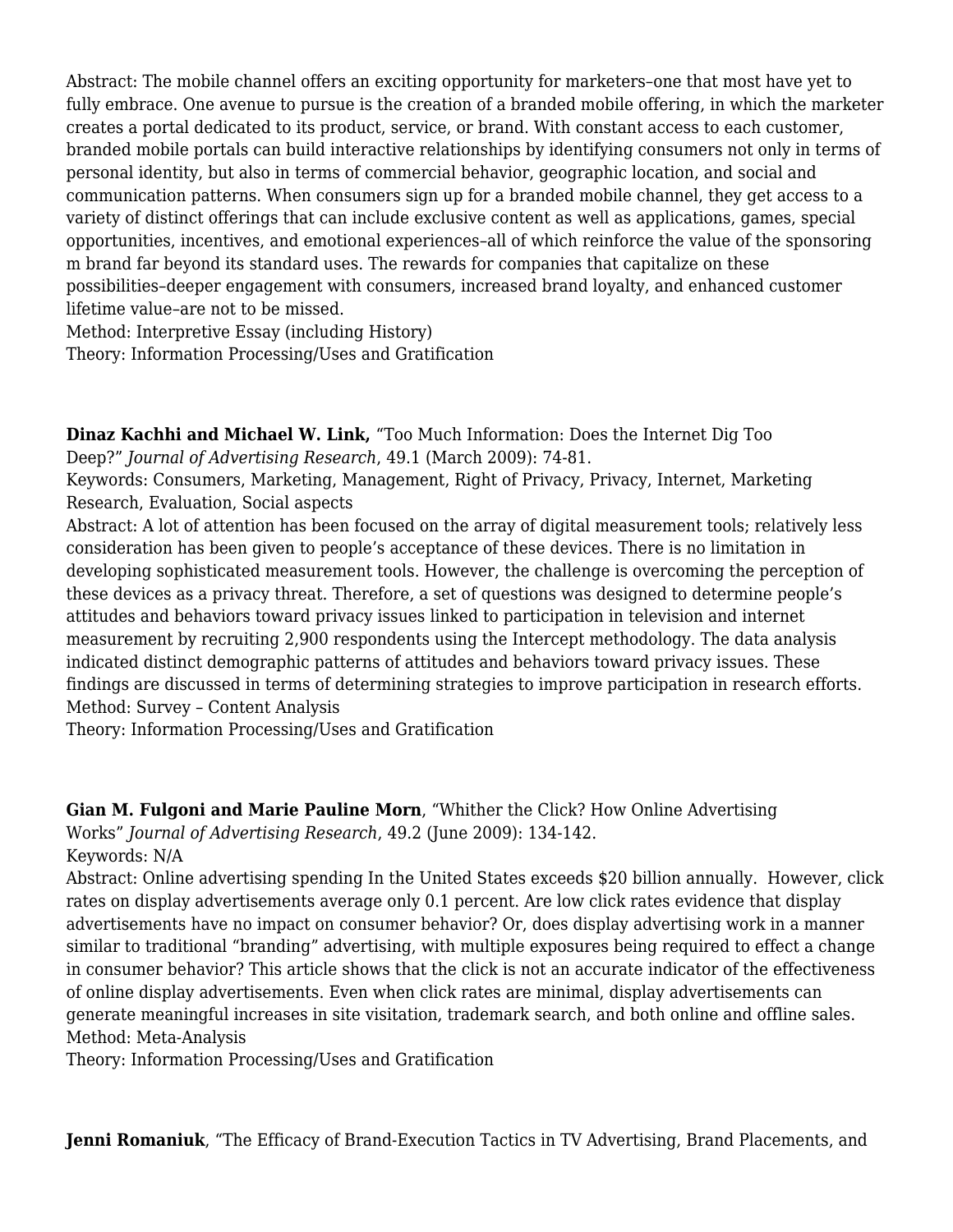Internet Advertising" *Journal of Advertising Research*, 49.2 (June 2009): 143-150. Keywords: N/A

Abstract: This article examines brand-execution tactics in television, internet video advertising, and in brand placement within TV programs. Multiple studies provide evidence that showing the brand early and often—and having at least one verbal mention enhances brand recall. By contrast, the evidence is mixed for verbal frequency, and there is not support for the brand simply being present for a long time. A review of current practice across a variety of media finds considerable scope for improvement in brand execution.

Method: Meta-Analysis

Theory: Information Processing/Uses and Gratification

**Alan Wurtzel,** "Now. Or Never: An Urgent Call to Action for Consensus on New Media Metrics," *Journal of Advertising Research*, 49.3 (September 2009): 263-266. Keywords: N/A

Abstract: As we all wait for the upfront season to begin— presumably before the first snowfall—we are still in the middle of an economic crisis that is rocking the media industry: whether you are a content provider, a buying agency, a creative agency or a client who needs to market and advertise through the media, you are facing some serious challenges. Moreover, there is another looming crisis that, if not addressed now, could have a profoundly detrimental effect on the media business long after the end of the current recession. It's the crisis in measurement. You can't sell what you can't measure, and, unfortunately, our measurement systems are not keeping up with either technology or consumer behavior.

Method: Interpretive Essay (including History) Theory: Policy

**Leah Spalding, Sally Cole and Amy Fayer**, "How Rich-Media Video Technology Boosts Branding Goals: Different Online Advertising Formats Drive Different Brand-Performance Metrics," *Journal of Advertising Research*, 49.3 (September 2009): 285-292.

Keywords: N/A

Abstract: Why use rich media in brand campaigns? More than 4,000 online campaigns in Dynamic Logic's MarketNorms® database were compared to identify the brand impact of those campaigns that used rich media as compared to those that used "simple" Flash and image formats. Delta scores for the campaigns were compared across five branding metrics. Results indicated that campaigns using richmedia formats generally had stronger branding effects compared to campaigns using GiF/JPG and "simple- Flash formats. Campaigns using rich-media advertisements with video features showed the strongest performance. The results suggest new strategies for improving brand campaign performance based on advertising format choice.

Method: Survey – Content Analysis

Theory: Information Processing/Uses and Gratification

**Caleb J. Siefert, Ravi Kothuri, Devra B. Jacobs, Brian Levine, Joseph Plummer and Carl D. Marci**, "Winning the Super 'Buzz' Bowl: How Biometrically-Based Emotional Engagement Correlates with Online Views and Comments for Super Bowl Advertisements," *Journal of Advertising Research*,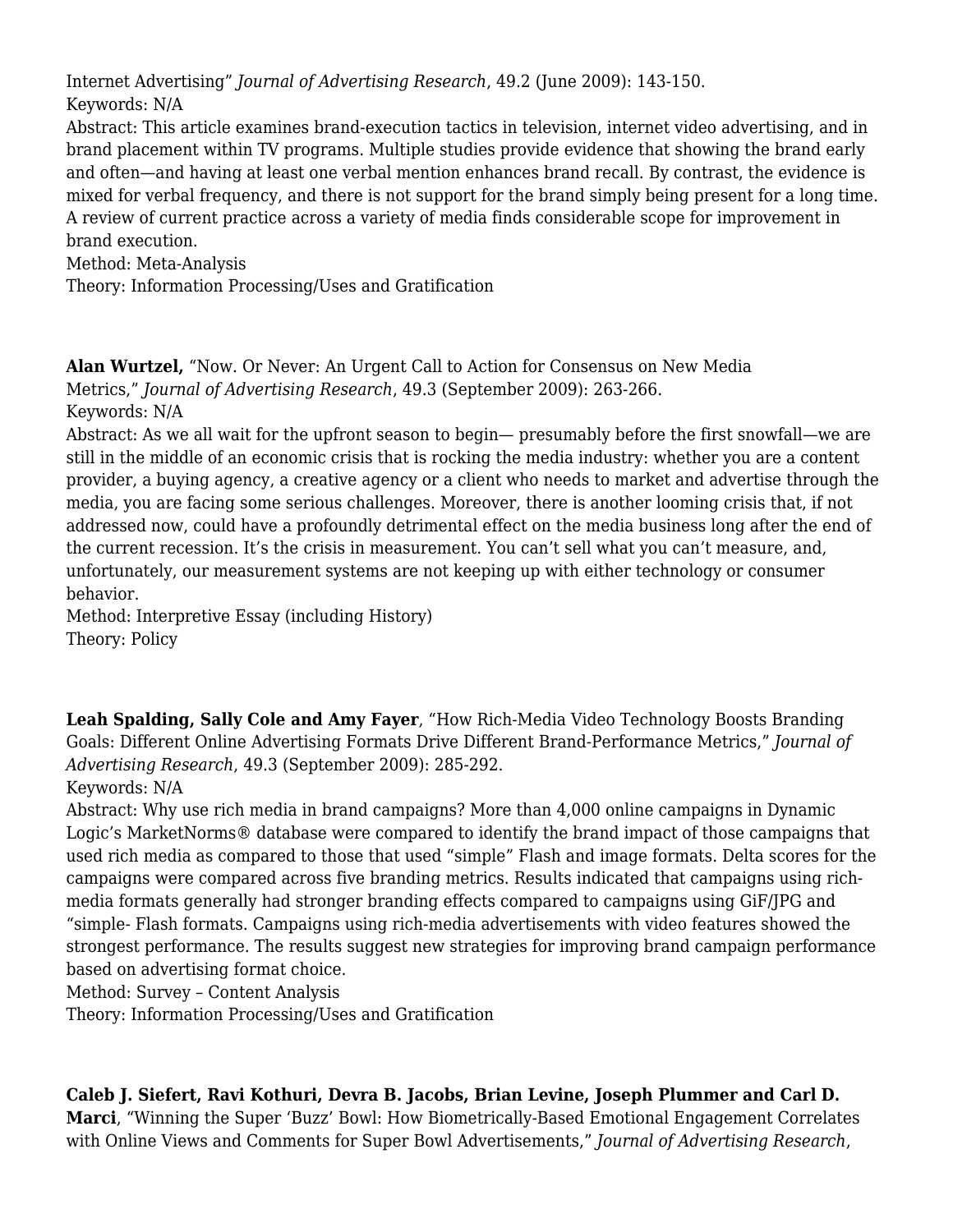49.3 (September 2009): 293-303.

Keywords: N/A

Abstract: Super Bowl advertisements have become almost as famous as the game itself. Between production costs and the price of air time, companies who advertise in the Super Bowl do so at considerable expense. Return on investment for Super Bowl advertisements is strengthened by wide viewership, pre-game media chatter, and post-game buzz among consumers. Not all advertisements, however, generate the same degree of buzz. Recent models of advertising effectiveness have emphasized the importance of emotions, suggesting that advertisements that engage consumers on emotional levels will be most effective. This study examines how emotional engagement with Super Bowl advertisements relates to an important area of consumer response: online buzz. A biologicallybased measure of audience engagement was used to monitor a sample of adults  ${N = 30}$  as they viewed Super Bowl XLII live. Advertising scores derived from biometric response ratings for Super Bowl advertisements were highly correlated with online buzz (i.e., the number of times an advertisement was commented on and the number of times it was viewed online). Results of the study are discussed with regard to the role of emotions in advertising and the utility of biometric measures for assessing consumers' emotional engagement with advertising content.

Method: Experiment

Theory: Information Processing/Uses and Gratification

**Lea M. Wakolbinger, Michaela Denk and Kuus Oberecker**, "The Effectiveness of Combining Online and Print Advertisements: Is the Whole Better than the Individual Parts?" *Journal of Advertising Research*, 49.3 (September 2009): 360-372.

Keywords: N/A

Abstract: Cross-media advertising has received wide attention from practitioners over the last years, but there are only few experimental studies that analyze the effectiveness of integrating online and print advertising. Contributing to this relevant research field, this article analyzes advertising effectiveness of print and online media as well as the impact of combining these two media forms on overall advertising effectiveness. This study supports existing findings that print and online advertising feature the same advertising effectiveness. The experimental data, however, also indicate advantages of cross-media advertising.

Method: Experiment

Theory: Information Processing/Uses and Gratification

**Kartik Pashupati**, "Beavers, Bubbles, Bees, and Moths: An Examination of Animated Spokescharacters in DTC Prescription-Drug Advertisements and Websites," *Journal of Advertising Research*, 49.3 (September 2009): 373-393.

Keywords: N/A

Abstract: Several prescription drug brands use animated characters in direct-to-consumer (DTC) advertising. This article draws on the literature on spokescharacters to address four research questions:

- What different types of animated spokescharacters are used in DTC advertising?
- How are prescription drug marketers using spokescharacters in DTC advertising?
- To what extent are these characters integrated into the websites for these brands?

• Is there any evidence that the use of animated spokescharacters enhances advertising effectiveness? Animated characters are used in various ways, such as the symbol of a disease, a victim, or as the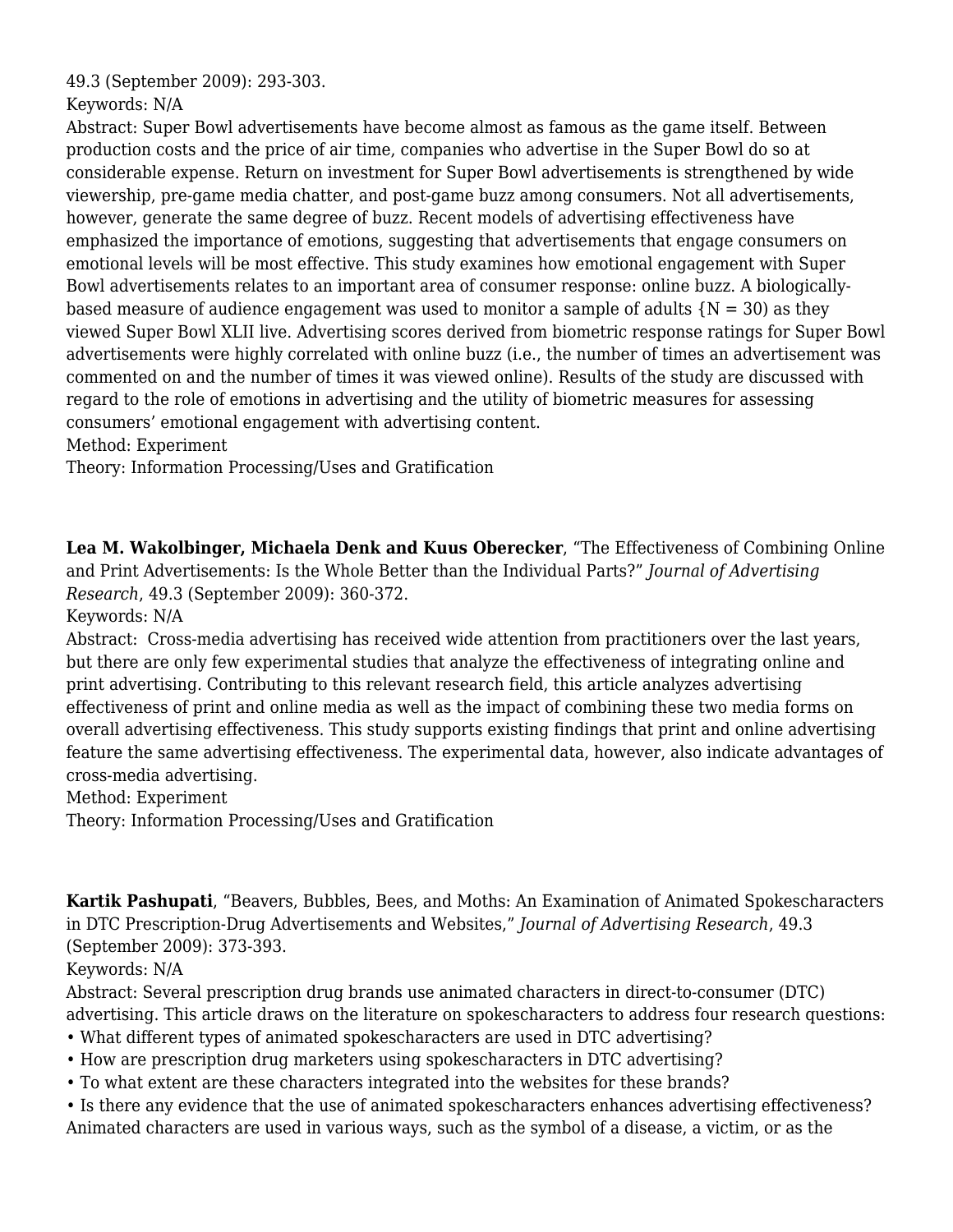mechanism of action. Brands vary greatly in their integration of spokescharacters into DTC websites. Evidence from secondary data indicates that brands using spokescharacters perform better than average in recall and in brand-association tests.

Method: Interpretive Essay (including History)

Theory: Information Processing/Uses and Gratification

**Robert Walker, Raymond Pettit and Joel Rubinson**, "The Foundations of Quality Initiative: A Five-Part Immersion into the Quality of Online Research," *Journal of Advertising Research*, 49.4 (December 2009): 463-485.

Keywords: N/A

Abstract: In the pages that follow, the *Journal of Advertising Research* presents the preliminary results of a quality-of-research initiative—a Foundations of Quality (FoQ) collaboration that includes the likes of Procter & Gamble, The Coca-Cola Company, Kraft, Microsoft, Bayer, Capital One, General Motors, and ESPN. It's a program driven by the research community with contributions from 17 sample providers who account for an estimated 75 percent of all online research conducted in the United States. Method: Meta-Analysis

Theory: Information Processing/Uses and Gratification

**Maria Elizabeth Grabe, Rasha Kamhawi and Narine Yegiyan**, "Informing Citizens: How People with Different Levels of Education Process Television, Newspaper, and Web News," *Journal of Broadcasting & Electronic Media*, 53.1 (March 2009): 90-111.

Keywords: Mass media and culture, Mass media, Press, Memory, Television broadcasting of news, News web sites, Newspapers, News syndicates, Television broadcasting, Internet publishing and broadcasting and web search portals

Abstract: This experiment tested the interaction of media channels (television, newspaper, and the Web), time delay, and the education level of audience members, using three memory measures. The lower education group encoded, stored and retrieved television news information best while they showed less memory capacity for newspaper and Web news. For the higher education group, the opposite pattern emerged. They had better memory for newspaper and Web versions of news, compared to television. With time delay, these patterns persisted. They were also robust when controlling for participant evaluations of the news stories in terms of interest, informativeness, and understandability. Method: Experiment

Theory: Information Processing/Uses and Gratification

**Jeong Yeob Han, Robert P. Hawkins, Bret R. Shaw, Suzanne Pingree, Fiona McTavish and**

**David H. Gustafson**, "Unraveling Uses and Effects of an Interactive Health Communication System," *Journal of Broadcasting & Electronic Media*, 53.1 (March 2009): 112-133. Keywords: Communication in medicine, Content analysis, Health education, Computer network

resources, Quality of life, Health insurance, Health attitudes

Abstract: By developing a number of measures distinguishing amount, type of content, and when and how that content is used, the current study revealed effective patterns of use that are associated with quality of life benefits during an eHealth intervention. Results generally suggest that the benefits depend on how a patient uses the system, far more than on sheer amount of exposure or even what type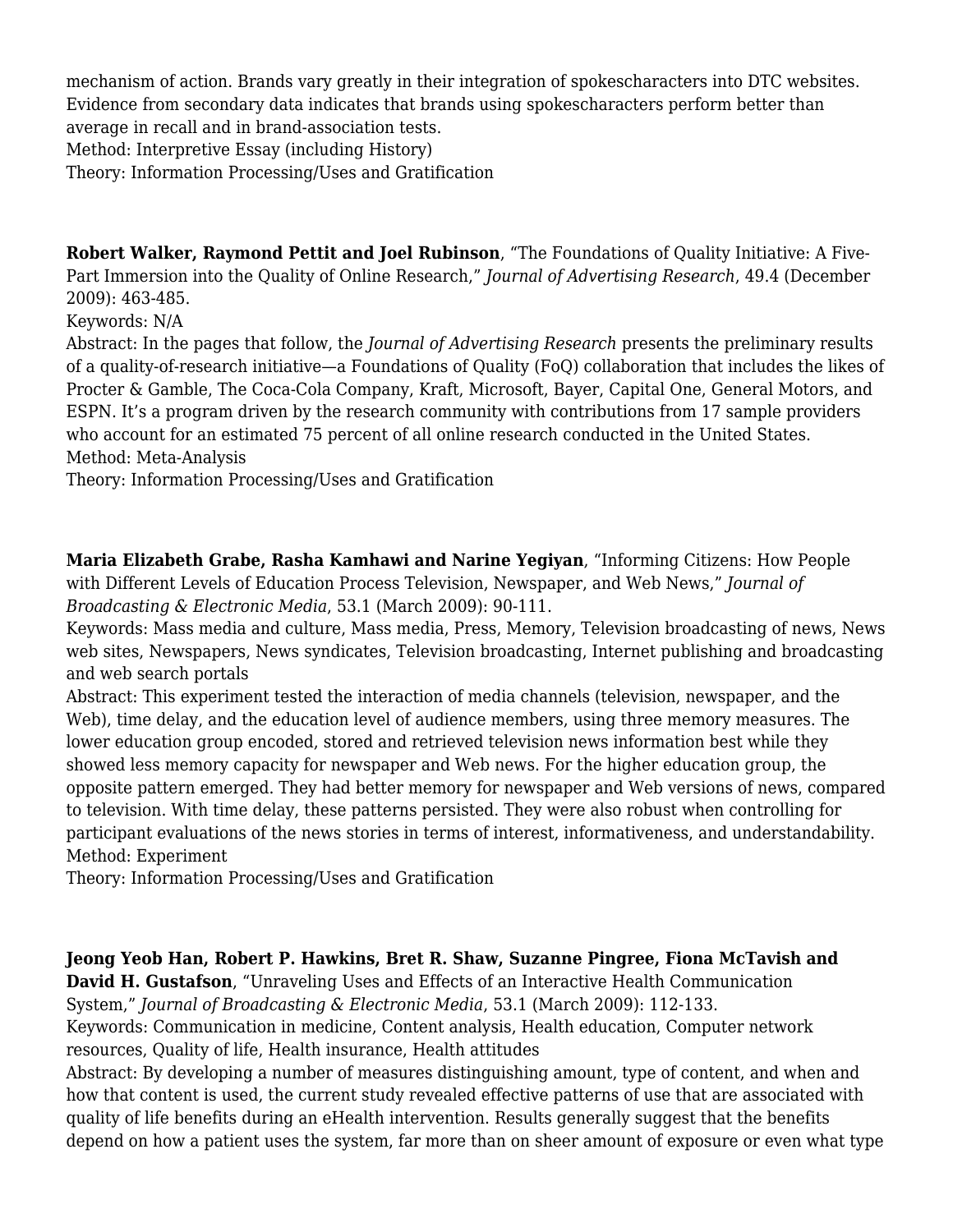of content is chosen. The next generation of eHealth system should focus on providing new and varying content over time, but even more on encouraging intensity of use and long-term commitment to the system.

Method: Survey – Content Analysis Theory: Information Processing/Uses and Gratification

**Paul Haridakis and Gary Hanson**, "Social Interaction and Co-Viewing with YouTube: Blending Mass Communication Reception and Social Connection," *Journal of Broadcasting & Electronic Media*, 53.2 (April 2009): 317-335.

Keywords: Social networks, Television viewers, Social psychology, Exchange theory (Sociology), Mass media social aspects, YouTube LLC, Other Individual and Family Services

Abstract: This study examined whether motives and individual differences (social activity, interpersonal interaction, locus of control, sensation-seeking, innovativeness and YouTube affinity) predicted viewing videos on YouTube and sharing videos with others. Consistent with uses and gratifications assumptions, motives and individual differences differentially predicted viewing and sharing behaviors. Participants viewed videos for information seeking, and viewed and shared videos for entertainment, co-viewing and social interaction. Results suggest that while people watch videos on YouTube for some of the same reasons identified in studies of television viewing, there is a distinctly social aspect to YouTube use that reflects its social networking characteristics.

Method: Survey – Content Analysis Theory: Social Interaction

**Chul-Joo Lee**, "The Role of Internet Engagement in the Health-Knowledge Gap," Journal *of Broadcasting & Electronic Media*, 53.3 (July 2009): 365-382.

Keywords: Internet users, Knowledge gap theory, Research, Medical care, Computer network resources, Poor and medical care Rich and medical care, Socioeconomic factors, Information behavior Abstract: The current research posits that education leads to differential levels of Internet engagement, which moderate the association between Internet use for health information and general health knowledge. Using a nationally representative survey that covers adults between the ages of 40 and 70 in the United States, study found that education is positively related to Internet engagement. Also, Internet use has stronger associations with health knowledge for people exhibiting high Internet engagement than for people exhibiting low Internet engagement. The implications of these findings for research on both Internet use and knowledge gaps are discussed.

Method: Survey – Content Analysis

Theory: Information Processing/Uses and Gratification

**Edward Ted M. Kian, Michael Mondello and John Vincent**, "ESPN—The Women's Sports Network? A Content Analysis of Internet Coverage of March Madness," *Journal of Broadcasting & Electronic Media*, 53.3 (July 2009): 477-495.

Keywords: Content analysis, News web sites, Sports journalism, Hegemony, ESPN (Television network), Internet publishing and broadcasting and web search portals, Internet and women, NCAA Basketball Tournament, College basketball

Abstract: The primary purpose of this exploratory study was to determine if gender-specific descriptors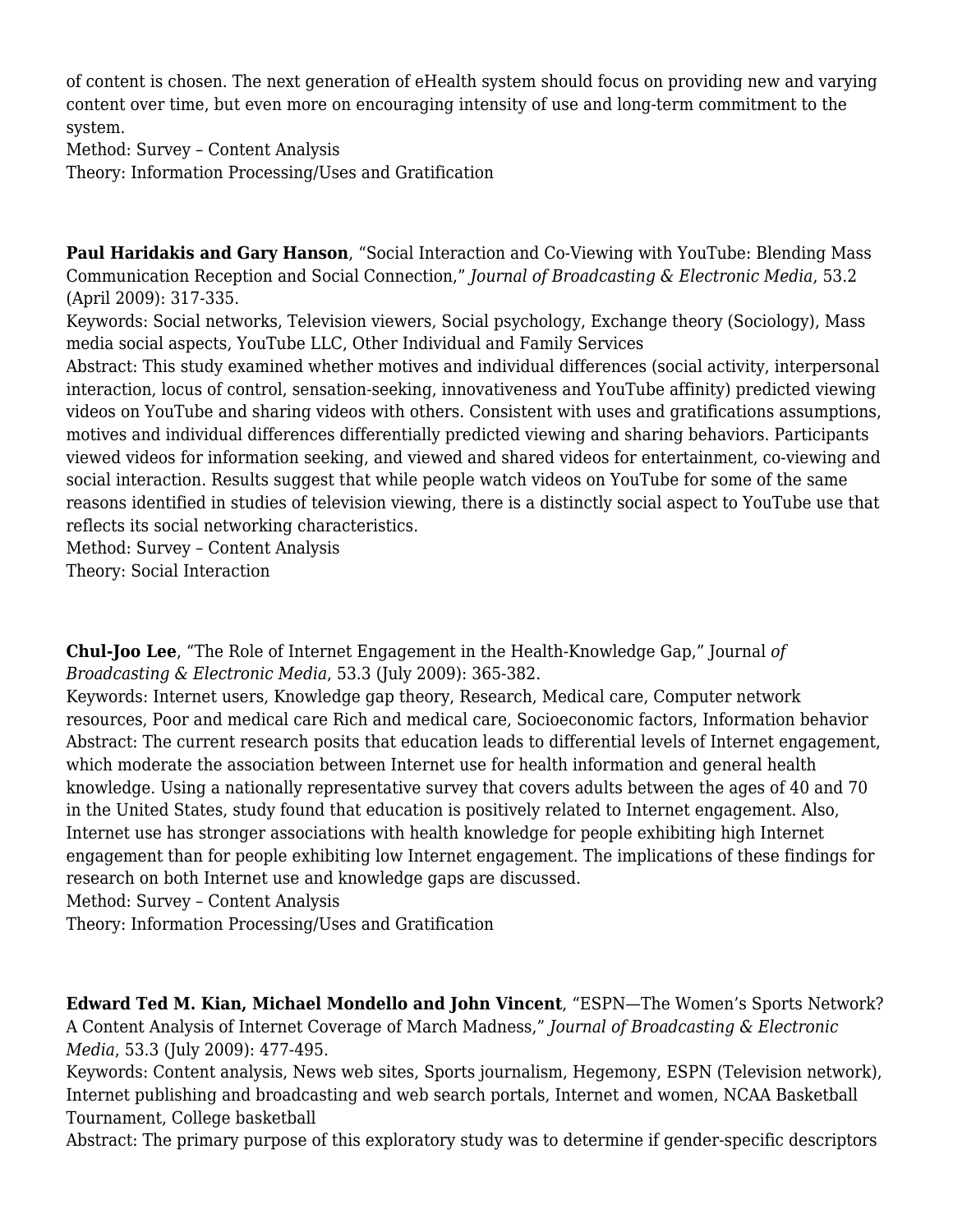regularly found in television and newspaper sport coverage were present in two popular online sites from the emerging medium of Internet sport journalism. Descriptors given to players and coaches during the 2006 NCAA Division I women's and men's basketball tournaments by ESPN Internet and CBS SportsLine were examined. Results contradicted gender-specific descriptors found in previous studies on sport media coverage that scholars have argued help uphold hegemonic masculinity in sport. Method: Survey – Content Analysis

Theory: Information Processing/Uses and Gratification

**Kevin Wise, Paul Bolls, Justin Myers and Sternadori Miglena**, "When Words Collide Online: How Writing Style and Video Intensity Affect Cognitive Processing of Online News," *Journal of Broadcasting & Electronic Media,* 53.4 (October 2009): 532-546.

Keywords: Online journalism, Journalism authorship, Journalism editing, Cognition and internet videos, video recordings, Mass media audiences, Mass media research, research, social aspects, Psychological aspects

Abstract: This experiment explored how the writing style of online news, defined as inverted pyramid versus narrative, affects the cognitive processing of accompanying video clips. Forty seven participants read 4 online news stories and viewed the accompanying video clips. Results suggested that reading inverted pyramid stories may require allocation of more cognitive resources to encoding a related video clip. Recognition for story details was more accurate for stories in narrative than inverted pyramid style. Results are discussed in terms of a distinction between cognitive processing involved in "getting there" versus "being there" during exposure to online news.

Method: Experiment

Theory: Information Processing/Uses and Gratification

**Wilson Lowrey and Kyun Soo Kim**, "Online News Media and Advanced Learning: A Test of Cognitive Flexibility Theory," *Journal of Broadcasting & Electronic Media*, 53.4 (October 2009): 547-566. Keywords: Educational psychology, Online journalism, Journalism, Mass media audiences, Mass media research, Mass media social aspects, Research, Learning, Psychology of research, Cognitive learning theory

Abstract: This study looks at how audiences of online news media could benefit from an application of cognitive flexibility theory (CFT), a constructivist theory from the field of education psychology. CFT posits that when case examples from a complex, "ill-structured" knowledge area are interwoven with conceptual perspectives, individuals can better apply learning across diverse settings. Researchers propose that news stories on complex issues lend themselves to CFT. Results suggest that the CFT format offers greater efficiency and some advantages for more knowledgeable and involved audiences, and for frequent Web users.

Method: Experiment

Theory: Information Processing/Uses and Gratification

**Monica Ancu and Raluca Cozma**, "MySpace Politics: Uses and Gratifications of Befriending Candidates," *Journal of Broadcasting & Electronic Media,* 53.4 (October 2009): 567-583. Keywords: Exchange theory (Sociology), Political candidates, Internet, Internet users, Mass Media, MySpace Inc., Online social networks, Political aspects, political activity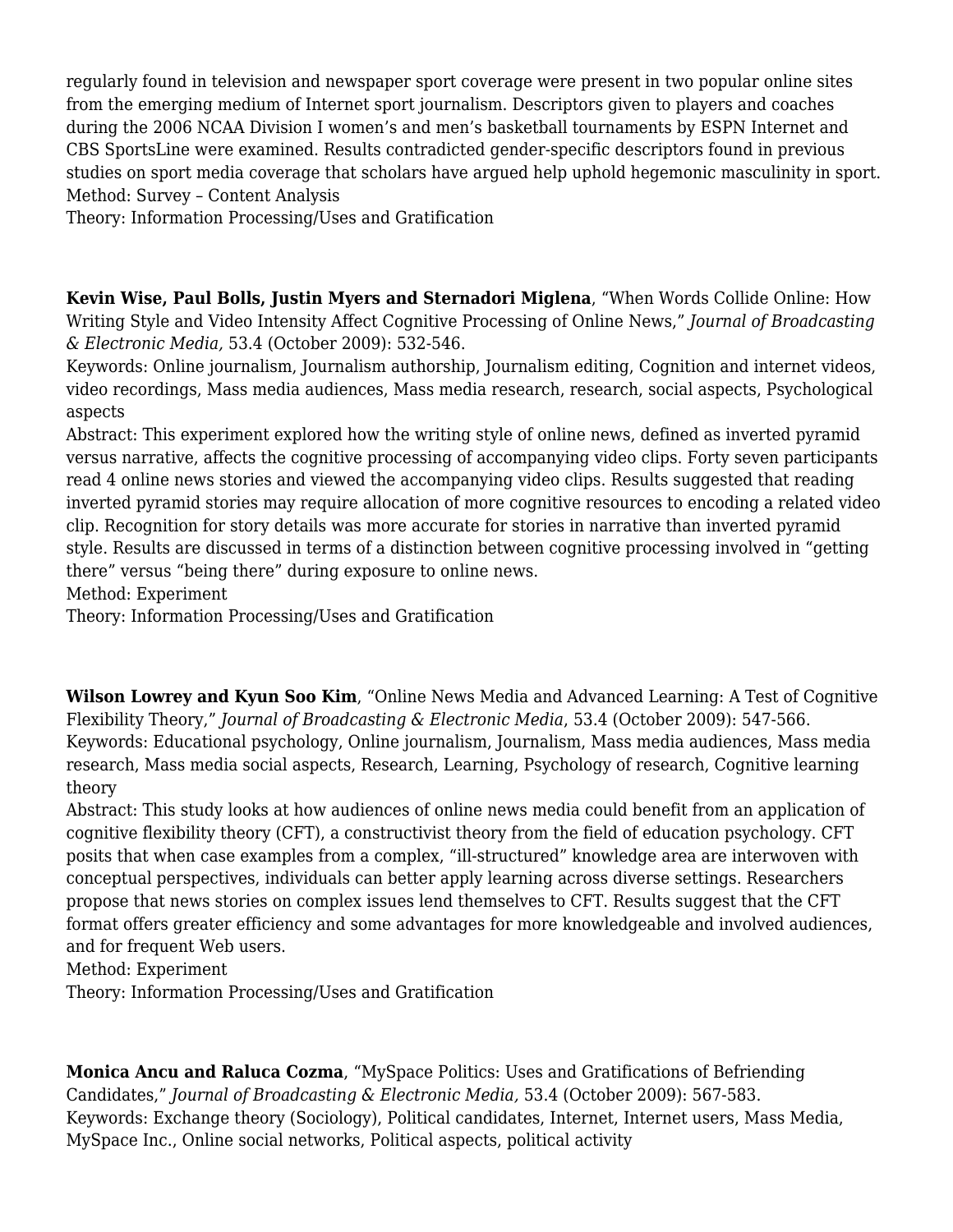Abstract: This study examines the uses and gratifications (U&G) of accessing political candidate profiles on social network Web sites. An online survey of visitors to the MySpace profiles of 2008 primary candidates revealed that voters are drawn to this source of political information mainly by the desire for social interaction with other like-minded supporters, followed by information-seeking, and entertainment. While information seeking and entertainment are common U&G of consuming online political content, they were weaker factors compared to the social interaction factor that seems to distinguish MySpace, possibly SNSs in general, from other online sources of political content. Method: Survey – Content Analysis

Theory: Information Processing/Uses and Gratification

**Magdalena E. Wojcieszak and Diana C. Mutz,** "Online Groups and Political Discourse: Do Online Discussion Spaces Facilitate Exposure to Political Disagreement?" *Journal of Communication*, 59.1 (2009): 40-59.

Keywords: N/A

Abstract: To what extent do online discussion spaces expose participants to political talk and to crosscutting political views in particular? Drawing on a representative national sample of over 1000 Americans reporting participation in chat rooms or message boards, we examine the types of online discussion spaces that create opportunities for cross-cutting political exchanges. Our findings suggest that the potential for deliberation occurs primarily in online groups where politics comes up only incidentally, but is not the central purpose of the discussion space. We discuss the implications of our findings for the contributions of the Internet to cross-cutting political discourse. Method: Survey – Content Analysis Theory: Social Interaction

**Patti M. Valkenburg and Jochen Peter**, "The Effects of Instant Messaging on the Quality of Adolescents' Existing Friendships: A Longitudinal Study," *Journal of Communication*, 59.1 (2009): 79-97.

Keywords: N/A

Abstract: Recent studies suggest that instant messaging (IM) is positively related to the quality of adolescents' existing friendships. However, most of these studies were based on cross-sectional correlational data. In addition, most studies have focused on direct effects of IM on the quality of friendships without exploring mediating variables that may explain these effects. The aim of this study was to fill these two lacunae in the literature. We hypothesized that IM, which is mostly used to communicate with existing friends, stimulates the quality of friendships, via its potential to stimulate intimate online self-disclosure. A sample of 812 Dutch adolescents between 10 and 17 years of age were surveyed twice within a 6-month interval. IM had a positive longitudinal effect on the quality of adolescents' existing friendships. This direct positive effect could be explained entirely by adolescents' tendency to disclose intimate information online.

Method: Survey – Content Analysis

Theory: Social Interaction

**Tom Kelleher**, "Conversational Voice, Communicated Commitment, and Public Relations Outcomes in Interactive Online Communication," *Journal of Communication*, 59.1 (2009): 172–188.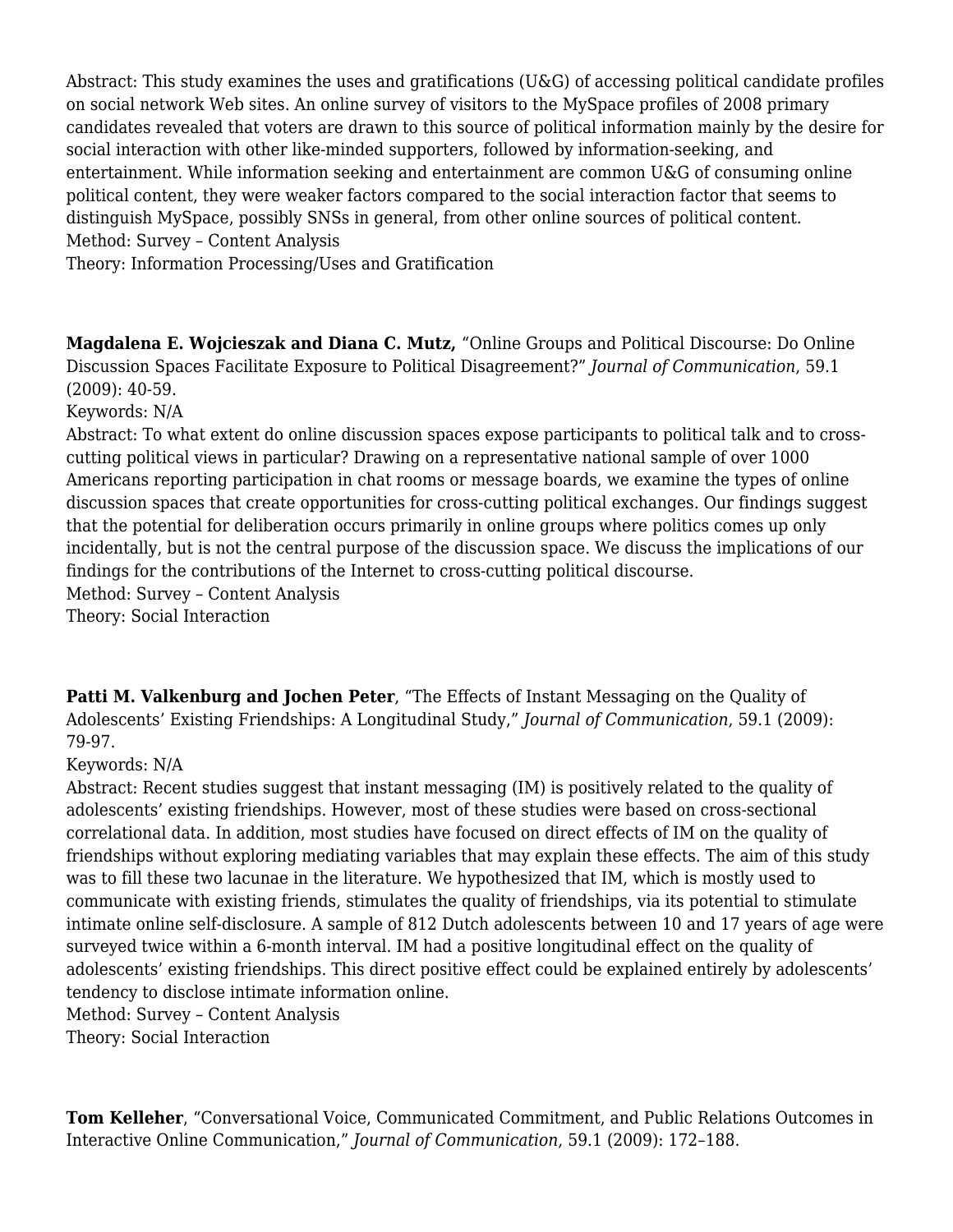#### Keywords: N/A

Abstract: Organizations face unique challenges in communicating interactively online with publics that comprise dauntingly large numbers of individuals. This online survey examined the perceptions of people who had experienced interactive communication with a large consumer-tech-industry company via organizational blogs. Those reporting the greatest exposure to the blogs in this study were more likely to perceive the organization as communicating with a conversational voice. Conversational human voice and communicated relational commitment (relational maintenance strategies) correlated positively with trust, satisfaction, commitment and control mutuality (relational outcomes). Building on prior research, this survey supports a model of distributed public relations—one in which key outcomes of public relations are fostered by a wide range of people communicating interactively while representing an organization.

Method: Survey – Content Analysis Theory: Social Interaction

**Jeffrey T. Hancock and Catalina L. Toma**, "Putting Your Best Face Forward: The Accuracy of Online Dating Photographs," *Journal of Communication*, 59.2 (2009): 367-386.

Keywords: N/A

Abstract: This study examines the accuracy of 54 online dating photographs posted by heterosexual daters. We report data on (a1) online daters' self-reported accuracy, (b) independent judges' perceptions of accuracy, and (c) inconsistencies in the profile photograph identified by trained coders. While online daters rated their photos as relatively accurate, independent judges rated approximately 1/3 of the photographs as not accurate. Female photographs were judged as less accurate than male photographs, and were more likely to be older, to be retouched or taken by a professional photographer, and to contain inconsistencies, including changes in hair style and skin quality. The findings are discussed in terms of the tensions experienced by online daters to (a) enhance their physical attractiveness and (b) present a photograph that would not be judged deceptive in subsequent face-to-face meetings. The paper extends the theoretical concept of selective self-presentation to online photographs, and discusses issues of self-deception and social desirability bias. Method: Experiment Theory: Social Interaction

**Jochen Peter and Patti M. Valkenburg** "Adolescents' Exposure to Sexually Explicit Internet Material and Notions of Women as Sex Objects: Assessing Causality and Underlying Processes," *Journal of Communication*, 59.3 (2009): 407-433.

Keywords: N/A

Abstract: The aim of this study was to clarify causality in the previously established link between adolescents' exposure to sexually explicit Internet material (SEIM) and notions of women as sex objects. Furthermore, the study investigated which psychological processes underlie this link and whether the various influences varied by gender. On the basis of data from a three-wave panel survey among 962 Dutch adolescents, structural equation modeling initially showed that exposure to SEIM and notions of women as sex objects had a reciprocal direct influence on each other. The direct impact of SEIM on notions of women as sex objects did not vary by gender. However, the direct influence of notions of women as sex objects on exposure to SEIM was only significant for male adolescents. Further analyses showed that, regardless of adolescents' gender, liking of SEIM mediated the influence of exposure to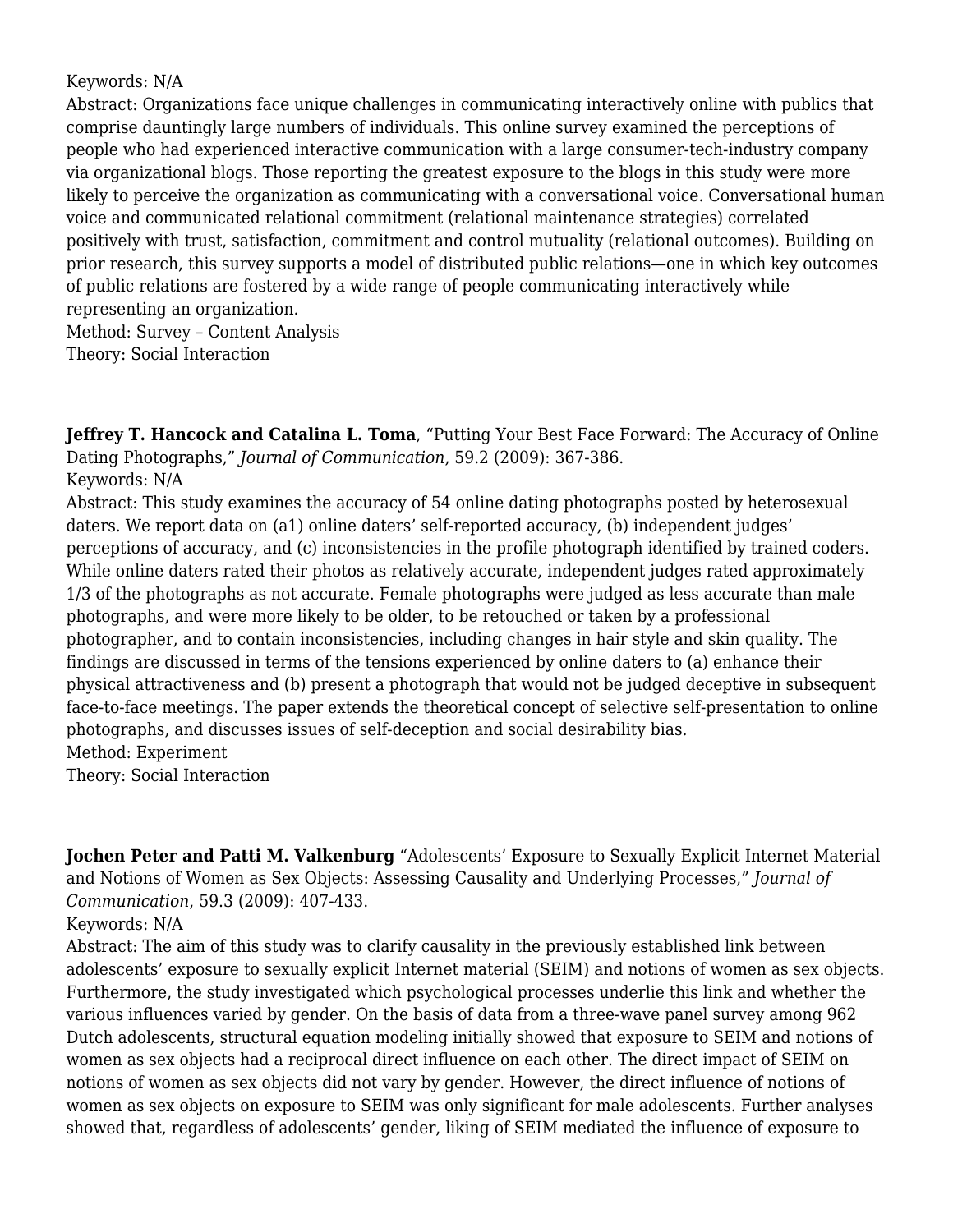SEIM on their beliefs that women are sex objects, as well as the impact of these beliefs on exposure to SEIM.

Method: Survey – Content Analysis Theory: Social Interaction

**Magdalena Wojcieszak,** "'Carrying Online Participation Offline'—Mobilization by Radical Online Groups and Politically Dissimilar Offline Ties," *Journal of Communication,* 59.3 (2009): 564-586. Keywords: N/A

Abstract: This study analyzes survey data obtained from members in neo-Nazi and environmentalist discussion forums. It assesses the links between participation in radical and ideologically homogeneous online groups and two forms of political engagement (Movement Support and Movement Promotion). This study also tests whether perceived political dissimilarity of offline friends and family (core ties) and of more distant interpersonal associates (significant ties) encourages or thwarts political engagement and whether it moderates the influence exerted by online groups. As expected, political engagement among the analyzed respondents increases with online participation, also controlling for extremism, political discussion and news media use. Although dissimilar core ties neither encourage nor discourage political engagement, they moderate the mobilizing influence from neo-Nazi and radical environmentalist online groups. Dissimilar significant ties, in turn, do not directly affect political engagement and do not interact with online participation. Theoretical and practical implications are discussed.

Method: Survey – Content Analysis Theory: Social Interaction

**Dmitri Williams, Mia Consalvo, Scott Caplan and Nick Yee**, "Looking for Gender: Gender Roles and Behaviors among Online Gamers," *Journal of Communication*, 59.4 (2009): 700-725. Keywords: N/A

Abstract: Several hypotheses regarding the importance of gender and relationships were tested by combining a large survey dataset with unobtrusive behavioral data from one year of play. Consistent with expectations, males played for achievement-oriented reasons and were more aggressive, especially within romantic relationships where both partners played. Female players in such relationships had higher general happiness than their male counterparts. Contrary to stereotypes and current hypotheses, it was the female players who played the most. Female players were also healthier than male players or females in the general population. The findings have implications for gender theory and communication-oriented methods in games and online research—most notably for the use of selfreported time spent, which was systematically incorrect and different by gender. Method: Experiment

Theory: Information Processing/Uses and Gratification

**J.A. McArthur**, "Digital Subculture: A Geek Meaning of Style," *Journal of Communication Inquiry*, 33.1 (2009): 58-70.

Keywords: subculture; cultural studies; geek; computer-mediated communication; virtual communities

Abstract: Recent scholarship in critical/cultural studies and ethnography has suggested studies of youth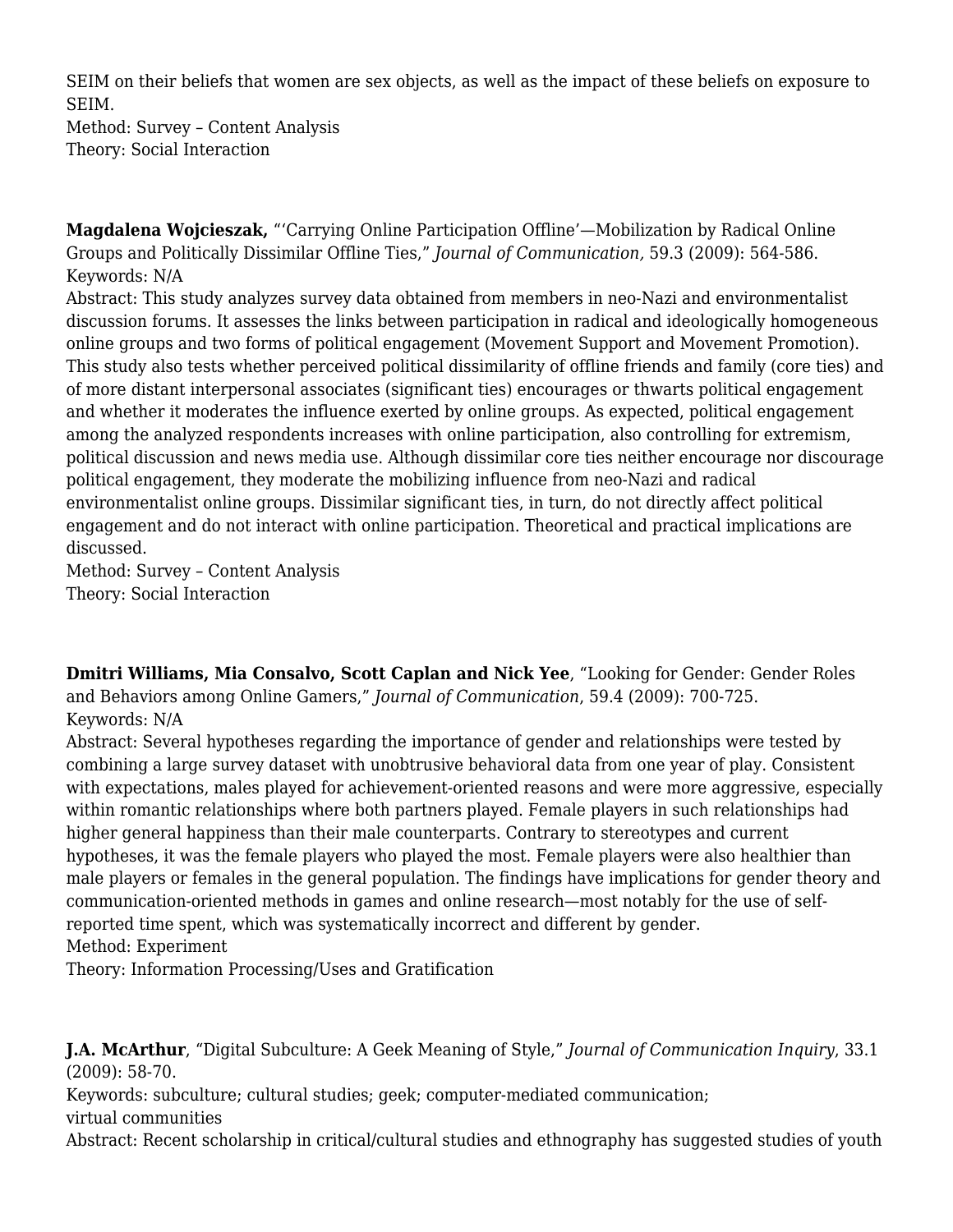subculture can no longer be solely centered around musical preference, and that the Internet may be a new resource for the affiliation and expression of sub-cultural identity. This study furthers this scholarship through the analysis of one such group: the "geeks." Through examination of Internet sites devoted to the subculture, this analysis argues that geeks who affiliate in self-assigned Web-based chat rooms demonstrate the characteristics, community, and style common to the expanding conceptualizations of Internet-based subculture. This study adds strength to the argument that the Internet can simultaneously be a gathering site for sub-culturalists and a medium for expression of subcultural identity.

Method: Survey – Content Analysis Theory: Social Interaction

**Mark Cenite, Michelle Wanzheng Wang, Chong Peiwen and Germaine Shimin Chan**, "More

Than Just Free Content: Motivations of Peer-to-Peer File Sharers," *Journal of Communication Inquiry*, 33.3 (2009): 206-222.

Keywords: copyright; file sharing; peer to peer

Abstract: This study explores file sharers' reported motivations for downloading and uploading content on peer-to-peer networks, including ethical obligations guiding file sharing. Drawing on Lessig's classification of purposes of file sharing and Giesler's theoretical framework of gifting systems, 40 indepth interviews were conducted with file sharers in Singapore using a standard protocol, then transcripts were analyzed using qualitative content analysis. Downloading is perceived as an alternative through which users satisfy desires that existing markets do not meet. Respondents reported downloading to avoid long waits for content to arrive in Singapore; to access difficult-to-find and censored content; to sample content, including content outside their usual tastes; and because downloading is convenient and free. Respondents reported a norm of reciprocity and sense of community that motivated them to upload and an obligation to purchase content they liked. Implications for understanding and combating file sharing during the inevitable transition to other business models are discussed.

Method: Survey – Interview/Case Study Theory: Information Processing/Uses and Gratification

**Andrea Hoplight Tapia, Alison Powell and Julio Angel Ortiz**, "Reforming Policy to Promote Local Broadband Networks," *Journal of Communication Inquiry*, 33.4 (2009): 354-375. Keywords: broadband policy; digital inclusion; community and municipal Wi-Fi; case studies Abstract: Most existing assessments of local Wi-Fi projects have concentrated on either top-down, government-driven endeavors, or bottom-up projects developed by volunteers or community organizations. In both Canada and the United States, existing local Wi-Fi projects—both top down and bottom up—have failed to fulfill expectations that they could increase digital inclusion. Current policy frameworks may play some role in these failures. This article argues for a policy approach that favors hybrid public broadband that is neither completely bottom up nor top down, and for the development of policy frameworks that support hybrid public broadband.

Method: Survey – Interview/Case Study Theory: Policy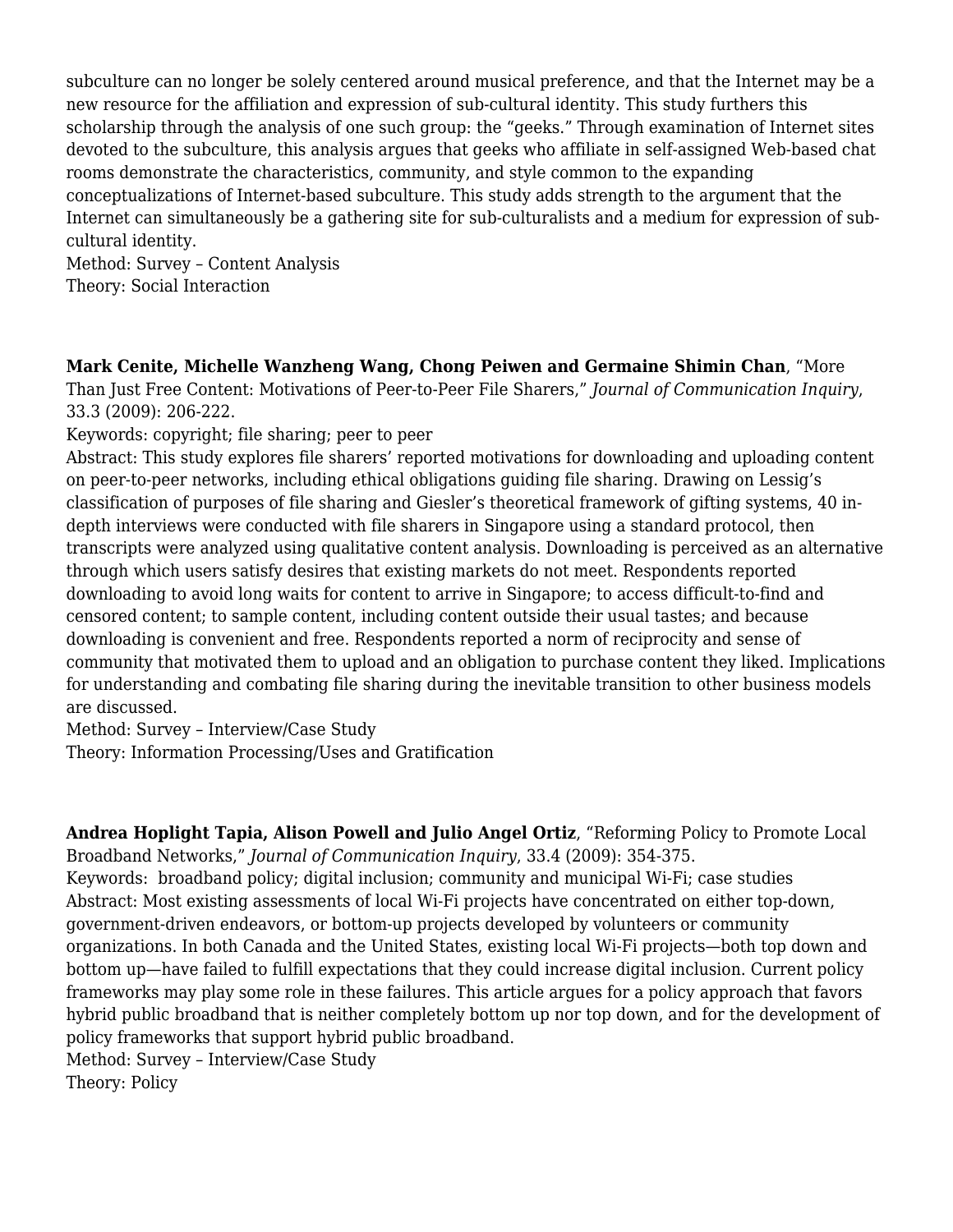**Kate Milberry and Steve Anderson**, "Open Sourcing Our Way to an Online Commons: Contesting Corporate Impermeability in the New Media Ecology," *Journal of Communication Inquiry,* 33.4 (2009): 392-412.

Keywords: Information society; Code; Computer-mediated-communication; Corporate colonization of cyberspace; Critical communication studies

Abstract: Understanding the social dynamics shaping the Internet is vital as media power takes on new dimensions in the digital realm. The Internet is increasingly necessary for participation in social life yet corporations continue to shape the online architecture to suit their own narrow commercial interests. In their drive to enclose the Internet, online media companies create synergistic membranes with prescribed circuits that constrain user freedoms. Taken together, these synergistic membranes form a new layer of the internet – the Google layer, which constrains and commodifies users' range of motion within a narrow, privatized slice of the world wide web. This jeopardizes the creation of a commonsbased communications system with a public service orientation, something that is essential to participatory and democratic dialogue. The open architecture of the Internet, characterized and supported by free and open source software (FOSS), defends the digital commons against cyberenclosure. Social practices and values that distinguish FOSS comprise a libratory praxis as well as an alternative vision of social organization offline that prefigures a more democratic media system, and broadly construed, a more democratic society.

Method: Interpretive – Policy Analysis Theory: Policy

**Seounmi Youn**, "Determinants of Online Privacy Concern and Its Influence on Privacy Protection Behaviors Among Young Adolescents," *Journal of Consumer Affairs*, 43.3 (Fall 2009): 389-418. Keywords: N/A

Abstract: With Rogers' protection motivation theory as the theoretical framework, this study identified determinants of young adolescents' level of privacy concerns, which, in turn, affects their resultant coping behaviors to protect privacy. Survey data from 144 middle school students revealed that perceived risks of information disclosure increased privacy concerns, whereas perceived benefits offered by information exchange decreased privacy concerns. Subsequently, privacy concerns had an impact on risk-coping behaviors such as seeking out interpersonal advice or additional information (e.g., privacy statement) or refraining from using Web sites that ask for personal information. Counter to our expectation, privacy self-efficacy did not appear to be related to privacy concerns. Implications of privacy education to protect online privacy among young adolescents were discussed. Method: Survey – Content Analysis

Theory: Policy

**Amit Poddar, Jill Mosteller and Pam Scholder Ellen**, "Consumers' Rules of Engagement in Online Information Exchanges," *Journal of Consumer Affairs*, 43.3 (Fall 2009): 419-448. Keywords: N/A

Abstract: This research reveals three perceptual themes or "rules of engagement" used by consumers when personal information is requested in online exchanges. The themes-the criticality of the exchange, felt invasion, and fair play-underlie the choice of responses from compliance to blatant falsification of information to company requests. Identified from consumers' in-depth interviews, these themes, along with the range and variations of response behaviors, reveal that consumers' motivations vary from very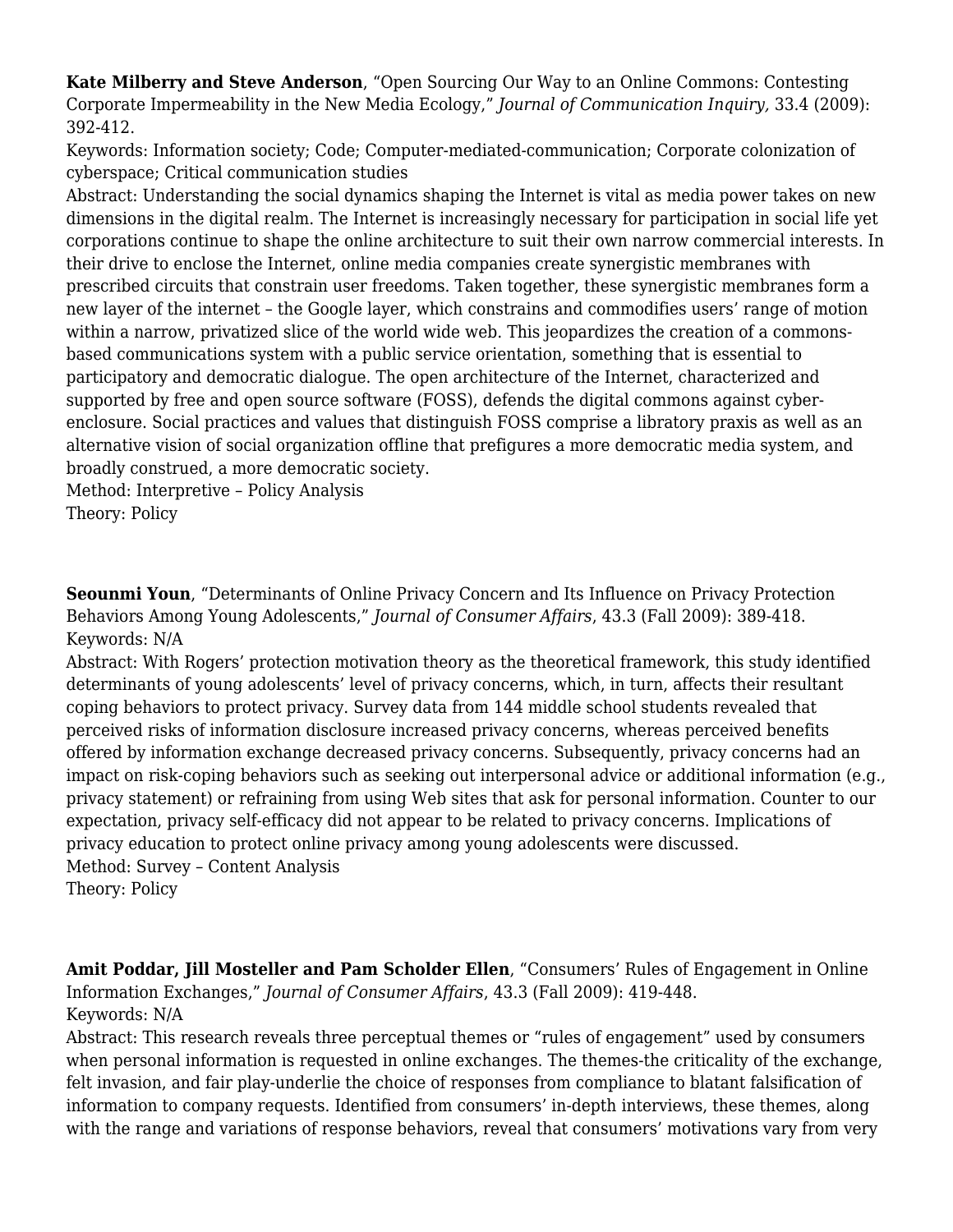simple rules to more customized rules. Our findings may help firms understand consumers' interpretation of online informational requests better and identify factors that influence how consumers respond.

Method: Survey – Interview/Case Study Theory: Information Processing/Uses and Gratification

**George R. Milne, Lauren I. Labrecque and Cory Cromer**, "Toward an Understanding of the Online Consumer's Risky Behavior and Protection Practices," *Journal of Consumer Affairs*, 43.3 (Fall 2009): 449-473.

Keywords: N/A

Abstract: This research draws upon protection motivation theory and social cognitive theory to investigate the extent to which the level of perceived threat and likelihood of threat along with online self-efficacy affect online behaviors. This article contributes to the literature by investigating a wide range of risky and protective behaviors and examining the role of online self-efficacy with a national online survey of 449 non-student respondents. Results show that both self-efficacy and demographic factors such as age have a differential impact on the type of behaviors taken online.

Method: Survey – Content Analysis

Theory: Information Processing/Uses and Gratification

**Andrea J. S. Stanaland, May O. Lwin and Susanna Leong**, "Providing Parents with Online Privacy Information: Approaches in the US and the UK," *Journal of Consumer Affairs*, 43.3 (Fall 2009): 474-494. Keywords: N/A

Abstract: Policy makers are faced with the task of ensuring that parents are offered information on children's Web sites to help them reduce their children's online privacy risks. This exploratory research compares the approaches of two countries with different regulatory philosophies regarding children's privacy: the United States, with a limited and sectoral approach to general privacy but a formalized approach to children's online privacy, and the United Kingdom, with a comprehensive overarching approach to privacy, but no formal stipulations for children's privacy. Researchers examined privacy statements on 100 children's Web sites from each country in order to compare the products of each regulatory environment.

Method: Survey – Content Analysis Theory: Policy

**Michelle Hough and Andrzej Kobylanski**, "Increasing Elder Consumer Interactions with Information Technology," *Journal of Consumer Marketing*, 26.1 (2009): 39-48.

Keywords: Communication technologies, older consumers, Marketing mix

Abstract: Purpose – Advances in health care are enabling individuals to live longer, healthier lives. Although the use of information technology can improve the quality of life for the elderly, many older consumers choose to limit their interactions with information technology and so may be denied its potential benefits for enhancing quality of life. This paper seeks to explore factors impacting the engagement of consumers aged 65 and older with higher forms of IT, primarily PCs and the internet, and to examine the potential effectiveness of marketing methods toward improving diffusion and increasing engagement.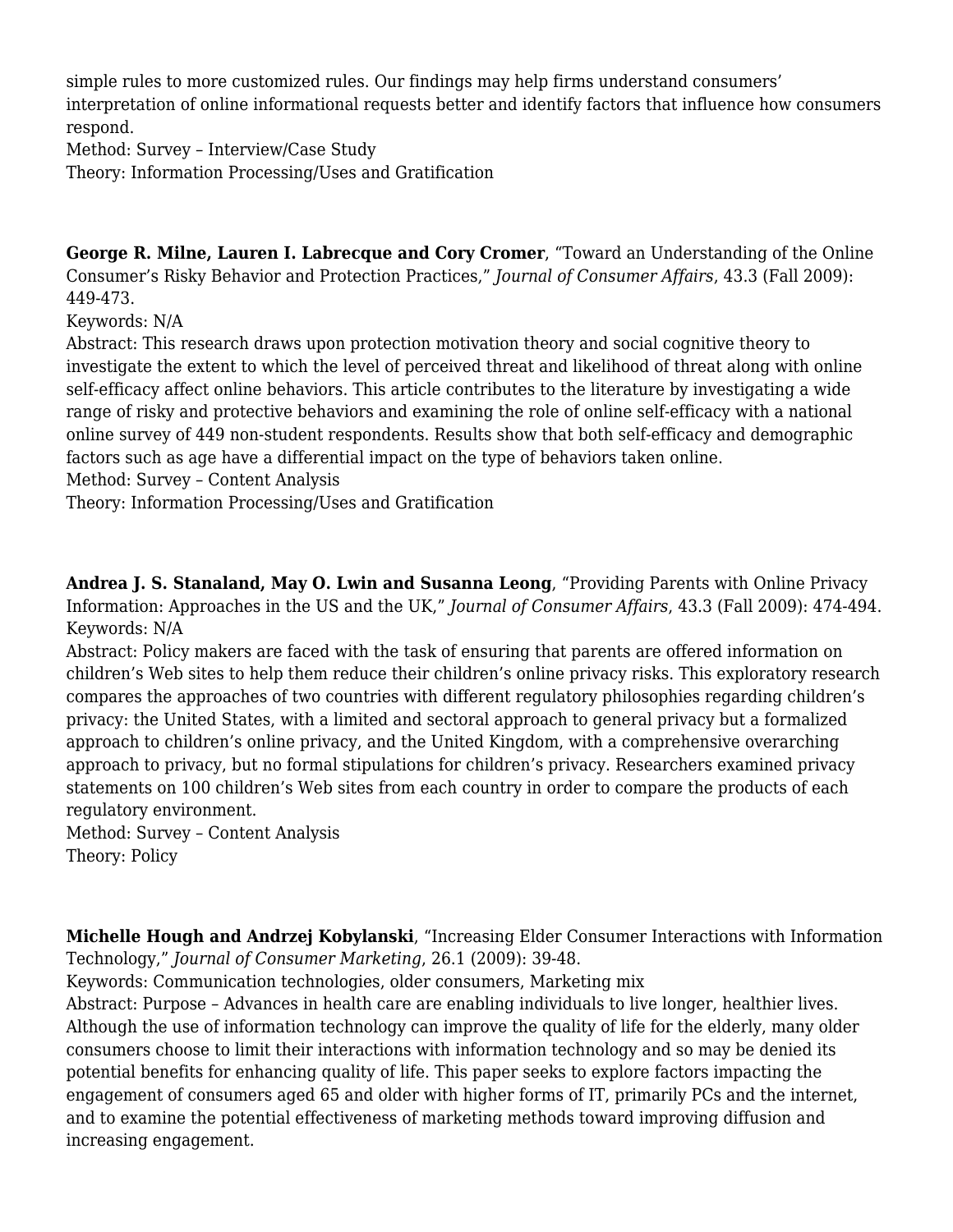Design/methodology/approach – Citing published research and using previously known models (TAM and Trocchia and Janda's interaction themes) the study highlights possible ways of using marketing tools to increase elder consumer interaction with IT.

Findings – Marketers should focus efforts on reference group affiliation, nature of social relations, perception of reality, and physical dexterity as the interaction themes on which to focus marketing efforts, because they seem to be a most effective mechanism for influencing engagement.

Research limitations/implications – The paper represents an initial attempt to identify potential influences toward increasing the IT adoption by elder consumers. It presents a theoretical framework for the future investigation of the diagnosed problem: what are the ways of successfully influencing the adoption of information technology by older consumers by using traditional components of marketing mix (product, price, promotion, and place)?

Originality/value – In the fast pace of technology advancement and the potential for assistance for elder members of society, the paper discusses how to market the use of IT to consumers aged 65 and older and considers the factors that could be related to product, price, place, and promotion in this context. Method: Meta-Analysis

Theory: Policy

**Carlos Flavian and Raquel Gurrea**, "Users' Motivations and Attitude Towards the Online Press," *Journal of Consumer Marketing*, 26.3 (2009): 164-174.

Keywords: Internet, Newspapers, Motivation (psychology), Customer satisfaction, Attitudes Abstract: Purpose – The purpose of this paper is to explain how the advent of the Internet not only affects the way in which newspapers work, but also has an impact on readers' behavior. This research seeks to identify the readers' motivations as the key determinants of the attitude towards digital newspapers, and to analyse their impact on that attitude.

Design/methodology/approach – Qualitative studies are used to identify the motivations and establish the hypotheses, and a survey is applied to a representative sample of users. The scales are validated and refined, after which the hypotheses are tested by way of a structural equation model.

Findings – The results confirm the existence of positive significant relationships between motivations related to the knowledge of current news, search for specific information and search for updated news, with the favorable attitude to digital newspapers. However, entertainment as a motivation for reading impacts negatively on the readers' attitude. Also, habit as a motivation is more and more positively associated with the attitude towards the digital press.

Research limitations/implications – The main motivations that influence the attitude to the new electronic dailies should be considered by the management with the aim of differentiating the digital channel. Thus, it could be possible to calm some fears re the cannibalism between digital and traditional channels in the journalistic sector. Accordingly this research points out that the knowledge of readers' needs and motivations could be a starting-point for developing marketing strategies.

Originality/value – The research is one of the first studies that analyses Internet user behavior on the part of press readership and employs the uses and gratifications theory for the journalistic business. Method: Survey – Interview/Case Study

Theory: Information Processing/Uses and Gratification

**Alex Gofman, Howard R. Moskowitz and Tonis Mets**, "Integrating Science into Web Design: Consumer-driven Web Site Optimization," *Journal of Consumer Marketing*, 26.4 (2009): 286-298.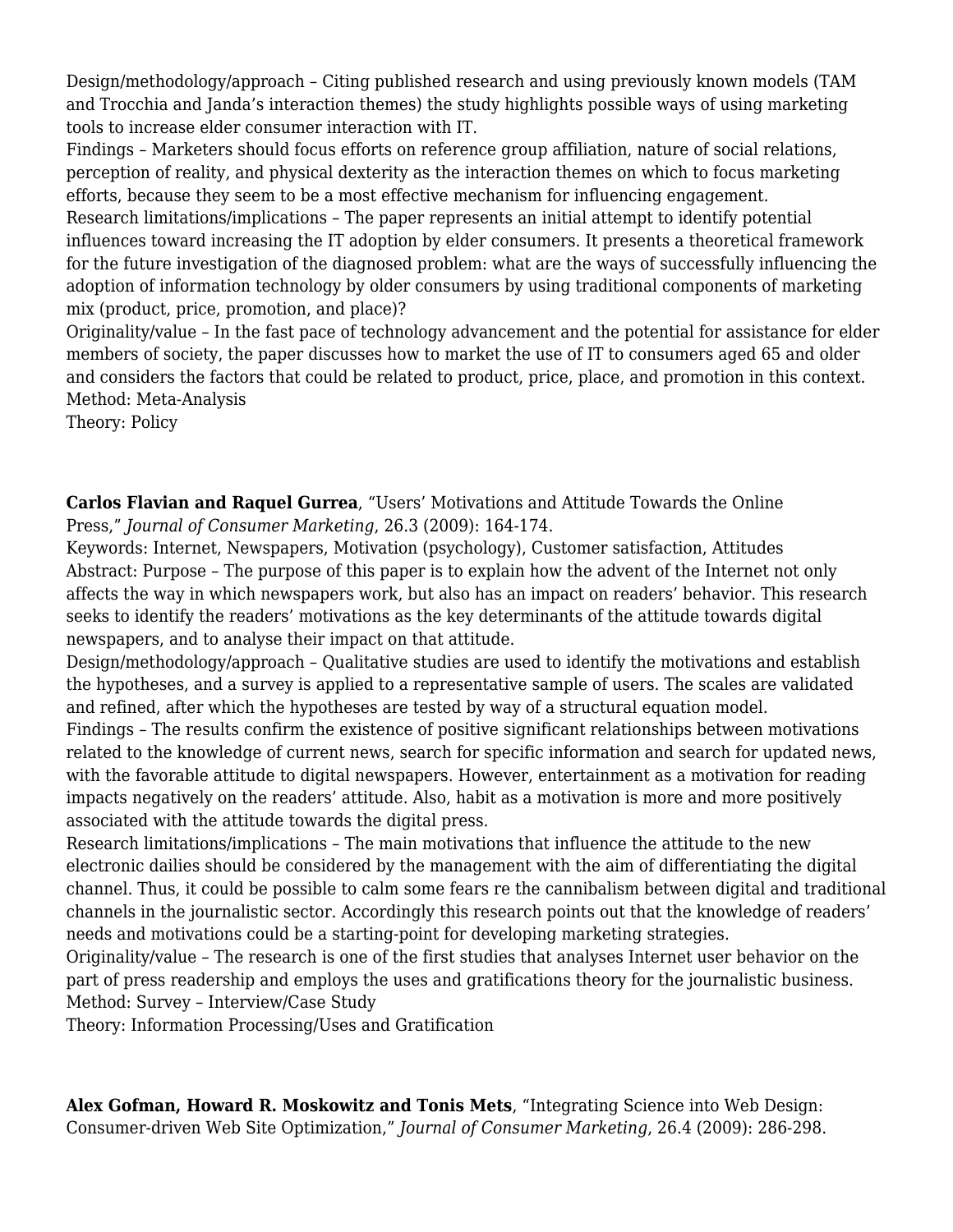Keywords: Worldwide web, Regression analysis, Experimental design, Consumer research Abstract: Purpose – This paper sets out to explore different approaches to optimizing web sites based on consumer preferences, introducing the most advanced form of landing page optimization, multivariate landing page optimization, and its variations. The approach aims to allow for the testing of a large number of web page prototypes with consumers and find real optimal solutions on an aggregated, segmented and individual basis. The latter aims to paving the road to individually optimized pages and one-on-one marketing in the near future.

Design/methodology/approach – The approach described employs a new variation of multivariate landing page optimization to improve customer experiences with web sites through optimal design of the landing pages. The approach uses consumer insights-driven rule-developing experimentation (RDE) introduced by the authors and developed in cooperation with Wharton School of Business.

Findings – A disciplined experimentation based on statistically sound experimental designs produces much better web page designs. The resulting web pages have increased consumer acceptability, improved conversion rates and general customer experience.

Practical implications – Consumer research should be a central part in planning how to optimize web site experiences. The steps of fitting it into the web design are shown. There are already several readily available tools for effecting this.

Originality/value – The approach could help marketers create better web sites that consumers like and which will help marketers to differentiate their respective web sites from their competitors. Method: Experiment

Theory: Information Processing/Uses and Gratification

**Calin Gurau and Ashok Ranchhod**, "Consumer Privacy Issues in Mobile Commerce: a Comparative Study of British, French and Romanian Consumers," *Journal of Consumer* Marketing, 26.7 (2009): 496-507.

Keywords: Consumers, Privacy, Mobile communication systems, Europe

Abstract: Purpose – This paper aims on one hand to provide a comparison of mobile consumers' perceptions regarding privacy issues in three different national and cultural contexts (England, France and Romania), and on the other hand, to investigate the strategic approach taken by respondents for protecting their privacy.

Design/methodology/approach – Both secondary and primary data are collected and analysed. Secondary data collection focuses on the topic of consumer privacy issues in mobile commerce. Primary data collection was realised between March-June 2008, when 300 mobile device users answered to a face-to-face questionnaire, in each of the three investigated countries.

Findings – Both the country of origin and the personal profile of users, are influencing their perception regarding privacy threats in the mobile commerce environment, as well as the privacy protection strategy they adopt.

Research limitations/implications – This study has an exploratory approach, the results being mostly descriptive. The findings can provide a useful insight for marketers, legislators and consumers regarding the privacy related concerns and behaviors in the mobile commerce environment.

Originality/value – This study realizes a multi-country comparative analysis regarding the perceptions of mobile device users, and investigates the influence of their profile on the personal privacy protection strategy adopted in the mobile commerce environment.

Method: Survey – Content Analysis

Theory: Information Processing/Uses and Gratification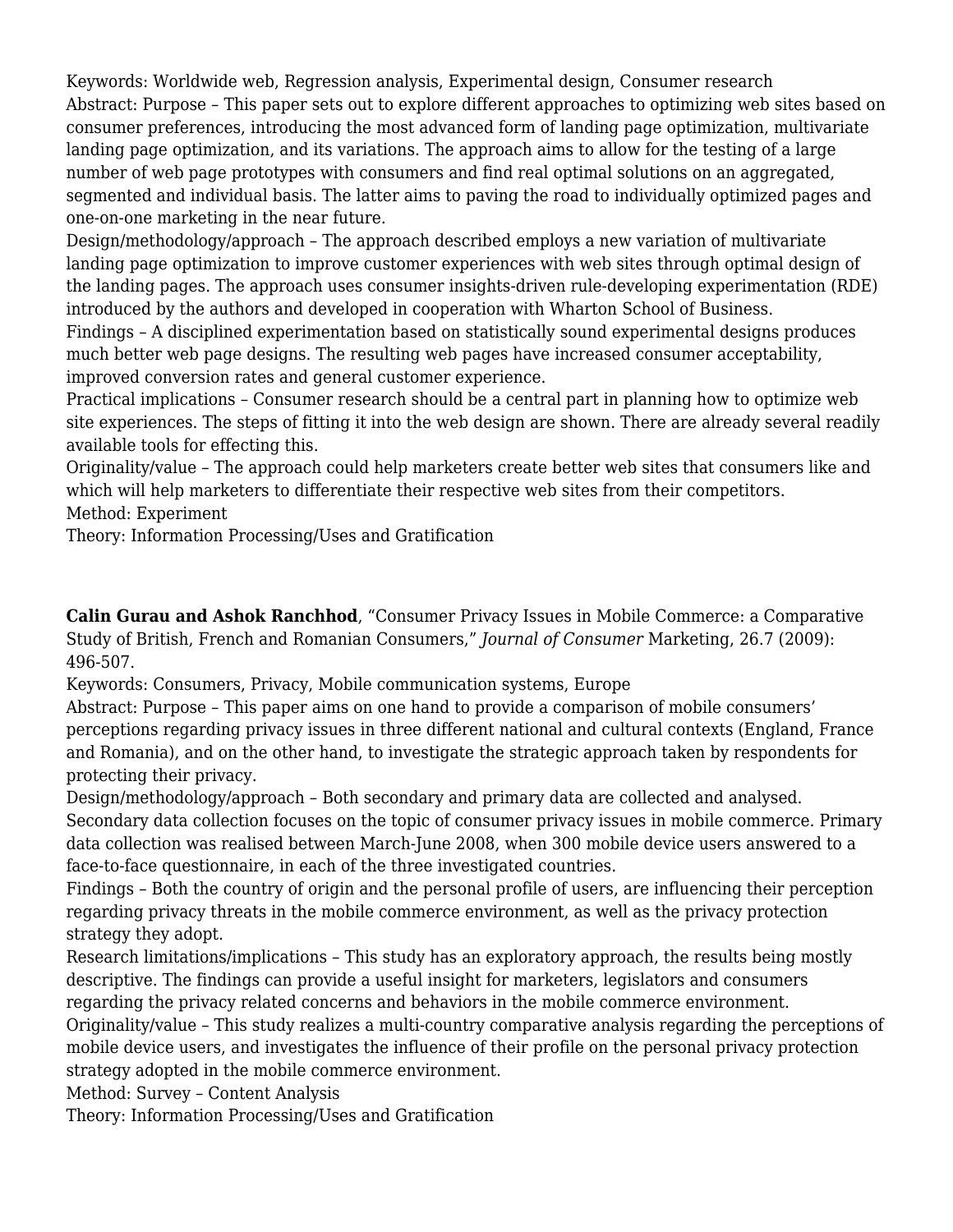**Anne Laure Sellier and Amitava Chattopadhyay**, "Valuing Time: Moderate Download Times Can Improve Online Goal Pursuit," *Journal of Consumer Psychology,* 19.2 (2009): 236–245. Keywords: Time perception; Motivation; E-commerce; Information search; Self regulation; Regulatory fit

Abstract: This research examines how the length of time for which a goal is interrupted affects goal pursuit, in an online context. Goal interruption duration in the form of long download time duration has been identified as a significant impediment to electronic commerce. It is believed that a faster download time is always better to motivate web users to keep surfing. We challenge this belief. In three studies, we find that, under certain circumstances, longer rather than shorter download times motivate web users to keep surfing longer. The counterintuitive pattern of effects can be explained by web users' fit experiences (Higgins, 2000) while surfing. In particular, our findings suggest that when online surfing "feels right", web users think that online information is right.

Method: Experiment

Theory: Information Processing/Uses and Gratification

**Ann E. Schlosser**, "The Effect of Computer-mediated Communication on Conformity vs. Nonconformity: An Impression Management Perspective," *Journal of Consumer Psychology*, 19.3 (2009): 374-388.

Keywords: N/A

Abstract: There is disagreement in the literature regarding whether those communicating in computermediated (CM) groups are attentive or oblivious to the social situation. There is evidence on both sides, with those in CM groups sometimes modifying their public responses and other times not. This apparent contradiction may be due in part to the impression that those in CM groups wish to convey and whether modifying their responses would help convey this impression. Specifically, whereas those in face-to-face (FTF) groups may strategically alter their public responses to present themselves as part of the group, those in CM groups may strategically alter their public responses to present themselves as separate from the group and unique on a positive dimension. The results of three experiments support this impression-management account: those in CM groups strategically altered their responses when doing so produced a desirable impression. The results further suggest that visual information about the group and social distance play important roles in affecting whether those in CM groups conform or not. Method: Experiment

Theory: Information Processing/Uses and Gratification

**Cathy Yi Chen**, "Who I Am and How I Think: The Impact of Self-Construal on the Roles of Internal and External Reference Prices in Price Evaluations," *Journal of Consumer Psychology*, 19.3 (2009): 416-426. Keywords: N/A

Abstract: Drawing from self-construal studies on cognitive styles as well as reference price literature, this research investigates the impact of independent versus interdependent self-construal on consumers' use of internal reference prices (IRPs) and external reference prices (ERPs) during price evaluations. Three experiments reveal that IRPs have a larger impact on price evaluations for participants who are primed with an independent (vs. interdependent) self-construal, whereas ERPs have a larger impact for participants who are primed with an interdependent (vs. independent) selfconstrual. The differential impact of self-construal on the use of IRPs and ERPs seems to be mediated by a generalized, perceived sense of connectedness/separateness. Implications on reference price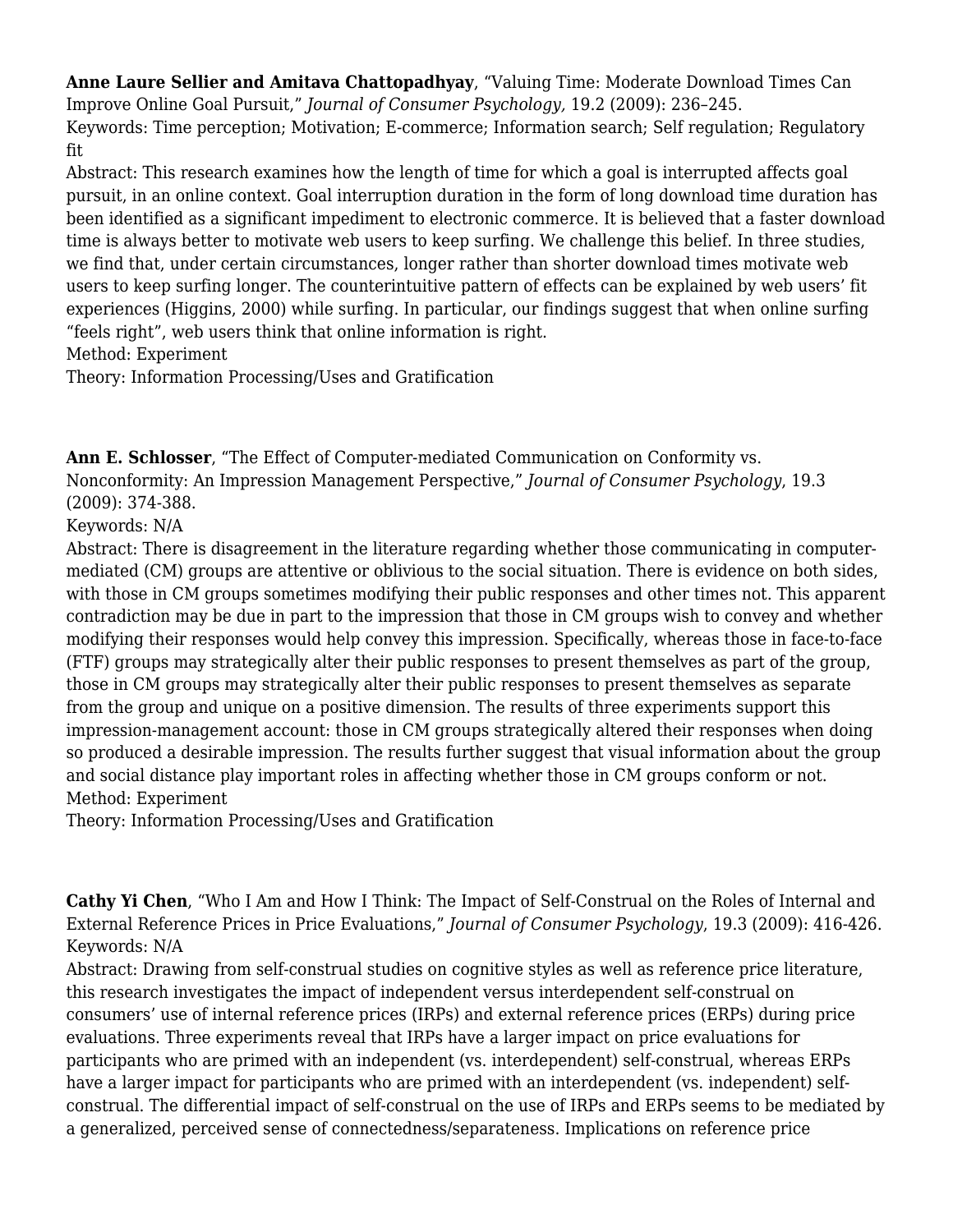research, self-construal and cognitive styles are discussed. Method: Experiment Theory: Information Processing/Uses and Gratification

**Eun-Ju Lee and David W. Schumann**, "Proposing and Testing the Contextual Gender Influence Theory: An Examination of Gender Influence Types on Trust of Computer Agents," *Journal of Consumer Psychology*, 19.3 (2009): 450-460.

### Keywords: N/A

Abstract: The purpose of this research is to examine gender-based determinants of consumer trust towards computer agents. Employing multiple literatures, authors propose a contextual gender influence theory (CGIT) that has direct bearing on trust in online exchange relationships. A set of studies is presented that begin to demonstrate how the effects of gender identity on human-to-computer interaction are not the same for person-to-person interaction. Indeed, employing both gaming and shopping exchange environments, the results reveal that while biological gender identity appears in a person-to-person interaction as concerns trust, psychological gender identity (specifically femininity) and not biological gender identity, influences relationship trust online.

Method: Model Building

Theory: Social Interaction

Annamma Joy, John Sherry Jr., Alladi Venkatesh and Jonathan Deschenes, "Perceiving Images and Telling Tales: A Visual and Verbal Analysis of the Meaning of the Internet," *Journal of Consumer Psychology*, 19.3 (2009): 556-566.

Keywords: N/A

Abstract: This paper uses visual and verbal analysis to delve into the multi-faceted ways in which individuals construct their own meanings and shape their own experiences with the Internet. Study builds on the Zaltman Metaphor Elicitation Technique, and the principles of visual rhetoric to show how perceptual processes affect picture choices, and how these choices contribute to the narrative imagination. Numerous perceptual principles [abstraction, concept formation, perceptual problem solving, constancy, closure, symmetry and balance] are identified in the choice and organization of visual images. The argument made is that images and words (visual and textual processes) provide deeper insights into our understanding of consumer online experiences. Method: Experiment

Theory: Information Processing/Uses and Gratification

**June Cotte and Kathryn A. Latour,** "Blackjack in the Kitchen: Understanding Online versus Casino Gambling," *Journal of Consumer Research*, 35.5 (2009): 742-758. Keywords: N/A

Abstract: About \$10 billion a year is spent by consumers worldwide on online gambling, and that number continues to grow. We present a qualitative, image-based study of 30 Las Vegas online and casino gamblers. By examining online gambling as a consumption experience, stud examines what happens to consumption meaning as gambling moves away from a regulated physical space to an unregulated online space, one accessed from home. Study explores the meaning of online gambling consumption to consumers and flesh out the social welfare implications of our findings.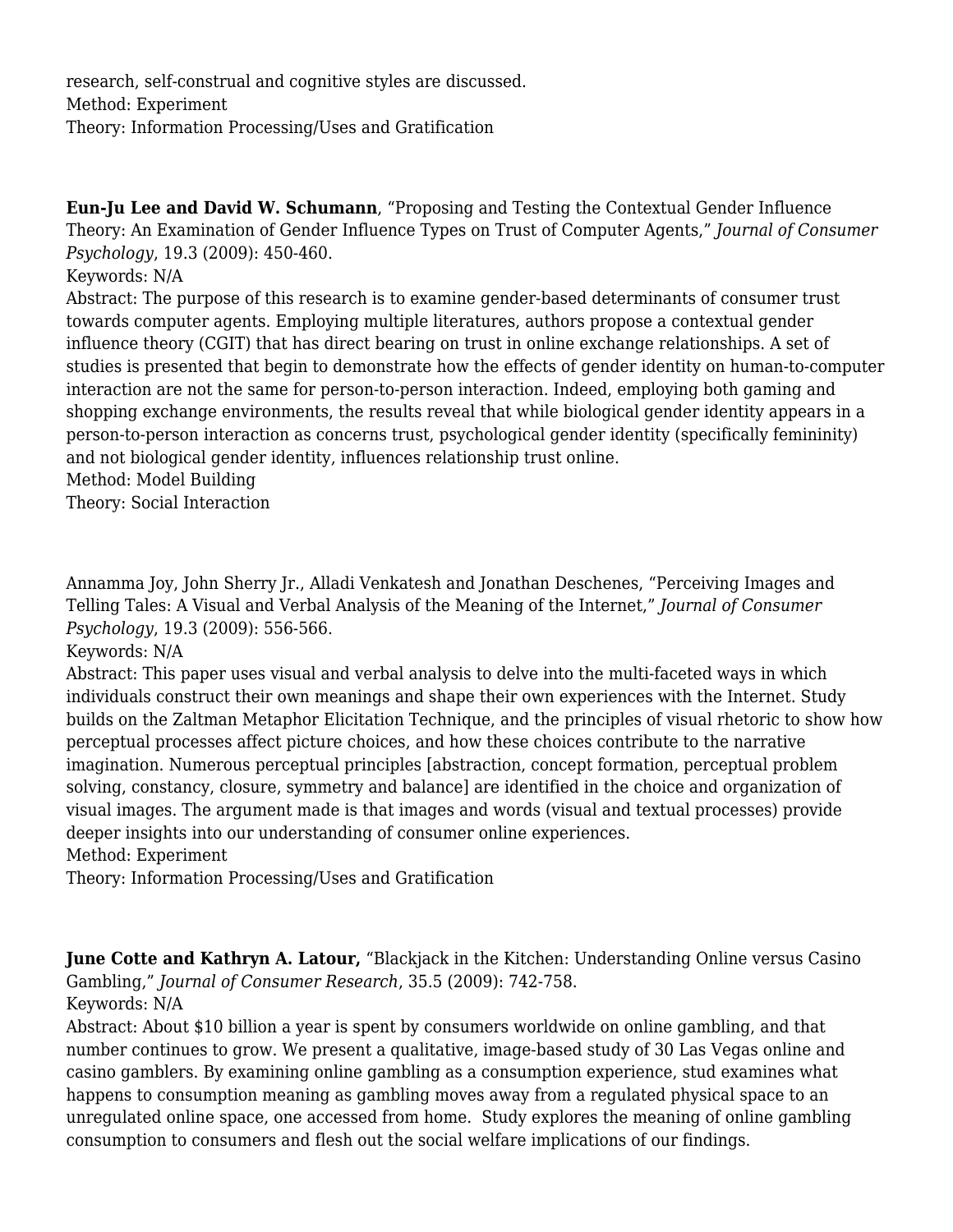Method: Survey – Interview/Case Study Theory: Information Processing/Uses and Gratification

**Mariko Morimoto and Susan Chang,** "Psychological Factors Affecting Perceptions of Unsolicited Commercial E-mail," *Journal of Current Issues and Research in Advertising,* 31.1 (Spring 2009): 63-73. Keywords: N/A

Abstract: Using the online survey method, this study investigates how consumers regard unsolicited commercial e-mail (spam) and their possible responses. Specifically, the study closely examines the relationships among five key indicators: (a) perceived intrusiveness, (b) perceived irritation, (c) attitudes toward the advertising medium, (d) ad skepticism, and (e) ad avoidance. Also examined is the process of attitude formation concerning unsolicited commercial e-mail. The results indicate that while perceived intrusiveness increases the likelihood of avoiding unsolicited commercial e-mail, perceived irritation tends to raise the degree of ad skepticism.

Method: Survey – Content Analysis

Theory: Information Processing/Uses and Gratification

**Mira Lee, Shelly Rodgers, and Mikyoung Kim**, "Effects of Valence and Extremity of eWOM on Attitude toward the Brand and Website," *Journal of Current Issues and Research in Advertising*, 31.2 (Summer 2009): 1-12.

Keywords: N/A

Abstract: Two studies were conducted to examine the influence of valence and extremity of consumer product reviews on attitude toward the brand and attitude toward the website. Each experiment was a one factor (valence/extremity: extremely negative, moderately negative, extremely positive) between subjects design with a control group. Results in both studies showed that although extremely positive reviews increased attitude toward the brand, even a moderate amount of negativity negated this effect. Moreover, extremely negative reviews had a stronger influence on attitude toward the brand than either moderately negative reviews or extremely positive product reviews, thus supporting both negativity and extremity effect. Findings also show that varying degrees of brand review valence and extremity influenced attitude toward the website depending on website type (i.e., retailer vs. brand). Method: Experiment

Theory: Information Processing/Uses and Gratification

**Sara Steffes Hansen**, "Brands Inspiring Creativity and Transpiring Meaning: An Ethnographic Exploration of Virtual World Play," *Journal of Interactive Advertising*, 9.2 (Spring 2009). Keywords: Avatar, Brands, Games, Internet, Self-Presentation, Symbolic Interactionism, Virtual Worlds Abstract: This study uses participant observation to undertake an ethnographic exploration of the meanings of brands and objects in an online virtual world. Through the perspective of symbolic interactionism and the theory of self-presentation, the meanings of brands and objects emerge in relation to status in game play. Players create user-generated content with brands to gain status within and outside of the game. Game advertisers encourage players to create branded objects related to their avatars through clothing, accessories, pictures, and machinima. Similarly, players use non-advertised brands to create avatar names, clothing designs, advertisements, and other communications. The process of social interaction influences status meanings in the multifaceted communication among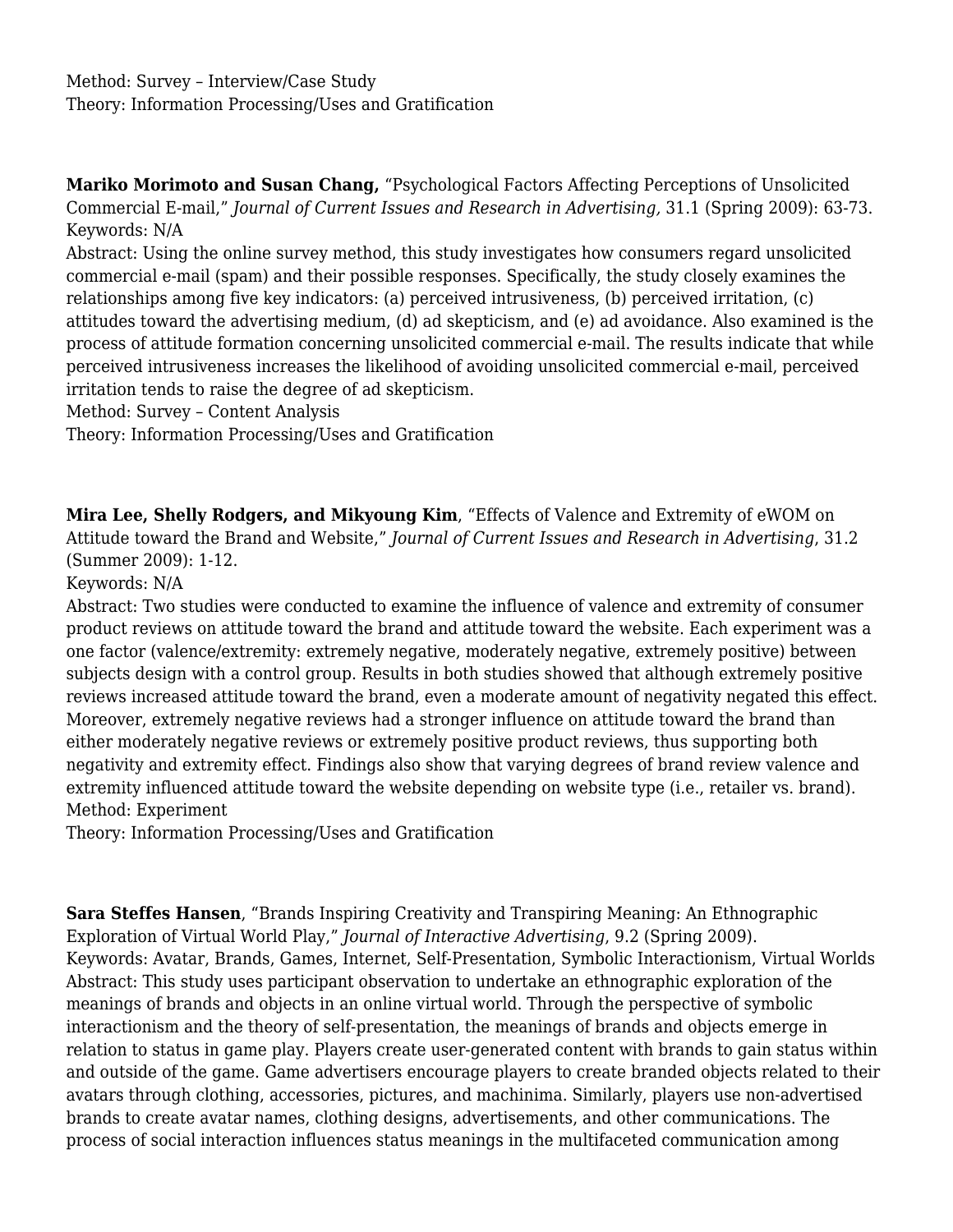players, the game, and advertisers, with impacts on self-presentation. Method: Experiment Theory: Information Processing/Uses and Gratification

**Ginger Rosenkrans**, "The Creativeness and Effectiveness of Online Interactive Rich Media Advertising," *Journal of Interactive Advertising*, 9.2 (Spring 2009).

Keywords: rich media, interactivity, online advertising, creativity, effectiveness, rollovers, clickthroughs

Abstract: This field experiment attempts to determine whether online, interactive, rich media advertising garners more user interactivity, measured as click-throughs, than non-interactive, rich media ads run during the same time frame on a major regional newspaper's Web site. The interactive rich media ad may generate more interactivity with regard to its click-through rates compared with mouse rollovers. Various interactivity theories, creativity literature and distinctiveness theory provide a framework. The online, interactive, rich media ad designed for this study appeared on a major regional newspaper's host site for two weeks to obtain comparative data with non-interactive, rich media ads. The analysis of the comparative data used descriptive and inferential statistics. The interactive, rich media ad earned significantly higher click-through rates than the non-interactive, rich media ads. It also garnered more user engagement and encouraged more user interactivity. The interactive ad exhibits higher levels of interactivity, which increase user involvement, as indicated by the mouse rollover findings.

Method: Experiment

Theory: Information Processing/Uses and Gratification

**Shintaro Okazaki**, "Mobile Finds Girls' Taste: Knorr's New Product Development," *Journal of Interactive Advertising*, 9.2 (Spring 2009).

Keywords: Blogging, Events and experiences, Mobile-based campaign, New product development Abstract: This paper describes one case pertaining to Knorr's mobile-based new product development projects in Japan. Knorr Foods, a subsidiary of Ajinomoto Inc., has tried to involve younger female consumers in the development of a new Soup Pasta, announcing the project at a popular fashion event, the Tokyo Girls Collection (TGC), whose star models became official project members. Knorr created a mobile campaign site, on which star model members maintain their blogs and report their participation in the product development process. The discussion threads serve as input for the idea generation and screening. Through this project, Knorr developed a new Soup Pasta that embodies the key attributes identified in the mobile blogs. The new product was introduced at the following year's TGC venue, during which sampling took place through catering trailers.

Method: Survey – Interview/Case Study

Theory: Information Processing/Uses and Gratification

**Kim Bartel Sheehan and Deborah K. Morrison**, "The Creativity Challenge: Media Confluence and Its Effects on the Evolving Advertising Industry," *Journal of Interactive Advertising*, 9.2 (Spring 2009). Keywords: Creative, new media, Internet, collaboration

Abstract: The advertising landscape has experienced dramatic change over the past several years, as consumers spend more time online, have more control over traditional advertising vehicles, and chose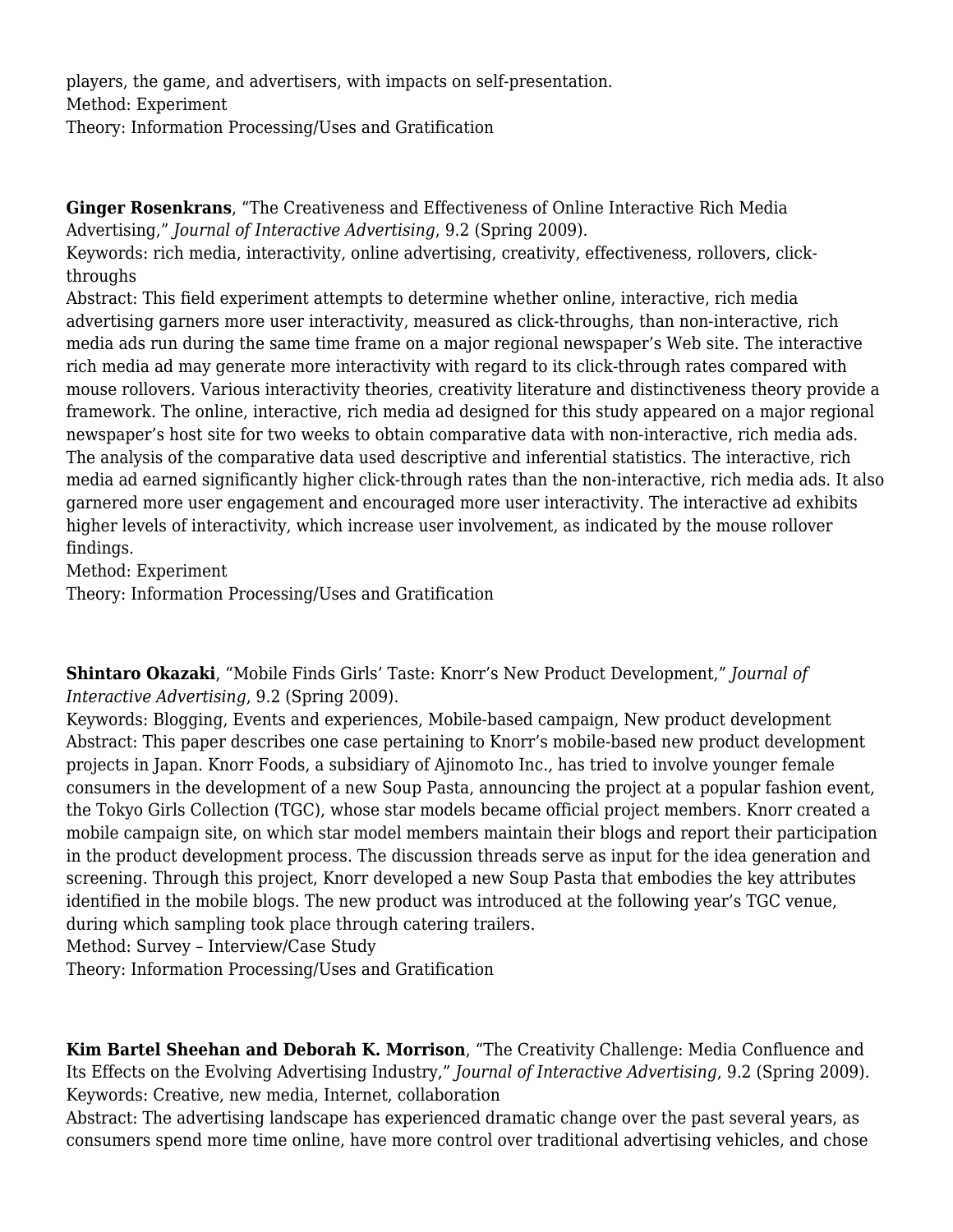to create and share their own content. As a result, some advertisers are evolving to a confluence culture where traditional methods of work must adapt to embrace the new reality of interactive content, emerging media, and production/consumption methods. In this essay, we show how agencies like 22squared and advertisers like CNN are finding new ways to connect with consumers and build their brands. Implications for professionals and educators are provided.

Method: Interpretive Essay (including History)

Theory: Information Processing/Uses and Gratification

**Martha G. Russell,** "A Call for Creativity in New Metrics for Liquid Media," *Journal of Interactive Advertising*, 9.2 (Spring 2009).

## Keywords: N/A

Abstract: This paper presents a call for creativity, within adaptive structures, to develop new metrics for new media. It first reviews recent innovations in audience metrics for online media, including some evolving metrics for the Web 2.0 media ecosystem. It then describes the disciplinary roots of academic research on which the current understanding of audience engagement and persuasion are based. It further describes current software and hardware developments that are driving a new era of liquid media. A framework for conceptualizing layers of media delivery and audience engagement that will be enabled by these new technologies is described. Recommendations are made for collaboration between academics and practitioners in order to rapidly pursue an understanding of advertising effectiveness in this new environment and to develop metrics that can be harnessed to monetize audience engagement, rationalize media expenditures, and create reporting structures for sharing insights. Method: Meta-Analysis

Theory: Policy

**Fue Zeng, Li Huang and Wenyu Dou**, "Social Factors in User Perceptions and Responses to Advertising in Online Social Networking Communities," *Journal of Interactive Advertising*, 10.1 (Fall 2009).

Keywords: Online social networking communities, advertising responses, social factors Abstract: With the advent of popular Web destinations such as MySpace and Facebook, online social networking communities now occupy the center stage of e-commerce. Yet these online social networking communities must balance the trade-off between advertising revenue and user experience. Drawing on the sociology and advertising literature, this study investigates the impacts of social identity and group norms on community users' group intentions to accept advertising in online social networking communities. By outlining how this type of group intention could influence community members' perceptions and value judgments of such advertising, this study delineates possible mechanisms by which community members may respond positively to community advertising. The authors test the proposed theoretical framework on a sample of 327 popular online community users in China and obtain general support. Implications for the prospect of advertising in online social networking communities are discussed.

Method: Survey – Content Analysis Theory: Social Interaction

**Steven M. Edwards, Jin Kyun Lee and Carrie La Ferle**, "Does Place Matter When Shopping Online?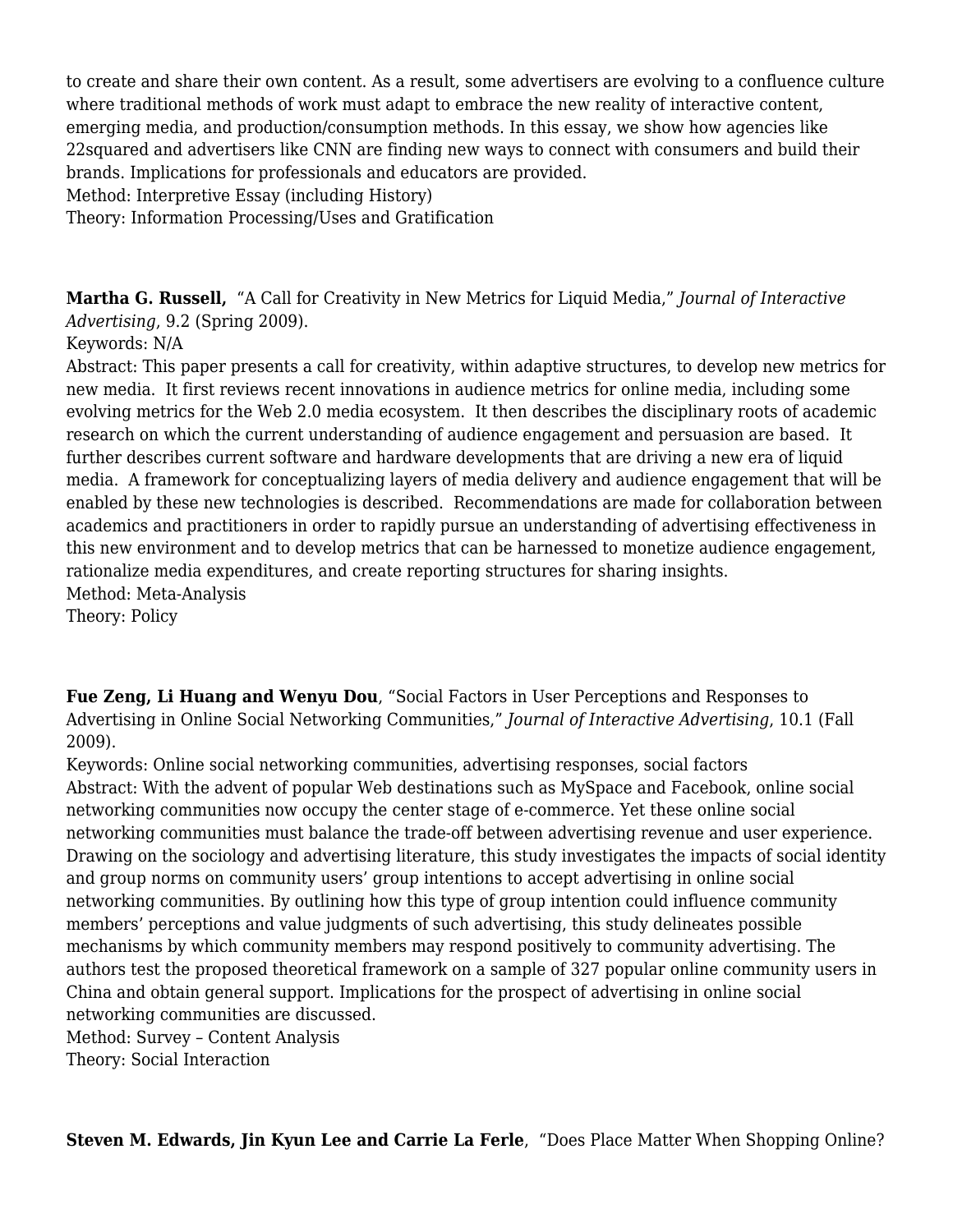Perceptions of Similarity and Familiarity as Indicators of Psychological Distance," *Journal of Interactive Advertising*, 10.1 (Fall 2009).

Keywords: Distance, Psychological Distance, Trust, Store Location

Abstract : This research investigates the role of physical location in online consumer purchases, as demonstrated through the concept of distance. Distance conveys a sense of not only space between objects in the physical world but also psychological distance between people and others. This study tests various combinations of both physical and psychological distance between subjects and companies, brands, and cities in which the companies are located. The findings affirm the power of relationships to reduce feelings of mistrust and suggests a new avenue for research into the role of similarity and familiarity as important variables in purchase decisions online.

Method: Experiment

Theory: Social Interaction

**Seung-A Annie Jin and Justin Bolebruch**, "Avatar-Based Advertising in Second Life: The Role of Presence and Attractiveness of Virtual Spokespersons," *Journal of Interactive Advertising*, 10.1 (Fall 2009).

Keywords: avatars, advergames, multimodal interaction, virtual shopping, e-commerce Abstract : Avatar-based, three-dimensional, virtual environments such as Second Life, the most popular and fastest growing environment, offer a promising corporate communication channel for brand marketing, advergaming and interactive advertising. Drawing on presence literature, this study examines the effects of the presence (versus absence) of spokes-avatars that provide product information and consumers' multimodal interactions with these spokes-avatars on improvements in the consumers' product involvement, attitude toward the product, and enjoyment of the online shopping experience. In addition, this study investigates the effects of spokes-avatars' physical characteristics in terms of humanness (versus non-humanness) on consumers' evaluation of their physical attractiveness and the information value of the advertisement message. A path analysis reveals a mediating role of spokes-avatars' physical attractiveness.

Method: Experiment Theory: Social Interaction

**Carolynn McMahan, Roxanne Hovland and Sally McMillan,** "Online Marketing Communications: Exploring Online Consumer Behavior by Examining Gender Differences and Interactivity within Internet Advertising," *Journal of Interactive Advertising*, 10.1 (Fall 2009).

Keywords: Internet advertising, interactivity, online consumer behavior and gender

Abstract: To explore gender differences in Internet advertising, this study analyzes gender in relation to interactivity. Specifically, assessments of commercial Web sites help clarify the role of gender for online consumer behavior, its effect on interactivity and advertising effectiveness, and the implications for online marketing communications. This exploration relies on dimensions of consumers' online behavior and consumers' beliefs about the interactive communication environment in relation to three types of features: human-to-human, human-to-computer, and human-to-content. The investigation of gender differences in Internet advertising uses both computer observations with screen-capturing software and a survey. The study subjects are college-aged students, or Generation Y, a group of consumers who tend to go online in great numbers, have considerable spending power, and are computer savvy. Method: Experiment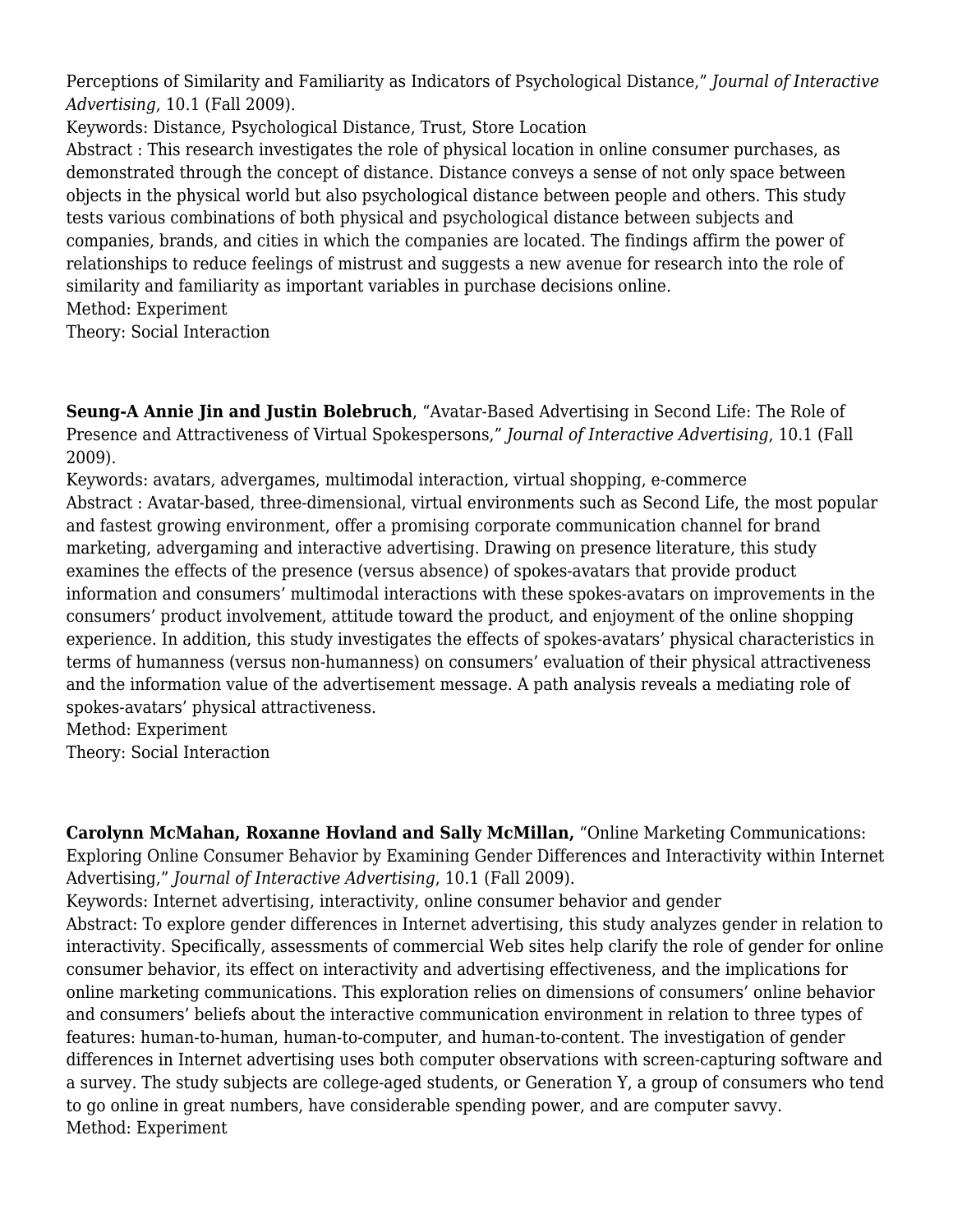**Jiyoung Cha**, "Shopping on Social Networking Web Sites: Attitudes toward Real versus Virtual Items," *Journal of Interactive Advertising*, 10.1 (Fall 2009).

Keywords: Social networking Web sites, online shopping, virtual, real, technology acceptance model Abstract: Assuming that shopping is a business area into which U.S. social networks can expand, this study explores whether and how factors affecting shopping attitudes on social networking sites may differ according to product type. This study focuses on two types of items that social networking sites carry: real and virtual. It reveals that shopping services have different target consumers and factors according to product type. Age, usefulness, ease of use, security and fit are critical in establishing favorable attitudes toward shopping for real items. For virtual items, gender, social networking site experience, ease of use, and fit influence the attitudes.

Method: Survey – Content Analysis

Theory: Information Processing/Uses and Gratification

**Yoonhyeung Choi and Ying-Hsuan Lin**, "Consumer Responses to Mattel Product Recalls Posted on Online Bulletin Boards: Exploring Two Types of Emotion," *Journal of Public Relations Research*, 21.2 (2009): 198-207.

Keywords: N/A

Abstract: Drawn from attribution theory, this article introduces two types of emotion (i.e., attribution independent and attribution dependent emotion) and explores their role in the situational crisis communication theory (SCCT) model. A content analysis of consumer responses to the Mattel product recalls posted on online bulletin boards revealed that consumers experience a range of emotions from a crisis. A regression analysis suggests that crisis responsibility is a significant predictor of anger, fear, surprise, worry, contempt and relief, and indicates that these are attribution dependent emotions. Alert and confusion were the most frequently expressed attribution independent emotions identified in this study. In testing a revised SCCT model, a significant negative relationship was found between alert, anger, and organizational reputation. Practical and theoretical implications are discussed. Method: Survey – Content Analysis

Theory: Information Processing/Uses and Gratification

**Keri K. Stephens and Patty C. Malone**, "If the Organizations Won't Give Us Information…: The Use of Multiple New Media for Crisis Technical Translation and Dialogue," *Journal of Public Relations Research*, 21.2 (2009): 229-239.

Keywords: N/A

Abstract: This study expands crisis message strategies to include those used to communicate technical details and examines them across multiple new media. A content analysis of blogs, Web sites, news articles and press releases from the 2007 pet food recall crisis reveals that when stakeholders affected by the crisis desire emotional support—most frequently found in blogs—they do not include any types of technical explanations in their messages. Yet when they want rectification—assurance that the crisis will not happen again—they use more elaborate forms of technical translation explanations. Organizational use of technical translation explanations differ between media with Web sites and news articles containing more elaborate technical translation than press releases. When technical translation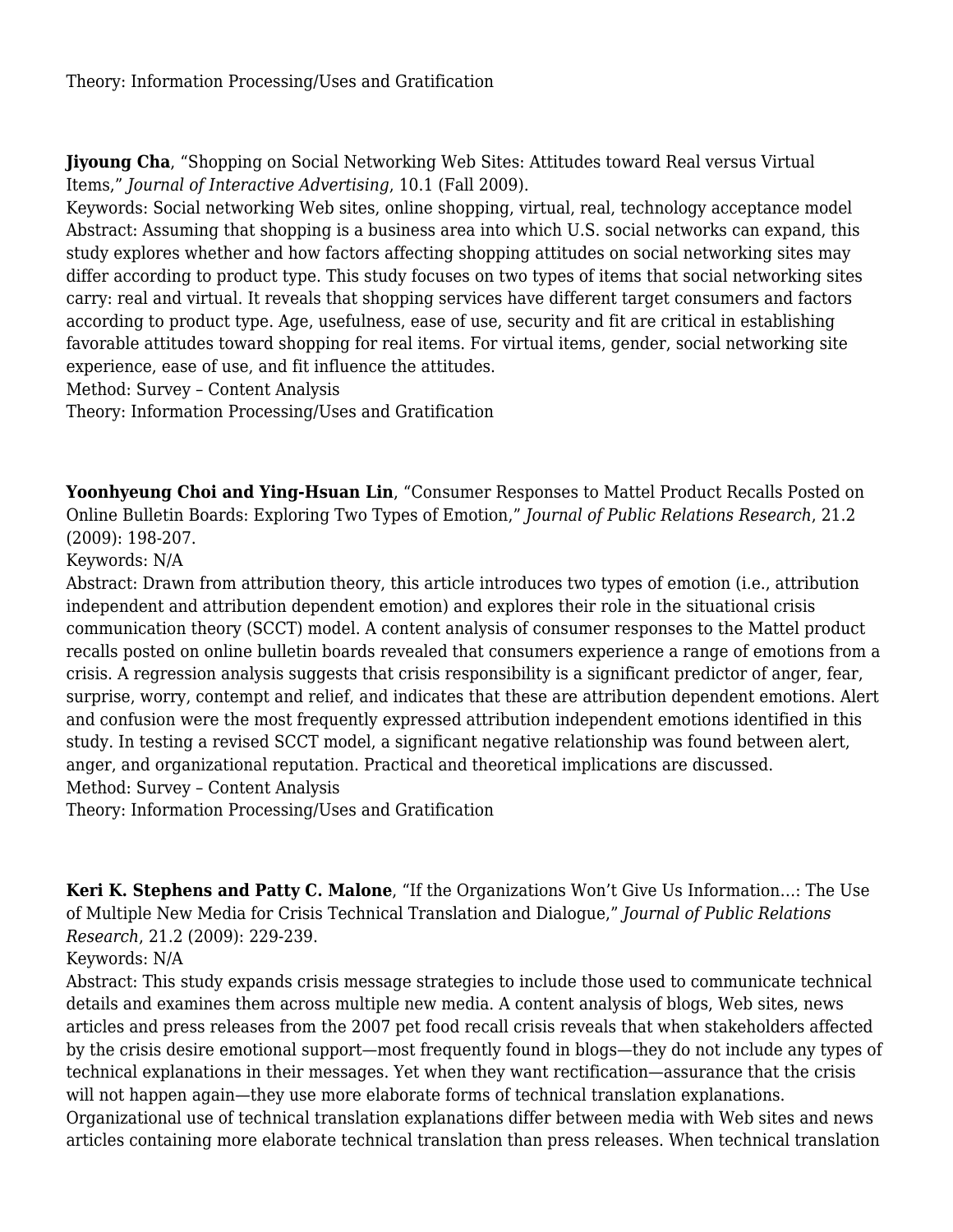details are used, dialogic links, such as Web site links, are included. Method: Survey – Content Analysis Theory: Information Processing/Uses and Gratification

**Sung-Un Yang and Joon Soo Lim**, "The Effects of Blog-Mediated Public Relations (BMPR) on Relational Trust," *Journal of Public Relations Research*, 21.3 (2009): 341-359. Keywords: N/A

Abstract: Key features of blog-mediated public relations are conducive to initiating and nurturing relationships with publics. As a result, blogs have emerged as a new venue for public relations in recent years. Many public relations practitioners have come to realize that blogging is not just a fad and have recognized a growing trend of blogging adoption in the industry—suggesting a need for common principles of successful public relations blogging practices. This study selected the following critical features of effective blog-mediated public relations: salience of narrative structure, dialogical self, blogger credibility and interactivity. Using these concepts, the researchers proposed a theoretical model in explaining relational trust as a central outcome of effective blog-mediated public relations. Findings showed that dialogical self in blog posts enhanced interactivity, which, in turn, led to an increase in relational trust. Additionally, this study found that blogger credibility played a positive role in relational trust.

Method: Experiment Theory: Social Interaction

**Matthew W. Ragas and Marilyn S. Roberts,** "Agenda Setting and Agenda Melding in an Age of Horizontal and Vertical Media: A New Theoretical Lens for Virtual Brand Communities," *Journalism & Mass Communication Quarterly*, 86.1 (Spring 2009): 45-64.

Keywords: Agenda setting theory, Mass media, Hierarchy of needs theory, Cognitive dissonance theory, Spiral of silence theory, Chipotle Mexican Grill Inc., Brand name products, Competition, Product attributes, Data analysis, Branding, Literature reviews

Abstract: This study tests agenda-setting theory and the agenda-melding hypothesis in the context of brand actors and virtual brand communities. The aggregate attribute agendas of brand-controlled communications, news media content, and a virtual brand community are analyzed. The results indicate a positive relationship between the brand agenda and brand community agenda, and an unexpected negative relationship between the media agenda and brand community agenda. In terms of agenda melding, the data indicate that the brand community, when divided by various demographic measures into subgroups, reflects attribute agendas that remain similar to the aggregate brand community agenda.

Method: Meta-Analysis Theory: Agenda Building/Setting

**Leslie-Jean Thornton and Susan M. Keith**, "From Convergence to Webvergence: Tracking the Evolution of Broadcast-Print Partnership Through the Lens of Change Theory," *Journalism & Mass Communication Quarterly*, 86.2 (Summer 2009): 257-276.

Keywords: Mass media, Newspapers, Television stations, Online journalism, Mass media, Management, Mass media and technology, Digital media, Multimedia systems, Web sites, Television broadcasting of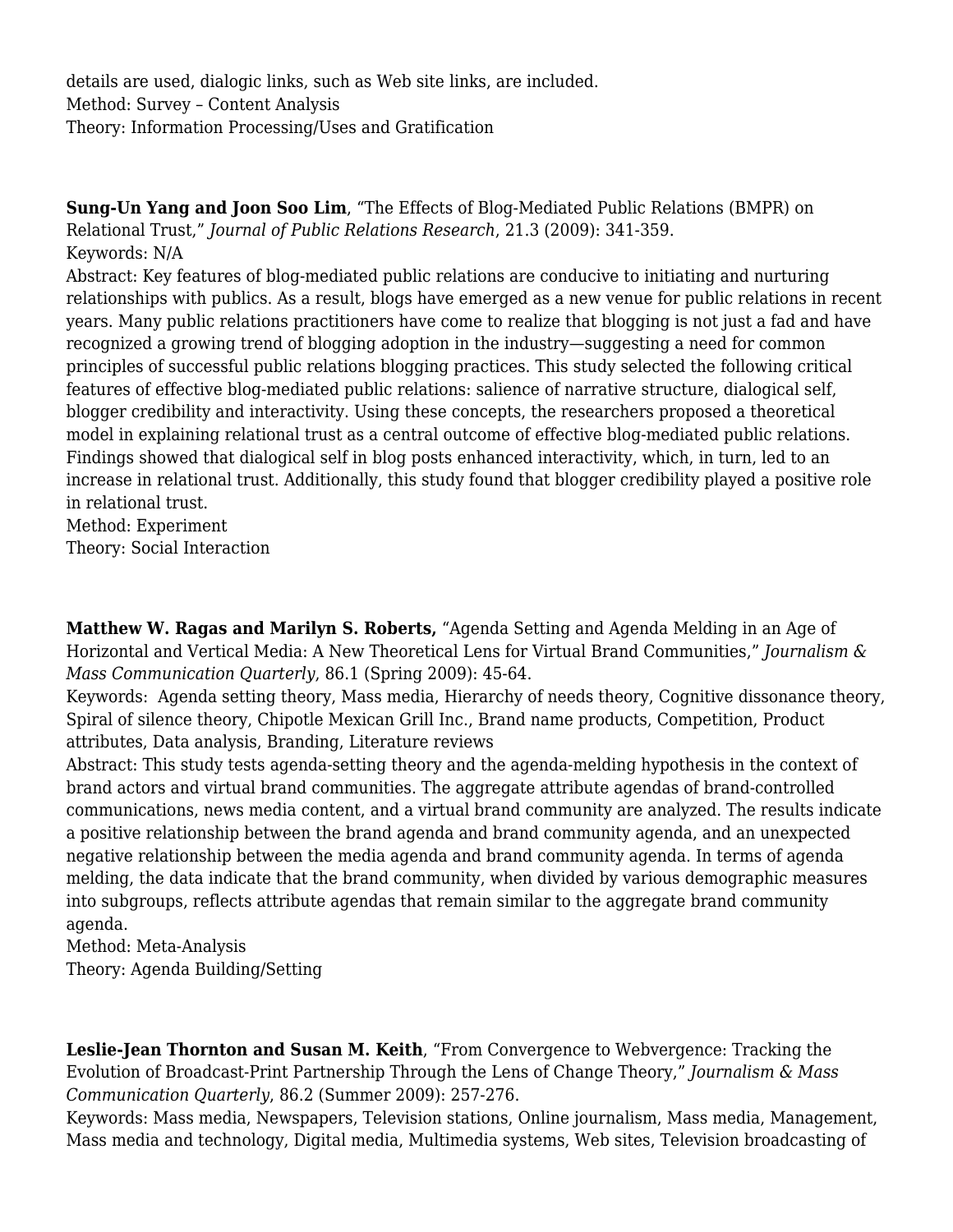news, Partnerships, Strategic Alliances, Economic aspects

Abstract: This study, based on a 2008 survey of news directors in the top 100 U.S. markets and editors at U.S. newspapers with circulations greater than 25,000, found evidence of a decline in the printbroadcast convergence model. Only about half the responding newsrooms had convergence partners, and notable percentages had ended collaborations. Among the remaining partners, convergence was often practiced at a low level of integration that did not include online collaboration. Instead, most TV stations and newspapers were following what the authors call a "Webvergence" model, producing multimedia independently for their own Web sites.

Method: Survey – Content Analysis

Theory: Adoption/Diffusion

**Kirsten A. Johnson and Susan Wiedenbeck**, "Enhancing Perceived Credibility of Citizen Journalism Web Sites," *Journalism & Mass Communication Quarterly*, 86.2 (Summer 2009): 332-348. Keywords: Citizen journalism, Online journalism, Digital media, Journalism, Hypertext systems, World Wide Web, Web sites, News audiences, Internet Publishing and Broadcasting and Web Search Portals, Hyperlinks, Research, Objectivity, Social aspects, Amateur journalism, Evaluation Abstract: This study examined whether information about a writer and hyperlinks on a citizen journalism Web site affected the perceived credibility of stories. Participants read stories from a popular citizen journalism Web site and rated the stories in terms of perceived credibility. Results show that hyperlinks and information about the writer do enhance perceived story credibility. Credibility is enhanced most greatly when both hyperlink and writer information are included and, to a lesser extent, when just hyperlink or writer information is present.

Method: Experiment

Theory: Social Interaction

**Chan Yun Yoo**, "The Effects of Persuasion Knowledge on Click-Through of Keyword Search Ads: Moderating Role of Search Task and Perceived Fairness," *Journalism* & *Mass Communication Quarterly*, 86.2 (Summer 2009): 401-418.

Keywords: Internet advertising, Internet searching, Persuasion, Internet users, Mass media, Communication—Psychological aspects, Advertising, Research, Information-seeking strategies, Keyword spam, Psychological aspects, Keywords

Abstract: This study examines the effects of persuasion knowledge and conditions that influence its impact in the context of keyword search ads. Students participated in an experiment featuring a 2 (persuasion knowledge: primed vs. not primed) x 2 (search tasks: complex vs. less complex) betweensubjects design with a covariate (perceived fairness). Results reveal online users are less likely to click through keyword search ads when they are aware that advertisers' persuasion attempts are at work. However, this negative impact is attenuated when the search task is complex and level of perceived fairness of the ad practice is high.

Method: Experiment

Theory: Information Processing/Uses and Gratification

**Mark Leccese**, "Online Information Sources of Political Blogs," *Journalism & Mass Communication Quarterly*, 86.3 (Fall 2009): 578-593.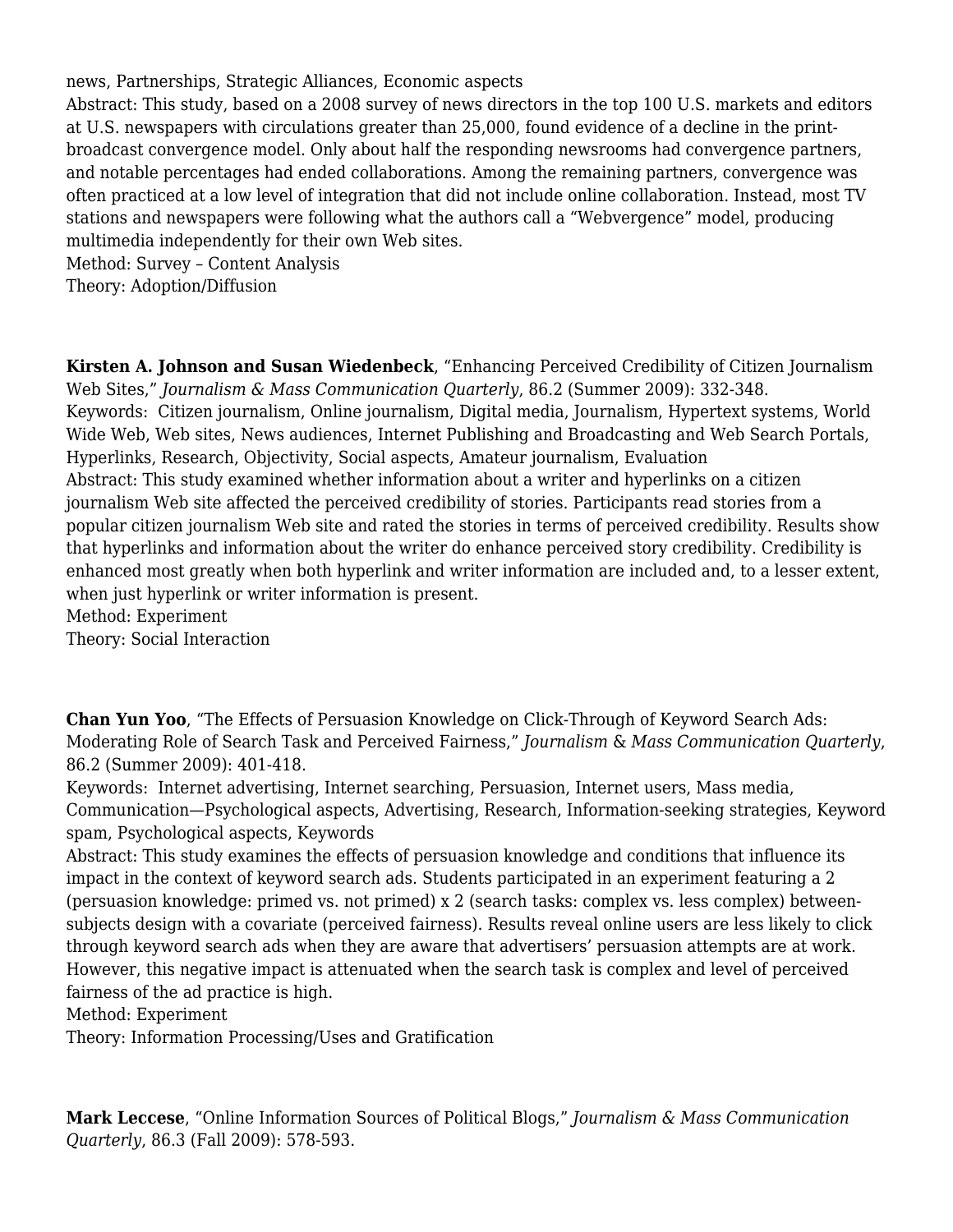Keywords: Blogs, Internet, Communication—Political aspects, Journalism—Political aspects, Citizen journalists, Mass media and education, Mass media and public opinion, Mass media and technology, Political aspects

Abstract: Bloggers claim to be crucial providers of information in American elections and -policy debates, usurping the role of mainstream media. This study coded more than 2,000 hypertext links to different sources on six widely read political blogs during seven consecutive days. Less than 15% of hyperlinks were to primary sources. Almost half were to mainstream media reports. Thus, political blogs may be comparable to a newspaper comprised of only op-ed pages and opinion columnists. The findings call into question the role of political blogging and raise concerns about how blog readers are learning about public policy and political debates.

Method: Survey – Content Analysis Theory: Policy

**Hsiang Iris Chyi and Mengchieh Jacie Yang**, "Is Online News an Inferior Good? Examining the Economic Nature of Online News Among Users," *Journalism & Mass Communication Quarterly*, 86.3 (Fall 2009): 594-612.

Keywords: Newspapers, Newspapers—Circulation, Web publishing, Internet users, News audiences, Press, PEW Research Center, News Syndicates; Internet Publishing and Broadcasting and Web Search Portals, Economic aspects

Abstract: The U.S. newspaper industry is transitioning from print to online, but users' response to online news has fallen short of expectations and thus raised questions about the economic viability of the new medium. This study explores the economic concept of "inferior goods" and its applicability to online news consumption. Analysis of Pew Research Center survey data shows that as income increases, consumption of online news decreases, other things being equal. Therefore, online news is an inferior good among users.

Method: Meta-Analysis

Theory: Information Processing/Uses and Gratification

**L. Marvin Overby and Jay Barth**, "The Media, the Medium, and Malaise: Assessing the Effects of Campaign Media Exposure with Panel Data," *Mass Communication and Society*, 12.3 (2009): 271-290. Keywords: N/A

Abstract: In this article we extend recent work on exposure to campaign advertisements, comparing the effects of television ads, radio ads, and campaign-related e-mails using an unusual panel data set that provides information on multiple media sources. Our findings, which control for the endogeneity problem that has plagued much work in political communications, confirm that media exposure does affect citizen attitudes. We also find additional evidence that the medium matters, with exposure to television ads tending to undermine system-supporting attitudes, whereas exposure to radio ads has an overall positive effect; contrary to expectations, the ''new medium'' of campaign e-mails had no discernible effect.

Method: Survey – Content Analysis

Theory: Information Processing/Uses and Gratification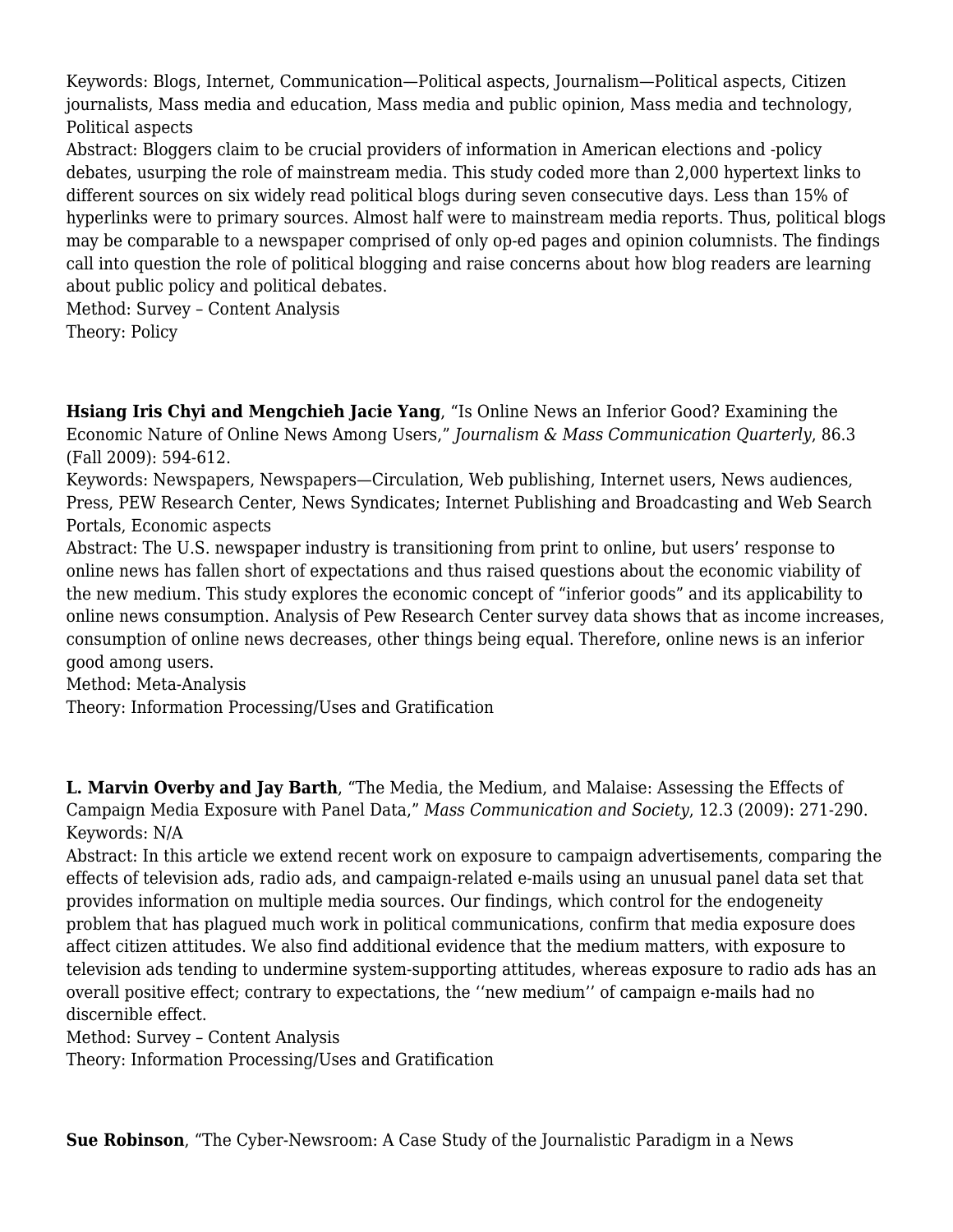Narrative's Journey from a Newspaper to Cyberspace," *Mass Communication and Society*, 12.4 (2009): 403-422.

Keywords: N/A

Abstract: This narrative and discourse analysis documents the multi-year news coverage of a scandalous mayoral investigation in *The Spokesman-Review* as it moved from a printed version to an online one. The article sought to determine how multimedia and interactivity changed the essential news' web of facticity (a Gaye Tuchman term). A traditional understanding of the news paradigm informed this case analysis. The most significant finding was that the news story of Spokane, Washington, Mayor Jim West in the newspaper transformed into a story about the process of newsgathering on the Internet. A new, second-order newsroom – a cyber-newsroom – was created where readers and journalists jointly disseminated and repaired the news. In the process, the traditional journalistic paradigm shifted, and a new more layered, more complex news narrative resulted. A new model, called the ''Cyber-Newsroom,'' is proposed.

Method: Survey – Interview/Case Study Theory: Adoption/Diffusion

**Kristine L. Nowak, Mark A. Hamilton and Chelsea C. Hammond**, "The Effect of Image Features on Judgments of Homophily, Credibility, and Intention to Use as Avatars in Future Interactions," *Media Psychology*, 12.1 (2009): 50-76.

Keywords: N/A

Abstract: Avatar characteristics influence the perception of the people they represent in a process that is remarkably similar to the way physical bodies influence person perception offline. This is consistent with the Social Responses to Computer Technologies model, which argues that people respond similarly to computers and people as long as sources are perceived to be intelligent. Similarly, Information Processing Theory suggests that the viewers apply the same evaluation sequences to nearly all sources and that more processing resources are allocated to perceiving an entity with social potential. To address the extent to which static avatars are perceived to be intelligent and human like, or have social potential, participants ( $N = 261$ ) each evaluated a random set of 10 images as potential avatars. The avatars varied with respect to level of computer manipulation, visible indicators of masculinity, and anthropomorphism (having human characteristics). Results confirm that even static avatars are anthropomorphized and that visual characteristics influence perceptions of the avatars. Level of computer manipulation, masculinity, and anthropomorphism all influence perceived levels of realism, competence, and the sense of homophily with the avatar. The implications of these results for theory, future research, and for users and designers of communication systems are discussed. Method: Experiment

Theory: Social Interaction

**Joachim Schroer and Guido Hertel**, "Voluntary Engagement in an Open Web-Based Encyclopedia: Wikipedians and Why They Do It," *Media Psychology*, 12.1 (2009): 96-120. Keywords: N/A

Abstract: The online encyclopedia *Wikipedia* is a highly successful ''open content'' project, written and maintained completely by volunteers. Little is known, however, about the motivation of these volunteers. Results from an online survey among 106 contributors to the Ger- man *Wikipedia* project are presented. Both motives derived from social sciences (perceived benefits, identification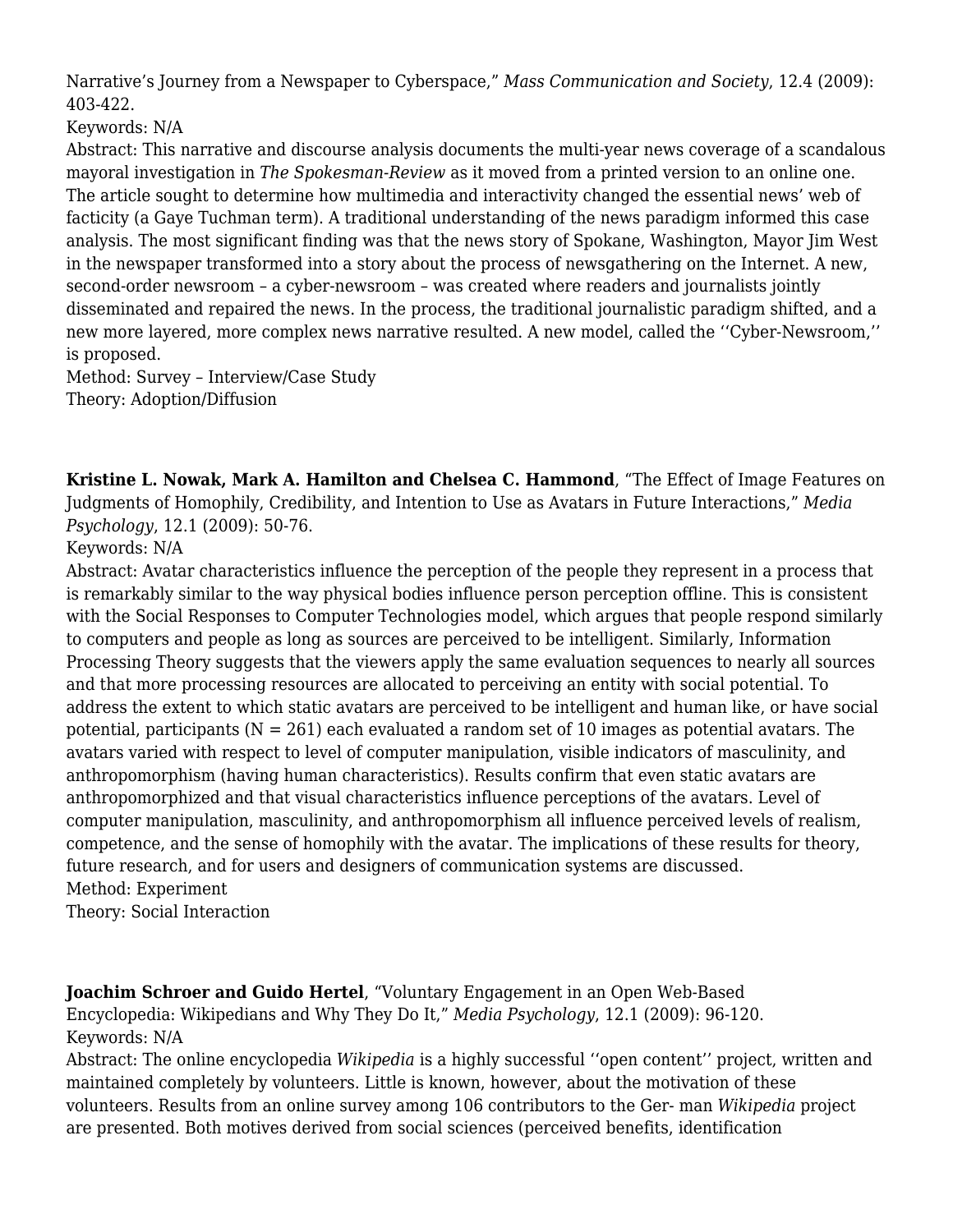with *Wikipedia*, etc.) as well as perceived task characteristics (autonomy, skill vari- ety, etc.) were assessed as potential predictors of contributors' sat- isfaction and self-reported engagement. Satisfaction ratings were particularly determined by perceived benefits, identification with the *Wikipedia* community, and task characteristics. Engagement was particularly determined by high tolerance for opportunity costs and by task characteristics, the latter effect being partially mediated by intrinsic motivation. Relevant task characteristics for contributors' engagement and satisfaction were perceived auton- omy, task significance, skill variety, and feedback. Models from social sciences and work psychology complemented each other by suggesting that favorable task experiences might counter perceived opportunity costs in Wikipedia contributors. Moreover, additional data reported by *Wikipedia* authors indicate the importance of generativity motives.

Method: Survey – Content Analysis

Theory: Information Processing/Uses and Gratification

**Jesse Chandler, Sara Konrath and Norbert Schwarz,** "Online and On My Mind: Temporary and Chronic Accessibility Moderate the Influence of Media Figures," *Media Psychology,* 12.2 (2009): 210-226.

Keywords: N/A

Abstract: To investigate the influence of media figures on self-perception, on-line gamers reported how central their main videogame character (avatar) is to their own identity and answered questions about their avatar's body size either before or after questions about their own body size. When the avatar was not central to the gamer's identity, the avatar's body size influenced gamer's own body judgments only when the avatar was brought to mind by preceding questions. When the avatar was central to the gamer's identity, it influenced gamers' own body judgments independent of question order. In both cases, accessible avatars elicited assimilation effects on self-judgment. Study concludez that media figures exert a chronic influence on self-judgment when they are central to the self. Method: Experiment

Theory: Information Processing/Uses and Gratification

**Sriram Kalyanaraman and James D. Ivory,** "Enhanced Information Scent, Selective Discounting, or Consummate Breakdown: The Psychological Effects of Web-Based Search Results," *Media Psychology*, 12.3 (2009): 295-319.

Keywords: N/A

Abstract: Article reports results from three experiments that broadly examined Web users' psychological responses to search results featured on a mock search engine. Study 1 examined the interplay between search result relevance and ad relevance and showed that the former is the critical variable in affecting user attitudes toward both the search engine and the ad. Study 2 offered further evidence regarding the overwhelming influence of search relevance, with study results suggesting that neither individual motivations nor ad relevance played a significant role in affecting user attitudes. Finally, Study 3 supported the proposition that the persuasiveness of a relevant text-based ad appearing with relevant search results can be enhanced by adding a visual image to the ad. We point out the implications of the findings and recommend future directions for media effects research in the domain of search engines.

Method: Experiment

Theory: Information Processing/Uses and Gratification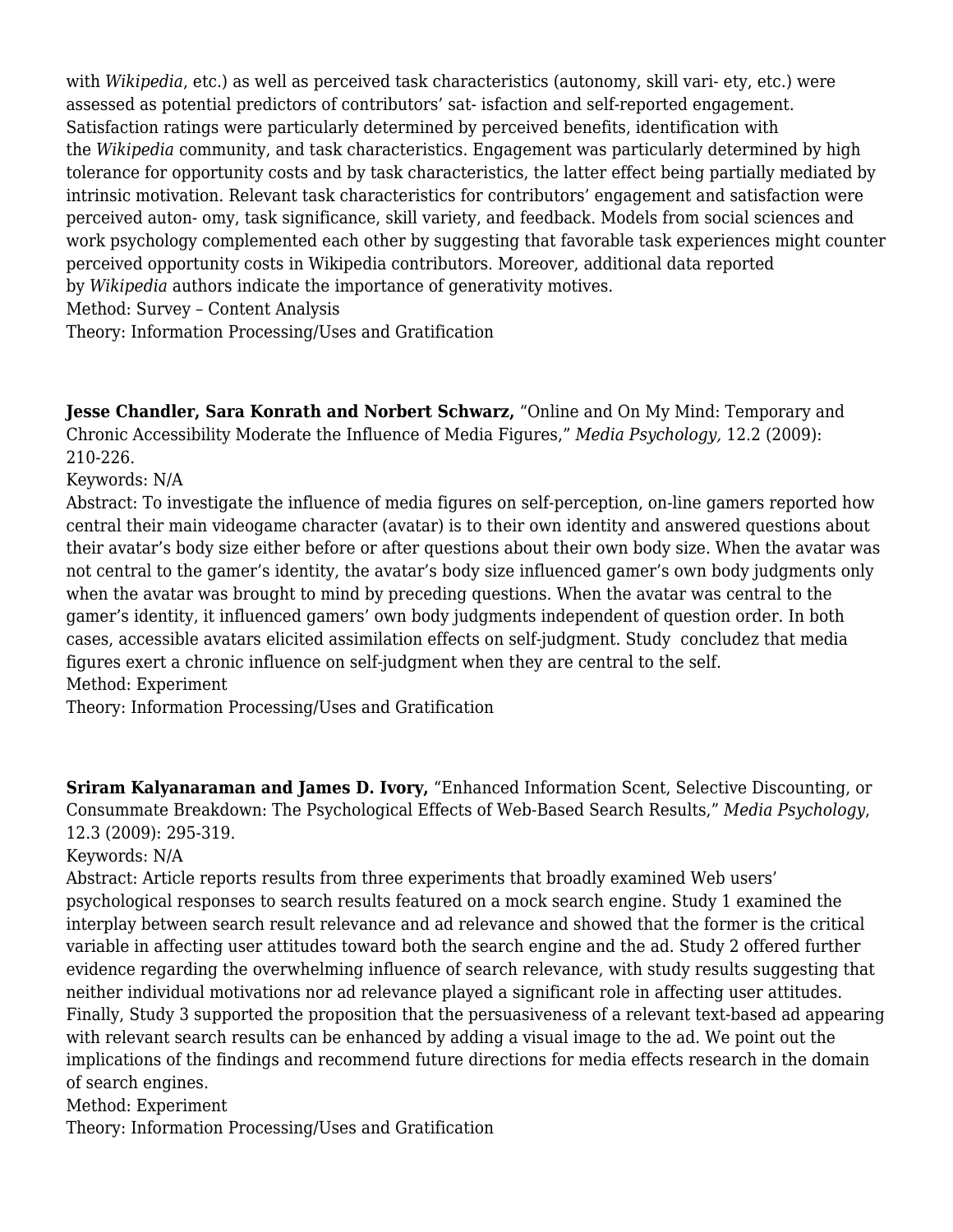**José van Dijck**, "Users Like You? Theorizing Agency in User-generated Content," *Media Culture and Society*, 31.1 (2009): 41-58.

Keywords: N/A

Abstract: When Time designated 'you' as Person of the Year 2006, the editors paid tribute to the millions of anonymous web users who dedicate their creative energy to a booming web culture. The cover story heralded the many volunteers filling so-called user-generated content (UGC) platforms. After decades of vilifying the passive coach potato, the press now venerates the active participant in digital culture. But just who is this participant? Who is the 'you' in YouTube and what kind of agency can we attribute to this new class of media users? Are users indeed, as *Time* wants us to believe, the 'many wresting power from the few' – a collective power that will 'change the way the world changes'? Method: Interpretive Essay (including History)

Theory: Social Interaction

**Carlos Pereira**, "Inequalities on the Web: Strengths and Weaknesses of a Political Economy Analysis," *Media Culture and Society*, 31.2 (2009): 325-330.

Keywords: N/A

Abstract: Political economy has significantly contributed to media research by revealing how social processes and institutional pressures have operated and contributed to make the communication process accessible and tradable for larger audiences. However, the applicability of this theoretical tradition has been subjected to critiques with the advent and widespread use of the Internet and other quasi-synchronic means of communications. The reason for this is related to the potential empowerment of people to shape their own modes of production, distribution and consumption of content as they become able to navigate on the Internet and select what information they want to share/receive, in what format and at what moment in time. This article supports the view that the political economy tradition is still relevant in the study of present-day media and communications, particularly due to its ability to reveal social values and regimes of control that lie beyond people's apparent autonomy in interacting with the material and symbolic aspects of the new media. This kind of research is precisely pertinent as inequality continues to exist in the digital environment, where a great number of worldwide web prime content providers still belong to a few media conglomerates.

Method: Interpretive – Policy Analysis Theory: Policy

**Dimitra L. Milioni**, "Probing the Online Counterpublic Sphere: the Case of Indymedia Athens," *Media Culture and Society*, 31.3 (2009): 409-432. Keywords: N/A

Abstract: Although more than 40 years have gone by since Jürgen Habermas originally narrated the birth and the decline of the bourgeois public sphere (Habermas, 1989/1962), this ideal still holds a strong grip on our attempts to either critically examine or re-invent the idea of modern democracy. Since the mid- 1990s the work of Jürgen Habermas has become once again relevant, this time regarding the political impact of new information and communication technologies, and in particular the internet. Acknowledging the legitimation and steering crisis of the modern democratic state and the corrosion of the critical role of the current mass media system, many scholars turned to the new medium attempting to re-invent, on a normative as well as on an empirical basis, a politically functioning public sphere (Connery, 1997; Dahlberg, 2001; Knapp, 1997; Poster, 1997).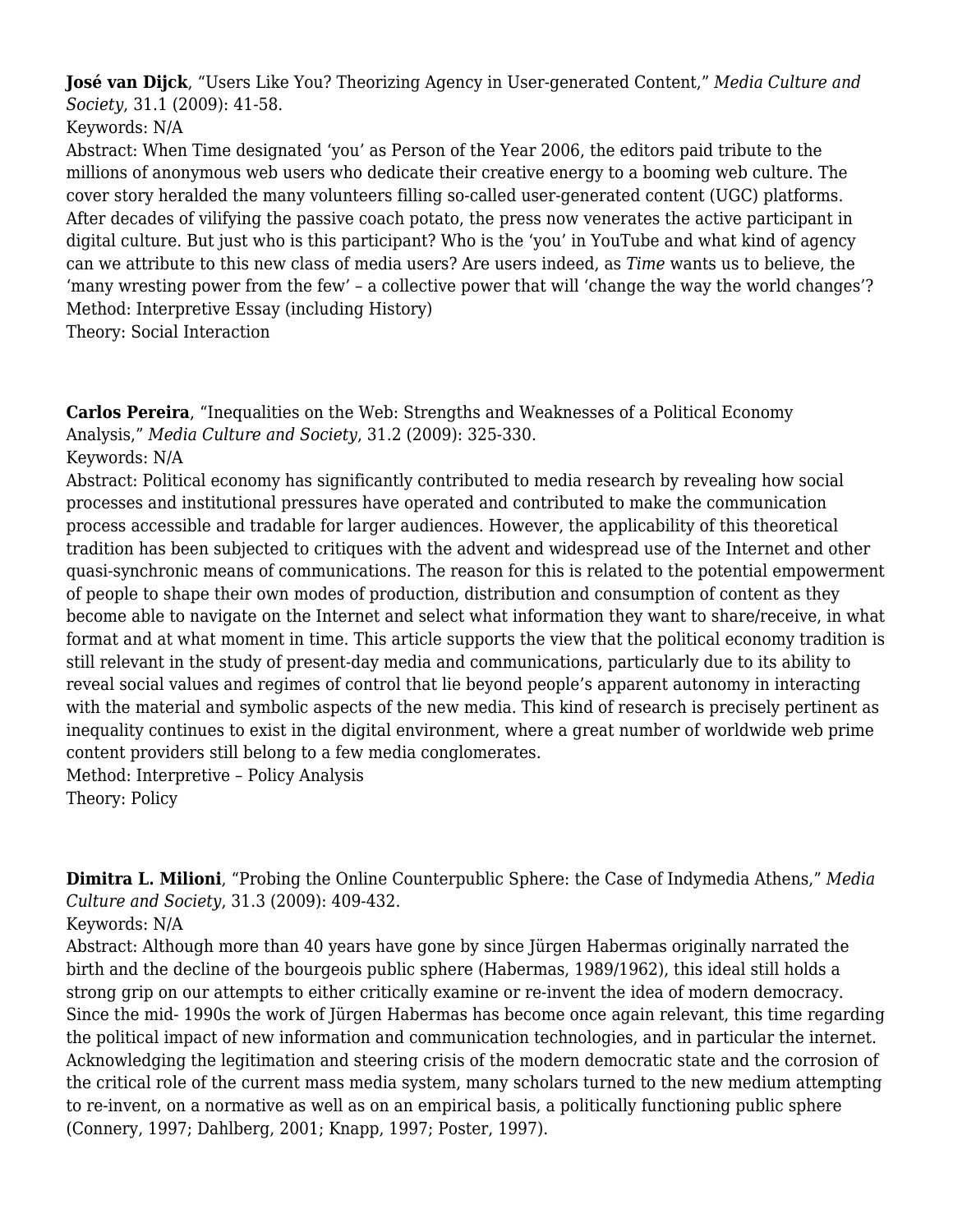**Libby Lester and Brett Hutchins**, "Power Games: Environmental Protest, News Media and the Internet," *Media Culture and Society*, 31.4 (2009): 579-596. Keywords: N/A

Abstract: Print and electronic news media have played a central role in environmental politics for 30 years: negotiating access, shaping meanings, circulating symbols. Environmentalists have responded with strategies and tactics created for and communicated through the news media. Protest action is one such strategy that has become 'reflexively conditioned' to an unprecedented level in its pursuit of media attention (Cottle, 2008: 853). It is for this reason that the internet and the worldwide web have been a tantalizing source of hope for activists over the past decade, offering the potential for independent information distribution devoid of the mediating effect of news journalists and the established news media industries. This article investigates and analyses how the recursive relationship between online digital 'new media' and print and electronic news media – or 'old media' – has unfolded (Jenkins, 2006), which is an important task if the precise dimensions of the power struggle occurring between environmental activists and news media sources are to be understood.

Method: Survey – Interview/Case Study

Theory: Policy

**Dave Everitt and Simon Mills**, "Cultural Anxiety 2.0," *Media Culture and Society,* 31.5 (2009): 749-769.

Keywords: N/A

Abstract: Since the naming by Tim O'Reilly (2005) of 'Web 2.0' to signify a new phase in web development and user experience, the '2.0' suffix has been applied in a number of disciplines to indicate a similarly new direction in that field. However, this borrowed branding can fail to transfer the culture of development and original intentions of the 'Web 2.0' label, and may therefore be applied without detailed knowledge of its origins. There is a case for examining the technical and cultural meaning of Web 2.0 in order to determine whether a deeper understanding of the history and original context of the label – and the technology behind it – have anything to offer toward a more intelligently informed '2.0'metaphor, or – fundamentally – whether its use in other contexts is meaningful in any case beyond the current phase of the web. To this end we explore the contrast between what may be termed 'technology-independent' applications of the metaphorical suffix and those that may be termed 'technology-dependent' with regard to how accurately they reflect the tenets behind the original concept. Additionally, we explore the drivers behind the rush to adopt the 2.0 suffix, and in particular its relation to contemporary discussion regarding how Media Studies needs to be 'upgraded' to Media Studies 2.0 in order to deal with new media.

Method: Survey – Content Analysis Theory: Policy

**Kari Andén-Papadopoulos**, "Body Horror on the Internet: US Soldiers Recording the War in Iraq and Afghanistan," *Media Culture and Society*, 31.6 (2009): 921-938. Keywords: N/A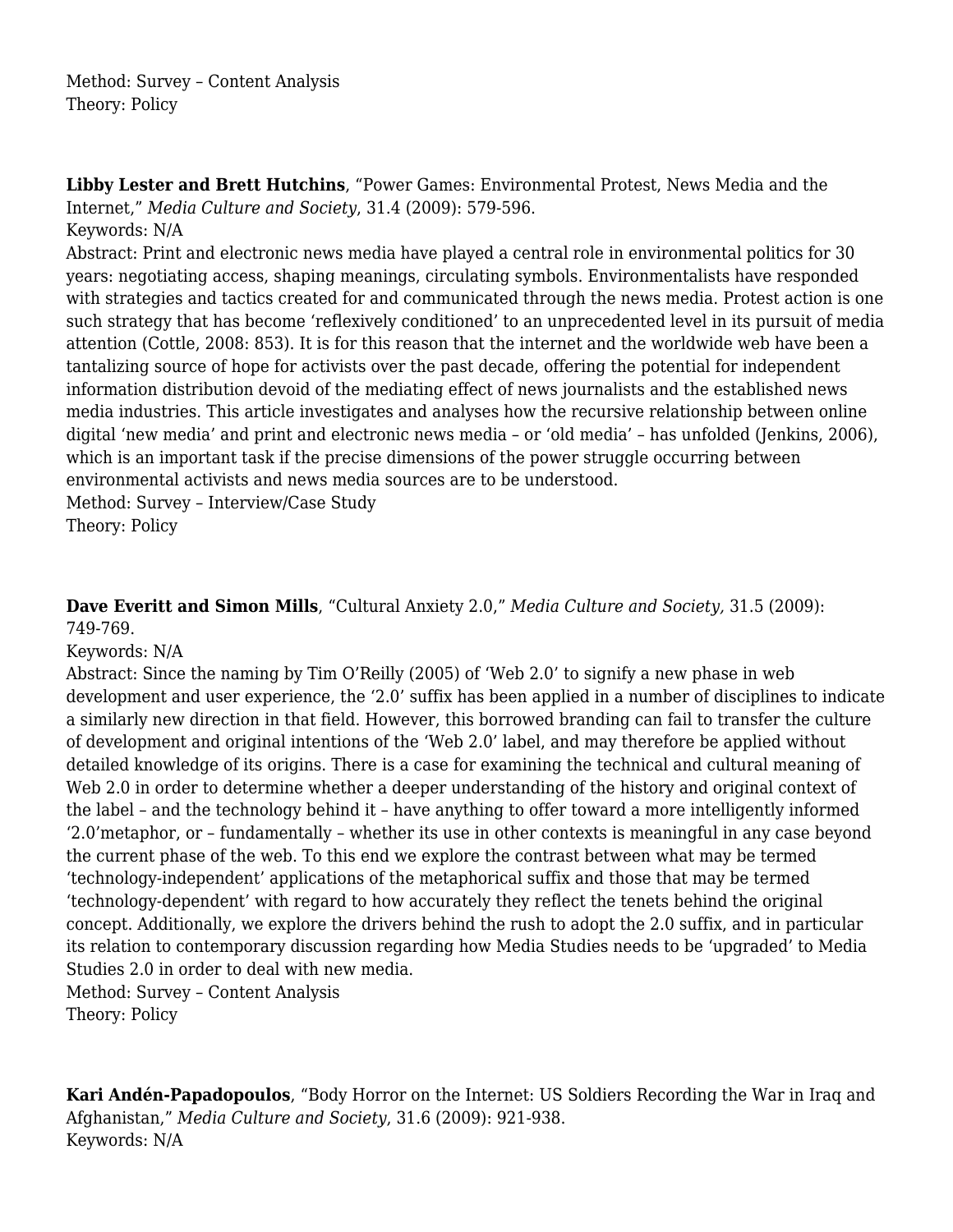Abstract: Since the Kosovo conflict in 1999, attempts to manage the reporting of wars and conflicts, and specifically their visual representation, have accelerated. The global 'information space' is a key battlefront in the ongoing war against international terrorism, with all parties increasingly engaged in the production, distribution and mobilization of images to support their cause (Campbell, 2003; Keeble, 2004; Robinson, 2004; Webster, 2003; Taylor, 2003). The blurring of boundaries between those who are fighting and those who are documenting the war is critically manifested in the recent phenomenon of coalition soldiers logging on to the web from Iraq and Afghanistan, publicizing personal, at times shockingly brutal, photographs and video clips from the frontlines (Kennedy, 2008; Mortensen, 2007). The ability of global audiences to access the soldiers' own images and stories directly through war blogs, mass emails and popular video-sharing sites such as YouTube and MySpace is opening up a new window on modern warfare that throws into sharp relief the ways in which mainstream media and governments cover the reality of war. The firsthand testimonials by soldiers actually living the war offer the public uncensored insights into the dark, violent and even depraved faces of warfare, thereby providing the basis for the kind of critical perspectives needed for a more open democratic debate. However, the soldiers' visual recordings are at times so violent that they run the risk of severing the viewer's emotional connection to what is represented. These hideous sights bring to a head the ongoing debates on the forms of witnessing called forth by the representations of distant suffering in the media (e.g. Boltanski, 1999; Chouliaraki, 2006; Hesford, 2004; Tait, 2008). If the moral justification for publicizing the death and agony of others lies in its potential for fostering an active public response, Method: Interpretive Essay (including History) Theory: Policy

**Deborah S. Chung**, "How Readers Perceive Journalists' Functions at Online Community Newspapers," *Newspaper Research Journal*, 30.1 (Winter 2009): 72-81. Keywords: N/A

Abstract: The exponential growth of online newspapers in the last decade may be considered a function of the Internet's potential for interactivity, a key quality of new media. Such interactive qualities of the Internet provide unique opportunities for online news publications to engage their news audiences with increased control, multimedia storytelling experiences and interpersonal communication opportunities. Thus, online news publications allow their news audiences to have increased levels of experiences in their news consumption. The use of interactive features raises new questions about whether there are potentially transforming roles for journalists. In addition, the increasingly active news audiences have particular views about the news media that engage in different levels of interactivity through online news publications. This study examines an online community newspaper audience's perceptions of current journalists' roles, audience's uses of interactive features and associations between the two, if any.

Method: Survey – Content Analysis Theory: Information Processing/Uses and Gratification

**John Russial**, "Copy Editing Not Great Priority for Online Stories," *Newspaper Research Journal*, 30.2 (Spring 2009): 6-16.

Keywords: N/A

Abstract: Responses from 155 U.S. newspapers revealed about half always copy edit their online stories. More than 15% reported they never copy edit, among them 25% with more than 100,000 circulation.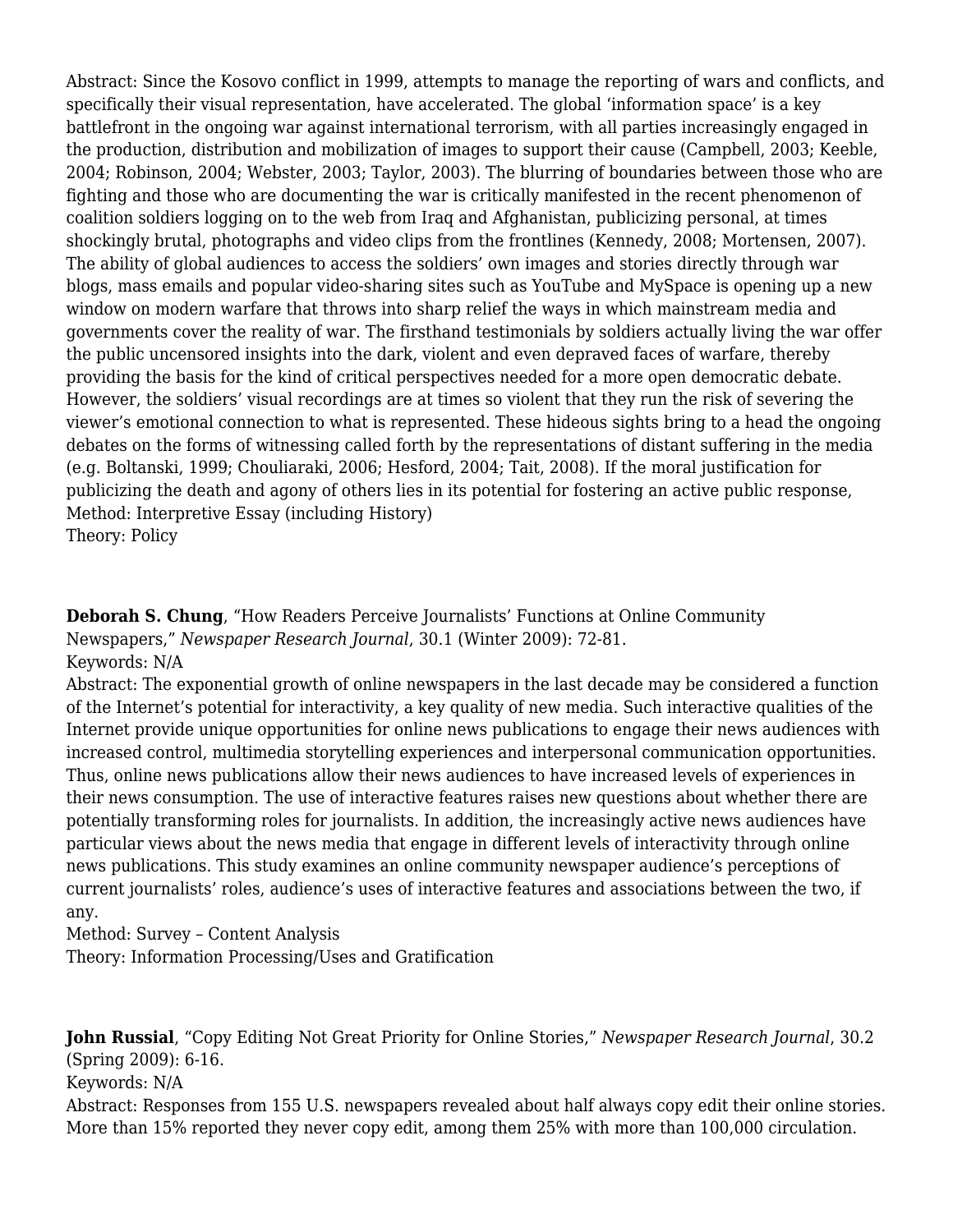Method: Survey – Content Analysis Theory: Policy

**Brad Schultz and Mary Lou Sheffer**," Newspaper Managers Report Positive Attitudes about Blogs," *Newspaper Research Journal*, 30.2 (Spring 2009): 30-43.

Keywords: N/A

Abstract: A survey showed that managers were positive about the role and value of blogging. More than 61% of the managers stated that their blog site contained advertising, yet only 39% reported profits. Method: Survey – Content Analysis

Theory: Information Processing/Uses and Gratification

**Seungahn Nah and Deborah Chung**, "Rating Citizen Journalists Versus Pros: Editors' Views," *Newspaper Research Journal*, 30.2 (Spring 2009): 71-84. Keywords: N/A Abstract: A statewide survey of community newspaper editors found editors rated the importance of professional journalists' roles higher than they rated citizen journalists' roles. Method: Survey – Content Analysis Theory: Adoption/Diffusion

**John Russial**, "Growth of Multimedia Not Extensive at Newspapers," *Newspape*r *Research Journal*, 30.3 (Summer 2009): 58-75. Keywords: N/A Abstract: Although the industry is moving in the direction of cross-platform work, this survey of U.S. newspapers found that it is not moving as quickly or completely as some observers indicate. Method: Survey – Content Analysis Theory: Adoption/Diffusion

**Hsiang Iris Chyi and Seth C. Lewis**, "Use of Online Newspaper Sites Lags Behind Print Editions," *Newspaper Research Journal*, 30.4 (Fall 2009): 38-53 Keywords: N/A Abstract: Analysis of newspaper market research data found that the newspaper's print edition reaches far more local readers than does its online counterpart across each of the 68 metro dailies examined. Method: Meta-Analysis Theory: Adoption/Diffusion

**Thomas Hargrove, Jerry Miller, Carl Stempel and Guido H. Stempel III,** "Web Media Important Players in Spread of Knowledge About Issues," *Newspaper Research Journal*, 30:4 (Fall 2009):98-101 Key Words: Campaign information source; Issue knowledge

Abstract: National survey of 1,015 randomly selected adults during presidential campaign asked respondents whether or not network TV, daily newspapers, blogs, TV news websites, newspaper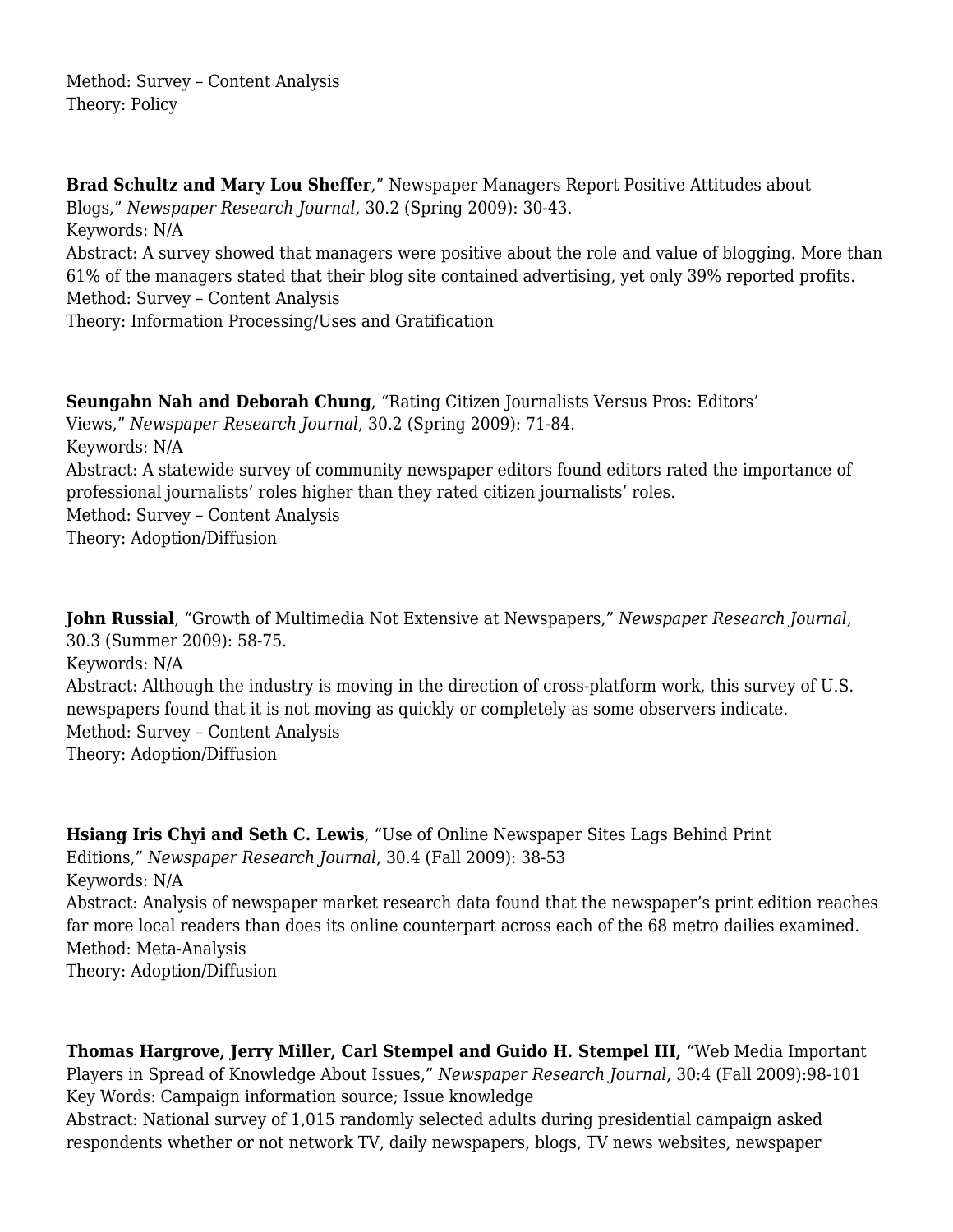websites and other news websites were useful sources of information about the campaigns. Respondents also were asked to identify which candidate was associated with six issue positions. While network TV newscasts and newspapers were most often mentioned as useful sources, those who said web media were useful sources knew more about the issues. Method: Survey

Theory: Informing public

**Jolene D. Smyth, Don A. Dillman, Leah Melani Christian and Mallory McBride**, "Open-Ended Questions in Web Surveys: Can Increasing the Size of the Answer Boxes and Providing Extra Verbal Instructions Improve response Quality?" *Public Opinion Quarterly*, 73.2 (Summer 2009): 325-337. Keywords: N/A

Abstract: Previous research has revealed techniques to improve response quality in open-ended questions in both paper and interviewer-administered survey modes. The purpose of this paper is to test the effectiveness of similar techniques in web surveys. Using data from a series of three random sample web surveys of Washington State University undergraduates, we examine the effects of visual and verbal answer-box manipulations (i.e., altering the size of the answer box and including an explanation that answers could exceed the size of the box) and the inclusion of clarifying and motivating introductions in the question stem. We gauge response quality by the amount and type of information contained in responses as well as response time and item non-response. The results indicate that increasing the size of the answer box has little effect on early responders to the survey but substantially improved response quality among late responders. Including any sort of explanation or introduction that made response quality and length salient also improved response quality for both early and late responders. In addition to discussing these techniques, we also address the potential of the web survey mode to revitalize the use of open-ended questions in self-administered surveys. Method: Survey – Content Analysis

Theory: Information Processing/Uses and Gratification

**Mirta Galesic and Michael Bosnjak,** "Effects of Questionnaire Length on Participation and Indicators of Response Quality in a Web Survey," *Public Opinion Quarterly*, 73.2 (Summer 2009): 349–360. Keywords: N/A

Abstract: This paper investigates how expected and actual questionnaire length affects cooperation rates and a variety of indicators of data quality in web surveys. We hypothesized that the expected length of a web-based questionnaire is negatively related to the initial willingness to participate. Moreover, the serial position of questions was predicted to influence four indicators of data quality. We hypothesized that questions asked later in a web-based questionnaire will, compared to those asked earlier, be associated with (a) shorter response times, (b) higher item-nonresponse rates, (c) shorter answers to open-ended questions, and (d) less variability to items arranged in grids. To test these assumptions, we manipulated the stated length (10, 20, and 30 minutes) and the position of questions in an online questionnaire consisting of randomly ordered blocks of thematically related questions. As expected, the longer the stated length, the fewer respondents started and completed the questionnaire. In addition, answers to questions positioned later in the questionnaire were faster, shorter and more uniform than answers to questions positioned near the beginning.

Method: Survey – Content Analysis

Theory: Information Processing/Uses and Gratification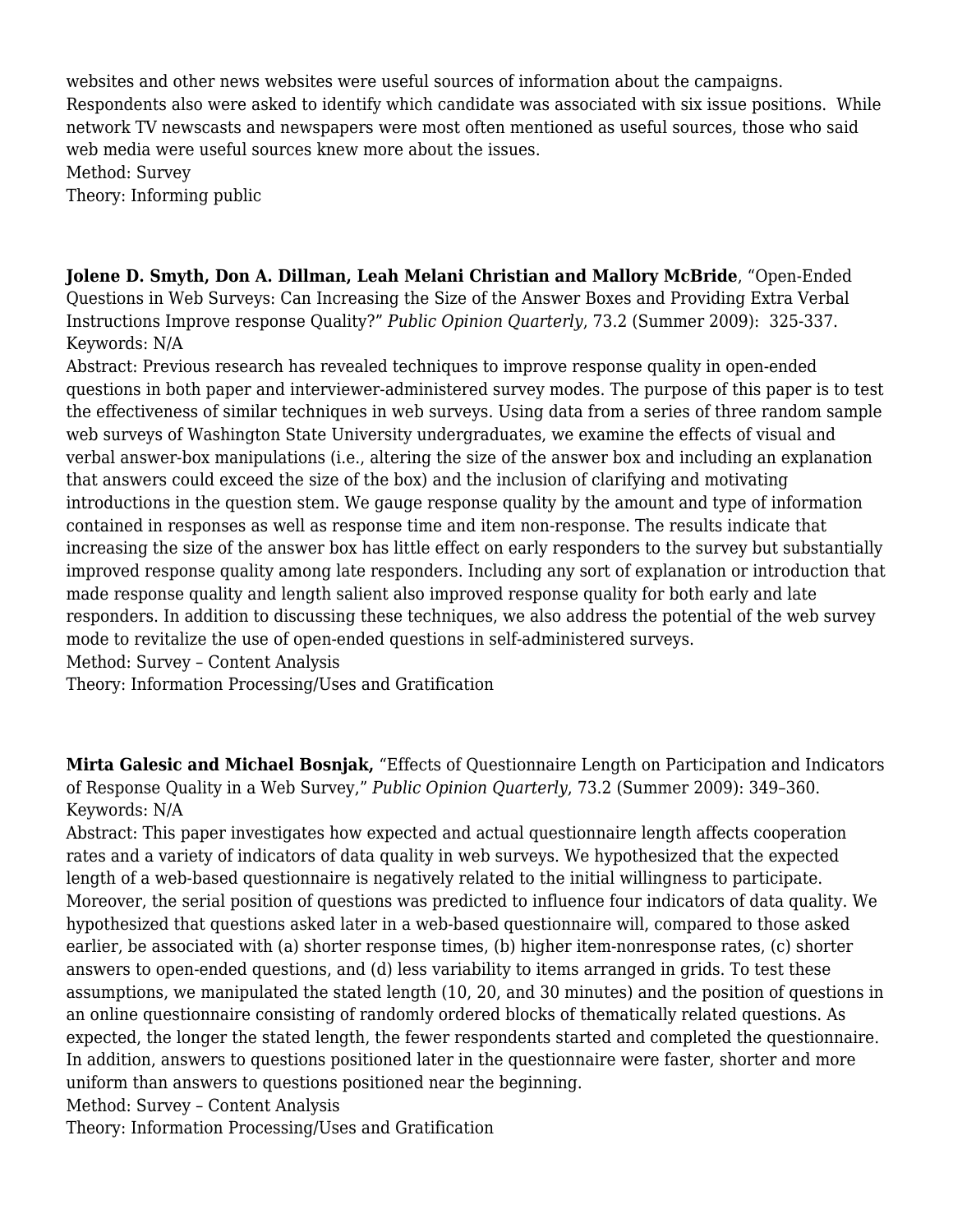**Diana C. Mutz**, "Effects of Internet Commerce on Social Trust," *Public Opinion Quarterly*, 73.3 (Fall 2009): 439-461.

Keywords: N/A

Abstract: As of the early 21st century, one of the most popular uses of the Internet is for online shopping. This study examines how online purchasing affects levels of generalized social trust, a quality widely believed to be central to the health and well-being of contemporary societies. Drawing on two original studies, including an experiment embedded in a representative national survey, and a hybrid laboratory/field experiment, the study finds consistent evidence that positive e-commerce experiences promote generalized social trust. Author discusses the implications of these findings for the role of business in helping to maintain attitudes supportive of democracy. Method: Experiment

Theory: Social Interaction

**Linchiat Chang and Jon A. Krisnick**, " National Surveys Via RDD Telephone Interviewing Versus the Internet: Comparing Sample Representativeness and Response Quality," *Public Opinion Quarterly*, 73.4 (Winter 2009): 641-678.

## Keywords: N/A

Abstract: In a national field experiment, the same questionnaires were administered simultaneously by RDD telephone interviewing, by the Internet with a probability sample, and by the Internet with a nonprobability sample of people who volunteered to do surveys for money. The probability samples were more representative of the nation than the non-probability sample in terms of demographics and electoral participation, even after weighting. The non-probability sample was biased toward being highly engaged in and knowledgeable about the survey's topic (politics). The telephone data manifested more random measurement error, more survey satisficing, and more social desirability response bias than did the Internet data, and the probability Internet sample manifested more random error and satisficing than did the volunteer Internet sample. Practice at completing surveys increased reporting accuracy among the probability Internet sample, and deciding only to do surveys on topics of personal interest enhanced reporting accuracy in the non-probability Internet sample. Thus, the non-probability Internet method yielded the most accurate self-reports from the most biased sample, while the probability Internet sample manifested the optimal combination of sample composition accuracy and self-report accuracy. These results suggest that Internet data collection from a probability sample yields more accurate results than do telephone interviewing and Internet data collection from non-probability samples.

Method: Survey – Content Analysis

Theory: Information Processing/Uses and Gratification

**Juyan Zhang and Brecken Chinn Swartz**, "Toward a Model of NGO Media Diplomacy in the Internet Age: Case Study of Washington Profile," *Public Relations Review*, 35.1 (2009): 47-55. Keywords: NGO, Public diplomacy, Media diplomacy, Internet

Abstract: This qualitative study explores values, perceived effectiveness and factors that affect effectiveness of the public diplomacy-oriented international news services by a U.S.-based nongovernmental, not-for-profit organization. In-depth, semi-structured interviews are conducted with the staff of the organization. Results show that the key values that guide the operations include independence from government, journalistic objectivity and balance as well as reader education. The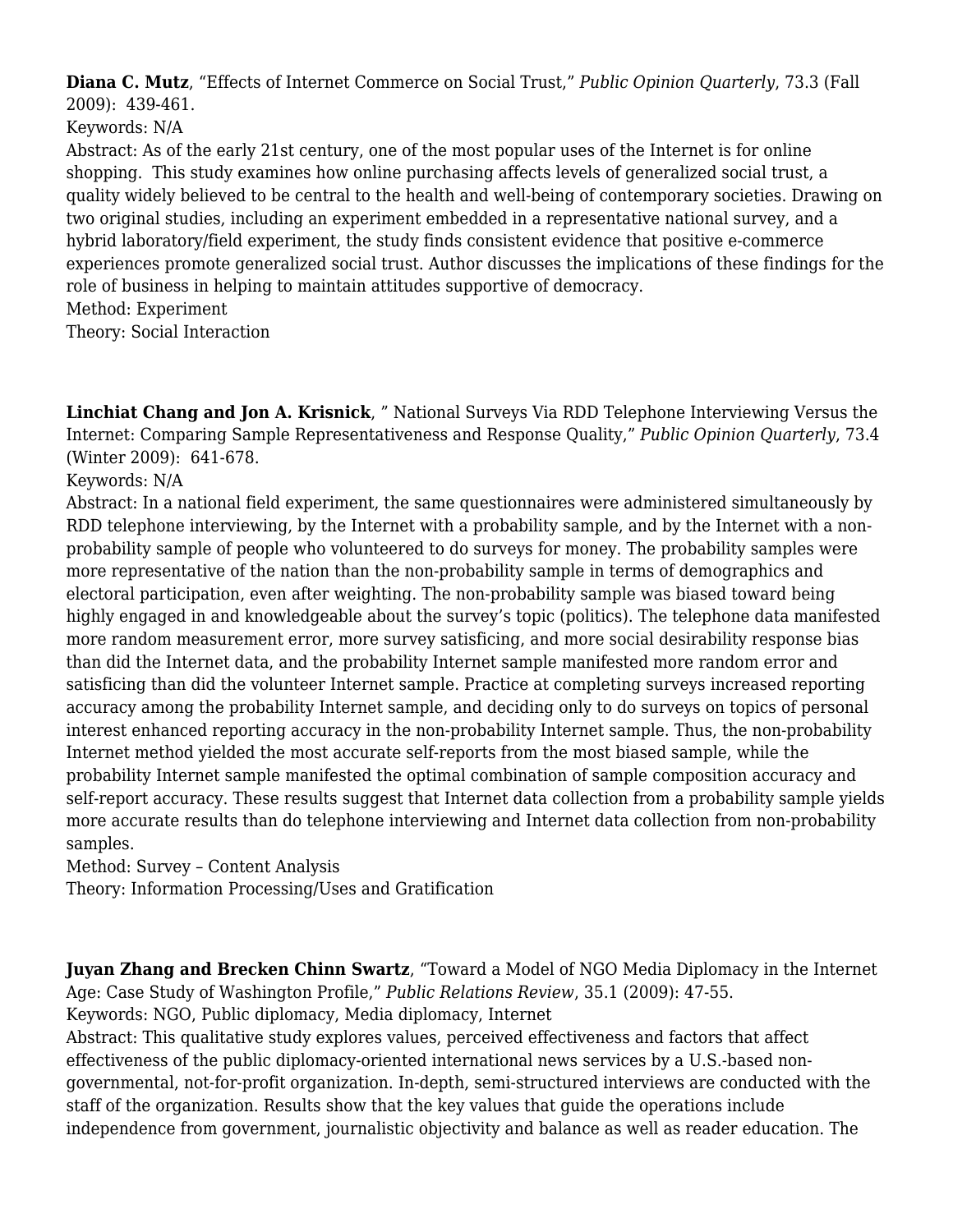perceived effectiveness of NGO international news service is much higher than government-sponsored news programs in terms of reaching audiences, affecting elite groups and return of investment. The factors that affect the effectiveness include use of local journalists and editors as decision-makers, the Internet, censorship by governments of the target region, vision of the NGO leaders, dialogue approach, nongovernmental funding, and target elite niche audience.

Method: Survey – Interview/Case Study

Theory: Information Processing/Uses and Gratification

**Diana Ingenhoff and A. Martina Koelling,** "The Potential of Web Sites as a Relationship Building Tool for Charitable Fundraising NPOs*," Public Relations Review*, 35.1 (2009): 66–73. Keywords: Nonprofit, Online-communication, Internet, Charitable fundraising NPOs, Web 2.0, Relationship building, Dialogical communication

Abstract: The Internet and especially the new challenges within Web 2.0 provide organizations with the possibility of encouraging two-way communication and engaging publics in dialogue. Charitable fundraising nonprofit organizations (NPOs) can particularly benefit from the Web's relationship building potential. This study aims to explore the potential of Web sites as an online-communication tool of Swiss NPOs. Via content analysis, the Web sites of 134 Swiss charitable fundraising NPOs were examined in order to point out how those organizations are using the Web to create dialogic relationships with their most important stakeholder groups, which are potential donors and the media. Results indicate that the potential of the Internet for dialogic communication is not used efficiently by most NPOs. Nevertheless, NPOs seem to be acknowledging the importance of engaging publics in dialogue, as most of them replied to information requests from potential donors and the media. Method: Survey – Content Analysis

Theory: Social Interaction

**Richard D. Waters, Emily Burnett, Anna Lamm and Jessica Lucas**, "Engaging stakeholders through social networking: How nonprofit organizations are using Facebook," *Public Relations Review*, 35.2 (2009): 102-106.

Keywords: Social networking, Facebook, Nonprofit organizations, Social media

Abstract: Since social networking sites, such as MySpace and Facebook, began allowing organizations to create profiles and become active members, organizations have started incorporating these strategies into their public relations programming. For-profit organizations have used these sites to help launch products and strengthen their existing brands; however, little is known about how nonprofit organizations are taking advantage of the social networking popularity. Through a content analysis of 275 nonprofit organization profiles on Facebook, this study examines how these new social networking sites are being used by the organizations to advance their organization's mission and programs. Solely having a profile will not in itself increase awareness or trigger an influx of participation. Instead careful planning and research will greatly benefit nonprofits as they attempt to develop social networking relationships with their stakeholders.

Method: Survey – Content Analysis Theory: Social Interaction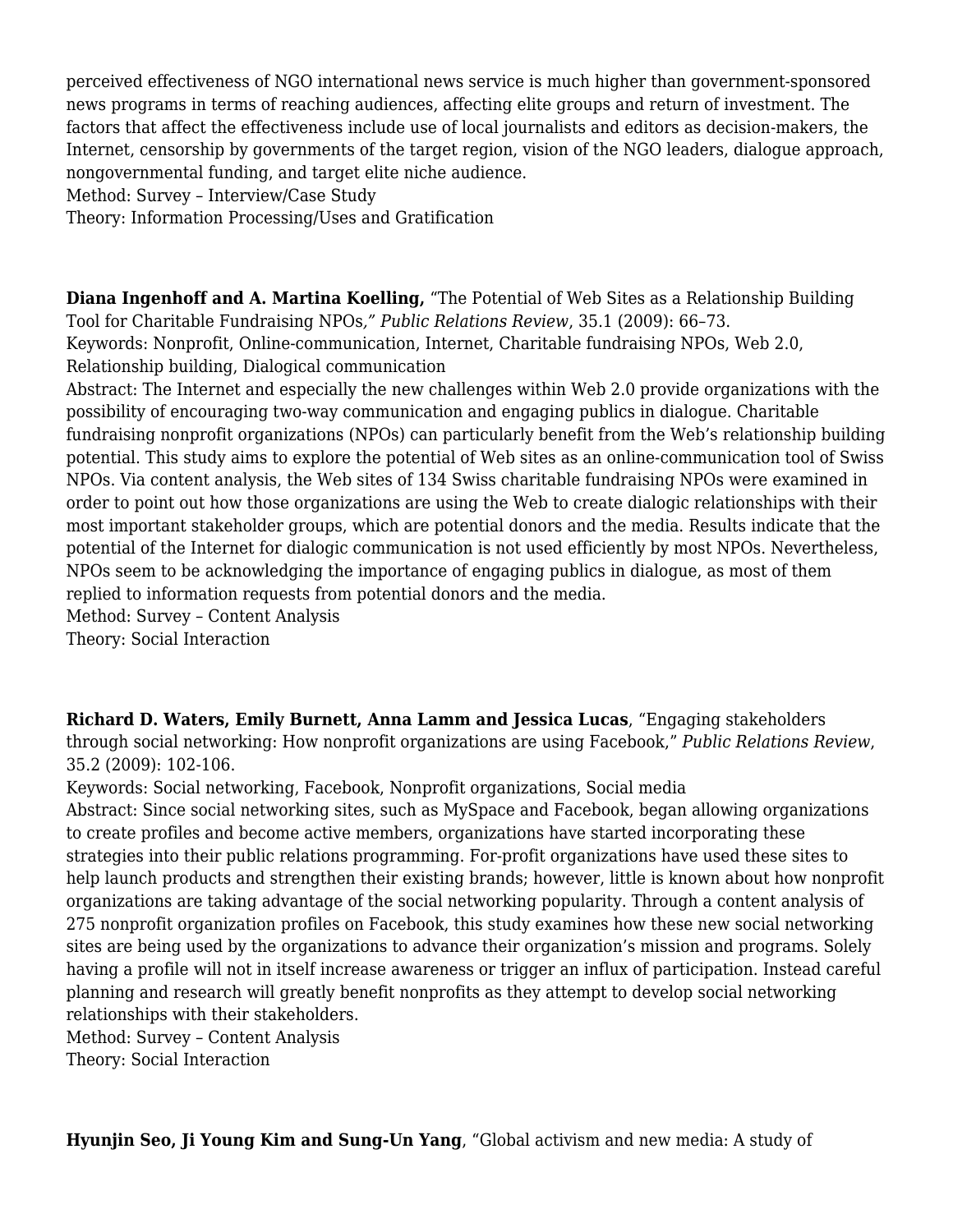transnational NGOs' online public relations," *Public Relations Review*, 35.2 (2009): 123-126. Keywords: Online public relations, Nongovernmental organizations, New media, Internet, Global activism

Abstract: This study examines how transnational nongovernmental organizations make use of new media tools in their public relation activities and what factors influence their online public relations. A survey of communication representatives at 75 transnational NGOs based in the United States found that promoting the organization's image and fund-raising were the two most important functions of new media for the NGOs. Organizational capacity and main objective of the organization were significant predictors of NGOs' new media use in their public relations. However, organizational efficiency and revenue did not significantly predict NGOs' use of new media.

Method: Survey – Content Analysis

Theory: Social Interaction

**Sooyoung Cho and Youngshin Hong,** "Netizens' Evaluations of Corporate Social Responsibility: Content Analysis of CSR News Stories and Online Readers' Comments," *Public Relations Review*, 35.2 (2009): 147-149.

Keywords: Corporate social responsibility, News, Readers' comments, Crisis

Abstract: Analyzing stories about corporate social responsibility (CSR) published in two online Korean newspapers and reader's comments about them, this study investigated how the online readers interpreted the CSR activities, looking at the effect of CSR types, situations, and the degree of corporate fame. The study found that readers tend to be cynical toward CSR activities after a crisis and a monetary donation type of CSR. In addition, the more famous the company, the more likely there were cynical comments about its CSR activities.

Method: Survey – Content Analysis Theory: Social Interaction

**Joye Gordon and Susan Berhow**, "University Websites and Dialogic Features for Building Relationships with Potential Students," *Public Relations Review*, 35.2 (2009): 150-152. Keywords: Dialogue, University recruitment, Webpage, Relationship building, Content analysis Abstract: Using Kent and Taylor's dialogic principles, a content analysis of 232 university websites was conducted. Results indicate that liberal arts institutions tend to use more dialogic web features than national doctoral universities. Tier 3 institutions have a more significant number of dialogic website features than Tier 4 institutions. Finally, a small correlation was found between the use of dialogic features on the websites and higher rates of student retention and alumni giving. Method: Survey – Content Analysis Theory: Social Interaction

**Po-Lin Pan and Jie Xu,** "Online Strategic Communication: A Cross-cultural Analysis of U.S. and Chinese Corporate Websites," *Public Relations Review*, 35.3 (2009): 251-253. Keywords: Cultural divergence, Online marketing interactivity, Corporate public image, Social responsibility

Abstract: This study applied a cultural divergence approach to examine online marketing interactivity and corporate public image on corporate websites. It analyzed different online strategic communication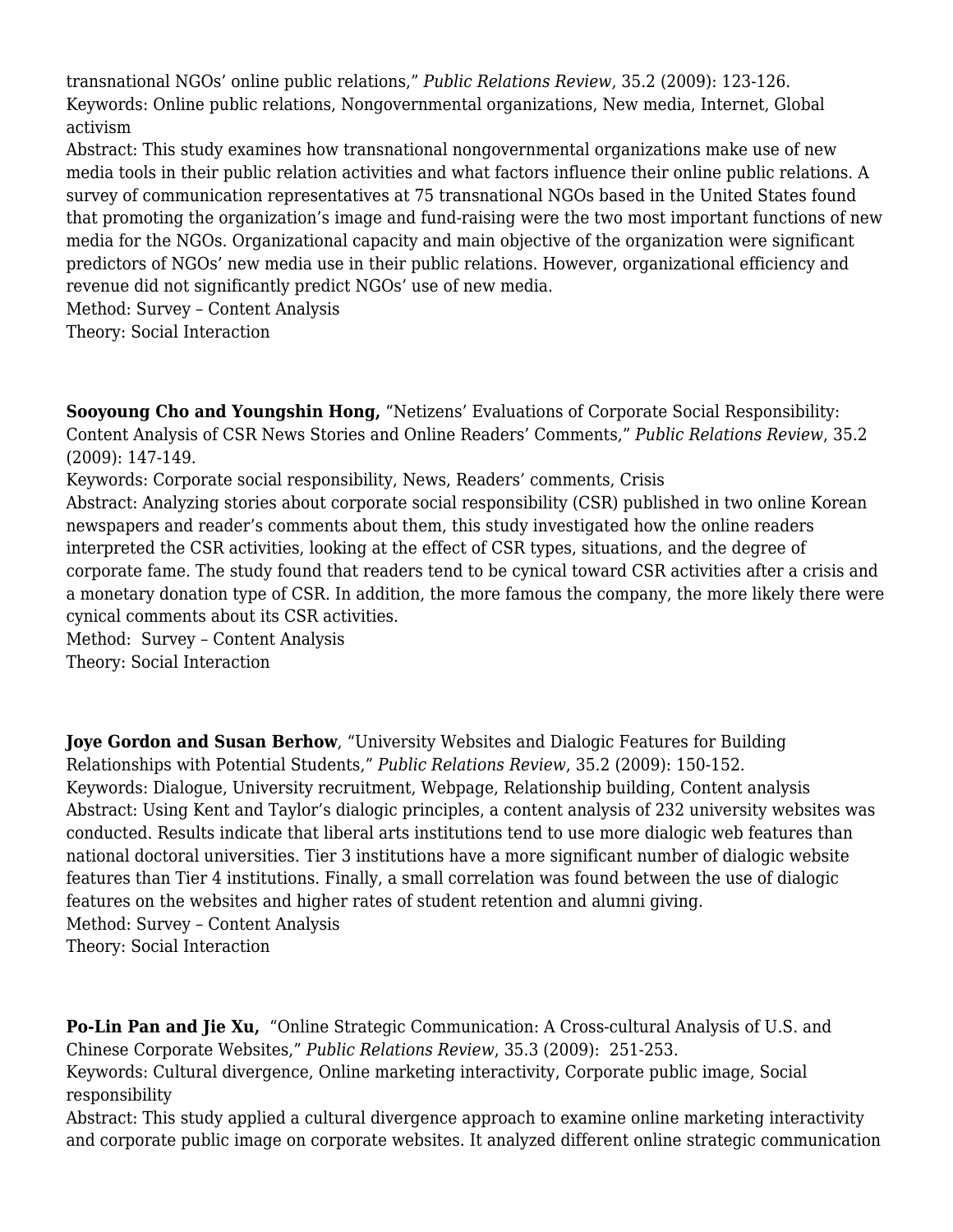of corporate websites from two different nations—the United States and China. Results indicated that U.S. corporations were more likely to highlight online marketing interactivity and social responsibility, which integrated marketing and public relations as their online communication strategy. Chinese corporations provided more online spaces for the consumer–consumer interactions and emphasized corporation-oriented information.

Method: Survey – Content Analysis Theory: Social Interaction

**Ruthann Weaver Lariscy, Elizabeth Johnson Avery, Kaye D. Sweetser and Pauline Howes**, "An Examination of the Role of Online Social Media in Journalists' Source Mix," *Public Relations Review*, 35.3 (2009): 314-316.

Keywords: Social media, Public relations, Practitioner, Agenda building, Information subsidy, Journalist, **Business** 

Abstract: Using telephone surveys of business/financial journalists in the United States ( $n = 200$ ), this research investigates the agenda-building role of social media content in journalists' work. Understanding that more non-public relations content from user-generated and social network sites, like YouTube and Twitter, are fast becoming resources for journalists to get story ideas, break scandals and find sources, the authors began this scholarly work to determine the frequency of such uses of social media. Overall, findings indicate very little use of social media by these business journalists. Results and implications for public relations practitioners are discussed in detail. Method: Survey – Interview/Case Study

Theory: Social Interaction

**Denise Sevick Bortree and Trent Seltzer**, "Dialogic Strategies and Outcomes: An Analysis of Environmental Advocacy Groups' Facebook profiles," *Public Relations Review*, 35.3 (2009): 317-319. Keywords: Social networking sites, Dialogic communication, Online relationship building, Environmental advocacy

Abstract: Previous studies of advocacy groups' Web sites suggest that the use of dialogic strategies could lead to greater dialogic communication. This study examined whether dialogic strategies utilized by environmental advocacy groups via their social networking profiles lead to greater dialogic engagement between organizations and visitors. This study offers the first examination of the relationship between the creation of an online space for dialogue and actual dialogic engagement by identifying and measuring six dialogic outcomes.

Method: Survey – Content Analysis Theory: Social Interaction

**Sheila M. McAllister-Spooner**, "Fulfilling the Dialogic Promise: A Ten Year Reflective Survey on Dialogic Internet Principles*," Public Relations Review*, 35.3 (2009): 320-322.

Keywords: Dialogic theory of public relations, Dialogic Internet principles, Web-based public relations Abstract: A decade ago, using the dialogic theory of public relations as the theoretical framework, Kent and Taylor [Kent, M. L., & Taylor, M. (1998). Building a dialogic relationship through The World Wide Web. *Public Relations Review*, 24, 321–340; Kent, M. L., & Taylor, M. (2002). Toward a dialogic theory of public relations. *Public Relations Review*, 28, 21–37] provided a strategic framework to facilitate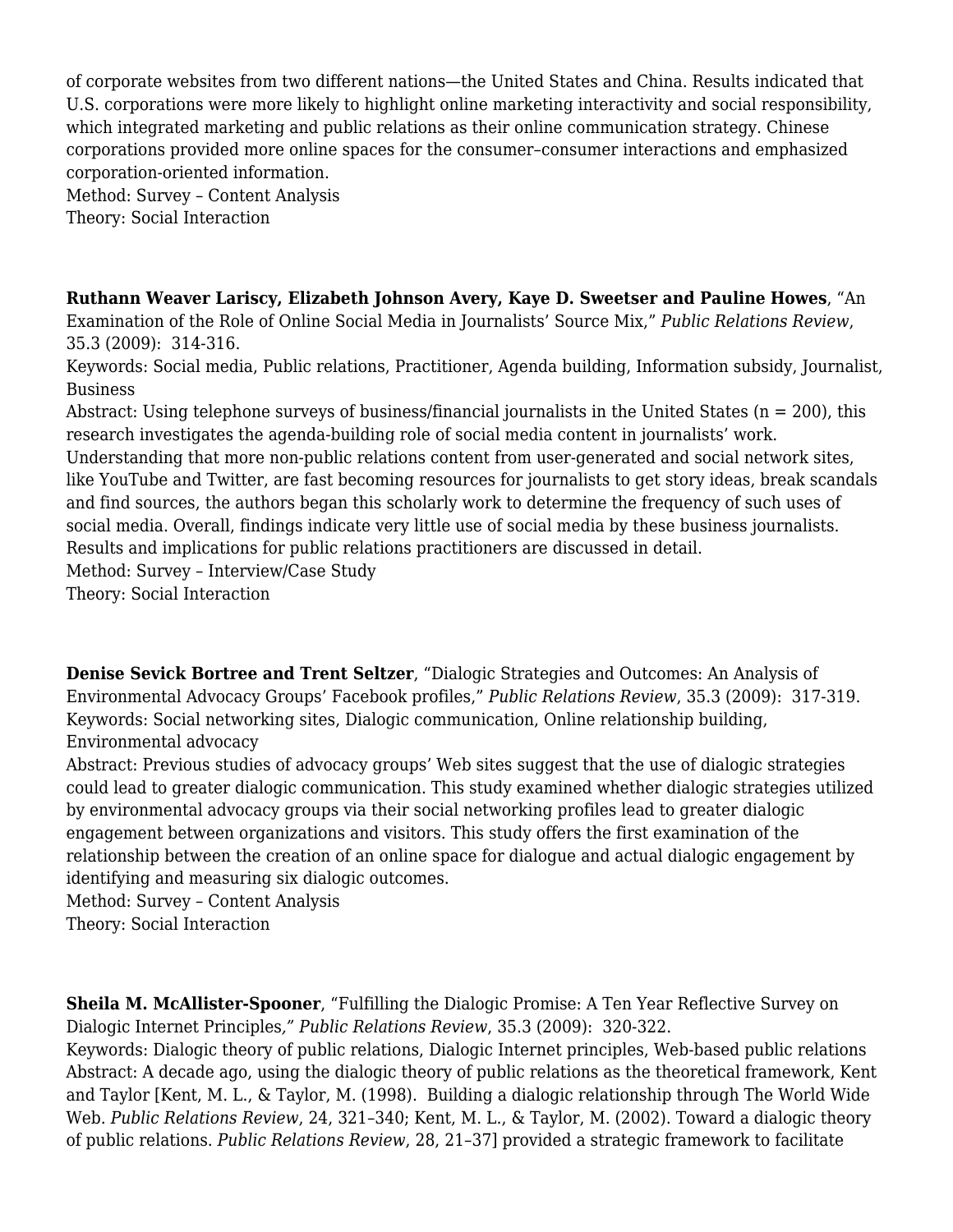relationships with publics though the World Wide Web. Based on a review of research exploring Webbased public relations practices drawing on Kent and Taylor's theoretical framework, this essay offers a ten-year reflective survey on past, current, and future directions of Kent and Taylor's Internet principles, as they relate to the dialogic theory of public relations. Method: Interpretive Essay (including History) Theory: Social Interaction

**Sung-Un Yang and Minjeong Kang**, "Measuring Blog Engagement: Testing a Four-Dimensional Scale," *Public Relations Review*, 35.3 (2009): 323-324.

Keywords: Blog engagement, Interactivity, Self-company connection, Company attitude, Word-of-mouth intentions

Abstract: This study proposed and validated a measurement scale of blog engagement. The researchers explicated the concept of blog engagement as the likelihood and outcomes of interactive blog communication that encompass cognitive, attitudinal and behavioral attachment. Following this definition, a four-dimensional scale was tested. This study suggests that interactive blogs can enhance self-company connection, positive attitudes toward the company and supportive WOM intentions. Method: Experiment

Theory: Social Interaction

**Gang (Kevin) Han and Ai Zhang**, "Starbucks is Forbidden in the Forbidden City: Blog, Circuit of Culture and Informal Public Relations Campaign in China," *Public Relations Review*, 35.4 (2009): 395-401.

Keywords:

Keywords: International public relations, Circuit of culture model, Blog, Web-based activism, Starbucks China

Abstract: This study offers an in-depth analysis on the closedown of a Starbucks café inside the Forbidden City, one of the most recognized historic sites in Beijing, China, under the pressure of a Webbased activist campaign. Adopting the circuit of culture model, this study illustrates the intricate role of culture in international public relations within an Internet-based media context, as well as the tension surrounding the conflicting identities between Starbucks' global presence and the local sensitivity attached to the cultural heritage—the Forbidden City. This study also highlights the role of new media (e.g., blogs) in China and its impact on international public relations practice.

Method: Survey – Interview/Case Study

Theory: Policy

**Ruth Avidar**, "Social Media, Societal Culture and Israeli Public Relations Practice," *Public Relations Review*, 35.4 (2009): 437-439.

Keywords: Social Media, Societal culture, Public relations practice, Israel, Internet

Abstract: The aim of this study is to explore Israel's societal culture as an environment with which public relations practice has to align. It asks whether Israeli public relations practitioners use social media elements, how do they perceive these elements and what do they think about their future? A webbased survey revealed that Israeli practitioners generally are willing to use and gain experience with social media elements although this usage is still in its initial stage.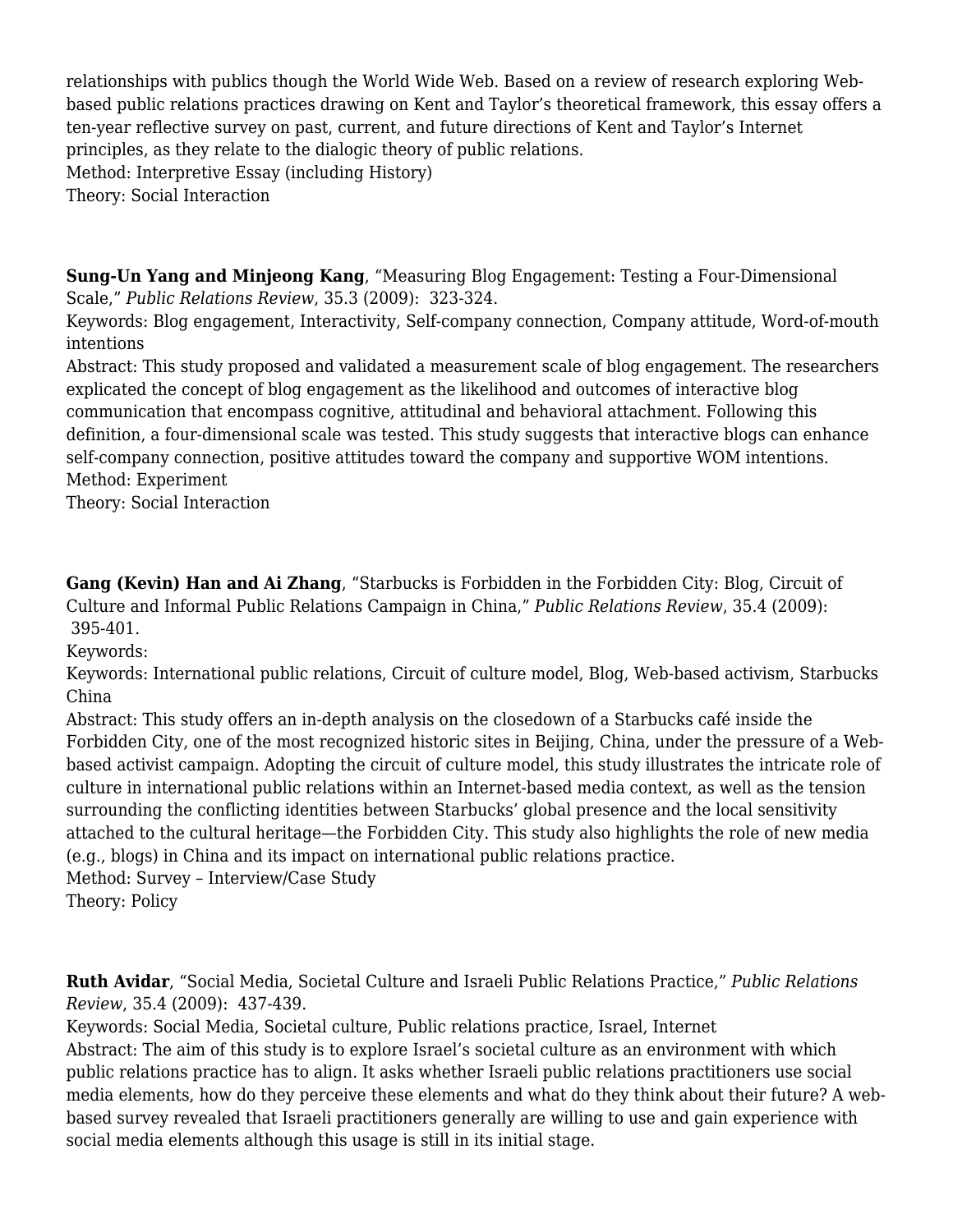Method: Survey – Interview/Case Study Theory: Policy

**Marichris Diga and Tom Kelleher**, "Social Media Use, Perceptions of Decision-making Power, and Public Relations Roles," *Public Relations Review*, 35.4 (2009): 440-442.

Keywords: Public relations, Social media, Public relations roles, Decision-making power, Social network sites

Abstract: Public relations practitioners in this study who were more frequent users of social network sites and social media tools reported greater perceptions of their own structural, expert and prestige power. Forty of 115 members of a PRSA chapter responded to the survey request. In terms of day-today practice, the sample matched national samples of practitioners, with manager and technician questionnaire items loading on the exact same factors as in prior studies. However, those enacting predominantly manager roles did not differ significantly from those enacting predominately technician roles in social media use. This study points to the need for future research to examine more closely the use of social media in the daily roles of public relations practitioners.

Method: Survey – Interview/Case Study Theory: Policy

**Tom Robinson, Mark Callister, Brad Clark and James Phillips**, "Violence, Sexuality, and Gender Stereotyping: A Content Analysis of Official Video Game Web Sites," *Web Journal of Mass Communication Research*, 13 (February 2009).

Keywords: N/A

Abstract: To promote video games, game manufacturers create official Web sites for their games that are designed to attract consumers' attention and push them to purchase. This paper examines the messages that these Web sites send to the public regarding violence, sexual content, drug and alcohol use, and racial and gender representations. Results show that male characters outnumber female characters, that female characters are shown in a more stereotypical and sexualized manner, and that Hispanic characters are grossly underrepresented. The majority of game Web sites display violent acts that include actual shootings with blood and that no significant difference exists between the number of violent acts on the Web sites for games rated (T)een and games rated (M)ature. Given the violent depictions, stereotyping and sexualized portrayals on these Web sites, parents should be as vigilant in monitoring their children's exposure to the Web sites as they are to the video games. Video gaming is a mainstay of American children's leisure time. Today, video games have become a multibillion-dollar industry, with combined computer and video game sales topping \$7.4 billion and selling more than 240.7 million computer and video game units in 2006. This amount nearly matches the \$9.7 billion generated by the 2007 movie box office. As for gaming equipment, 85% of teens and 77% of preteens in the United States say they own a video game console. Moreover, teens play electronic games an average of 9 hours per week, with male teens playing 3.5 times more hours per week than female teens (14 hours compared to hours). Children ages 6 to 11 are equally engaged, playing an average of 10 hours per week, with boys playing 13 hours and girls playing 5 hours. Clearly the video game industry has become a major force in the worlds of both business and entertainment.

Method: Survey – Content Analysis

Theory: Information Processing/Uses and Gratification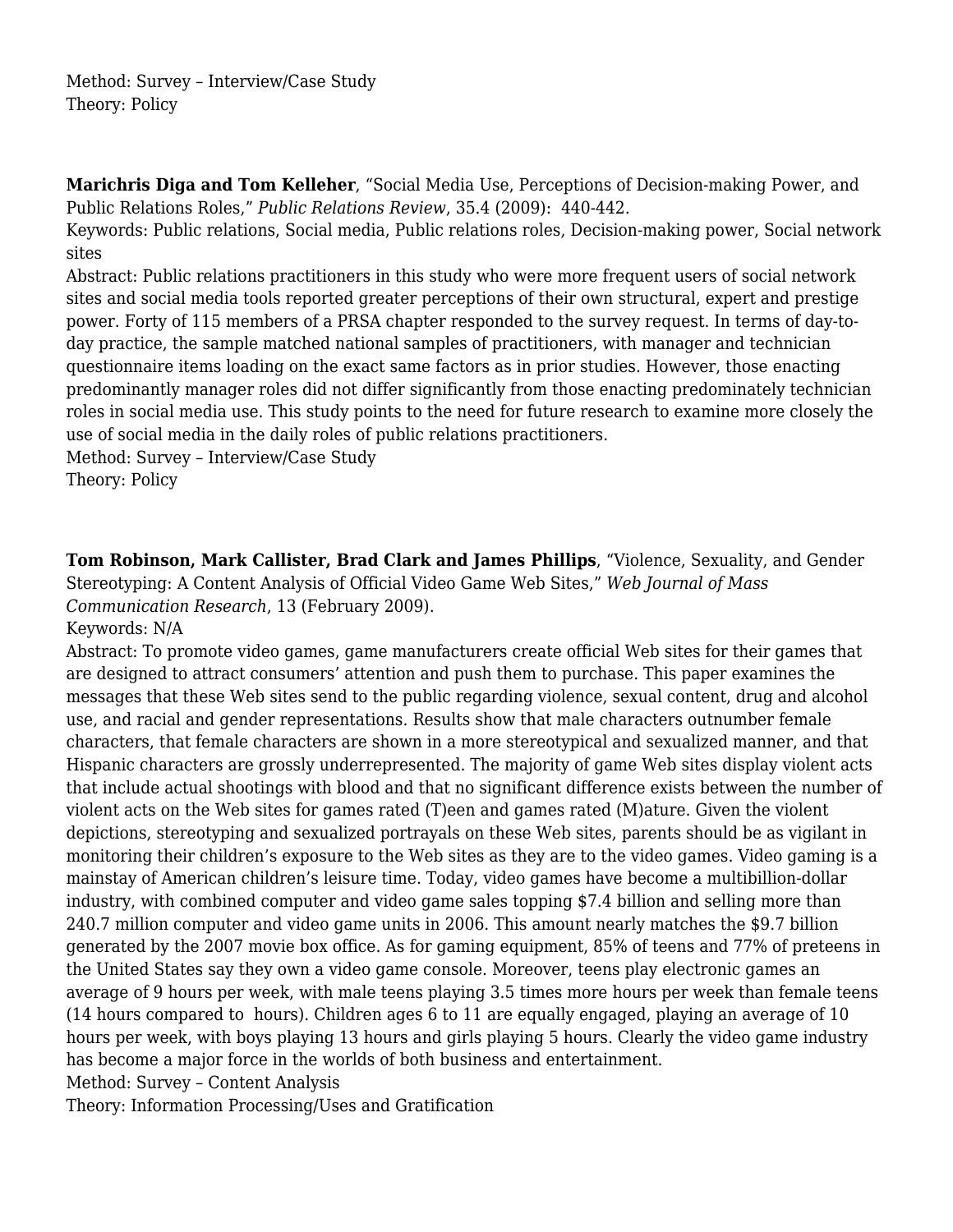**Thomas Gould**, "A Baker's Dozen of Issues Facing Online Academic Journal Start-ups," *Web Journal of Mass Communication Research*, 14 (April 2009).

Keywords: N/A

Abstract: The rapid upsurge in online academic journal creation, publishing, and management has challenged researchers and universities. Much of the recent flurry of activity has occurred in reaction to rapidly rising costs for journals produced by for-profit publishing houses. Few guidelines and protocols have been created to assist online journal editors and boards in this new world of university/not-forprofit web publishing. This article outlines the nature of the increased publication of these new journals, as well as offers advice in 13 areas these journal editors and boards will face. This article is based on the findings of academics in a wide variety of academic fields, including library science, as well as the author's own experience as an online journal creator and editor.

Method: Survey – Interview/Case Study Theory: Adoption/Diffusion

**Stephen R. Lacy, Daniel Riffe, Esther Thorson and Margaret Duffy**, "Examining the Features, Policies, and Resources of Citizen Journalism: Citizen News Sites and Blogs," *Web Journal of Mass Communication Research*, 15 (June 2009).

Keywords: N/A

Abstract: This study used content analysis to explore the policies, citizen participation features, and means of financial support for 64 citizen journalism sites–both news sites and blogs–in 15 randomly selected U.S. cities. Community size was related to number of sites in a market, and nearly half of all sites–but three-fourths of news sites–featured home-page advertising, while six of 10 news sites actively sought the time and service of citizen volunteers. However, neither type of site took advantage of the interactivity possible with the Internet, and opportunities for citizen participation (via polls and forums, and uploading of content) were limited.

Method: Survey – Content Analysis Theory: Adoption/Diffusion

**Mary Lou Sheffer and Brad Schultz**, "Are Blogs Changing the News Values of Newspaper Reporters?" *Web Journal of Mass Communication Research*, 16 (July 2009).

Keywords: N/A

Abstract: Traditional news outlets such as newspapers are incorporating blogs as part of their content in an effort to reach new audiences. Because blogs are typically opinionated and personal how newspapers present their blogs could indicate a shift from traditional journalism values. This content analysis sought to investigate several categories (news, sports, politics and entertainment) of newspaper blogs in terms of personal opinion/commentary, attribution and transparency. Results indicate that reporters have not yet abandoned traditional news values, but rather treat their blogs as a different news platform.

Method: Survey – Content Analysis Theory: Adoption/Diffusion

**Brent M. Foster**, "Media Reborn: Interactive Platforms and The Digital Ripple Effect on Media Dependency," *Web Journal of Mass Communication Research*, 17 (August 2009).